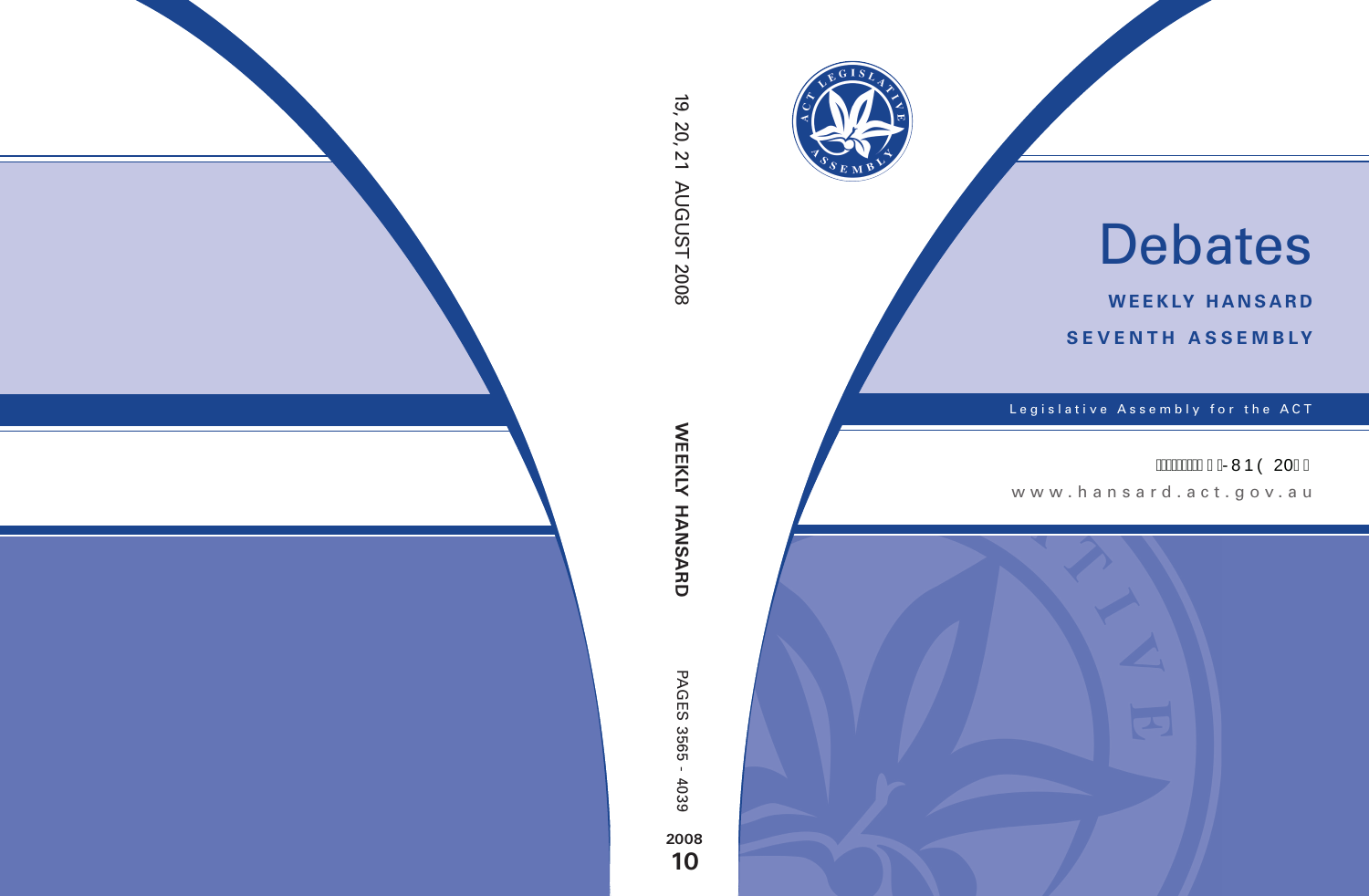# Tuesday, 29 June 2010

| Questions without notice:                                                |  |
|--------------------------------------------------------------------------|--|
|                                                                          |  |
|                                                                          |  |
|                                                                          |  |
|                                                                          |  |
|                                                                          |  |
|                                                                          |  |
|                                                                          |  |
|                                                                          |  |
| Department of Environment, Climate Change, Energy and Water—budget  2718 |  |
|                                                                          |  |
|                                                                          |  |
|                                                                          |  |
|                                                                          |  |
|                                                                          |  |
|                                                                          |  |
|                                                                          |  |
|                                                                          |  |
|                                                                          |  |
| Adjournment:                                                             |  |
|                                                                          |  |
|                                                                          |  |
|                                                                          |  |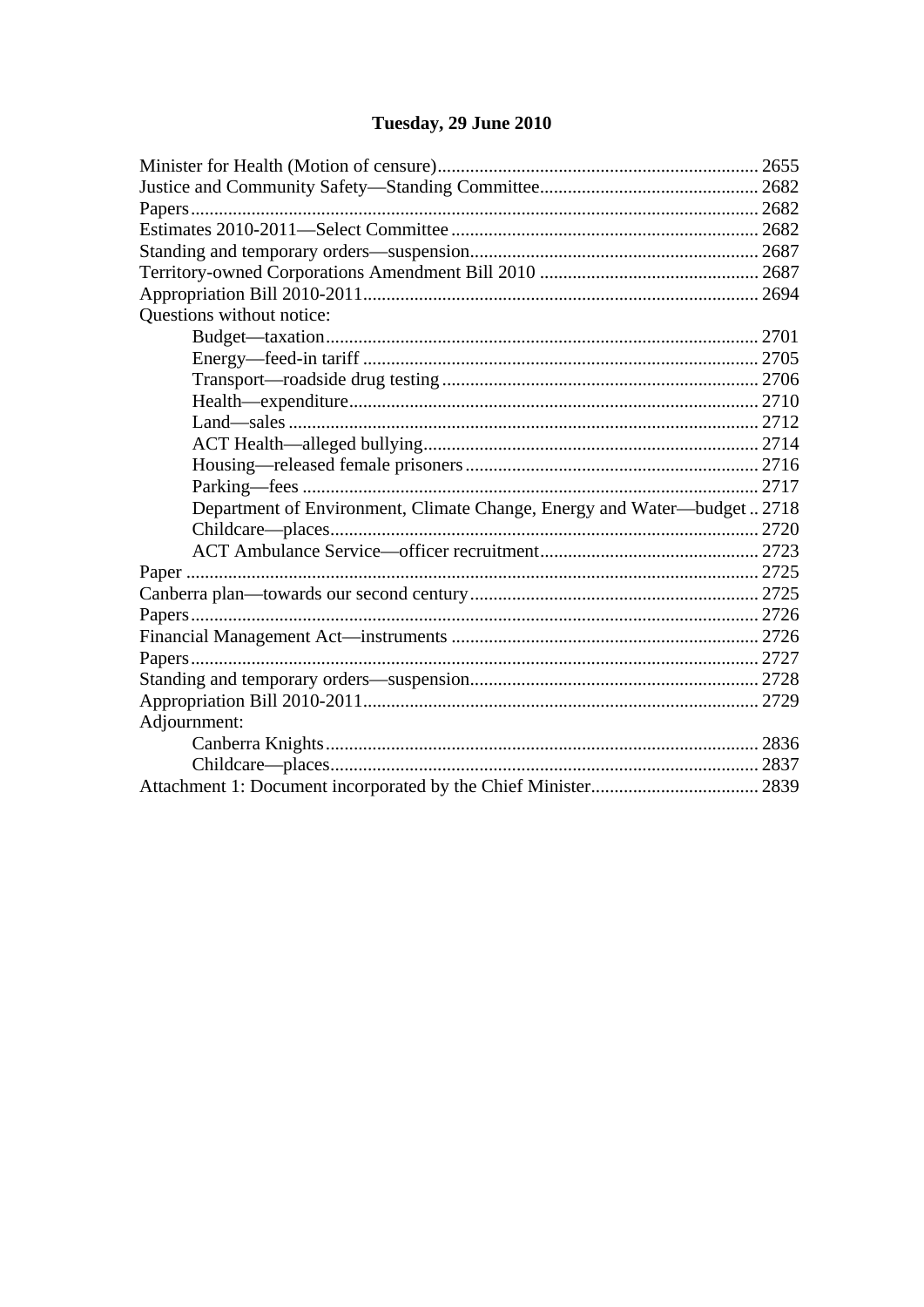# <span id="page-2-0"></span>**Tuesday, 29 June 2010**

**MR SPEAKER** (Mr Rattenbury) took the chair at 10 am, made a formal recognition that the Assembly was meeting on the lands of the traditional custodians, and asked members to stand in silence and pray or reflect on their responsibilities to the people of the Australian Capital Territory.

## <span id="page-2-1"></span>**Minister for Health Motion of censure**

**MR HANSON** (Molonglo) (10.01), by leave: I move:

That this Assembly censure the Minister for Health, Katy Gallagher, for her ongoing mismanagement of the Health portfolio and for having misled the community and this Assembly in relation to ACT Health's practice of requesting doctors downgrade urgent elective surgery patients.

It is not a trivial matter to bring forward a censure motion against a minister, and I do not do so lightly. This has been as a result now of months, if not years, of ongoing neglect from Katy Gallagher in the management of this portfolio. Although the mismanagement is well documented, what has come to light over recent weeks is not only the mismanagement but her misleading of the ACT community and misleading of this Assembly with regard to elective surgery waiting lists.

With regard to her mismanagement of the health portfolio, elective surgery waiting lists are but one area where we are falling behind in the ACT. Not only do we have the longest waiting times for elective surgery in Australia, but also we have the lowest number of GPs. We are some 70 short per capita, the lowest number in Australia. Bulk-billing rates are the lowest in Australia. Our costs in delivering health, at 11.1 per cent, escalating each year, are the highest in the country per capita. And what we have seen is that, in accordance with the latest AIHW report, our hospitals are the most inefficient in the country.

We have incidents of bullying, both systemically in ACT Health and specifically the case in obstetrics. The other problem we have seen in obstetrics is what Katy Gallagher described as a "10-year war" in obstetrics. We know of the problems in our emergency departments and the unsatisfactory waiting times, particularly for urgent and semi-urgent categories. We have seen the debacle of the Calvary hospital purchase that has led to significant disruptions in Calvary hospital and across ACT Health, disruption across the community and the pain that caused a significant number in the community, particularly the Palliative Care Society in relation to Clare Holland House.

We have seen the ongoing problems with cancer services—the inability of patients to access some of those services and the utter breakdown in communication with patients. We have seen staff shortages across a number of critical categories—in particular, elective surgery categories for urology. We have seen mismanagement and miscommunication in other areas. We saw the dreadful case of an infant who was deceased from an unknown cause being sent a bill for a TB test after he was exposed to TB in the Canberra Hospital. We saw the mismanagement and miscommunication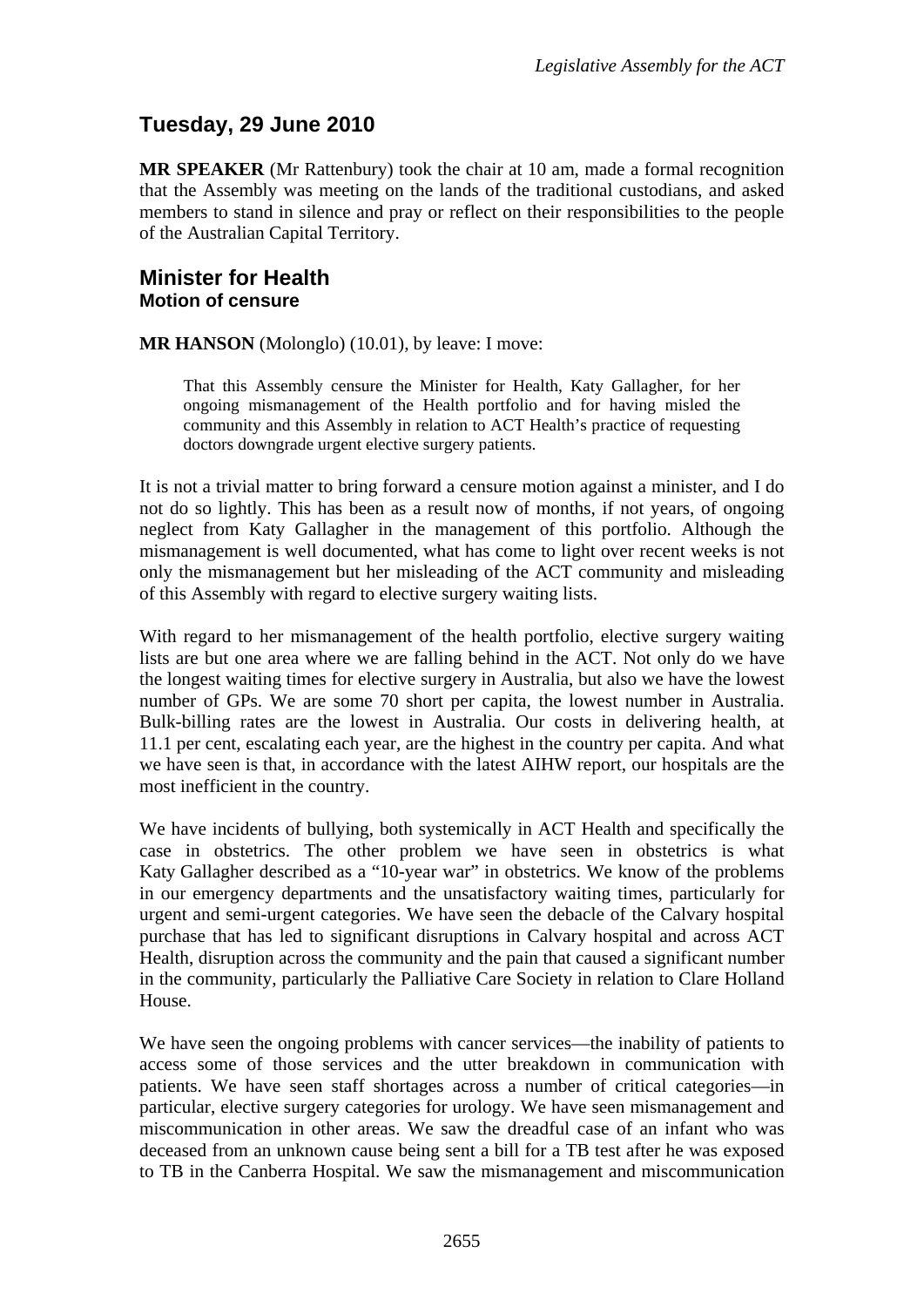relating to the first case of a swine flu fatality here in the ACT. We have seen the remarkable case of—

**Ms Gallagher**: Get back to the mislead, Jeremy. Where is the mislead?

**MR HANSON**: If you read the motion, Ms Gallagher, you will see it is about mismanagement and misleading.

**Mrs Dunne**: Mismanagement and misleading. So just wait for it.

**Ms Gallagher**: I do not think it has been circulated. I have not had the decency of being given the motion.

**MR SPEAKER**: Order, members!

**MR HANSON**: We have seen the minister who signed up for 50 per cent of our GST to be spent on the national health reforms whilst she was out there communicating with the public that it was only 30 per cent. We have seen public hospital beds at the lowest rate per capita in the country, which is leading to bed occupancy rates that are above dangerous levels and access block.

**Ms Gallagher**: You are misleading now, Jeremy. You be careful.

**MR SPEAKER**: Order, members!

**MR HANSON**: We have seen, just in the recent budget, the ongoing neglect of mental health here in the community and neglect in preventive health. We have seen infrastructure that has not been delivered, that has been rolled over—\$50 million of rollover in health alone this year, on the back of \$57 million rolled over last year. We have seen ongoing delays in things like the secure mental health facility, and we have seen the car park fiasco. Many times before I have come to this place and talked about mismanagement. There is no question that this health portfolio, this health system, is being mismanaged under the minister, Katy Gallagher.

I turn to elective surgery as a specific issue in terms of that mismanagement. We have the worst rates for elective surgery in this nation, at double the rate.

**Mr Seselja**: Worse than New South Wales?

**MR HANSON**: Far worse than New South Wales, Mr Seselja. The AIHW report that was released on 17 June shows that the rate for the median waiting time for surgery in the ACT has worsened, from 72 days to 75 days in the last year. And that is 31 days longer than the national average of 34 days. It is at least twice the national average. The report also shows that since the previous report that was released in 2009 the length of time that the majority of elective surgery patients are waiting has worsened from 372 days to 378 days, which is 158 days longer than the national average of 220 days.

The report shows that since the previous report was released the number of people who have been waiting longer than a year has increased from 10.3 per cent to 10.6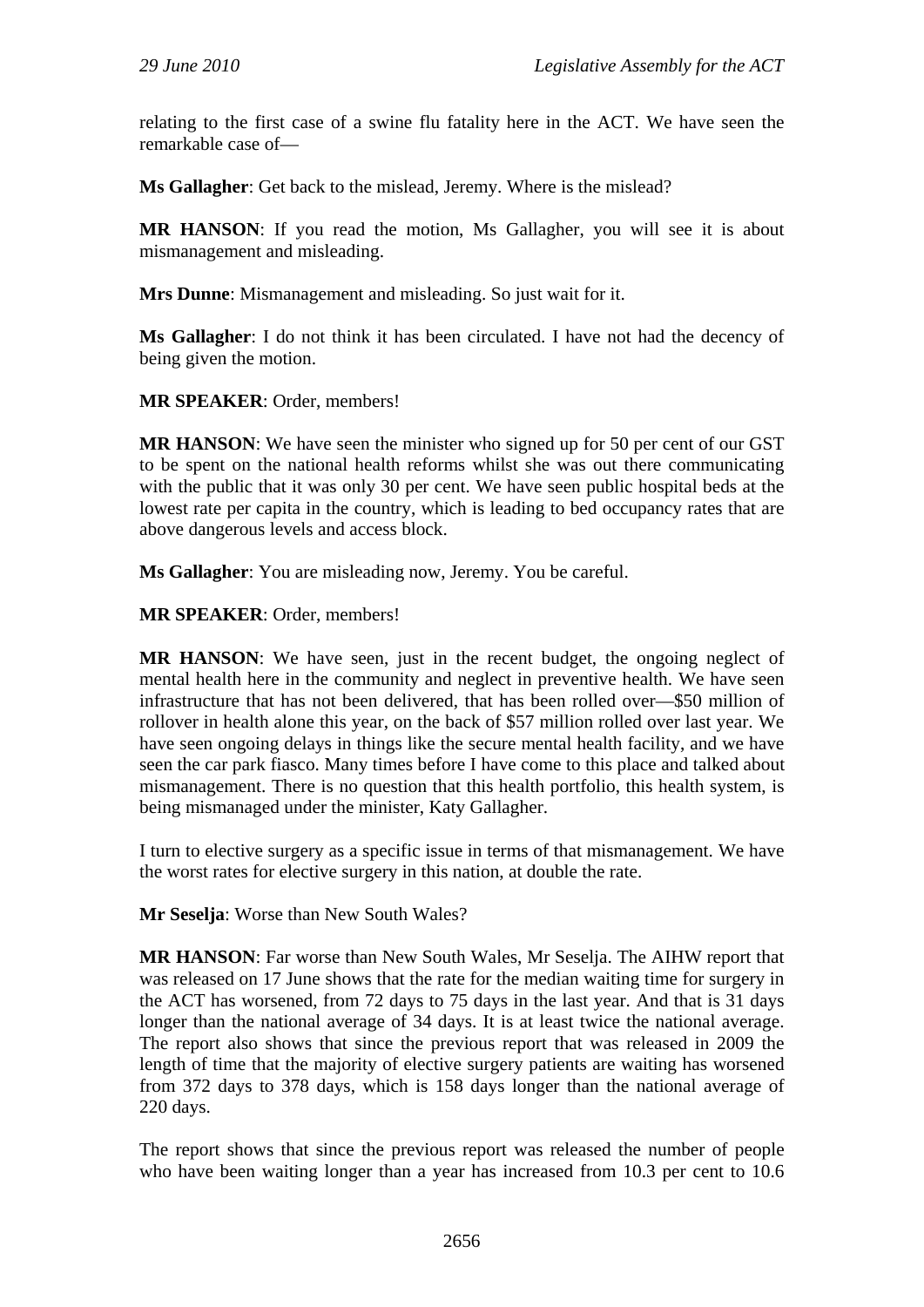per cent. But in response to a question I asked on notice during estimates, I note that that rate has now escalated to 15 per cent. So the number of people per capita waiting longer than a year is five times the national average.

We know that patients who have been classified as 2a—meaning that they should have their surgery within 60 days—have actually been waiting longer than a year. I will relate the story of Allan McFarlane and what his carer said:

Miss Arrold is at a loss to understand why Mr McFarlane, who moved into aged-care accommodation last year, is still waiting for surgery. "I just thought, you know, we've got lots of money to spend on bicycle paths and bits of art and things like that, but we can't get him in to have an operation."

And it is a question well asked by his carer.

This is a sensitive political issue, Mr Speaker; there is no question about that. In recent times we have seen the minister boasting that, amongst this terrible news for the ACT, urgent patients—that is, those who are meant to be seen within 30 days are being seen on time. In fact, the boast is that about 95 per cent of those urgent patients, category 1 patients, are operated on in time. But when we look at the facts, we need to understand the way those lists are being managed. The annual report says that 94 per cent of category 1 patients are seen on time. I have a list of press releases here that I could go through—and I am happy to table them later—that show the government boasting that category 1 patients being seen on time are at least in the order of 95 per cent.

On Tuesday of last week in the Assembly, we asked the minister a number of questions about this. The minister denied there were any cases that she was aware of where patients were being downgraded from their elective surgery. This was in response to an article that had run earlier in the week where claims were made that that was the case. The article, with respect to an elective surgery patient, Mr Wentworth, stated:

After being told his operation would … take place at the end of May, Mr Wentworth rang ACT Health two weeks ago to inquire if a surgery date had been set.

"They said, 'Oh you're being downgraded,'" Mr Wentworth told the *Canberra Times*.

"I asked why I wasn't informed and the comment was that anyone who isn't operated on in the 30 days, the hospital downgrades.

"I was absolutely flabbergasted. I was a bit upset over this issue because I wasn't informed."

Peter Hughes from the ACT Visiting Medical Officers Association said he believed administrative staff in ACT Health had been shifting elective surgery patients to lower priority categories than the ones nominated by their doctors.

"This is an illegal stunt that's done by the administration to try and make their figures look better,"…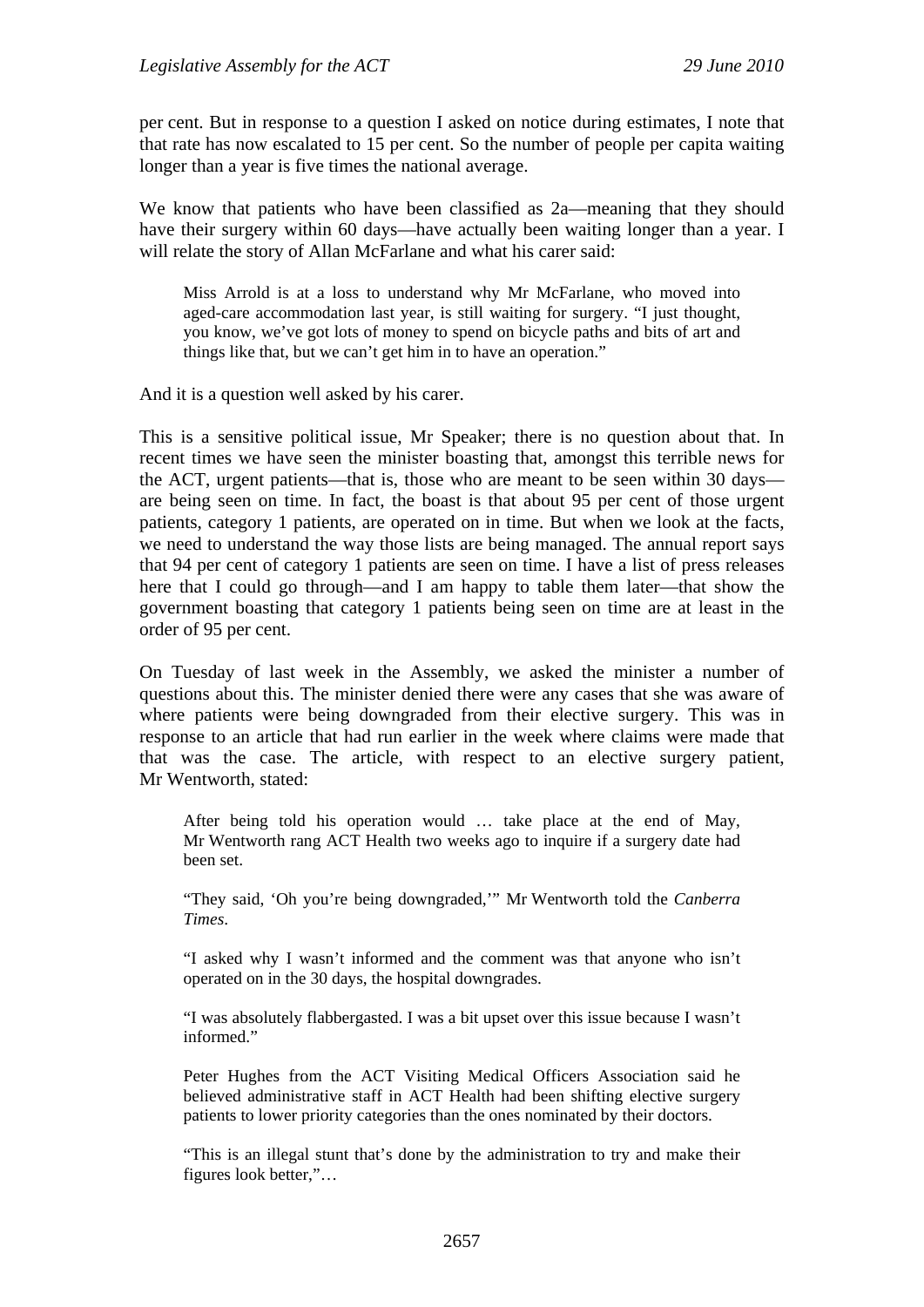"It does happen. There's no doubt about it.

We asked a number of questions related to this, Mr Speaker, and the minister was quite definitive that this was not a case that was occurring. I will relate to you the question that was asked. There were a number of them:

Minister, would you consider it appropriate or in accordance with policy that ACT Health would be contacting doctors to ask that they downgrade their patients?

In response, the minister said:

It would not be in accordance with the policy …

The minister was asked another question:

Minister, have ACT Health at any stage approached doctors to request that patients be downgraded from urgent to a lower category?

In response, the minister said:

I cannot answer that. Have ACT Health ever asked any doctor around the clinical status of every patient? I cannot answer that question. I think it would be unlikely …

So it is quite clear, on the Tuesday, during question time, that the minister was saying it would be unlikely that ACT Health ever contacted a doctor asking the doctor to downgrade their patient. In fact, she said that "it would not be in accordance with policy". That is a definitive series of statements. Not only is it on the record—it is in the *Hansard*—but nobody who would have been listening to that debate, nor anybody who listened to the comments of ACT Health officials or the minister in the media, would be left with anything other than the impression that there was no policy, there was no practice, of ACT Health going to doctors and saying, "We would like you to downgrade a patient."

However, on Wednesday, the story changed. Part of that involved a letter that was provided, and I will read the relevant extract from that letter. It relates to urgent elective surgery. It says, in part:

We can make this a 'staged' procedure for this date. If you accept this date, please re-categorise this patient as a '2a Staged Procedure' …

It is quite clear that what has been happening is that elective surgery patients are being downgraded at the request of ACT Health, and the day before the minister had flatly denied it. I will read from another letter that has been provided and that is reported in the *Canberra Times*. The clinical director of surgical services, in a draft policy, says:

Many surgeons resist or refuse requests to downgrade the category …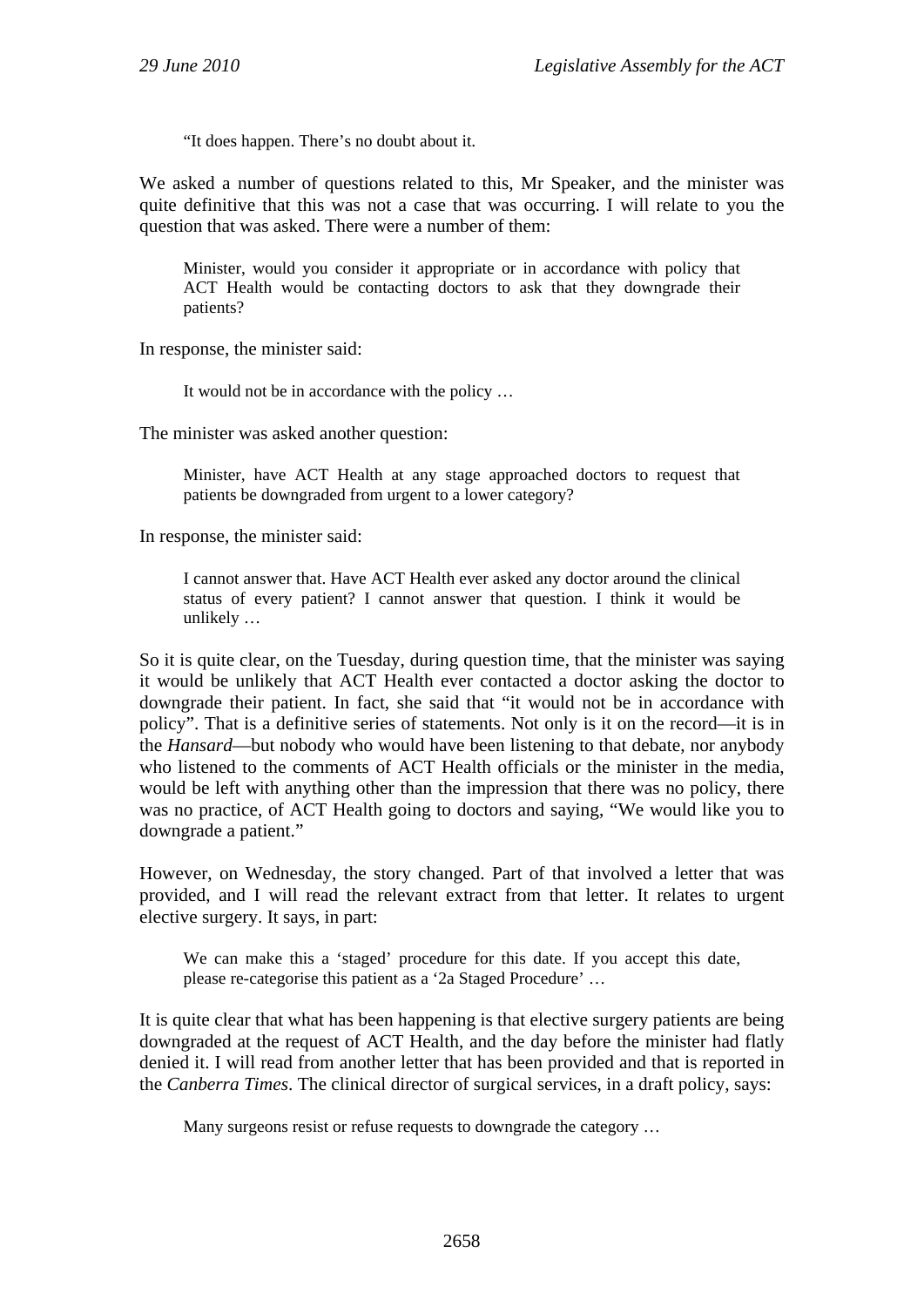So how is it that doctors are resisting or refusing requests when, on Tuesday last week, the minister said that doctors never receive requests? It is quite remarkable. Quite clearly, the minister has misled us and she has misled the community.

On Wednesday, she was changing her story by 180 degrees. She went forward and said, "No, it is policy." She started waving around the policy. She started trying to ridicule me by saying, "You haven't read it," when, the day before, she was denying that it was actually listed in the policy or that it actually existed. The minister who, the day before, said, "There is no policy; the policy does not exist; ACT Health doesn't contact doctors to downgrade their patients," the very next day was waving around a policy and showing that it does.

If she is saying that that policy does not exist, is she saying that Dr Bryan Ashman is incorrect in his letter? Dr Bryan Ashman in his letter said that many surgeons resist or refuse requests to downgrade the category.

#### *Members interjecting—*

**MR SPEAKER**: Order! I cannot hear Mr Hanson.

**MR HANSON**: So how does she correlate that with her earlier statement that ACT Health does not actually contact doctors to ask that their patients be downgraded? There are some absolute and clear contradictions, Mr Speaker. What we are seeing is a policy that says that doctors are being written to. I will read what the draft policy is, in addition to what is being denied by the minister. What is going out further from ACT Health, in the policy that is being proposed, is that the surgeon will be asked to re-categorise patients that cannot be accommodated within 30 days in their routine sessions as a '2a staged procedure' that will be performed on an agreed date within the 60-day period. And this is the key part:

If the referring surgeon refuses to rank the patients, then the clinical director will do so.

So not only are doctors being asked to downgrade their patients, but what we are finding now is that it is being proposed that if a doctor refuses to downgrade their patient, that decision will be taken away from them. This is what is happening. Not only do we know it is policy, we know there is a draft policy that wants to take the decision away from the minister, but this is the same minister who, the week before, was denying the fact that there was a policy.

**Ms Gallagher**: I don't make the decision about who gets the elective surgery.

**Mr Smyth**: No, you said there were no decisions.

**MR SPEAKER**: Order!

**MR HANSON**: Mr Speaker, it is clear—

*Members interjecting—*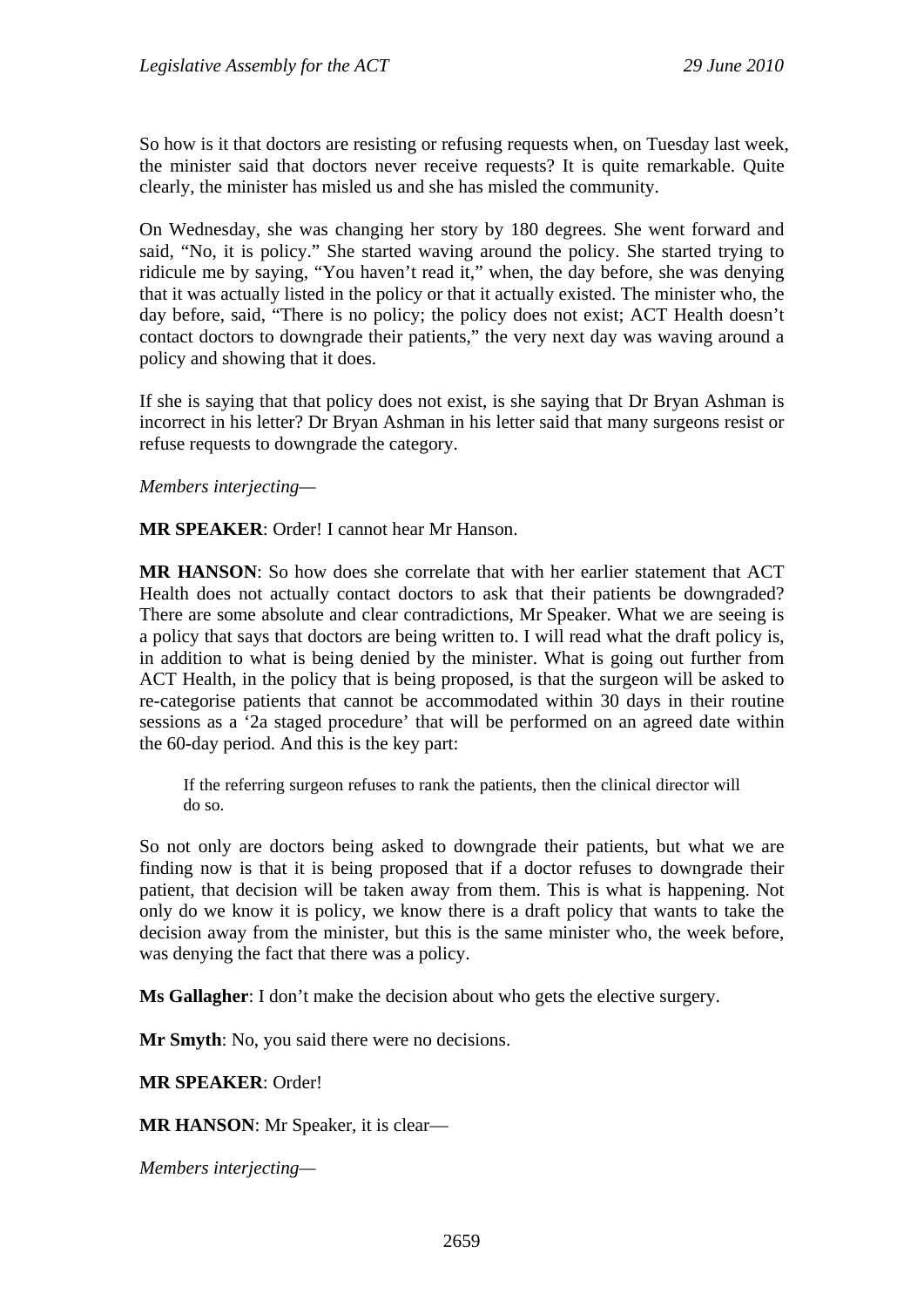**MR SPEAKER**: Order, members. Stop the clocks. Members, there is obviously a level of political angst on this one, but I do not expect Mr Hanson to be shouted down.

**Mr Stanhope**: There is a bit of embarrassment.

**MR SPEAKER**: You will have your chance in a moment, Mr Stanhope, and your colleagues. Mr Hanson, you have the floor.

**MR HANSON**: Mr Speaker, what is clear is that the community and this Assembly have been misled. It is there in black and white; it is categorical. As a result, this minister deserves to be censured, and the decision for the Greens is whether they are going to support Katy Gallagher over what happens to be a clear mislead. They have been misled, just as we have been misled. With respect to the decision for them, I know there is a relationship between Katy Gallagher and Meredith Hunter, a friendship, but she has to put aside that friendship, she has to put aside that personal relationship, and the Greens have to step up and demand accountability and scrutiny of this government, because there is a standard of ministerial accountability. There are documents signed by the Chief Minister relating to ministerial standards and, quite clearly, this minister has breached them. She deserves to be censured for her absolute mismanagement of the health system, for misleading the community and for misleading the Assembly.

**MS GALLAGHER** (Molonglo—Deputy Chief Minister, Treasurer, Minister for Health and Minister for Industrial Relations) (10.16): The government will not be supporting this motion and I think the shadow opposition health spokesman has failed to make the case for the Liberals. It is surprising, given the amount of venom he has for me, but also given the time he has had to prepare a case, which he has failed to outline to the Assembly today.

The Liberals have accused me of misleading the community and misleading the Assembly. It seems to be the only plank of their evidence, the *Hansard* of my comments to this place, because this is about my misleading. It is clear from the questions that I answered last week that my answers are correct.

The Liberals did not ask me the question: "Does ACT Health ask doctors to appropriately categorise their patient?"—in which case my answer would have been yes. Their question was: "Does ACT Health approach doctors and ask them to downgrade their patients?" They do not do that; the policy does not do that; the letter does not do that. Indeed, Dr Ashman's draft policy which he took to a chief executives forum where it was discussed, as I understand it, last week, does not do that.

What those policy documents do and what my comments relate to is this: "Are doctors asked to appropriately categorise their patients?" This is a common, standard way of managing your elective surgery waiting list to ensure that category 1 patients, appropriately categorised category 1 patients—that is, the most urgent outside of emergency surgery—get access to the theatres and to their surgeons ahead of people with less urgent conditions.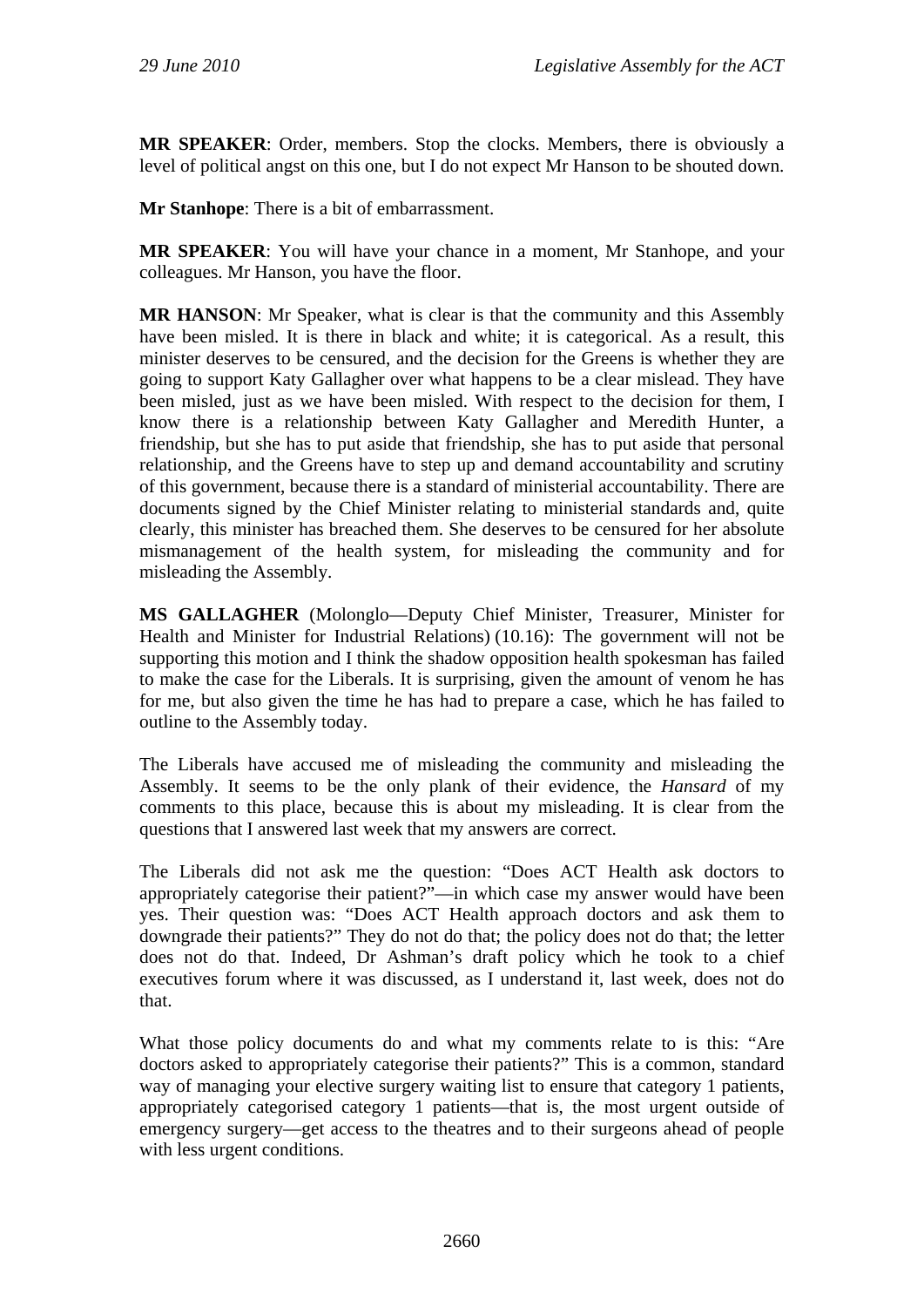.

That is what this is about. I cannot for one second think why the Liberals have a problem with that. Do they want a situation where Health is ignoring concerns from surgeons that people are not being categorised correctly and, therefore, potentially getting access to surgery ahead of someone with a more urgent condition who is missing out because of the amount of category 1 patients coming through? I would be very surprised if the Liberals would have a problem with that.

Is ACT Health not even able to ask a doctor whether someone is inappropriately categorised, or potentially inappropriately categorised? Is it not able to ask: "Is this an appropriate categorisation for this patient? It seems like it might not be."? If we are not even allowed to ask the question then there is potentially a lack of discipline in how we manage our list. ACT Health has to manage the list. The clinical director has to manage the list—

**Mr Hanson**: They are all ingrown toenails, aren't they, minister?

**MS GALLAGHER**: Mr Hanson yells out about ingrown toenails. This is another example I have been given: excision of a wart, category 1. In some cases, the excision of a wart may be category 1 but is the clinical director not allowed to ask the question of the surgeon, "Is this a category 1?"? That is what the policy outlines.

ACT Health does not approach doctors and say, "Reclassify your patient into category 2a." It does not do that and nothing you have been able to show the Assembly today supports that. Health have a policy. They have letters. Much to Dr Ashman's concern, a paper that he has freely written for discussion with his colleagues is now the subject of close scrutiny in this place.

**Mr Seselja**: Nothing like scrutiny, hey, Katy.

**MS GALLAGHER**: Look, this is the head surgeon at the hospital saying: "Guys, a problem has been raised with me. This is my idea about how we manage it."

**Mr Hanson**: Were you aware of the problem? Were you aware of the problem?

**MS GALLAGHER**: No, I was not aware of Dr Ashman's draft policy. But I imagine there are—

**Mr Hanson**: Were you aware of the problem?

**MS GALLAGHER**: I have had the problem of inappropriately classifying patients raised with me. I have said that. I have not had the problem of surgeons being bullied into downgrading their patients raised, which is the allegation that you put to me and the question that you put to me last week. I have not had that. And ACT Health do not do that. What they do is manage their lists, as New South Wales does, as Queensland does, as Tasmania does.

All jurisdictions have a process where they audit their lists to make sure that those with the most urgent conditions get access to theatre times first. That is what this is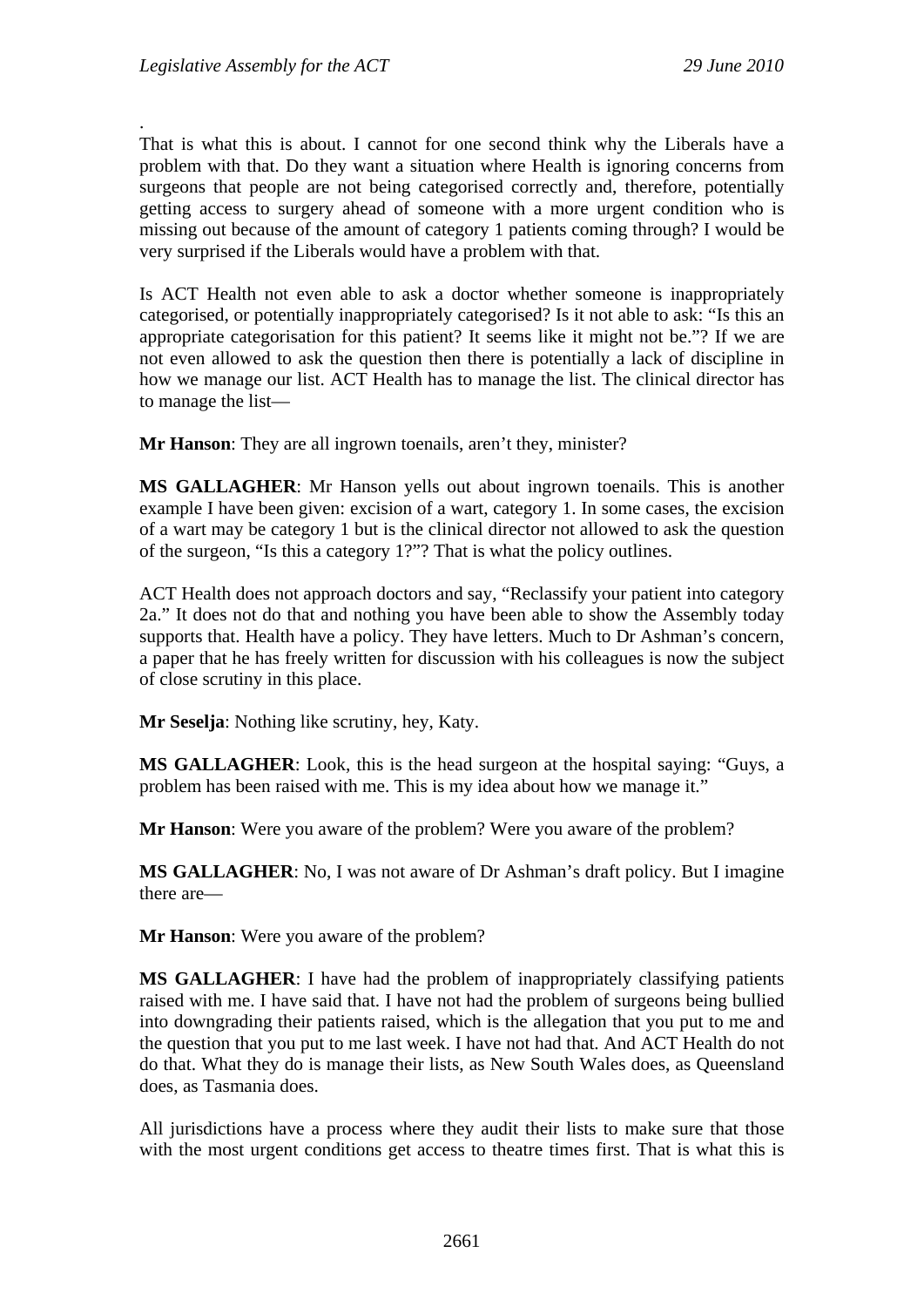about. I cannot understand why the Liberal Party have a problem with ensuring that those with the most urgent conditions get access to theatre first and that there is an audit process to ensure that those decisions are correct.

**Mrs Dunne**: The problem is that you said it did not happen. The problem is you misled the Assembly.

**MS GALLAGHER**: No, I did not mislead the Assembly, Mrs Dunne. I did not. Because the question—

*Opposition members interjecting—* 

**MS GALLAGHER***:* Look, I cannot help it if your tactics—

**MR SPEAKER**: Order! Ms Gallagher, one moment please. Stop the clocks, thank you. The wall of sound is not an appropriate way to conduct this debate. Ms Gallagher.

**MS GALLAGHER**: I cannot help it if your tactics group did not ask the right questions of me. You did not come in here and say, "Do ACT Health approach doctors around the correct categorisation of their patients?" You did not. Your problem is that you jumped straight to the negative. You jumped straight to the point that you think you want to get to without the evidence, and you asked, "Did ACT Health approach doctors to downgrade their patients?" They do not do that.

**Mr Seselja**: And they did.

**MS GALLAGHER**: They do not do that, Zed. They do not do that without another process going forward around the audit—

**Mrs Dunne**: They do not do it directly; they do it indirectly.

**Mr Hanson**: So they do do it. They do do it.

**Mr Smyth**: They do do it.

**MS GALLAGHER**: They do not do it. What you do not understand—

**Mr Hanson**: You misled.

**MS GALLAGHER**: No, I did not mislead, Mr Hanson. I did not mislead. You have misled by accusing me of misleading. I did not.

*Opposition members interjecting—* 

**MS GALLAGHER**: I did not. My statements in this place, and I have gone through them, are correct. Mr Speaker, the question the Liberals asked me last week was, "Do ACT Health approach doctors to downgrade their patients?" That is not what ACT Health do. Yes, ACT Health manage an audit process of their lists. Yes, ACT Health make sure that patients are appropriately classified in their category to ensure that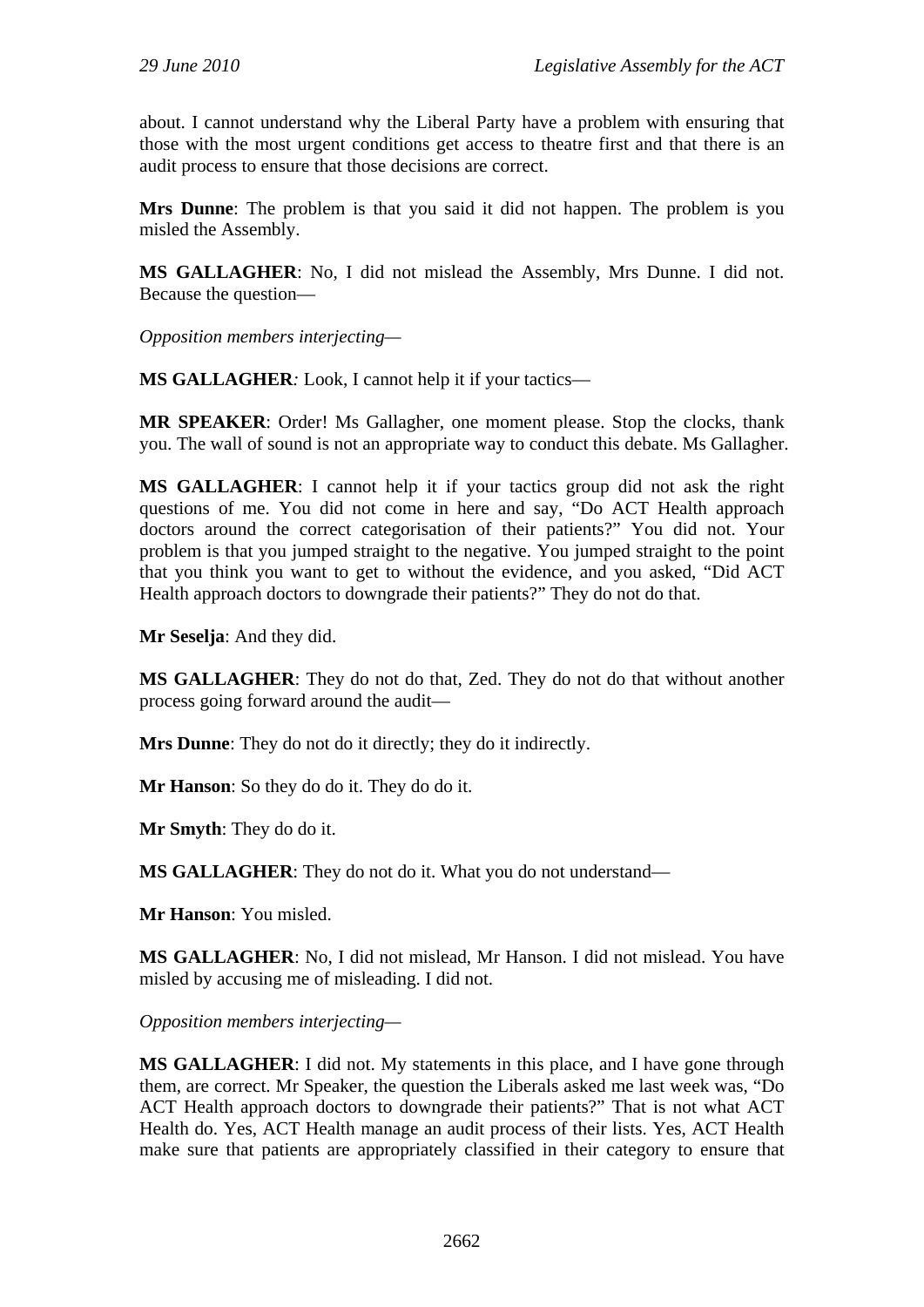people get access to elective surgery. As part of that, if doctors determine that their patient can wait longer than 30 days for surgery, they can be re-categorised.

But there is a long process to go through and it is done with the surgeon's approval. I have had no evidence brought to me of a doctor or a surgeon being asked to downgrade their patient just for the convenience of the hospital, which is the argument that Mr Hanson put. I have got no evidence of that.

I have arranged for a briefing of Assembly members—I do not know whether anyone is going to take it up—with Professor Guan Chong from the hospital. I have arranged for him to come and talk to members about how doctors have to manage their lists and the importance of managing the lists. I have arranged for that. I have written to Dr Peter Hughes, who has never written to me about this. He has never, ever written to me about this.

He has written to me about car parking and he has written to me with concerns around doctor referrals and surgeon referrals. Actually, he did not write to me. He wrote to the Chief Executive of ACT Health. I have written to Dr Peter Hughes. I have asked him: "In light of your public comments, what evidence have you got? Have you got anything?" I have not got anything back yet. I have not got anything back. I have not had a patient, apart from the one that appeared in the paper. But that patient has not contacted me. My discussions with ACT Health are around whether there were things that were said to him by the surgical booking staff. Those staff are genuinely concerned that there was a problem with communication. But that is as far as this has got.

This Liberal Party want to censure me around ensuring that the elective surgery waiting lists are appropriately managed at the hospital. If that is what you want to censure me about, having a good audit process, making sure that category 1 patients get their surgery within 30 days, that the most urgent get categorised above others, then, yes, I am guilty of that. But in terms of misleading the Assembly, I have not misled the Assembly. This is the first censure motion that I have had in eight years as minister. I take my responsibilities in terms—

**Mr Seselja**: So it is not one a month, then, as Jon was saying.

**Mr Smyth**: So that would be a mislead.

**MS GALLAGHER**: Not for me, Zed. You have not moved a motion against me. You have moved plenty of other censure motions. I take my responsibilities in keeping the Assembly updated with accurate information and correcting the record if I have to very seriously. But I have gone through the *Hansard*. There was no mislead last week. If you asked me a different question from the one that you wanted me to answer, that is your problem. That is not mine. That is not my problem. You did not ask me the question that you wanted to ask me. All of my—

**Mr Smyth**: "Unlikely; not in accordance with policy."

**Mr Hanson**: You said it would not be in accordance with the policy.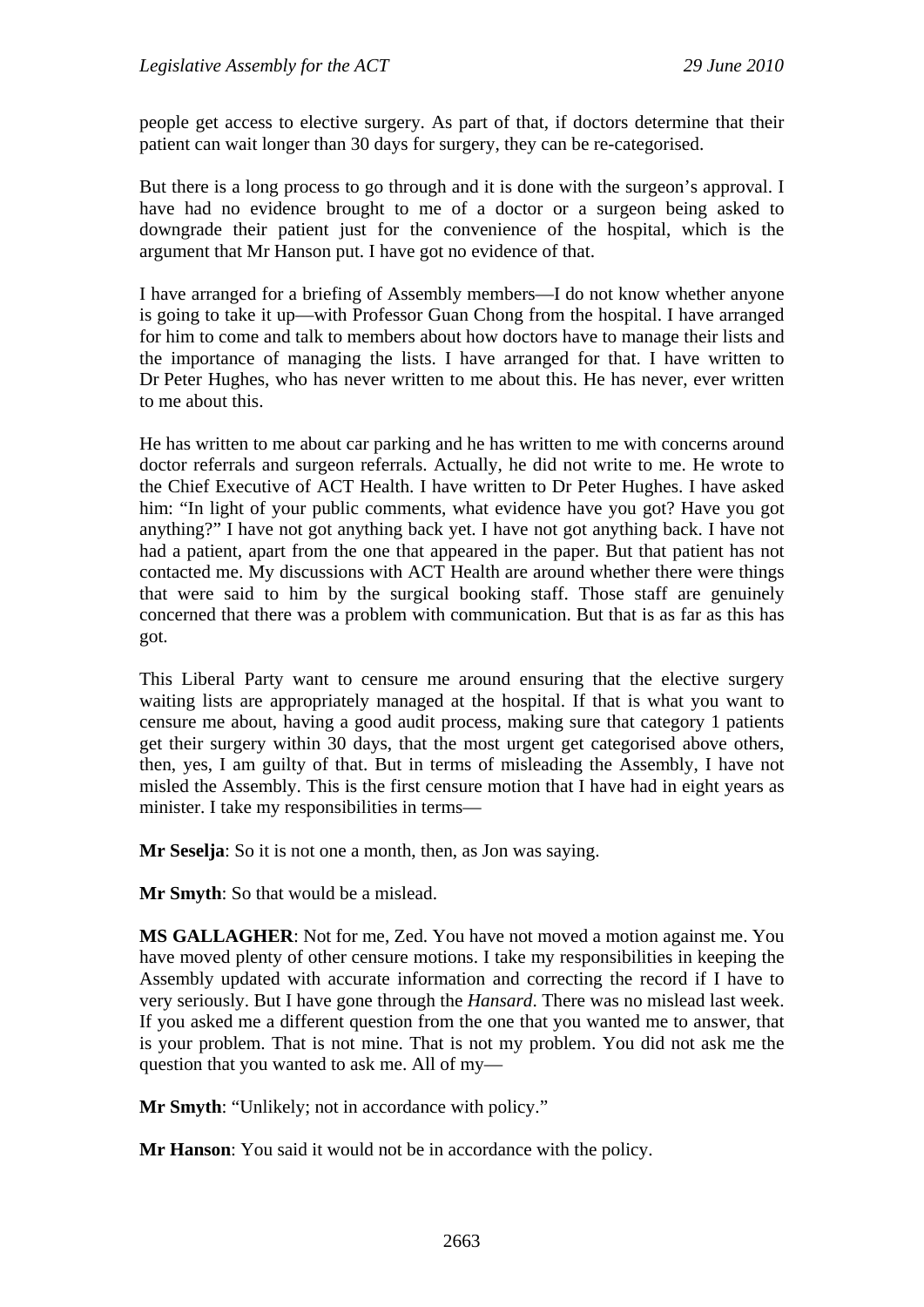**MS GALLAGHER**: Exactly. Downgrading patients, a la the allegations you are putting to me, is not in accordance with the policy. What is in accordance with the policy is that the waiting lists be appropriately managed at all times. Thirty per cent of all surgery done at Canberra and Calvary hospitals is category 1 surgery. It has to be managed; 10,000 procedures a year—

#### *Members interjecting—*

**MR SPEAKER**: Stop the clocks, please. Members, you know that I do not believe it is appropriate to have constant hectoring across the chamber, nor do I think flinging insults across the chamber under the cover of not being recorded in the *Hansard* is appropriate. I would ask members to desist. I will take further action if it does continue. Ms Gallagher.

**MS GALLAGHER**: Thank you, Mr Speaker. Thirty per cent of all surgery done at the Canberra and Calvary hospitals is category 1 surgery. It is around 3,000 procedures—probably just over 3,000 procedures. So you have to understand that it has to be managed. If there are concerns with categorisation of patients then the hospital has to manage that. The clinical director has to manage that and that is exactly what you see happening. What you see happening is the system working. Yes, it is under stress. Yes, it is under strain. Yes, we have got to do more around elective surgery to get our waits down.

But in terms of what is going on, in terms of managing and auditing the waiting lists, a proper process has to be there and has to be in place. Surgeons have to justify, at times, the category of patients they list their patients at. Particularly if they do not have the operating time to do the work, questions will need to be asked. For example, the question may have to be asked, "Who is going to do this procedure if you cannot because your time is all booked up with other patients?"

These are questions that have to be put and these are questions that Dr Bryan Ashman is seeking to address in his draft document, which did not get endorsed at the forum at which it was put because of concerns raised by other surgeons, as I understand it. That is the forum where those discussions need to be had.

It is not appropriate for the Assembly to determine the appropriate waiting list policy for management of patients at the Canberra Hospital and Calvary hospital. It has to be done in forums where surgeons have the freedom to speak and to discuss issues, particularly if there are areas of tension, which is always the case. There is more work to be done in elective surgery. We have increased our throughputs. There are over 10,000 procedures a year. Six years ago it was 7,000 procedures. We have been managing to up our elective surgery every single year. The rate of cancellation and postponements to surgery has almost halved; so people are not getting inconvenienced by having their surgery cancelled.

But for some patients in category 2 and category 3, where I think the median waiting time for category 2 is 104 days and category 3 is 192 days, yes, that is too long and we have got more work to do there. But just because of that, that does not mean that I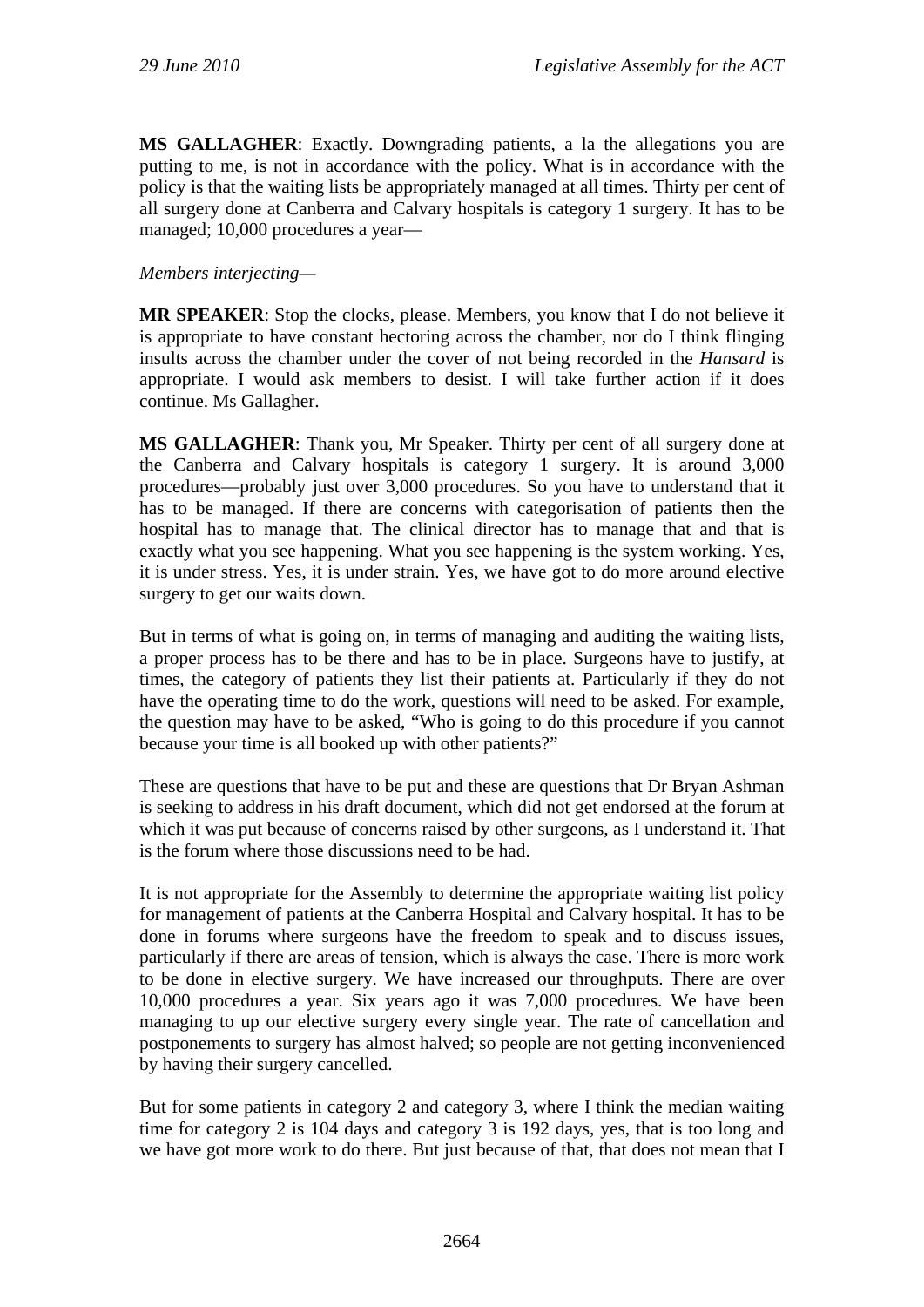have misled the Assembly or there is anything wrong with the documents that have been in circulation. There are plenty of other documents that doctors write around management of the elective surgery lists. It is all part of how you manage the health system. Every single system does it and they do it to make sure that the most urgent get access to care first.

**Mr Smyth**: But you denied that they did it. You misled—

**MS GALLAGHER**: I did not.

**Mr Smyth**: You denied that they asked the question—

**MS GALLAGHER**: I completely reject the allegations being put by the Liberals—

**Mr Smyth**: You denied that they asked the question and they do.

**MS GALLAGHER**: that surgeons—well, the question that the Liberals put to me, in total isolation from anything else, was: does ACT Health ask doctors to downgrade their patients?

**Mr Smyth**: Yes.

**MS GALLAGHER**: They do not. They ask their doctors to appropriately classify their patients. If those doctors accept that surgery does not need to be performed in 30 days then obviously that patient is not a category 1 patient. If there is agreement that that patient is not as urgent as needing to be seen in 30 days then obviously that does not fit the criteria for category 1.

This is a process of managing the list. The hospital does an excellent job. We have got more work to do but I have not misled the Assembly and the opposition has failed to give any evidence of where I have.

**MS BRESNAN** (Brindabella) (10.32): Mr Hanson claims that the minister has misled the Assembly. The Greens do not agree with Mr Hanson's assertion. The minister stated last week that there was a policy in place by which only doctors could downgrade a patient, and that remains the case and the facts.

**Mr Smyth**: The question is: did they ask?

**MR SPEAKER**: Mr Smyth, let us not start.

**MS BRESNAN**: The proposal that has been circulated about corrected downgrades is merely that: a proposal which has been put forward by a doctor. I believe it is worth noting that—

**Mr Corbell**: A bit of Stalinist revisionism there from Mr Smyth.

**Mr Smyth**: From the persistent and wilful misleader, Mr Corbell. I would be careful if I were you.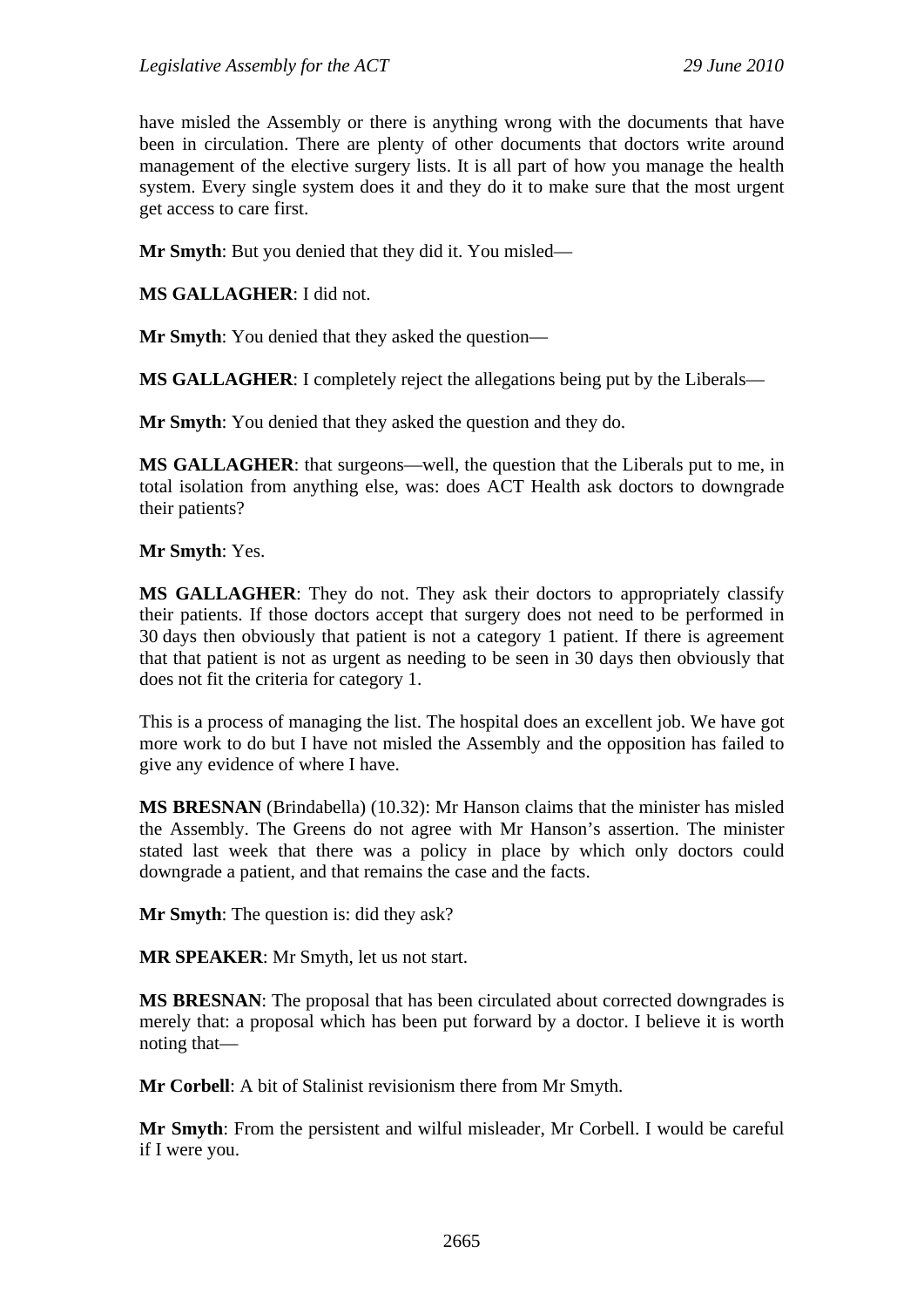**Mr Corbell**: A bit of Stalinist revisionism from Mr Smyth who can't get an argument straight in the first place. Absolutely pathetic!

**MR SPEAKER**: Order, members! I cannot hear Ms Bresnan. Ms Bresnan has the floor.

**MS BRESNAN**: Thank you, Mr Speaker. And I believe it is worth nothing that fact.

**Mr Corbell**: Does this fill your quota of censures for the month?

**MR SPEAKER**: Mr Corbell!

**MS BRESNAN**: Again, this proposal has been put forward by the head of surgical services whom many would deem as representing the views of doctors, and his proposal goes towards addressing situations occurring with surgeons.

**Mr Corbell:** When are you going to have another go at me?

**Mrs Dunne**: Next time you mislead, Simon.

**Mr Smyth**: I'm sure it will be soon, Simon.

**Mr Corbell**: How many censures have you been successful with?

**MR SPEAKER**: Thank you, members!

**Mr Coe**: How many portfolios have you been successful in?

**MR SPEAKER**: Order, Mr Coe. Mr Corbell, let us stop interfering with—

**Mr Corbell**: How many censures have you been successful with?

**MR SPEAKER**: Mr Corbell! Ms Bresnan, you have the floor.

**MS BRESNAN**: Thank you, Mr Speaker. And I think it is worth going to the article that is being used as evidence today by Mr Hanson. He has, I believe, selectively taken out one of the lines from it without actually reading the rest of the article. I think it is worth noting this:

Clinical director of surgical services Bryan Ashman has suggested that he be given the authority to downgrade patients to less urgent waiting categories if it is clear that they have been incorrectly categorised and surgeons refuse to rectify this.

I think it is worth nothing that point about being incorrectly categorised. He also said:

… if a surgeon had too many category 1 patients on the waiting list and could not take up additional theatre sessions or refer patients to a colleague, the patients should be ranked in order of urgency. If a surgeon refused to rank the patients, the clinical director would do so.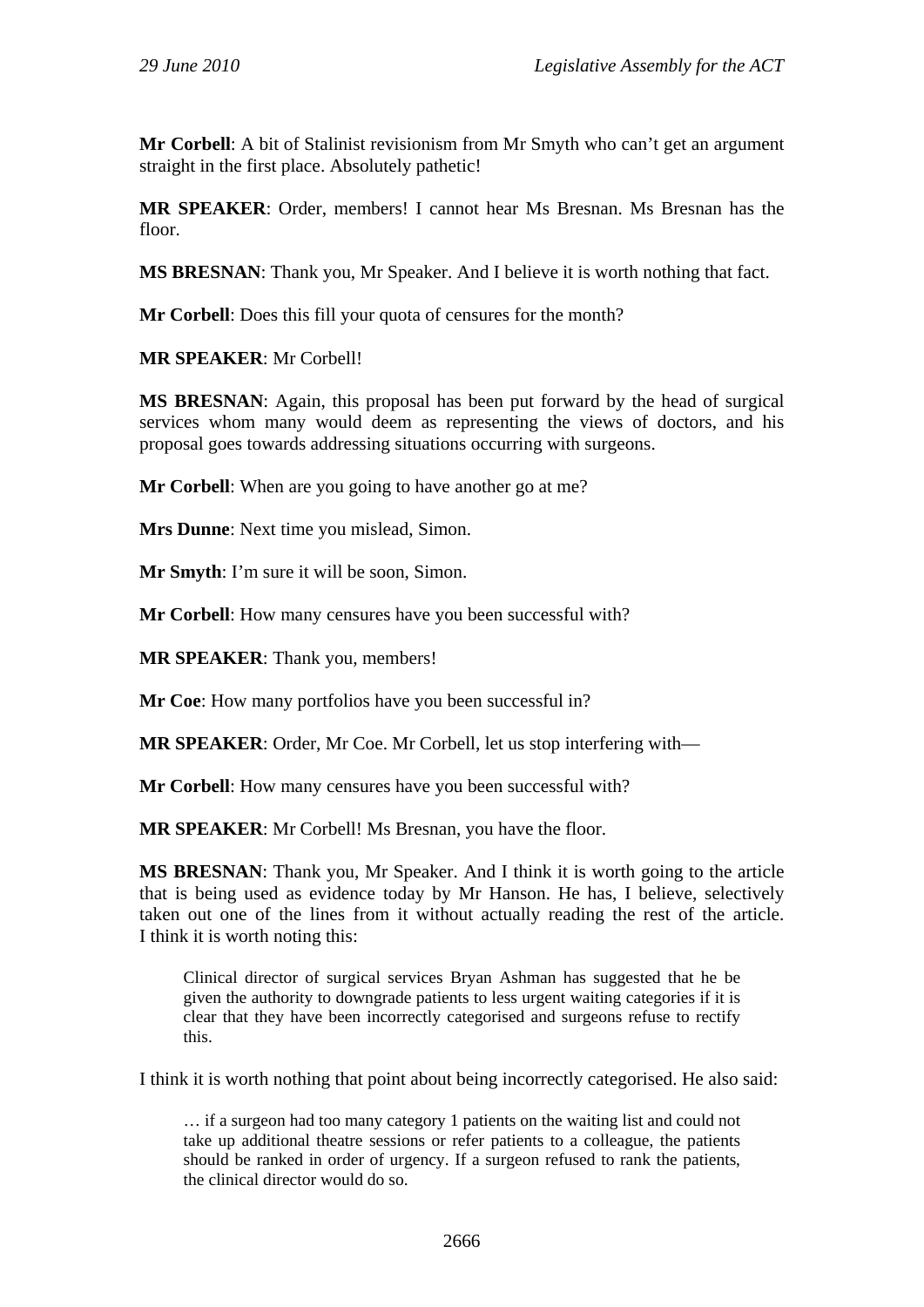If Mr Hanson's point is true and some doctors leave their patients on the urgent lists even though their case is not urgent and because of this their surgery will take several months to get to, you could argue that this is a manipulation of the waiting list by the doctors themselves. We really are getting into an argument here over semantics and about whose interpretation of the evidence, of the policy and the forms and the letters that have been tabled, is correct.

I would also like to point out that there is another reading that can be taken of the letter of 13 October 2009, and that is that, if doctors can fit in all of the patients they have allocated for category 1, they can choose to hold onto those patients for longer rather than handing them over to another doctor. I would hope that such a decision would also be made in consultation with the patient, as they should have the ability to make an informed decision. It is the consumers who should be able to decide whether they want to be with the same doctor and wait longer or change to another doctor and have the surgery performed sooner.

We had a substantive debate on this issue last week and the Assembly agreed to send the issue of elective surgery waiting lists to the Auditor-General for investigation. And this includes looking at any possible manipulation of the waiting lists which may or may not be occurring. The Auditor-General has already identified waiting lists as a topic for investigation and the Auditor-General is willing to take on this investigation. We believe the Auditor-General is the most appropriate and best-placed organisation to examine this issue and will do so in a sensible manner. The Auditor-General will make recommendations that are public and the government will have to respond to those recommendations publicly.

If the Liberals are going to be using letters such as the one we had tabled last week and the article in the newspaper today as the basis for their censures, then we are going to get into a situation where we will be here in the Assembly every day it sits debating censure motions. It is a completely ridiculous situation that we are getting into when we are continuously getting into this crying-wolf situation, with no basis or evidence to support your assertions. And we will not be supporting the censure.

**MR SMYTH** (Brindabella) (10.37): The Minister for Health opened her defence and closed her defence with the statement that we are here to manage the waiting lists. This is not about the waiting lists. It is about whether or not she has misled the Assembly. The Chief Minister's code of conduct says in its opening paragraph:

Being a Minister demands the highest standards of probity, accountability, honesty, integrity and diligence in the exercise of their public duties and functions.

So the question is: has this minister had the highest standard of probity? Has she been accountable? Has she been honest? Has she had integrity? And has she been diligent? Against each of those criteria she fails, because the code of conduct goes on to say:

Ministers should take reasonable steps to ensure the factual content of statements they make in the Assembly are soundly based and that they correct any inadvertent error at the earliest opportunity.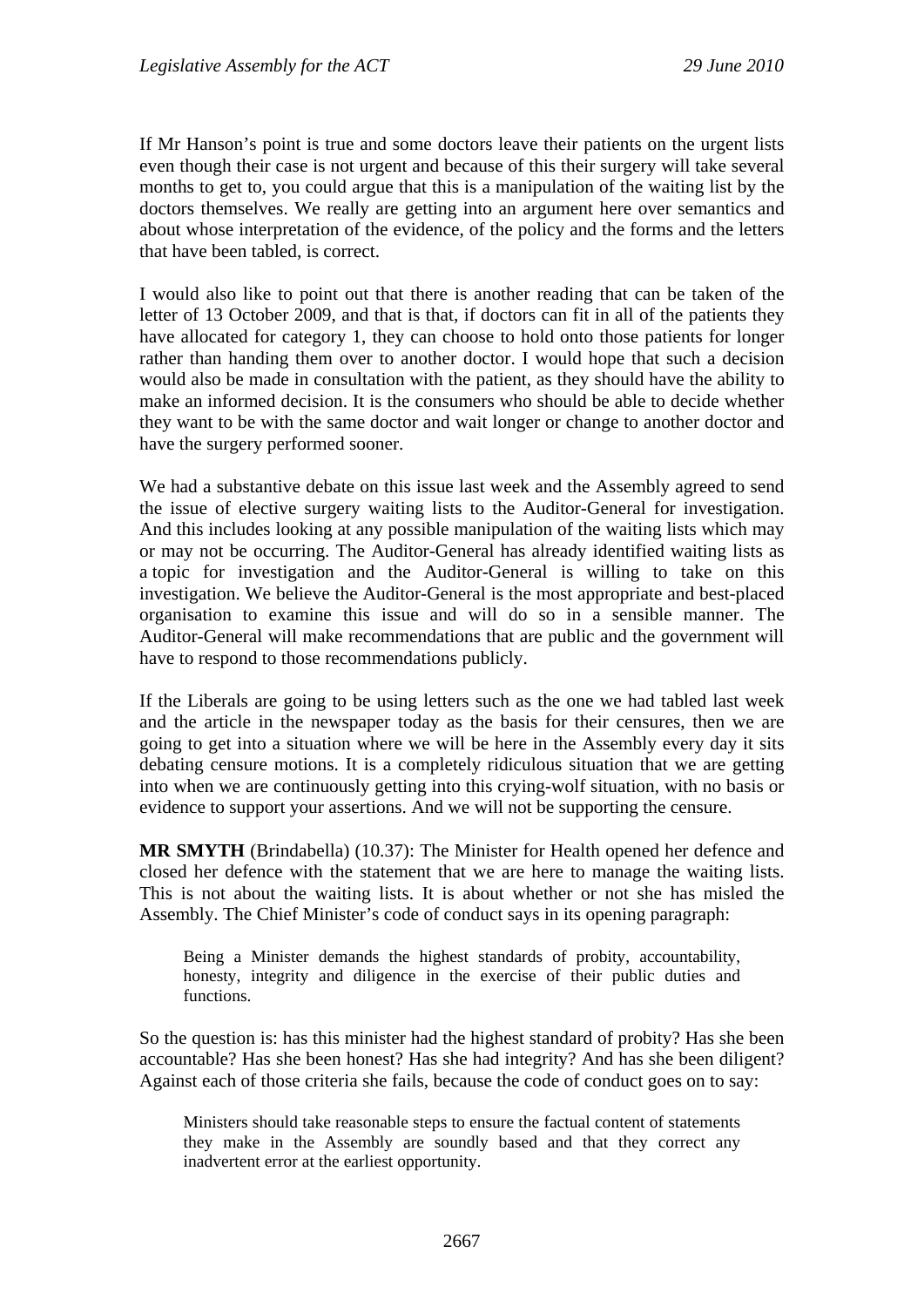What the minister made in this Assembly was incorrect statements. That may happen. It could have been inadvertent. But she has had a week in which to correct those statements and she refuses. She stands by her mislead. It is not about the management of the list. It is not about a medical opinion. It is not about how long the lists are, although that, of course, is part of her responsibility as well.

The question was: do doctors from ACT Health ask surgeons to request that surgeons downgrade the category of their patients? The minister denied it. Remember her words "not to my knowledge", "never, ever", "unlikely", "not in accordance with the policy". Yet we have it from Dr Ashman that they do. Yes, there are paragraphs that Ms Bresnan has pointed out in the section in the document entitled "Current Problem" but the line which stands on its own and does not need any qualifier is simply this:

Many surgeons resist or refuse requests to downgrade the category even when it is obvious that the condition has been inappropriately categorised.

It is not about inappropriate categorisation. It is about whether or not they have been asked. They make requests. The doctors confirmed that they do make requests.

The minister refuses to accept that the staff of ACT Health in the hospital are making these requests. That is the whole point. She said it. She said "not to my knowledge", "never, ever", "unlikely", "not in accordance". She said at one stage they were not even contacting surgeons. But the reality, from Dr Ashman's own words, is that the problem is that they refuse these requests. The requests are made. The mislead stands.

It is not up to us to make medical opinions in this place but it is up to the minister to show leadership and to be honest with this Assembly. And in this case the minister has not been honest. The minister has misled and continues to mislead. When asked to confirm it, when we had a motion on the Wednesday, the minister came down to this place and said, "Of course, there are some letters that detail the process we go through." She was very nervous about it.

She forgot to tell the Assembly about the proposed draft policy. The draft policy is there to confirm that which is already going on, that which the minister has denied in this place, that which the minister has said does not happen. And yet we clearly know from Dr Ashman's own words that it does happen.

I take to task what Ms Bresnan says where Ms Bresnan says you have got to try to put it into context and read the entire section. But at the end of the day the question to the minister was:

Minister, would you consider it appropriate or in accordance with policy that ACT Health would be contacting doctors to ask that they downgrade their patients?

Do they do that?

**Ms Gallagher**: And they are not doing that. No.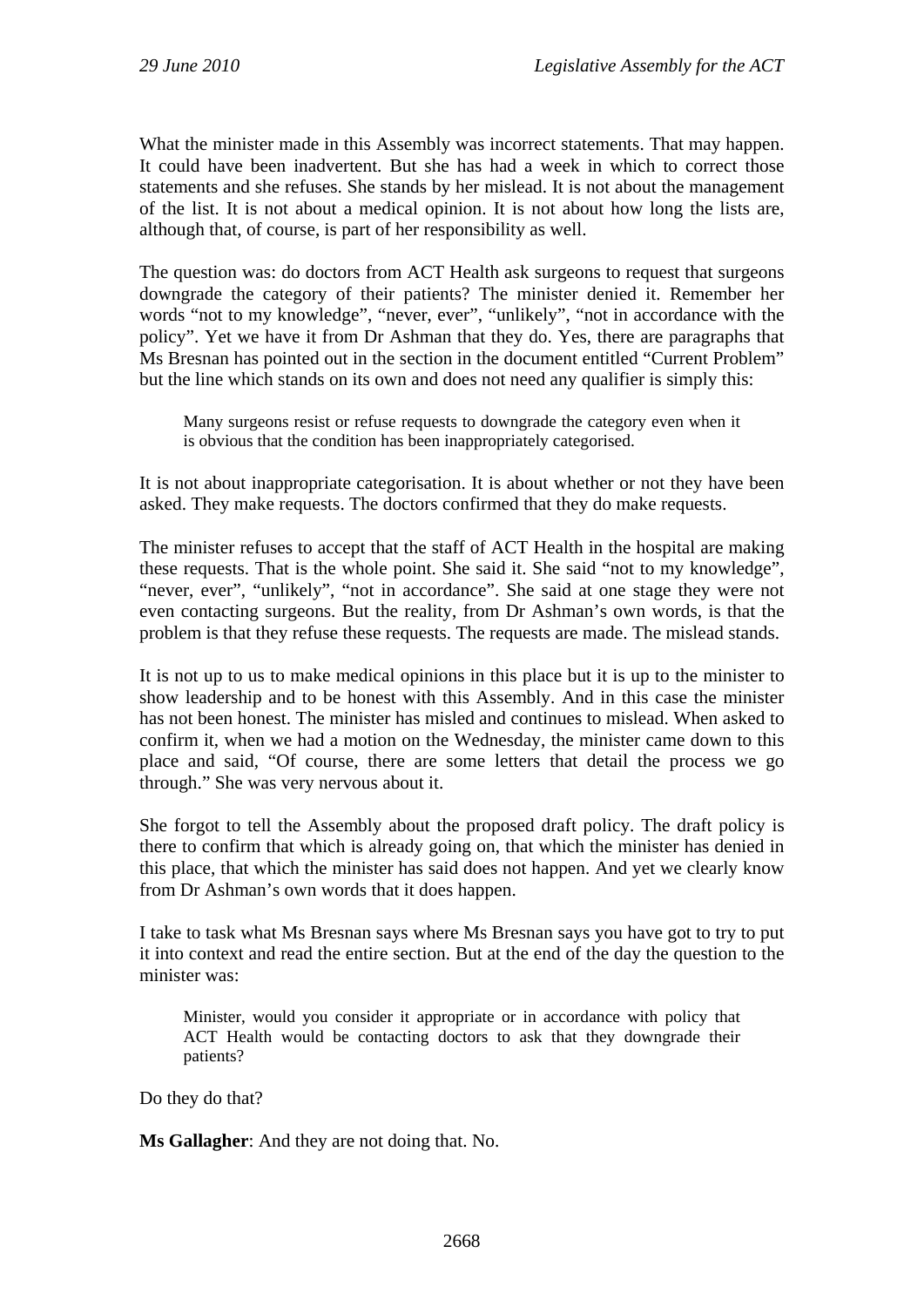**MR SMYTH**: Ms Gallagher interjects across the chamber that they do not do that. But Dr Ashman says that they do:

Many surgeons resist or refuse requests to downgrade the category …

They resist our requests to downgrade a category of their patients. How much clearer can it be? How much clearer does it have to be? "Never, ever", "not to my knowledge", "unlikely to contact", "not in accordance with the policy". There is the policy. We have actually got an unofficial policy that government doctors do contact, the government doctors do request, the government does request, that the surgeons downgrade the category of their patients.

We have got a minister in denial and apparently we have got the Greens, the third-party insurance policy, who refuse to accept it. Again, it is another case of third-party insurance fraud. It is very simple. The question of the mislead is: did they request? The answer provided by Dr Ashman is: "Yes, they do."

We had the minister run her normal routine of denigration and she tried to get on the radio this morning and say, "Some of these doctors are putting people on the list and they have got things like ingrown toenails," as if to say, "Doctors do not know what they are doing; an ingrown toenail is not very important." The minister was caught right out because Ms Gallagher said:

An inappropriate classification—for example, the example I've been given is an ingrown toenail. Now, potentially that could have a very serious impact on the patient. So you're not ruling out all situations in this category 1.

Ross Solly wanted to confirm that an ingrown toenail should not have been a category 1. Ms Gallagher replied that she had been given an example of an ingrown toenail when she asked for an incident of an inappropriate category 1.

Immediately there was an SMS from an obviously irate patient: "That ingrown toenail was mine. It's badly infected my foot and my leg has swollen up and I was at risk of losing my foot." And the minister's defence was: "It wasn't that ingrown toenail." But that is the problem when you go down this path of denigrating those who would seek to question you.

The question was very simple: "Do they make the requests?" The answer given time and time again was "not to my knowledge", "never, ever", "unlikely to contact", "not in accordance with the policy". And what does the doctor responsible for that policy say? "The surgeons refuse the request to downgrade the category." So it is quite clear in these circumstances that the minister has misled.

We know what happens, because we had it from Dr Hughes this morning:

When you don't accede to the request for the downgrading you get bullied. This is just trying to bully the surgeons into downgrading patients so that they fit the minister's profile of saying that 95 per cent of category 1 patients are treated within 30 days.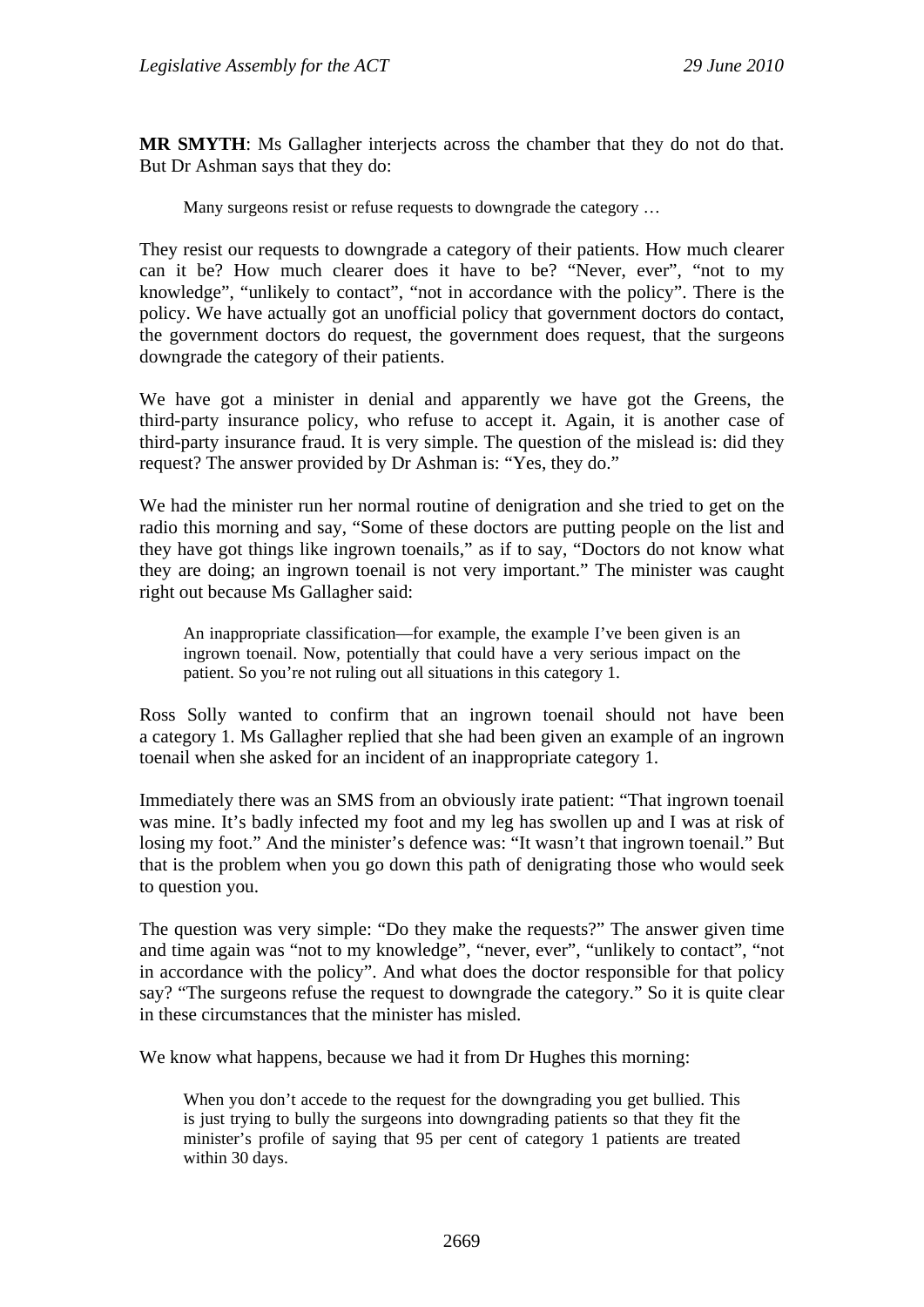Ross Solly asked some more questions. Dr Hughes said:

It's more bullying by the administration.

So what we have, instead of a Minister for Health who shows leadership, who wants to put in reform, is a minister responsible for bullying in so many departments in her hospital. We know about the 10-year war in obstetrics. We know about the claims of bullying in other departments. Now we have got bullying over the elective surgery lists being raised by others about this minister. In one isolated case you might say, "That is just a misinterpretation." But there are now so many instances of bullying being raised against this department under the leadership of this minister that it cannot be ignored.

When we go back to the motion, it says that we wish to censure the minister for her ongoing mismanagement of the health portfolio. And we see it in so many instances now. This is the minister who knows of a 10-year war in obstetrics, who has had bullying in so many other areas of her department brought to her attention or publicised, and she does nothing about it.

We see the waiting lists continuing to be the worst performing in the country, worse than under Reba Meagher in New South Wales, and now we have this minister misleading the Assembly. She has had the opportunity. If you made the mistake, just come back in here and have the courage to say: "I made the mistake. It was inadvertent. I correct the record."

But it is quite clear. This minister has a duty to find out. It says so in the ministerial code of conduct. What we have is a denial that she was aware of any cases. Last Tuesday it was "never, ever". On Wednesday there was the nervous tabling of the letters and saying: "You people should read your policy. It is there on the website. Here are the letters."

But the letters confirm it. The original letter says—and this is the offer, it is a formal offer, it is a formal offer in the document, "We can make this a 'staged' procedure," for your patient and your date.

If you accept our offer to downgrade—and I will quote it:

If you accept this date, please re-categorise this patient as a '2a Staged Procedure' and return by fax …

And it gives a phone number. Why would you have to do that if these requests were not being made? Not only is it being made, the minister came in and tabled the document that said: "This is how we do it. We make you an offer you can't refuse. You're not going to get this surgery."

Then we have Dr Ashman saying, "We need to confirm this policy." This is the policy, here it is, here is a draft policy now in writing confirming all that they do, all that this minister denies, all that this minister misleads this Assembly over in this place, in that they refuse requests to downgrade the category. The minister should be censured.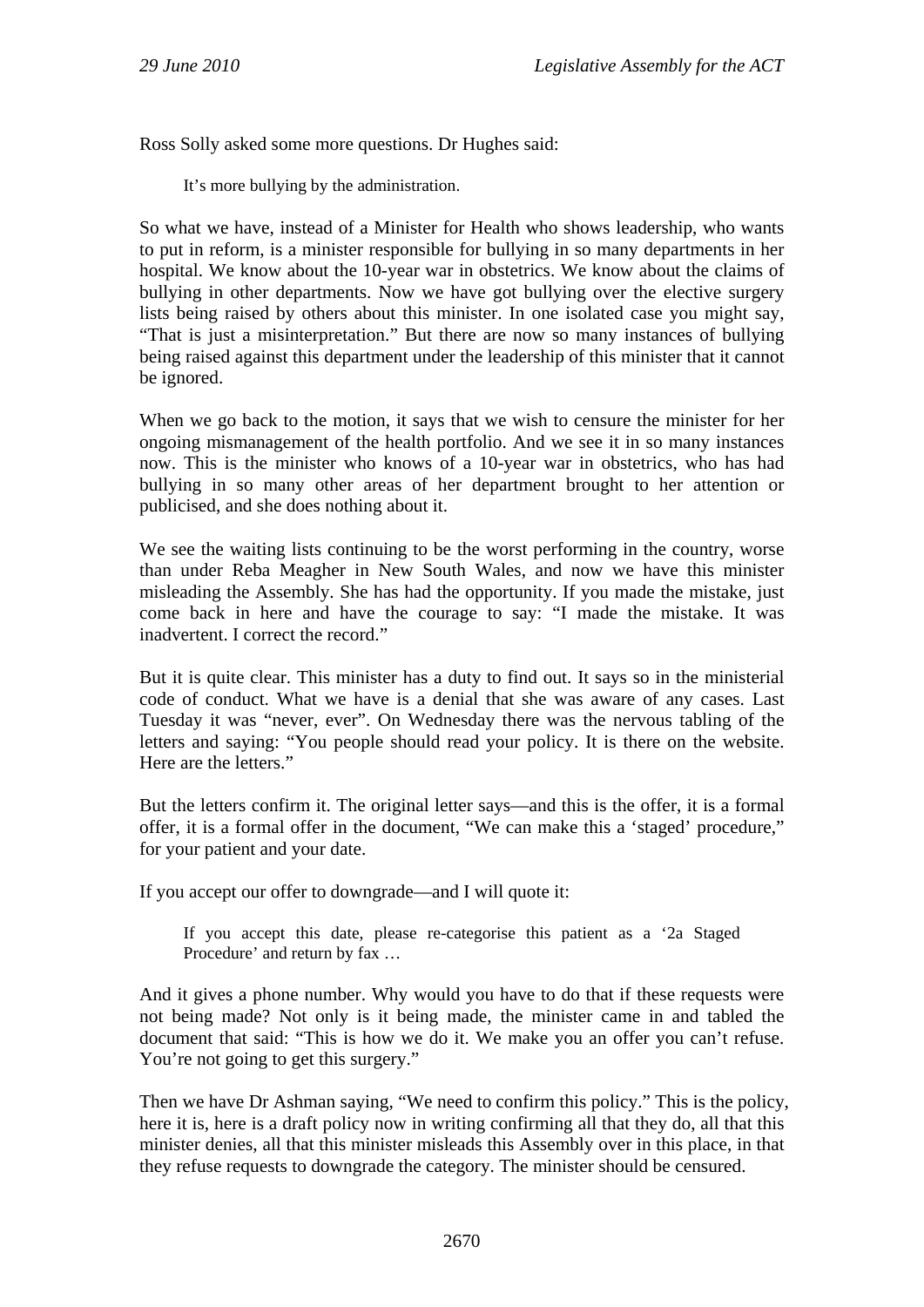**MR STANHOPE** (Ginninderra—Chief Minister, Minister for Transport, Minister for Territory and Municipal Services, Minister for Business and Economic Development, Minister for Land and Property Services, Minister for Aboriginal and Torres Strait Islander Affairs and Minister for the Arts and Heritage) (10.47): The motion truly is a nonsense. I think the Liberal speakers to the motion to date have confirmed that there has been no cogent or real position, or indeed a serious effort to sustain a case that the minister has misled. She quite clearly has not. If one goes to the *Hansard*, the record of everything that the minister has said in this place in relation to this motion and this issue, it is quite clear, it is plain—it is there for everybody to see in the *Hansard*, in association with the documents that the Liberal Party rely on—that there has been no mislead. Just going to the *Hansard* and the questions that are now being parroted out, out of context, Mr Hanson asked the question on 22 June: "Has the department ever engaged in the practice of downgrading patients in order to make the figures look better?" That was the question.

**Mr Hanson**: That is not the question that we are relating to, Mr Stanhope.

**MR STANHOPE**: That is the question. This is how it started. This was the first, the opening question: "Is the department deliberately doctoring the figures?" The minister responded by saying, "There is absolutely no evidence of downgrading in line with the allegations." That was the allegation and now, all of a sudden, the context is no longer provided. This is the allegation Mr Hanson started with, that the government was deliberately doctoring the figures. The minister replied, "Well, they're not deliberately doctoring the figures."

The answer is actually used to substantiate this censure motion, but the question, the basis of the question, and the allegations that were put—they are outrageous allegations—go to the integrity, the honesty and the honour of all practising surgeons in the ACT, as does this motion. When you look at this motion, it is, at its heart, an attack on ACT surgeons. It is an attack on the doctors. It is an attack on the medical profession, and they know it. It is interesting that we skirt over who it is that is at the base of the allegation. The allegation is that doctors are deliberately doing this, that doctors are in some way complicit in misleading their patients, the system, the hospital. The Liberal Party seem to ignore that nicety in the attack they make.

If you go to all of the answers that the minister gives to the questions and the specific questions asked, she has been absolutely truthful and honest. Where she is not 100 per cent clear, she makes it explicit when she says, "I cannot recall that having been raised with me." She uses this language:

I have never had a case brought to my attention or any evidence to say that the process that is in place, which has doctors making those decisions, has not been followed.

That is absolutely true. It is explicit, careful, precise. She is, as always, determined to be absolutely honest in her answers and in the delivery and meeting of her obligations and responsibilities as a member of the executive and as a minister. There are further questions: "Have ACT Health at any stage approached doctors to request that patients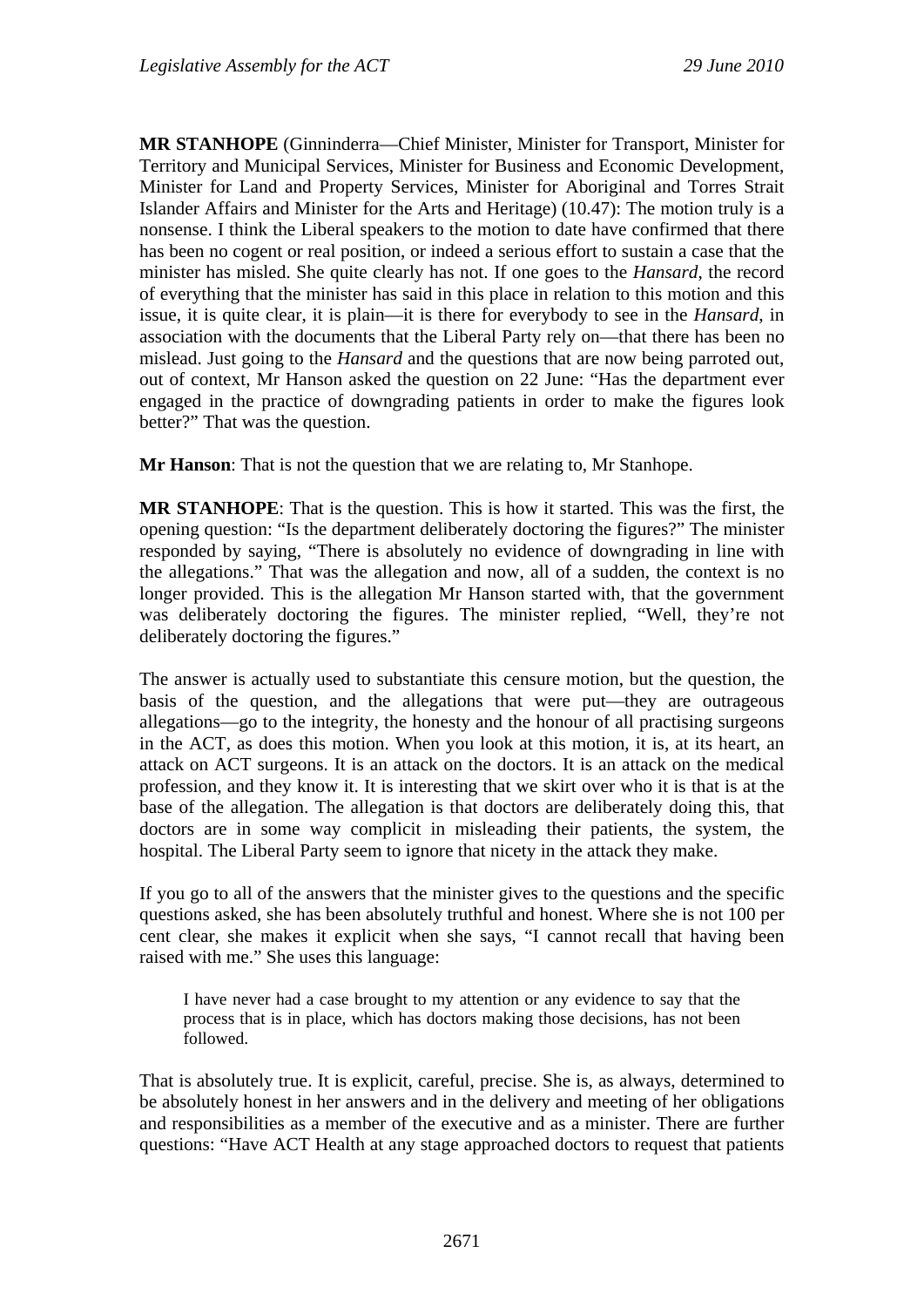be downgraded?" "No." As the minister answers in relation to that line of questioning, "No, but of course there will be conversations, as there have to be, between the hospital and surgeons in order to manage appropriately the categorisation of patients."

You go to what is now a complete misuse of the proposed document, the draft for discussion, the policy position, which Dr Bryan Ashman puts. Dr Bryan Ashman, as head of surgery, has a fundamental responsibility to manage the list. He must have discussions. He must seek to deal with issues and pressures that are part and parcel of the problem. These are the beliefs, the findings, the views, of the head of surgery, the person in whom is entrusted some responsibility for appropriately managing the list. What are the issues that he identified in February this year? This is what he says, and this is what he was seeking to respond to. This is his honest belief of a circumstance that applies at the hospital, and these are his words:

Many Requests for Admission for category 1 conditions are not clearly conditions that might deteriorate quickly to the point of an emergency.

Common sense suggests that category 1 conditions should be life or limb or organ threatening. The head of surgery continues:

Several surgeons have many category 1 patients on their waiting list yet continue to submit category 1 RFAs in the knowledge that they are not able to offer treatment in the 30 day time frame. Some even give the impression that "it's not my problem, it's up to the hospital to sort it out". Some surgeons are unwilling to take up extra operating time offered to them to accommodate their category 1 requests. Many surgeons resist or refuse requests to downgrade … when it is obvious that the condition has been inappropriately categorised.

Those are the problems that the head of surgery identified. Is there a suggestion by the Liberal Party today that there should be no effort at seeking to address those problems, that there should be no conversation to seek to address those problems identified by the chief surgeon? Of course there should have been conversations. Of course there should be inquiries. Of course there should be testing of whether or not the categorisation is appropriate. But, as always, and in every instance that the minister has responded to a question, done media or actually sought to explain, it has always been put by the minister that the decision maker is the clinician. It is the clinician responsible for his or her patient who makes the decision about the urgency of any surgery in any instance. It is clear. It is there on the record. It has been the consistent position put, and it must be the position. Is there a suggestion, seriously, that the minister or the hospital or some other person, other than the person with clinical responsibility for a patient, would be making those sorts of decisions? What nonsense. What absolute nonsense to suggest that somebody else within the system, within the hospital, within the administration, is making clinical decisions on a patient that they have possibly never met and never will meet.

It is a preposterous suggestion. The draft policy leaves all of the decision making in the hands of the clinician, the person who makes the clinical judgement. Of course, there is an acknowledgement in the administration of a hospital that somebody somewhere has to maintain a watching brief and is required to answer the questions that should be asked in relation to the division of those resources that we have available.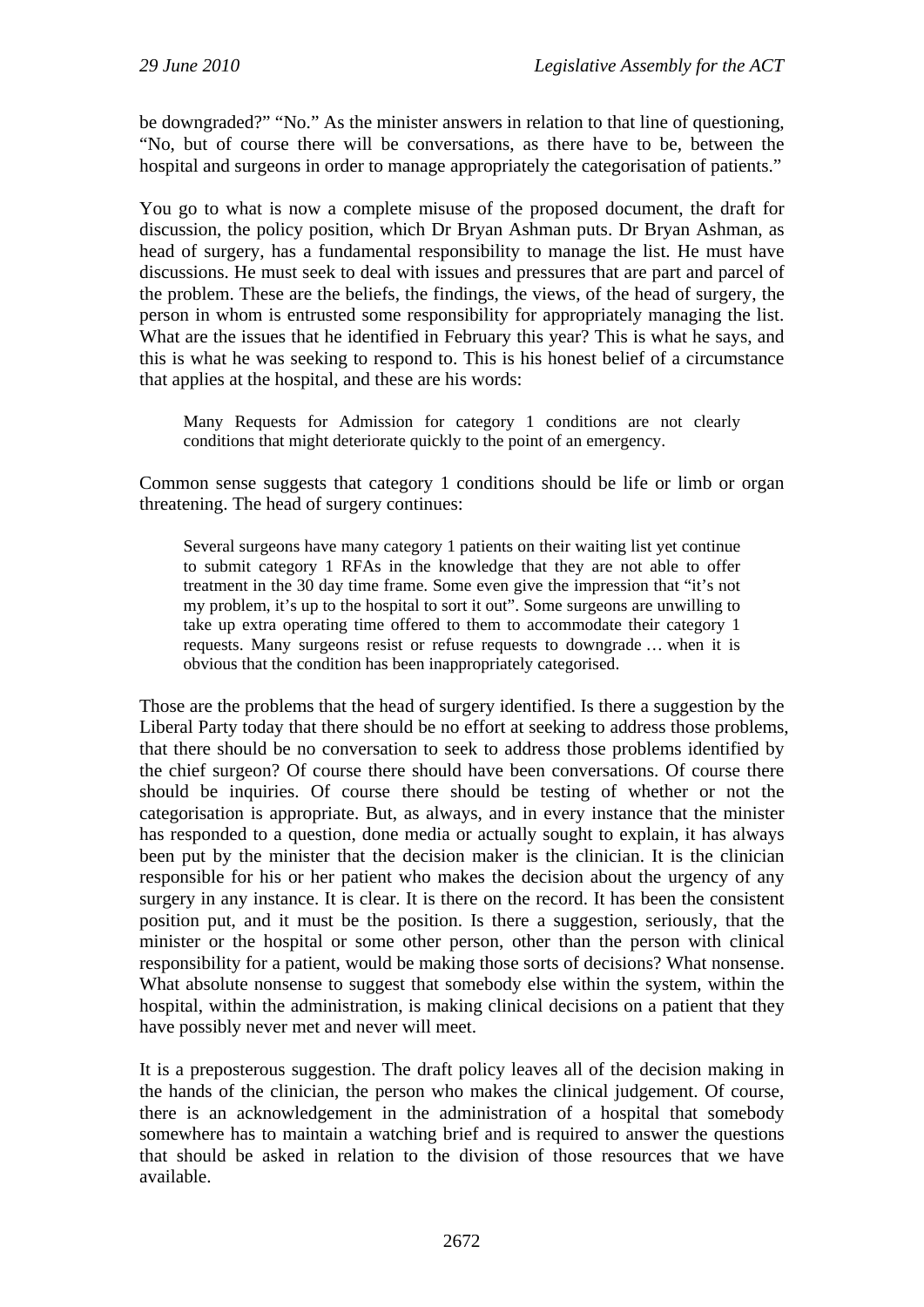In the context of the resources that we have available, it is always ironic in relation to any discussion or conversation in this place on health and the health portfolio—it is interesting, of course, that the opening part of the censure motion is about the mismanagement of the health portfolio—that it must start with an acknowledgement of the fact that when in government the Liberal Party closed 114 beds in the public hospital system. That is where any conversation in this place involving the Liberal Party must start. It must start with the fact that this party, in government, thought it was appropriate to reduce the number of hospital beds in Canberra by 114. Think about the implications.

Is it not ironic that we have a censure motion today going to issues around waiting times, waiting lists, when the party in government, the Liberals—the party which moved the motion in relation to waiting times and waiting lists—closed down 114 beds within the system? Imagine the effort that we have made, most particularly through Katy Gallagher as minister, to make up the difference, to catch up, to close the gap in relation to the number of beds and the number of doctors.

Just imagine coming into government and starting 114 beds down from where you should have been at that time, and then look at the work that this minister has done, most particularly over this last two years, in relation to revolutionising healthcare delivery in this territory—the complete rebuild that was the vision of this minister, the most significant single effort by any jurisdiction in Australia to bring health care in the public sector into this century, through a billion dollar capital investment, with significant increases and improvements across the board. Whether it be in relation to mental health, whether it be in relation to the community, whether it be in relation to maternal health—whether it be in relation to any aspect of health care—this minister has done more than any other health minister in this place ever, and indeed probably in Australia.

**Mr Smyth**: What, more than you?

**MR STANHOPE**: Absolutely, without a doubt. I was trying to reopen 114 closed beds. That is what I was doing. I had to concentrate on that. *(Time expired)* 

**MR SESELJA** (Molonglo—Leader of the Opposition) (10.57): I might take up where the Chief Minister left off. Ms Gallagher did not even address the first part of the motion. I think she accepts the first part of the motion—so we will deal with that briefly—that she has mismanaged the health system, that indeed she is overseeing a health system which, when it comes to elective surgery, is delivering worse results than New South Wales—worse than Reba Meagher and worse than John Della Bosca. When it comes to elective surgery, the minister is delivering worse results than what is generally considered to be the worst government in the country by a long way. They will not tell you that, but New South Wales actually delivers better outcomes on elective surgery. Reba Meagher as health minister and John Della Bosca as health minister were able to deliver better outcomes than this minister.

It is not surprising that the minister did not want to defend her record when it comes to outcomes. When it comes to elective surgery, this government has clung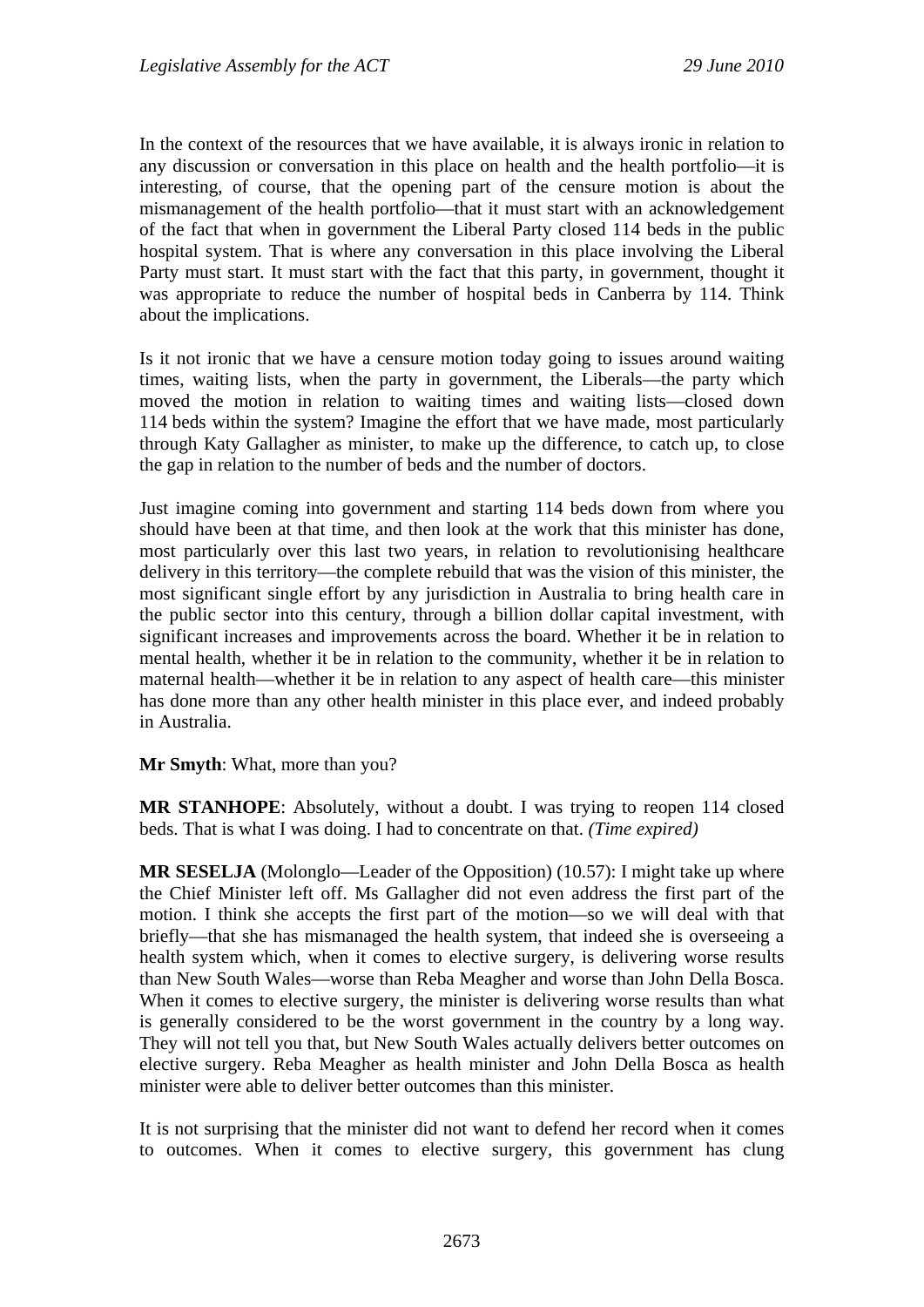desperately on to category 1. When we look at the other figures, we see the worst in the country. They have said: "But look at category 1. Look how well we are going in category 1. We may not be doing very well in the other categories, but look at category 1." On a number of occasions we heard the minister say, "The ACT has also achieved one of the best results in the country for the most urgent cases with 93 per cent of all urgent elective surgery patients admitted." And then we saw another one in relation to 97 per cent. It is a sham. It is not true. That is the point. That is what we have seen from this documentation—that if you are category 1 and you are not going to be seen, you just get reclassified. It is very easy to deliver good stats on category 1 when you shift people out of category 1 simply because they cannot be seen in time.

That is the record of the government. That is what they do not want to discuss, and that is why the minister misled the Assembly to cover the fact. That is what we are talking about here. We have dealt with competence. The minister could not bring herself to even deal with the actual figures. She could not bring herself to deal with the fact that she is overseeing elective surgery waiting times which are worse than in New South Wales. Their whole defence is to say, "Well, look at category 1."

Let us look at category 1 and let us look at what was happening. We asked those questions and we asked the questions on a number of occasions. The minister has misled both directly and indirectly, Madam Deputy Speaker, in answering these questions. First, the government write off the figures—they try and explain away the figures. Then when we use individual examples, they claim, "Well, that doesn't reflect the overall figures." But, of course, when we go to the overall figures they are worse than in New South Wales. On whichever measure, on individual cases or on the overall figures, they are doing badly.

We hear from Mr Wentworth's experience: "Oh no, that can't be true. That was a mistake." Then we hear from Dr Peter Hughes. Dr Peter Hughes says that this is happening. The response is: "Well, no, you can't believe what Dr Peter Hughes says." Then we have a minister on the back of this saying there is absolutely no evidence of downgrading elective surgery patients. When asked, "Have you ever been informed?" the response was:

It has never, ever, as I can recall, been raised with me as a problem … I have never had a case brought to my attention or any evidence to say that the process that is in place, which has doctors making those decisions, has not been followed.

The question was asked:

Minister, would you consider it appropriate or in accordance with policy that ACT Health would be contacting doctors to ask that they downgrade their patients?

The answer was:

It would not be in accordance with the policy …

These documents show the opposite. These documents show that Katy Gallagher has misled the Assembly. She has misled the Assembly to cover up her embarrassment at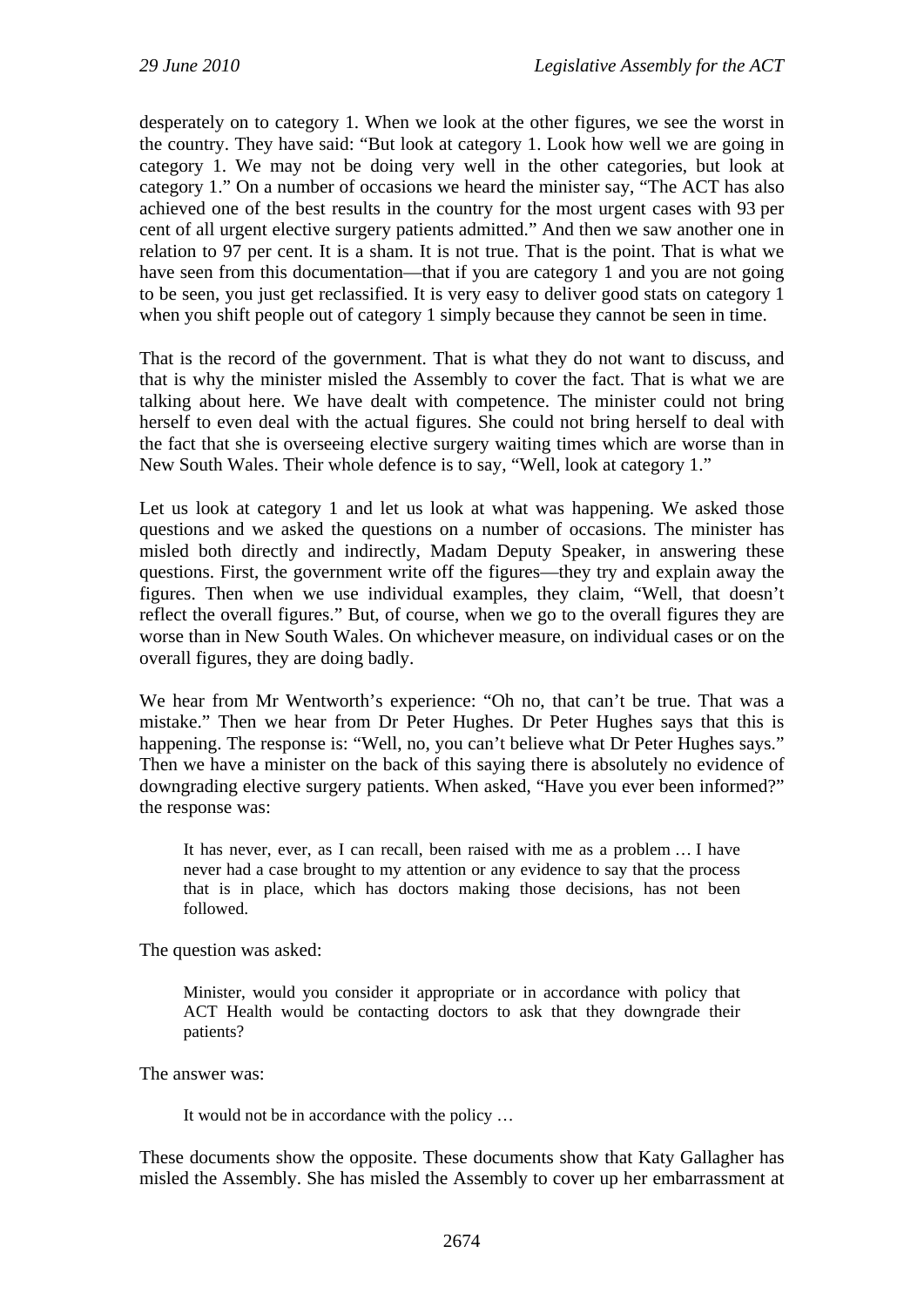what has gone on—her embarrassment at delivering the worst elective surgery waiting times in the country—and to try and cling to the only parts of the figures that show the government in a good light. They have been exposed as an absolute sham. We see it here. It is worth going through the two documents that have been touched on here. One we touched on last week:

We can make this a 'staged' procedure for this date. If you accept this date, please re-categorise this patient as a '2a Staged Procedure' …

That is not what the minister told us. The minister said that this was not happening. The minister said they were not being asked. They are. They are being made an offer they cannot refuse: "If you want this date you will re-categorise so that our figures can look better, so that the minister can get up and claim how great the category 1 results are." We now know that to be a sham. Apparently this was not happening, but it was. Apparently it would not be in accordance with policy, but then it would be. We have the inconsistencies, we have the incorrect information, we have the attempts to mislead the Assembly and the community, and this minister has been caught out. We know why. It is because she is embarrassed. She is embarrassed by its being exposed for what it is. You cannot write off the patients, you cannot write off the VMOs and you cannot write off the documents.

Then we were told: "No, it's not happening. What you are seeing there is something different to what was actually happening." Then we have the codification of what is happening. At the moment they are making them an offer they cannot refuse. The Chief Minister in his defence again got it wrong. In this draft document that we were discussing it says, "The clinical director will decide whether re-categorisation is appropriate." Again, if the referring surgeon refuses to rank the patients then the clinical director will do so.

We have got a situation where, at the moment, they are being given an offer that they cannot refuse and now we have an attempt to codify that situation so that the decision is formally taken away from the doctors. That is the process that is happening here. It has already happened. We have heard from the patients, we have heard from the doctors and it is in the documentation. The minister denies it is happening and claims no knowledge of it. Yet we see a process that has been going on for months that is looking to codify this very thing.

The minister stands in this Assembly and says, "No, that's not a mislead." The Greens blindly follow what she tells them, despite all the evidence. This is the unwritten part of the Greens-Labor agreement. I think the written part says that they will not support no-confidence motions, except the ones that they initiate themselves. This is the unwritten part. They will not support censure motions because it is a bad look for them to be criticising their alliance partners.

We believe in high standards of accountability. We believe that when a minister comes into this place they need to tell the truth. Ministers need to tell the truth, and this minister has not. She has given directly misleading information. Over and above that, she has also given a completely misleading impression. She has sought to defend herself by giving a totally different answer—it is a totally different position—to what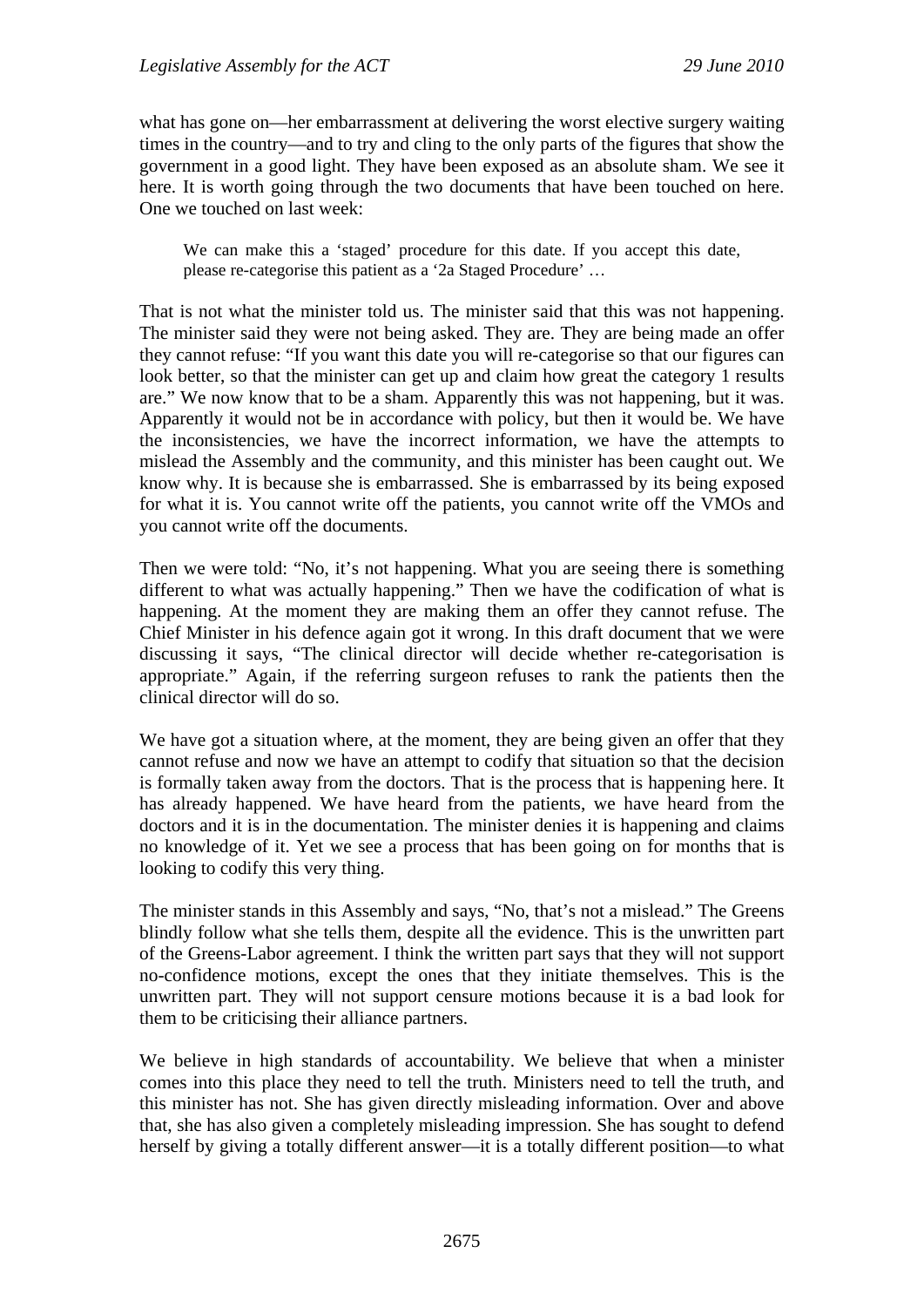she had said earlier in the week. She has been all over the place, and we know why. This government has been desperate for any good news it can hang on to in health. It has been desperate to pretend that at least in some areas it is doing really well, while in this area, in category 1s, it has been proven to be a sham.

Faced with that reality, the minister, instead of fessing up, instead of accepting that this process does in fact occur—that doctors are asked to downgrade, that they are given an offer they cannot refuse—she denied it. She denied it in this place. We should be able to expect that we get honest and open answers from this government. As I said earlier, this motion has two elements—competence, and openness and honesty. The competence has as good as been acknowledged by the stats and by the fact that the health minister did not even bother to defend it.

The openness is proven by her own words, by her department's own documents and by a string of correspondence and statements from patients, from doctors, and now from her own draft document which says that many surgeons resist or refuse requests to downgrade a category. How can they refuse those requests if those requests are not occurring? This minister has misled on a number of occasions. She deserves to be censured for her mismanagement of the health system and for her misleading of the Assembly. *(Time expired.)* 

**MRS DUNNE** (Ginninderra) (11.07): What we have seen here this morning is what you always get from the Labor government, which is obfuscation. The real issue here today is whether the minister misled the Assembly in response to questions last Tuesday. Mr Hanson's first question was:

Minister, would you consider it appropriate or in accordance with policy that ACT Health would be contacting doctors to ask that they downgrade their patients?

And Ms Gallagher said:

It would not be in accordance with the policy …

Later she was asked:

Minister, have ACT Health at any stage approached doctors to request that patients be downgraded from urgent to a lower category?

And the answer was:

I cannot answer that. Have ACT Health ever asked any doctor around the clinical status of every patient? I cannot answer that question. I think it would be unlikely …

So the crux of this matter here today is what the minister said in question time on Tuesday last week. And, quite categorically, on two occasions, the minister said it was not the policy of the government or ACT Health to ask doctors to downgrade their patients. The issue here is not whether that is the policy or not but what the minister said about it. The issue here today for us, and we cannot be deflected from it, is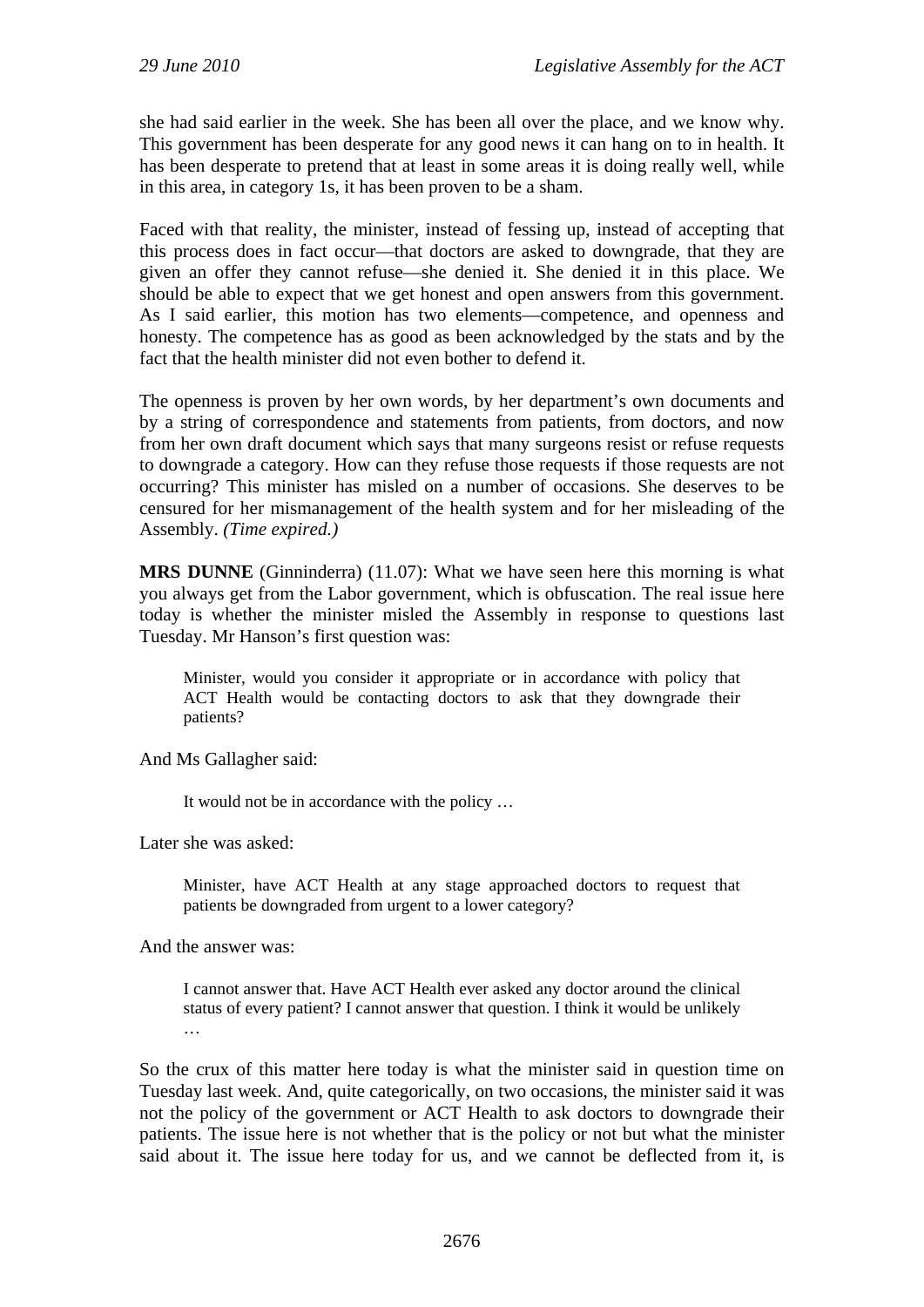whether the minister, in answering those questions on Tuesday, misled the Assembly and, in addition, whether in answering her questions and dealing with these issues between now and then she has misled the community. It is quite clear from the obfuscation of Ms Gallagher and Mr Stanhope, the attempts to pivot to another issue, that they know that in answering those questions on Tuesday Ms Gallagher misled this Assembly.

The discussion is not about the management of the waiting list. That is a discussion for another day. The discussion here today is about this: what did Ms Gallagher say and is it correct? It is clear from the documents that were tabled by Ms Gallagher herself on Wednesday, and highlighted by Mr Hanson, that that is not the case. It is clear that, even when the minister said that it was unlikely that ACT Health had ever asked a doctor around the clinical status of a patient to downgrade the patient, that was happening; that there was a policy to the extent that there is a pro forma letter with a pro forma signature attached to it that goes to people on a regular basis.

Ms Gallagher tries to say, "They are not actually forced to do it." But it is clear, despite what the minister said on Tuesday, that doctors are asked to downgrade patients. Ms Gallagher then tries to get away from that by saying, "But they are not forced to." There are no words in this of actual force, except that we know that doctors are given the trade-off: "We will give you a definite date for surgery if you downgrade." That is essentially putting the doctors in a half-Nelson and demanding that they sign.

The doctors are being bullied. Dr Peter Hughes has said on the radio this morning that doctors are being bullied and that what doctors are looking for is the best clinical outcome for their patients; they do not want to downgrade their patients. But the trade-off is: "If you downgrade them, if you take somebody out of category 1 and put them in category 2a, we will guarantee you a time, and that makes our category 1 surgery look good."

This is a sleight of hand—a bullying, mustering sleight of hand—by this government, which is trying to manage its very, very bad hospital waiting lists. This is where we get to. The minister has got herself into substantial problems and what she should be doing here today is standing up and fessing up to the fact that on Tuesday when she said in answer to Mr Hanson's question, "It is not in accordance with the policy," she got it wrong. If the minister had the courage to stand up and say, "Actually, I got it wrong; really there is a policy, and let us have a discussion about the appropriateness of that policy," in a sense she would be off the hook. But she does not have the courage to admit it when she has got something wrong. It is classic Labor tactics: you never admit when you get it wrong; you pivot, you try and change the subject and you try and distract people.

But the issue here today is that the minister said it was not policy. It is quite clear from the pro forma letters with the pro forma signature that it is policy. It is quite clear from the draft proposal that came to light more recently that it is a policy that has been in place for some time—so long, in fact, that now the hospital wants to codify it. And the reason the hospital wants to codify it is in the document itself, in the third paragraph on page 2: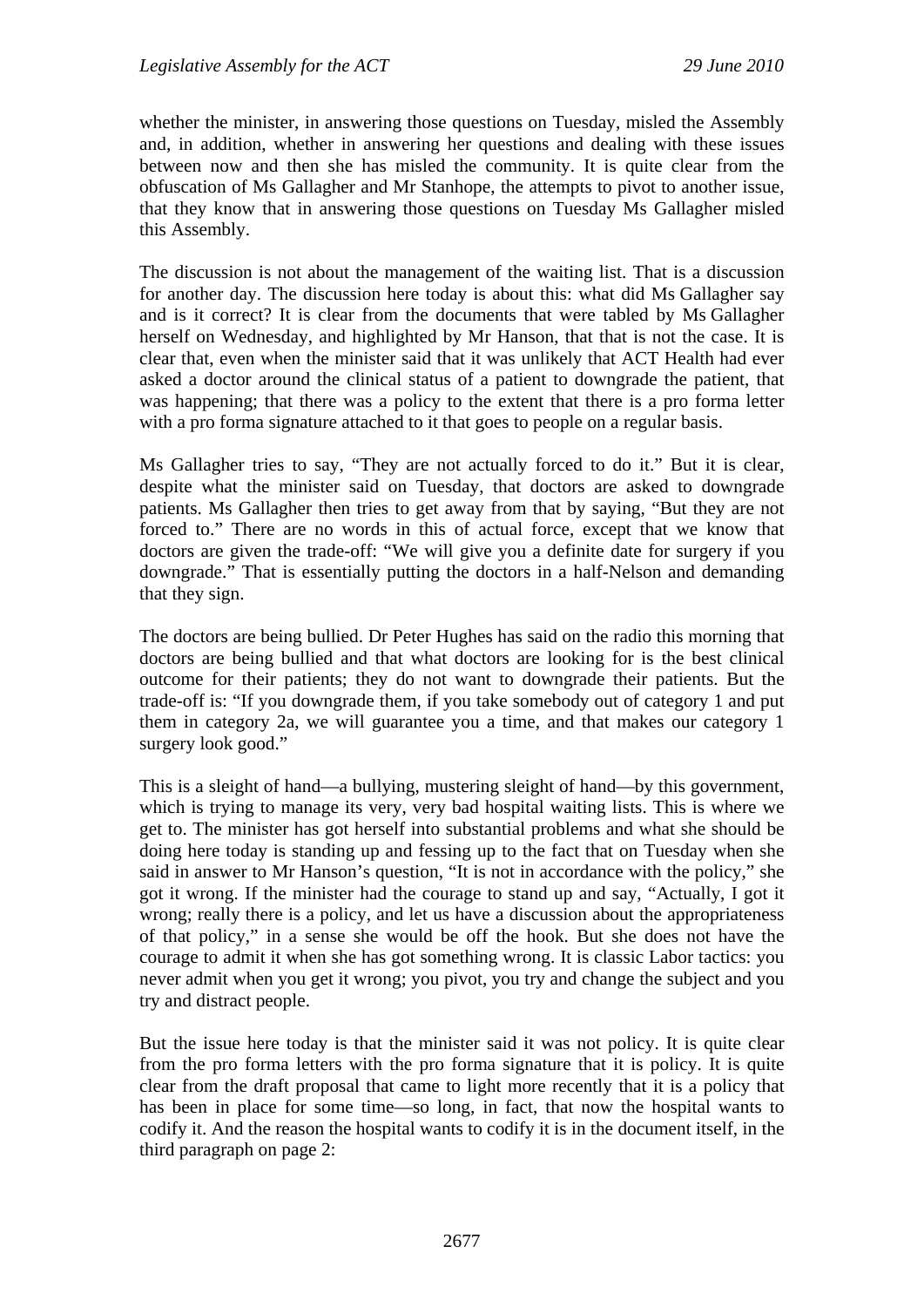Many surgeons resist or refuse requests to downgrade the category even when it is obvious that the condition has been inappropriately categorised

"Many surgeons resist or refuse requests to downgrade the category." The issue here—and it is quite clear from what has been written on Canberra Hospital letterhead—is that it is the policy to ask surgeons to downgrade the category of the patient. It is there in black and white; it is the policy. It is the policy that the hospital wants to codify because it is the practice that already exists at the hospital. Yet the minister said in answer to Mr Hanson's questions, "It would not be in accordance with the policy." So the minister is either a fool or a knave. Either she does not know what the policy is or she misled the Assembly about it. If she wants to continue to mislead the Assembly about it then this Assembly should censure her. If she is just foolish and does not know what the policy is, she should stand up now, admit that she got it wrong and apologise to the Assembly. They are the forms of the house. If you get it wrong, you come in and you admit that you got it wrong. That is what members on this side do. But it is a thing that is absolutely and utterly alien to the members of the Labor Party.

The members of the Labor Party cannot and will not admit when they get it wrong. This minister has got it wrong. The evidence provided by the minister herself and the evidence that has come to light and reported in the *Canberra Times* overnight demonstrate that this minister was wrong when she said it was not part of the policy. And the only thing that this Assembly can do is censure her for her refusal to withdraw that statement.

It is incumbent upon all of us, it is incumbent upon the Greens, to look at the clear facts—not to be distracted about the discussions about whether or not the policy is appropriate. What a censure motion is about is the appropriate behaviour of a member. And this member has told the Assembly something which is demonstrably wrong, demonstrably untrue, and what the rest of the Assembly must do is make a judgement on the appropriateness of that.

If the Greens do not censure this minister, the Greens will be saying that it is all right for members to mislead this Assembly; that it does not matter how patently obvious it is; that while ever the Labor Party have got the third-party insurance of the Greens they can get away with misleading the Assembly, with not fessing up to the truth and therefore not being open and accountable to the people of the ACT.

The issue is perfectly clear: Katy Gallagher said it was not policy, and there is document after document to demonstrate that it is policy. The issue is not whether it is a good policy or a bad policy; she said it was a policy that did not exist. The issue for the Canberra Liberals is clear. Ms Gallagher misled the Assembly. Ms Gallagher told an untruth, wittingly or unwittingly. But, if it was unwitting, she has not corrected the record. And the issue for the Greens is equally simple: has Ms Gallagher told the Assembly an untruth? Was it witting or unwitting? Has she corrected the record? The answer to the first question is yes, she has told the Assembly an untruth. The answer to the second question is no, she has not corrected the record; she has not apologised to the Assembly. And the clear consequence is that this member must be censured.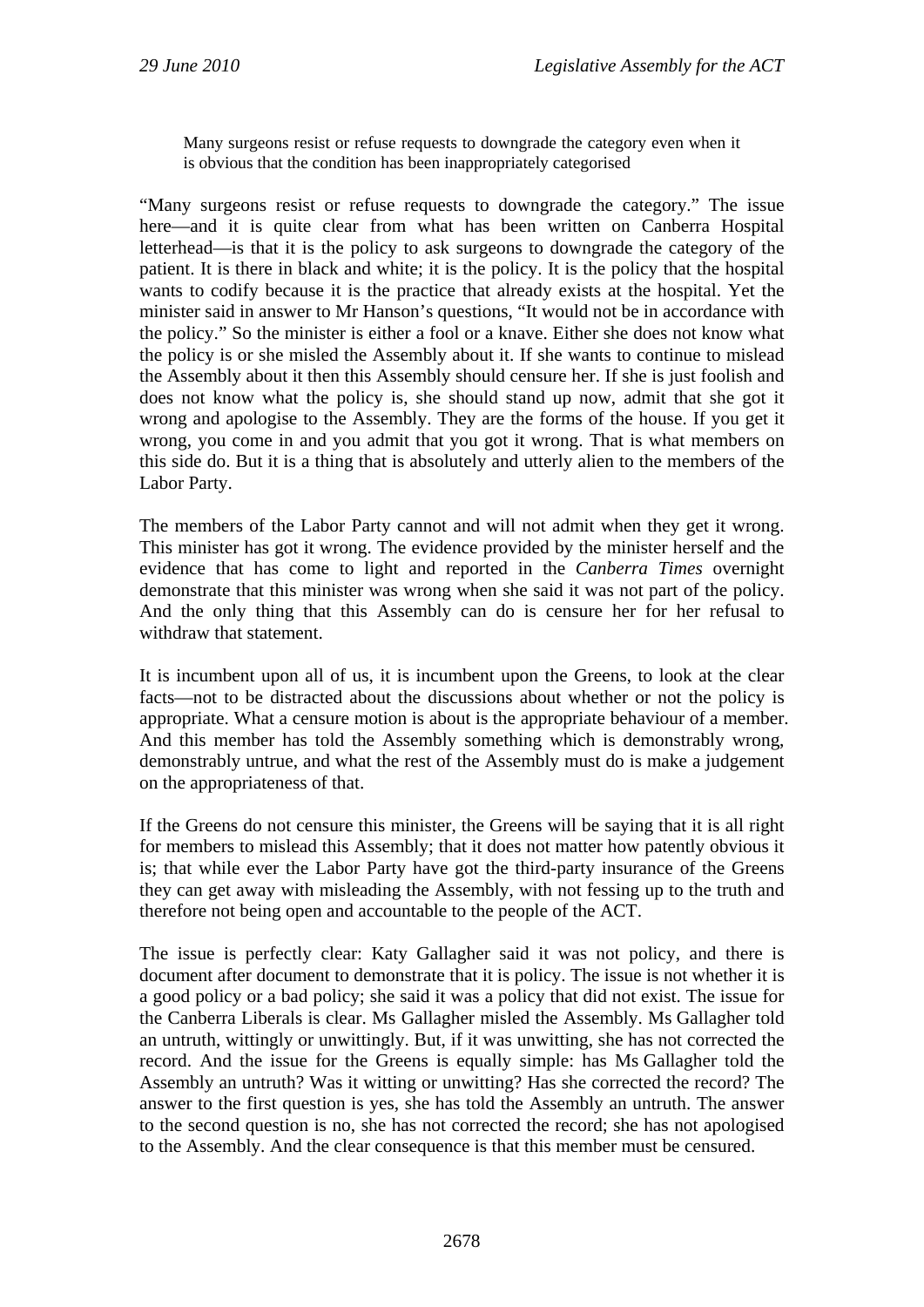**MR HANSON** (Molonglo) (11.17), in reply: I thank members for their contribution to the debate. I am not surprised that the Greens will not be supporting this motion, but I think that they should, based on the evidence.

The first part of the motion talks about the mismanagement of the health system and I think the evidence is compelling. Despite the spin that Mr Stanhope tries to put on it, when you actually look at the results that are being achieved in the ACT in a comparative sense with the rest of Australia, it is quite clear that we are falling way behind.

In elective surgery our results are twice as bad—we wait twice as long—as the rest of the nation. As I have said before, we have the lowest number or the second lowest number of GPs per capita. Bulk-billing is at the lowest rate in the nation. Our hospitals are inefficient and that is demonstrated in the latest AIHW report. There are real concerns about bullying across ACT Health but, we know, specifically in obstetrics; there is the 10-year war in obstetrics. There are problems in our emergency departments, particularly with waiting times in certain categories.

We have had the debacle of the Calvary proposal, the mismanagement of that proposal by Katy Gallagher. We have seen problems in cancer services and people not able to access them. There has been a breakdown in communications on a whole range of issues, particularly very sensitive fatalities. Because Jon Stanhope wanted to go to the bar rather than negotiate fully on the health and hospital reforms, we gave up 50 per cent of our GST, against the national average of 30 per cent—and we find out that WA are getting an equivalent amount of money but without giving up a cent of GST. Public hospital beds are amongst the lowest per capita in Australia.

We have seen neglect of mental health and preventative health, and ongoing neglect of those in this year's budget. We have seen failure in infrastructure for a number of years—and on and on. So, if anyone in this community or in this chamber believes that there has not been gross mismanagement of the health system, it is difficult for them to mount an argument for that case.

In terms of elective surgery specifically, people are waiting longer in the ACT for elective surgery. The median wait time figure has deteriorated from 72, which was double the worst in the country, to now 75. It has got worse; it is going backwards. The majority of people at the 90th percentile will now wait 158 days longer than the national average, significantly longer than anywhere else, significantly longer indeed than in New South Wales. The number of patients waiting over 12 months for surgery is now 848; just recently it was only 600. It is getting worse under this minister. Now, 15 per cent of our elective surgery list are people waiting over a year. The minister has been saying that she is tackling that element of the list. But it is getting worse.

What the minister has been saying, and Mr Seselja read from some press releases, is that 95 per cent of urgent patients are seen on time. So, when the myriad bad results have come out, she and the Chief Minister have come out and said, "Well, it is okay because urgent patients are seen on time." But what we are seeing is that is quite potentially not the case. What is happening is that lists are being changed; urgent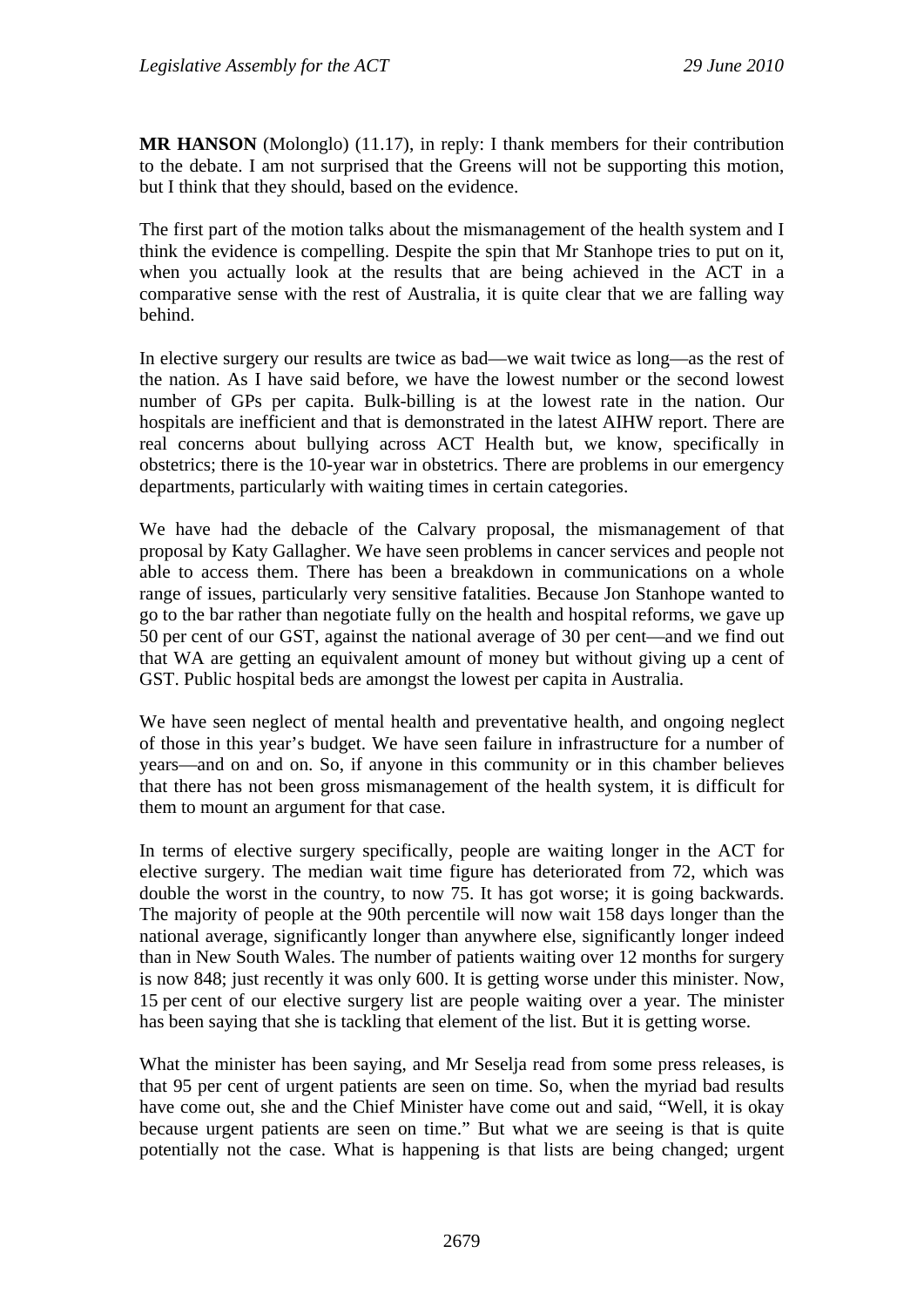patients are being knocked off that list and downgraded. It is complex; there is no doubt it is complex. But, as a result of this minister's mismanagement, what is happening is that people who would otherwise be classified as urgent are being downgraded to less urgent categories, against national reporting standards.

In the media, Katy Gallagher has taken great delight in announcing those figures. But, when you scratch away the surface, you get to the underlying issues and you realise is that there is a sham; that there are a number of patients that should be recorded as urgent but, simply because they could not be fitted into the 30-day mark, have been downgraded. It is not that their surgery has become less important, or their surgeon. It is not that their clinical position has improved, that they have got better. It is simply because they could not be operated on within the 30-day mark. It is a disgrace to then downgrade statistics to make them look better, and that is, without question, the consequence of what is occurring.

Now I will turn to some of the quotes where Katy Gallagher has misled the Assembly. It is quite clear when you look at the evidence that that is the case. There are a number of questions that she was asked. Jon Stanhope actually misread questions and read out the wrong questions to try and obscure the facts. But she was asked quite clearly:

Minister, would you consider it appropriate or in accordance with policy that ACT Health would be contacting doctors to ask that they downgrade their patients?

She said:

It would not be in accordance with the policy …

Indeed, on the Wednesday—this is a new one—she reaffirmed this:

I was asked a number of times whether or not I think admin staff approach doctors and ask that their patients be downgraded, or that pressure was put on doctors, I think, to downgrade their clients; and I can absolutely say that that is not the case.

So she said, "I can absolutely say that that is not the case." However, we have got two letters that show, quite conclusively, that that is the case. One says:

If you accept this date, please re-categorise this patient as a '2a Staged Procedure' …

"If you accept this date" is clearly a request to the doctors. And then we have the other letter that has come to light in the last day. This letter was written on 25 February, so this has been an ongoing discussion in ACT Health, from the Clinical Director of Surgical Services, and he says:

Many surgeons resist or refuse requests to downgrade the category …

So how is it that the Clinical Director of Surgical Services is saying that doctors are refusing requests? So these requests are clearly happening. But the minister is on the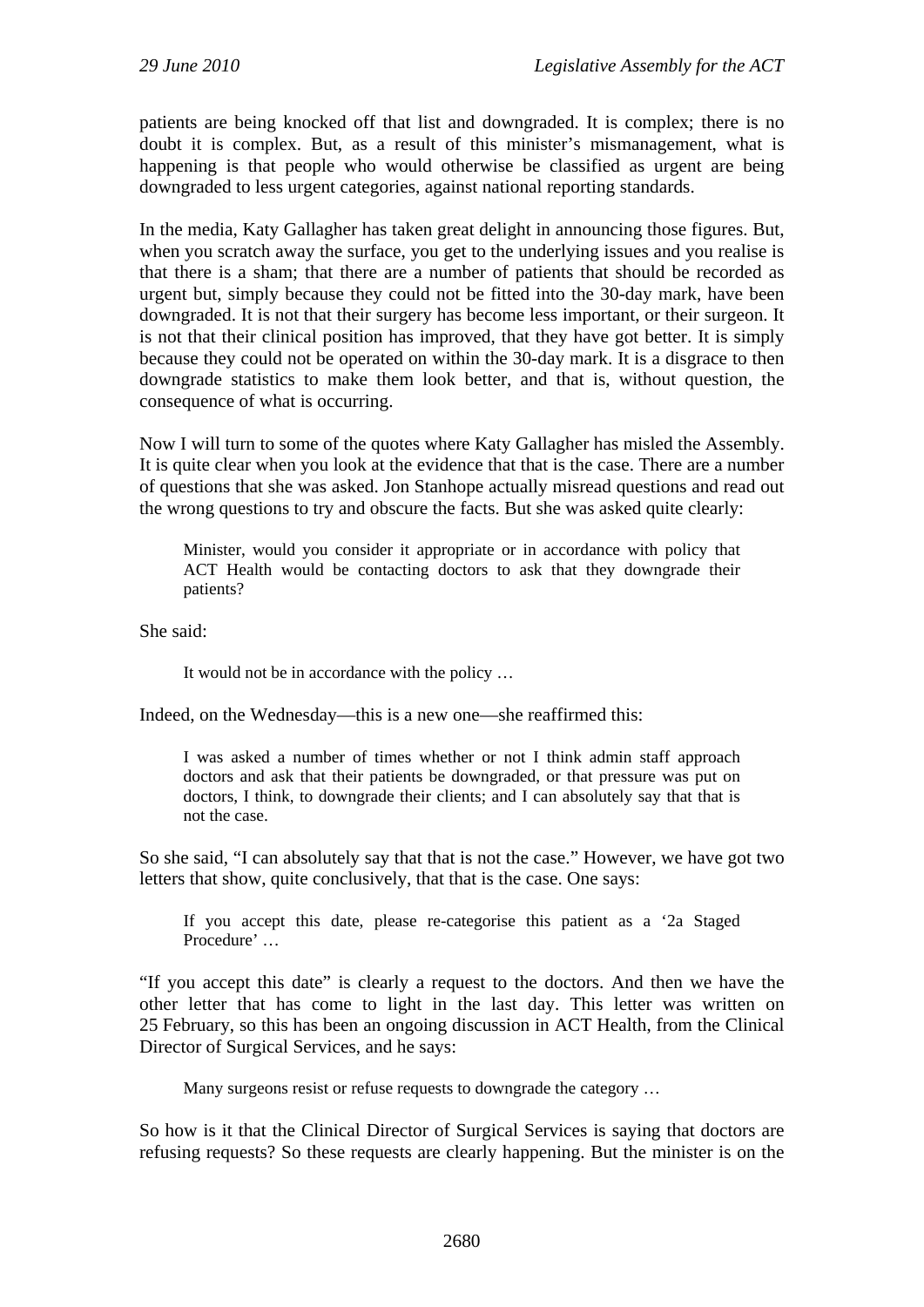record in *Hansard,* two days running, denying that those requests have been made. How do you correlate those two pieces of evidence? How can you say that it is not a mislead if you have got in black and white in the *Hansard* her saying that doctors are not being requested and you have it in black and white in two letters saying that they are being requested? How can you possibly say that we were not misled in this Assembly and the community has not been misled? It is quite clear that we have been.

I see Ms Bresnan sitting there. I have just read out those quotes. I do not understand how Ms Bresnan is going to basically say that she was not misled. I really cannot understand that. She may have some sympathy for the minister and the problem around elective surgery lists. But, ultimately, were we misled or were we not misled? That is the fundamental question. That is what this boils down to, and in black and white, in the *Hansard*, we have, and I will read that again:

… I can absolutely say that this is not the case.

And the surgeon wrote:

Many surgeons resist or refuse requests to downgrade the category …

It is in black and white.

Mr Stanhope, in his normal style, tried to turn this motion that is directed solely at the minister to say, "This is simply the Liberals attacking doctors or attacking public servants." So let me say for the record that that is absolutely, categorically, not the case. We have the greatest sympathy for the doctors who find themselves in an impossible position, because if you are a doctor in this town and you do not classify your patient as urgent it is quite likely that that patient will not get surgery for more than a year.

We saw that in the case of Allan McFarlane. He is a patient who should have had his surgery within 60 days. And what happened? Over a year later he was still waiting on that list. Imagine if you were a surgeon, Madam Deputy Speaker, and you had some doubt as to whether a patient should be urgent or you could potentially classify them as semi-urgent, and you knew that the consequence of that decision could be that your patient would not get surgery for over a year. Can you blame those surgeons, being put in such an impossible position, for erring occasionally on the side of putting a patient on the urgent list? I would not blame them for doing so, because the consequence of not doing is that their patients wait over a year. And that is disgraceful.

A couple of things have come out of this debate today. The minister has mismanaged our health system, she has mismanaged our elective surgery lists, she has misled this Assembly, she deserves to be censured, and I encourage all members in this place to do that.

Question put:

That **Mr Hanson's** motion be agreed to.

The Assembly voted—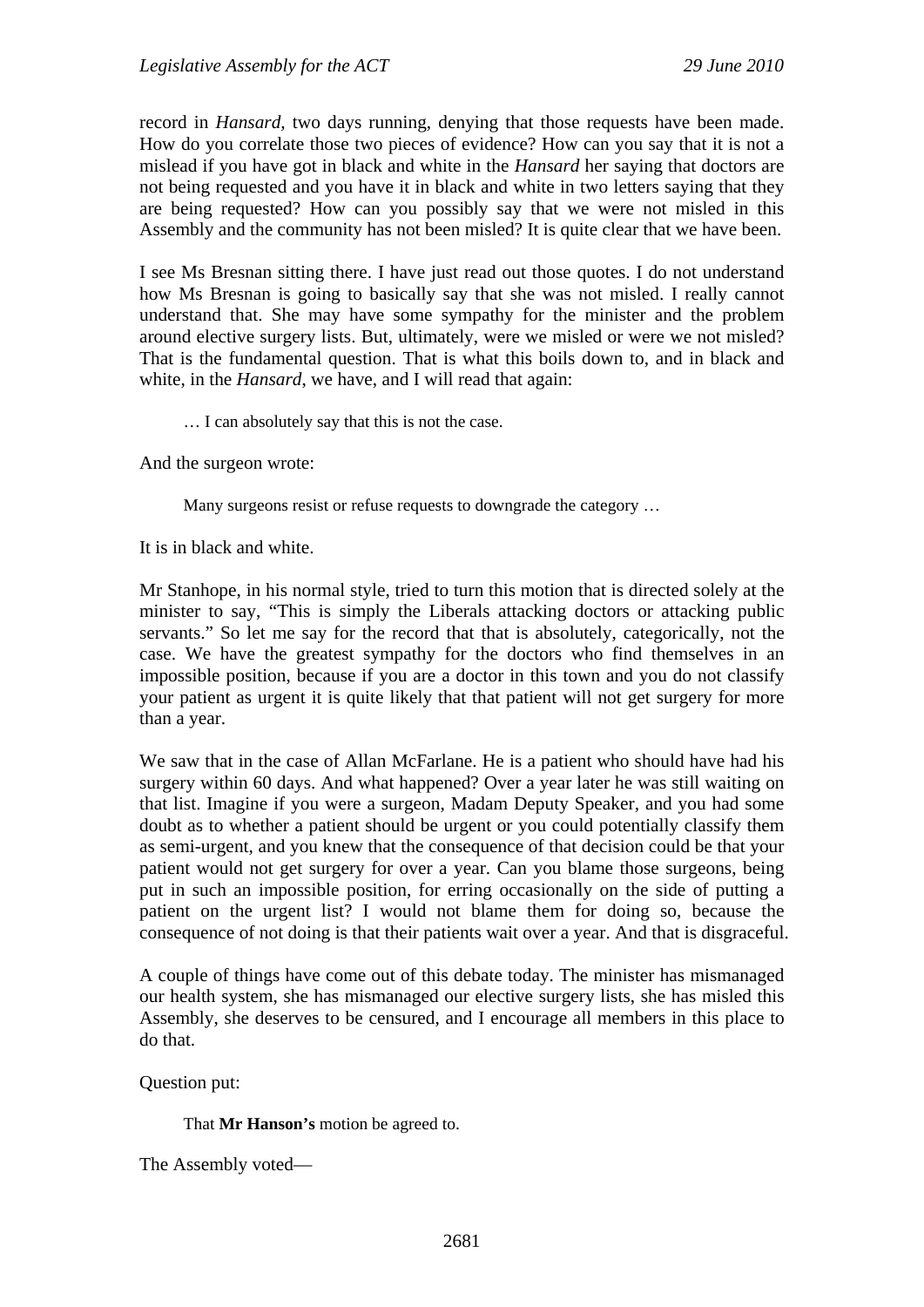| Ayes 6               | Noes 11               |                            |
|----------------------|-----------------------|----------------------------|
| Mr Coe<br>Mr Doszpot | Mr Barr<br>Ms Bresnan | Ms Hunter<br>Ms Le Couteur |
| Mrs Dunne            | Ms Burch              | Ms Porter                  |
| Mr Hanson            | Mr Corbell            | Mr Rattenbury              |
| Mr Seselja           | Ms Gallagher          | Mr Stanhope                |
| Mr Smyth             | Mr Hargreaves         |                            |

Question so resolved in the negative.

## <span id="page-29-0"></span>**Justice and Community Safety—Standing Committee Scrutiny report 24**

**MRS DUNNE** (Ginninderra): I present the following report:

Justice and Community Safety—Standing Committee (performing the duties of a Scrutiny of Bills and Subordinate Legislation Committee)—Scrutiny Report 24*,* dated 28 June 2010, together with the relevant minutes of proceedings.

I seek leave to make a brief statement.

Leave granted.

**MRS DUNNE**: Scrutiny report 24 contains the committee's comments on one bill, 62 pieces of subordinate legislation, three government responses and one regulatory impact statement. The report was circulated to members when the Assembly was not sitting. I commend the report to the Assembly.

## <span id="page-29-1"></span>**Papers**

**Madam Deputy Speaker** presented the following paper:

Estimates 2010-2011—Select Committee—Report—*Appropriation Bill 2010-2011*—Speaker's response to Recommendation No 1, dated 28 June 2010.

## <span id="page-29-2"></span>**Estimates 2010-2011—Select Committee Report—government response**

**MS GALLAGHER** (Molonglo—Deputy Chief Minister, Treasurer, Minister for Health and Minister for Industrial Relations) (11.33): Madam Deputy Speaker, for the information of members, I present the following paper:

Estimates 2010-2011—Select Committee—Report—*Appropriation Bill 2010-2011*—Government response, including Government response to dissenting report, dated June 2010.

I move:

That the Assembly take note of the paper.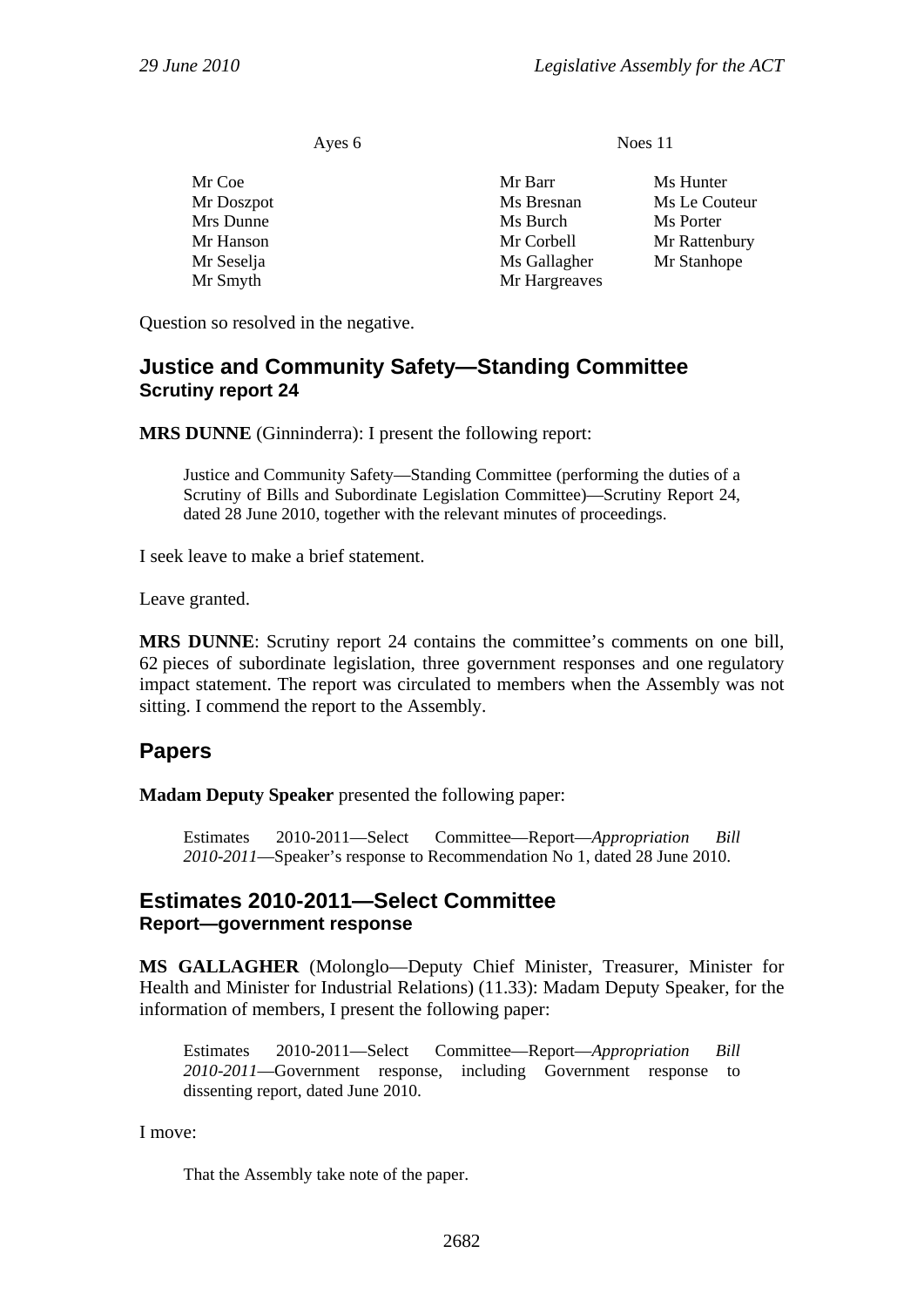I present the government's response to the report of the Select Committee on Estimates 2010-2011. I thank the committee and its support staff for its report on the Appropriation Bill 2010-2011. The committee's main report has been prepared within a short time frame and the government appreciates the effort that has been made by the committee and its secretariat.

Further, the government would like to extend a note of appreciation to the chair whose professional leadership saw a genuine improvement, I believe, in the efficiency and effectiveness of the estimates committee process. Unlike my predecessor, Mr Ted Quinlan, I will not be able to stand up this year and say that it was the worst Select Committee on Estimates report ever tabled in this place.

The government respects and values the crucial role played by the Select Committee on Estimates in scrutinising its proposed expenditure. I would also like to take this opportunity to acknowledge and thank ACIL Tasman for their efforts, time and work put into providing the independent analysis of the 2010-11 ACT budget on behalf of the committee.

The estimates report is more focused this year. It presents 47 recommendations. In conjunction with the independent adviser's report, it effectively canvasses the broad spectrum of issues in the budget. I will not take the Assembly's time now by working through each of the select committee's recommendations. These are separately discussed in the response document, which I table here today.

The committee has provided a report with 47 recommendations on a wide range of issues. The government has accepted or noted the majority of these recommendations. In our response, we have agreed to 19 recommendations; agreed in principle to four; agreed in part to one recommendation; noted 17 recommendations; and not agreed to six recommendations.

However, in some instances where recommendations were not agreed, the government has assessed the objectives, intent and information currently provided in the budget papers and considers the outcome of these recommendations as not being practices for inclusion in the budget paper or counter to current practice. We welcome the efforts of the select committee to improve the efficiency and effectiveness of the process which has led to a more focused report in comparison to previous years.

Before I make a comment on the dissenting report, I would like to comment on the questioning process this year. Despite the valued efforts of the chair to streamline and improve the questions on notice process, we did have to manage 813 questions on notice, which was an increase of 33 per cent on the previous year. The government, conscious of its responsibility, endeavours to respond fully to the questions asked of it during the estimates process. However, the volume and scope of the questions this year, which in some cases saw levels of detail which are not routinely collected by government, has unfortunately led to the situation where it was unable to answer some of the questions within the mandated five-day period.

At times, the level of detail required through these questions imposed an extreme workload on many staff, resulting in resources being diverted from core services. I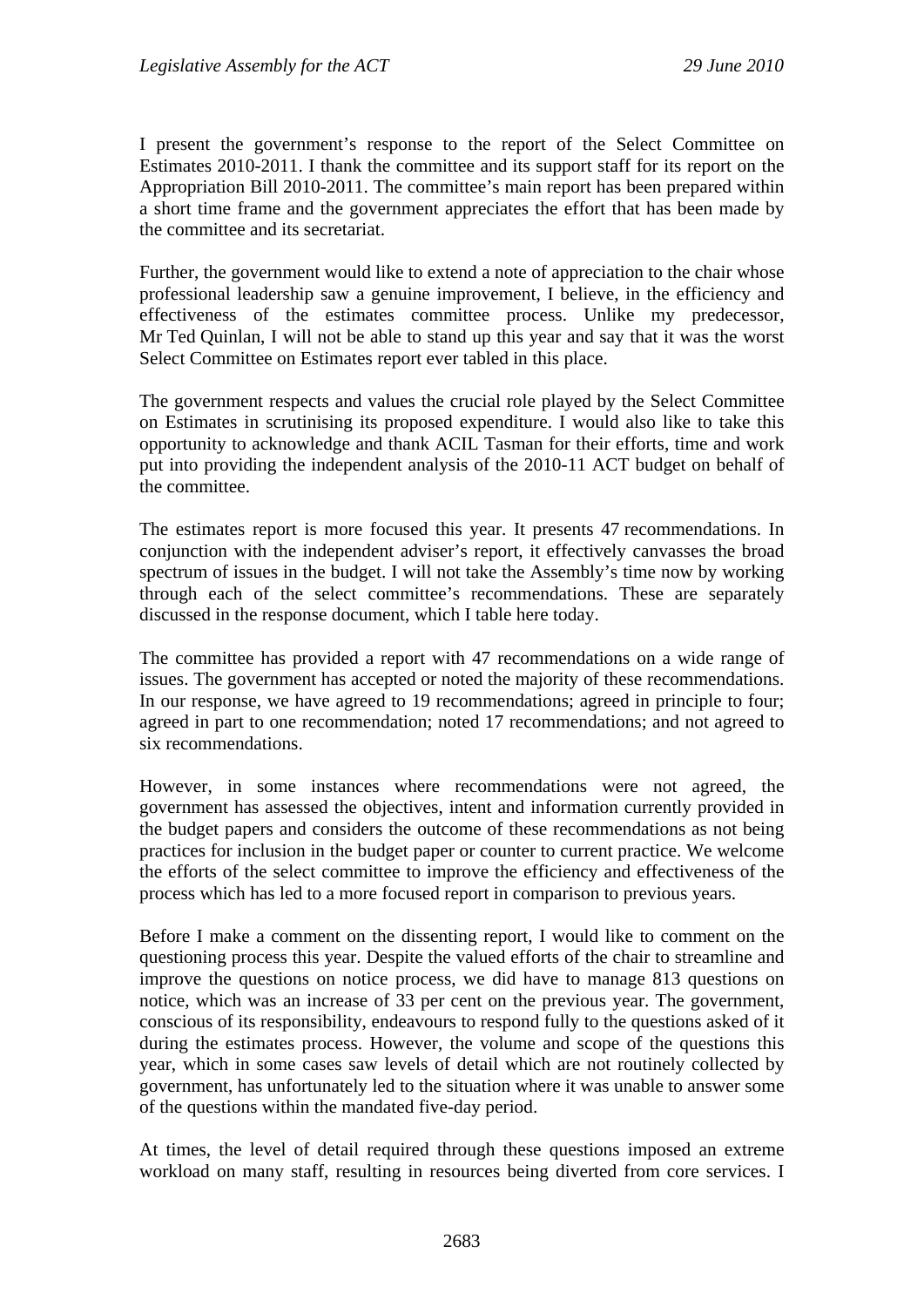dread the day that we are criticised for poor service delivery due to being too busy answering the multifaceted questions particularly of those opposite. We accept that scrutiny has a crucial and valuable role through the estimates process, and we have been responsive, where possible, within reasonable limitations.

Madam Deputy Speaker, the committee's report was accompanied by a second volume, the dissenting report prepared by Mr Seselja and Mr Smyth, which contained a further 123 recommendations. The government is disappointed that some members of the committee did not usefully engage during its deliberations. I note that while a separate report was prepared, the recommendations in some instances closely mirrored those in the committee's report. The government have not responded to each individual recommendation of the dissenting report. However, we have provided a broad response to it.

In reviewing the document, I found it is ultimately an insincere document, and it reinforced the mockery of the estimates committee process by Mr Seselja and Mr Smyth. To provide some examples, the report's authors have overlooked the independent expert analysis provided by ACIL Tasman, overlooked the facts which were presented to them by ministers and public servants and, for what one can only presume were in some cases for mischievous reasons, this resulted in false and inaccurate conclusions. The dissenting report demonstrates that the authors had little comprehension of the ACT economy or the drivers of key budget outcomes and it completely ignored the expert advice provided by ACIL Tasman in an effort to undermine the budget's credibility.

The government is generally pleased with the findings of the ACIL Tasman report. It endorsed the approach of Treasury in using demand to gauge the strength of the ACT economy and it notes that the forecast of state final demand in the budget appears reasonable. It considered that the approaches adopted and the forecasts for employment growth, CPI growth and wage price index growth in the budget all appear reasonable. It considered that the long-term projections used in the ACT budget all appear reasonable. It noted that in 2010-2011 and the forward estimates there is nothing that appears unusual about the revenue forecast. Finally, it is recognised that the influence of the Australian government on the ACT economy makes the tasks of making forecasts for the ACT economy extremely difficult.

Madam Deputy Speaker, taking into account current economic information and the endorsement of the independent expert, I believe that we have demonstrated the inaccurate scrutiny, unsupported by evidence, in the dissenting report. It is a report which was poorly researched and referenced to support its claims and a report which lacked balance and credibility in dealing with the issues concerning the estimates process.

The report of the estimates committee and its recommendations did not raise any serious issues that would prevent the passing of the Appropriation Bill 2010-2011 this week. On behalf of the government, I repeat our thanks to the committee for its consideration of these issues and to the secretariat and the committee staff who worked very hard to get this estimates report tabled in the first week of the June sittings. I look forward to the Appropriation Bill being passed later this week in this place.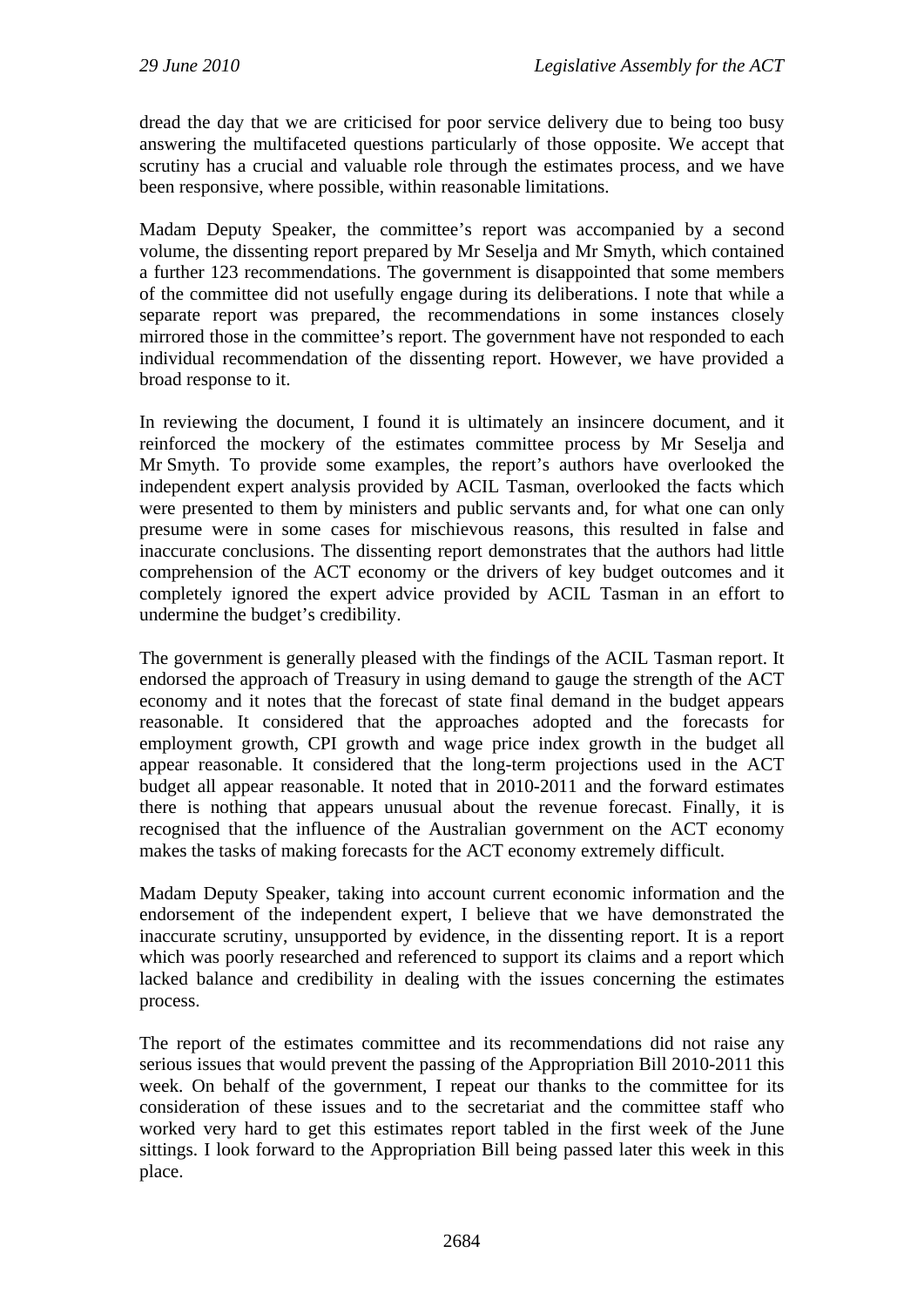**MR SMYTH** (Brindabella) (11.39): I acknowledge that the Treasurer has just tabled the government's response. Rather than go through it now, the Canberra Liberals will be addressing the issues that are raised here in the substantive debate.

**MADAM DEPUTY SPEAKER**: Are you moving that the debate be adjourned?

**MR SMYTH**: Just for the sake of brevity.

**MR HARGREAVES** (Brindabella) (11.40): I too, if necessary and if stoked by those opposite, will engage in a debate at the detail stage. If they want a quiet evening, I advise them not to stoke this debate because this little black duck will respond. I wanted to draw people's attention to a couple of things, and I welcome the response from the government to our report.

But also I appreciate the fact that the ACIL Tasman report, a significant document attached to the report, was not referred to by those opposite in their dissenting report. I do not know whether they actually read it beyond the couple of phrases which were very salient, one of which was that the assumptions that had been applied were reasonable.

The most common word after "and" and "the" and "but" was the word "reasonable" throughout the ACIL Tasman report. In fact, it also supported the probability that the territory's AAA credit rating would continue. That in itself is significant and should have rated a mention, but it did not. I think what it actually told me was that with the best of intentions and with the utmost of respect we have no accountants and no economists in this Assembly. Accordingly, if you like, estimates committees are made up of people who do not have training in this sort of area. A lot of us have many years of experience but not training per se. Having the benefit of an ACIL Tasman consultancy I believe brought an enormous amount of benefit, and I thank the Assembly, in fact, for the opportunity to receive that benefit.

One of the recommendations I can recall talking about in the committee was that of a methane harvesting plant at Belconnen. I am pleased to see that one, in fact, has been in place for 10 years. I just wish some of our Ginninderra members had pointed that out. But I also note that the methane harvesting plant only generates one megawatt of power. The reason advanced in this report is that the waste is drying out in the current drought and the waste is ageing.

One of the solutions in that, of course, is to recycle the water which is generated by the extraction of the methane and the burning of the methane, and thus the turning of the turbines in the power system. Of course, to turn those turbines you need steam and to have steam you need water. There is excess water and it is usually, in the case of Mugga Lane, pumped out into a holding pond and then pumped straight back up on top of the hill.

In fact, if that sort of system were applied to Belconnen, it would not dry out in the drought and the ageing waste would actually be regenerated. The other thing I would like to mention was a little bit of disappointment, I suppose, I had. I had hoped to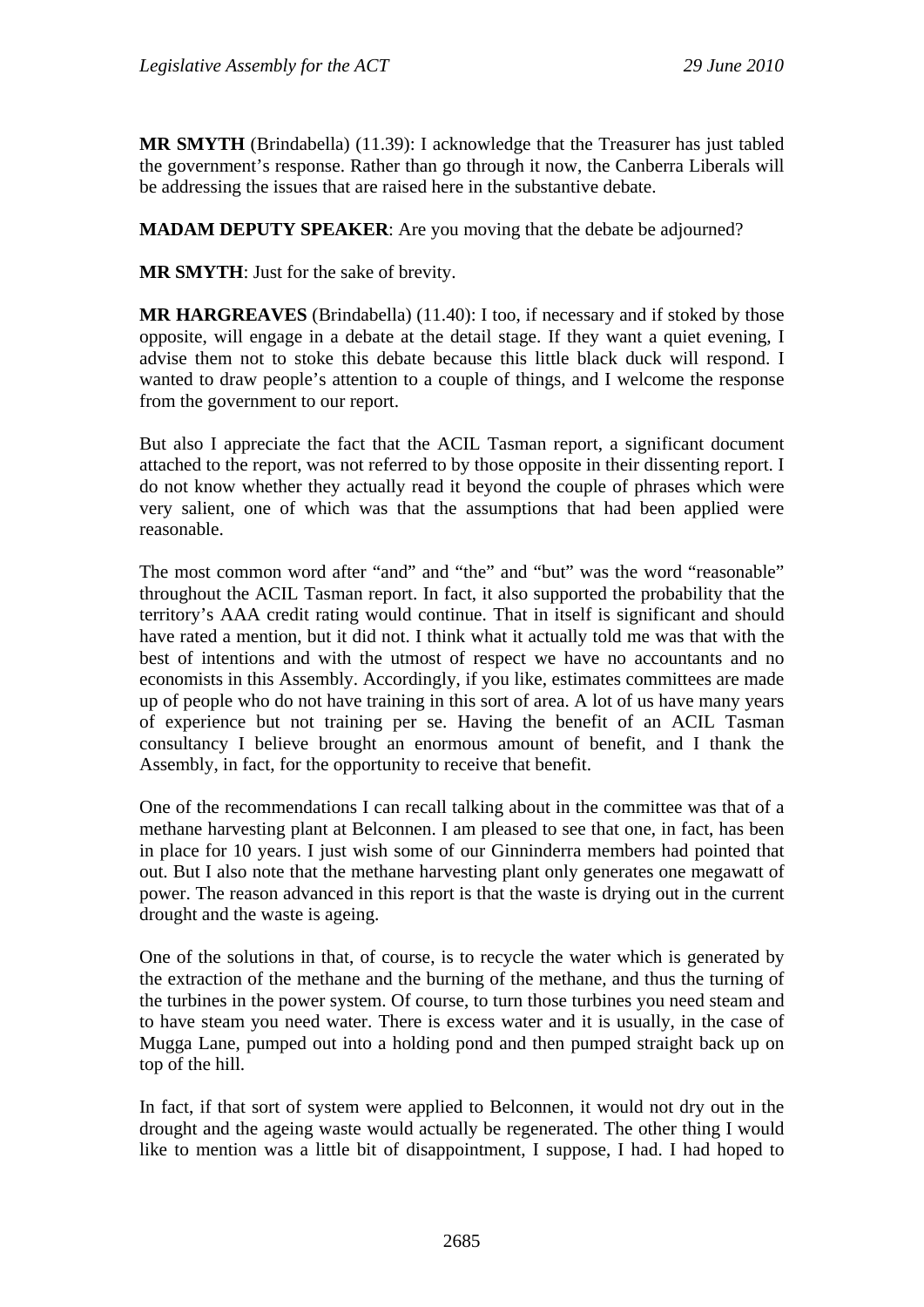have received a little bit of a better response to the recommendation on a formula for growth for disability. There are synergies and there are similarities between the services. We also know that with Disability Services we are not talking about throughput; we are talking about growth.

With Health we are talking about services provided to different people and a growing number of different people. With Disability Services we are talking about a growing number of the same people. When you get a disability client you get them for life. So it is an exponential increase. I was hoping to see a growth formula put in there or even an undertaking to take it to Disability Services. I just voice my slight disappointment with that.

The final point that I would make is in relation to the response to recommendation 34, which talks about the establishment of a strategic indicator for the Department of Justice and Community Safety to monitor the proportion of sentenced prisoners who are repatriated from New South Wales and the number of first-time prisoners that are incarcerated at the Alexander Maconochie Centre.

The government's response to the recommendation states:

It is not clear how the additional strategic indicators proposed would assist in determining whether the Government's objectives for the ACT Corrections system are being achieved.

It goes like this: the biggest barrier for people's restoration back into the community is the extent to which trauma has been visited upon them within a corrections system elsewhere. I believe there is a very big difference between the attitudes and the hopes of those people who have come to us from Goulburn and elsewhere and those people who are exposed to our corrections system for the first time.

This is because they will not, we would hope, have the brutality and the archaic penal system visited upon them which is evident from Goulburn, Singleton and the rest. We have to be very careful in measuring our recidivism rates after a number of years. We should be looking at those indicators. But the rate of recidivism, in fact, will be determined by whether or not those particular people have the will not to reoffend.

If they have been turned from rank amateurs into hardened criminals they are going to have more of a determination to reoffend. So I believe that we should be drawing a line between those two types—those people who we have repatriated from New South Wales and those people, if you like, who are more home grown. I think that is why we wanted to see those strategic indicators put into the annual report. I put out another plea for that.

I thank the government very much for their response and I thank them very much for smacking the Liberals while they were at it.

Question resolved in the affirmative.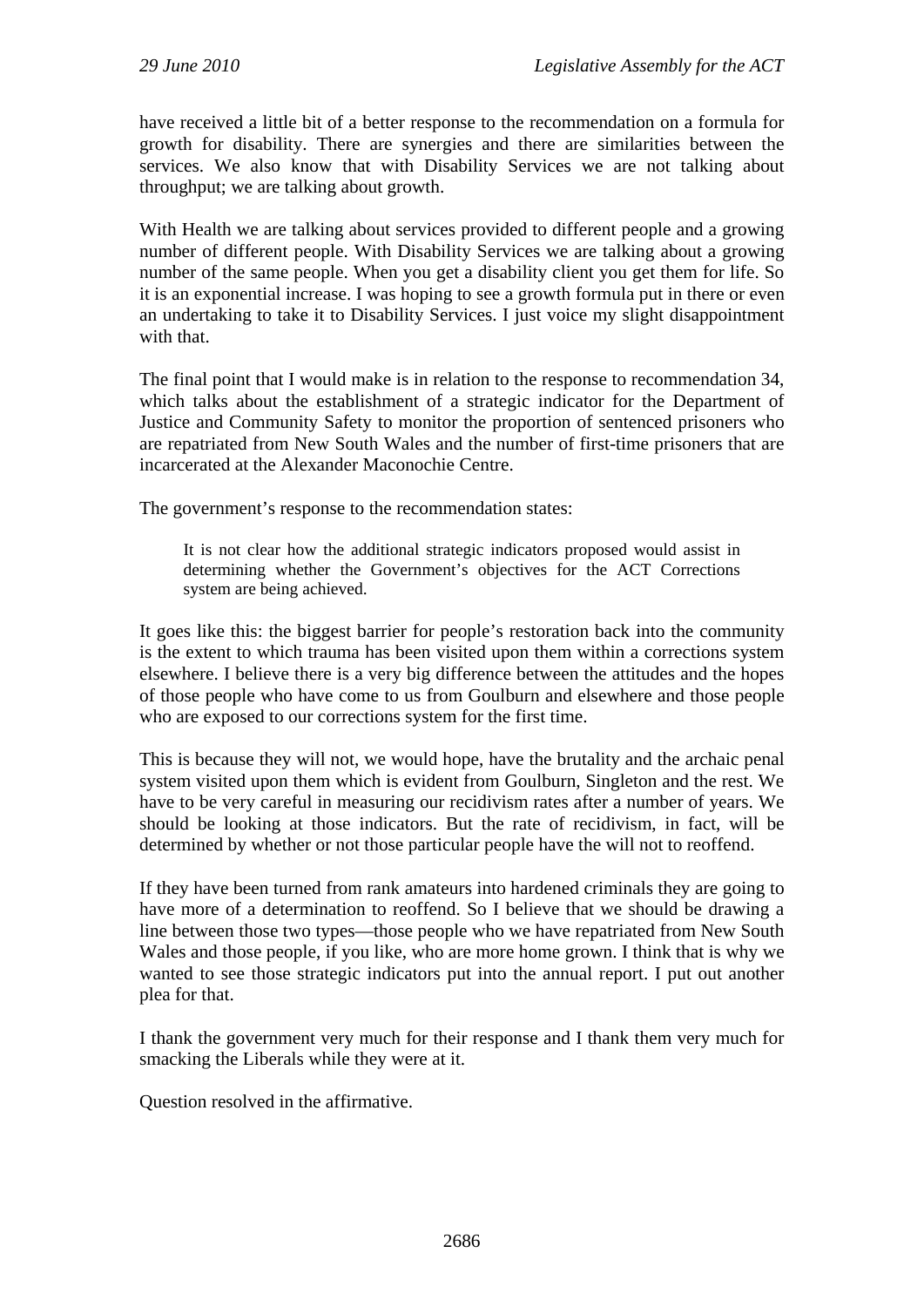# <span id="page-34-0"></span>**Standing and temporary orders—suspension**

Motion (by **Ms Gallagher**) agreed to, with the concurrence of an absolute majority:

That so much of the standing and temporary orders be suspended as would prevent order of the day No 1, Executive business, relating to the Territory-owned Corporations Amendment Bill 2010, being determined during this sitting period.

# <span id="page-34-1"></span>**Territory-owned Corporations Amendment Bill 2010**

Debate resumed from 22 June 2010, on motion by **Ms Gallagher**:

That this bill be agreed to in principle.

**MR SMYTH** (Brindabella) (11.47): The opposition will be supporting this bill, and I thank the Treasurer for arranging a briefing on the bill. While it is not a particularly technical proposal as such, we wanted to be assured about some of the detail of the government's intention.

As members would know, the opposition has been calling for this level of disclosure of remuneration details for some time, and we are delighted to see that the Treasurer has seen the merit of our proposition. We reinforce the broader public interest in the reporting of information such as remuneration details. There has been reporting of the remuneration details of directors and senior executives who are employed by listed companies, for instance, for some years. There is a commensurate public interest in having appropriate reporting from territory-owned corporations on remuneration matters for directors and senior executives.

I do note, however, the comments from the scrutiny of bills committee on this particular bill and on, in particular, the issue of privacy. Consequently, some more detailed comments are called for on the effects of the provisions in this bill. Territory-owned corporations, or TOCs, as they are known, are owned by the taxpayers of the ACT. In that capacity, all taxpayers are effectively shareholders in the ACT's TOCs. As shareholders, we would and should be interested in how each TOC is being managed and how it is performing and whether the management structure and senior management are appropriate for the role of each TOC. In view of these issues, shareholders should make sure that the right people are being paid the right remuneration, commensurate with the responsibilities attaching to each director and senior manager in each TOC.

As shareholders, we deserve the same access to information as has been given to shareholders of publicly listed companies—and shareholders of listed companies have access to detailed remuneration information. Can I just refer, for instance, to the Wesfarmers annual report extract. It is a representative example of the approach to reporting remuneration information. For instance, for the year, they list each of the non-executive directors and there is detail of their fees and allowances, their short-term benefits, post-employment benefits and superannuation and other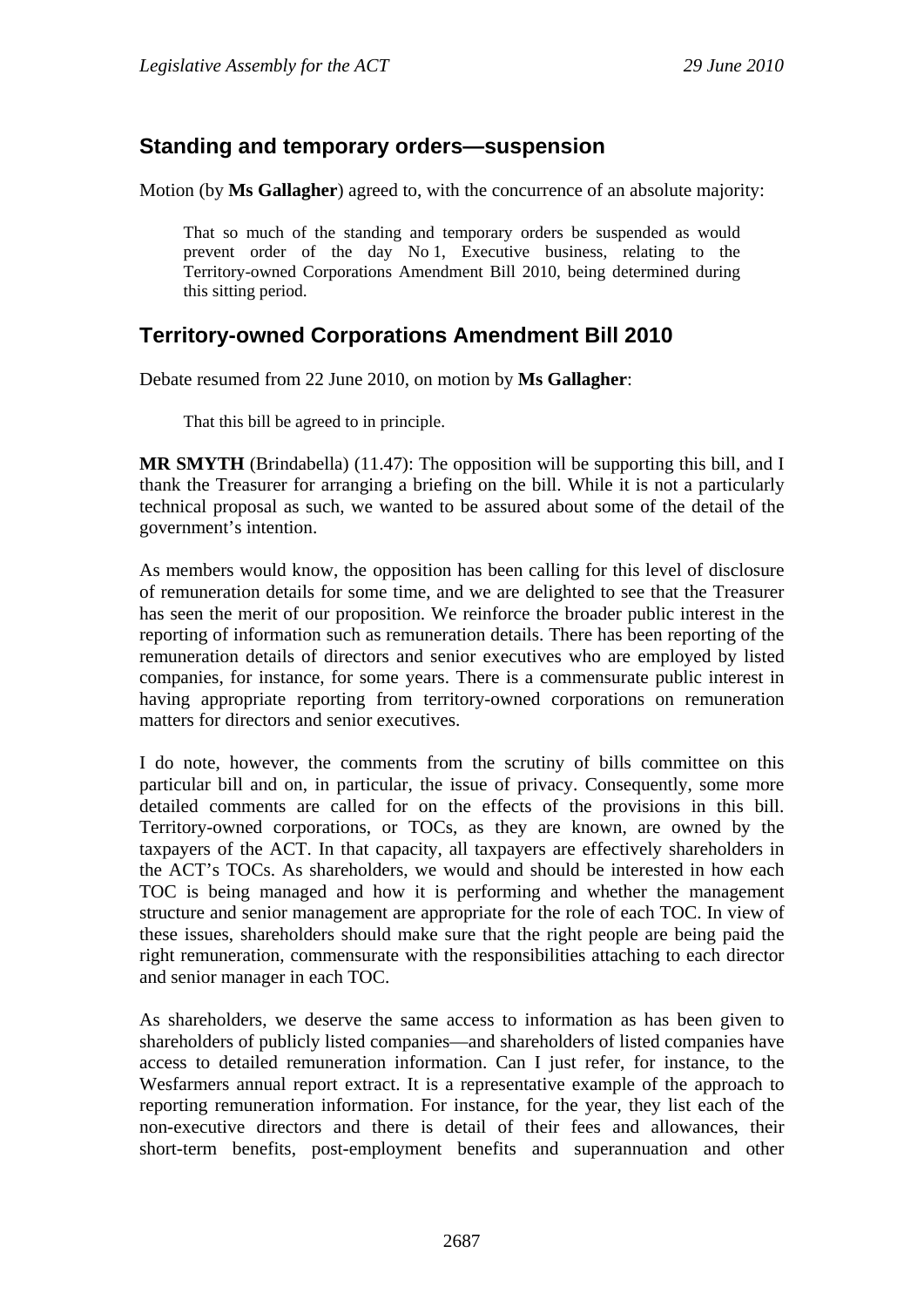entitlements. It is then totalled up—and, indeed, it has then got a comparison to the previous year. So it is obviously not hard to do it and it is clearly the practice that has been carried on in publicly listed companies. I see no reason why the consideration of a TOC is any different from the consideration of a listed entity. In fact, TOCs probably have a closer link with the community, in that, typically, they are involved in delivering public policy programs.

While ministers from the government of the day are the actual shareholders of these entities, they are performing this role as proxies for taxpayers. They represent us with respect to the performance of each TOC, and each TOC reports to the government of the day. The government of the day assesses the performance of each TOC and provides appropriate feedback to the community—and, of course, there is scrutiny of these processes by the Assembly, through the activities of the opposition and Assembly committees. Being a shareholder of a listed company is analogous to being a shareholder—that is, as a taxpayer—of a TOC, and there appears to be no reason why each group of shareholders should be treated differently.

In this day and age there is no security of tenure attached to being a director or a senior manager of a TOC, hence this is not an argument to suppress remuneration information. Directors and senior managers are appointed by the government of the day and they can be removed by the government of the day. I also note that the provision of remuneration information enables appropriate scrutiny of the actual amounts of remuneration and the relativities in remuneration. This is very important for evaluation of the performance of directors and executives, as well as for ensuring the accountability of each TOC to the government of the day—and to the community. I acknowledge the benefits of having transparency and accountability in the management of these entities through having these remuneration details available. The only substantial issue is the precise nature of the reporting that will be provided in the annual reports.

I do not want to see the spirit of this proposal defeated by reporting that is aggregated or otherwise suppresses remuneration details. I understand that guidelines will be promulgated by Treasury that will provide a template for the way in which remuneration details will be reported, along the lines of the approach already required for listed companies, and will set out short-term and long-term remuneration, including salaries, superannuation, motor vehicles and any other benefits. We, of course, look forward to receiving a copy of those guidelines as soon as they are available.

There are two further matters that I need to mention. First, through my staff, I raised with the Treasurer's office the inclusion in this bill of two definitions of "senior manager", which are almost identical. One is in proposed new section 18A(4) and the other is in section 22(5). I queried why a single definition could not have been put in the dictionary for the TOC act, being mindful of the ever increasing complexity of legislation. Nevertheless, I understand there is a sound reason for this approach. Apparently, it has to do with the audit committee being specific to Actew and, hence, a specific definition of senior manager is required in section 18. A definition with more general application is provided in section 2. I am still surprised that a single definition could not be included in the dictionary, but who am I to argue with the parliamentary counsel's office?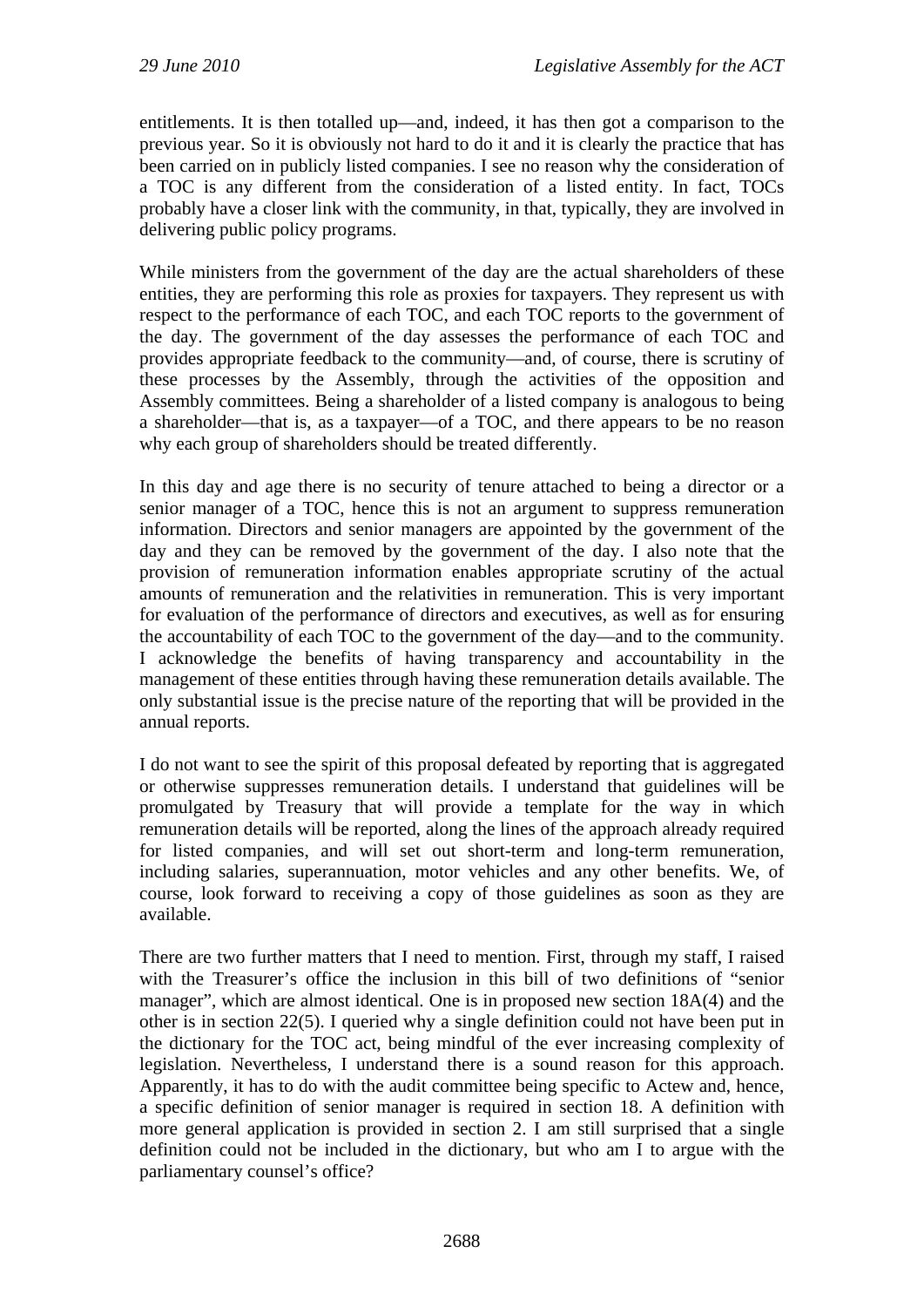Second, I raised through my office the question of the approach that is adopted in other jurisdictions, and again I understand that, apart from the Western Australian Water Corporation, remuneration details are not required for a TOC operating in other states or territories. I have no idea why the WA water board is an exception. Nevertheless, I acknowledge that the ACT is leading other jurisdictions in requiring appropriate transparency and accountability by entities that are owned by the taxpayers and I welcome the Treasurer's action on this.

The opposition looks forward to the provision of remuneration details in the annual reports for 2009-10 and the opposition will be supporting this bill.

**MS HUNTER** (Ginninderra—Parliamentary Convenor, ACT Greens) (11.53): Standing orders 172 and 192 talk about suspension of standing orders or declaration of an urgent bill to allow for debate in the same sitting period. It is something I wanted to touch upon, because it is a bit of an issue in the parliamentary agreement. We do talk about not tabling and debating bills in the same sitting. Standing orders 172 and 192 provide that this can only be done in the same sitting period if the bill is declared an urgent bill.

The Greens are ordinarily very reluctant to debate a bill in the same sitting as it is introduced, for obvious reasons. Ordinarily, prior to changing a law of, or creating a new law for, the territory it is prudent to allow more time for reflection and consideration, to ensure the best outcomes. In this case, there is a particular time imperative, and we must pass this bill if we wish to have the information included in this year's annual reports.

Given the nature and relative simplicity of this particular bill, the notice we were given by the government that this was coming and the fact that the particular policy outcome reflects two separate committee recommendations that we have long supported, in this case we agree that we have had sufficient time to evaluate this bill and it should be debated in this sitting.

As I said, the Greens will be supporting this bill. Executive remuneration and its disclosure has been debated domestically and internationally for some time now, particularly throughout the 1990s, and the particulars of today's debate have been raised as an issue for the government and the Assembly for some time now. The Greens have asked for this information, and we agree with the reasons and arguments already outlined by the minister. The most important, of course, is that disclosure is in the public interest.

As I said, this matter has been an issue for members of the Assembly for some time and, particularly in the last 18 months or so, there have been recommendations from two separate Assembly committees recommending the disclosure of executive remuneration by territory-owned corporations. I have asked a follow-up question in the Assembly about the action that was being taken by the government to address the issue.

In answering that question, the minister indicated that she did think there was merit in the idea and undertook to undertake further work on the matter. Again this year, on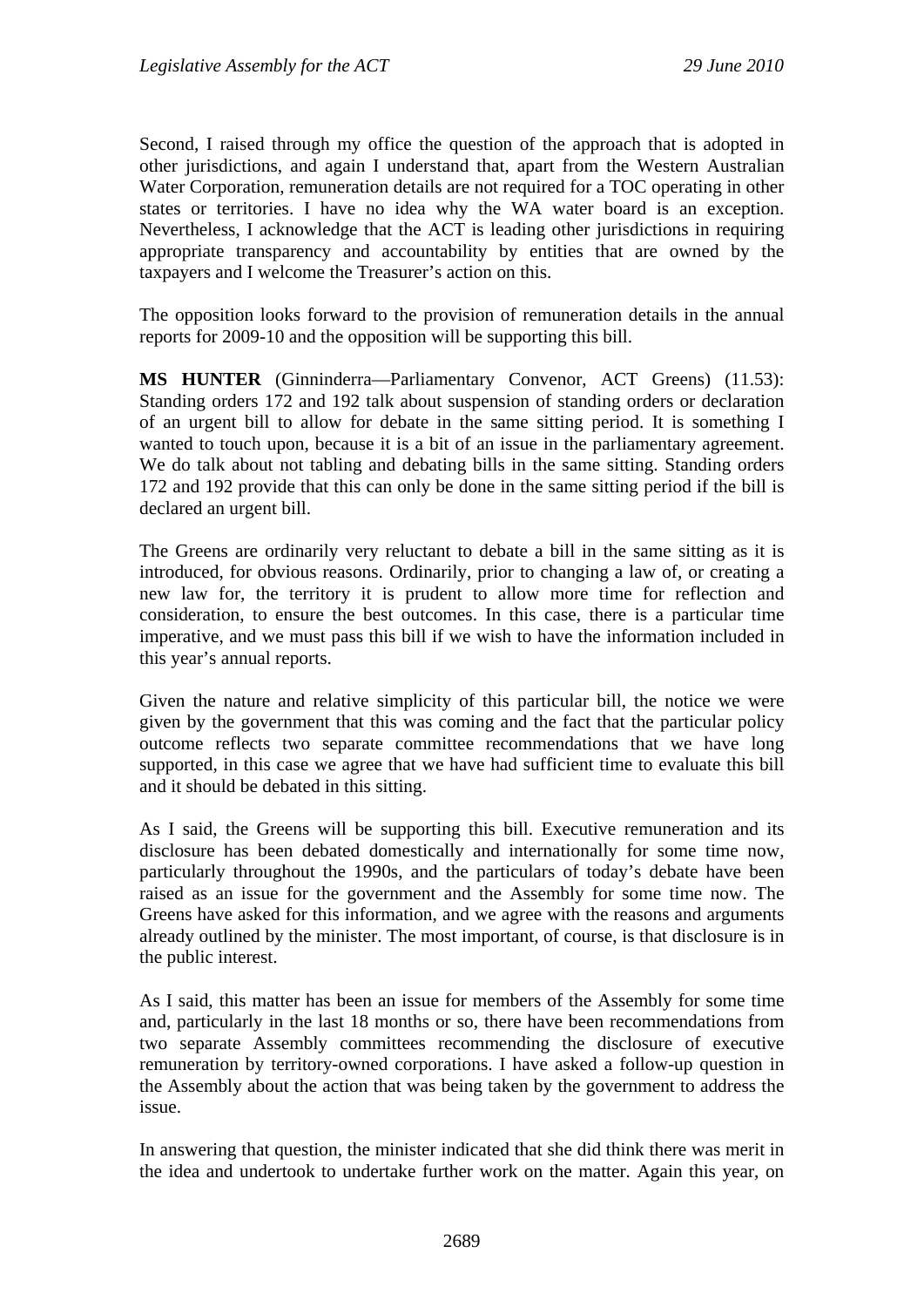6 May 2010, the minister, in responding to recommendation 25 of the *Report on annual and financial reports 2008-2009* by the Standing Committee on Public Accounts, indicated:

… Actew and ACTTAB have both indicated that they are receptive to changing the prevailing reporting requirements in order to provide added disclosure of executive remuneration.

And she gave her general support for the idea. I thank her for fulfilling the commitment she made on the day to bring legislation to the Assembly and for doing so in a manner that provides for disclosure this financial year.

During that statement, Ms Gallagher also made the point that, apart from the Water Corporation of Western Australia, which has the same requirements as are proposed in the bill before the Assembly today, virtually all other government businesses across Australia report on the same basis that is currently the case for ACT territory-owned corporations. I have no reason to doubt that this is the case.

This, of course, means that we are making a very positive step forward, which hopefully paves the way for other jurisdictions to improve what we view as a significant shortcoming in disclosure.

As Ms Gallagher pointed out on that day, it is an anomaly that government businesses are not obliged to provide the same level of disclosure as publicly listed companies. Given these companies are owned by the community and run for the community's benefit and in that sense are more public than public companies, it does indeed make eminently logical sense that this information be disclosed to the community.

Further, we agree with the general premise that government businesses are expected to operate on a similar basis to their private sector counterparts. However, I do note that there are a number of points where differences are appropriate. Today's debate is not the time for such a discussion, but I think it should be a factor in our minds.

The Greens certainly agree that the expenditure of public money should, to the greatest extent reasonably possible, be publicly disclosed and that it is in the public interest to do so. Given that publicly listed companies are required to report on the same basis and these individuals are paid with public money, it is very difficult to mount an argument against it.

The community—as the shareholders, effectively represented by the Chief Minister and Treasurer—has the right to know, just as all shareholders in publicly listed companies have the right to know, what remuneration is being paid to those who run them.

The Corporations Act 2001 requires the equivalent disclosure to what is being provided for in the bill. As I said earlier, the issue of the disclosure of executive salaries was heavily debated throughout the 90s and there is much literature which comprehensively describes and assesses the associated benefits of compelling disclosure. I will just very briefly draw the Assembly's attention to two articles which very neatly put the case.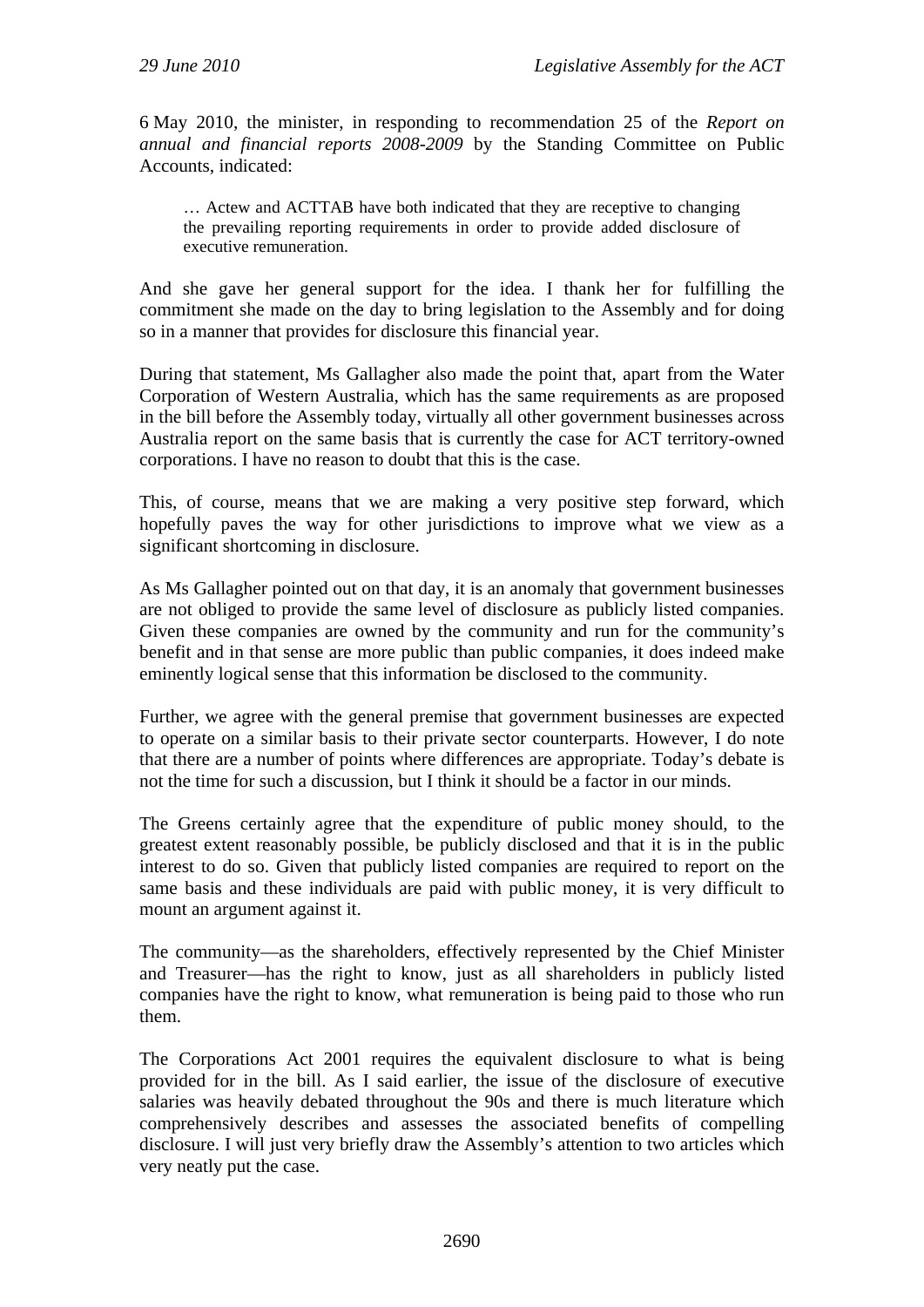Jennifer Hill, in her article entitled, "What reward Have Ye? Disclosure of Director and Executive Remuneration in Australia", published in the *Company and Securities Law Journal*, volume 14 (1996), concludes:

Adequate disclosure is widely recognised as the linchpin in effective regulation of director and executive remuneration and good corporate governance practices.

David Ablen, in his article, "Remunerating Fairly and Responsibly—the Principle of Good Corporate Governance and Best Practice Recommendations of the ASX Corporate Governance Council", published in the *Sydney Law Review*, volume 25(4) 2003, writes:

The Council's philosophy of full disclosure has operated to increase the level of transparency in the remuneration process … But while privacy arguments may be raised against the disclosure of all elements of directors' and executives' remuneration, for example, public considerations far outweigh the privacy considerations. Among these public considerations, the most important is the prevention of self-dealing and conflict of interest. Nonetheless, apart from allowing shareholders to monitor their behaviour, the disclosure of directors' and executives' remuneration, including its individual components, involves information that shareholders have a legitimate interest in knowing.

The one issue and only matter that can be raised to rebut disclosure that should be briefly engaged with is the right to privacy. Sections 12 and 28 of the Human Rights Act set out, inter alia, that everyone has the right not to have his or her privacy interfered with unlawfully or arbitrarily and that this right may be subject only to reasonable limits set by territory laws that can be demonstrably justified in a free and democratic society. This issue was also raised by the scrutiny of bills committee, so it is important to put the Greens' view on it.

Whilst the issue is discussed in the explanatory statement, the exact reasons for the conclusion are not. The Greens do agree with the conclusion that in this case the limitations on the right to privacy that are being imposed are proportionate, reasonable, and demonstrably justifiable and that this measure does not by any means involve an arbitrary intrusion on a person's right to privacy contrary to either the commonwealth Privacy Act or the Human Rights Act.

As I said, it is in the public interest for two reasons. The first is that there is undoubtedly a general public interest in knowing how much public money is spent and that this public interest extends to all situations where it cannot be shown that there is a greater public interest in preventing the disclosure. The second and more specific public interest is in ensuring that, as the beneficiaries of the trust in which the shares in these companies are held by their elected representatives, the community's rights and interests in the corporations are properly managed. Included in these rights and interests is the disclosure of remuneration paid to those who run these corporations, for the reasons I have already set out.

We all have a stake, not only in the financial returns which facilitate the provision of government services, but, particularly in the case of Actew, in the actual outputs primarily the water that we all rely on.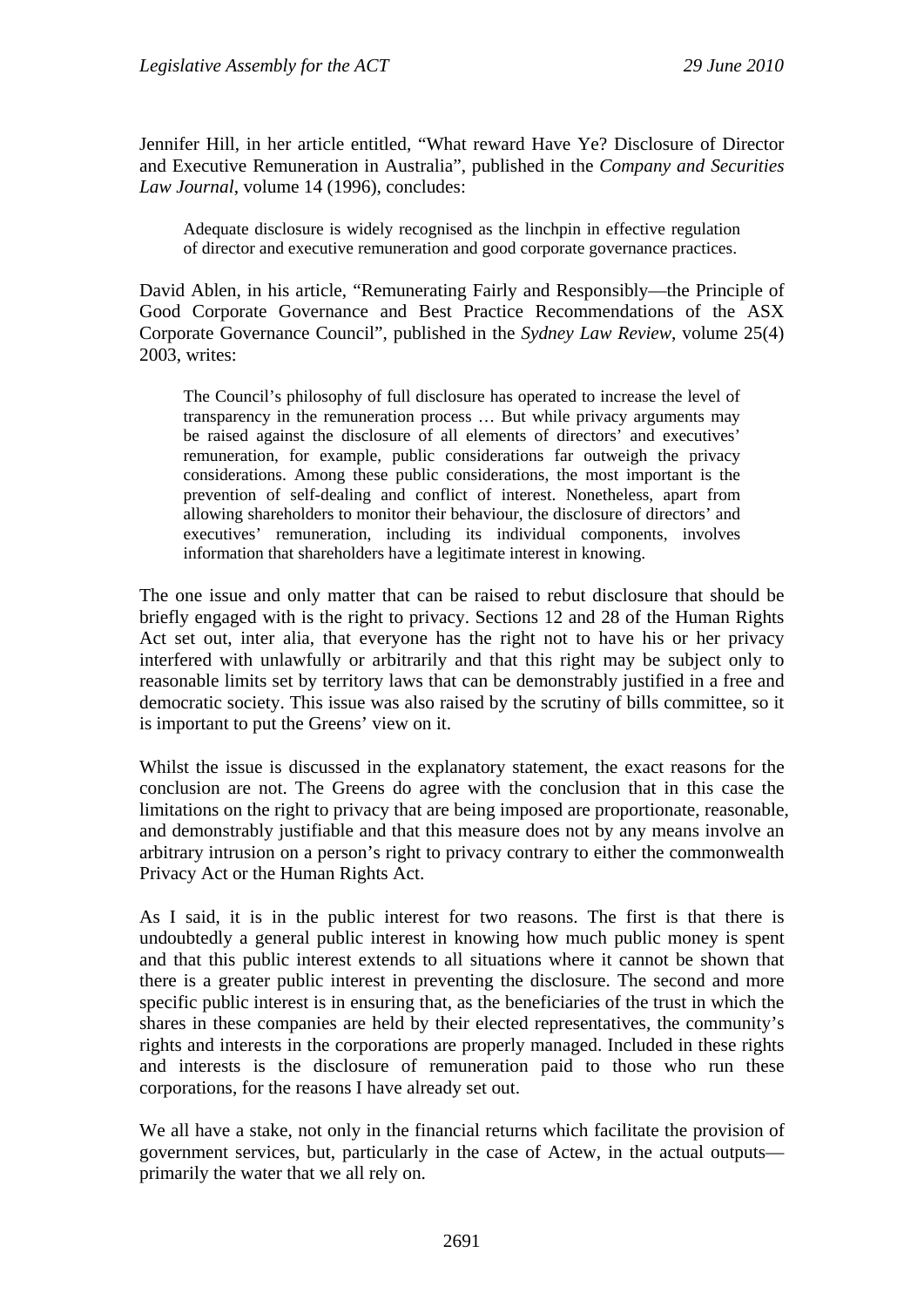Chief Justice Gleeson in Roach v Electoral Commissioner, in discussing the factors to be evaluated to determine what is demonstrably justified in a free and democratic society, said:

This qualification requires both a rational connection between a constitutionally valid objective and the limitation in question, and also minimum impairment to the guaranteed right.

There can be no doubt that the ACT has the jurisdiction to pass this law in accordance with the self-government act and therefore no interference will occur unlawfully. Further, the public interest objectives set out earlier provide a sufficient connection to the outcome being achieved to satisfy this test. The question as to whether or not any interference is arbitrary or goes beyond the minimum impairment required is also satisfied.

"Arbitrary" can be defined as capricious, uncertain or unreasonable. Having looked at the nature and scope of other disclosure laws and the particulars that will be required to be disclosed in this case, as set out in paragraph Aus25.4 of AASB 124, the relevant accounting standard that will be applied, it is fair to say that what is being required to be disclosed is directly related to the duties being performed by these officials and is limited to their professional roles, for which they are being paid public money for their services, and is therefore the minimum impairment to the guaranteed right. Further, having turned my mind to the question, I can see no alternative way in which this particular objective would be achieved.

Mr Speaker, the Greens support this bill and we look forward to reading some very comprehensive annual reports over the coming months.

**MS GALLAGHER** (Molonglo—Deputy Chief Minister, Treasurer, Minister for Health and Minister for Industrial Relations) (12.04), in reply: I am not sure they are going to be any more comprehensive, apart from the salary indication, but that is the subject of this bill.

I thank members for their support for this bill and I acknowledge that the Liberals take some credit for it, the Greens take some credit for it and we will take some credit for it. So it is truly a piece of legislation that has had its origins in everybody's camp, which is quite unusual for this place. Members of this Assembly have been calling for the increased disclosure of executive remuneration of territory-owned corporations, and this bill is intended to achieve that purpose, as there is currently no existing requirement for territory-owned corporations to disclose remuneration details of individual key management personnel.

This legislative change is necessary so as to overcome the Privacy Act 1988. As it currently stands, the remuneration for an executive of a territory-owned corporation cannot be publicly disclosed without the prior consent of the person involved. The current disclosure regime is in line with the relevant accounting standards and is limited to providing remuneration details in aggregate. As such, it does only provide a minimum level of transparency.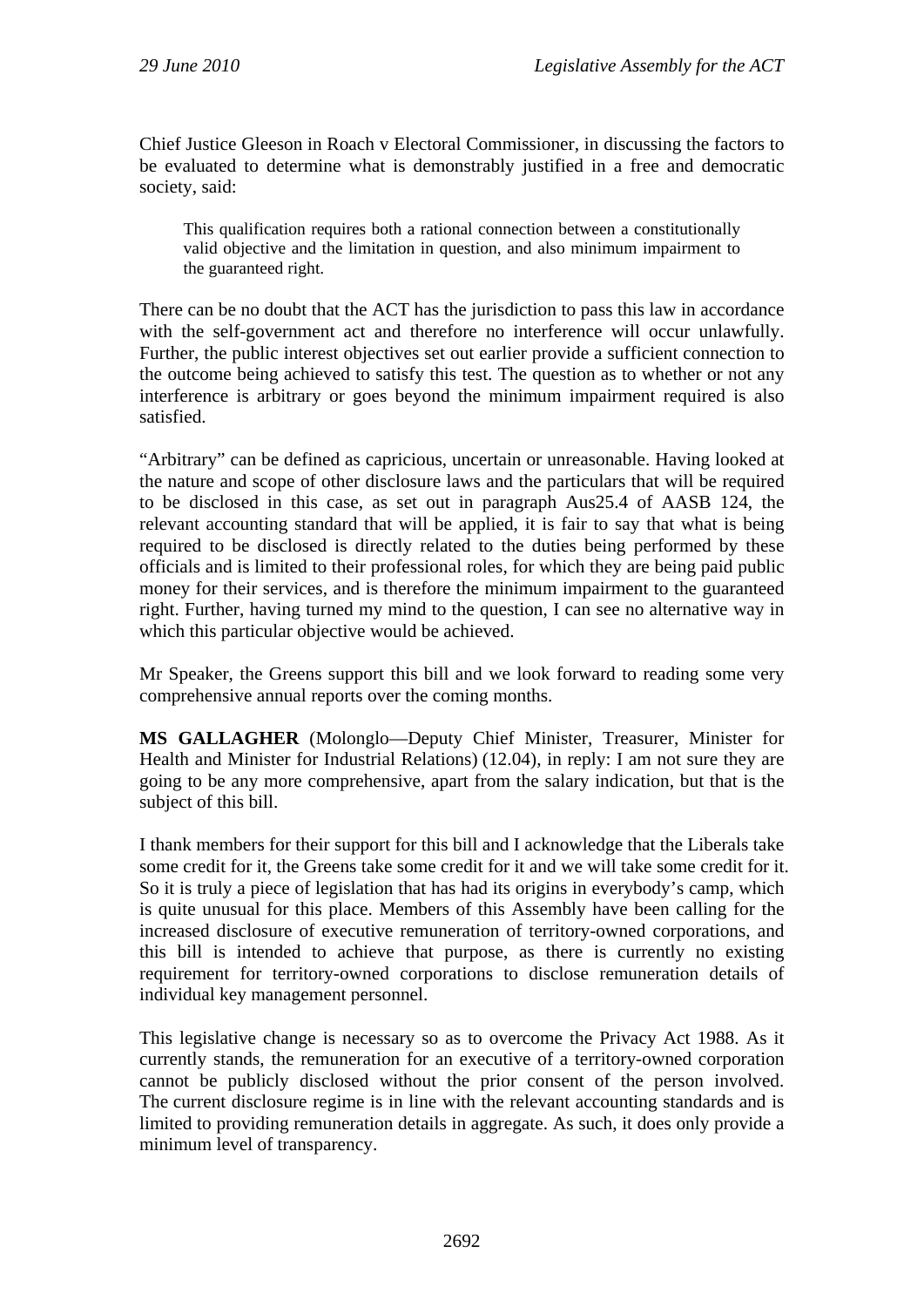It is not unreasonable to expect that territory-owned corporations should be subject to similar levels of accountability in governance as their public sector counterparts, or, indeed, private sector corporations. In making that statement, I do acknowledge the comments in scrutiny report No 24 of 28 June about the engagement of privacy principles. Indeed, those very human rights issues were at the top of the mind in developing this bill and, indeed, have been at the top of the mind in terms of the discussions I have had with territory-owned corporations in the past when concerns have been raised by members of this place in various committee hearings and, indeed, publicly.

There is a community expectation that the level and types of remuneration paid should be able to be separately identified. This is more than justifiable given the ability for the directors and executives to make decisions which can have a major impact on the community. Fully disclosing the remuneration details for each individual is fundamental to satisfy the need for integrity and accountability of those persons responsible for making decisions which directly influence the operational performance of a territory-owned corporation.

As provided for in the bill, the change in the reporting requirements is intended to first appear in the 2009-10 annual report; hence the need for the urgent consideration of this bill. The level of information to be disclosed will be no more and no less than is required under the accounting standard that applies to disclosing the remuneration of key personnel.

The information to be disclosed in accordance with that standard includes the name of the person and the position held, as well as the amount and kind of remuneration that they receive. It is in keeping with the disclosure requirements that apply to any publicly listed company. I am advised that the new disclosure requirements simply replicate the standards applying to publicly listed companies. Indeed, if we did not list the names, it would contravene the accounting standards, resulting in a qualified audit report.

Even so—and I think this is where it is difficult—the Assembly cannot have it both ways. We cannot want increased accountability around the salaries paid to senior staff within territory-owned corporations that operate here in the territory but then seek to protect them through being cognisant of privacy and human rights issues. The subject of this bill is simply to accept, I think, a community view that, for territory-owned corporations, the remuneration of senior staff should be public, as it is with other public companies, and all of our executives within the ACT public service as well.

It will be a feature of each annual report—going to Ms Hunter's more comprehensive report—to separately disclose the remuneration details of each director as well as the remuneration details of up to five of the most highly paid executives or senior managers as defined in the bill. After the legislation has been enacted, the Department of Treasury will issue a practice note to facilitate consistency and clarity of the remuneration reporting requirement in the annual report for each territory-owned corporation.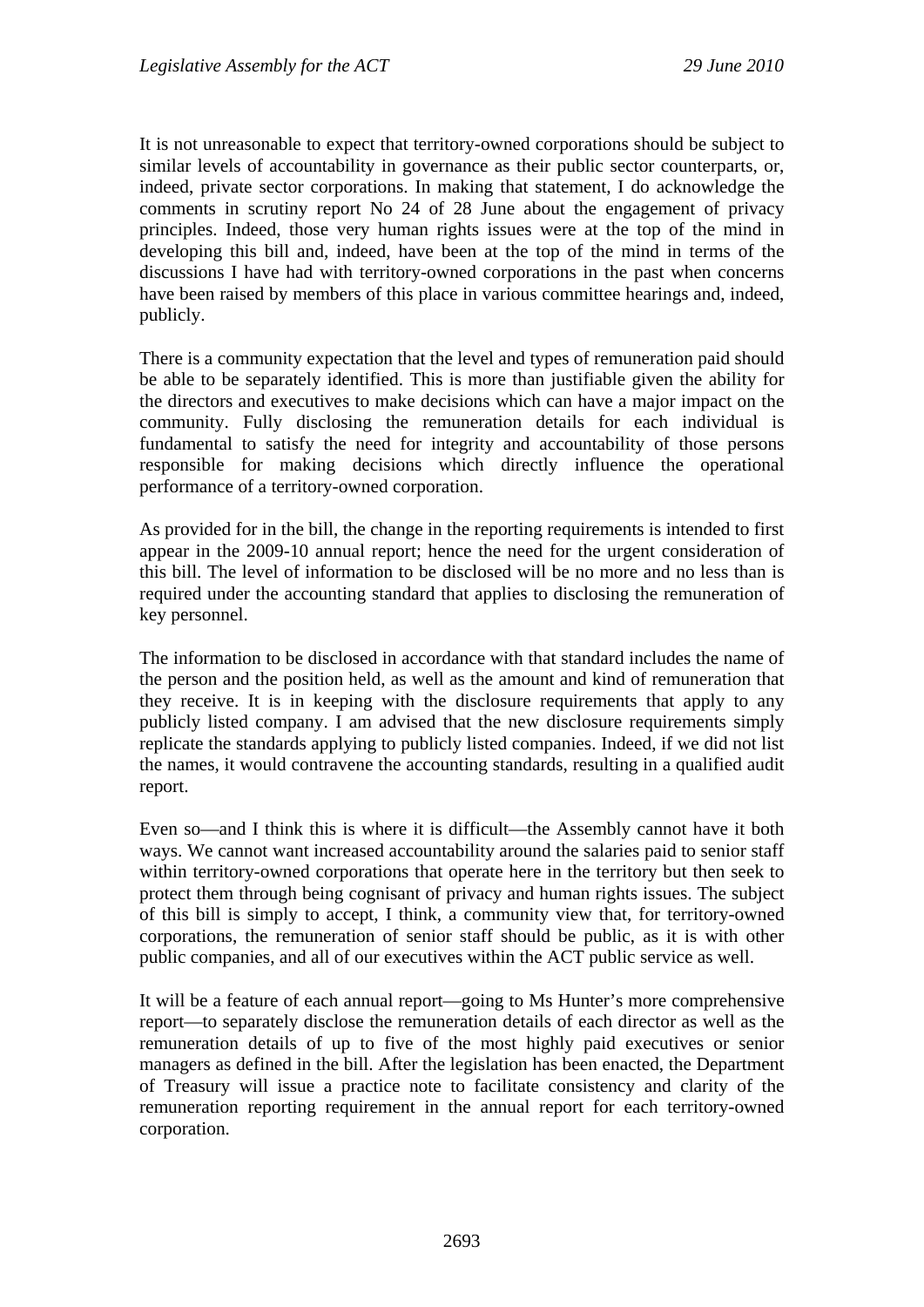I believe this bill is in keeping with good governance and recognises that it is in the public interest to provide a clear statement about the level of executive remuneration applying to each territory-owned corporation. Disclosing this level of information in the annual report will allow interested stakeholders to properly gauge whether the respective remuneration that is being paid to directors and senior management is fair and reasonable, recognising the need to recruit and retain people who are capable of enhancing the performance of the company and the significant responsibilities that those directors and senior managers have as employees and directors of those companies.

In closing, I would like to thank the territory-owned corporations for the cooperation, advice and conversations I have had with them, particularly ACTTAB and Actew, in seeking to resolve this matter in the interests of the community and, indeed, the Assembly. I thank members for their support.

Question resolved in the affirmative.

Bill agreed to in principle.

Leave granted to dispense with the detail stage.

Bill agreed to.

# **Appropriation Bill 2010-2011**

Debate resumed from 6 May 2010.

## **Detail stage**

**MR SPEAKER**: Members, standing order 180 sets down the order in which this bill will be considered; that is, in the detail stage, any schedule expressing the services for which the appropriation is to be made must be considered before the clauses and, unless the Assembly otherwise orders, the schedules will be considered by proposed expenditure in the order shown.

With the concurrence of the Assembly, I am proposing that the Assembly consider schedule 1 by each part, consisting of net cost of outputs, capital injection and payments on behalf of the territory. Is this the wish of the Assembly? That being so, schedule 1 will be considered by each part, consisting of net cost of outputs, capital injection and payments on behalf of the territory, then the clauses prior to schedule 2 and the title.

Schedule 1—Appropriations.

Proposed expenditure—Part 1.1—Legislative Assembly Secretariat—\$7,048,000 (net cost of outputs), \$432,000 (capital injection) and \$5,625,000 (payments on behalf of the territory), totalling \$13,105,000.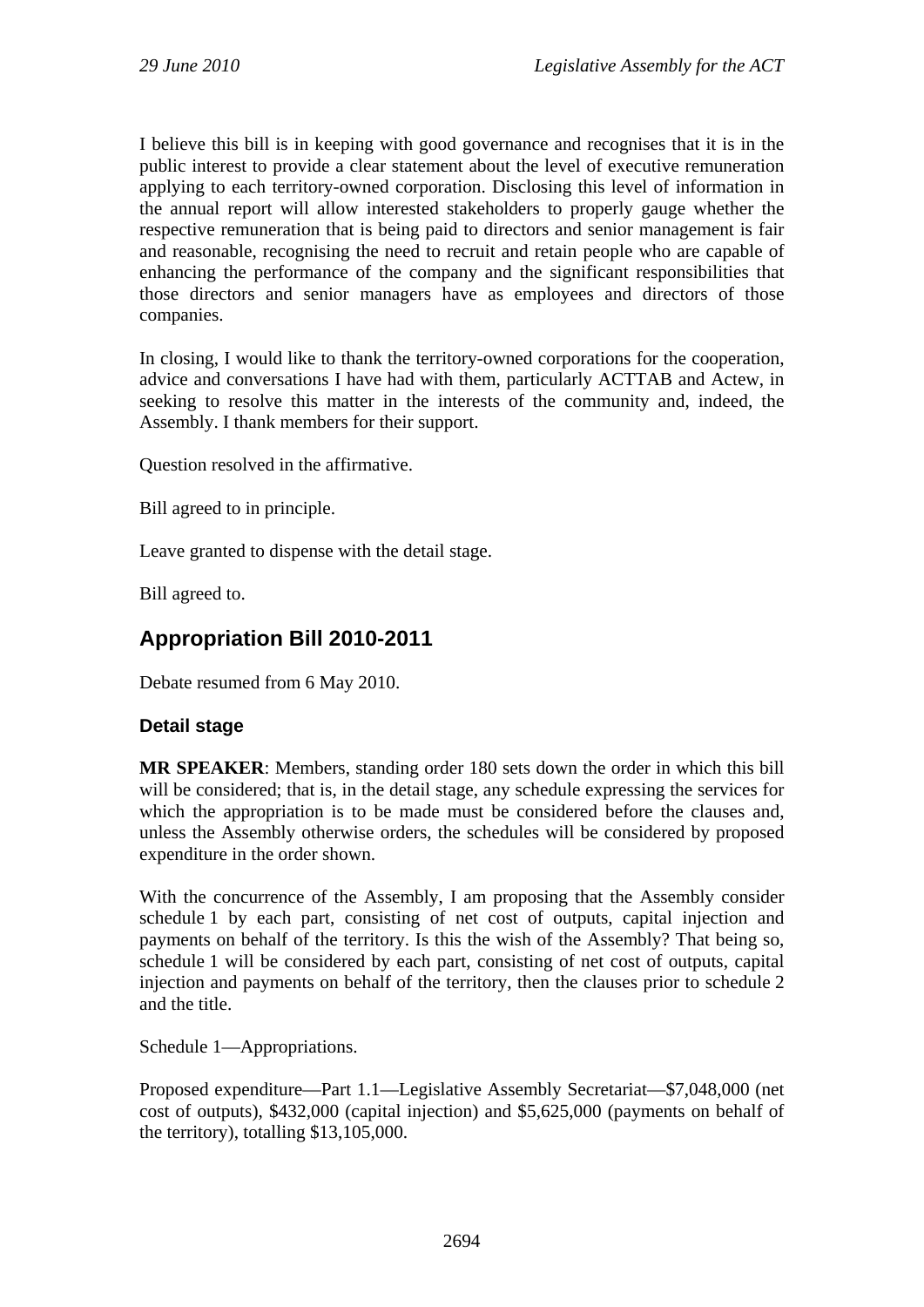**MRS DUNNE** (Ginninderra) (12.12): As the manager of opposition business and the representative of the Canberra Liberals on the administration and procedure committee, I will speak very briefly to this line.

I think that we have seen in the administration of the Legislative Assembly over the last little while considerable concentration on openness and accountability. We have seen changes to the reporting processes that members undertake. We have seen the lodging online of a range of reports in relation to non-executive members of the Legislative Assembly.

I see that the actions of the non-executive members of the Legislative Assembly, through the administration and procedure committee, have highlighted the difference and disparity in reporting requirements and, in addition to that, the different sorts of conditions that are available to members of the executive. We are starting to see an improvement in the openness of the executive in relation to reporting the expenditure and the like of members of the executive in relation to travel. After a very long hiatus, we are now beginning to see ministerial travel reports again. I think that, following the leadership of the administration and procedure committee, the executive generally is starting to be more open to reporting.

I hope to see a substantial improvement in the executive's reporting of things like discretionary office allowance or equivalent that the executive may have, the way that the executive deals with postage and communication with people in the ACT, how their telephones and the like are dealt with, and that they are open and that that information is provided to members of the public in the same way we have seen with the non-executive members.

I congratulate you, Mr Speaker, on the progress that has been made in this area, and I look forward to further improvements in the year to come.

**MS HUNTER** (Ginninderra—Parliamentary Convenor, ACT Greens) (12.15): The Legislative Assembly Secretariat provides us, as members of parliament, with a range of essential services, such as advice, research and policy services, without which we simply could not function as an effective legislature. The Secretariat is made up of the Committee Office, the Chamber Support Office, Strategy and Parliamentary Education, Hansard, Communications and Library, and Corporate Services. I would like to take the opportunity to thank all of them most sincerely for the work that they do.

I think the most important point that was made during the estimates hearings on the Assembly was that we are now operating in a parliament that has formally adopted the Latimer House principles, and I am very pleased that the Assembly received all the funding it requested consistent with the Latimer House principles.

It is, indeed, a challenge for us to develop mechanisms that recognise that we are a developed democracy, whilst at the same time building in protections for oversight agencies and accountability mechanisms and, of course, the parliamentary institution itself. The bodies which sit outside the government service delivery program of the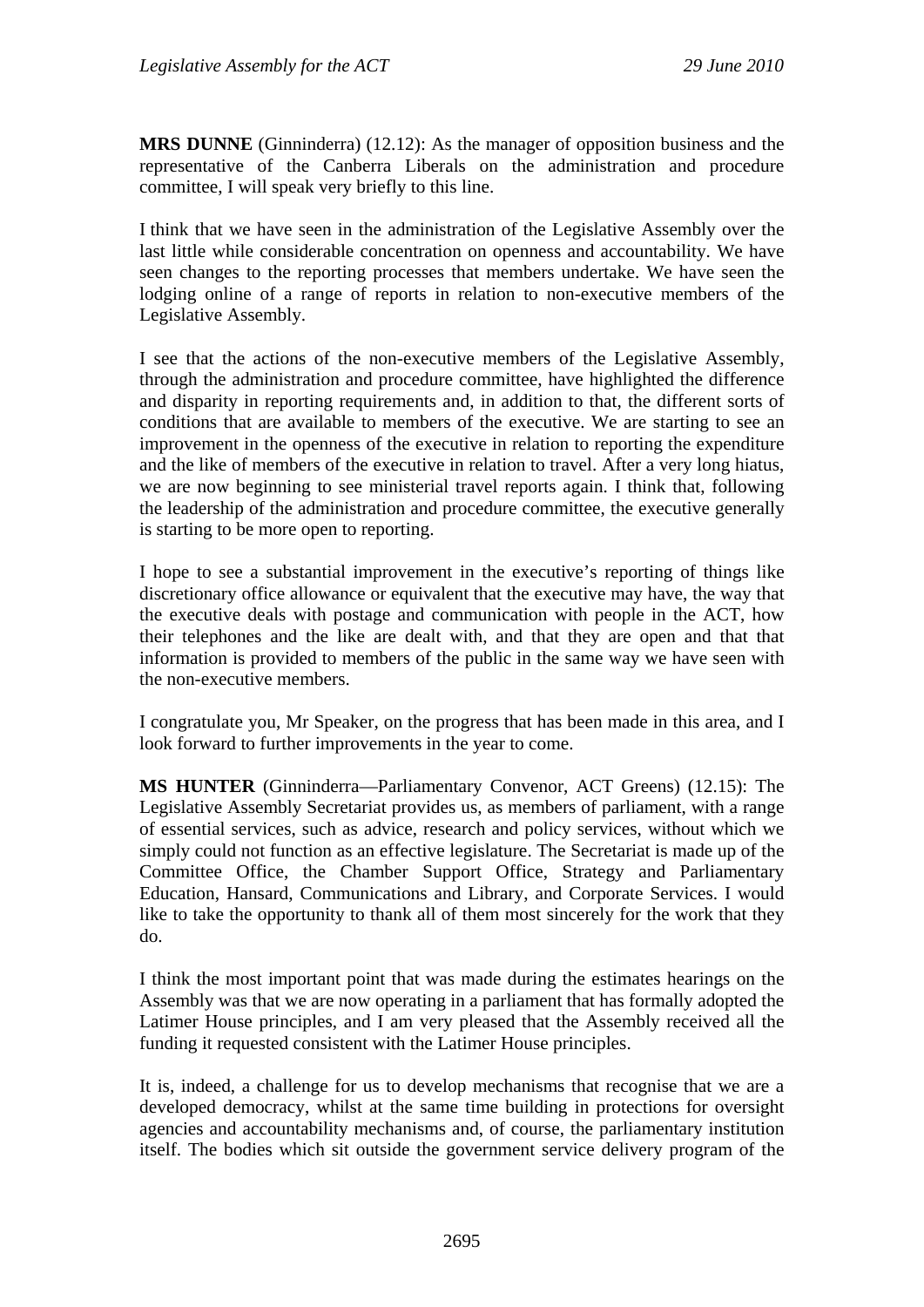day and underpin our representative democracy deserve special recognition and protection.

On the specifics of the expenditure, I would like to say that the transition of the library into the Assembly budget to ensure that we control our own resources and recognise the particular nature of the library service that is required by members of parliament is a positive step.

Ms Barrett indicated in her evidence to the estimates committee that an access and use policy has been developed that will include a list of the types of services the library will provide and is awaiting approval. Also, a number of the library subscription services are being reviewed, with the possibility of changes to ensure that the library has available the most relevant information for members. These appear to be very positive steps forward, and I know that all the Greens members and their staff are very keen to be involved and give feedback on the selection of any new services.

The Assembly has undertaken a range of very positive environmental initiatives that have produced some very pleasing results. We are already a more energy-efficient building, and I understand there are still a number of initiatives to be implemented.

The work in the Assembly program is the other new initiative of particular note. The Greens, of course, support this funding and I hope that, throughout the years, a number of departmental staff will be able to participate and both contribute to and learn from the Assembly. We look forward to updates as the program is implemented. The Greens are pleased to support this part of the appropriation.

**MR HARGREAVES** (Brindabella) (12.17): I will speak very briefly. As was my wont when I was a minister in this place, I always liked to express my appreciation of those officers who actually did the work to compile the budgets put forward in this chamber. I would like to express my appreciation to the Clerk, Mr Max Kiermaier, Ian Duckworth and all of the troops in the support area supporting your good self. Just to put it on the record, Mr Speaker, you are the minister responsible for the Legislative Assembly's budget. The administration and procedure committee merely advises you. I am very pleased to see that you have taken our sage advice.

**MR SESELJA** (Molonglo—Leader of the Opposition) (12.18): I would also like briefly to thank the staff of the Legislative Assembly, not just those who were particularly involved in the estimates process—of course they do a significant amount of work and I thank each and every one of them for that—but also the staff generally for the service that they provide to Assembly members under, it must be said, some resource constraints that we are all aware of. But that is as it is. We know that they do work very hard to give us the best service possible.

Mr Speaker, I would like to take the opportunity now in this cognate debate to look at some of what the government have had to say in their response to the report of the Select Committee on Estimates. We have not had a chance to go through it all. It will not take long to go through the response because there is not much to it. I note that Ms Le Couteur was lamenting, when we delivered our comprehensive, detailed, rigorous dissenting report, that she was concerned that there would not be a response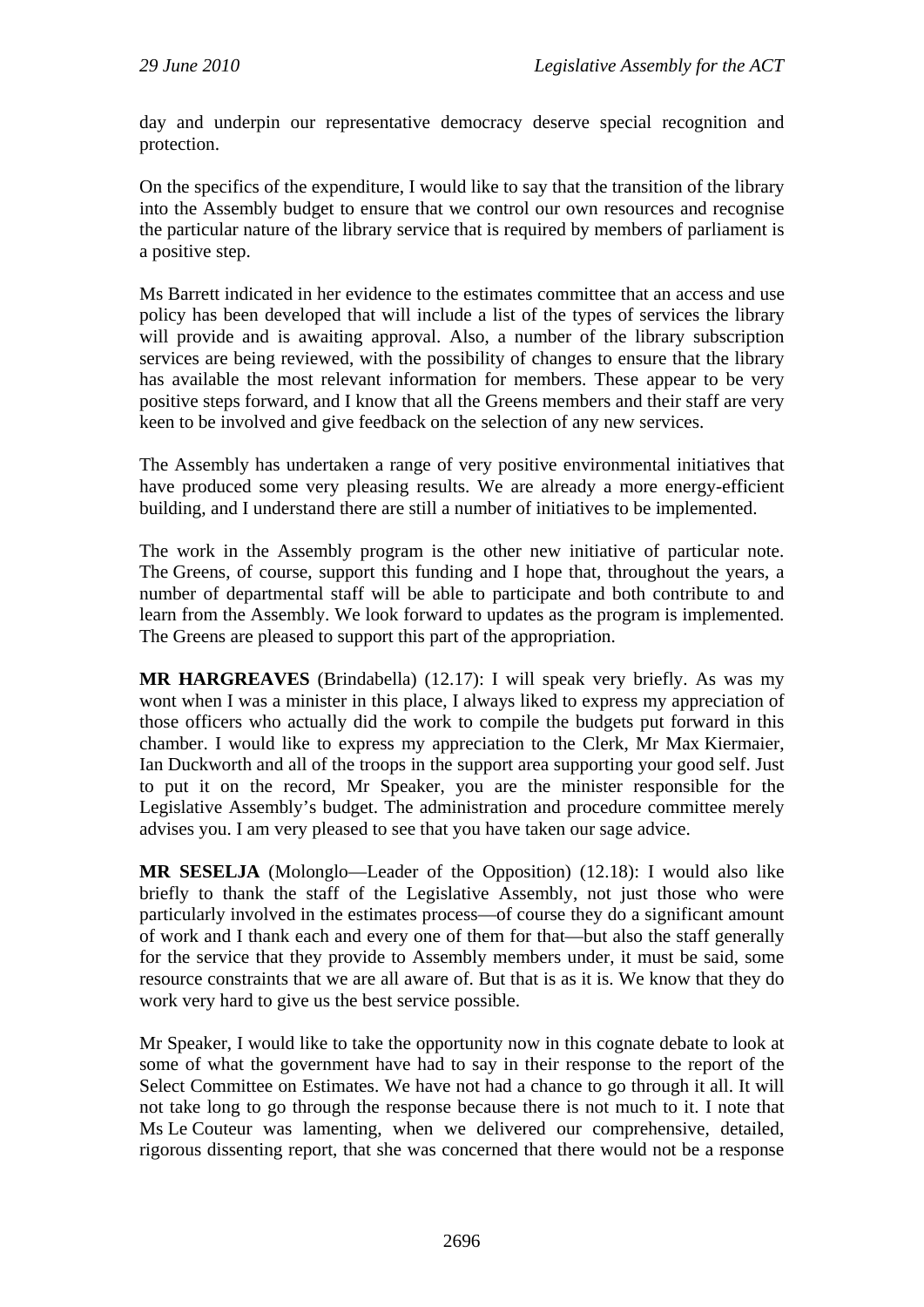to it. Ms Le Couteur should rest easy. Firstly, the response to the actual report is extraordinarily thin, so she should not have worried too much. Secondly, they have taken the time to respond to our report. Although we have not had a chance to go through it all, it is interesting to see what they have focused on and what they have not focused on. They have made some conclusions and assertions in relation to our report that they do not back up in any way.

**Mr Smyth**: Just broad statements.

**MR SESELJA**: There are a lot of broad statements—indeed, Mr Smyth:

The Government is concerned about the incorrect and unfair conclusion drawn by the dissenting Members that it has sought to avoid scrutiny …

But they do not actually go into any of the detail. There are a number of dot points where they just make broad assertions:

Many of the recommendations made in the report are unsubstantiated …

Well, say how they are unsubstantiated. Perhaps they could point us to specific examples. They have not been able to question any of our numbers; they have not been able to question any of the numbers put forward. I note that they follow the lead of the minister, the Treasurer, who in budget week could not dispute one word that we had said at the budget breakfast in relation to revenue. They could not put forward any sort of rational critique of what had been said by the opposition. Of course, the opposition made the following points. The main point—

**Mr Hargreaves**: On a point of order, Mr Speaker, I do not want to cut Mr Seselja off in full stride, but I am going to.

**MR SESELJA**: Could we stop the clock, please, Mr Speaker?

**MR SPEAKER**: Yes, certainly.

**Mr Hargreaves**: I am sorry, I should have said that first up. Mr Speaker, I would like to ask you about a ruling on the question of relevance. I know Mr Seselja has points that he wants to make in this regard, and I would not deny him that at all, but I just think it is probably the wrong spot within the context of the list of budget items. Perhaps we could just deal with the Legislative Assembly line and then at some other stage have a go.

*Ms Gallagher interjecting—* 

**MR SPEAKER**: Mr Seselja, on the point of order?

**MR SESELJA**: I am sorry, I am laughing because Ms Gallagher finds this so amusing.

**Ms Gallagher**: You're laughing too.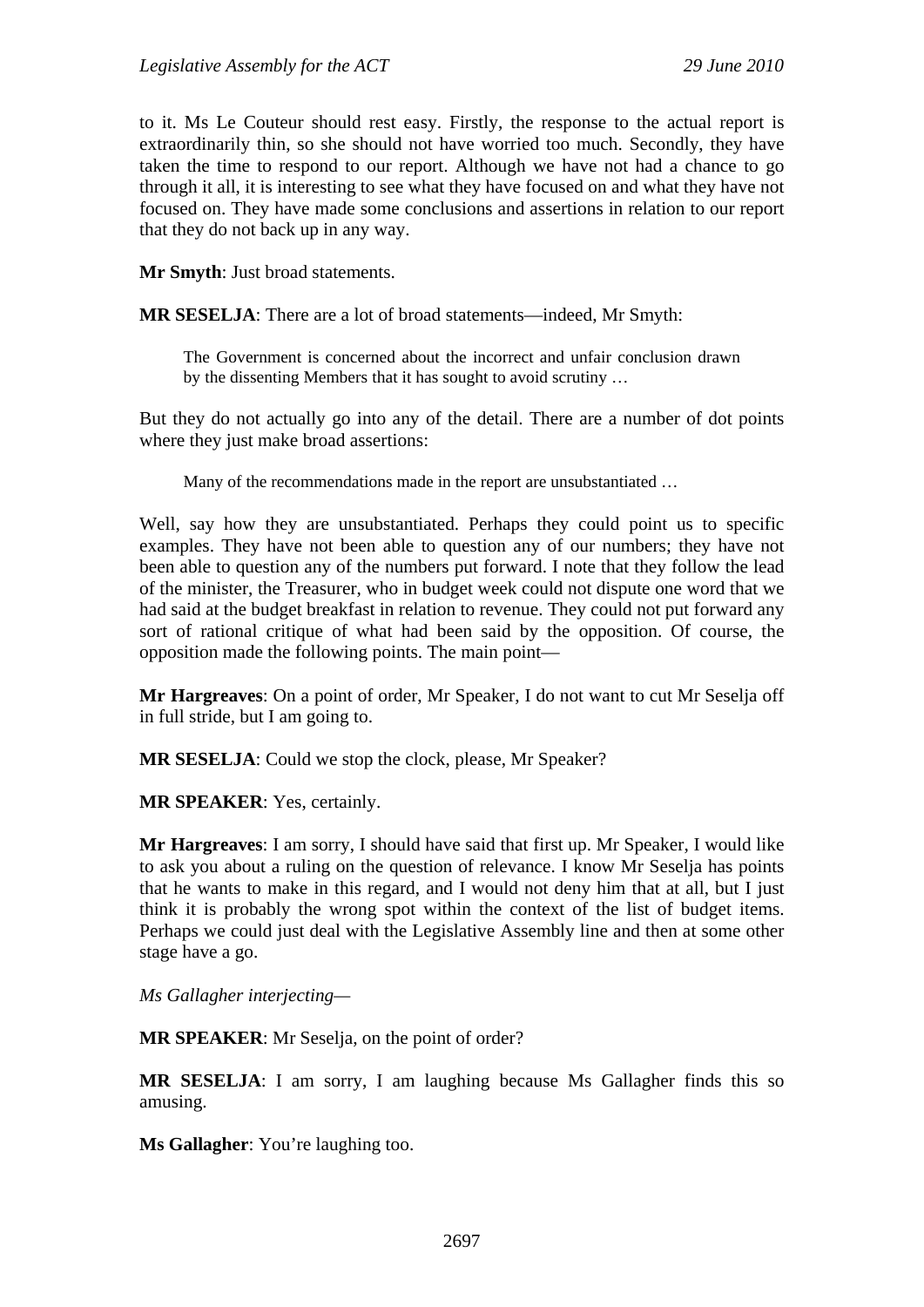**MR SESELJA**: I laughed in response to you. We were laughing together. It is a rare thing, but we should enjoy it when it happens.

**MR SPEAKER**: On the point of order, Mr Seselja.

**MR SESELJA**: Mr Speaker, on the point of order, we have got a report that has been dropped which is being debated cognately.

*Mr Smyth interjecting—* 

**MR SESELJA**: These are general critiques which have been made by the government in its response to our report. There would seem to be no particular line item where we could relevantly discuss those. As has always been the case, we have to find spots within, and I would have thought the first line might be the opportunity to discuss this. It will be discussed now or it will be discussed later—it really does not matter—but there is no particular line that deals with the government's response to the estimates report, which went right across portfolios.

**MR SPEAKER**: Thank you, Mr Seselja. One moment, please. The source of my amusement, Mr Smyth, was that it seems we are no longer debating the government's response cognately because we dealt with that question. The report was noted earlier.

**MR SESELJA**: Mr Speaker, that was not how we were informed in negotiations.

**Mr Smyth:** Absolutely not, the rules just keep—

**MR SPEAKER**: Order! I am listening to Mr Seselja.

**MR SESELJA**: We were told that this would be debated cognately. I do not know if there is the opportunity to suspend standing orders in any way that would allow that, but that has always been the practice. Do they really not want their response debated? Mr Speaker, I seek your advice and the Clerk's advice on whether there is the opportunity to either suspend standing orders or in some other way debate cognately the response.

**MR SPEAKER**: Mr Corbell, do you want to comment on this?

**Mr Corbell**: Yes, Mr Speaker. I think what has happened is that inadvertently the Assembly has agreed to note the government response to the estimates committee report. The Speaker has put the question, and inadvertently the Assembly has agreed to that question. That is not the government's intention. If you want to recommit the vote, the government will not object to recommitting the vote on that question and simply allow for that debate to be adjourned and then for it to be dealt with cognately. That will require some procedural gymnastics from the Clerk, but the government would have no objection to that process.

**MR SPEAKER**: Members, what I propose is that Mr Seselja continue with his speech and we address this matter at the end of Mr Seselja's speech, which I suspect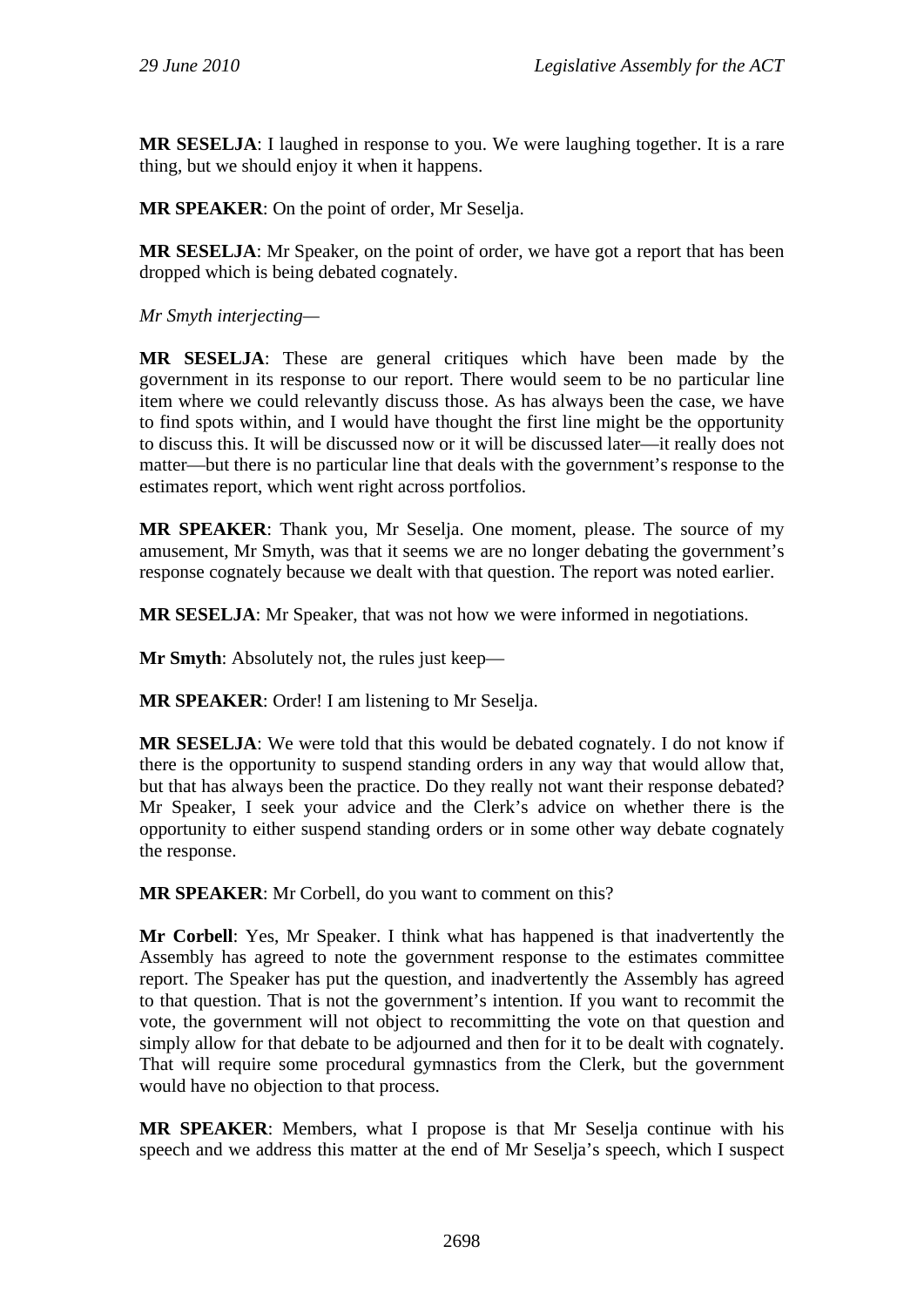will be after the lunch break. That will enable us some time to sort through the procedures on this.

**MR SESELJA**: Thank you, Mr Speaker. I trust there will be some indulgence then ahead of the procedural fixing. Mr Speaker, we go through each of the claims that are made in the government's response. Of course, they are just broad sweeping statements which are not backed up by fact. Where I was up to, I think, before Mr Hargreaves cut me off in full flight, as he said, was that it is a continuation of the government's budget week performance where they were unable to deny that the money that they are getting now and the money they are projected to get is more than they were even projecting prior to the global financial crisis being an issue.

We had a situation where the government was projecting a certain amount of revenue before the global financial crisis was known about. When serious economic problems emerged, particularly in Europe and North America, there was obviously great concern and Treasury estimates were amended, as would be expected. We were potentially going to see less money coming into ACT government coffers as a result. It turns out that the Australian economy did not go into recession, as had been feared, and the revenue did not drop.

What we see the following year is that what is being projected is actually more than was projected before the GFC was even feared or was a reality. The excuse that has been made by this government for the very large deficits that it is projecting is no longer there. It may have had the excuse when the GFC was hitting revenues, but now it has been proven to be false. The government's response flows on from that because, instead of dealing with facts and refuting the economic numbers, it just makes broad assertions.

Some are interesting and we can go through them: "Many of the recommendations made in the report are unsubstantiated"—but they do not say how they are unsubstantiated—"unclear and appear to have little substance". But they do not say why. "Some of the recommendations appear to question the decisions of Government." The Treasurer and the government say: "How dare you as a committee or as members of a committee question decisions made by the government. That is outrageous. You should not question what we do. The Greens don't."

We saw that in the debate, and we saw that in relation to how the report process was handled. They say, "In a number of instances, there is little justification or evidence provided," but they do not say where. They do not point to these instances. They do not do the work and say: "Well, this is where we believe you're wrong. This is where we believe your conclusions are wrong. How dare you have the temerity to actually question decisions by the government?" I will give them a tip: it is our role to question decisions made by the government.

I would have thought, Mr Speaker—and this does bring us to the point—that it was the entire committee's role to question decisions by the government. I am not sure if that same criticism has been made of the main report. I do not think that it would have been. I do not think that that is indeed the case. There is criticism that we will wear as a badge of honour that has been made of us, but presumably—I have not had a chance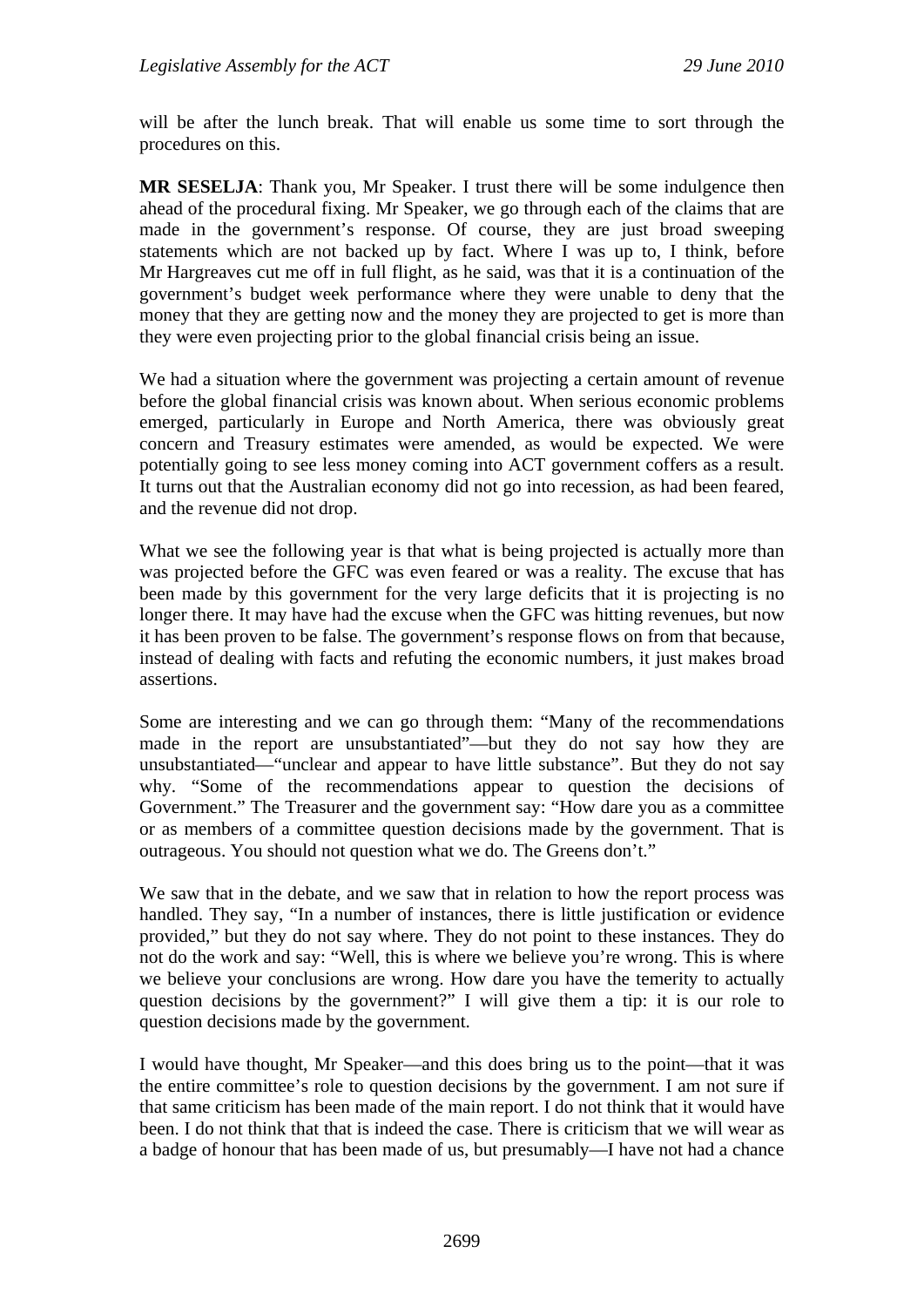to look at all the pages and I can be corrected on this—it has not been made of the main report. We will be happy to take this criticism from the government that Mr Smyth's and my dissenting report questions decisions of the government. Yes, we do. We question a lot of decisions of this government. We will continue to question decisions of this government.

**Mr Smyth**: So conversely the Greens and Mr Hargreaves didn't.

**MR SESELJA**: Conversely—indeed, as Mr Smyth points out—I am not sure that that critique is being made of the main report. They did not bother to ask questions of the government. It is a revealing dot point. It is a revealing conclusion that they would criticise us, though not our colleagues—not our Labor-Greens colleagues—for some of the recommendations that appear to question decisions of the government. That is as it should be, Mr Speaker. They go on to say:

The Government is concerned about the direct criticism of the Chair—

I wonder why that is. I wonder why they would be concerned that there is direct criticism of the chair. As Mr Hargreaves pointed out in the committee, this was a great report for the government and they were very happy with it. They were happy across the board. They were happy that the main report and the recommendations did not appear to question decisions of the government. They continue:

The report and its figures are unreferenced, which undermines the credibility …

That is not true.

Throughout the report, there are numerous subjective judgements …

Yes, there are. That is one of our roles. If it was just to relay the evidence, we would not need to be there. It is our role, as parliamentarians, as members of the Assembly, to make judgements. Whether they are subjective judgements or objective judgements is going to be in the eye of the beholder, isn't it? We will make judgements based on the evidence that comes before us. What we saw in the committee was evidence of a budget that failed in a number of respects. When we get to other line items, Mr Speaker, we will go to some of those broad failings. When we get to the executive it might be time to give a bit of an overview of some of the critiques. They are there in black and white in a 100-plus page report by Mr Smyth and me.

The government's response to it cannot even refute the findings. They simply criticise us for having the temerity to question the decisions of government. They do not do that in the main report, and I think that is revealing. It is revealing that they go in to bat for the chair. They do not criticise them for questioning decisions of the government, but they do criticise us because we did question decisions of the government. We will continue to question decisions of the government. As we go through the various line items of this budget, we will go through some of those particular criticisms.

*Debate interrupted in accordance with standing order 74 and the resumption of the debate made an order of the day for a later hour.*

## **Sitting suspended from 12.32 to 2 pm.**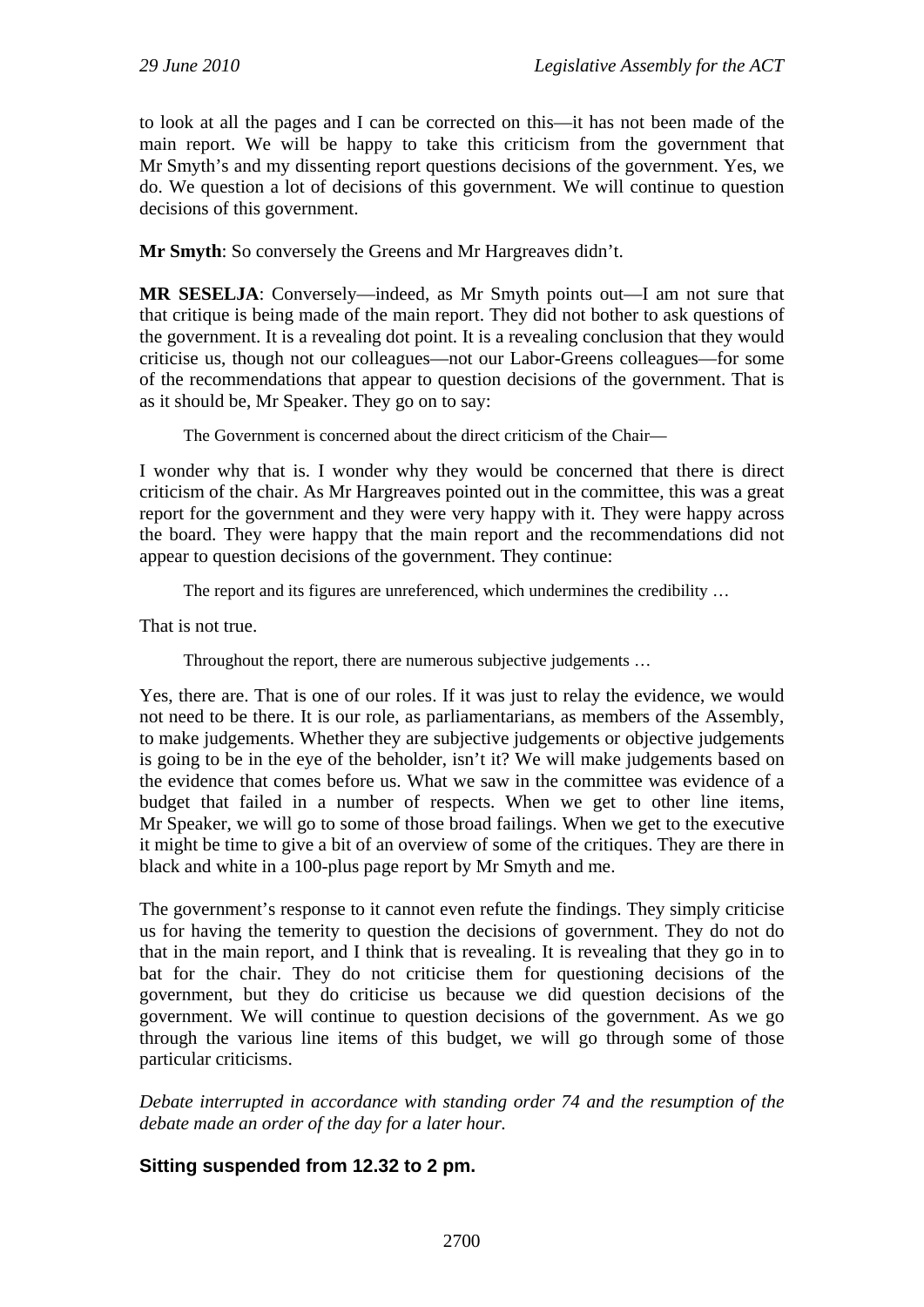## **Questions without notice Budget—taxation**

**MR SESELJA**: My question is to the Treasurer. Treasurer, budget papers from 2006-07 predicted that, in 2009-10, revenue from taxation would be \$948 million. The most recent budget papers, for 2010-11, estimate the total tax collected in 2009-10 will now be \$1.114 billion. Treasurer, why did you slug Canberra families and business an extra \$166 million in 2009-10 in your first budget as Treasurer?

**MS GALLAGHER**: In my first budget as Treasurer?

**Mr Seselja**: The 2009-10 budget.

**MS GALLAGHER**: The 2009-10 budget. I think the question from the Leader of the Opposition needs to be put in context. Yes, we are getting additional revenue. The revenue streams grow. That is correct. They did not grow as large as we had expected prior to the global financial crisis but they are growing. So is the budget. The budget is growing as well. I am yet to see a list from the opposition about all the things they would not fund, other than, I think, the arboretum, which is the only thing they have come up with, which we support wholeheartedly.

The context that the Leader of the Opposition misses is that, despite your revenue growing, your budget is growing too. Health is growing at 10 per cent per annum. It is over a billion dollars. It is a third of the budget.

I will check the figures the Leader of the Opposition uses for the 2009-10 budget. I do not have the 2009-10 budget revenue in front of me but I will check them because they do have a habit of picking and choosing numbers when they feel like it that do not give a completely accurate picture. Indeed, I do not even have the 2009-10 budget papers with me to check. If I am going to get every question from you, you might give me the indulgence of getting the book down from my office.

We have had to seek and minimise additional revenue impacts on the community. We have sought to do that in both of the budgets that I have brought down as Treasurer. The majority of the revenue initiatives for this budget are actually related to rectifying an existing revenue steam which the opposition has supported, to my knowledge. So we have sought to minimise the impacts on Canberra families. I think we have done that to the best degree we can, despite the demand for government services continuing to grow.

This is something that the budget cabinet looks at every single year. And every year it is at the forefront of our minds: how do we minimise the impact on the community to deliver what we need to deliver? And it has been hard the last two years. It has been very hard to do that. But I think we have managed pretty well.

**MR SPEAKER**: Mr Seselja, a supplementary question?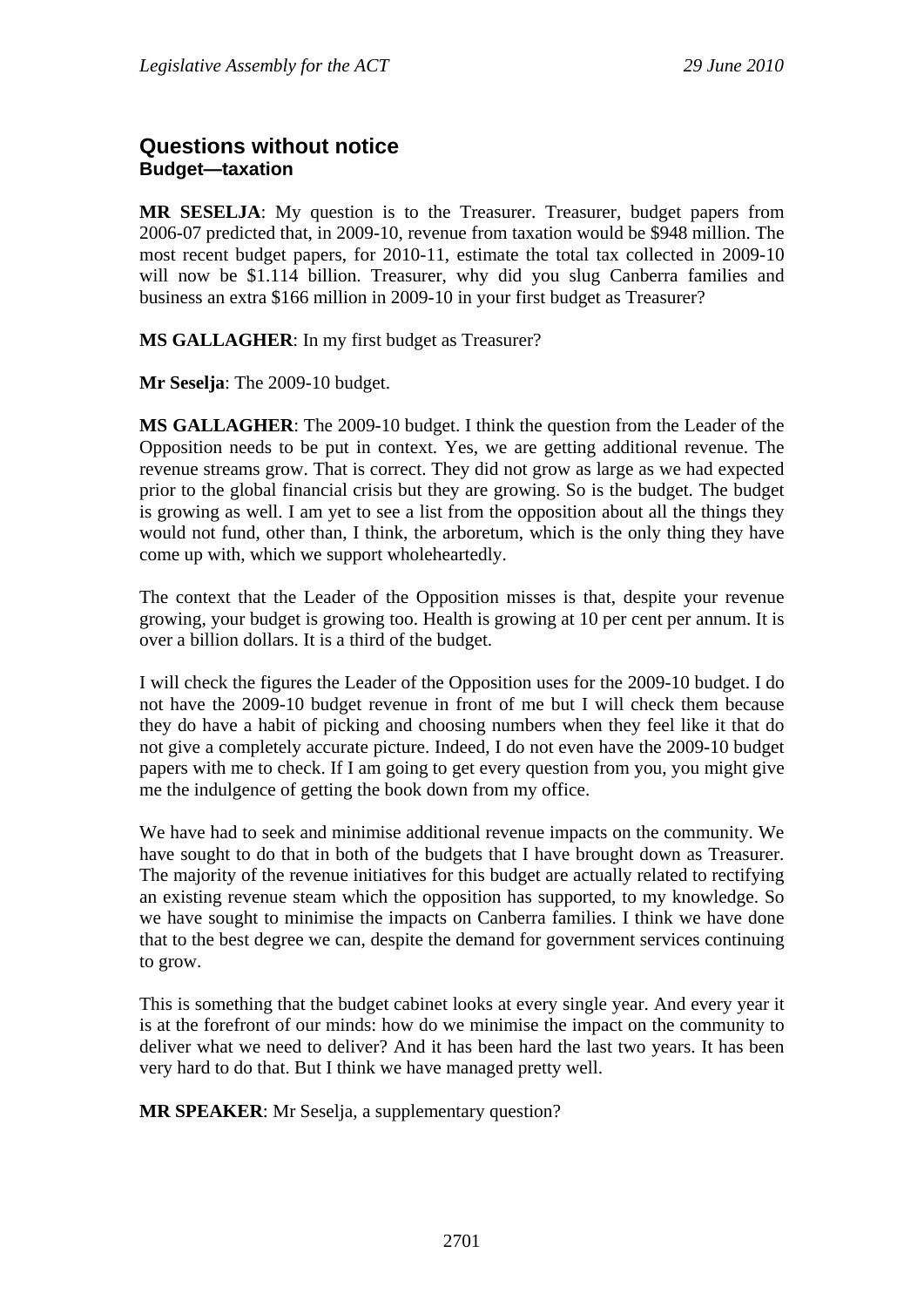**MR SESELJA**: Yes, thank you, Mr Speaker. Treasurer, similar analysis shows the ACT government will receive a taxation revenue windfall of \$58 million in 2010-11. Treasurer, why have you slugged Canberra families and businesses an extra \$58 million in 2010-11?

**MS GALLAGHER**: We have not slugged businesses anything over and above—

**Mr Smyth**: Oh! Change of use charge?

**MS GALLAGHER**: The change of use charge is a legitimate charge that your party supported. In legislation, your party supported this.

**Mr Seselja**: Not at \$50,000 a unit.

**Mr Smyth**: No, no, no, no, no—

**MS GALLAGHER**: Yes, they did. Yes, they did, Mr Smyth. So, if you are now changing your position on change of use charge, I look forward to your legislation amending the current legislation which seeks to reduce that.

*Opposition members interjecting*—

**MR SPEAKER**: Order!

**MS GALLAGHER**: Outside of—

*Opposition members interjecting*—

**MR SPEAKER**: Order!

**MS GALLAGHER**: the rectification of the change of use charge—

*Opposition members interjecting*—

**MS GALLAGHER**: Mr Speaker, I will try not to respond to the interjections.

**MR SPEAKER**: Mr Smyth, you will have a chance to ask supplementaries in a minute.

**MS GALLAGHER**: This budget, and indeed the budget before, outside of normal growth in our fees and charges, has sought to minimise any impact on business and the community. In fact, we have been trying to invest to create opportunities for business in both of these budgets—

*Mr Smyth interjecting—*

**MS GALLAGHER**: through driving our capital programs. That is what we have been trying to do. We have been extremely mindful of the last two years and the impact on business and the uncertainty that the global financial crisis has created.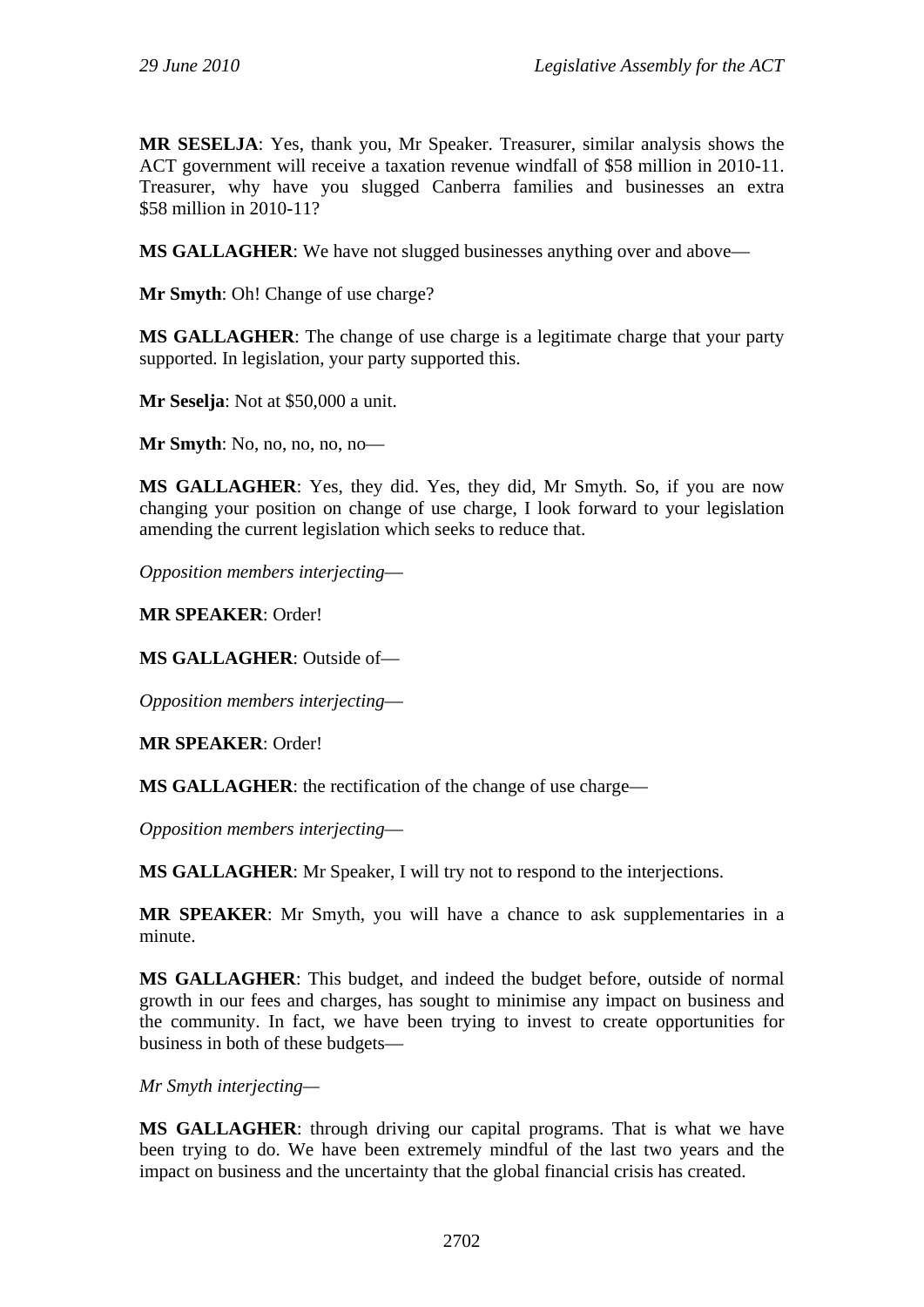**Mr Smyth**: She says they wanted to invest in business but they cut it by 10 per cent an odd way of investing in business.

**MS GALLAGHER**: Invest in a way to maximise business opportunities; we have done that. Our capital program is the most significant way we can drive growth in the economy—

*Mr Smyth interjecting—*

**MR SPEAKER**: Mr Smyth!

**MS GALLAGHER**: and that is what we have been investing in in the last two budgets.

**MR SPEAKER**: Ms Porter, a supplementary?

**MS PORTER**: Thank you, Mr Speaker. Treasurer, how is the government working with industry to address concerns over the change of use charge?

**Mrs Dunne**: On a point of order, Mr Speaker—

**MR SPEAKER**: Yes, Mrs Dunne. I thought you might raise this.

**Mrs Dunne**: Neither of the questions was about the change of use charge. They were about revenue in two subsequent budgets.

**MR SPEAKER**: Mrs Dunne, on the point of order, whilst I think formally you are correct, Mr Smyth's constant interjecting on the change of use charge left the Treasurer little choice but to address the matter. As it has now come up in the Treasurer's response, Ms Porter is free to ask a supplementary question. The Treasurer.

*Members interjecting—* 

**MS GALLAGHER**: Thank you, Mr Speaker. I am interested in the Liberal Party's opposition. It is all very easy to whine and carp from the sideline, but it is very hard to take an actual position. What I am hearing from the opposition now is that they do not support the legislative framework which creates a charge payable by developers for the profits that they gain from a change of use in relation to a community asset. That is what I hear from them—that they do not feel that it is a legitimate charge for the territory to impose. Land is our biggest asset. This is a return to the community for being able to use that land for a developer's benefit. That is the charge. It is a legitimate charge and I am very interested to hear exactly how the Liberal Party are going to put into place concrete plans—that is, legislation to oppose this charge—and go out and defend them to the community. I will be very interested to hear that.

Industry are working with us; they are working with Treasury. They are engaging very well, particularly in terms of implementing the second part of the change of use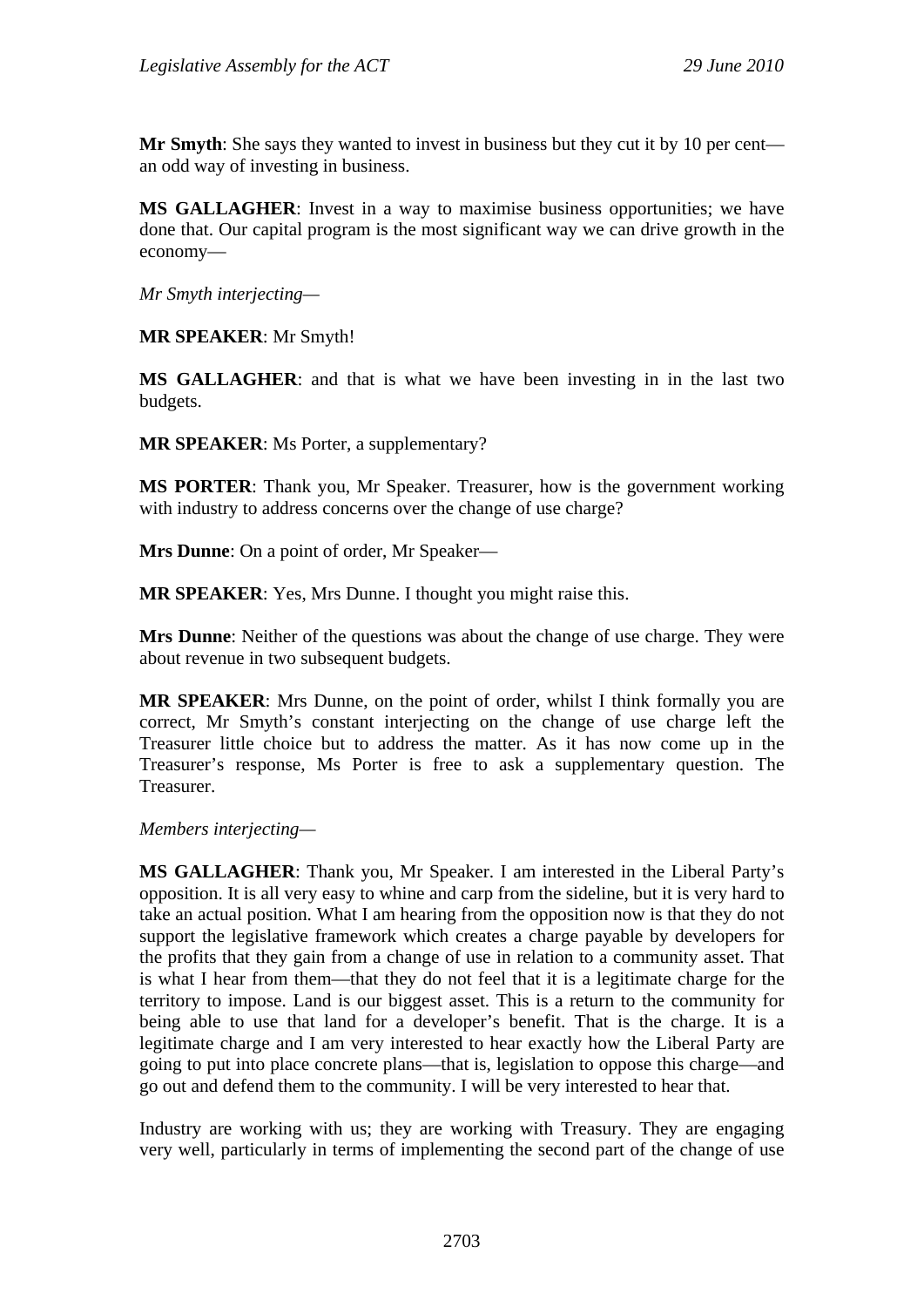project, which is around codification. I look forward to having a positive result with industry on that in the next few months.

**MR SMYTH**: A supplementary, Mr Speaker.

**MR SPEAKER**: Yes, Mr Smyth.

**MR SMYTH**: Thank you, Mr Speaker. Treasurer, why is it that the incompetent New South Wales government can deliver a budget with lower taxes and surpluses and you cannot?

**Mr Hargreaves**: On a point of order, Mr Speaker, this is a hypothetical and should be ruled out of order. It goes to why can the New South Wales government do anything. It is not within the minister's portfolio responsibilities.

**MR SPEAKER**: Order, Mr Hargreaves! There is no point of order. Treasurer, you have the floor.

**MS GALLAGHER**: Far be it from me to be in a position to explain the New South Wales budget in its entirety to the opposition, but they did pick up—

**Mr Smyth**: No, it's from your budget.

**MS GALLAGHER**: Well, they did pick up over a billion dollars in commonwealth grants redistribution under the commonwealth grants formula, whereas we lost 10 per cent of ours. In fact, the entire move to surplus for New South Wales is pretty much exactly a \$1 billion turnaround, which is the Commonwealth Grants Commission change in the redistribution. So that has been a little handy. We certainly would have liked to have got the benefit that New South Wales got from the Commonwealth Grants Commission. We got the opposite.

Apart from the opposition, there has not been weeping in the streets over the budget. The budget has actually—

**Mr Smyth**: Just sighs of resignation.

**MS GALLAGHER**: No, I think people have accepted that the budget plan that we are delivering on is the result of a couple of years of very uncertain activity in international economies; it has had an impact on our budget and we are working our way through that. At the same time as we are working our way through that, we are minimising impact on the community; we are minimising impact on business; and we are delivering more for it.

**MR SPEAKER**: Before I come to Ms Hunter, I remind members of the chamber that we have spoken this morning about constant hectoring across the chamber and we spoke about it in question time last week. I do not expect members to shout other members down, and I will start to warn them if it continues.

**Ms Gallagher**: I think that's aimed at you guys.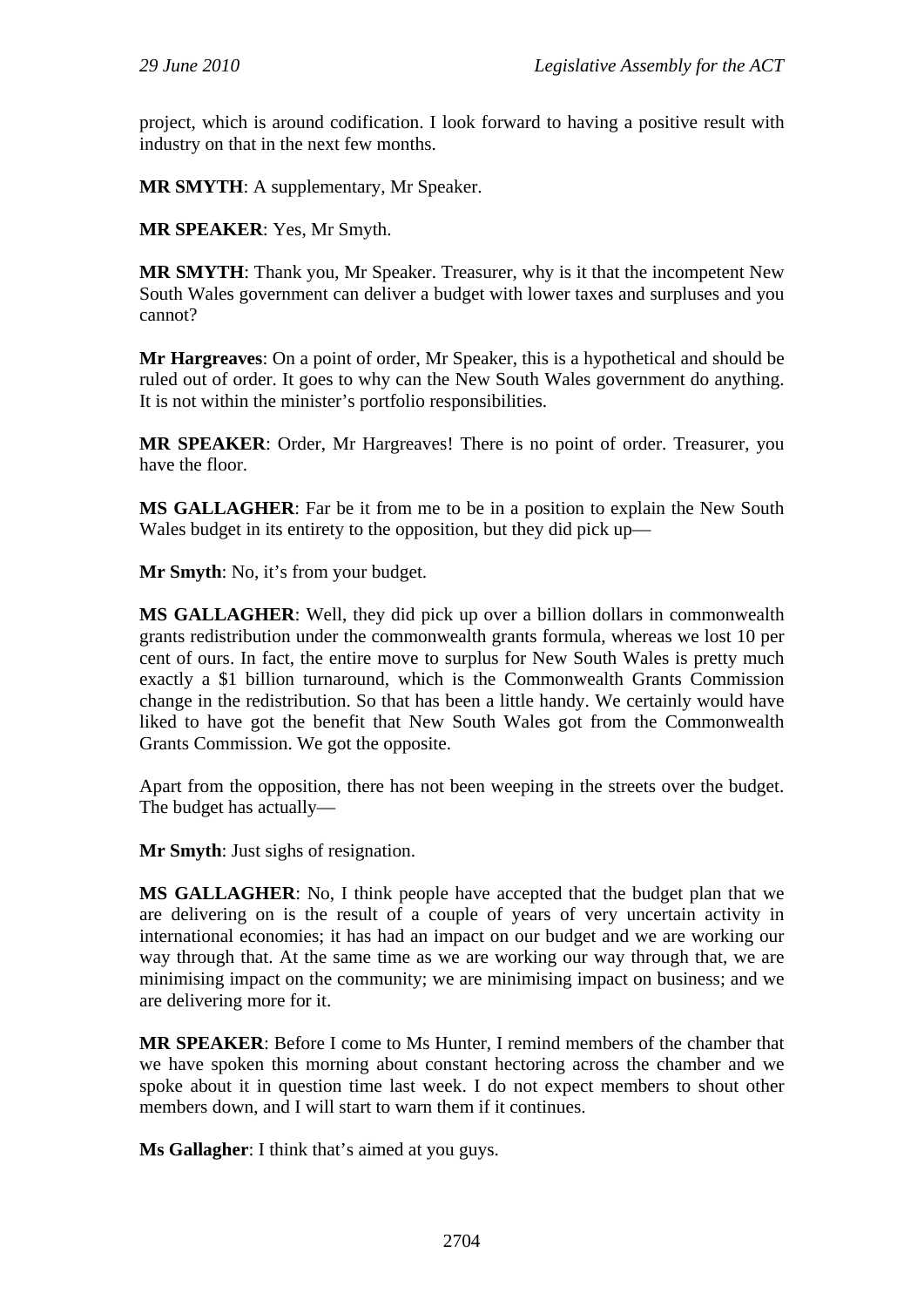**MR SPEAKER**: Ms Gallagher, don't interrupt. Ms Hunter, you have the floor.

## **Energy—feed-in tariff**

**MS HUNTER**: My question is to the Minister for Energy and is in regard to the operation of the Electricity Feed-in (Renewable Energy Premium) Act 2008. Minister, are you aware that customers are being asked by ActewAGL to sign feed-in tariff contracts that indicate the effective end of the contract if the feed-in tariff legislation is repealed and are you concerned by this?

**MR CORBELL**: I thank Ms Hunter for the question. I was not aware of those allegations prior to Ms Hunter raising them, but if she can provide me with further information, I would be very happy to look into the matter.

**MR SPEAKER**: Ms Hunter, a supplementary question?

**MS HUNTER:** Minister, was it the government's intention that 20-year contracts that had been signed by electricity generators could be rendered invalid if a future government were to repeal the electricity feed-in act 2008? And what has the government done to ensure that ActewAGL reflects this intention in their contracts?

**MR CORBELL**: The legislation is quite clear. Contracts entered into under the feed-in tariff legislation are binding commercial contracts between the generator and the electricity retailer for a period of 20 years and any rescission of those contracts is a legal matter between two parties. But what is quite clear in relation to the legislation is that the legislation guarantees payments for a 20-year period and there is a legal obligation that retailers are under when entering into such contracts.

**MR SPEAKER**: Ms Le Couteur, a supplementary?

**MS LE COUTEUR**: Thank you. Minister, are you aware that in order to retrieve your payments from ActewAGL for electricity generated through the feed-in tariff you have to ring up ActewAGL after each account turns up to retrieve your payment?

**MR CORBELL**: How payments are made is a matter between the generator and the electricity retailer. Electricity generators—households with PV on their roof, for example—need to enter into those arrangements with the electricity retailer on terms acceptable to both parties. The legislation does not specify the other terms of the contract beyond the fact that payments must be guaranteed for a 20-year period at the rate set under the legislation. All other matters in relation to the contract are between the retailer and the generator. As in any contract, generators need to exercise caution and make sure they are familiar with and understand the terms of the contract they are entering into.

**MS BRESNAN**: Minister, what will you do to ensure that the concerns about the implementation of the feed-in tariff by the ACT's largest electricity retailer are resolved as soon as possible to provide certainty and convenience to renewable electricity generators in the ACT?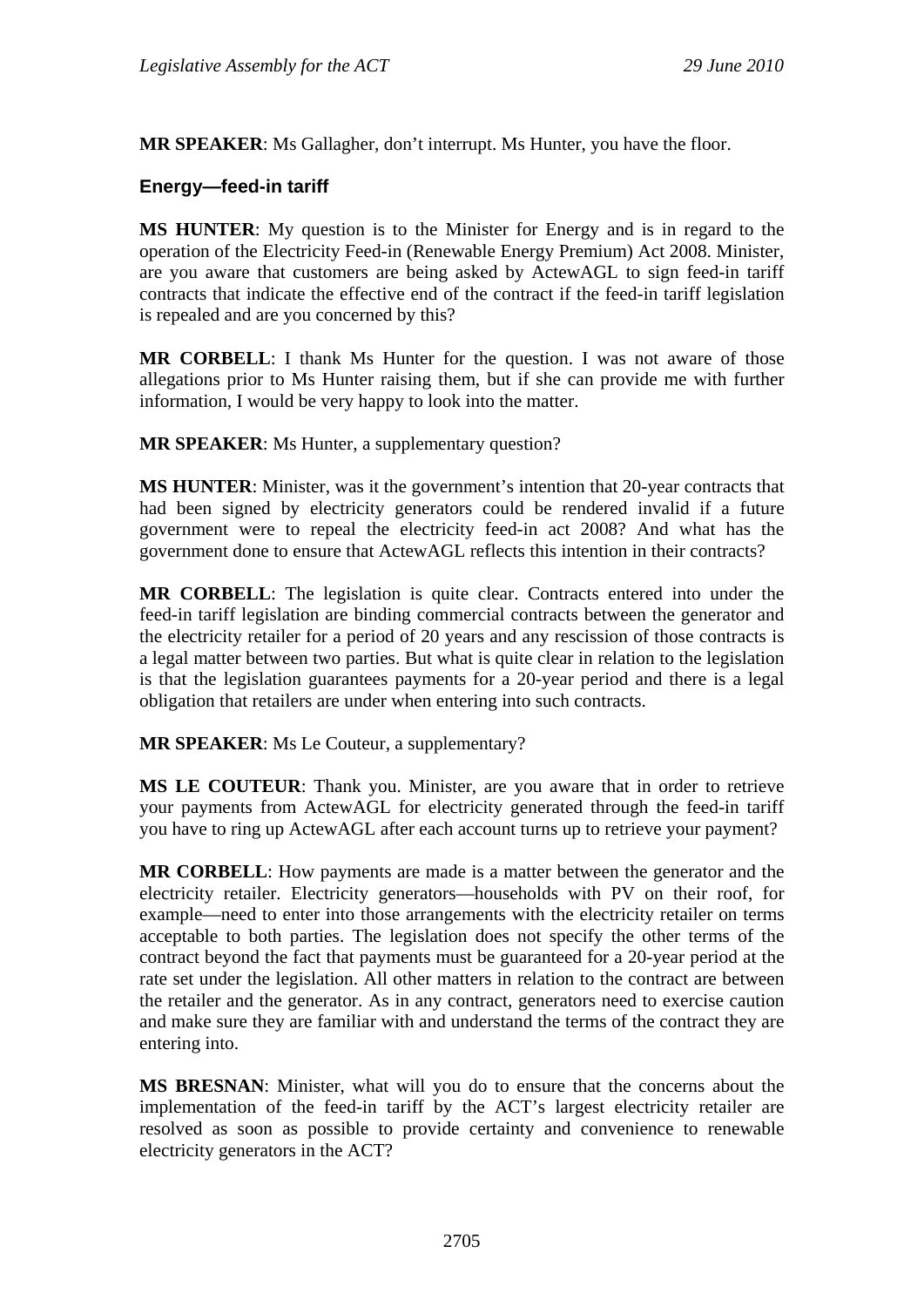**MR CORBELL**: There is no question in relation to certainty. The legislation guarantees a 20-year contract period. That is a legally binding obligation on the electricity retailer. In relation to the other matters that Ms Hunter has raised, as I have already indicated to Ms Hunter, if she can provide me with further information and details of the claims that she has raised, I am happy to investigate those matters further.

#### **Transport—roadside drug testing**

**MR HARGREAVES**: My question is to the Minister for Transport. Chief Minister, can you please inform the Assembly of the advice that you may have received from the Chief Police Officer about a proposal for a random roadside drug testing scheme?

**MR STANHOPE**: I thank Mr Hargreaves for the question. It is an important question on an important issue. Yes, I have received advice from the Chief Police Officer on the Hanson-Bresnan drug testing bill and it is a matter of concern, of course, to me, and I am sure to all Canberrans, that the legislation that the Greens and the Liberals are committed to passing tomorrow is legislation on which ACT Policing has, in the words of the Chief Police Officer, fundamental concerns. He goes on in his advice to list the fundamental concerns that he has with the legislation which the Liberals and the Greens have determined, without consultation with the broader community or with experts or people within the legal field or the human rights commissioner, to pass.

I will not have enough time during this question to detail all of the Chief Police Officer's concerns, but I think it is important to place on the record what we face tomorrow as the Liberals and the Greens crash through this legislation. This is a quote from the Chief Police Officer:

The Hanson Bill does not incorporate formal laboratory testing of an oral fluid sample as part of the analysis process, which is seen by ACT Policing to be a critical requirement for sound and successful prosecutions. Limiting a prosecution so it is based solely on the results obtained from an oral fluid test conducted at the police station, without the added layer of certainty of a laboratory test, and without the further option of an independent test,—

and this is the important part of this particular concern—

creates a precarious situation for both police and prosecutors and has the potential to lead to a substantial number of challenged and, ultimately, failed prosecutions.

In other words, ACT Policing believe that prosecutions that proceed on the basis of the Hanson-Bresnan bill will fail. In other words, the legislation will not work; it will fail. That was the first of the points that the Chief Police Officer makes.

He goes on to say:

Jurisdictional experience, particularly in Western Australia, also shows that current roadside drug detection technology can, and does, show false positive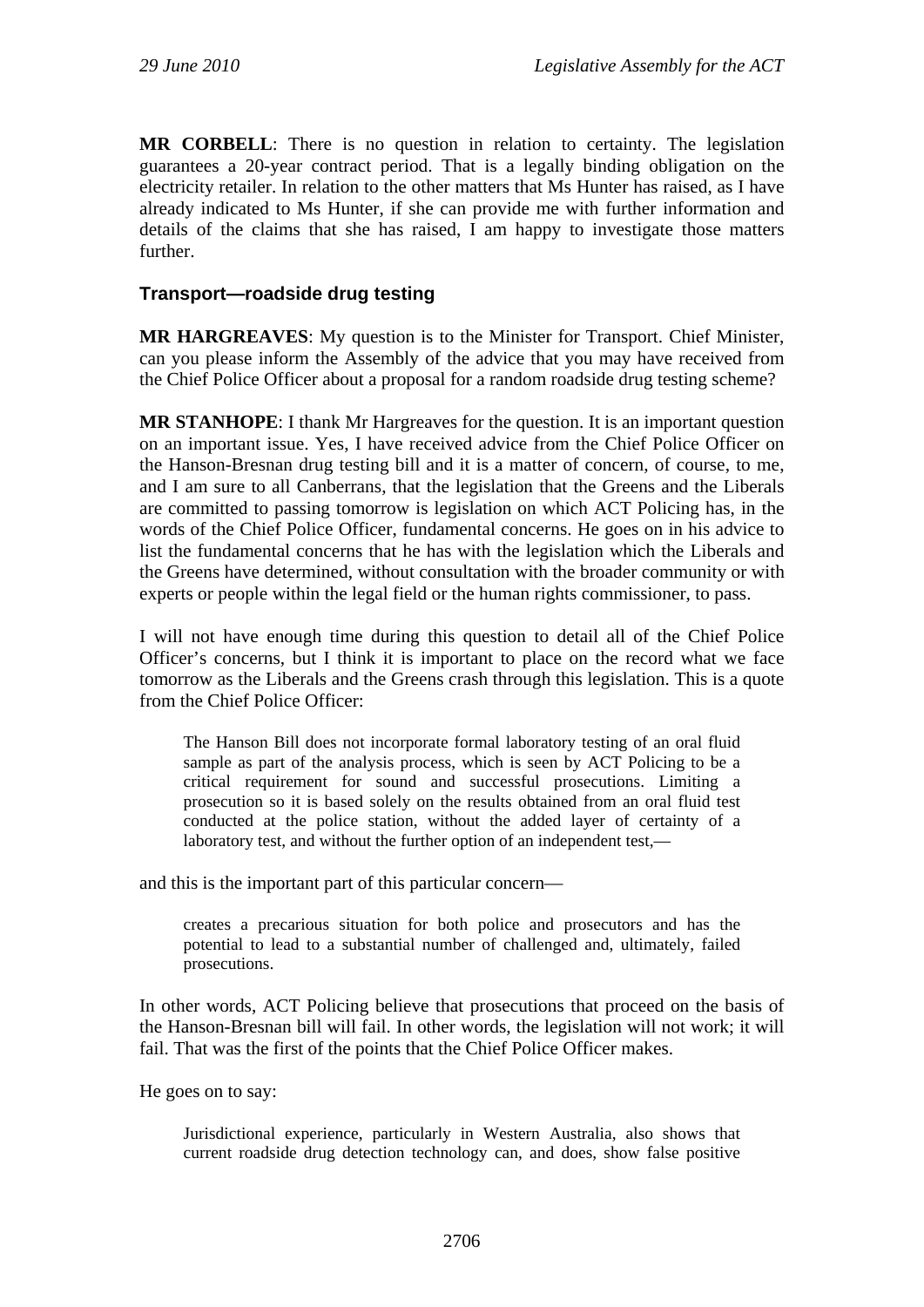readings, again reinforcing the need for scientifically defensible laboratory testing where applicable.

The Chief Police Officer goes on to point out that the Hanson-Bresnan bill actually ignores Australian standard AS4760 of 2006—

*Mr Hanson interjecting—*

**MR SPEAKER**: Mr Hanson, thank you.

**MR STANHOPE**: which requires confirmation of results attained on police station testing equipment to be confirmed by a NATA approved laboratory.

*Mr Hanson interjecting—*

**MR SPEAKER**: Thank you, members.

**MR STANHOPE**: He goes on to conclude:

An absence of this independent confirmatory mechanism in the proposed drug driving regimen makes it fallible.

*Opposition members interjecting*—

**MR SPEAKER**: Order, members!

**MR STANHOPE**: In other words, it is almost essentially guaranteed to fail.

*Members interjecting—* 

**MR SPEAKER**: Order, Mr Corbell, Mr Hanson!

**MR STANHOPE**: So now we have the Greens endorsing, absolutely, without compunction, legislation that does not meet a basic Australian standard. I am stunned, in fact, that the Greens would be that gullible. We expect it of the Liberals. But for the Greens to actually publicly endorse and express the determined intention to pass this legislation—without consulting the government, I have to say, on amendments; there are amendments flying all over the place—

*Opposition members interjecting*—

**MR STANHOPE**: In fact, before we go to the rest of this, I think Mr Hanson had a set of amendments out at 9 this morning, based on the Chief Police Officer's advice. They were withdrawn, I understand, by midday. A second set of amendments were actually circulated—

*Mr Hanson interjecting—*

**MR SPEAKER**: Mr Hargreaves, a supplementary question?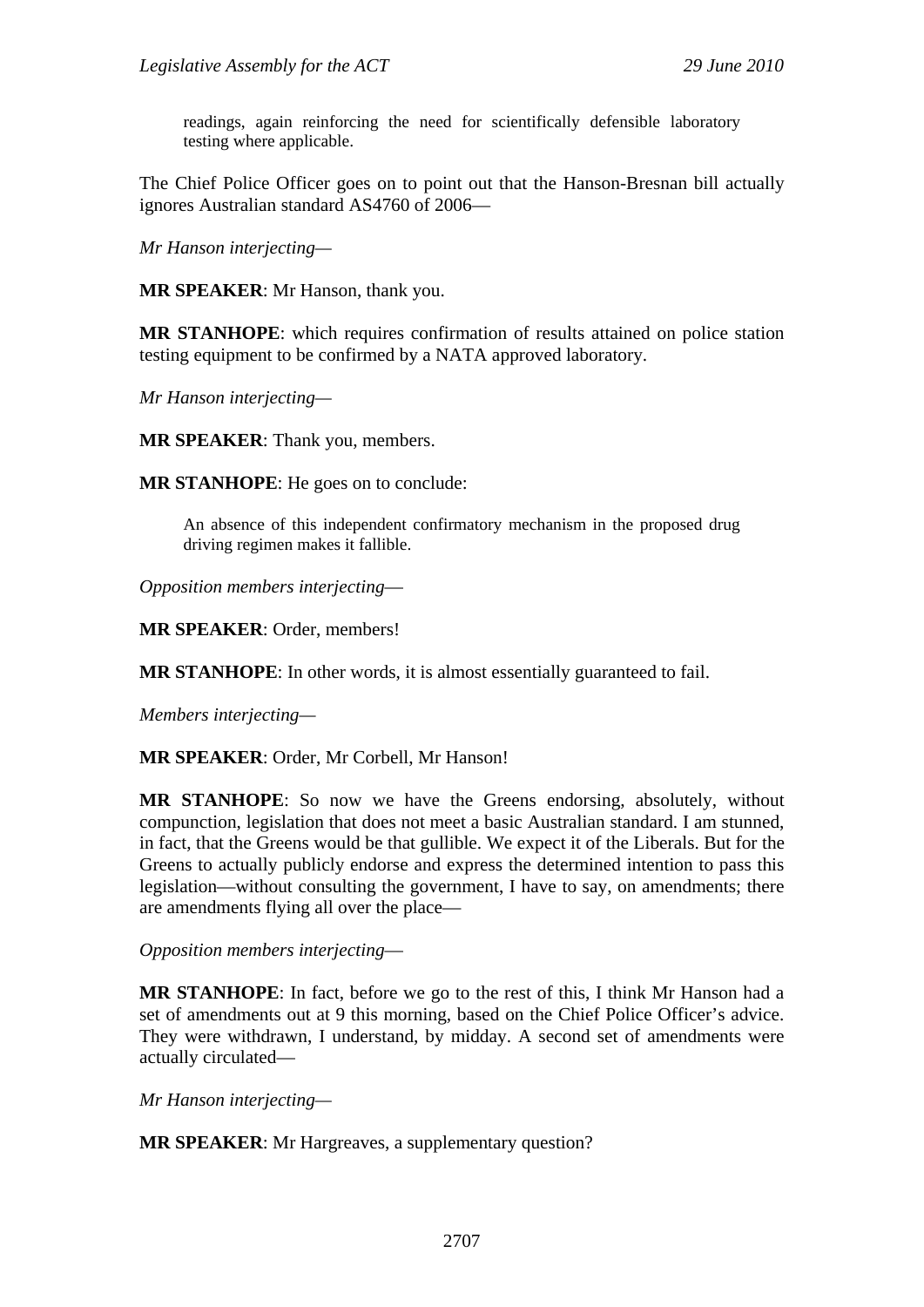**MR HARGREAVES**: Yes, Mr Speaker. Can the Chief Minister please let us know what happened to those mysterious travelling amendments and what else the Chief Police Officer's advice actually said?

**MR STANHOPE**: The Chief Police Officer had a lot more to say about this. As I said, there will not be time during this question time to go to the range of concerns and objections that the Chief Police Officer raised. The most fundamental, of course, were those that I have gone to, where the Chief Police Officer says, for and on behalf of ACT Policing, that the legislation simply will not work; that there will be an appeal—that, on the first occasion there is a prosecution, there will be an appeal. The Chief Police Officer suggests that the appeal will be successful. He then goes on to point out that the drug testing regime outlined in the legislation does not actually comply with Australian standards. He then goes on to comment on the underlying philosophical position; namely, that the bill, in referring to a prescribed concentration of drugs, raises essentially major concerns in relation to the capacity of the current screening devices to deal with the issue of concentration. In relation to that particular issue, he goes on to say:

ACT Policing has repeatedly advocated … that legislating prescribed concentrations of drugs at any stage of a drug driving program is problematic on a number of levels.

So here we go to this underlying philosophical position, namely, legislation based on a concentration of a drug, and the police say, "We've been saying since ever we've been consulted or been involved in discussions on this that we do not and will not support this essential position adopted by the Liberals and the Greens in the Hanson-Bresnan bill." In other words, prescribing a level of illicit drug concentration of itself creates a whole range of problems.

**Mr Hanson**: Haven't you seen the amendments?

**MR STANHOPE**: Oh, the amendments that are flying around today after you have received the advice you did not want, after I did the consultation that you refused to do? *(Time expired.)*

**MS BRESNAN**: A supplementary?

**MR SPEAKER**: Ms Bresnan, you have a supplementary.

**MS BRESNAN**: Chief Minister, what advice did the government receive from the police commissioner on the Labor Party's bill and can you please table it in the Assembly?

**MR STANHOPE**: Thank you, Ms Bresnan. Yes, the ACT government has consulted across all agencies, indeed, in relation to this particular issue. There have been discussions, there have been conversations, there has been an exposure draft and there has been a discussion paper. In relation to all of those processes that we have been engaged in, there has been significant consultation and, indeed, I will take some advice from the department.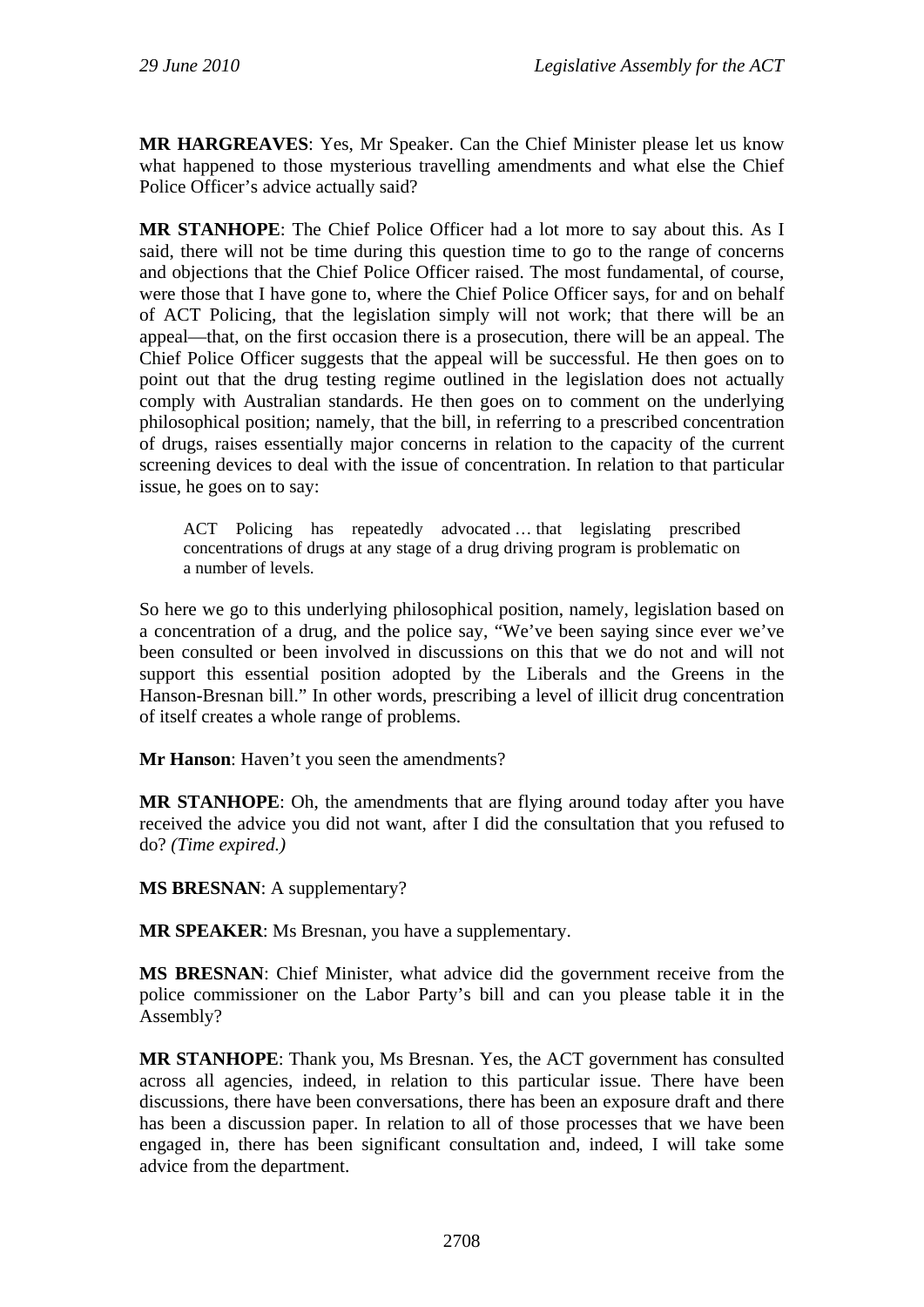**Mr Corbell**: The police made a submission on the exposure draft.

**MR STANHOPE**: That is what I mean. I was about to say, as the attorney mentions, there is a detailed submission from a number of ACT government agencies, including ACT Policing, on the discussion paper. I would be more than happy, Ms Bresnan, to provide you with a copy of the outcomes of that and I hope you take them into account in your deliberations on the bill tomorrow, which you have publicly promised that you will go through.

I must say, Ms Bresnan, that I gave your comments to the ABC, I think, just last week when I sought, again, to raise these particular issues and said that I thought it important that we take advice from people like the Chief Police Officer and the human rights commissioner and you responded—and I quote from your response about the need for some confirmation around the workability of the legislation and whether or not it might be human rights compliant—that there is nothing wrong with the Liberals' bill and it's simply time to move ahead. This is the Liberals-Green approach to issues around whether or not serious criminal law with invasive procedures is fine. You then go on further to say that, to Mr Hanson's credit, he has consulted widely on the legislation—except with people who know what they are talking about. *(Time expired.)* 

**MR SPEAKER**: Ms Porter, a supplementary?

**MS PORTER**: Thank you very much, Mr Speaker. Chief Minister, are you aware of any alternative views on this scheme?

**MR STANHOPE**: Yes, I am. I am aware, most particularly, of views by Ms Bresnan—which I have just referred to—that there is absolutely nothing wrong with the Liberal-Greens bill and why do we not just get on and pass it? I am aware of views expressed by—

*Mr Coe interjecting—*

**MR SPEAKER**: Order! Chief Minister, one moment, please. Mr Coe, you are now warned. I have made interventions a number of times about shouting across the chamber not being acceptable. You are warned. Chief Minister, you have the floor.

**MR STANHOPE**: I am aware of comments expressed on this by Mr Hanson, where he basically repeats the mantra that the Greens and the Liberals have adopted in relation to this particular bill and where he actually says, "There is nothing wrong with it." He even goes on to say—and this is a brave call—"The Hanson and Bresnan bill", in the words of Mr Hanson, is "human rights compliant and has been through the scrutiny of bills committee." Indeed, I think Ms Bresnan refers to the scrutiny of bills committee. I wonder whether they read the report of the scrutiny of bills in relation to this. Here it is. It is only half a page. This is the scrutiny of bills committee report which Ms Bresnan and Mr Hanson rely on to justify that this legislation is human rights compliant. What does it say? What did the scrutiny of bills committee find on this bill, the Hanson-Bresnan bill? This is what it found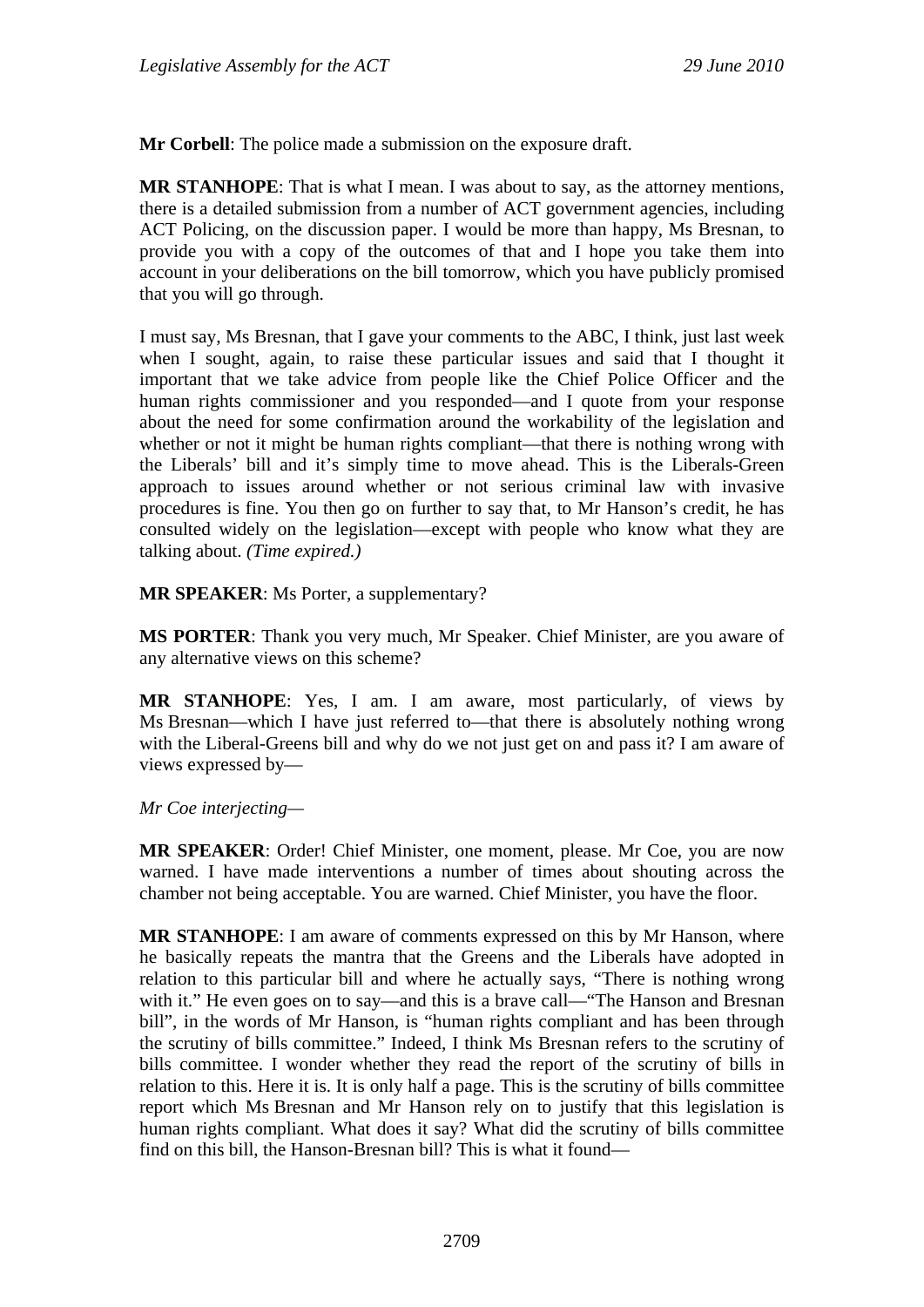**Mr Hargreaves**: You've got 30 seconds.

**MR STANHOPE**: Mr Hargreaves says I have got 30 seconds and I had better hurry up. I only need 10. This is what the scrutiny of bills committee found: "This is a bill for an act to amend the Road Transport (Alcohol and Drugs) Act to allow for random roadside drug testing to be conducted alongside or independent of random roadside breath testing and provides the testing requirements, procedures, offences and penalties applicable to the introduction of random drug testing." That is it, which both Ms Bresnan and Mr Hanson say provides tripartisan support for this legislation that justifies its rushing through the Assembly tomorrow. *(Time expired.)*

#### **Health—expenditure**

**MR SMYTH**: My question is to the Treasurer. Treasurer, by what rate does health spending grow in the ACT annually?

**MS GALLAGHER**: I will get you the exact figure, but it is in the order of nine per cent.

**Mrs Dunne**: You said 10 per cent earlier.

**MR SMYTH**: A supplementary question: I note that we now have two percentages and two answers—10 per cent and nine percent—so, Minister, I refer to Budget Paper 3, page 345, which shows that health spending grows, by my calculations, at 7.8 per cent in the 2010-11 budget, six per cent in the 2011-12 budget, 6.9 per cent in the 2012-13 budget and 7.3 per cent in the 2013-14 year budget. Treasurer, how do you reconcile this with the answer you just gave?

**MS GALLAGHER**: Because the growth factor that we have put into the budget factored into the forward estimates—on average, funds health growth at 6.3 per cent. If it grows faster than that, we deal with that through use of third party revenues or through the Treasurer's advance.

**MR HARGREAVES**: A supplementary.

**MR SPEAKER**: Yes, Mr Hargreaves.

**MR HARGREAVES**: Thanks very much. My supplementary to the Minister for Health is: what was the percentage of health growth in the financial year 2000-01?

**MS GALLAGHER**: I do not believe the Liberal government factored any forward growth into their budget for health. We took that—

**Mr Stanhope**: Or for wages either.

**MS GALLAGHER**: That is right. There was some wages growth; what was it? One per cent. They offered 14 per cent to the nurses and they factored in one per cent for it in their budget; that is right.

**Mr Seselja**: Are you correcting your statement?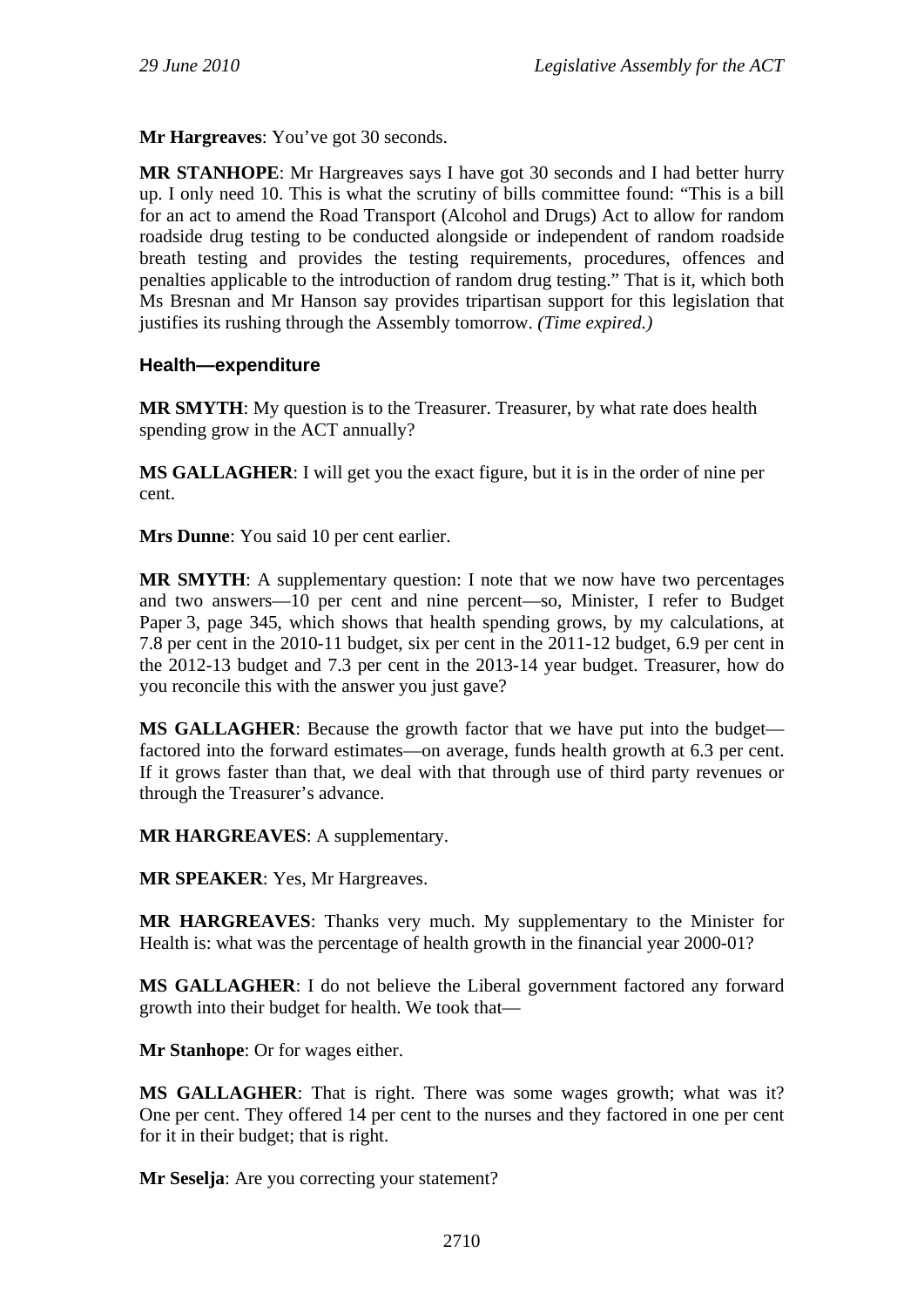**MS GALLAGHER**: Sorry, you did; there was one per cent.

**Mr Stanhope**: One per cent for wages.

**MS GALLAGHER**: One per cent for a wages offer that was 14 per cent. The government took the decision in 2006 to—

**Mr Smyth**: How much growth funding for surgery?

#### **MR SPEAKER**: Mr Smyth!

**MS GALLAGHER**: put health funding on a more sustainable footing so that the health department did not have to come every year—in a sense, the government acknowledged that Health was growing faster than we indexed other agencies. We provided, I think, a realistic growth formula. It sets the challenge to Health to bring down their costs; they have been doing that. They have brought their costs down from 124 per cent of national benchmark to 106 per cent now. So there has been considerable effort on behalf of the department of health to rein in their costs. If we have to top that funding up, we do it based on rigorous analysis of the activity at both hospitals. I would imagine that the opposition would support that. If the activity demonstrates that they need more funding over and above the 6.3 per cent, we deal with that through third party revenues, the Treasurer's advance. And I will point out for the interest of those opposite that this year there was no call on the Treasurer's advance for the department of health; they managed their budget very well.

**MR HANSON**: Supplementary, Mr Speaker. Minister, why is it that we spend more than any other jurisdiction per capita on health, other than the Northern Territory, but we get the worst results in the nation on a broad range of health indicators, including—but not exclusive to it—elective surgery.

**MS GALLAGHER**: Well, I dispute the allegation or the assertion being put by Mr Hanson that we have the worst health indicators in a broad range of areas, and I challenge you to table your "broad range of areas". If it is outside the emergency department and elective surgery, where I have openly admitted the need for improvement and indeed—

## **MR HANSON**: Access block?

**MS GALLAGHER**: We are one of the best on access block, Mr Hanson, and I have heard the Liberal Party measure themselves against the Liberal Government in WA: go and have a look at WA's emergency department performance, Mr Hanson. Go and have a look. They report openly on their website in the metropolitan areas. Go and have a look at it, because it measures hospital by hospital, and their emergency department performance is worse than ours.

So there is your measure, if you think we are the worst. But I have been here in this place saying that we need to improve performance. And, indeed, I should say in emergency department, Mr Speaker, I think this is the third consecutive quarter of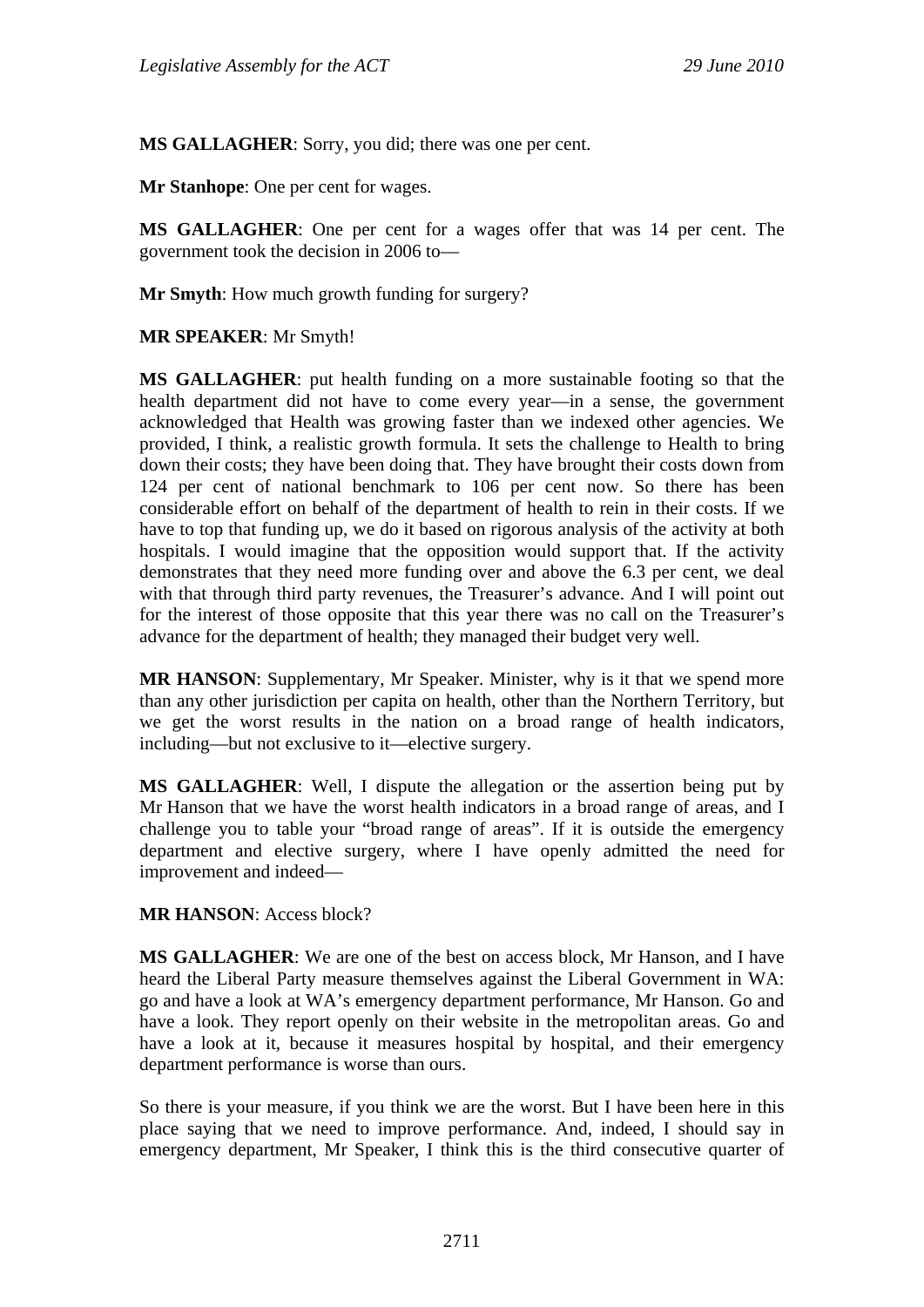improvement in the emergency department, not that the Liberal Party want to acknowledge that. In terms of our costs, we are down to 106 per cent, so we are about six per cent above the national cost for a health episode, and that is largely the difference in superannuation, Mr Hanson. Unless you want to retrospectively change the commonwealth superannuation scheme in the public sector—the CSS and PSS you are not going to get much movement on that.

## **Land—sales**

**MS LE COUTEUR**: My question is to the Minister for Land and Property Services and concerns the land sales in Wright and Coombs. Minister, given that I understand that the estate development plans for Wright and Coombs have not yet been approved by ACTPLA, how is it that the LDA is able to sell blocks in these suburbs, especially given that the block and section numbers could not presumably have been assigned yet?

**Mr Stanhope**: I beg your pardon, Ms Le Couteur, I missed the start of your question.

**MS LE COUTEUR**: We are talking about selling land in Wright and Coombs.

**Mr Smyth**: He is dreaming of Spain and cycling.

**Mr Stanhope**: I am sorry, I couldn't hear because of the interjections. Please start again.

**MS LE COUTEUR**: Third time, with feeling, yes. This is about selling the land in Wright and Coombs. I understand that ACTPLA has not yet approved the estate development plans in Wright and Coombs. Given that, how could LDA sell the blocks in these suburbs? How would they be able to assign the block and section numbers, given the estate development plan has not yet been approved?

**MR STANHOPE**: Thank you, Ms Le Couteur, and I do beg your pardon for that lack of attention by me to the start of your question. Yes, there has been some commentary on the appropriateness or capacity of selling land in Wright in advance of finalisation, certainly, of the development of the infrastructure and some of the technical aspects of planning.

I have received briefings on the particular issue, most particularly from the Department of Land and Property Services and, indeed, the LDA. They have negotiated and consulted with ACTPLA in relation to the selling timetable. All ACT government agencies—that is, ACTPLA, LAPS and the LDA—are more than comfortable with the processes that were put in place and believe them to be appropriate and believe that it would be reasonable, in the context of overarching government priority and policy in relation to land release and the need to continue to drive our housing market, the best-performing housing market in Australia, to actually deal with continuing pent-up demand and to allow those home buyers, those people who have opted to purchase land in Wright, to actually go through the process of designing, engaging builders and building a house when the land is ready to be built on.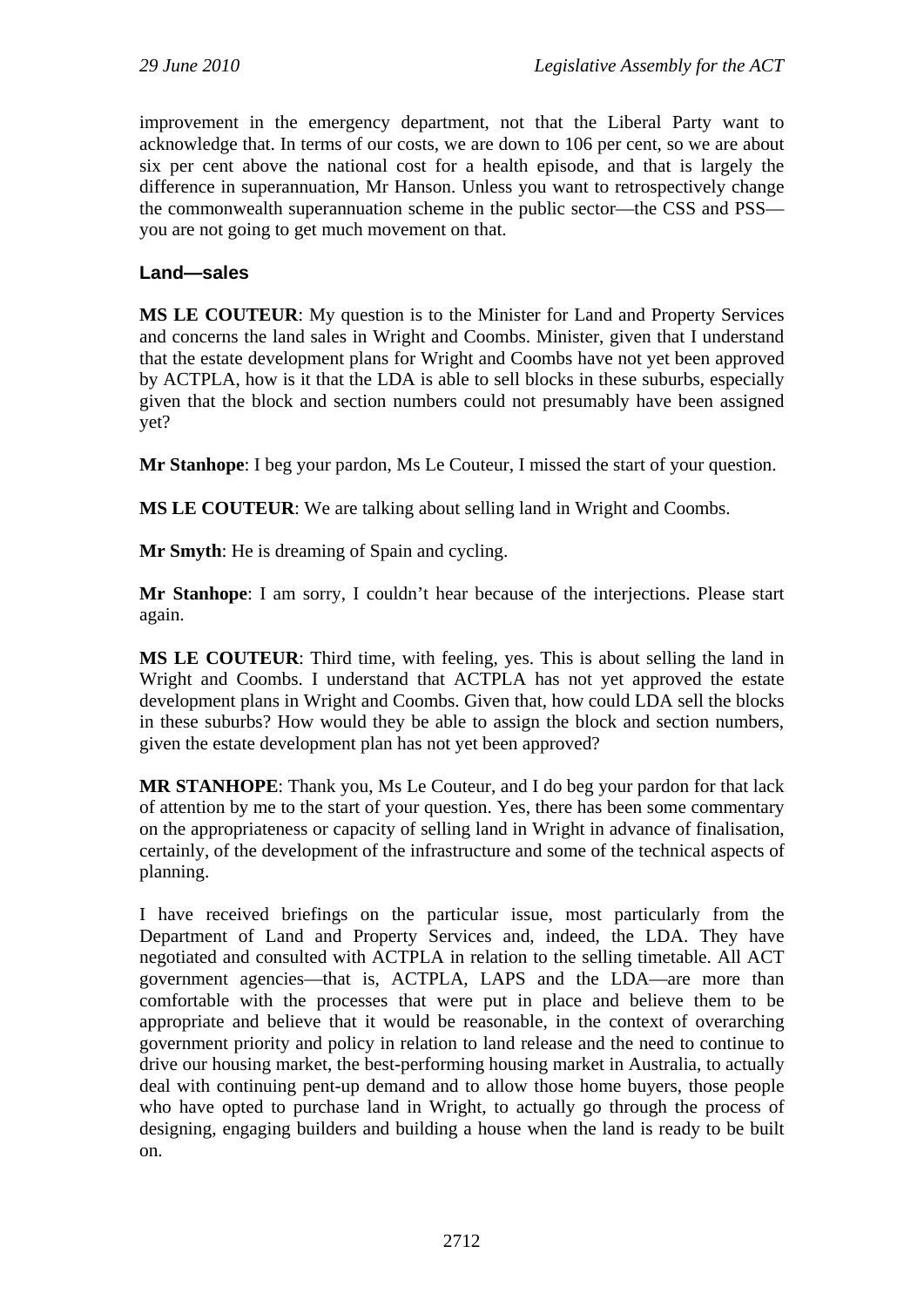At this stage we expect the first of the blocks in Wright to be able to be built on in the second half of the next calendar year; in other words, from this time on, from this date on, in 2011 onwards. There will be blocks building capable and we believe that appropriate in a context of a forward plan for land release and everything that runs from maintaining land release that would be at the level consistent with our land supply which, in this year, will be in excess of 4,200, including the blocks at Wright.

Technically, my advice is that there is no issue. It certainly imposes the need for some additional discipline but there is no issue, in a technical, legal or practical sense, for the sale of this land at this particular point in its planning and development.

**MR SPEAKER**: Ms Le Couteur, a supplementary question?

**MS LE COUTEUR**: Thank you, Mr Speaker. Minister, are people currently purchasing land in these suburbs without knowing exactly where the blocks are, where they are sited and what the necessary excavation costs will be for building?

**MR STANHOPE**: As to some of the aspects of the site, I will take specific advice on that, Ms Le Couteur. But in the context of an auction and a ballot, the auction that has been held and the ballot which is part-completed and underway, I would be surprised if there was not, in the most general sense, a clear understanding, by those that bid and paid the amounts of money that they have, that they know within a very broad sense exactly and precisely where it is that they are purchasing. But for the sake of absolute certainty, Ms Le Couteur, I will take that question on notice.

**MR SESELJA**: A supplementary, Mr Speaker.

**MR SPEAKER**: Yes, Mr Seselja.

**MR SESELJA**: Thank you, Mr Speaker. Minister, how many of the blocks sold so far in Wright does the ACT government consider to be affordable for first homebuyers?

**MR STANHOPE**: I am not aware that any of the blocks that have been sold to date fall within the affordability definition. But, at the end of the day, of all blocks sold in Wright, 20 per cent will be affordable within the definition of house and land for under \$320,000. It is probably a nice question to ask: of those sold to date, how many are affordable? That is not the way it works. Overall, 20 per cent of all homes sold in Wright, 20 per cent of all homes sold in Coombs, 20 per cent of all homes sold in Crace and Forde will be affordable.

It is interesting that just last week a new indicator of affordability was released, one that has not previously been utilised within the market, which reveals the proportion of houses in each jurisdiction sold with an affordability definition of, say, \$300,000 for house and land. The ACT and New South Wales lead that indicator by a significant margin. Its consistency with the ACT government's policies in relation to affordability is interesting, in that only in the ACT and New South Wales was there anywhere near that proportion of houses, in other words, 15 per cent—and it was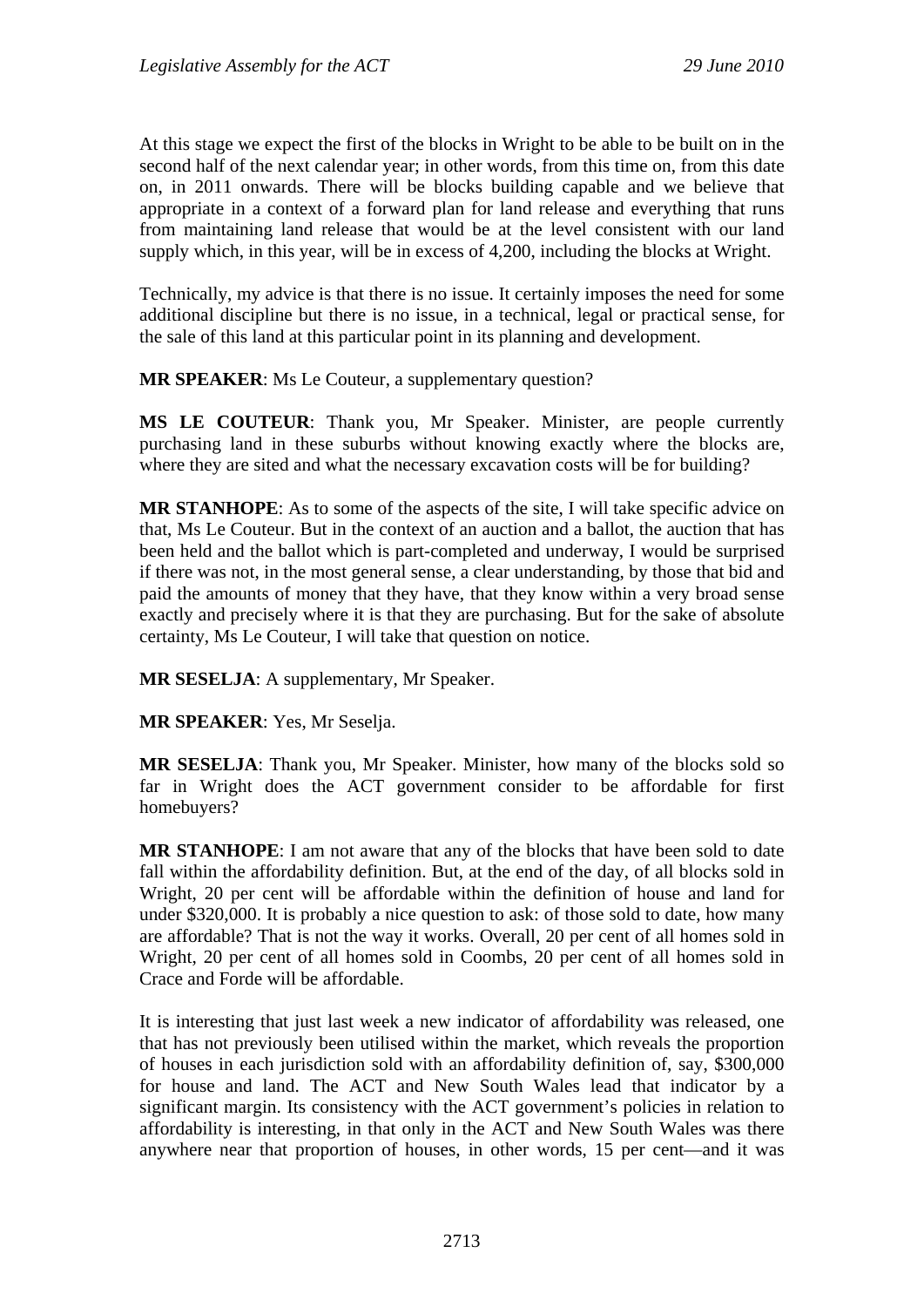15 per cent in both Sydney and the ACT—of all houses, all homes, sold in the last year were sold for under \$300,000. It is once you get out of Sydney and Canberra that the proportion reduces quite dramatically.

Similarly, in relation to affordability, on the Real Estate Institute of Australia's affordability index, and that is the proportion of disposable income available to service a mortgage or to service rent, the ACT leads the nation by a country mile indeed, half the rate of other jurisdictions around Australia. *(Time expired.)*

## **MR SPEAKER**: Ms Hunter, a supplementary?

**MS HUNTER**: Thank you, Mr Speaker. Minister, what happens if the estate development plan is altered through its approval process with ACTPLA? Will the siting for blocks need to change and will buyers be compensated for any consequential change in the value of their blocks?

**MR STANHOPE**: As I said, the procedure to process and utilise the sale of land in Wright was a process that was discussed and received the support of the three agencies within the ACT charged with responsibility for land disposal sales— ACTPLA, LAPS and the LDA. None of them had major concerns about the process. In the context of the specific information sought by Ms Hunter, I am more than happy to take the question on notice.

## **ACT Health—alleged bullying**

**MR HANSON**: Mr Speaker, my question is to the Minister for Health. Minister, I refer to your answer in response to a question about bullying in your department. You replied, and I quote:

ACT Health have brought in some workplace psychologists to work across different areas of ACT Health where concerns have been raised around the workforce environment.

Minister, when exactly were these psychologists brought into the department to deal with the workforce environment, and how many staff have been seen by the psychologists?

**MS GALLAGHER**: Thank you, Mr Speaker. I will see if I can provide a figure on how many staff have been seen. My understanding is that the psychologist is not necessarily meeting one to one but at times with groups of staff in particular units who have concerns. It would be no surprise to the opposition that, after the concerns around obstetrics and the obstetrics unit at the Canberra Hospital were raised and were raised publicly, there were an increased number of—and we went through this in estimates—staff and ex-staff coming forward with concerns around their workplace environment, so we have sought to respond to that.

The workplace psychologists were brought in, from memory—and I will see if we can get you an exact date—certainly within that first week of concerns in the obstetric department being raised.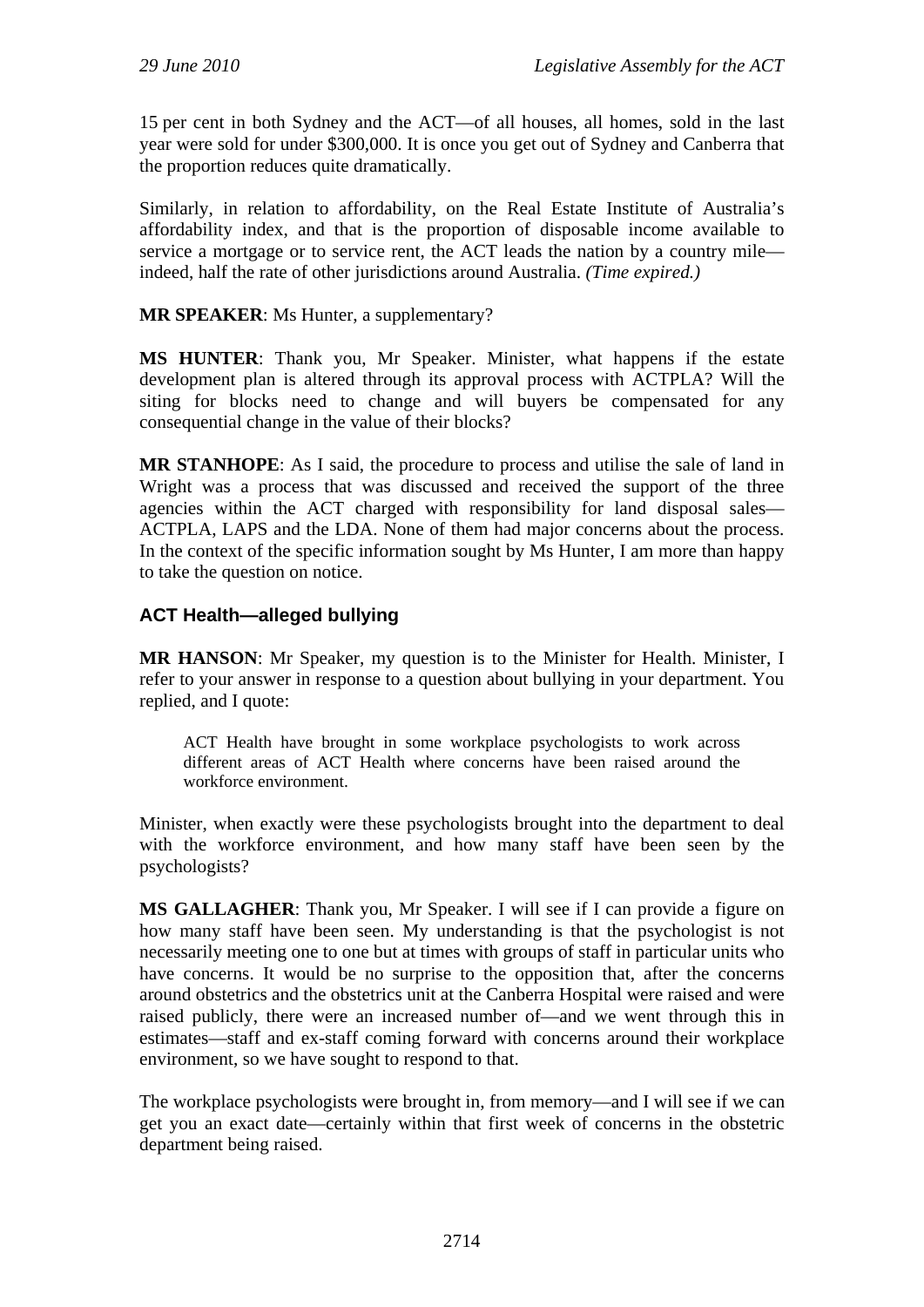**MR SPEAKER**: Mr Hanson, a supplementary?

**MR HANSON**: Yes, Mr Speaker. Minister, has everyone who asked to see a psychologist been able to do so?

**MS GALLAGHER**: I just cannot answer that here today. I do not know that I would ever be able to answer it because I imagine there will be a disgruntled staff member that says they asked to see a psychologist but did not get to see one. From Health's point of view, when someone sought to raise a grievance Health sought very actively indeed, right up to the chief executive's office, to respond to that and to respond to that appropriately. If that required seeing a psychologist or accessing some employee assistance program then my understanding is that has been encouraged as well.

**MRS DUNNE**: A supplementary question, Mr Speaker.

**MR SPEAKER**: Yes, Mrs Dunne.

**MRS DUNNE**: Minister, what has been the cost of having workplace psychologists deal with workplace culture issues in your department in this round?

**MS GALLAGHER**: The cost has not been determined yet; it is ongoing, and at this point it is being managed within the Health budget.

**MR HARGREAVES**: A supplementary question, Mr Speaker.

**MR SPEAKER**: Yes, Mr Hargreaves.

**MR HARGREAVES**: Thanks very much. Minister, can you tell us whether or not the psychology services of Health were brought to bear to assist those staff of the Liberal Party here when they actually were hounded out of this building?

**Mrs Dunne**: Mr Speaker—

**MR SPEAKER**: The question is out of order. Mr Hargreaves, your—

**Mr Hargreaves**: No, it is a fair question.

**MR SPEAKER**: It is not a fair question. Mr Hargreaves, sit down, thank you. Mr Hargreaves, I think you know that I am going to rule that question out of order. If you continue to ask questions that are evidently out of order, you are going to push me to have to make a stronger ruling than simply ruling it out of order.

**Mr Hargreaves**: On your ruling, Mr Speaker, with absolute respect, we are seeing questions from those opposite which are talking about workplace bullying. We know that there is a record of two members of staff who were hounded out of this place.

**MR SPEAKER**: Mr Hargreaves, this is not a point of order.

**Mr Hargreaves**: Mr Speaker, I want to know—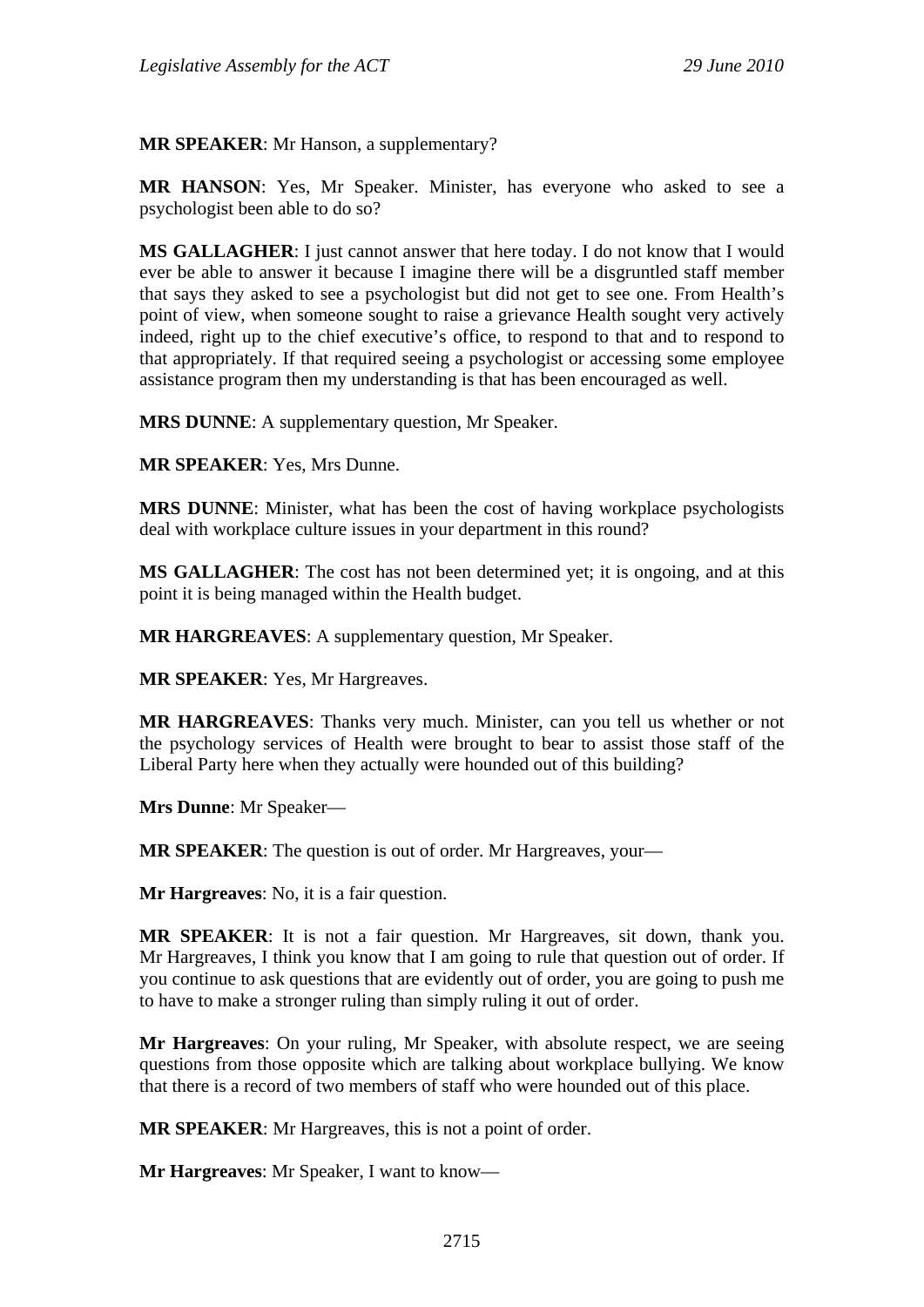**MR SPEAKER**: This is not a point of order.

**Mr Hargreaves**: what assistance they were given. I have not mentioned any members' names; I just want to know the assistance.

**Mrs Dunne**: On the point of order, Mr Speaker, this is frivolous, it is tedious, it is ongoing, and the question would be out of order to the minister because she would not be the minister responsible for those matters, even if it were in order.

**MR SPEAKER**: Yes, Mrs Dunne. Thank you. Mr Doszpot?

**Mr Doszpot**: Minister, will the—

**MR SPEAKER**: Mr Doszpot, there are no further supplementary questions. Mr Hargreaves has used up the quota.

#### **Housing—released female prisoners**

**MS BRESNAN**: My question is to the minister for corrections and is in regard to transitional housing services for female prisoners upon their release from the AMC. It is my understanding that there are not any transitional housing services specifically for released prisoners of the AMC and that the tender for this service has been delayed. Minister, can you please advise the Assembly what the criteria for this tender will be and the time line for the tender process?

**MS BURCH**: I can provide some level of response to Ms Bresnan's question. The ACT government has committed \$1.6 million over four years for a new program for women exiting prisons under the national partnership on homelessness. The new program is to provide supported accommodation and outreach support to women exiting the AMC and other criminal justice programs. The program is intended to assist women exiting these facilities in securing and maintaining long-term accommodation, improving basic living skills, addressing complex health and substance abuse issues and re-engaging with clients' families and community. The program was originally expected to be operational from mid 2010 but is now set to commence between September and December of this year.

**MR SPEAKER**: Ms Bresnan, a supplementary.

**MS BRESNAN**: Minister, can you please advise the Assembly what steps you have taken to provide transitional housing services, specifically for female prisoners, until such time as the tender process has been completed? And, as I asked earlier too, what will be the criteria for the tender?

**MS BURCH**: A range of community organisations currently provide support to women in the AMC and upon release, and they include Toora and Inanna. The program is subject to a tender process, managed by the Department of Disability, Housing and Community Services. The select tender process originally instigated by the department will be now replaced by an open tender process due to a change in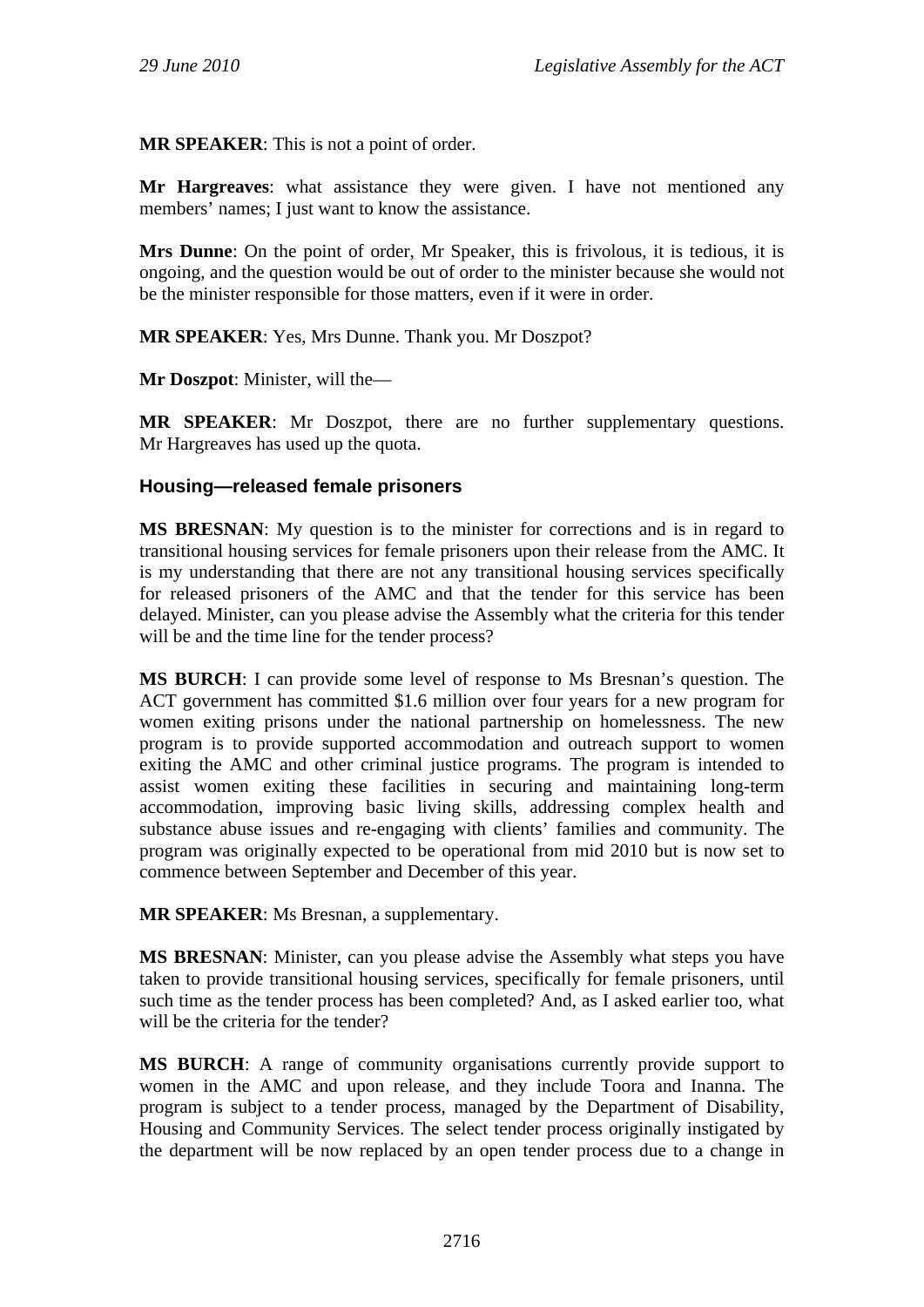service specifications, which include both permanent and transitional outcomes. So it is my understanding that it is still within the procurement process so criteria are being finalised at the minute. But, as I mentioned earlier, Toora and Inanna currently continue to provide our service to women who are exiting the AMC.

**MR SPEAKER**: Ms Hunter, a supplementary?

**MS HUNTER**: Yes, Mr Speaker. Minister, can you please advise the Assembly why housing services for female prisoners were not provided from the time the AMC opened?

**MS BURCH**: My understanding is that, whilst this program was not put in place, certainly, as I have indicated, Toora and Inanna—those services have been available for women transitioning out of the AMC into both permanent and transitional housing outcomes for those women.

**MR SPEAKER**: Ms Le Couteur, a supplementary?

**MS LE COUTEUR**: Thank you. Minister, did you provide additional funding to existing community organisations that were expected to provide services to released female prisoners prior to the specific service being set up?

**MS BURCH:** We have committed \$1.6 million over four years. Whilst I recognise that the numbers of women who have been committed and who are exiting are quite small, it does not mean to say that they do not need that level of support in finding permanent and transitional accommodation. I do not have with me information on whether additional funding has been provided to those services, in addition to the \$1.6 million that has been committed.

## **Parking—fees**

**MR COE**: Thank you, Mr Speaker. My question is to the Treasurer. Treasurer, when you took the decision to sign off on a budget that contained a 30 per cent increase in parking fee revenues, were you aware of how much parking fees would increase in the major employment centres such as Civic?

**MS GALLAGHER**: Yes, Mr Speaker.

**MR SPEAKER**: Mr Coe, a supplementary?

**MR COE**: Given that Canberra Connect staff did not know how much parking costs would increase in the city centre, are you able to tell the Assembly how much they will increase by?

**MS GALLAGHER**: I think we went through this in estimates and it is actually not my portfolio responsibility. It is the Minister for Territory and Municipal Services. I cannot answer why Canberra Connect did not know the answer to that. Maybe Canberra Connect have a different version of events or a diversion of views there. But I can happily provide a list of them. I do not have them in front of me at the moment. In fact, I will try to find them during question time.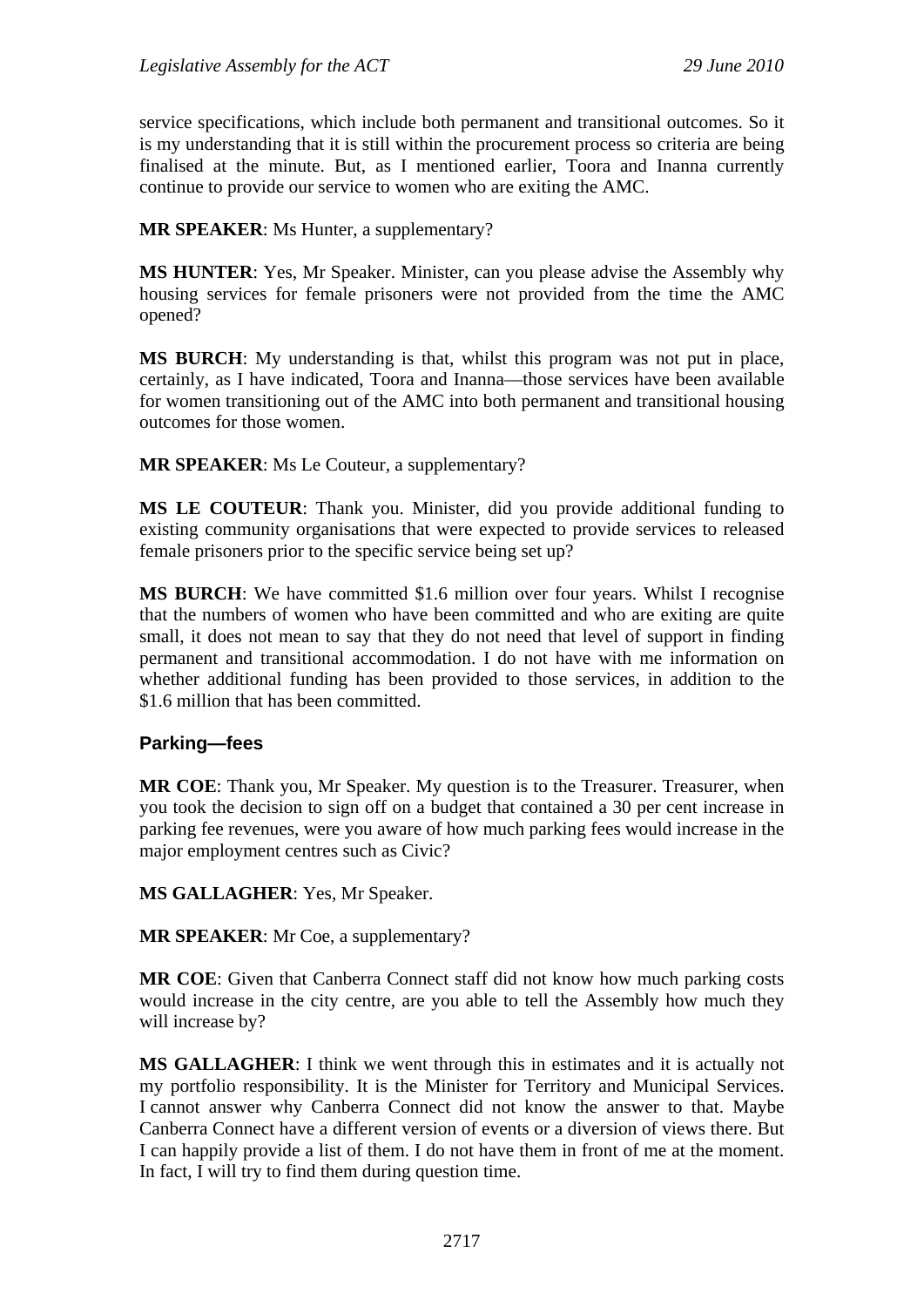**MR SPEAKER**: Mr Seselja, a supplementary?

**MR SESELJA**: Thank you, Mr Speaker. Minister, how much per annum will this parking increase cost families in the outer suburbs who drive to work each day?

**MS GALLAGHER**: I am actually not sure this is my portfolio responsibility.

**Mr Smyth**: It is your revenue line in the budget paper.

**MS GALLAGHER**: Yes, and I have responsibility for the budget overall. But as to questions—

**Mr Smyth**: No, it is your revenue line. It is a Treasury initiative.

#### **MR SPEAKER**: Mr Smyth!

**MS GALLAGHER**: The government took a decision around parking, that we should continue to increase parking as we try to achieve the goals set under the sustainable transport plan and encourage modal shift to encourage people onto buses. We have had indeed representatives from industry around the cost of parking. Again, we have sought to minimise it. We have sought to minimise the impost on families. I think the maximum is \$1.50. The minister has the list of increases. Again, we think that is a reasonable cost for parking, particularly in the centre of the city. If you look at jurisdictions outside of the ACT, you will see that our rates here are extremely competitive.

**MR STANHOPE**: Mr Speaker, I will conclude the answer to that particular question.

**Mr Smyth**: You've got to get the call.

**MR STANHOPE**: Indeed, I am the responsible minister. The Liberal Party love playing these little tricky games. It sort of reminds them of kindergarten and they just love it as they rush around: "Oh, we'll ask a trick question. We'll ask the wrong minister a question and we'll try and trick her! We'll try and trick her!"

**MR SPEAKER**: Order! Chief Minister, have you got something to add?

**MR STANHOPE**: I have, yes. Two-hour parking in the city will increase by 30c, four-hour parking in the city will increase by a dollar and all-day parking in zone A will increase by \$1.50. Indeed, the government have signalled that these costs will increase into the future as well, as we do strive genuinely to obtain a sustainable public transport system and genuine modal shift. *(Time expired.)*

## **Department of Environment, Climate Change, Energy and Water budget**

**MR DOSZPOT**: I have a new question, Mr Speaker—

**Mr Stanhope**: You've given up on bus tickets, have you?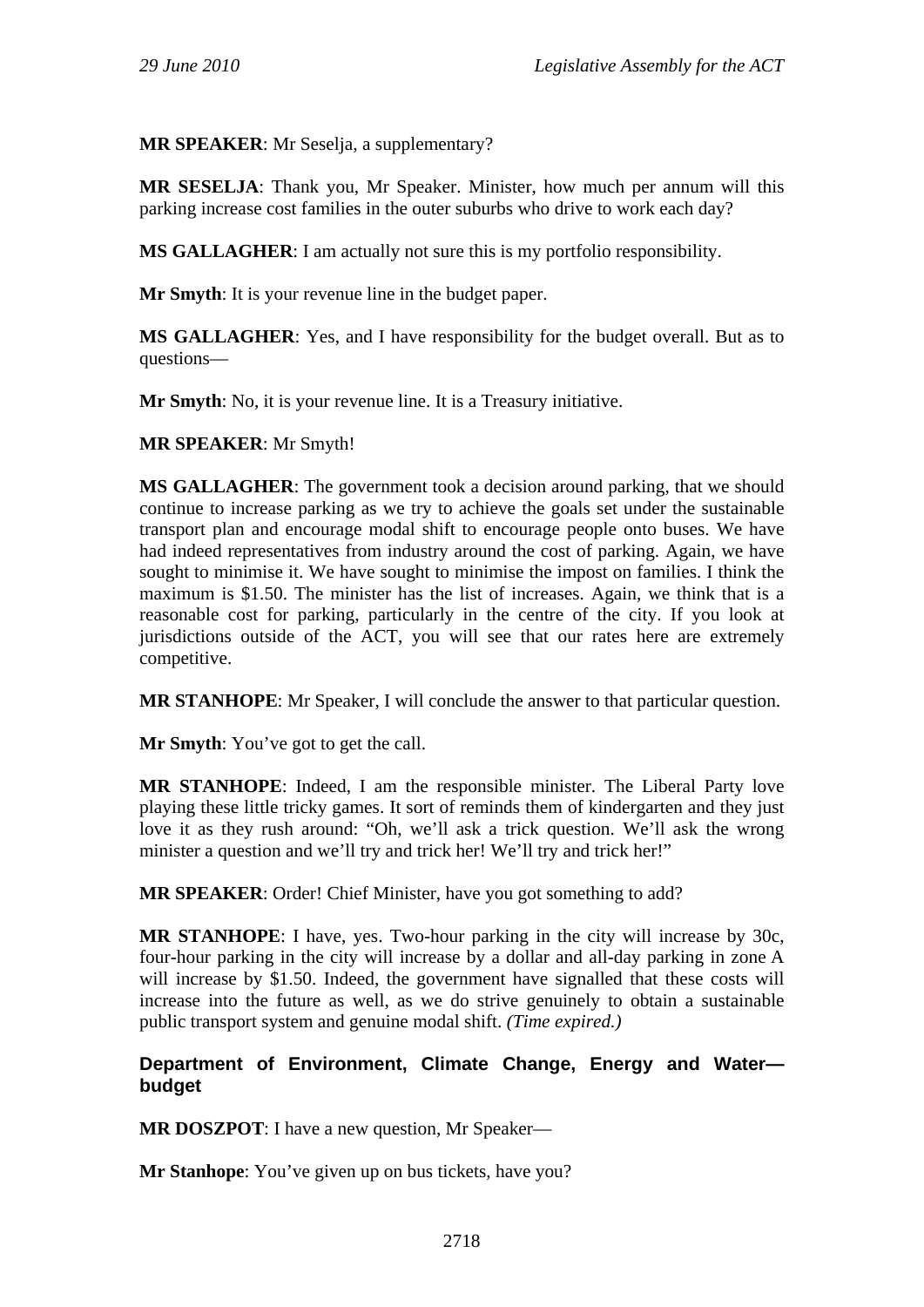## **MR SPEAKER**: Order, Chief Minister!

**MR DOSZPOT**: We have given up on you, Jon, not bus tickets.

**MR SPEAKER**: Order, members! Mr Doszpot is asking a question.

**MR DOSZPOT**: Thank you, Mr Speaker. My question is to the Treasurer. Treasurer, when you took the decision, I referred you to your colleague Mr Corbell's response to a question on notice from the estimates committee—

**Mr Barr**: When you took the decision to pick up the wrong piece of paper, Mr Doszpot.

**MR DOSZPOT**: I was checking something else, Mr Barr, but thank you for noticing. Mr Speaker, my question—

*Members interjecting—*

**MR SPEAKER**: Order! Let us hear Mr Doszpot's question.

*Members interjecting—*

**MR SPEAKER**: Thank you. The humour is over. Mr Doszpot, your question.

**MR DOSZPOT**: Thank you, Mr Speaker. Mr Speaker, my question is to the Treasurer. Treasurer, I refer you to your colleague Mr Corbell's response to a question on notice from the estimates committee where he was asked about the breakdown of costs for the Department of Environment, Climate Change, Energy and Water in 2010-11. The minister could not answer the question as, he said, "Internal budgets have yet to be completed." Treasurer, what scrutiny did you and your department make of the proposed budget for the Department of Environment, Climate Change, Energy and Water for the 2010-11 financial year?

**Mr Stanhope**: Exhaustive.

**MS GALLAGHER**: Yes, exhaustive, close—

**Mr Stanhope**: Exhaustive, close, objective, searching.

**MR DOSZPOT**: Treasurer, how is it possible on your part to sign off on an expenditure for a department, where that department has not prepared appropriate internal budgets?

**MS GALLAGHER**: The budget cabinet processes are extremely rigorous. Very close attention is paid to every department, and I can speak as Treasurer: any increases in appropriation are scrutinised very carefully and handed over very reluctantly.

I speak as Treasurer, so you can rest assured, Mr Doszpot. You are safe to go back to watch the World Cup tonight. Everything is in order. Processes are in place. Treasury liaise very closely with all line agencies.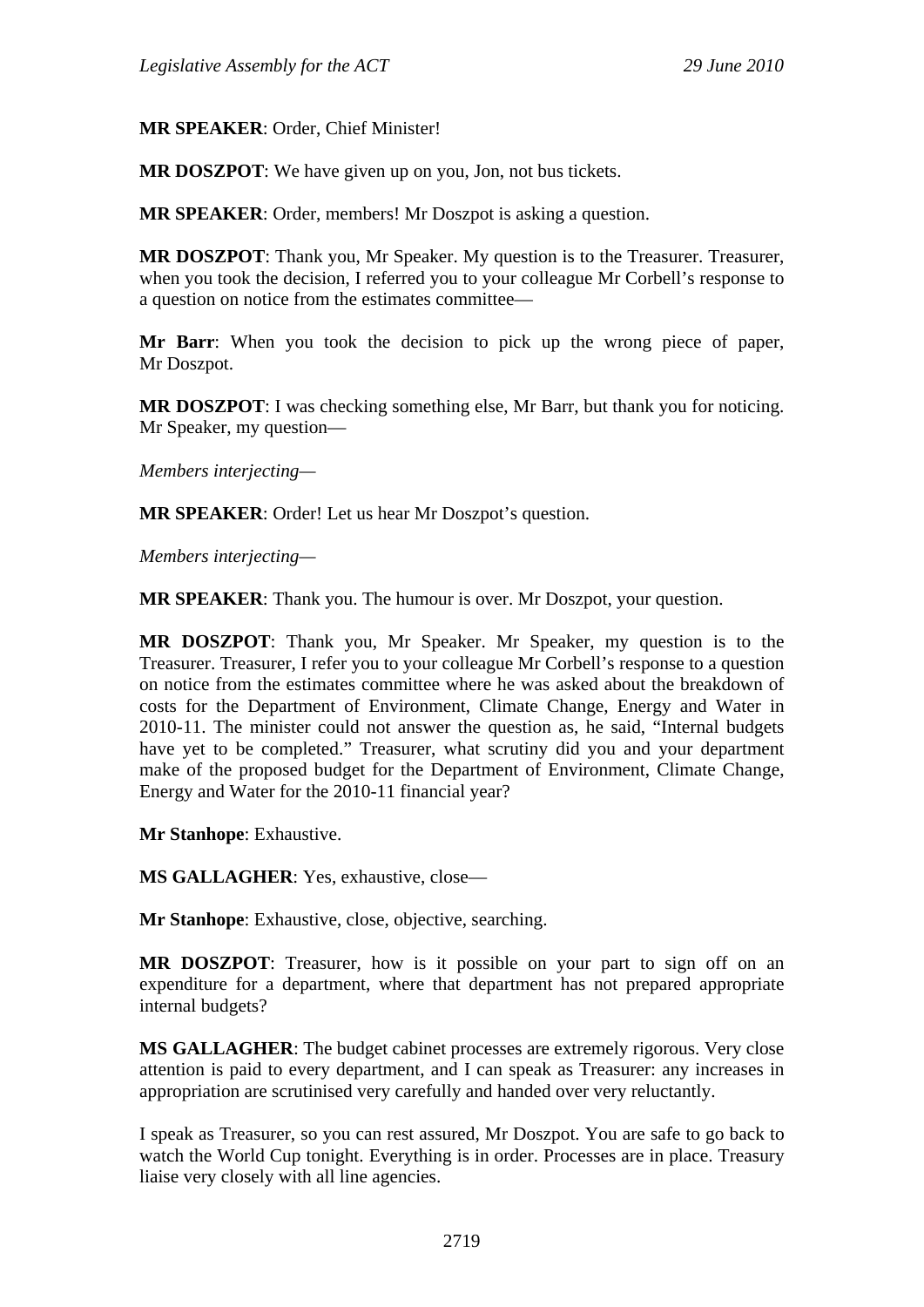**MR SMYTH**: Mr Speaker, a supplementary.

**MR SPEAKER**: Yes, Mr Smyth.

*Members interjecting—*

**MR SPEAKER**: Order! Mr Smyth has the floor.

**MR SMYTH**: Treasurer, how can you and your department determine whether a department has satisfied standards for accountability when that department has not established any internal budgets?

**MS GALLAGHER**: I do not know if Treasury are ever completely happy with all the processes that are in place. Certainly, from my discussions with Treasury, any additional expenditure, or indeed global appropriation as it is sought, is monitored closely by Treasury and worked through with me, in consultation with other ministers through the budget process.

**MR SMYTH**: A supplementary, Mr Speaker?

**MR SPEAKER**: Yes.

**MR SMYTH**: Treasurer, is it standard practice to provide an envelope of funding to a department and then let that department determine how these funds will be spent?

**MS GALLAGHER**: It is normal for departments to expect an allocation of funding each year. That is what they get. They then have discussions with their minister around priorities within the department, key work to be delivered over the next 12 months. Those decisions about how they structure that are dealt with accordingly at the departmental level, as is appropriate.

## **Childcare—places**

**MRS DUNNE**: My question is to the minister for family services. Minister, on 5 May in this place you said, regarding childcare services in Flynn:

… this announcement delivers another 110 places. That is an incredible increase in childcare places …

Minister, you go on to use the figure of 110 childcare places on six further occasions throughout your answer. Minister, can you confirm what the actual number of new childcare places at Flynn will be? Will it be 110; if not, how many actual new places will be created?

**MS BURCH**: I thank Mrs Dunne for her question on Flynn. I think it is quite exciting news today that Gumnut and Alkira are indeed over the moon in being able to move in to Flynn when it is completed at the end of next year. These are two organisations, two childcare centres—and I think you, Mrs Dunne, wanted surety and a place for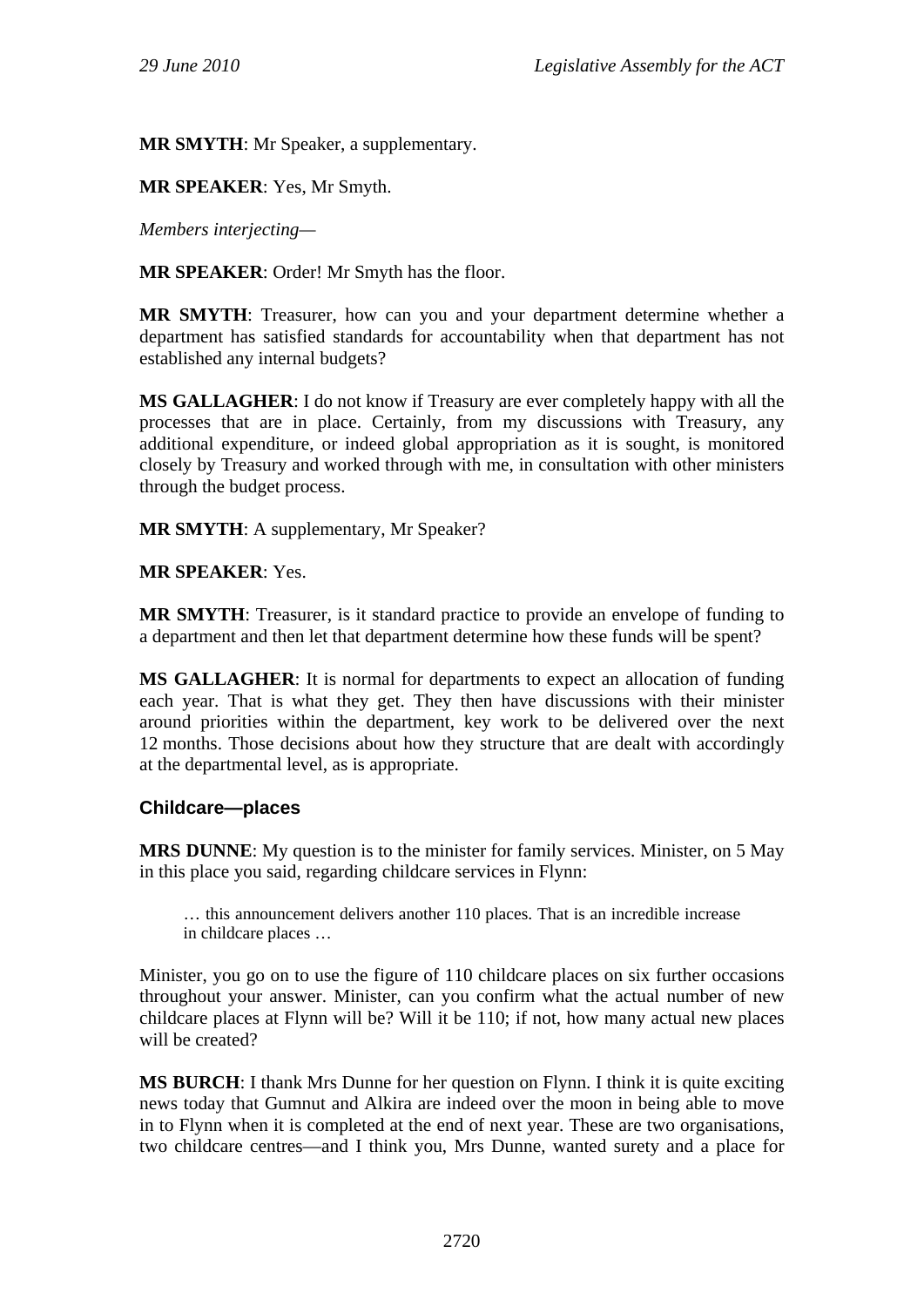Gumnut. So that is what we have delivered. What we have done is to deliver security and surety for two local providers.

*Members interjecting—*

**Mrs Dunne**: On a point of order, Mr Speaker, I did not ask the minister about who would be occupying those places. I asked the minister whether there would be 110 new places and, if there were not 110 new places, how many new places there would be.

**MR SPEAKER**: There is no point of order. I think with all the interjections it is actually hard to hear whether the minister has answered the question or not.

**MS BURCH**: Indeed, in the budget papers, we committed \$4 million to Flynn. This initiative provides for the refurbishment of part of the former site at Flynn as a designated childcare centre accommodating between 100 and 120 places. We are yet to have the designers and the builders out there, so until that actually happens, the definitive answer as to whether it is 112, 113, 110 or 120 is probably yet to be delivered. But what we have delivered is more childcare places for Flynn and to provide assurances for both Alkira—

**Mr Hanson**: 110 or more; is that what you are saying?

**MS BURCH**: I am just curious to see if they have got a problem with Gumnut and Alkira moving in to Flynn—

**Mr Hanson**: Answer the question.

**MR SPEAKER**: Mr Hanson!

**MS BURCH**: and with the addition of childcare places in west Belconnen.

**MRS DUNNE**: A supplementary question, Mr Speaker?

**MR SPEAKER**: Yes, Mrs Dunne.

**MRS DUNNE**: Minister, how can you define these places as new places if they are simply relocation from other centres?

**MS BURCH**: With the relocation in Flynn, both organisations will have the capacity to grow.

**MR SPEAKER**: Mr Coe.

**MR COE**: Thank you, Mr Speaker. Minister, I remind you of your statement that it was an incredible increase in childcare places. Will you apologise for misleading the Assembly and the community by calling these places an increase, when they were in fact a relocation?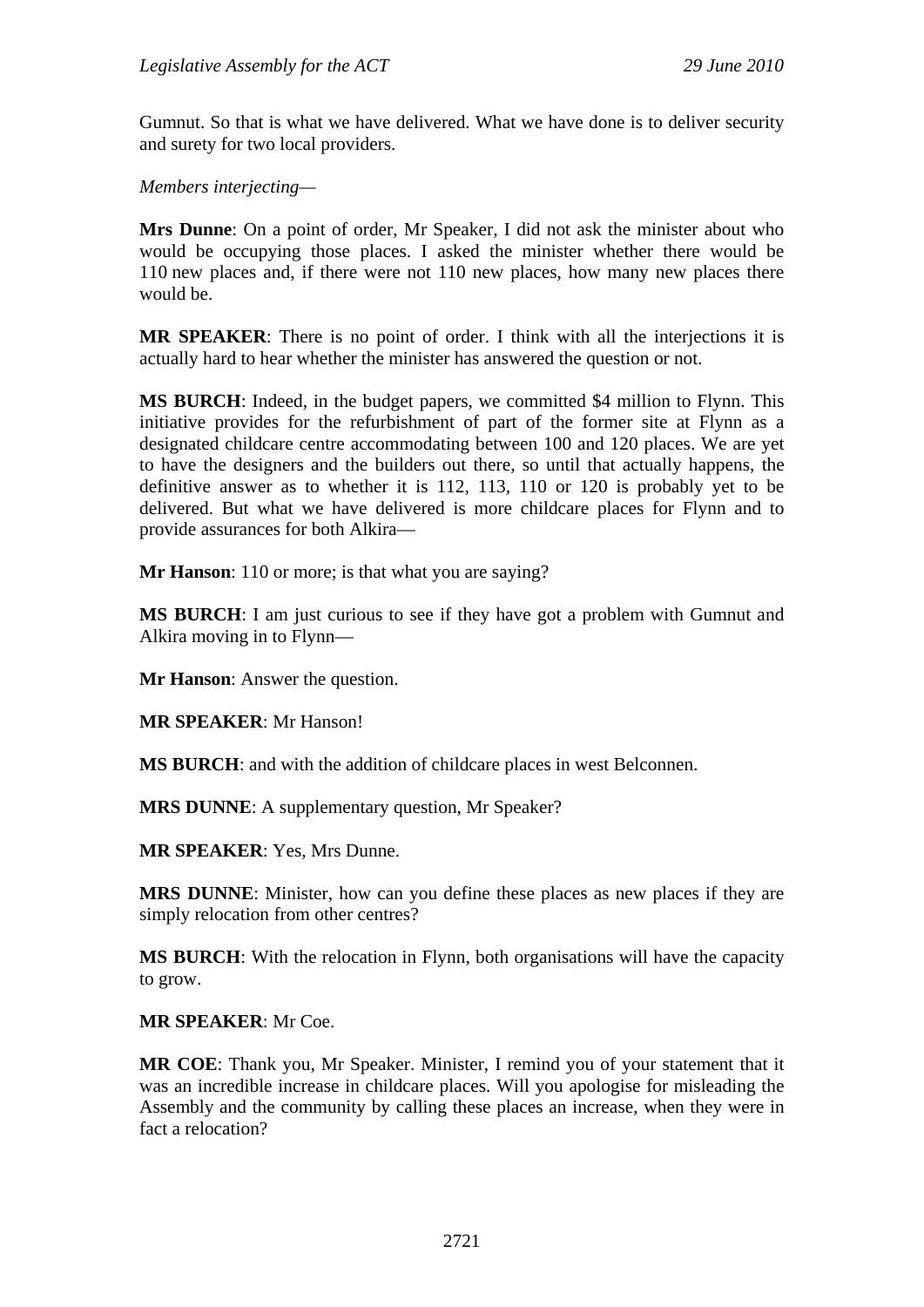**MS BURCH**: What I will do is go to the fact that last year we put in 666 places; this year there will be over 450 places.

**Mrs Dunne**: Mr Speaker, on a point of order, Mr Coe asked a very direct question. Would the minister correct the record and apologise for misleading us—we do not want to know about how many childcare places there were this year; we know the figures. There was a very direct question: did she mislead the Assembly and, if so, did she apologise? She has to answer the question directly.

**MR SPEAKER**: I think the nature of the question, in which Mr Coe has made a level of accusation, invites the minister to provide some context.

**Mrs Dunne**: Mr Speaker, on the point of order, standing order 118A says the answer has to be directly relevant to the question.

**MR SPEAKER**: Yes, but I think, as I said, Mrs Dunne, the nature of Mr Coe's question was to level an allegation at the minister. The minister surely has some latitude to try to answer that allegation.

**Mrs Dunne**: Sorry, on the point of order, the allegation from Mr Coe was: did she mislead the Assembly.

**MR SPEAKER**: Are you expecting a yes or no answer, Mrs Dunne?

**Mrs Dunne**: And therefore, yes, I do expect a yes or no answer. And if the answer is a yes answer, it should be immediately followed by an apology.

**MR SPEAKER**: Minister Burch, would you like to just answer the question?

**Mr Corbell**: Mr Speaker, on a point of order, I simply make the observation that ministers cannot be directed how they answer a question, as long as they remain consistent with the standing orders.

**MR SPEAKER**: This is all relatively clear: I have ruled that Mrs Dunne does not have a point of order. Minister Burch, you have the floor.

**Mr Smyth**: Mr Speaker, on a point of order, just in response to Mr Corbell, referring to standing orders 118A and 118B, 118A says "shall be concise and directly relevant to the subject of the matter" and 118B says "shall not debate the subject to which the question refers".

**MR SPEAKER**: I said "consistent with the standing orders".

**Mr Smyth**: The minister is actually debating, by moving away from the direct question. The questioning has been: were there, as she said, 110 new positions, or were they simply relocations? If they are relocations, they are not new and therefore she should apologise and correct the record. It is very simple, Mr Speaker, under your standing orders.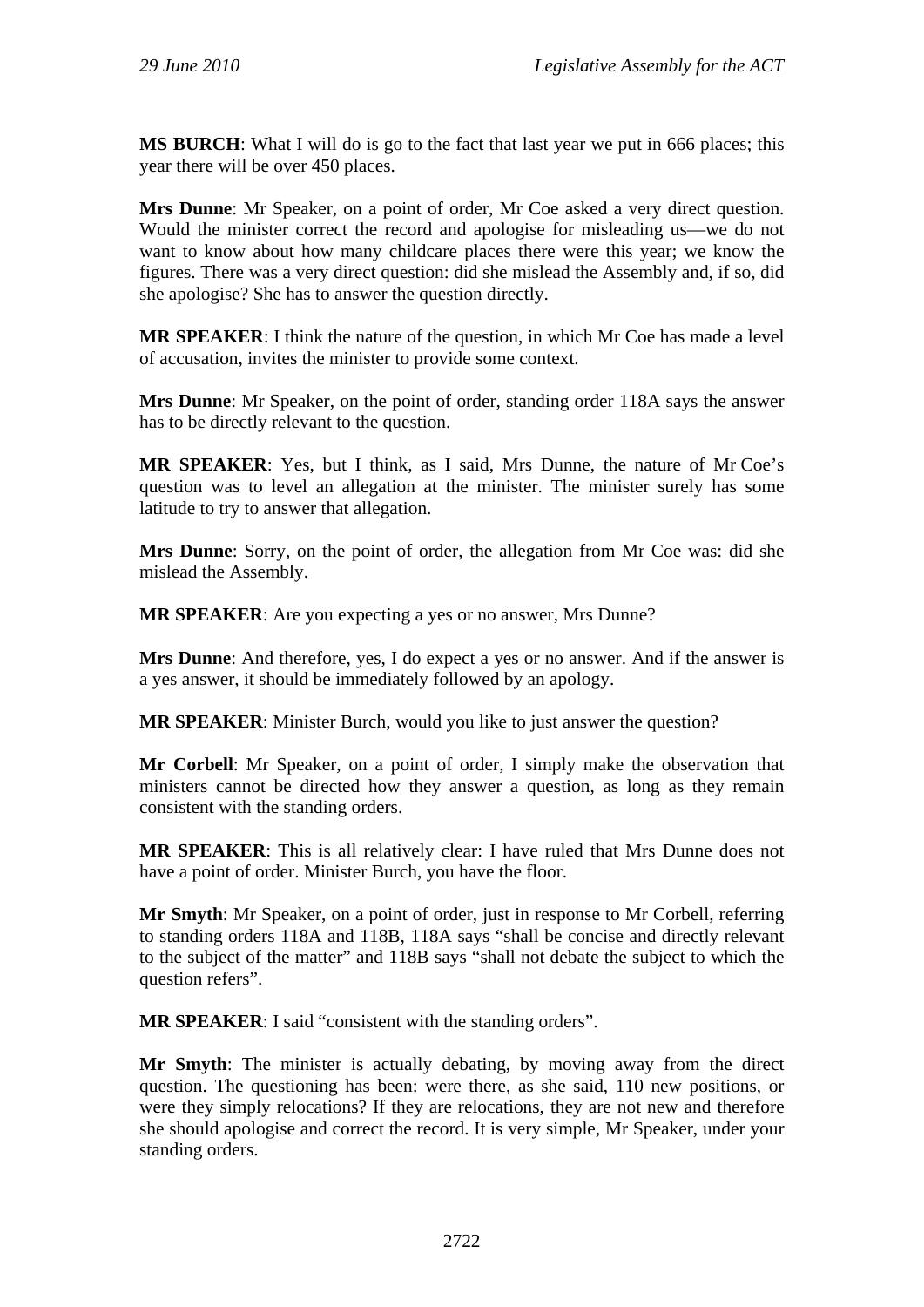**MR SPEAKER**: Minister Burch, you have the floor.

**MS BURCH**: Well, I would ask Mr Doszpot and Mr Smyth to apologise. Apparently they were floating around a signed QoN—which you still haven't produced, because it wasn't my signature on the QoN. The answer to that question is no and I will—

**Mr Doszpot**: What has that got to do with this question?

**MS BURCH**: Mr Speaker, please, with respect, I was saying the answer to the question is no.

**MR SPEAKER**: Yes, Mr Coe?

**MR COE**: Minister, in the code of conduct for ministers it states:

Ministers should take reasonable steps to ensure the factual content of statements they make in the Assembly are soundly based and that they correct any inadvertent error at the earliest opportunity.

Minister, given your statements earlier in the year, will you now correct the record?

**MS BURCH**: The Flynn site provides for 110, thereabouts, childcare centres. Just recently, we have secured accommodation for two local providers. They will move and they will have the capacity to grow on that site.

## **ACT Ambulance Service—officer recruitment**

**MS PORTER**: Mr Speaker, my question, through you, is to the Minister for Police and Emergency Services. Minister, can you please update us on the recent successful recruitment campaign conducted by the ACT Ambulance Service?

*Members interjecting—*

**MR SPEAKER**: Order! Before Mr Corbell starts, the previous question is finished and will not be debated across the chamber further. Mr Corbell has the floor.

**MR CORBELL**: I thank Ms Porter for her question. I am so pleased that the Liberal Party is interested in progress to recruit additional staff to the ACT Ambulance Service. I am very pleased that the government has embarked on a new recruitment round for a range of positions in the ACT Ambulance Service.

We have had a very strong response to this recruitment round, with over 230 formal applications being received by the ACT Ambulance Service for this range of positions. This is a strong endorsement of the attractiveness of the ACT Ambulance Service as an employer and as a workplace and reflects the fact that the government is investing in a quality ambulance service for the ACT community.

The government are acting to address the pressures our ambulance service is facing, with an additional range of programs put in place to recruit additional personnel. In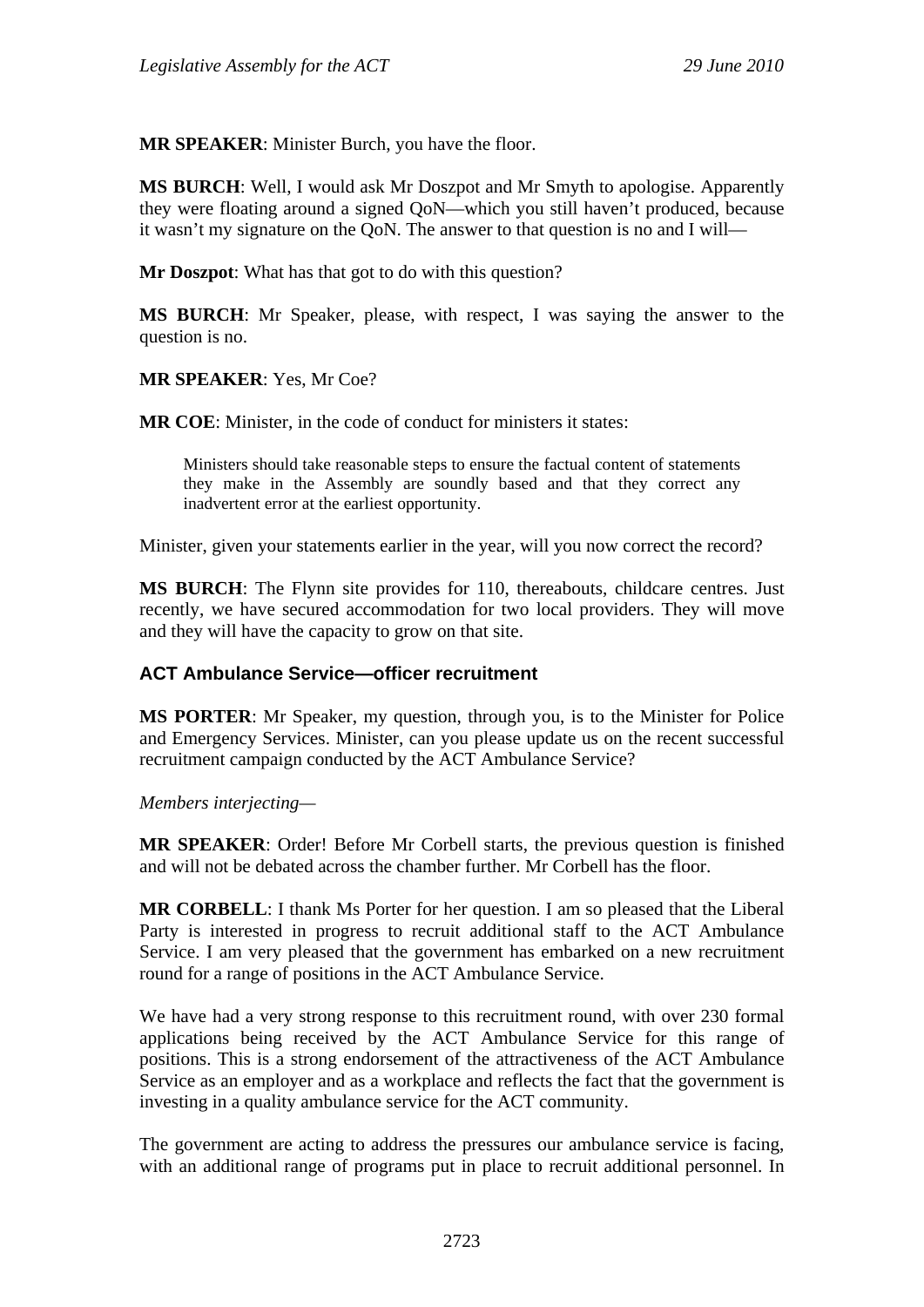particular, we are recruiting six additional communication centre clinicians, three call takers, a specialised training and development position and one additional management position. These positions will assist us in managing demand in the ambulance service.

I know that many members have been concerned about the pressures placed on our ambulance service and it is a concern shared by the government. The government has responded to this by recruiting these additional positions. These positions mean we will be able to better triage call taking, better triage those calls when they come into the emergency communications centre, and make sure they are appropriately triaged, appropriately given a priority, so that the ambulance is sent to where it is most needed to meet demand and to provide the best quality service to our community. We can do that, of course, by making sure we have a higher level of clinical training amongst the call takers so that they can assess, according to set criteria, the urgency of the case and dispatch ambulances accordingly.

This is an important measure to help us mange demand and, of course, one that I note was dismissed by the Liberal Party but, indeed, one that was recommended by both the Auditor-General and by the Lennox review into ambulance services as an appropriate way of tackling demand, making sure we use our resources effectively and continuing to provide the high quality ambulance service that our community expects.

**MR SPEAKER**: Ms Porter, a supplementary?

**MS PORTER**: Thank you, Mr Speaker. Minister, how has the recent Fair Work Australia decision about pay scales and work value benefited the ACT Ambulance Service in terms of attracting new recruits from over the border?

**MR CORBELL**: There is no doubt that the recent work value case has been a significant incentive for people expressing interest in working with the ACT Ambulance Service. Members would be aware that the recent work value case completed through Fair Work Australia and the decision of Commissioner Deegan has confirmed that base salary rates for intensive care paramedics will be increased by up to 21 per cent as a result of the recognition of the professional standing and expertise of our intensive care paramedics. They perform a vital role in our community.

We are proud as a jurisdiction to have one of the best trained, indeed the best trained, ambulance service in the country. This new work value case has given appropriate recognition of the skill set available from our intensive care paramedics and placed them on a commensurate salary with that of similar health professionals in other parts of the health sector. This will mean that ACT intensive care paramedics will be amongst the highest paid in the country. It will add to our capacity to attract and retain qualified and skilled professionals. That has certainly been confirmed by the recent high level of expressions of interest from the recent advertising round.

**MR HARGREAVES**: A supplementary, Mr Speaker?

**MR SPEAKER**: Yes, Mr Hargreaves.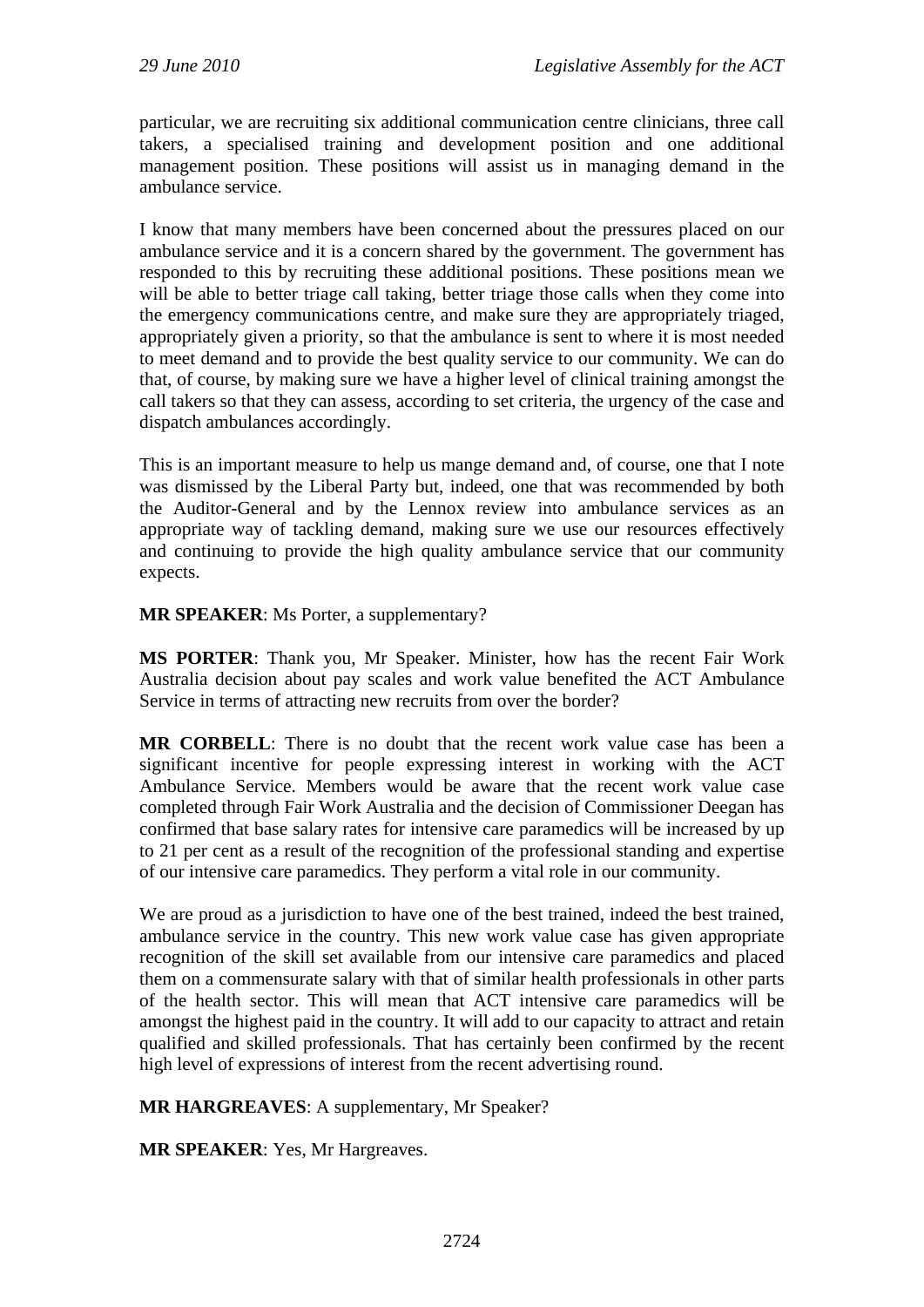**MR HARGREAVES**: Thank you very much, Mr Speaker. Minister, is the ACT consistent with a recent national survey that has labelled the Ambulance Service, once again, as the most trusted profession? And how do those opposite rate?

**MR CORBELL**: Those opposite, of course, I think come in very low on the most trusted of anything, Mr Speaker. But, when it comes to our ambulance officers, I am pleased to say that, once again, the Australian *Reader's Digest* survey has listed ambulance officers and firefighters as the top two trusted professions nationally, and that is certainly the case here in the ACT.

I congratulate all of the staff of the ACT Ambulance Service and the ACT Fire Brigade for achieving this endorsement from the broader community. It highlights the great value that the community places on the work of ambulance officers and indeed firefighters in serving the community at all times and in often dangerous and always trying circumstances. But it again highlights the importance of the government working with the union that represents ambulance officers, working with ambulance officers more broadly, to achieve this very significant outcome in work value and the increase in salary that flows from that, as well as the need to continue to invest in our ambulance service, and I am delighted that we have had such a strong response—230 applications—to the latest advertising round. It means we have a strong field to choose from and I look forward to seeing the results of that recruitment process.

**MR SMYTH**: A supplementary, Mr Speaker.

**MR SPEAKER**: Yes, Mr Smyth.

**MR SMYTH**: Minister, in regard to the original question concerning recruitment inside the Emergency Services Agency, when was the last recruitment round for the ACT Fire Brigade and when will the next round occur?

**MR CORBELL**: Mr Speaker, I am not sure whether the question is relevant to the original question; nevertheless, for the sake of assisting the member, I have previously answered this in a question on notice during the estimates process. I will take the question on notice again and provide the answer again to the member.

**Mr Stanhope**: I ask that all further questions be placed on the notice paper.

## **Paper**

**Mr Speaker** presented the following paper:

Auditor-General Act—Auditor-General's Report No 4/2010—Water Demand Management: Administration of Selected Initiatives, dated 29 June 2010.

#### **Canberra plan—towards our second century Paper and statement by minister**

**MR STANHOPE** (Ginninderra—Chief Minister, Minister for Transport, Minister for Territory and Municipal Services, Minister for Business and Economic Development,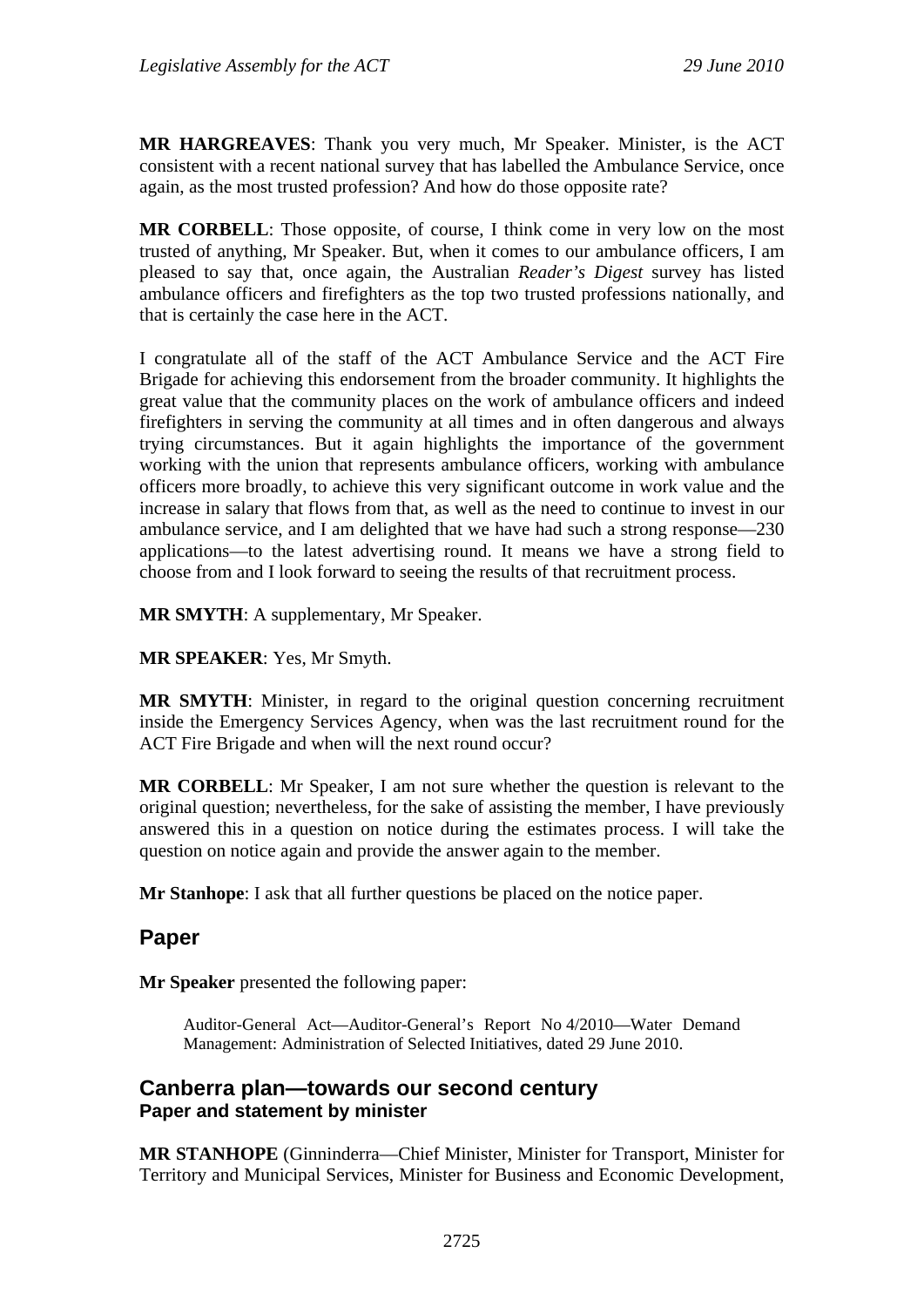Minister for Land and Property Services, Minister for Aboriginal and Torres Strait Islander Affairs and Minister for the Arts and Heritage): For the information of members, I present the following paper.

The Canberra Plan—Towards our second century—Report on implementation, dated June 2010.

I seek leave to have the statement incorporated in *Hansard*.

**MR SPEAKER**: Mr Stanhope, as I am sure you are aware, it is not the practice of this place that statements be incorporated into *Hansard*. I am prepared to put the matter to the Assembly but I am just—

**Mr Corbell**: If I can assist, Mr Speaker, it is of course entirely within the agreement of the Assembly to permit that to occur. I understand that no party is objecting to the incorporation of this statement. On that basis, the Chief Minister is seeking the leave of the Assembly to do so.

**MR SPEAKER**: The Chief Minister has asked for leave to incorporate the statement in *Hansard*. I was simply making an observation about the usual practices of this place.

Leave granted.

*The incorporated document appears at attachment 1 on page 2839.* 

## **Papers**

**Mr Stanhope** presented the following papers:

Financial Management Act, pursuant to subsection 99(4)—Statement of approval for a joint venture—Approval for the Land Development Agency to enter into a revised joint venture, dated June 2010.

Cultural Facilities Corporation Act, pursuant to subsection 15(2)—Cultural Facilities Corporation—Quarterly report 2009-2010—Second quarter (1 October to 31 December 2009).

#### **Financial Management Act—instruments Papers and statement by minister**

**MS GALLAGHER** (Molonglo—Deputy Chief Minister, Treasurer, Minister for Health and Minister for Industrial Relations): For the information of members, I present the following paper:

Financial Management Act, pursuant to section 17—Instruments, including statements of reasons, varying appropriations relating to Commonwealth funding to—

Legal Aid Commission (ACT), dated 23 June 2010. Department of Territory and Municipal Services, dated 23 June 2010.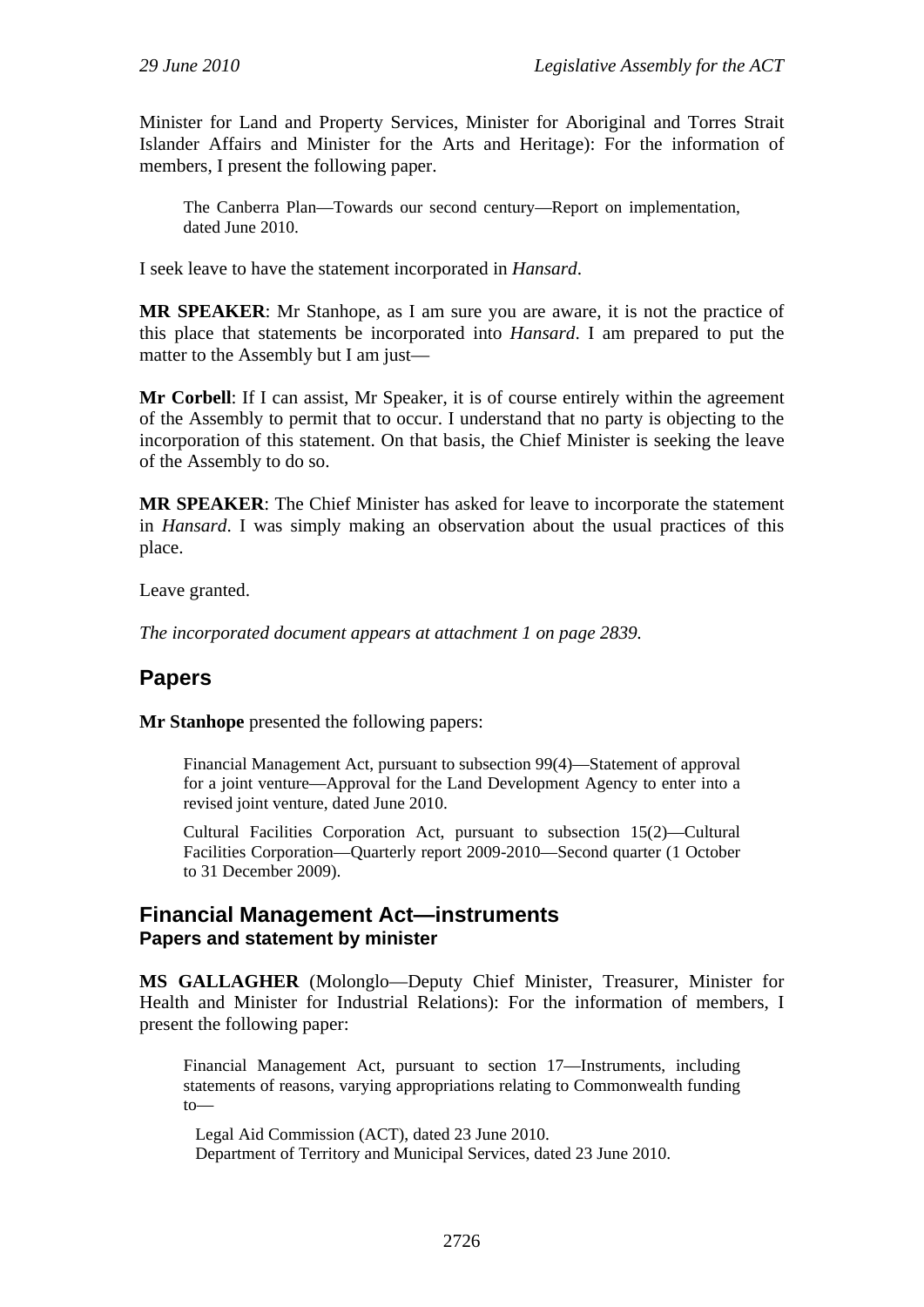I seek leave to make a statement in relation to the papers.

Leave granted.

**MS GALLAGHER**: As required by the Financial Management Act, I table an instrument issued under section 17 of the act. The direction and a statement of reasons for this instrument must be tabled in the Assembly within three sitting days after it is given. Section 17 of the act enables variations to appropriations for any increase in existing commonwealth payments by direction of the Treasurer.

This package includes two instruments authorised under section 17 of the act to increase the appropriation of agencies following the receipt of additional funding from the commonwealth. The Legal Aid Commission has received \$400,000 in additional funding from the commonwealth for the legal aid national partnership program.

The Department of Territory and Municipal Services has received \$33,000 in additional funding from the commonwealth for the interstate road transport and nation building program. In addition, TAMS has also received \$555,000 in capital injection for the nation building program national partnership program. Further detail regarding the instrument is provided in the statement of reasons accompanying each instrument. I commend them to the Assembly.

## **Papers**

**Mr Corbell** presented the following papers:

Independent Competition and Regulatory Commission Act, pursuant to section 24—Independent Competition and Regulatory Commission—Report 7 of 2010—Final Decision—Retail Prices for Non-contestable Electricity Customers 2010-2012, dated June 2010.

**Subordinate legislation (including explanatory statements unless otherwise stated)** 

Legislation Act, pursuant to section 64—

Building Act and Water and Sewerage Act—Building Legislation Amendment Regulation 2010 (No 2)—Subordinate Law SL2010-21 (LR, 31 May 2010).

Casino Control Act—Casino Control (Fees) Determination 2010 (No 1)— Disallowable Instrument DI2010-104 (LR, 17 June 2010).

Exhibition Park Corporation Act and Financial Management Act—Exhibition Park Corporation (Governing Board) Appointment 2010 (No 2)—Disallowable Instrument DI2010-102 (LR, 15 June 2010).

Firearms Act—Firearms Amendment Regulation 2010 (No 1)—Subordinate Law SL2010-19 (LR, 27 May 2010).

Gaming Machine Act—Gaming Machine (Fees) Determination 2010 (No 1)— Disallowable Instrument DI2010-105 (LR, 17 June 2010).

Government Agencies (Campaign Advertising) Act—Government Agencies (Campaign Advertising) Guidelines 2010 (No 1)—Disallowable Instrument DI2010-134 (LR, 25 June 2010).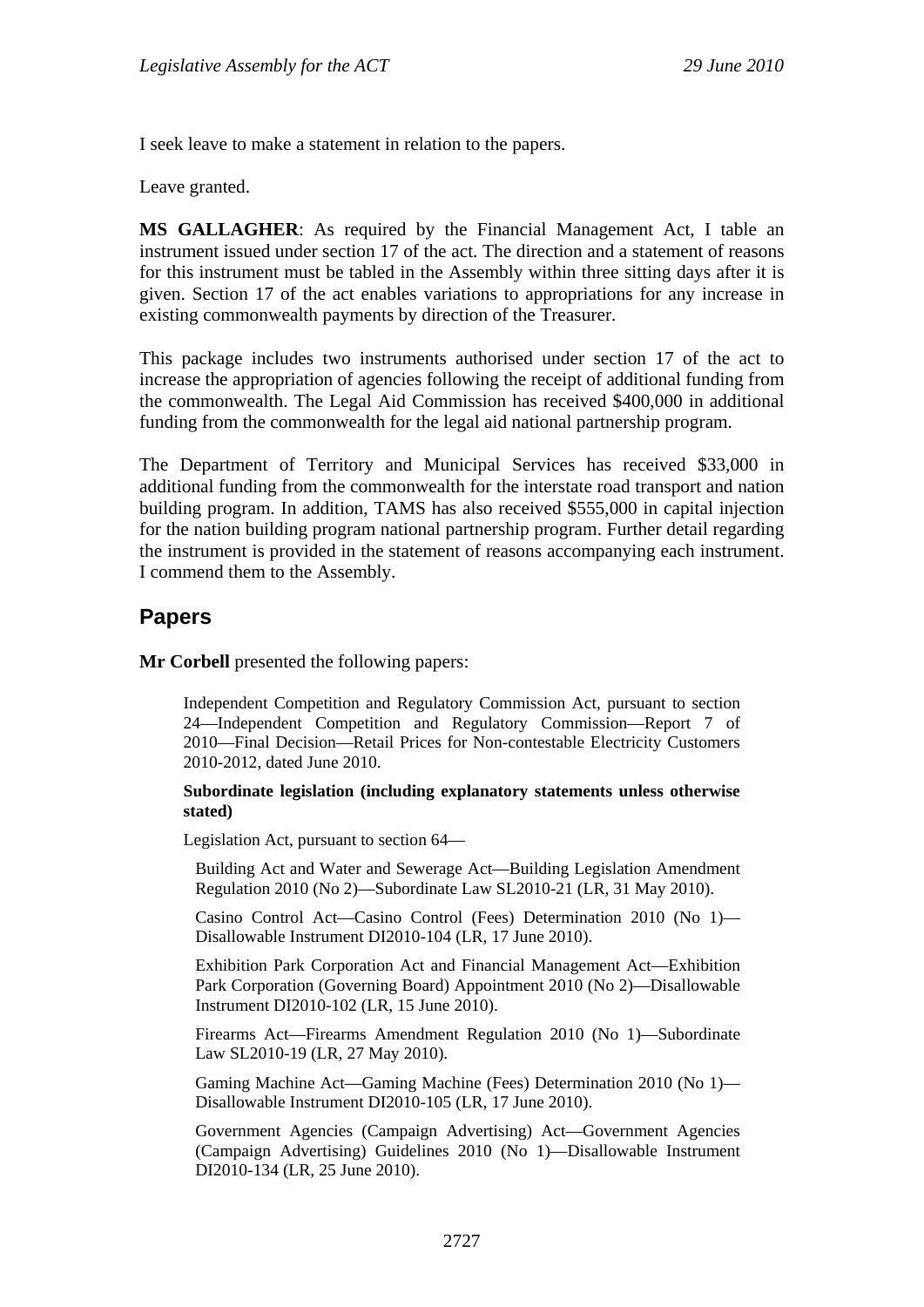Medicines, Poisons and Therapeutic Goods Act—Medicines, Poisons and Therapeutic Goods Amendment Regulation 2010 (No 4)—Subordinate Law SL2010-20 (LR, 3 June 2010).

Planning and Development Act—Planning and Development Amendment Regulation 2010 (No 4)—Subordinate Law SL2010-22 (LR, 21 June 2010).

Planning and Development Regulation—Planning and Development (Change of Use Charge on Disused Service Station Sites) Policy Direction 2010 (No 1)—Disallowable Instrument DI2010-103 (LR, 15 June 2010).

Race and Sports Bookmaking Act—

Race and Sports Bookmaking (Fees) Determination 2010 (No 1)— Disallowable Instrument DI2010-106 (LR, 17 June 2010).

Race and Sports Bookmaking (Sports Bookmaking Venues) Determination 2010 (No 1)—Disallowable Instrument DI2010-46 (LR, 20 May 2010).

Utilities Act—Utilities (Consumer Protection Code) Determination 2010— Disallowable Instrument DI2010-108 (LR, 21 June 2010).

#### **Standing and temporary orders—suspension**

**MR CORBELL** (Molonglo—Attorney-General, Minister for the Environment, Climate Change and Water, Minister for Energy and Minister for Police and Emergency Services) (3.11): Madam Assistant Speaker, on a procedural matter, I move:

That so much of the standing and temporary orders be suspended as would prevent the vote on the motion to take note of the Government response to the report of the Select Committee on Estimates 2010-2011, taken earlier today, being rescinded.

Just by way of explanation for the chamber, it was drawn to the government's attention earlier today that the question that the Assembly take note of the government response to the Select Committee on Estimates had been put to the Assembly and passed. Therefore, it was not available for debate cognately.

This was inadvertent. Obviously, members do wish to reflect on and take note of the government response at the same time as they debate the Appropriation Bill and, indeed, the Select Committee on Estimates report. Therefore, we do need to recommit the vote.

Question resolved in the affirmative, with the concurrence of an absolute majority.

**MADAM ASSISTANT SPEAKER (**Mrs Dunne): The question now is that the vote of this morning be rescinded. Mr Corbell, do you want to speak?

#### **Mr Corbell**: No.

Question resolved in the affirmative.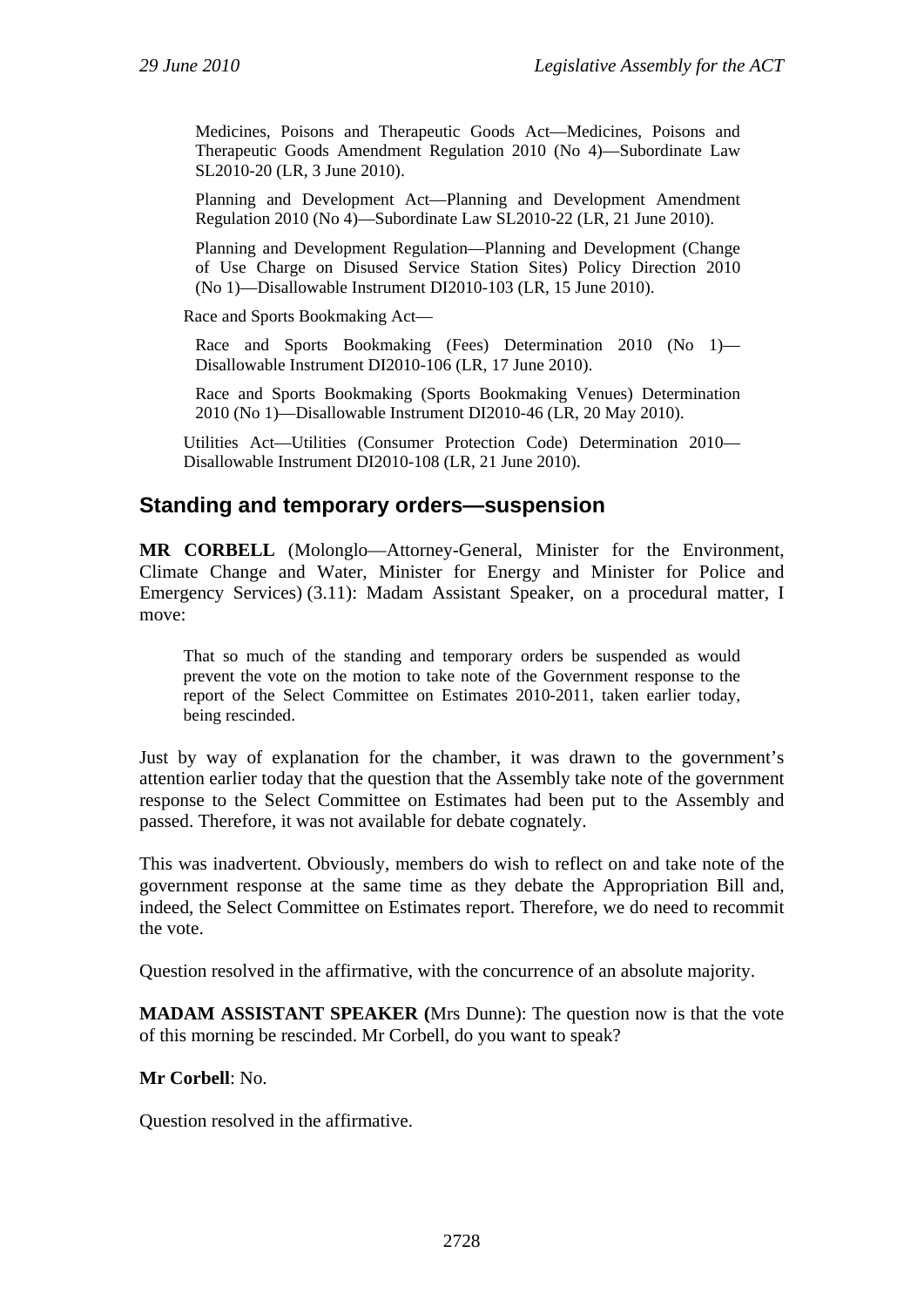# **Appropriation Bill 2010-2011**

[Cognate paper: Estimates 2010-2011—Select Committee report government response]

Debate resumed.

Schedule 1—Appropriations.

Proposed expenditure—Part 1.1—Legislative Assembly Secretariat—\$7,048,000 (net cost of outputs), \$432,000 (capital injection) and \$5,625,000 (payments on behalf of the territory), totalling \$13,105,000.

**MR SESELJA** (Molonglo—Leader of the Opposition) (3.13): *(Second speaking period taken.*) It is hard to know where I was up to. But we do come back to the—

*Ms Gallagher interjecting*—

**MR SESELJA**: Sorry, what was that? I missed that interjection. I think it was an important interjection. Could you just speak up a little bit?

**Ms Gallagher**: I was saying you were doing what you normally do.

**MR SESELJA**: Okay. I think I was pointing out the flaws in the government's response. I think that is right. I was pointing to the fact that they were concerned that some of the recommendations appear to question decisions of the government. I do believe that is where I was.

Because we are also debating the government's response to the committee report, it is worth going through, in overall terms, the critique of this budget, because there are significant flaws in it. Firstly, it is not a budget that is fiscally responsible. It delivers massive deficits for years and years to come. It is a budget that is not accurate—and we saw another example of that today in question time, in fact, with the health budget. But it uses unrealistic and incorrect economic indicators—particularly pointed out with the need for a recall, such as employment numbers. It is a budget that is not transparent. We have got countless examples in questions on notice—in answers to questions on notice from ministers—where they simply refuse to say what they are spending the money on.

We have example after example, right across portfolios, where ministers say, "Well, we're not going to tell you; we haven't done our internal budget." So what they are saying is, "Give us a bucket of money, and we'll spend it how we see fit. We'll spend it how we see fit, but you need to support us, sight unseen. We can't tell you how we are going to spend that money. You just vote for it. You just vote for it, Assembly, and we'll spend it how we like."

It is the ultimate in hollow logs. They are asking us to endorse their hollow logs their slush funds. We do not know what they will do with some of that money. We have seen in the past their record for wasting taxpayers' money. We have seen their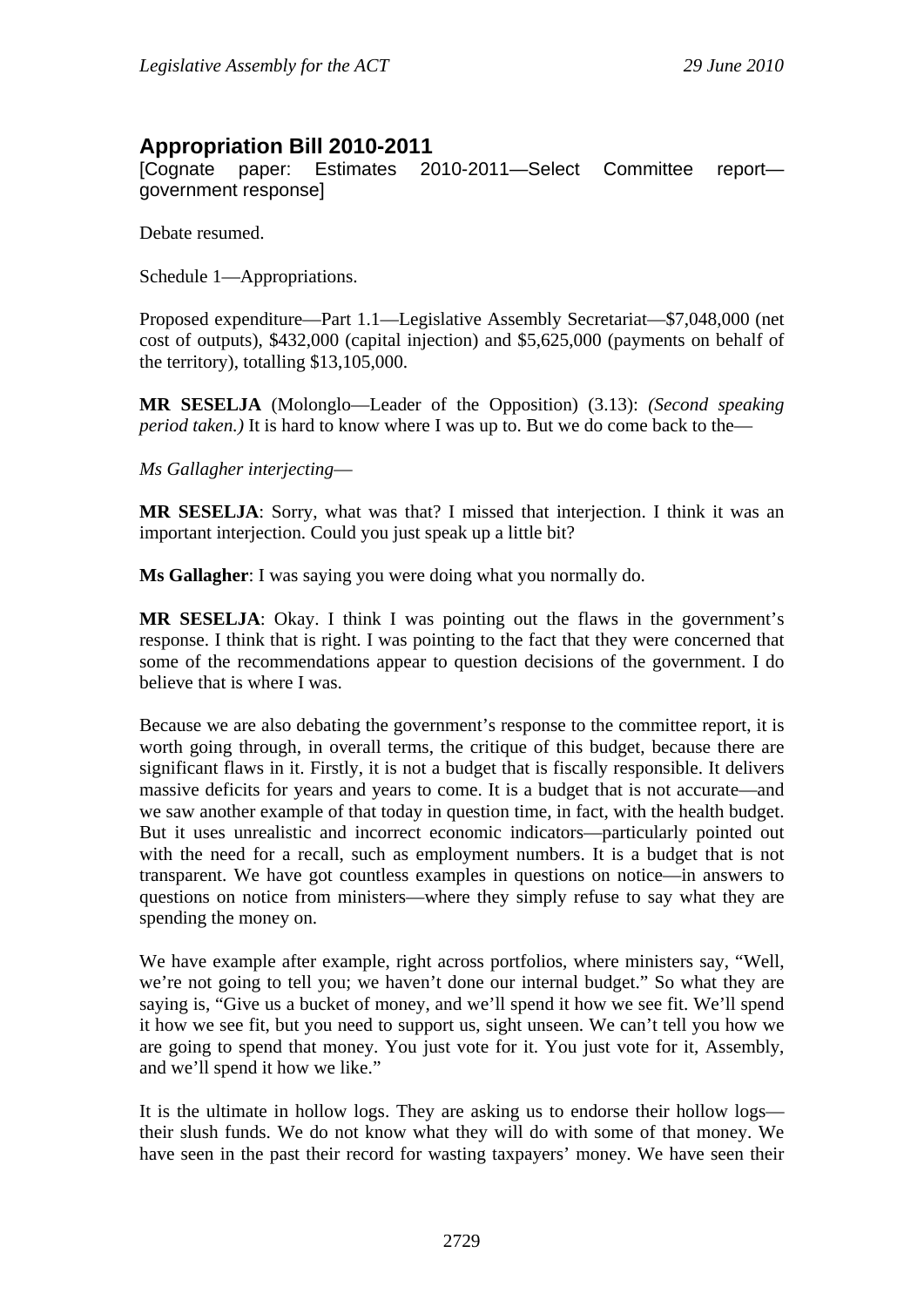addiction to spending money in all sorts of areas—in government propaganda, in wasteful projects, in questionable projects.

This is a government that is addicted to spending, and now it is asking us to pass the budget without telling us what is in it. It will not tell us. We asked a series of questions, many of which were very simple. I believe that one of these questions may even be reflected in the main report of the committee—and perhaps Ms Hunter can comment on that.

But it was a very simple question that was asked in relation to Territory and Municipal Services. I think it was asked of other agencies as well. It says:

Please provide a list of initiatives or programs that are run under each output.

a. What is the budgeted cost for each …

- b. How many staff … work in each …
- c. What capital equipment is required …
- d. What specialist skills are required …

The answer was:

Data is not available in the form and at the level of disaggregation requested without diversion of significant resources from TAMS ongoing business that I am not prepared to authorize.

This is what makes up the budget. What we get in the budget papers—and this is actually commented on in the main report, I understand; it was certainly commented on in the committee discussions—is very basic information about where money is going. We get headline figures on output classes, and we say: "Please provide some more details. Please provide a list of initiatives. Surely, you know what the initiatives will be in your budget, and how much you are expecting they will cost." And they say, "No, that's too much work." It is not too much work. You do not want to tell us. This government do not want to tell us what is actually in their budget, lest it be embarrassing, lest we be able to ask further questions about it.

That is an outrageous answer. And it goes throughout. Across the board, ministers are simply refusing to answer questions. We will go through it line by line in each of these portfolios, where ministers are saying: "Trust me. Trust me on how we're spending taxpayers' money. We haven't actually done the internal budget, we're not prepared to even give you a basic list of initiatives under output classes."

One of the frustrations of the committee, across the board, was that there is vague information given in budget papers, and it is reasonable that we ask questions about it. Not even that basic level of detail was provided. So it is a budget that is not transparent. They are hiding the detail, and we know the wasteful spending in it every year that it comes out. We go through the list, and we remember. We recall. While Mr Corbell is in the chamber perhaps we can recall the \$5 million that he wasted on a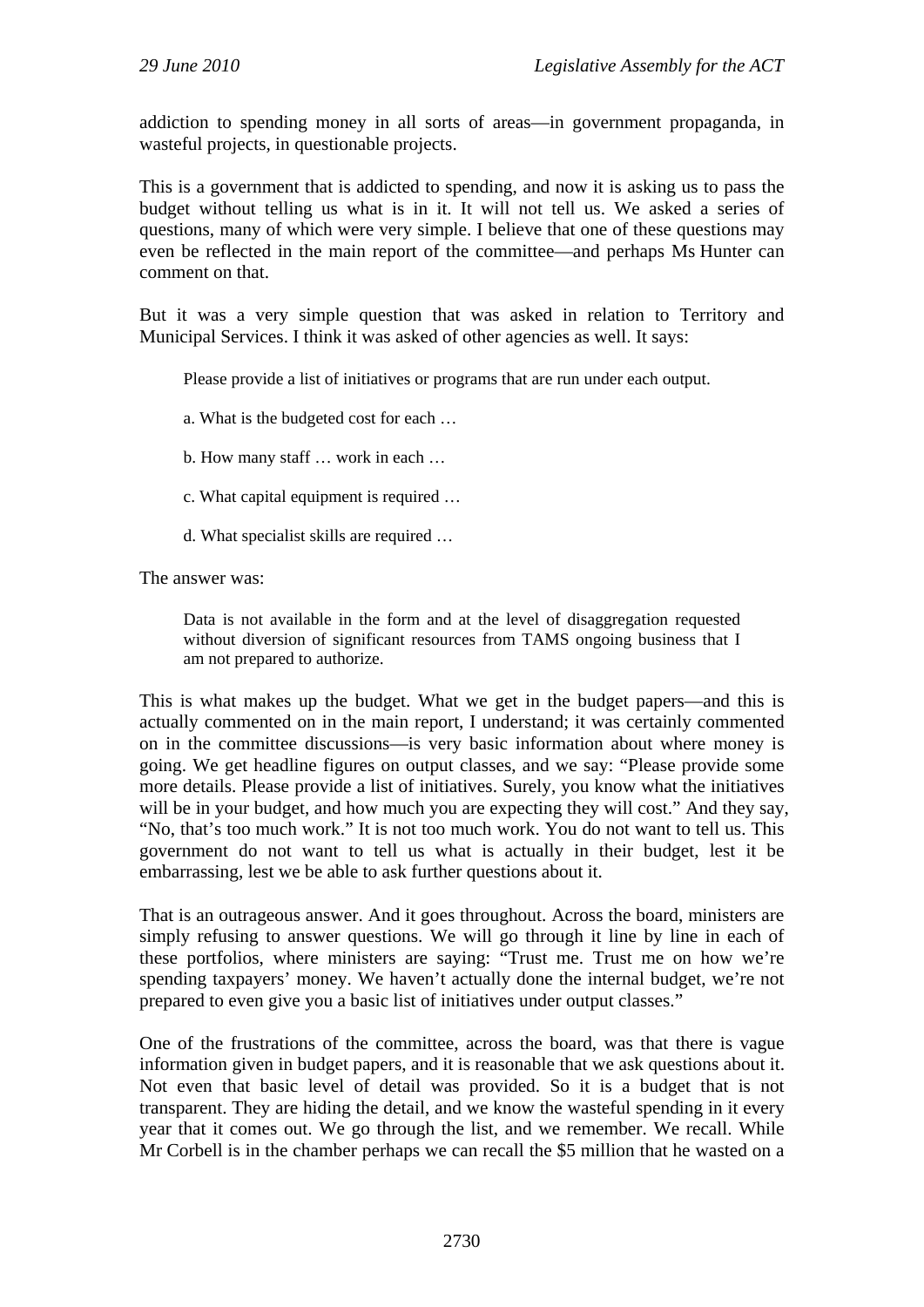busway that was never, ever going to go ahead. I think he was the minister when, with FireLink, \$5 million was spent on a communications facility that does not exist.

We can go through the list. Every year they come out, but what they are saying to us for next year is: "Don't worry; trust us. We can't actually tell you all of the detail of what's in the budget, but we'll spend it wisely." On their previous record of the last nine years, we know that they will not. We know they will find ways to waste it. We know they will find ways to try and get themselves re-elected through government advertising. We know they will continue to waste money. It is a reasonable question that we ask how they are going to spend it.

It is not fiscally responsible. It is not accurate. It is not transparent. It does contain all sorts of examples of wasteful spending, although we know that there would be many more, if they would show some transparency and actually give us some of the detail that we required and requested in order to make our assessments of the budget.

It does need to be said—and we will get to this in other lines—that the \$26 million to be spent on the arboretum at a time when you are cutting money for street trees programs goes to the priorities in this budget. It goes to the heart of this government's priorities: it believes Jon Stanhope's legacy on the hill is worthy of another \$26 million, as opposed to people's street trees that they value so much.

Right across Canberra—this is something that cuts across all areas of Canberra, I believe—our street trees are something that we value about Canberra. Ask anyone in the street. And here we actually have a choice, because this government is choosing to rip money out of the street trees program, as a saving, but choosing to spend \$26 million on the big tree park on the hill, which is Mr Stanhope's legacy.

So we see that it is not fiscally responsible, not accurate, not transparent; it contains wasteful spending and it contains higher taxes. This is a budget that slugs homebuyers. It slugs homebuyers to the tune, potentially, on the minister's own answers, upwards of \$50,000 and \$60,000 per unit. That is not a budget that will encourage infill. That is not a budget that is reasonable for first homebuyers, who are buying many of those units—nor is it reasonable for investors or anyone else buying those units to put such a massive tax slug on them.

It is a budget that is anti family. Not only is there a massive tax on homes, we see car parking is up and bus fares are up. This is a budget that fails all the tests. It fails the test of being fiscally responsible. It fails the test of being accurate. It fails the test of being transparent. It fails to contain wasteful spending. It demonstrates poor and warped priorities. It imposes massive higher taxes, and it does slug the family budget, to the extent that the Treasurer could not even tell us how much it slugs the family budget. But we know that some of those increases amount to hundreds of dollars per year for families.

That is aside from the annual increases, of course. And we saw, during budget week, when we discussed it and when we looked at the numbers, just from a random sample of suburbs—which is reflected right across Canberra—that since this government came to office their rates have gone up upwards of 80 per cent in most suburbs.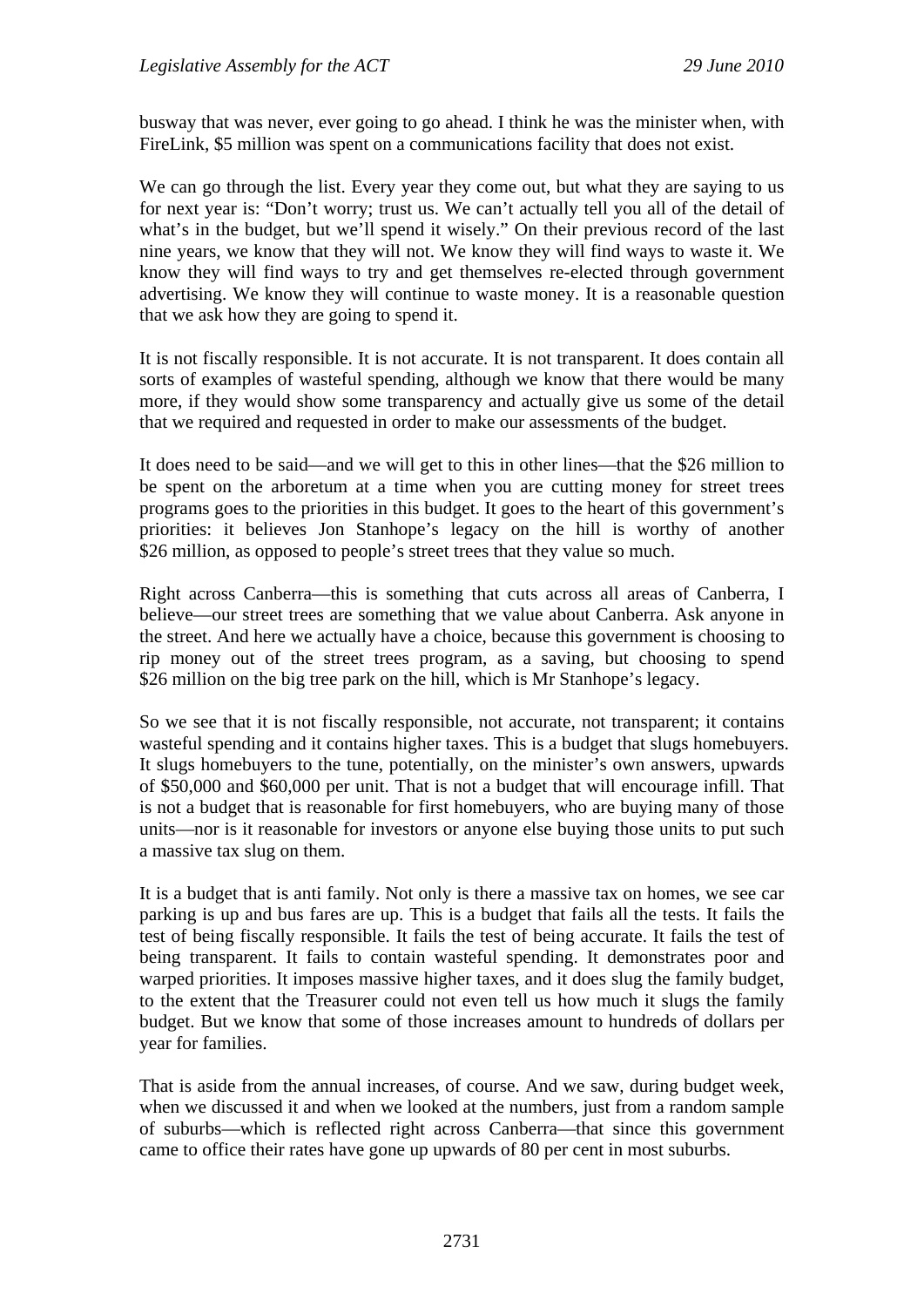That is a massive increase. Now, to suggest that in those nine years the level of services has gone up 80 per cent or that the population has gone up 80 per cent or that inflation has gone up 80 per cent is outrageous. It is not true. It has gone up well above that.

So this is a budget that is not fiscally responsible, not accurate, not transparent. It engages in wasteful spending and higher taxes, and it slugs families. For all those reasons, it is a budget not worth supporting. It is a budget not worth supporting again—from a government that simply cannot manage. We pay more and we get less. We see it again. It is reflected clearly in this budget, and we will have far more discussions, as this budget debate goes on, on the massive flaws in this ACT Labor budget.

Proposed expenditure agreed to.

Proposed expenditure—Part 1.2—ACT Executive—\$6,345,000 (payments on behalf of the territory), totalling \$6,345,000.

**MR SESELJA** (Molonglo—Leader of the Opposition) (3.24): It is worth speaking briefly in relation to the ACT executive. This is the line item that funds our ministers. This is what funds the key decision makers in this government and the support—

**Mr Corbell**: You are like Bill Stefaniak. You sort of read the explanatory statement and make a speech.

**MADAM ASSISTANT SPEAKER** (Mrs Dunne): Mr Corbell, be quiet. I have asked you to be quiet before.

**MR SESELJA**: I was not sure whether I should devote some special time in ACT executive to Mr Corbell but I think it is worth it.

**Mr Corbell**: Go on. Do it.

**MADAM ASSISTANT SPEAKER**: Mr Corbell, I have told you to be quiet. If you interject again I will—

**MR SESELJA**: He has talked me into it. So it is worth looking at the performance of some of those individual ministers, because we have seen right across the board some of the failings. We discussed what is going on in the health system and the massive increases in waiting lists. Mr Corbell, I think, does deserve special mention.

**Mr Corbell**: Thank you.

**MADAM ASSISTANT SPEAKER**: I warn you, Mr Corbell.

**MR SESELJA**: He does deserve special mention as a performing minister. We have seen, in fact, the prison has been handled in such an amazing way by Mr Corbell. It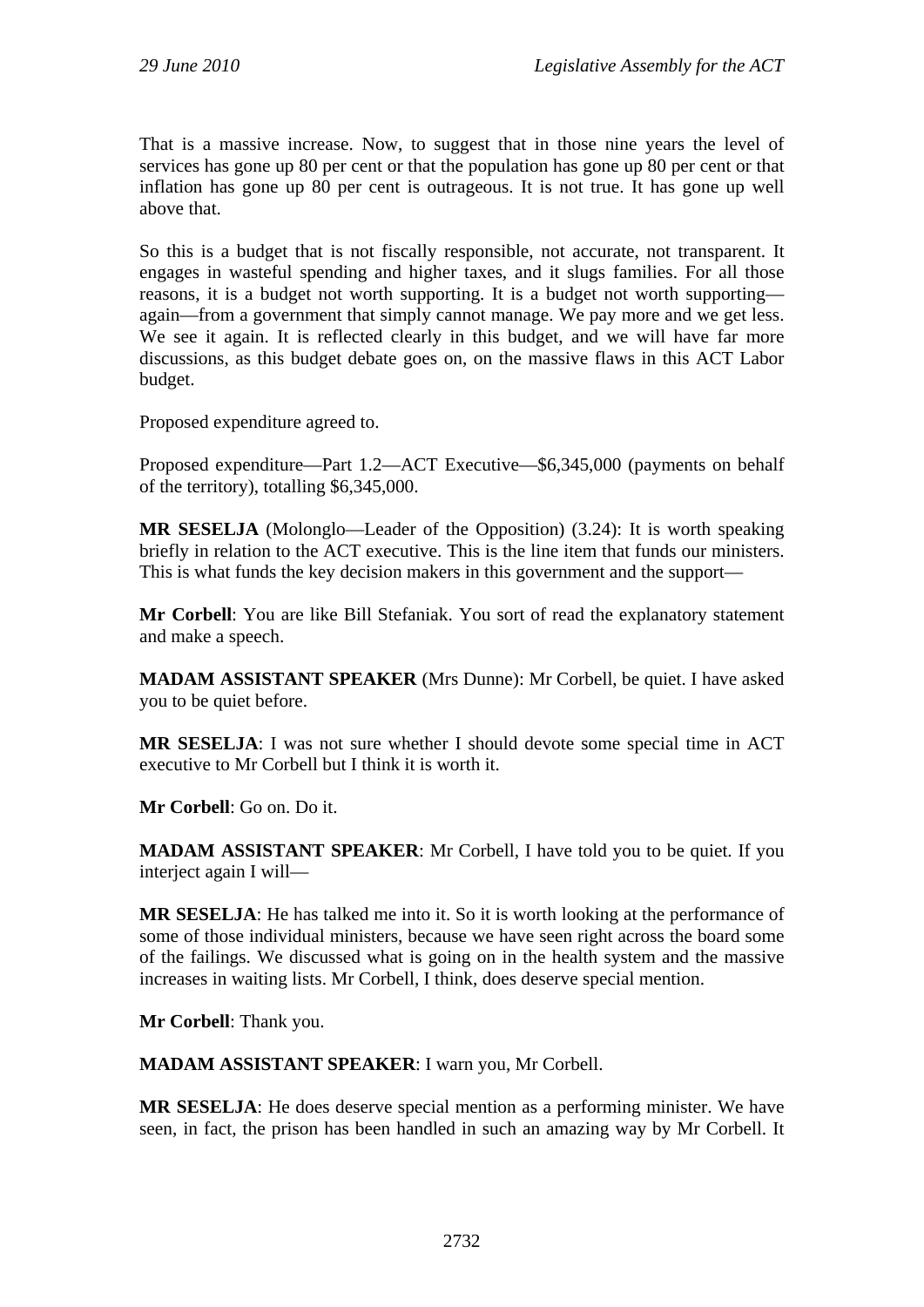was delivered late. We had a false opening. The budget blew out considerably. Not only did the budget blow out, it was blowing out at such a rate, from \$110 million to \$128 million to \$131 million, that, in order to stop that blow-out going any further, what they said was: "What we will do is we will not deliver as much of a prison anymore. The best way to actually get within budget is to not deliver a whole prison. We will just scale it back, cut off 70-odd beds." What did they cut off? They cut it off from 374 to 300, I think. Imagine how much they could have come in under budget if they cut it to 100 beds or 50 beds. That was their way of trying to keep within an ever-expanding budget.

But then we had the minister do a false opening before the election as an election stunt. It was open before the security system was really ready. We had glitches in that. We have seen prisoners walk free when they are not meant to walk free. We have seen people taking guns home. We have seen drugs coming into the prison. We have seen this in a very short space of time, it must be said. Special marks have to go to Mr Corbell.

But it is worth, in the ACT executive, reflecting on some of the questions taken on notice during public hearings. This is one that Mr Corbell answered in response to a question from Mr Smyth. It was in relation to emergency services. It was actually asked:

What have you delivered on time and on budget in Emergency Services since you became the minister?

The answer was:

The answer to the Member's question is as follows:

Then there was the complete list of Mr Corbell's on-time, on-target achievements. I do not think the emergency services headquarters gets a mention. Does it get a mention in here? No. It is fair to say most of the big things did not get mentioned. I know it is a different portfolio, but the prison would not have been mentioned because that was not on time and on budget. ESA, the busway, no, they were not delivered. FireLink? Was FireLink in here? No. That was \$5 million. I do not know what the original budget was but we actually got nothing for that. We got zero.

The first in the list is some fuel tank removal and remediation. We have a list here from Mr Corbell. No 2 is asbestos removal. No 3 is water-saving shower heads. That is the No 3 achievement, on time, on budget—water-saving showerheads, low-flow spouts and dual flush toilets at all sites not fed from water tanks. And then we have got a number of others. We have got personal protective equipment storage for all ACT Fire Brigade facilities. A cupboard was delivered on time and on budget. This is what the minister is telling us about his record of delivery, of fiscal responsibility. The best he can come up with is this thin list which includes, at No 3, water-saving showerheads, and a cupboard.

This goes to some of our critique of the executive government. I have touched on their refusal to answer basic questions about their budgets. But we expect that ministers will answer these questions, some very simple questions, about their portfolios. They have refused to.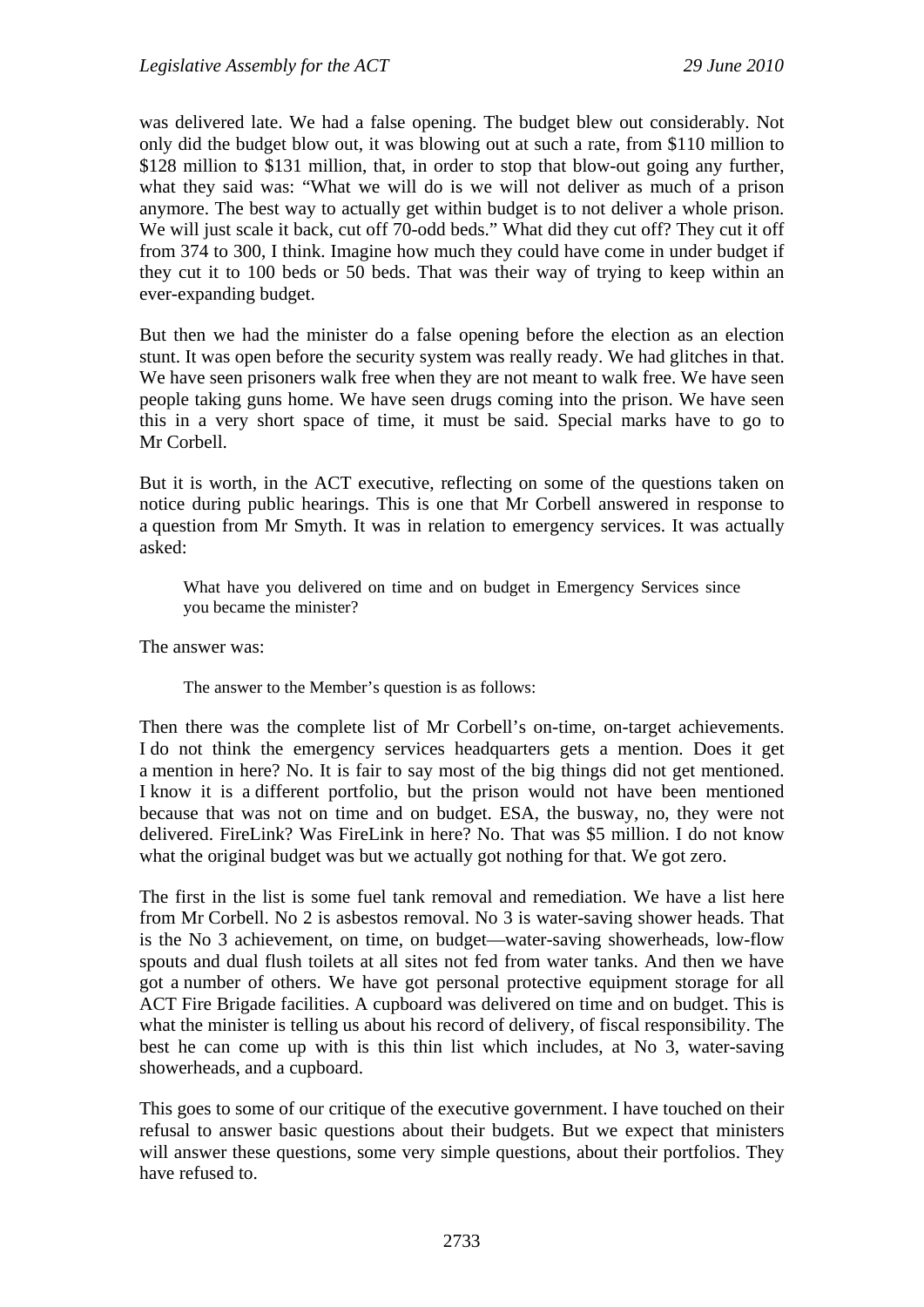"Are we getting value?" is the question for this line of expenditure. "Are we getting value for money? Is the taxpayer getting value for money for the money that is being expended on the ACT executive, the \$6.345 million on the ACT executive?" On that alone, on the case study of Mr Corbell, we could argue perhaps not. We have not seen the delivery of projects. We can go back and forth about a lot of the various issues that we disagree on but one would have thought that a very reasonable thing for committees to be asking of ministers of the ACT executive is for some basic transparency around their budget and their budget process. We simply have not got it.

There are a range of non-answered questions. I refer to some basic questions of the Minister for Territory and Municipal Services, the Chief Minister: "How much are you budgeting for internet, telecommunications, travel for senior executive staff, printing, paper?" It is a pretty basic list. The reply was:

This level of detail is determined at the beginning of each year for that year, therefore this information is not available for future years.

We have another example of where a minister has not done the work or is refusing to tell us what work has been done to actually tell us what they are going to be spending. We asked ACTPLA. We asked the Minister for Planning:

Output programs for ACTPLA;

1.

Please provide a list of initiatives or programs that are run under each output.

That is a fairly basic question. The reply was:

To extract the information in the form requested would require a significant diversion of resources.

What have they been doing in the lead-up to the budget? Why would they not have done this work? Why would they not have done this work in relation to their budgets? We would expect that, instead of simply asking for a bucket of money and saying, "We will tell you later on how we are going to spend it," they would actually have done the budgets. By the time we get to 29 June, by the time we get to the end of the financial year, we would expect that ministers would have been able to quantify for us in some level of detail exactly how they propose to spend taxpayers' money. And we have not seen it. We have not seen it from minister after minister. They were giving these non-answers to questions.

Mr Corbell spent a lot of time searching through the records to try to find the things that had been delivered on time and on budget, to show us—the water-saving showerheads and the cupboard—but he did not spend the time actually answering basic questions about this year's budget, about the budget we are being asked to pass.

This Assembly is being asked to pass this budget, and the government are saying, "Pass it on trust." If we were to go on their previous record we would not, in any way, trust that they will be looking to save taxpayers' money, that they will be looking to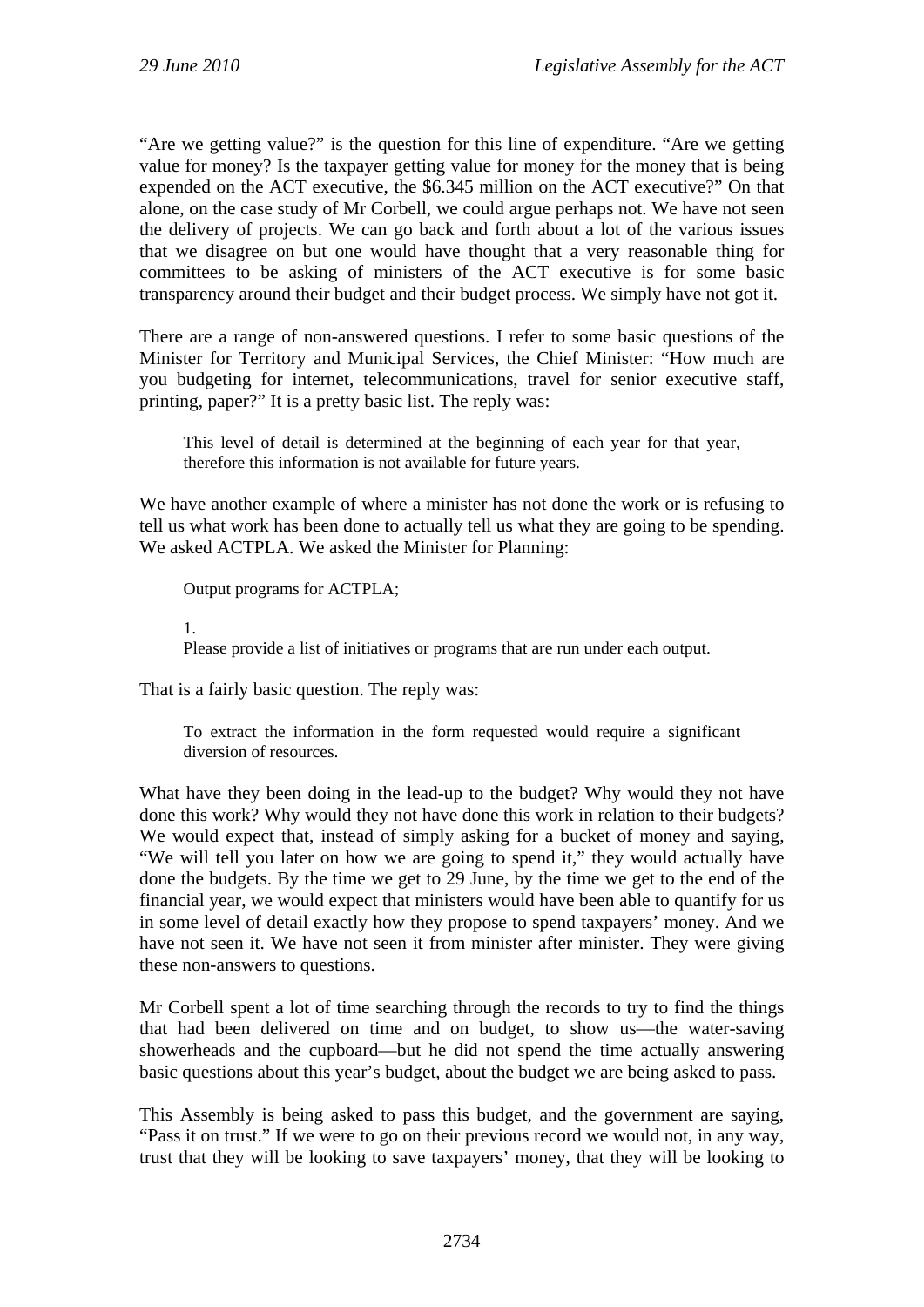spend money wisely. They will do anything, including spend every cent that they can get their hands on and then come to the Treasurer at the end of the year and ask for more. At the end of that process, of course, they increase taxes so that they can get somewhere near funding the ever-increasing spending.

We have not had those basic answers. It is reasonable that the Assembly ask for those and receive those. And it goes again to the point I made earlier, which is that this is not a transparent budget. This is a cabinet who are saying: "Trust us. We will spend the money how we see fit. We will give you the headlines but we will not give you any of the detail that members would reasonably expect." This work clearly has not been done. I put on record the opposition's concern that this set of ministers believes that they can show such contempt to the Assembly by not even giving this basic information to the Assembly, not even giving us the basic information.

I simply cannot believe that much of this work has not already been done. And you do question it sometimes, when you get some of those answers where they say, "We will take X resources." We heard the Chief Minister come up with his figure last year that it was costing something like \$2 million or something to answer questions. What a load of rubbish. We expect that we will get these questions answered. They have not answered them and, as an executive, they have therefore failed and they have failed this budget process.

**MS HUNTER** (Ginninderra—Parliamentary Convenor, ACT Greens) (3.34): I have a very brief response to this line item. The budget papers indicated that the increase in this year's expenditure from last year's outcome of around two per cent comes about because of indexation. The forecast staffing outcome is, in fact, lower than was provided for in last year's budget. The Greens accept that this is a reasonable appropriation to ensure the efficient and effective operation of the ACT executive which, of course, the Legislative Assembly entrusts with the vital role of the effective governance of the territory.

It is worth considering the vast array of decisions we entrust the executive with the powers to make. Many hundreds of regulations, disallowable instruments and notifiable instruments must be approved by the various ministers and adequate resources must be provided to ensure the best outcomes. We therefore support this appropriation.

Proposed expenditure agreed to.

Proposed expenditure—Part 1.3—Auditor-General—\$2,165,000 (net cost of outputs), totalling \$2,165,000.

**MS LE COUTEUR** (Molonglo) (3.36): Last year the Assembly spent a considerable amount of time during the budget debate talking about the Auditor-General's Office and the level of resourcing, and that huge amount of time that we spent on it last year reflected the enormous esteem in which the Auditor-General and her office are held in Canberra. I guess from that point of view it was positive. However, it was a bit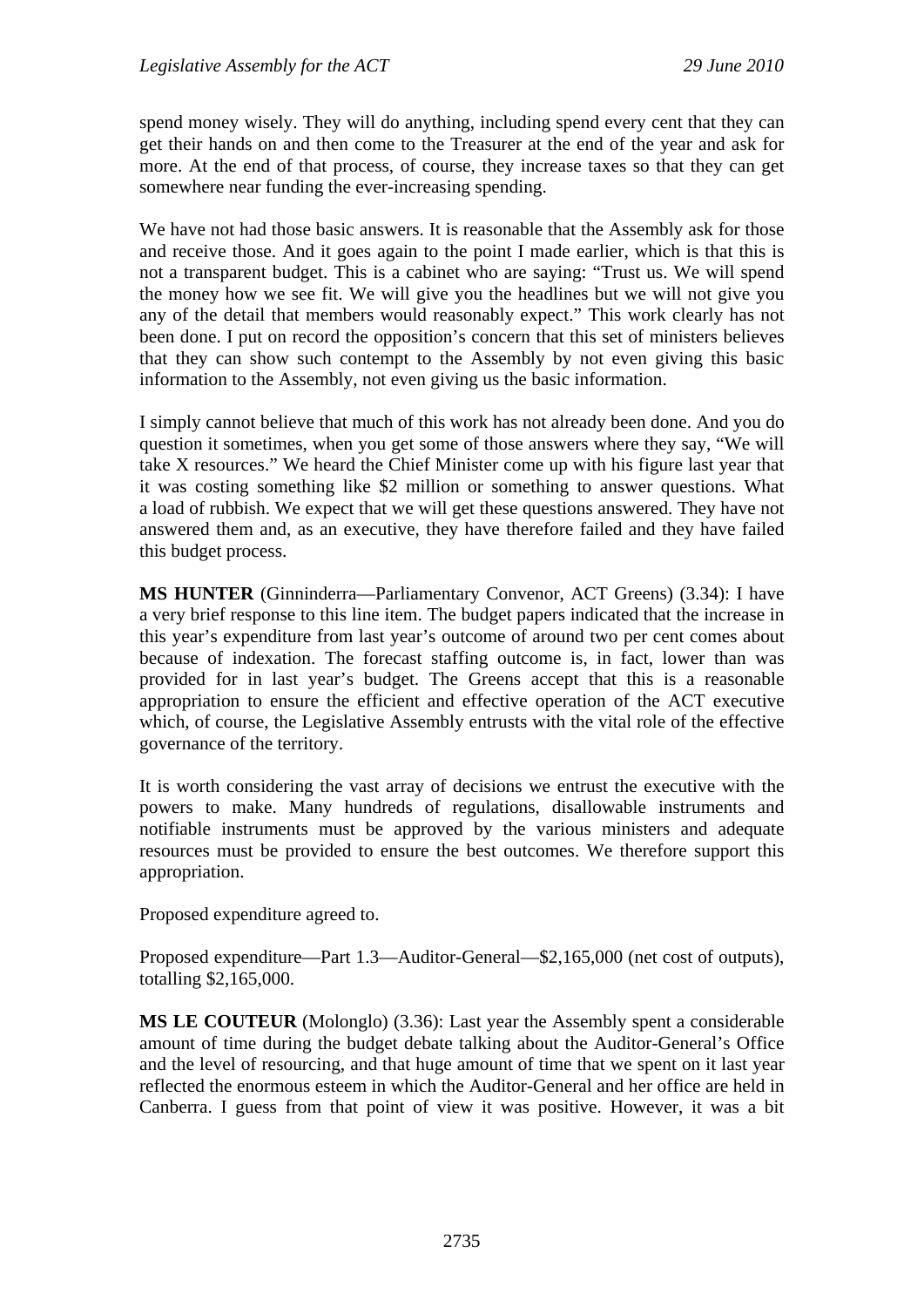negative from the point of view of the reasons we had to debate it at such length in the Assembly.

I am disappointed that we need to raise this issue in the financial context again this year. But we did hear in this year's hearings that the audit office sought a very modest increase in funding of \$151,000 to comply with new auditing standard requirements. Given that this request for extra funding was not agreed to by the government, I believe it will be very challenging for the office to meet its target of eight performance audits. I note that it has been doing eight performance audits over the last few years, but it has unfortunately been doing this at the cost of running a deficit, and that clearly is not sustainable. I think this year may be the year when push comes to shove as far as the audit office's funding is concerned.

One key point that we would like to make and which Ms Tu Pham raised in her presentation to the estimates committee is that the recent independent review of the audit office by Bob Sendt concluded that the office is efficient and effective and provides value for money. However, the review noted also that the performance audit function is viable, but only just. It is cost effective on the current numbers. Were it to become smaller, it would run the risk of becoming a lot more expensive per unit because it has gone beyond the critical minimum, and I am concerned that, given that the Auditor-General did not receive the funding she asked for, that is possibly what is going to happen. It would be very distressing if in the future, due to lack of funding, the audit office became unviable and unsustainable.

I note that the increased auditing standards required by the quality assurance project have taken away resources from the usual delivery of audit reports and contributed to the office not being able to meet the usual number of performance audits in the last financial year. I also note the high level of staff turnover in the Auditor-General's Office and the unfortunate situation that we have in the small ACT Auditor-General's Office—and, in fact, I guess, the small ACT public service in general—that there simply are not enough career opportunities so that many of our best staff go over to the commonwealth government or to the private sector.

Given the cost of just recruiting new staff, which was about \$50,000 last year, the request for an additional \$151,000 seems quite reasonable. The estimates committee also noted that for the last four financial years the ACT audit office has not received any increase in funding beyond the normal CPI increase. Further, the committee noted that, notwithstanding a strong performance mandate provided to the audit office through the Auditor-General Act 1996, funding to the office in terms of whole-of-government expenditure has declined from 0.16 per cent to 0.13 per cent.

In conclusion, I would like to say that the Greens see the audit office as one of the very important oversight authorities, oversight offices, as part of our government. It is a vital part of our government. There is no way that the Assembly, without the Auditor-General's assistance, can dig into the details of what happens to some of our more problematic programs.

It is essential for our parliamentary democracy that we have a strong, well-managed and well-funded audit office. On the basis of Bob Sendt's report, we clearly have a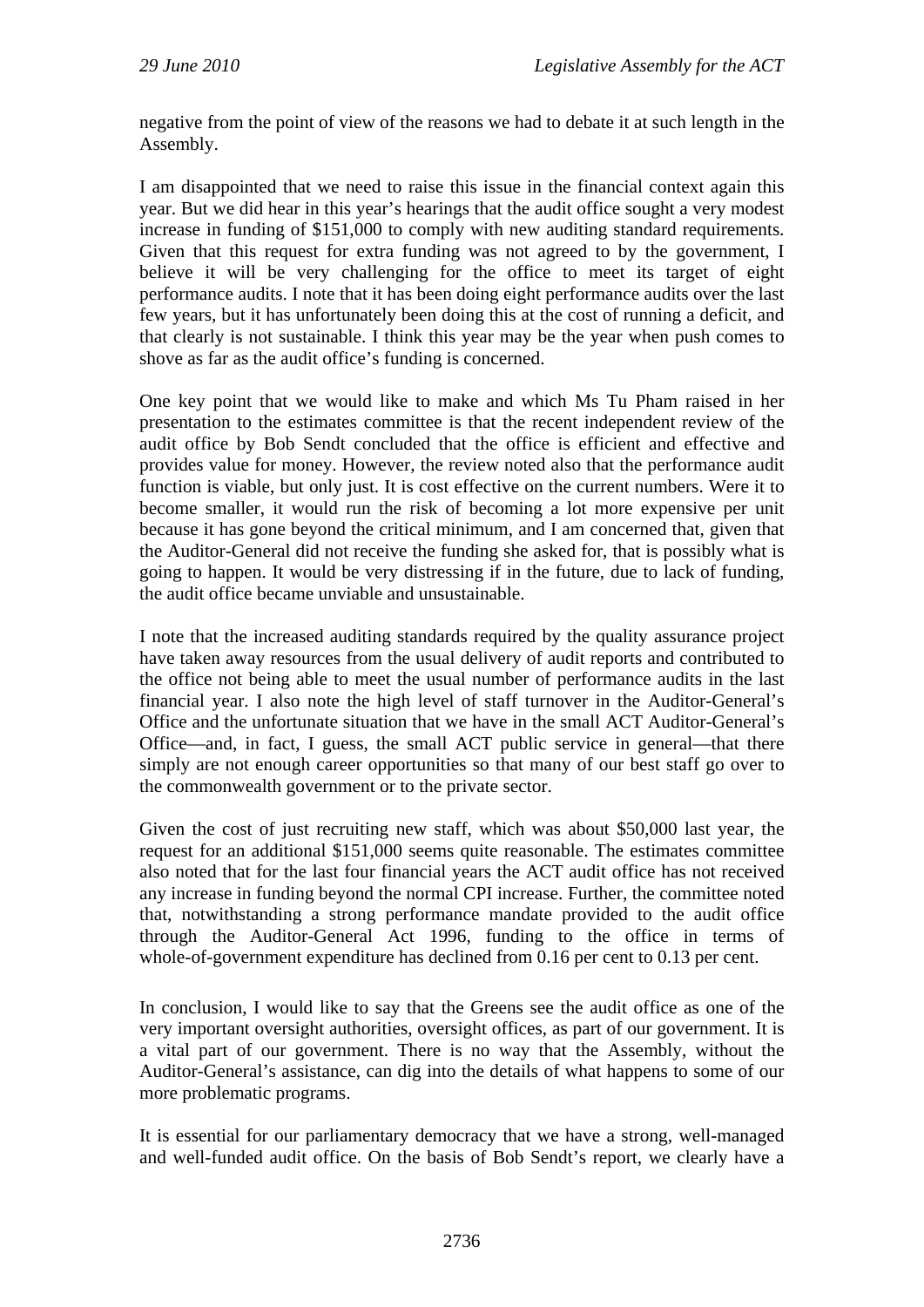well-managed and strong Auditor-General's Office. My concern is that we may not in the future have a well-funded Auditor-General's Office, and I will watch, and the Greens will watch, with interest and care the funding for the Auditor-General in the future, to ensure that it remains at at least the critical minimum to keep the Auditor-General's Office viable, productive, functioning and adding to parliamentary democracy in the ACT.

**MR SMYTH** (Brindabella) (3.41): Consideration of this line in the budget comes in the wake of some controversy concerning the funding of the ACT Auditor-General's Office, and I note the comments that have been made by the Chief Minister in recent times. I think these comments set the scene for the Auditor-General's funding in the budget. You only have to consider the Chief Minister's comment to PAC in March this year when he said:

We have, over the last 10 years, increased funding for the ACT Auditor-General by, on average, nine per cent a year. We have, over the last five years, increased funding for the ACT Auditor-General by 17 per cent a year. That is a level of growth greater than the Canberra Hospital receives. The ACT Auditor-General increase in funding under this government is greater than the funding received by the Canberra Hospital.

That is from 12 March 2010. These comments show the Chief Minister at his misleading best. It is a classic "how to lie with statistics" approach. Of course the Auditor-General has received on average a funding increase over the past 10 years, and on average an increase of 17 per cent over the past five years to 2008-09. But what the Chief Minister did not say is that in 2004-05 the Auditor-General received a funding increase over the previous year of 33 per cent and in 2006-07 there was an increase of 41 per cent. And why were these boosts provided? In 2004-05, \$300,000 was provided, and of course \$1,000 of this was utilised for increased costs for services from InTACT, which hardly delivered a new report, and the balance was predominantly for two additional performance staff and CPI increases. In 2006-07, \$500,000 was provided. While this was meant to provide for three new performance audit staff, much of it was used, unfortunately, for salary increases—that was good for the staff; we do not quibble over the staff needing extra funding—required superannuation costs, increased workers compensation premium, increased InTACT costs, increased accommodation costs and CPI increases.

So none of it, unfortunately, certainly in the 2006-07 budget, resulted in increased performance audits. And that is what the Canberra Liberals have been on about. The Auditor-General has also had to provide for the implementation of changes to new auditing standards out of these funds—and all of these increases have been provided, we must recall, on a very low base of funding that is provided from the budget for the activities of the Auditor-General. Furthermore, if these two substantial boosts are removed, annual increases have either been in line with or indeed below increases in CPI.

For the Chief Minister then to say that the Auditor-General has received an increase in funding that is greater than the Canberra Hospital receives is incredibly disingenuous. But that is what we get to expect from a Chief Minister who has certainly lost interest in leading the ACT.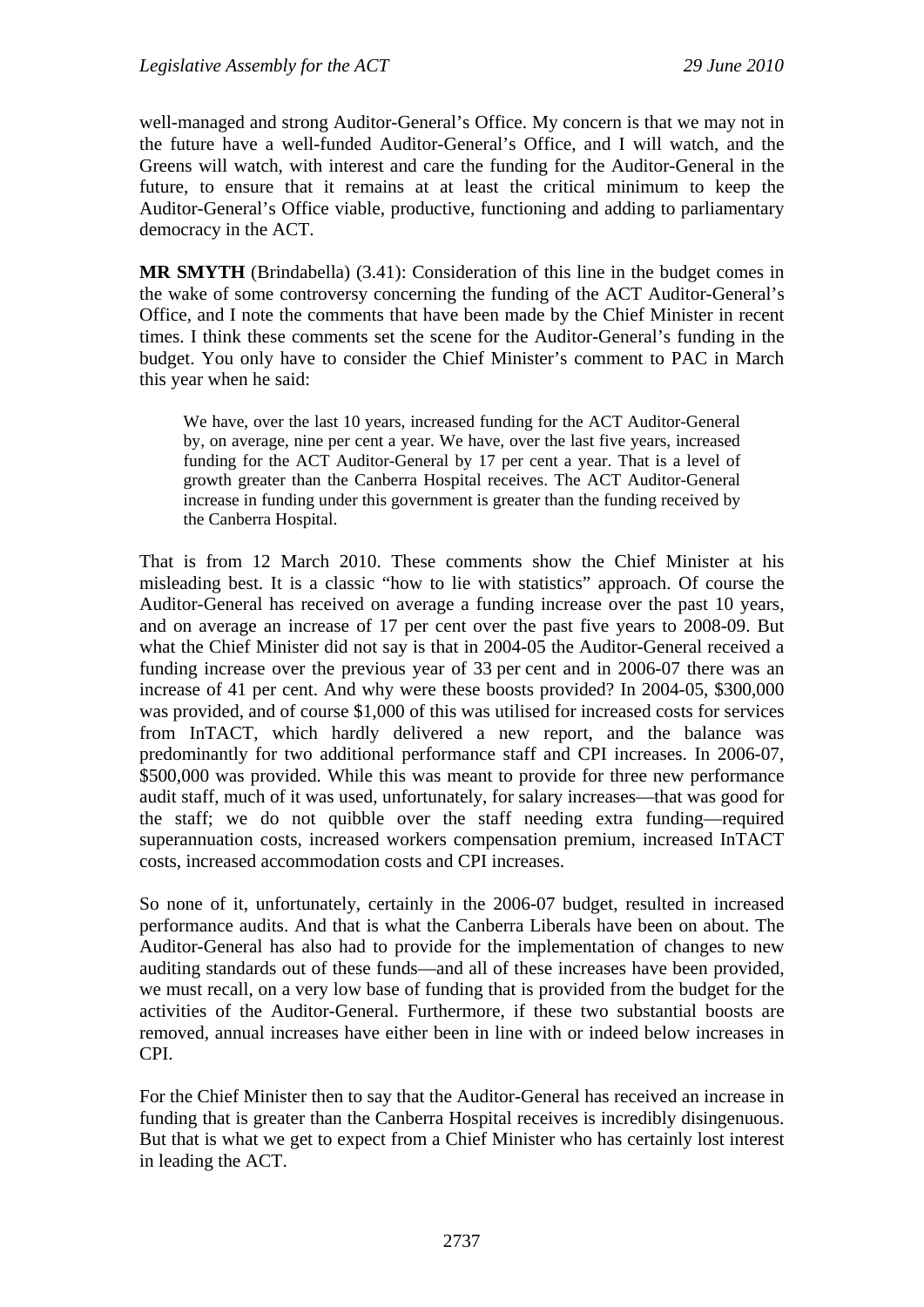If there is an increase from \$1 million to \$2 million, that is an increase of \$1 million, a 100 per cent or a doubling of the funding. On the other hand, if there is an increase from \$400 million to \$450 million, that is an increase of \$50 million or 13 per cent. Obviously, an increase from a small base can be exaggerated, whereas the Canberra Hospital has received an additional \$50 million, which is 50 times the annual funding that the Auditor-General gets from the budget. So the Chief Minister's rhetoric must not go unchallenged. Moreover, his criticisms—indeed, many times personal criticisms—of the ACT Auditor-General have been repudiated by the recent report, the independent audit, by the former Auditor-General of New South Wales, Mr Bob Sendt.

You only have to look at what was said in the report. Mr Sendt found:

… the ACT Audit Office is providing an important service in an efficient and effective manner, and the Legislative Assembly and people of the Australian Capital Territory are achieving good value from the Office's use of the taxpayer's dollar. It achieves this notwithstanding the relatively small size of the Office, the complexity of its role and the demands upon it.

That is quite clearly a slap in the face for the Chief Minister after what he has been saying. Mr Sendt went on to say about the small size of the office:

The ACT Audit Office's relatively small size does not appear to have impacted significantly on its cost structure or the quality of services it provides.

So the allegation put forward by the Chief Minister that somehow the Auditor-General had the best funded service in the country per capita is blown out of the water. In regard to performance audits, Mr Sendt went on to say:

… the ACT Legislative Assembly and the public obtain a valuable and professional service from the Office for the funds allocated to it for undertaking performance audits.

I guess the real question is: will the Chief Minister come and apologise for all of the allegations that he has made and the doubt that he has cast on the audit office and its fairness in treatment of audit issues? It is interesting to look at page 37 of the report about performance audits. People have to understand there are two sorts of audits the Auditor-General does. She does the financial audits. She has to do those; they are legislated for. She charges fees for those, and they provide a certain amount of her budget.

The allocation in the budget from this appropriation bill, of course, pays for then any other additional costs to run the office, and what is left over goes to performance audits. It is often the performance audits that are the most interesting of the audits that the Auditor-General does. The financial audits, given the day and age, the computing and the accounting standards that we have in place, tend to be very non-controversial. The performance audits, of course, are the ones that raise the hackles of the Chief Minister. And what does Bob Sendt say about the funding of performance audits? He says: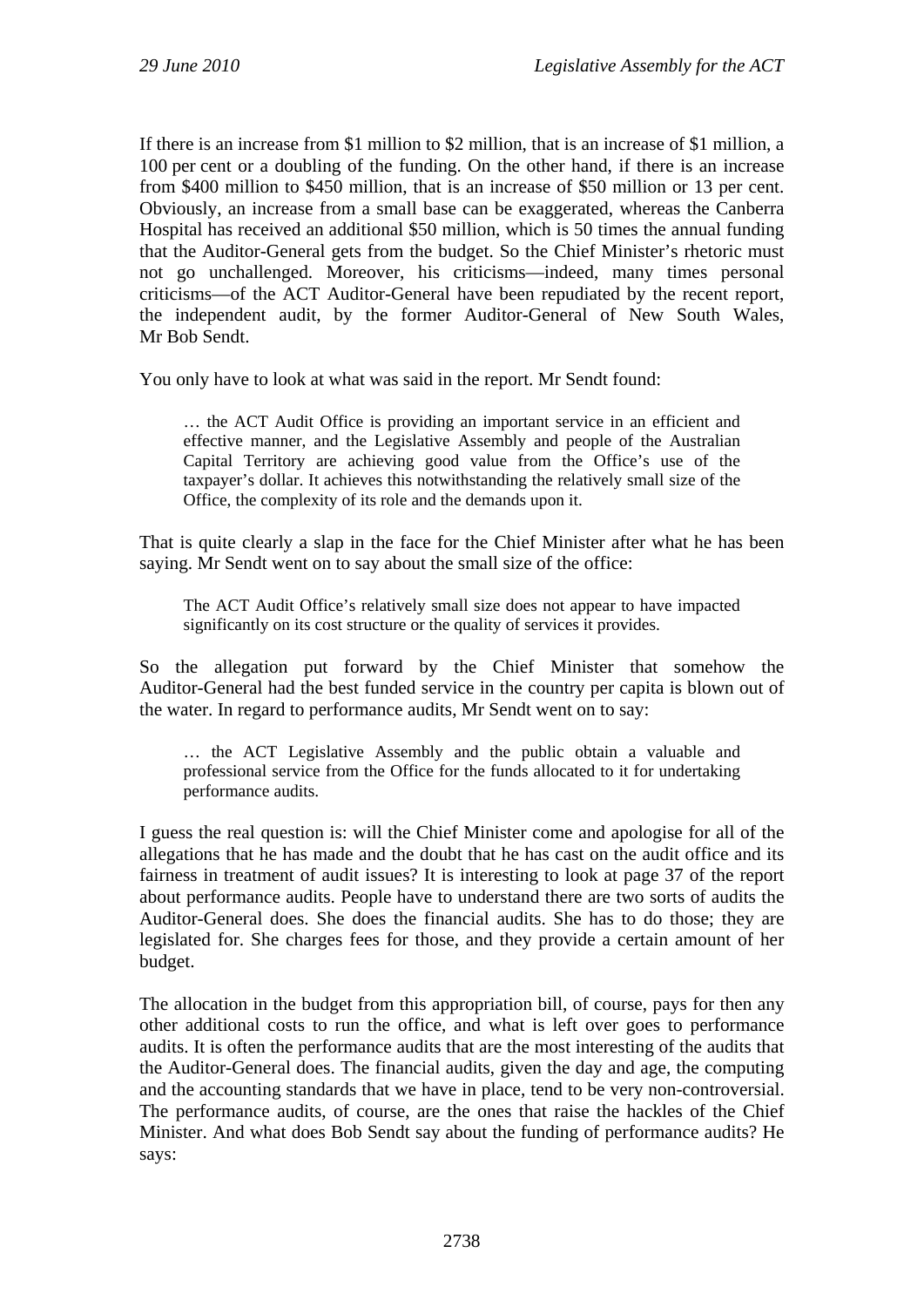In my view the existing performance audit function is viable, but just so.

That is the shame of this: it is just viable. Bob Sendt mentioned, and I have mentioned many times, that you need to look at the return on investment. That is what it is when you invest in the Auditor-General's Office; that is what it is when you appropriate money for the Auditor-General: it is an investment in efficiency. It is an investment in delivering better services for the people of the ACT. It is an investment in the future.

The UK audit office says that for every pound you spend you get nine back. The review done of audit proceedings federally here in this country said that perhaps for every dollar you spend you get 10 back. The US Congress said for every dollar their audit office spends they might get \$120 back, given the size and the scope of some of the programs that are rolled out in America. Whichever way you look at it, if you take on board the recommendations that the auditor makes and you use them to drive efficiencies, you use them to deliver more services or you use them to deliver savings, it is good money; it is well-spent money. But, unfortunately, because of the personal view that the Chief Minister takes, that is not found here in the ACT.

There are a number of other things mentioned in the report, such as: does the auditor have good practices? The Chief Minister was very concerned about the practice of running the office, and it was found that the auditor does have good practices. If there were any concerns about whether or not there was any bias, the report says no bias was found in the topics that were picked. Mr Sendt said there was a good process that led to the selection of topics, and I think we are all pleased with that. In regard to the quality of the product that the auditor's office produces, Mr Sendt said that they are well put together reports, they are sound reports, they are very readable, they are very user friendly and they make very sound recommendations.

So, on just about every base that you wish to go to, the independent review of the Auditor-General's Office really does show that we have an outstanding audit office. Does he make recommendations? Yes, he does. He makes suggestions about, for instance, the time frame in which these independent reviews should be carried out, and these are things that of course the public accounts committee will look at. But it is very clear from the quality of the report that it is important to take this information on board and to fund the audit office properly.

What we have said in the dissenting report, given that little or nothing is said about the audit office in the main report, is that we would like to see a progression. Currently, the auditor will tell you the split between financial audits—compulsory under the law; she has to do those—and performance audits is about 60-40; maybe it is 70-30. The audit office says that, based on looking around Australia and around the world, ideally where people want to be is about 50 per cent of your expenditure on financial audits, which sets the mark; therefore you should be able to achieve 50 per cent on performance audits.

Currently, the auditor is really struggling to do six or seven performance audits a year. The auditor has said her office lack the ability—again I think it is in the report—to do follow-up audits. *(Second speaking period taken.)* They lack the ability to do a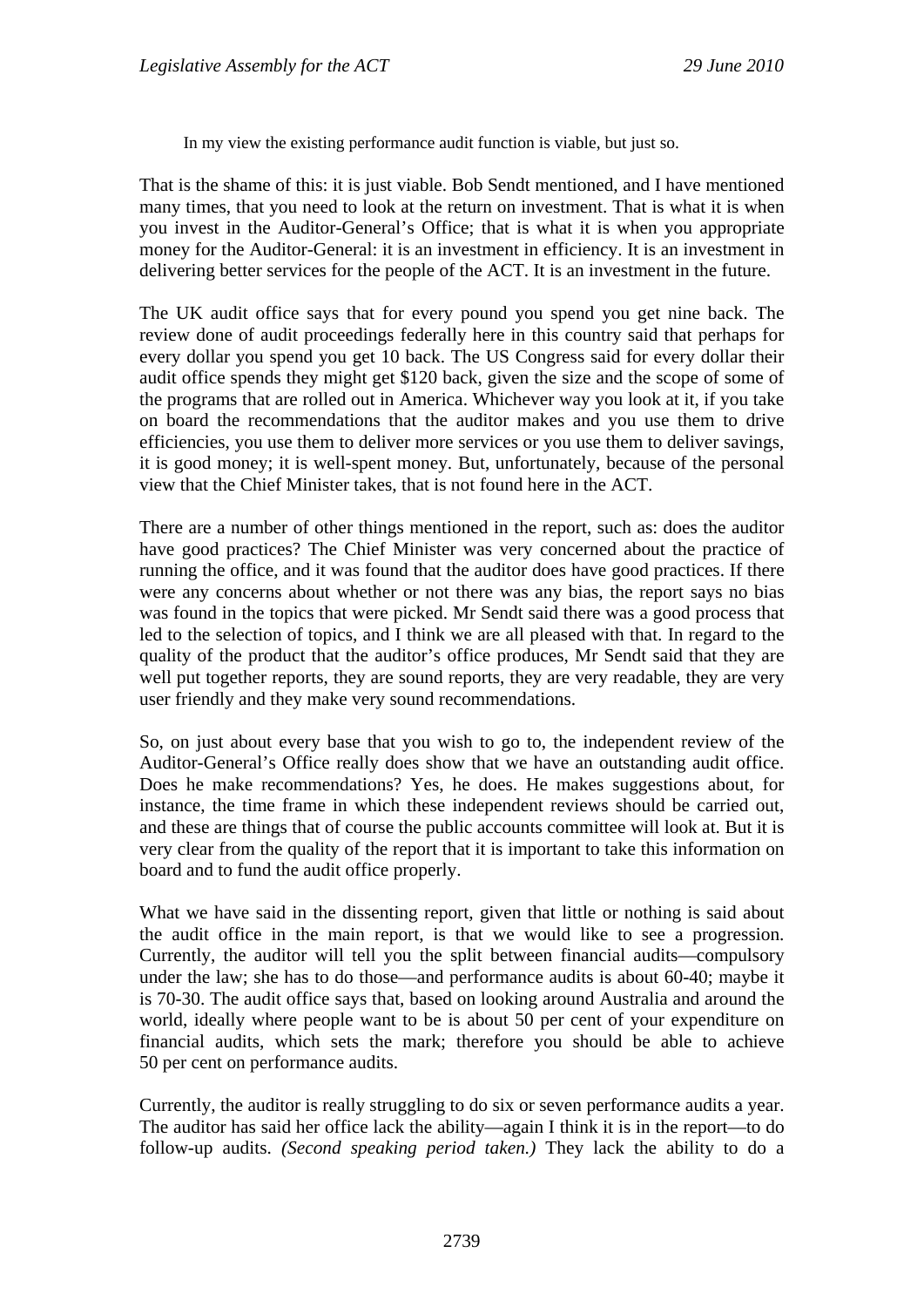sequence of audits in a specific area—things like the delivery of capital works; things like elective surgery waiting lists; things that are constantly brought to the attention of members or are of concern to the public. The audit office cannot do that. So currently we are doing between six or seven audits a year. Ideally, what we would like to get up to are probably 12, 13 or 14 audits a year. The average cost of a performance audit, the auditor has told PAC and other places, I believe, is somewhere in the vicinity of \$170,000 to \$200,000.

No-one is suggesting that the Auditor-General should get all the money straight up; that we just suddenly lash out and say: "Auditor-General, you are special. You can have the extra money." (1), the auditor has said she does not have the staff to be able to do that, but, (2), it takes time to build up the capacity. There are a number of reasonable recommendations in the dissenting report, starting at about page 110. Recommendation 1:

It is recommended that the ACT Legislative Assembly approve the annual appropriation for the ACT Auditor-General.

As we can see from this budget, she is not going to get from this government the assistance that she needs to do the job properly on behalf of the people of the ACT. So it is quite reasonable then that that appropriation come back to this Assembly. Indeed, Bob Sendt said in his report that it is up to the elected representatives to set the budget. The next recommendation says:

It is recommended that funding be appropriated to the ACT Auditor-General such that, by 2012-13, the budget of the Office is funded to the extent of 50 per cent from fees for financial audits and 50 per cent from an annual appropriation.

Then the final recommendation is:

It is recommended that, by 2013-14, the appropriation provided to the ACT Auditor-General be sufficient to enable a minimum of 12 performance audits to be conducted each year.

Given the size of the growth of functions that the ACT government covers, both at the territory level and at the municipal level, given the complexity of the delivery of a number of those programs, it is not inappropriate for the auditor to be doing a minimum of 12 performance audits a year. I think it is important that they are done. It is important that the capacity for follow-up is given. It is important that the office actually have a structure that enables it to keep staff, because there are very strong competing issues in the ACT for staff. Financial staff of this nature are a very important commodity, so it is important that we adequately fund them.

The budget this year is inadequate. It does not allow for growth for the performance audits, certainly. It does not open the government up to scrutiny. We remember that back in 2001 the catchcry of Mr Stanhope then was "more honest, more open, more accountable". That finished in October 2001—because the government has not been honest, open or accountable since.

I would have no difficulty in supporting the increase in funding for the Auditor-General. It is a shame that it has not happened in this budget. We could just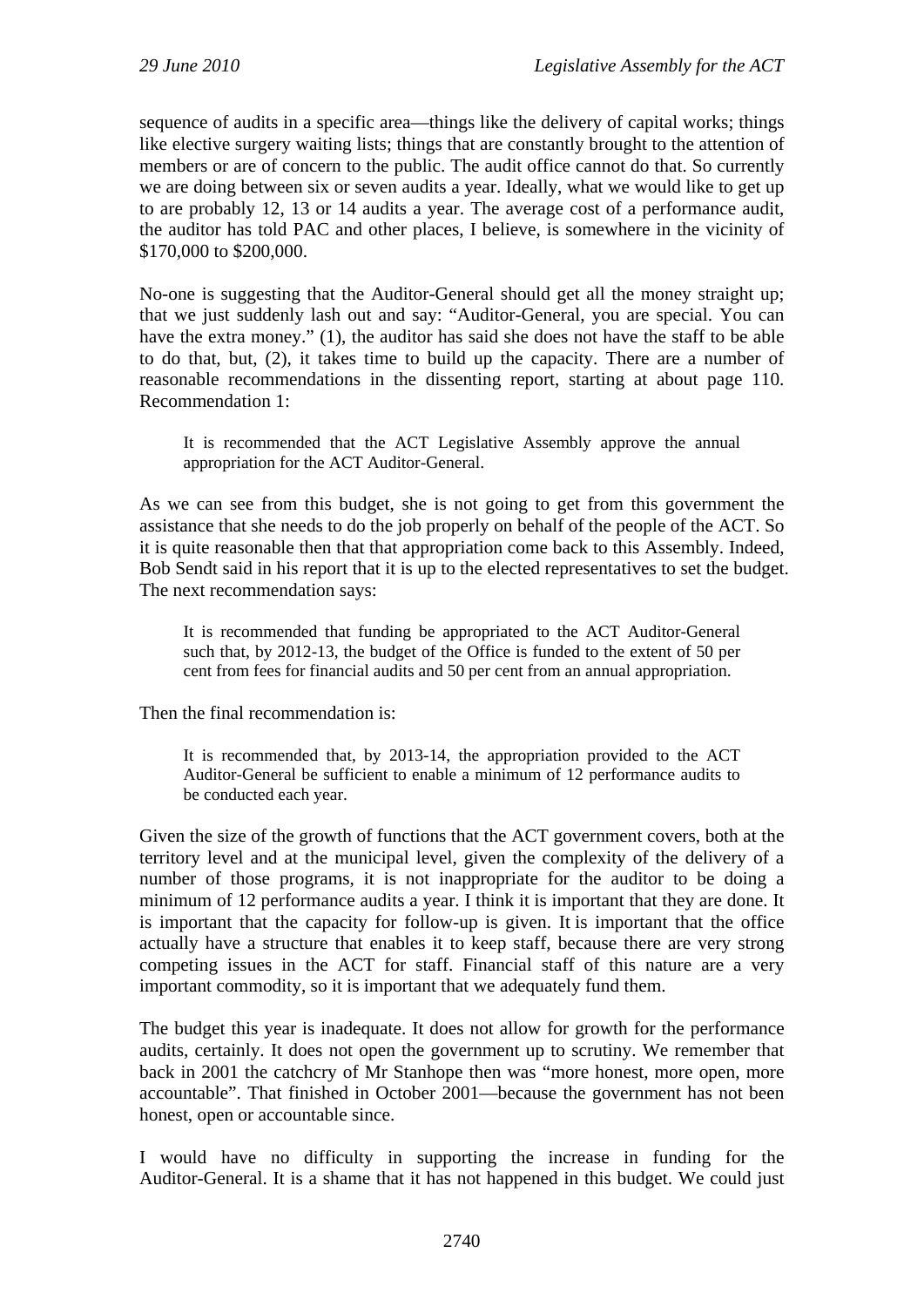do it incrementally. If \$200,000 a year were added, such that she could build up the capacity to do the performance audits, to hold the government to account, that would be a good thing. Indeed, I favour changing the way in which this funding is provided, and that will be a matter for another day. In general terms, the Canberra Liberals support an increase in funding for the Auditor-General, to increase the capacity of the office of the Auditor-General to undertake more performance audits. They are a valuable means of enhancing accountability and responsibility in the activities of the government.

Proposed expenditure agreed to.

Proposed expenditure—Part 1.4—Chief Minister's Department—\$57,771,000 (net cost of outputs) and \$8,443,000 (capital injection), totalling \$66,214,000.

**MS LE COUTEUR** (Molonglo) (3.56): I have a range of issues to deal with today with respect to the Chief Minister's Department budget line, including the ones that I am specifically interested in, arts and business. So I will try to be succinct to fit them into my allotted time. I also note that I will not be the only speaker from the Greens as far as the Chief Minister's Department is concerned. My colleagues Ms Bresnan and Ms Hunter will also be speaking on some of the items relating to this department.

Last week an updated set of Chief Minister's annual report directions was tabled. They improve the reporting requirements considerably over a range of reporting areas for the next three years. One of these areas that are new this year is the triple-bottom-line reporting requirement. This is an area which stems from the Labor-Greens parliamentary agreement. I cannot imagine that there has been an ACT budget since Ted Quinlan was Treasurer where the Greens did not raise triple bottom line as an issue.

Firstly, I have to congratulate the government on its inclusion in the directions. Last year Ms Hunter raised this issue in her speech on the budget, and was hopeful that this year's budget would be able to be framed by a triple-bottom-line accounting analysis. However, it is a slow wheel to turn and perhaps we will see it in future budgets.

What we have instead is another shift towards a more holistic way of analysing the way we spend our territory funds and examining how our expenditure relates to achieving our key government strategies. If you look at this year's annual report directions, you can clearly see this prism filtering through the various reporting requirements. This is new ground for the ACT government. It is a step in the right direction and a new direction which we will continue to work on.

This is not a plan to make more work for agencies but to measure up agencies against what key government strategies suggest they should be working on. If the agency activities and spending do not correlate with the key government strategies then we clearly have problems. You can see that this level of reporting requirements is not intended to be a burden on government agencies, but a check to ensure that they are working smarter and more strategically. Thus, it will be clear through annual reports whether we are achieving the aims in our key government strategies.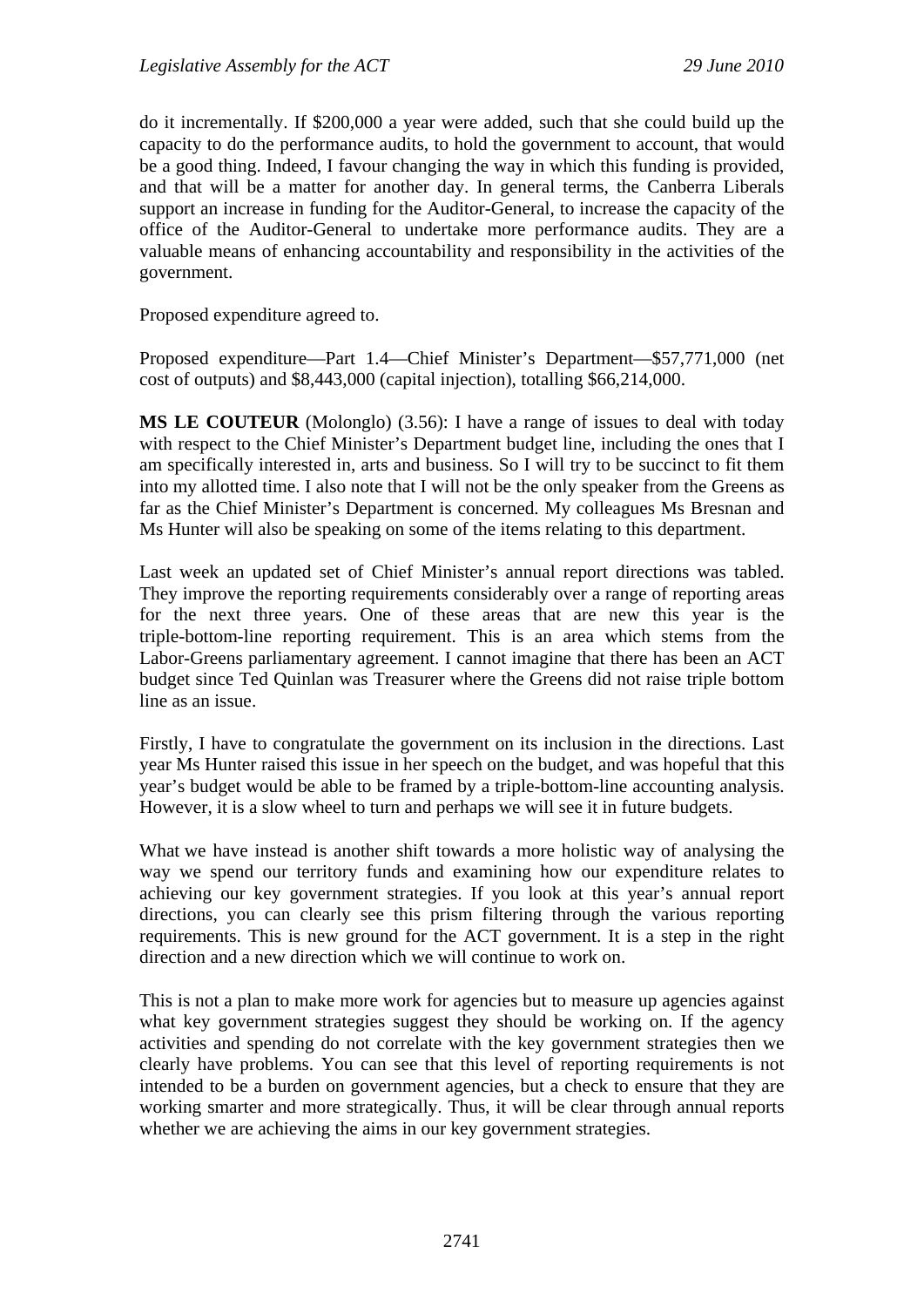Many government strategies have been through exhaustive community consultation processes and already have the right balance of addressing environmental, social and economic needs. Thus, when agencies report against strategic indicators which relate to these reports, it will be clearer whether or not we need to put more resources into various areas in the following budget year.

I do not believe that this year's budget indicators truly capture the key facets of all of our key government strategies, but I think that this is a work in progress, which we can and I am sure will visit again next year. In the meanwhile, I look forward to the next edition of *Measuring our progress*, the progress report on people, place prosperity, which I hope we will see in the next couple of weeks.

Another very important part of this process of moving the government towards triple-bottom-line analysis overall is to establish an evaluation process for new policies and programs, to undertake both climate change impact and poverty impact analysis. The evaluation processes and tools are not available for these as yet, but the Greens will continue to raise this issue until they are and until they are applied.

These processes are also key to evaluating what new infrastructure we need, and when we need it. I believe that we are not truly planning for our future needs when we are not thinking about how our investments will hold up for a zero emissions territory. Towns around the world are becoming transition towns or zero emission towns or neighbourhoods. We as a territory need to be making those sorts of steps too. We want to become a transition territory with a transition town in it.

I note the items funded through COAG that were raised through the estimates process. I have to express my concern at this stage at the growing list of funds which the commonwealth government now owes the ACT and does not appear to be paying. This list includes the land on Constitution Avenue, the money owing for the Olympic torch relay many years ago and, especially because it has not yet occurred, decent funding from the federal government to help Canberra celebrate its centenary as a national capital. I hope that now we have a new Prime Minister, we may have some movement on that front. I hope that up at the house on the hill, they may be a little focused on the federal elections for the next little while.

I note the general level of satisfaction expressed in the estimates hearing regarding community engagement improvements, especially regarding the community noticeboard. I see similar pages in newspapers in other cities around the place and in the consolidated format of information, events and consultation, which makes sense. It makes it clearer that it is government-related information.

Consultation will, I am sure, continue to be an area where there is considerable community interest and concern. As Greens planning spokesperson, I have been to many consultations and community groups. Almost always there are complaints. People feel they do not hear about the consultation in time or that the government has already made up its mind. I am aware that it is hard and it is possibly impossible to have people who have lost an argument feel that the consultation process was right. But this is an area where the government must continue work with the aim of improving.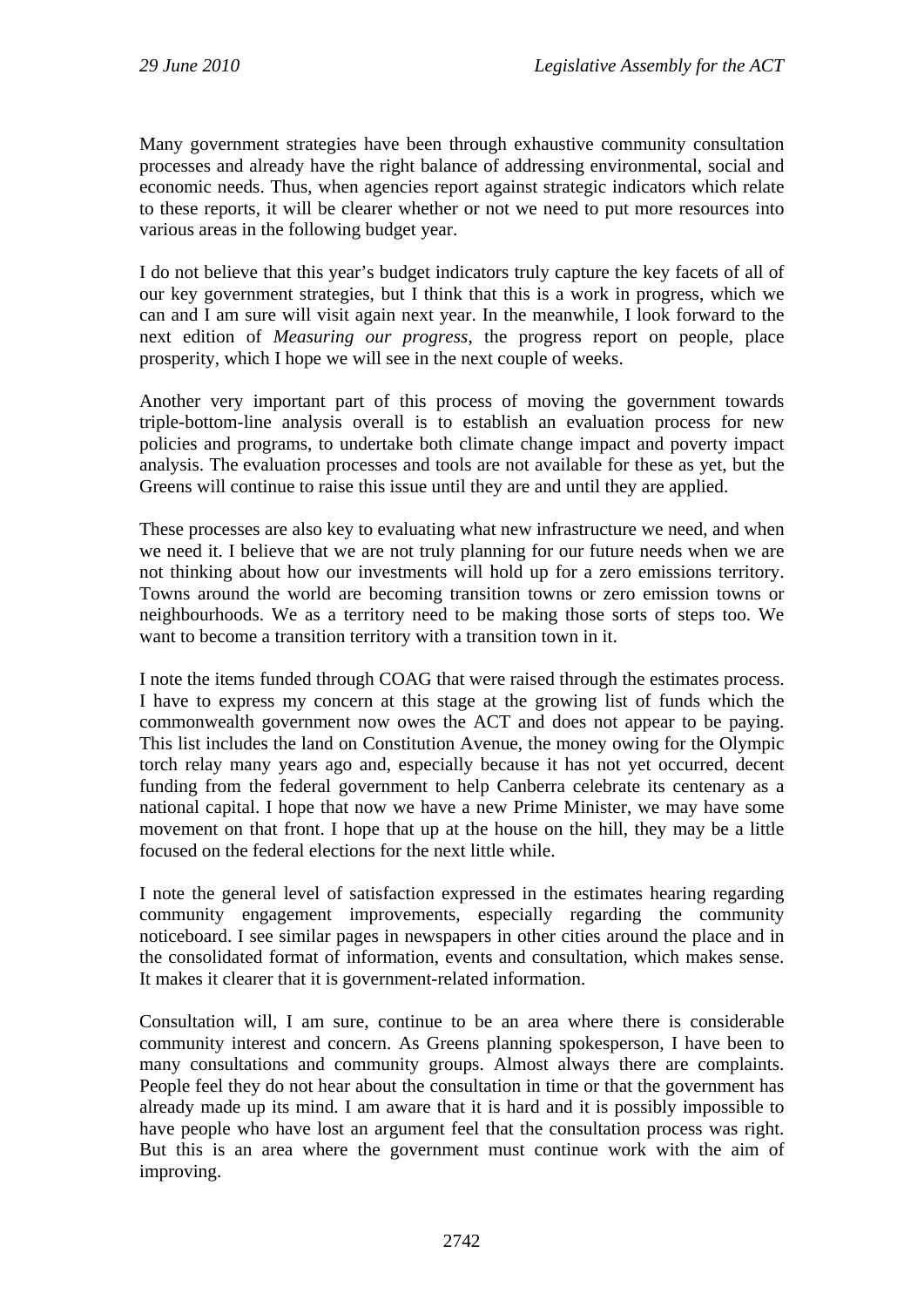In this context, I do note that the Chief Minister's Department's plan for improving consultation processes and information shared at such consultation events is to increase training across the board through the various government agencies to improve capacity and capability of community engagement. I thoroughly support this, and I hope that part of this process will also be encouraging staff to liaise with relevant agencies about related government processes and projects as well as the benefits of the more deliberative democracy style of consultation—that is, informing people and sharing as much relevant information as possible before asking people to input into the process. For the input to be meaningful, it needs to be informed input. Again, this is an area where we have had some issues in the past.

I now want to move on to talk about the arts. In this context, I would like to point out that the estimates committee has recommended that the accountability indicators for arts policy, advice and programs need to be refined so we can better understand how our arts indicators are progressed. I look forward to seeing more about that next year.

I want to raise one issue that is very important for the arts and music community. That is the fact that arts and music groups actually need somewhere to undertake their activities. They need space and they need venues. It is not sufficient just to have spaces which accommodate high-end arts and music. Canberra has a serious lack of venues for live music and community groups, particularly ones that are affordable to smaller groups, accessible by public transport, and appropriate when it comes to organisations which may have noise issues, such as live music and other music venues.

While there are places in Canberra for large professional groups such as the Canberra Theatre next to us, we are seeing a pattern of smaller community groups being pushed out. It is very disappointing to see that there is nothing in the budget to help address this issue, because it is an issue that needs to be addressed. What it might mean, for example, is giving some assistance for subsidies for new venues to set up in appropriate places and to try to get non-high-end events happening again in the central parts of Canberra.

It means that when we redevelop areas, we need to look at existing public spaces and ensure that there are going to be sufficient indoor public spaces and sufficient community spaces, sufficient spaces for things other than meetings, for community events that are not just meetings—although, of course, including meetings. We need to ensure that these spaces will continue as well as ensure that there is sufficient outdoor community space when there is redevelopment. We have tended in the past to look largely at ensuring there is sufficient outdoor community space. That is important, but it is not the only thing that is necessary for a vibrant community. It is something that we are losing.

Instead, we keep on hearing reports that it is costs, government pressure and bureaucracy, and a lack of spaces that is making life more difficult for our small arts and music groups. The availability of dance space is an issue. Yes, there is space at the new Belconnen Arts Centre, but it remains completely booked out. This is clearly an indication that the ACT probably needs more dance space. The government has a general statement about providing space for dance artists in its strategic directions statement on dance. *(Second speaking period taken.)*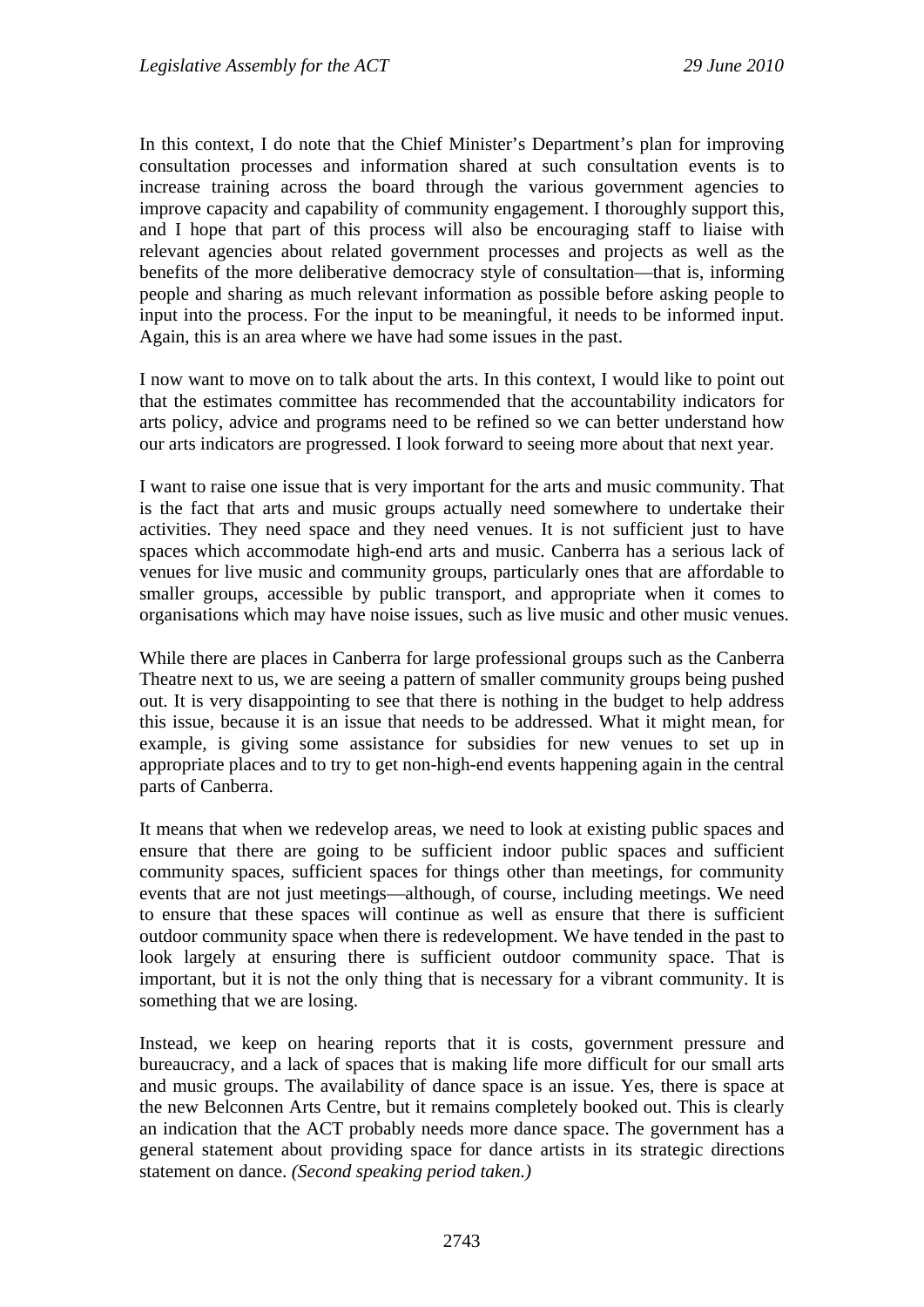What is the government actually doing to increase the amount of space and provide more government-run or more affordable non-government-run dance spaces in the future? These are issues that do not appear to be addressed and certainly have not been addressed through this budget. Another example is the National Capital Orchestra. For example, it has no affordable venue in Canberra, despite being called the National Capital Orchestra. So it is having to head out to Queanbeyan for its performances.

I asked Mr Stanhope about orchestra venues in the estimates process. He responded by saying that there was a range of venues for orchestras to perform in central parts of Canberra, including the Canberra Theatre Centre, the Canberra Convention Centre, the recently renovated Albert Hall, the Ainslie Arts Centre, Llewellyn Hall, the National Museum of Australia, the National Gallery of Australia, and the Great Hall at Parliament House.

That is all true but unfortunately the situation is not as simple as Mr Stanhope described. The National Capital Orchestra used to perform at Llewellyn Hall but a reduction in the NCO's subsidy and an increase in the Llewellyn Hall's hire fees, together with the requirement to use the more expensive Ticketek for sales—a contract which used to be held, I believe, by the Cultural Facilities Corporation—now make it unaffordable. Likewise, the Canberra Theatre is too expensive and the convention centre, the National Museum and Parliament House are not appropriate acoustically. I also suspect that they might well be too expensive.

In addition to this, Albert Hall, the Fairfax theatre at the NCA, Ainslie Arts Centre and Erindale do not have stage areas which are large enough for a full symphony orchestra. I have spoken to the NCO who have informed me that they intend to continue using Queanbeyan for the foreseeable future unless the situation changes and improves. It is worth noting, unfortunately, that the NCO's Queanbeyan venue does not have public transport options. That means that audience members must drive. Many of their audience members are also elderly and they find that the drive is somewhat daunting to them.

Then we come to McGregor Hall, which is soon due for demolition. It is one of the few affordable, centrally located, noise-appropriate community spaces in Canberra. The government sold this space to the ANU a few years ago and the ANU is about to demolish it. There is no plan to replace this, as Mr Stanhope confirmed last week in questions without notice.

Also, on the basis of that question and other things in the budget, there does not appear to be any plan to halt the continued displacement of arts and music groups, especially the small local arts and music groups. Due to a range of issues, the smaller groups are the ones that are having the real problems. The large high-end groups have got facilities. But if you want to go out somewhere locally and listen to a band, if you want to do it in an affordable way so you can do it every week or every couple of weeks, or even every month, these are areas where we need more venues. This is the area where there is a problem.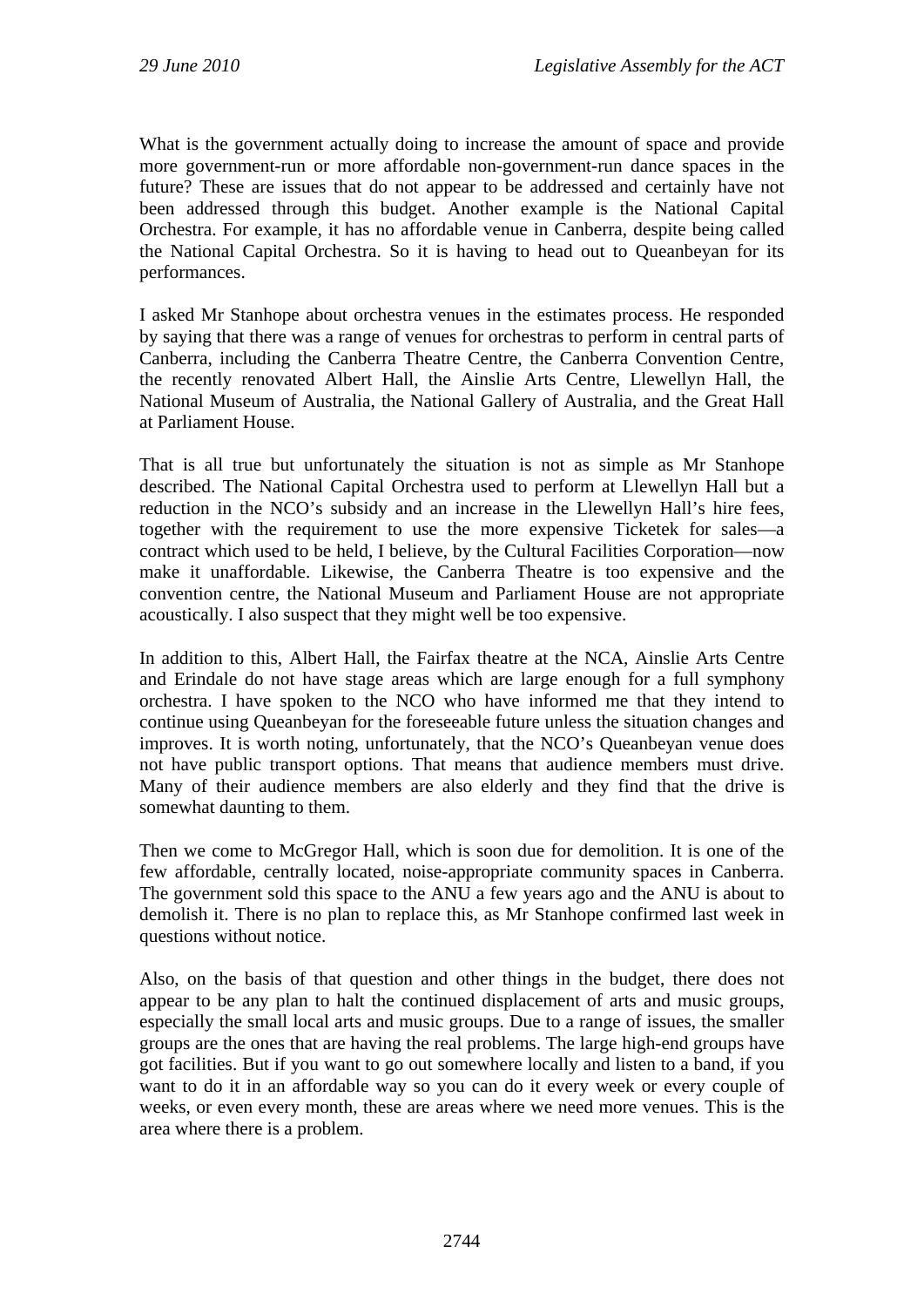The other problem is the issue of public liability insurance for arts organisations. I raised this in annual reports hearings. The government said it would follow it up. We requested the government to look into extending cheaper insurance to arts groups, just as the Treasury has looked into this and is extending it to community organisations. The responses from the estimates hearing make it clear to me that nothing has been done on this issue. It still needs to be pursued. I note that the Canberra musicians club is doing some work in this area, but it is an area where the government could quite usefully and positively intervene, as it has done for other community organisations.

I also want to mention the issue of board membership of arts organisations. I have argued before that the government needs to look at the onerous requirement relating to conflict of interest, requiring that people who have done any kind of paid work for the organisation cannot be part of the board.

Last year's estimates committee asked that this process be reviewed. I understand from this year's estimates process that the government has new governance procedures for key arts organisations requiring office bearers of boards to be independent of business management and/or artistic relationships with organisations, and that a majority of board members should also be independent.

In my view this is a significant improvement. It brings it into line with what is done with corporate governance normally in the private sector. It still has some degree of stricture in terms of independent governance, but it does allow organisations to include valuable people on the board who would otherwise have to be excluded and whose loss could be very negative for the organisation. We will keep a watching brief on this issue to ensure that arts organisations operate effectively under the new rules.

Moving now to business and industry development, I was very pleased to hear that the green economy paper is to be released for public comment next month. I call it the green economy paper because, of course, that is what it was called in the Labor-Green agreement, which was the genesis of the paper.

I believe, however, that the government has decided to rename it the clean economy paper, but either way I hope to see it and I hope that it is going to give the ACT a boost in shifting our spending towards a more sustainable economic base. I regret that the government did not release the UCan-commissioned paper before this year's budget because it could have been a useful input into the budget.

I hope that the process will speed up enough so that the paper will in fact drive some changes for next year's budget. I hope that this paper identifies key industry support and incentive proposals as well as a training plan to identify the key areas which we need to introduce into our many levels of tertiary education and apprenticeships to ensure that we have sufficient skills in our workforce to run the industries which we need for a more sustainable, cleaner and greener future.

This paper and the strategy which comes out of it generally will be very important in the coming years as we adapt our budget and, indeed, our whole territory's activities to ensure that we meet our reduced greenhouse gas emissions targets. Strengthening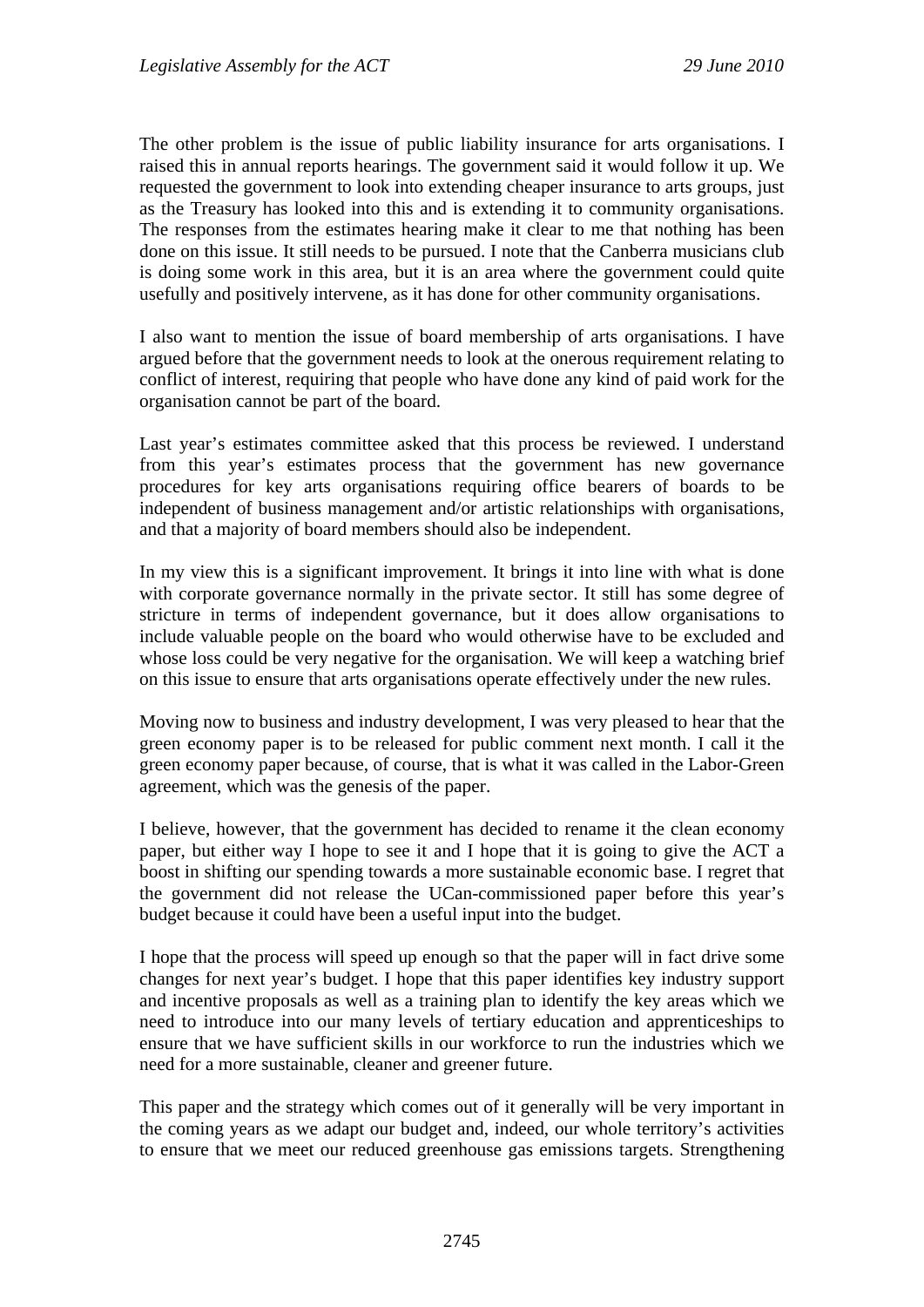our economy in this way is, of course, a key way to move our economy away from our current heavy dependence on land releases and sales.

We know that land sales revenue is selling our capital and we only have a limited quantity of land for sale. Now is the time to start making other plans for our budget. A zero emissions future may sound scary to some people, but it is also an opportunity. It is an opportunity to identify the things that the ACT does well, apart from selling land for residential use.

I am referring to things like the knowledge economy so that we can maximise our business and economic opportunities. I note here the estimates committee recommendation:

… further work be undertaken into the economic opportunities and prospects and appropriate strategic direction for the ACT economy to achieve zero net emissions by 2050 and annual updates be provided as a separate chapter in each budget paper.

I support this recommendation and the need for a green economy strategy paper with action plans and a guide to ensure that fiscal policy directions not only reduce emissions in the short term but also actively position us to withstand economic changes that will occur as a result of climate change.

I believe the key part of this is the development of a climate change impact analysis tool which I understand is in development. I look forward to hearing more about it in the very near future. What I would also like to see is our ACT-based businesses which fit into a sustainable economy plan get sufficient support in the start-up and establishment phase.

There is no point in giving contracts and tenders to businesses to fulfil key roles in our cities if we do not nurture them by giving them the right support at the right time to ensure they do not go bust immediately and then leave the government in the situation where it again has to find a business to fulfil that particular role. I am concerned to note particularly that in the waste management industry there seems to be the possibility that this is occurring once again.

In summary, I am very pleased to see that there will be some moves towards better triple-bottom-line accounting, but I am concerned that we need to do a lot more in terms of arts venues and a clean and green economy.

**MR SMYTH** (Brindabella) (4.15): It was interesting to get to the Chief Minister's portfolio in the estimates, because one was able to ask the Chief Minister about his litany of dealings with the federal government. Yet again, we found out that the money we were promised for the Beijing torch relay is now a dead rubber—we are not getting that money from his Labor colleagues; that the money we are owed for the car park up at Defence has not been forthcoming; that there is no money for Constitution Avenue; that there is no money for the Majura parkway, even though apparently, according to Wayne Swan, this roads money will go to every corner of the land; and, indeed, that there is still no money for the centenary of Canberra, which is coming very closely.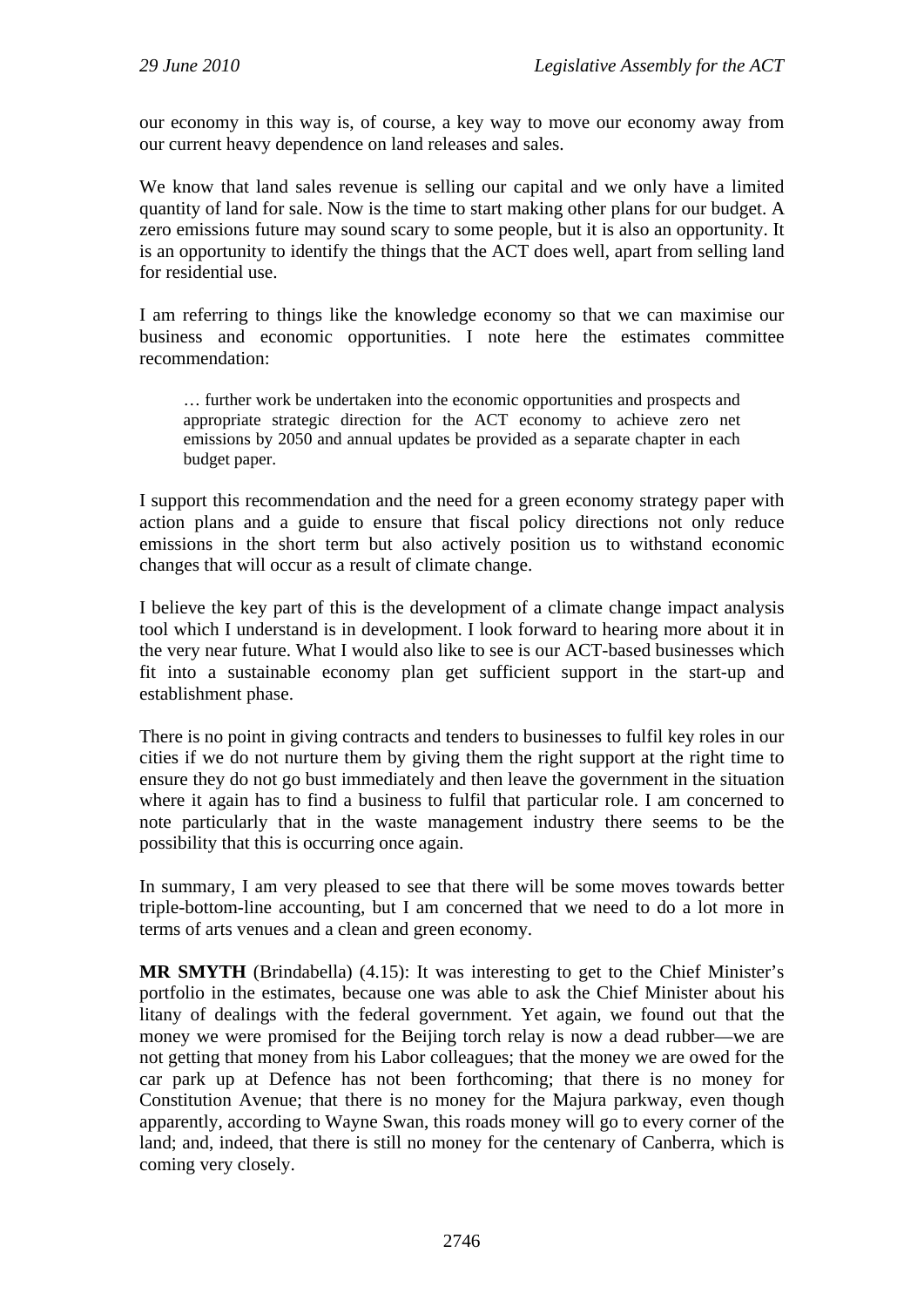What we did find out from the federal budget is that there is money to start the discussion about the celebration of the 100th anniversary of Gallipoli, which is five years away, and we support that money. It is worth that work starting early. Unfortunately, what we do not have from the Chief Minister's federal Labor colleagues is a commitment to the nation's capital. That is a shame: 2013 is a fabulous opportunity to make a statement about Canberra and put Canberra on the map, both nationally and internationally, for its second century and to say some things about the aspiration that the nation's capital says about where we see ourselves as a country. Unfortunately, federal Labor is not interested and, unfortunately for the people of the ACT, the Chief Minister of the ACT does not have the clout to get the money that we are owed or the money that is deserved for this celebration. I think that is a shame but not unexpected from a Chief Minister who displayed such poor knowledge of the aspects of his department.

You only have to go to output class 2.1, business and industry development. Business, as all would know, is very dear to my heart. It is also the future of the ACT. Clearly, we cannot rely on funding from the federal government, and the only way is to make our own way in the world and develop the ACT. Ms Le Couteur got to it before I did, but in the plan that the Chief Minister released in August 2008 about developing the ACT economy—and discussions on that plan—we heard from both the Chief Minister and from the head of the Chief Minister's Department that it was the strategy and that a whole lot of plans were coming underneath it.

But when you go to the discussion in the *Hansard* on estimates, it is very unclear what the plans will be. There is something about, I think, how it has now morphed into the clean economy or the green economy, but it is very unclear when that will be available. There is something about film, and there is money there for film, but we are now going to have a roundtable to determine how that money will be spent.

How many roundtables is that? How many roundtables do you have to have? This is the budget; it is the expression of where you are going and where you are taking the territory for specifically the next year and then for the four-year period in front of us. But there is no strategy, there is no commitment here, particularly to the business community.

It is important to provide the right environment in which business can prosper. Yet we learn in this budget that there is an extra \$58 million on taxpayers. If you are taking it out of business and taxpayers' pockets, they are not spending that money in businesses around the ACT. So there is the first problem with this budget. What they are doing is hurting business.

We would have thought that the Chief Minister might well have been up on the environment that he is creating and, indeed, the assistance that he is giving to the business community, but the Chief Minister was not even aware that the government's 2010-11 budget had actually reduced the business budget. You only have to go to the *Hansard* for 19 May and look at page 631 to know how badly they got this wrong: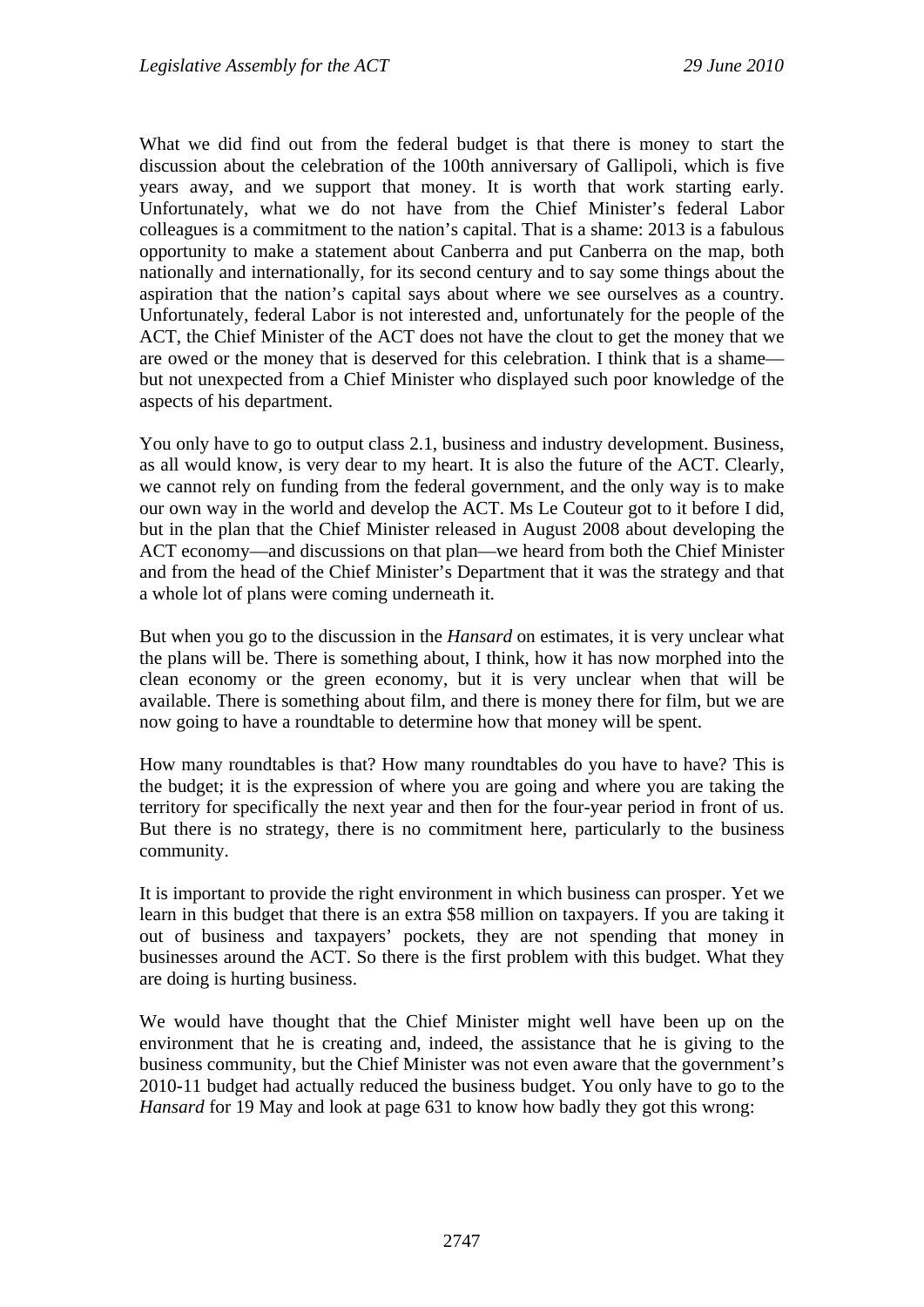**Mr Neser:** … If you go through it, the base funding for business and industry development is \$8.7 million in their estimated outcome, and it is \$8.1 million in their 2010-11 budget. I can provide you—

**MR SMYTH:** So it has gone down by \$800,000.

**Mr Neser**: That is right.

**MR SMYTH**: Okay. What is the thinking behind reducing funding for business by \$800,000 when you yourself, Chief Minister, just a few days ago admitted the economy was still in a precarious position? Let me quote it properly: "The ACT's economic future is precarious."

**Mr Stanhope**: I am not sure about precarious, but—

**MR SMYTH**: It is in your press release, Chief Minister.

**Mr Stanhope**: Precarious?

**MR SMYTH**: Yes, precarious. You do not remember saying that?

And the Chief Minister had absolutely no idea that he had said that. The Chief Minister was totally unaware of what was in his press release. But I guess after "infastucture", what is "precarious" amongst friends? If you are sending these messages out—

**Mrs Dunne**: Did he spell it correctly?

**MR SMYTH**: He did spell "precarious" right in this case. But, given that he did not have anything to do with it, I am not surprised it was spelt properly. The sad thing is, when you send emails out like that, saying, "We are in a precarious position," so much of investment and so much about business is about confidence, and this is the supposed leader of the ACT. If he is not interested, he should just get on his bike and go cycling in Spain or wherever it is he is going later in the year. I then asked him:

So why have you reduced the business budget by 10 per cent?

Mr Stanhope said:

I would have to take advice on exactly what the reduction—I must say that I cannot recall a conscious decision in relation to that.

So we have actually cut the budget and the man whose job it was to steer the budget through the budget process was either vagueing out somewhere or wondering whether you should have a mountain bike or a road bike for touring Spain, depending on which shrines you should visit—or whether or not he is just going to the bar. He was so vague that he had absolutely no idea about where he was at the time, and he certainly had no idea in the estimates that he had overseen a cut to the business budget.

We had Ms Gallagher saying during question time that this budget is investing in business. I am not sure a reduction of 10 per cent in the business budget is seen as an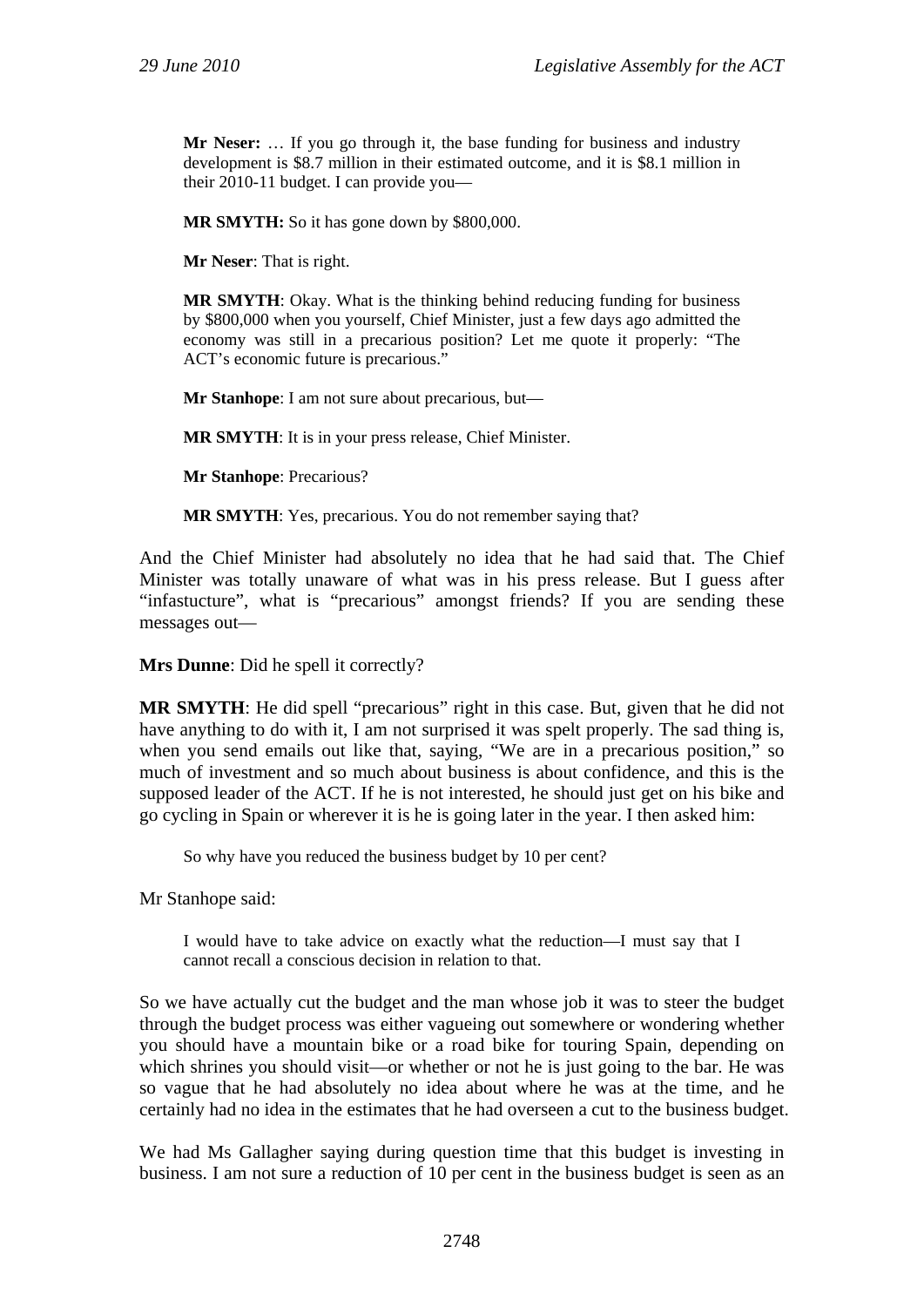investment. Yes, you are investing some, but it is less than you invested last year and, given that you have got a precarious budget, you have a series of internal inconsistencies in this budget. We have got higher taxes. It is a budget that contains higher taxes. It is a budget that is anti family. It is a budget that is anti business and it is a budget put together by a minister who had no idea what he was doing. And that is most unfortunate.

We then had the whole notion of the revenue that would be received and the figures that led to the recall day, where we saw that, in fact, the estimates that were in the budget predicted a drop in employment. To achieve the estimates that were in the budget, we would have had to have seen a drop in employment in the ACT in May and June of this year. That obviously did not happen, and it was obvious that it was never going to happen. But there he was doggedly defending this. The Treasurer was away—off in France drinking rose—and the Chief Minister is about to go to Spain to go cycling. It is a wonderful government we have got, so vague, so out of touch, just off and away—and at a time when we have seen the private sector fall from 59 per cent of the employment in the ACT to 51 per cent and we have seen the public sector grow from 41 per cent to 49 per cent.

We have got a paper on the table, *Capital development: towards our second century*, and that is all it is—it is a paper; it is probably not worth the paper that it was written on or the tree that was destroyed to put it out on—and the problem is that this government has failed to diversify the ACT economy. The opportunities were there, the start had been made, we had seen growth in the private sector so that we were not reliant on the public service. We all know that the public service will always be the number one business in the ACT, and it is great to have that as the base. But, if you want additional revenue into the future, to deliver the projects that you would like to deliver, then of course what you need to do is make sure that the economy is sound and that you have the programs to deliver it.

One of the other programs, of course, that they quote as underpinning capital development is the skills shortage and their response to skills shortage. That had happened well and truly before the capital development paper was put out. So to claim that is a bit disingenuous. They have said there will be something on film, but what we have said in the dissenting report—and these are good recommendations—is, and I quote the recommendation on page 66:

That the Minister for Business and Economic Development table in the Legislative Assembly by the last sitting day in August 2010 the list of plans to be developed and the timetable for their release to deliver *Capital Development: Towards Our Second Century*.

I notice that the Treasurer in her inadequacy and inability to argue cogently against the dissenting report just simply says—*(Second speaking period taken.)* She says and this is my particular favourite, on page 1 of her references to the dissenting report—"The government is concerned about the incorrect and unfair conclusions drawn by the dissenting members that it has sought to avoid scrutiny." It is quite clear that the government has sought to avoid scrutiny by the number of questions that it has taken on notice and the number of questions that it has failed to answer.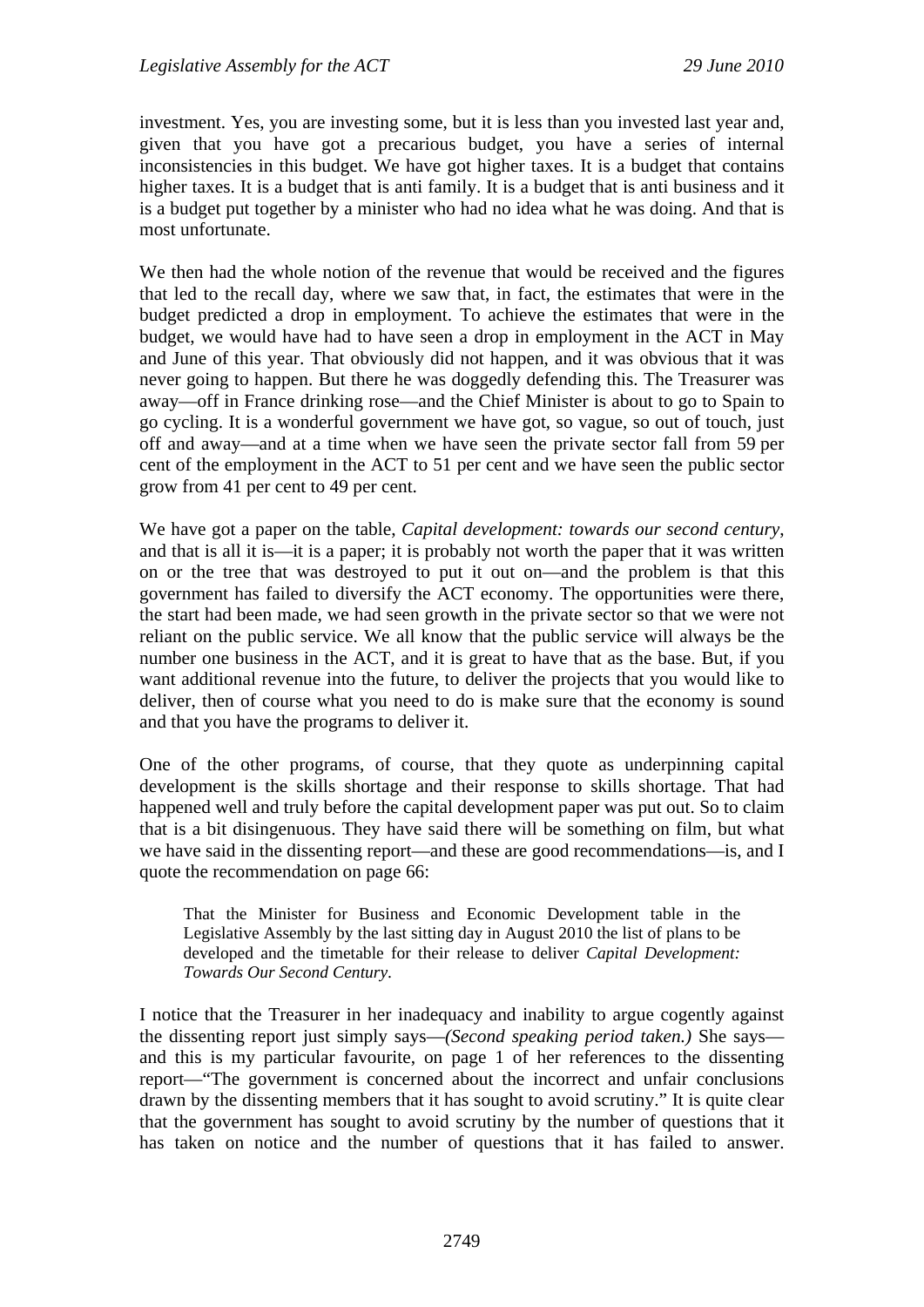Mr Corbell is here; he has still got a couple of corkers. We will get to that in ESA, though, about the cost of the headquarters.

But, when you look at the two-pager that Ms Gallagher has written, she says, for instance, "The above list are examples and are not exhaustive, rather they are illustrative," and she runs through the errors in the report. But there is detail in the report. We go to the nub of the matter. It is concise. It is accurate. It has analysis, and the government has failed to answer it.

I hope the Chief Minister will speak about this. I hope he will actually give us a timetable of the plans and their release—about how he will deliver capital development towards our second century. But then again he might be on his bike, he might not be interested about capital development shortly anyway, so who knows.

The other recommendation on that page is that the Minister for Business and Economic Development inform the Legislative Assembly of the outcomes of the roundtable concerning the ACT Film Investment Fund as soon as possible after the roundtable. We are very interested in that.

Of course, the third recommendation is that the Minister for Business and Economic Development table in the Legislative Assembly, before the commencement of the budget debate, the clean economy paper. The government apparently has the paper. I am not sure why it is being withheld; it would be reasonable to have it for the debate today. But perhaps, if you have got no intention of following through with it, that might be the real reason you would not want to deliver it.

The other part in the portfolio of great interest to me is output class 3, which is tourism. I think tourism, as was spoken about in the estimates, is really a sad case of the approach taken by the Labor government. Anything in the 2010 budget does not change that view. Where do we start?

First and foremost, there is a mishmash of coordination of tourism activities. There is an extreme lack of funding for the Tourism Industry Council. It is the worst funded tourism industry council in the country—bar none. It is our biggest industry independent of government; it is the worst assisted by government.

We have got this ephemeral new autumn tourism event—something about lights. There has been funding for the convention bureau, but I believe there should be more. We have got the saga of low-cost accommodation, and, of course, there is the whole issue of growth in tourism from China. According to the national figures, the number one destination for the Chinese is Australia and yet we abandoned our tourism activities in China. There is a failure to make additional investment in tourism in 2010, and I think the biggest losers from this are the people of Canberra—and, in that, particularly young people and women, who are often most likely to be employed in tourism.

Mr Barr lauds this investment in tourism, but he does not deliver. It is all words and no action. He lauds the *Masterpieces* exhibition, but then fails to explain how this was a new autumn event. It is not a new autumn event. It was a one-off opportunity that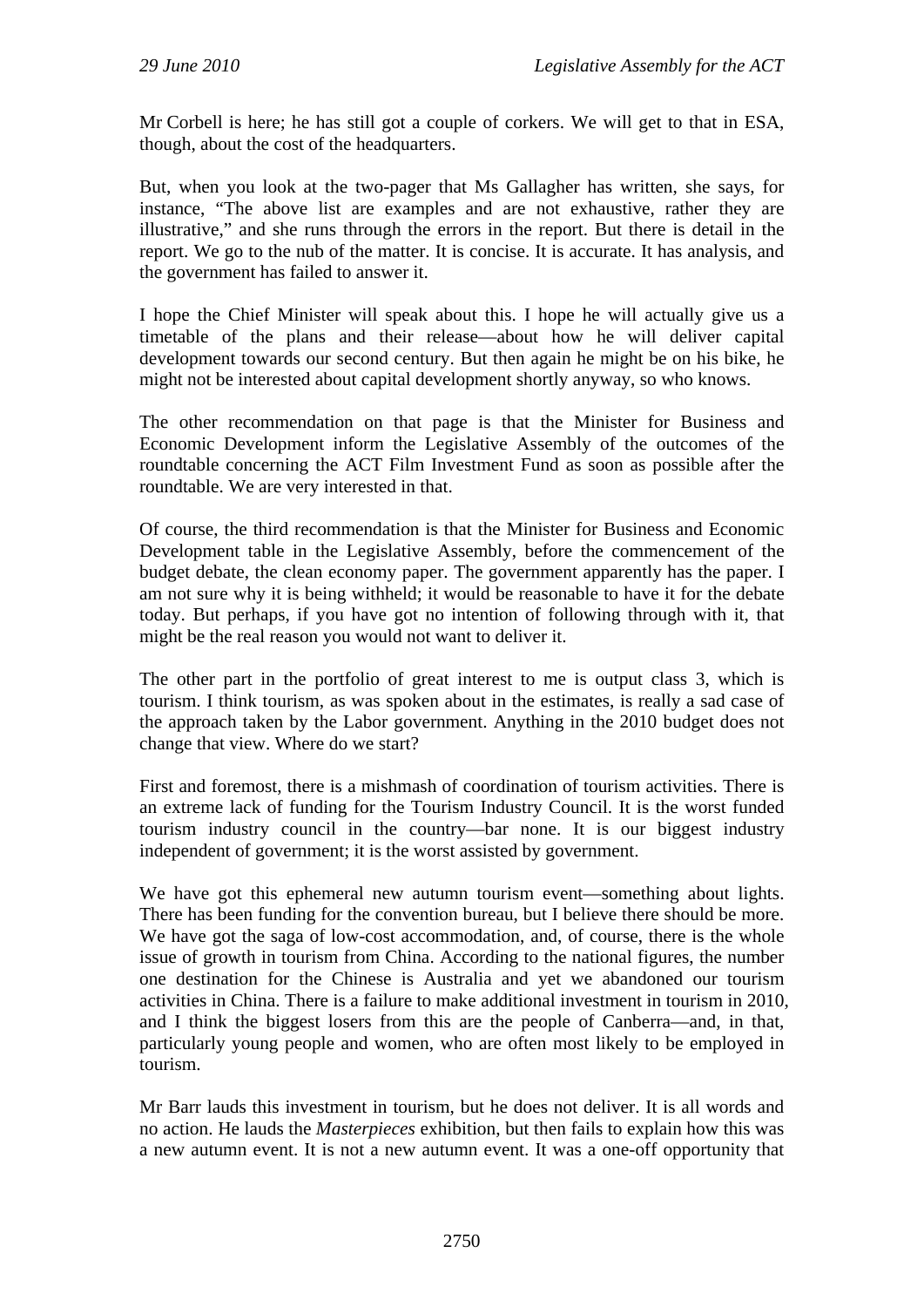dropped in the laps of government. That they put the money towards it was a good thing, because it actually got Mr Barr and Mr Stanhope saying, "Investing in tourism got a return for the territory." So they finally understand that investing in tourism gives you a return. I welcome that—it has taken nine years for them to get to that but it does expose the new autumn event. We have got two years gestation and there is still nothing of a general lasting concept, still nothing to compete with what could have been, for instance, a world-class balloon festival. What is this new event, what are we getting for our \$5 million and how is the broader community from the ACT going to be involved?

The interesting thing is that one of the statements made about it was that it would generate overnight stays. That is a good thing, if it does, but we are yet to have any evidence to present that it would. I asked the question, therefore: would we need extra accommodation? The response was, "No, we've got enough extra accommodation for this sort of event." But then, when we talked about the minister having an accommodation strategy, his strategy was just a list of sites thrown out there willy-nilly. There is one in Watson, there is one at EPIC, there is one at Stromlo and then he drops the two sites on Northbourne Avenue, both of which were passed in, because the market is not ready for them.

But having a list of sites is not a strategy. A strategy tells you where you want to go and tells you how you get there and then out of that you have an action list, which might be the sale of sites to meet that need. But where is the analysis? Where is the consultation with the community? Where is the direct link with the new convention facility? Indeed, Minister Barr said: "Well, that's a private sector thing. We're not connected to the new convention centre." Yet the Chief Minister, in his infrastructure report, says that they are actively working with the Canberra Business Council on delivering the new convention centre.

So who is right and who is wrong? This government is confused on tourism. I asked the minister where his attractions strategy was. He said, "We don't have to have an attractions strategy; that's for the federal government to have." Why have we got a tourism minister? If you are not going to look at developing attractions, what are we going to do?

For instance, the National Museum, Mr Assistant Speaker—and you have heard me say this before—was conceived in 1980. It took until 2000 for it to arrive—20 years. If we are going to wait that long for another significant attraction, we will be in desperate straits. We have seen no interest in new attractions from the current federal government—the Labor government.

We have seen upgrades to the major attractions—the National Museum and certainly the National Portrait Gallery—and I can rattle off a long list of other upgrades and things that the previous Liberal government did. The previous Liberal government actually had an interest in developing the nation's capital and its attractions. From the current federal government, all we get is cuts to the attractions, efficiency dividends, pressure, which the chief cheerleader over there for these cuts, Mr Barr, thought was a good idea, because we would cut travelling exhibitions and then he thought people might come to Canberra instead. But we do not have a coherent attractions strategy.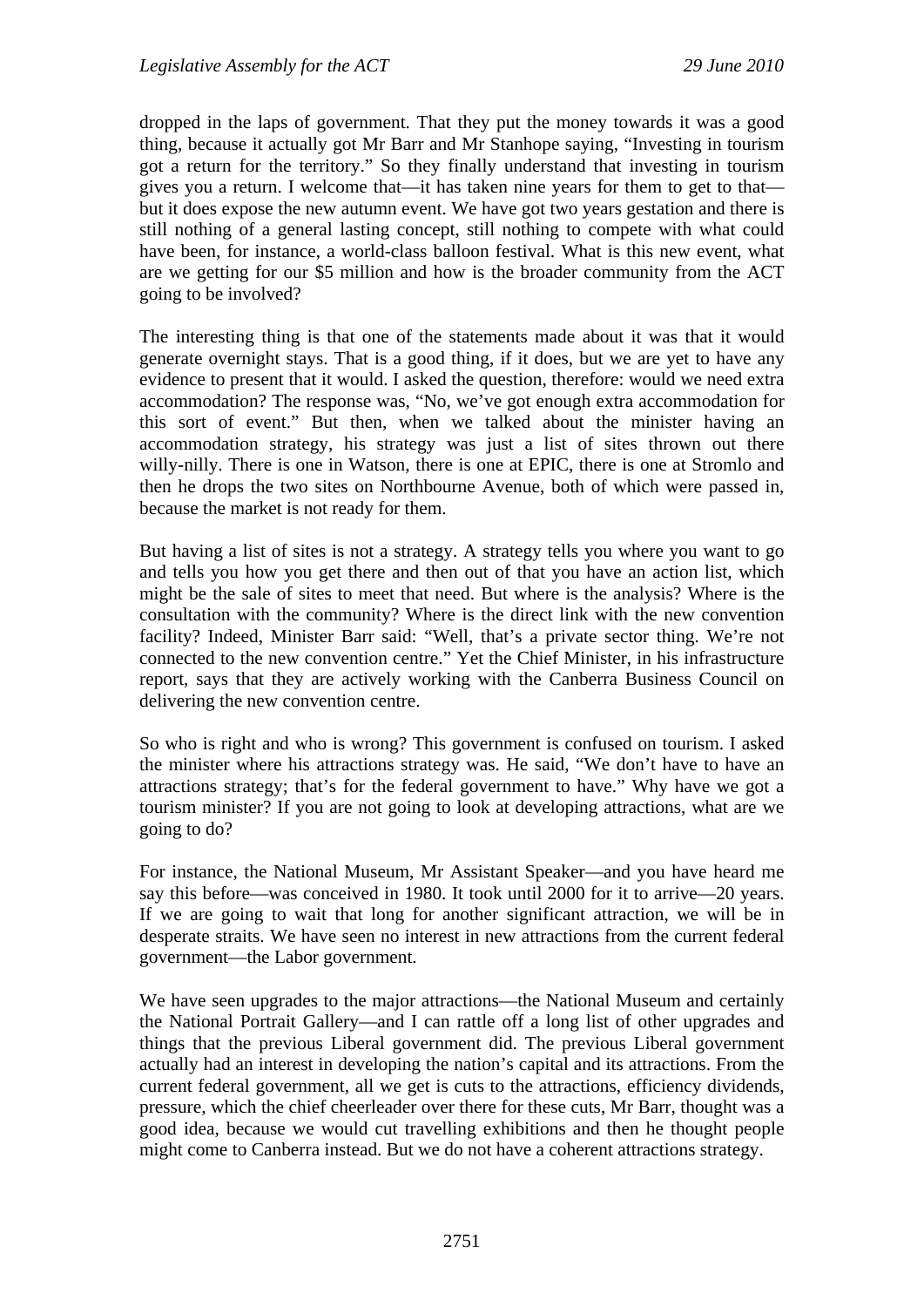We do not have a coherent training strategy. He said, "We tabled that in education and training." But I want to know how he fits that into his tourism portfolio. I am not saying I was lucky enough to have a document in another portfolio. We do not have a blockbuster strategy. Again, the minister said: "Not my problem, not my bother. That's the purview of the federal government." Well, the federal government is not doing a great deal on tourism in general for the ACT and it is up to Mr Barr to have an opinion, to have a policy and to actually be doing something. He should write to some of these attractions overseas.

There are galleries closed—art galleries, museums, libraries—for refurbishment every day. But what we do not have is a minister who is interested in this, and what we do not have is a minister who is willing to do something. For instance, members might not be aware that the Da Vinci Museum from Florence has some working examples of the machines that Leonardo da Vinci invented. The exhibition has been to Newcastle, and it is now at the Powerhouse Museum in Sydney, but I am not aware that it is coming to Canberra. What has the minister done about it? Nothing. If we got a schedule of upgrades being proposed by galleries from around the world, for instance, the *European Masters* exhibition from the Stadel Museum Frankfurt is now in the National Gallery of Victoria. How about a program of successive exhibitions at the NGA, with its new galleries, replicating the *Masterpieces* scenario? We all loved that and we all were willing to take credit for it, but where is the next one? Just sitting on your laurels is not acceptable.

Other matters in tourism include funding for the Tourism Industry Council. They are the lowest—or the least funded—of any government in the country. Significant funds in other jurisdictions—hundreds of thousands of dollars—are put to helping coordinate the tourism effort. We are all willing to take the credit for tourism successes, but where is the assistance?

Tourism from China was basically written off by Mr Barr in 2007. The latest forecast from the Tourism Forecasting Committee, out last week, clearly showed that China is the growth area. It clearly showed that more Chinese are coming to Australia and we will continue to expect them to come from China. The contribution to growth in international visitor consumption from 2009 to 2019 is expected to be 21 per cent from China. From the tourism forecasting, in terms of international visitor consumption, China is forecast to be the dominant source of growth over the next 10 years to 2019.

What did we do? We walked away from it. Minister Barr walked away from China, and that is a shame. We have no plans there to capitalise on it. It is a disappointing approach to his tourism responsibility and it is a disappointing approach to the development of strategy for tourism in the ACT.

We have seen the flimsies that we have had done on tourism as a strategy and on Floriade. What we need is concrete plans to underpin these. What we need is an accommodation strategy that meets the needs of the city, complements the existing accommodation and delivers jobs for the people of the ACT. What we need is an attractions strategy for the next 10 or 20 years. I would like to see a bushfire museum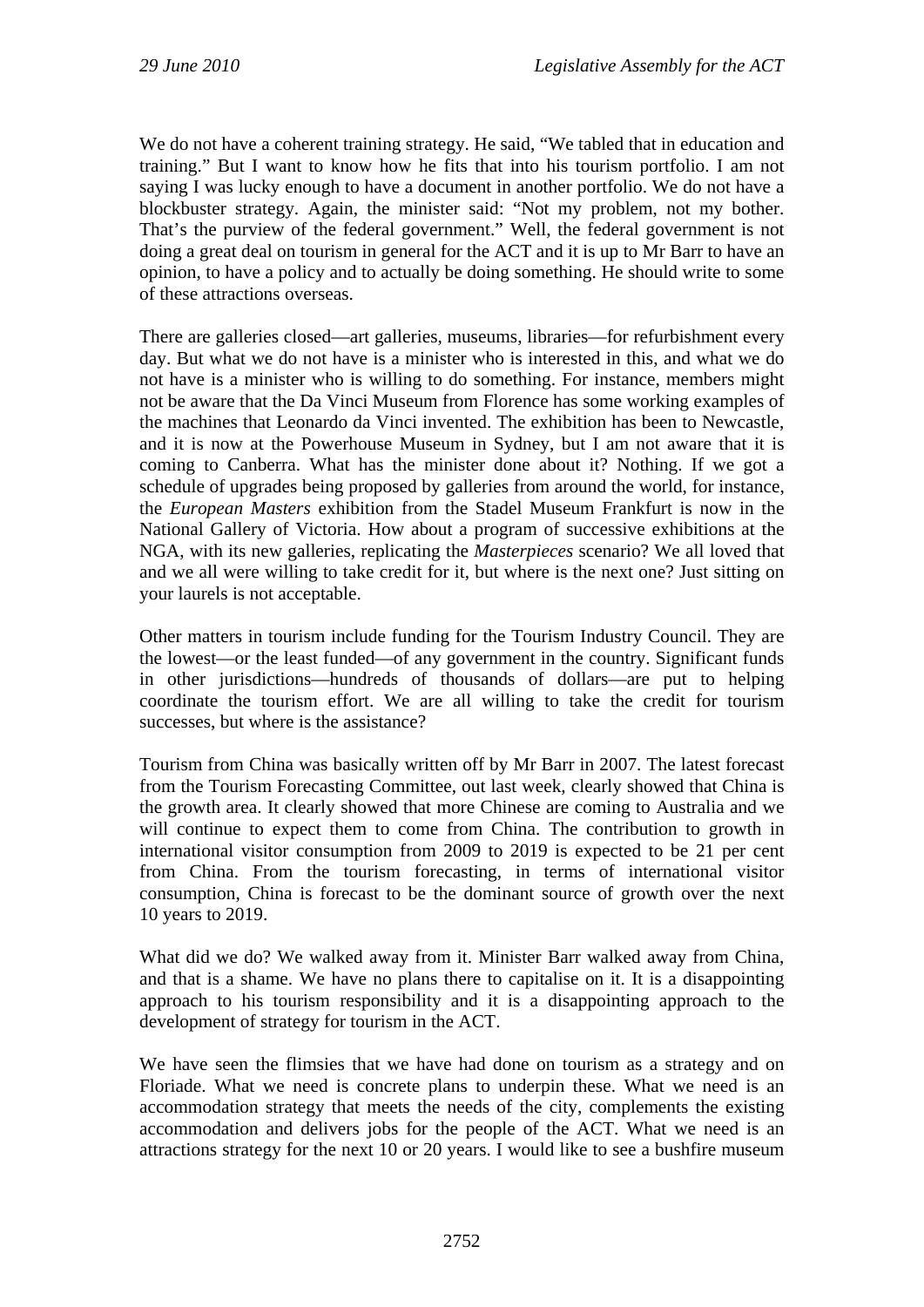in Australia. There were letters in the paper the other day saying we need a natural history museum to celebrate and understand our environment better—that would be a great thing. What has Mr Barr got? Nothing.

**MS HUNTER** (Ginninderra—Parliamentary Convenor, ACT Greens) (4.36): The first item I would like to cover is triple-bottom-line reporting. Page 265 of BP3 states:

In 2010-11, the Government will finalise development on a new triple bottom line assessment tool, and implement its use across Government.

I certainly hope this is the case. However, I do have a few concerns. The first is that the evidence that was given to the estimates committee was not nearly so unequivocal. Whilst there was a level of certainty in the application of the tool for reporting purposes, most notably in annual reports, there was only secondary consideration given to an assessment tool. The second and more substantive concern was well expressed in the ACIL Tasman report. Page 29 says:

… while Chapter 8 provides a useful recitation on ACT Government policy settings in relation to the environment, the material provided does not provide any indicators on progress towards achieving particular environmental policy goals.

This is a key concern that the Greens have consistently expressed. It is no good putting resources into developing something that is not of any real use. Unless we can actually evaluate policy or outcomes against established targets or criteria, such a tool is of little real value. In relation to the government's ability to develop a framework of performance measures, it is doubtful as to whether separating initiatives into social, environmental and economic outcomes without linking them in any way to any financial expenditure information contributes to a deeper level of understanding of the triple bottom line.

Each of the three tests must be applied so the relative implications of all can be assessed. A summary of measures or policies grouped together is not what triple-bottom-line reporting is about. Whilst there have been some positive developments and some greater understanding shown by the government with regard to developing a "line of sight" approach, the slow progress and limited recognition of the need to analyse all the impacts of each policy decision rather than grouping them into categories remains a concern.

This year's estimates committee made specific reference to the need for a prospective analysis to aid our ability to evaluate all legislation and budget initiatives. I would again make the point that, as responsible legislators, it is essential that we have all the relevant information available to us and that we consistently endeavour to develop new means of assessing and presenting information to ensure the best outcomes.

I must note with disappointment the very limited government responses to the estimates committee recommendation No 4. It may well be that the government does take into account the economic, social and environmental impacts, but we have no means of knowing how comprehensive the analysis is, if it is correct or even if it actually exists. As members, we have no capacity to assess the adequacy of these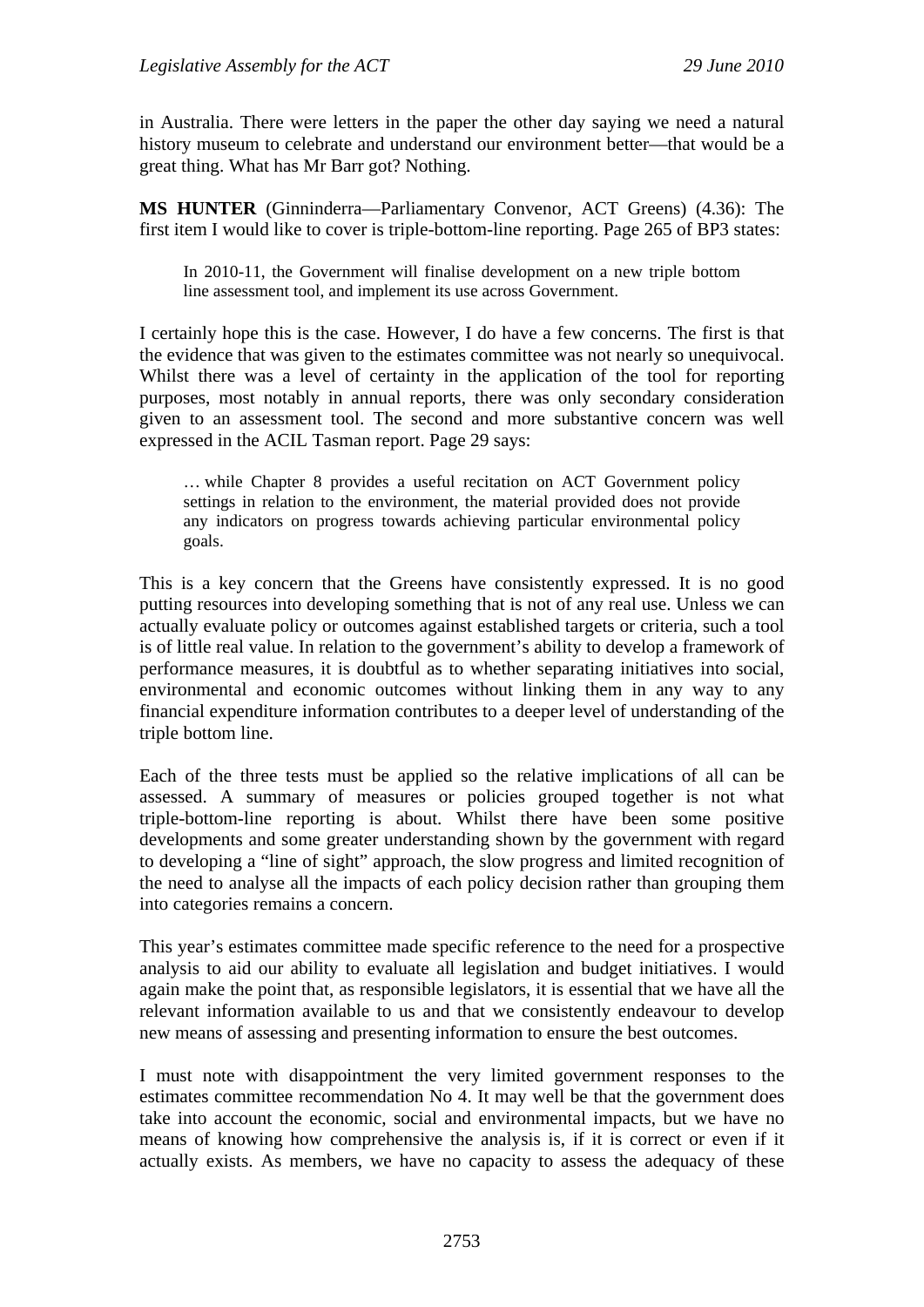factors that the government is asserting it considers or to weigh them up in our own minds. I would be very pleased if the Chief Minister could confirm that, both for the purposes of reporting and for analysis, a comprehensive tool will be used across government in time for this year's annual reports and next year's budget and the nature and scope of those tools.

With regard to the provision of information on the government's decisions on resource allocation, it is still not clear how spending is prioritised, nor where this information is to be reported. There is still little apparent link between the numerous government plans and strategies and the expenditure items. Again, the estimates committee has made a recommendation relating to this.

The adequate implementation of both short and long-term strategies and plans that have been publicly adopted by the government, which have been subject to public consultations and have had significant public money and executive time devoted to their development, remains a significant issue. Indicators from these strategies and plans should be included in the budget. I think it would be appropriate for CMD to develop a whole-of-government approach to ensure that the public can identify where and why priority is allocated to various initiatives over others. I note that ACTPLA does this, but I have not seen any of the other government departments do it, unfortunately, including the government policy and strategy part of CMD.

One other point that should be raised, as it is a whole-of-government issue, is the reporting of gender disaggregated data. I note that a trial is underway in ACT Health and that the Minister for Women is pursuing the issue of pay equity in the ACT public service. In addition to these initiatives, there needs to be a whole-of-government approach so that we can develop robust analysis tools as part of triple-bottom-line reporting and have a comprehensive understanding of the particular gender impacts of any initiatives we agree to.

On the issue of the infrastructure, again we have an exceptionally large infrastructure spend and it is important that we consider how that spend is evaluated. As I said during the in-principle debate, it is essential that we properly evaluate the expenditure measures to ensure the long-term benefits for the community and both environmentally and socially sustainable outcomes.

CMD plays an important role not only in delivering the infrastructure plan but also in developing a robust means of assessing expenditure proposals. Whilst discussing infrastructure, again it is disappointing that the government has failed to agree to committee recommendation 5 that implementation plans for major infrastructure projects be provided with budget papers. The reason given is that this would not be practical or cost-effective. I hope that, in spite of this, the government can see that it is reasonable for members to request this type of information and that it should be provided to inform our decision making on the approval of projects.

I would like to briefly raise the issue of the ACT Demographer, their role and the use we make of the information provided. There has been significant interest in the population debate recently. I do not wish to engage in that other than to say that I look forward to the inquiry into the ecological carrying capacity that will be undertaken as provided for by the Labor-Greens parliamentary agreement.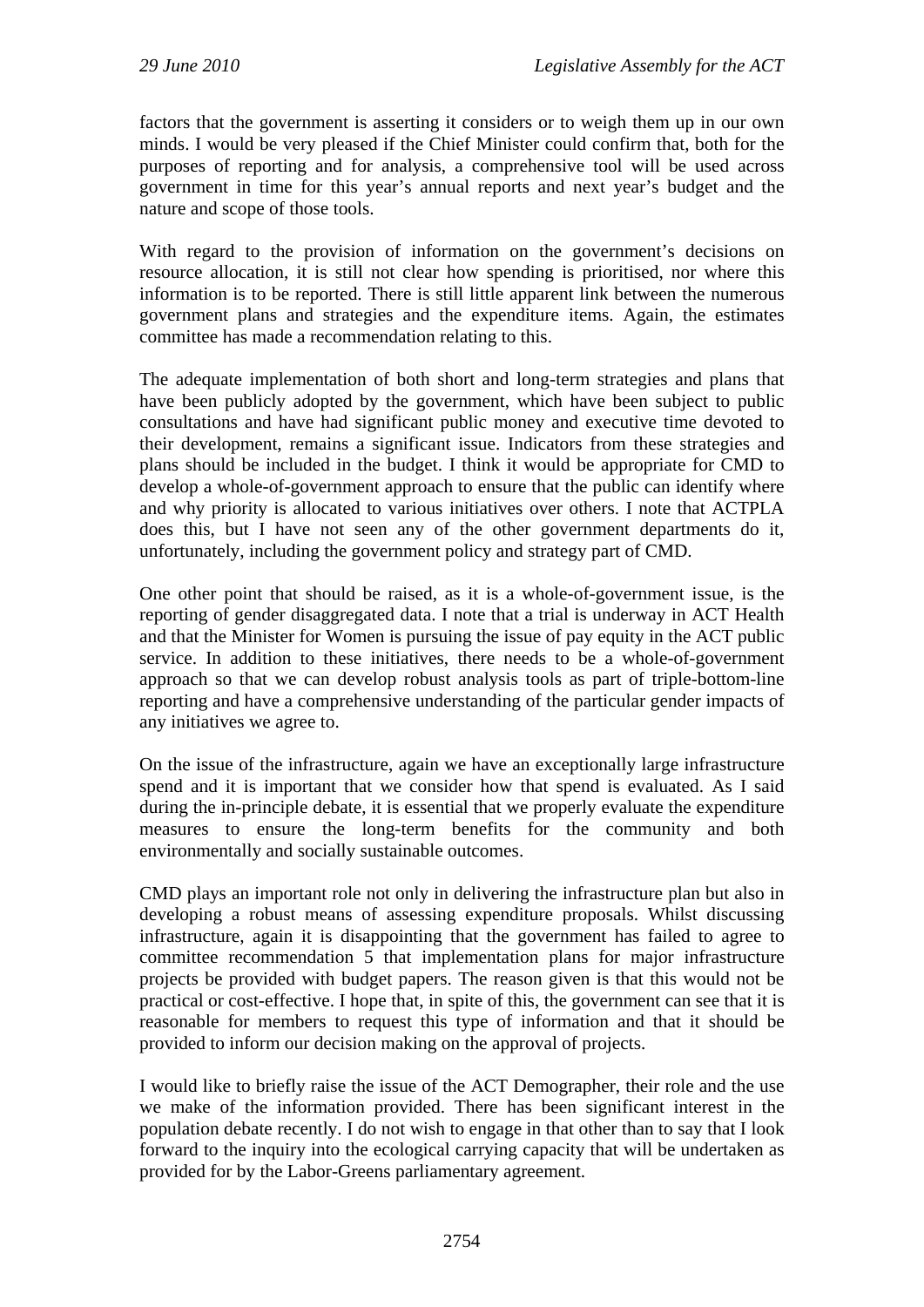Undoubtedly, the information provided by the demographer is essential in planning the services for the city and addressing areas of disadvantage, particularly for Aboriginal and Torres Strait Islander people. I note the estimates committee report makes a specific recommendation for the use of this material across agencies, particularly by the Department of Disability, Housing and Community Services.

In relation to public sector management, I would like to draw the Assembly's attention to a couple of answers that I received to questions I put on notice during the estimates process. Firstly, in the answer to question on notice E10-160, the Chief Minister indicated:

It is anticipated that changes to the Public Sector Management Act will be brought to the Assembly later this year, while changes to industrial agreements are currently the subject of negotiation.

The ACT Greens look forward to working with the government in the development of these amendments. Secondly, in the same answer the minister also indicated:

The development of the ACTPS Aboriginal and Torres Strait Islander Employment Strategy has been endorsed as a priority for the Commissioner for Public Administration in 2010. Development of the Strategy is consistent with the recommendations of the ACT Indigenous Elected Body and the National Partnership Agreement on Indigenous Economic Participation. Consultation with the stakeholders will commence shortly.

This is a very positive step, and the Greens are very pleased that this issue will be progressed this year. We look forward to participating in the consultations. Thirdly, the minister also indicated that an endorsed commissioner priority for 2010—that is, the Commissioner for Public Administration—is the revision and expansion of the current ACT public service equity and diversity framework. Again, this is a positive initiative and a valuable use of resources to ensure that the ACT public service is a diverse, productive and respectful workplace.

One final point that I would make in relation to public sector management is that in the same answer the government indicated that it intends to develop new public interest disclosure legislation reflecting current best practice principles, including the findings of the national "whistling while they work" project, where appropriate. An exposure draft will be made available for public consultation later in the year, following consultation with key internal stakeholders. Again, the Greens very much look forward to participating in the project and ensuring that there is adequate protection for those who make public interest disclosures.

On community engagement, the minister, in answer to question on notice E10-156, said that new draft guidelines for consultation have been developed and that feedback on the draft will be sought from community groups and the public generally. Whilst this is a positive step and the Greens are very concerned to ensure that there is an improved process for community consultation, I would like to take the opportunity to ask the minister when this will be and how the government plans to ensure the application of the new guidelines across agencies. *(Second speaking period taken.)*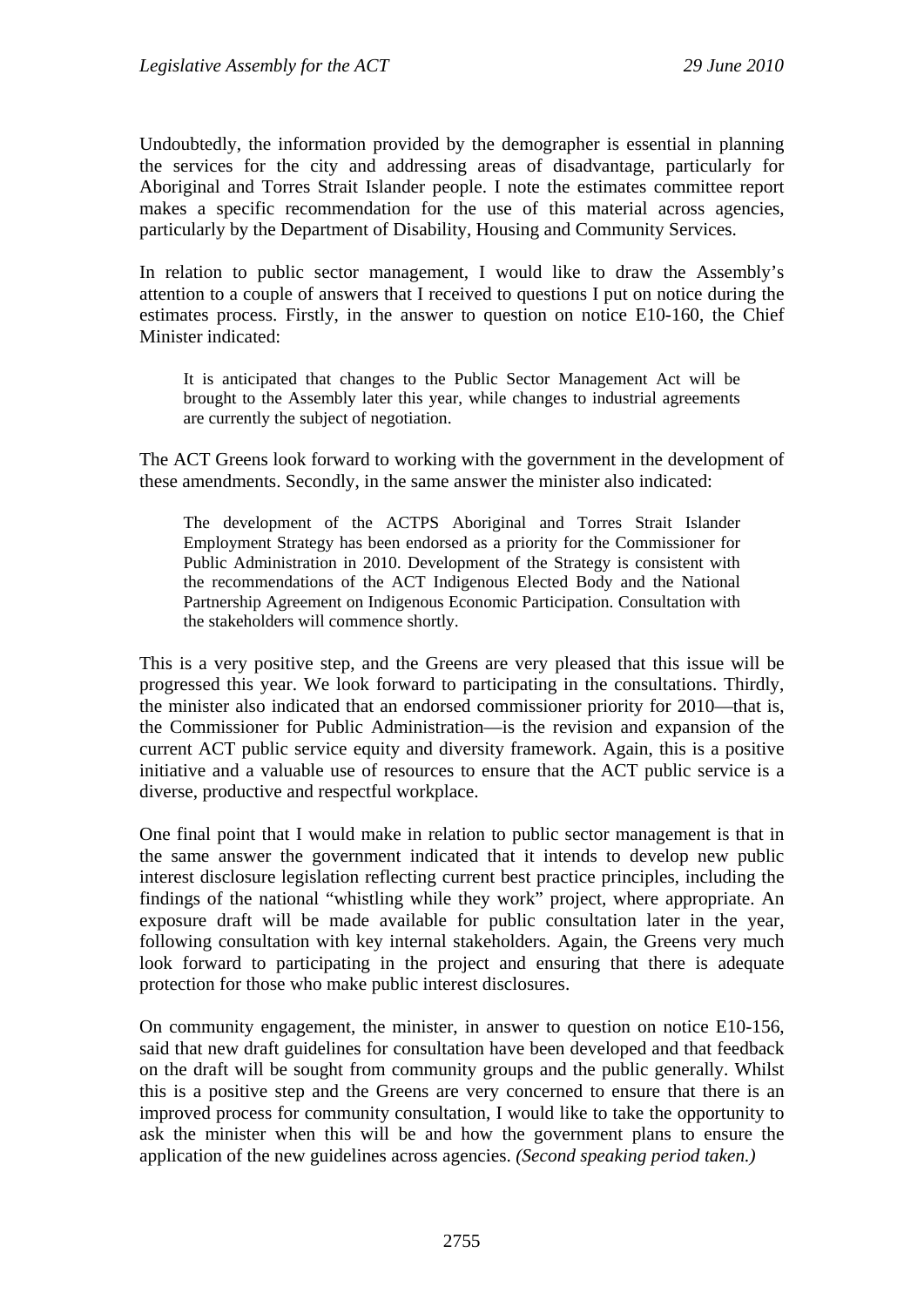One further concern that I would raise is that in the same answer the minister said:

The responsibility for evaluation reporting on consultation processes is the responsibility of individual agencies.

The Greens' view is that there should be some sort of oversight evaluative role to ensure that agencies are fulfilling their responsibilities correctly and being given constructive feedback where appropriate to ensure that the best engagement does happen. It is also around being able to support other agencies, other departments, with tools and, I guess, suggestions and assistance to be able to carry out appropriate community engagement. As we know, different situations require different types of engagements.

On the centenary, I would echo Mr Smyth's words and my words last year—that is, I find it very disappointing that the federal government has again neglected and overlooked the fact that we will be celebrating 100 years in Canberra in 2013. Still no announcement or no commitment to allocate funds for this event for the ACT has been made by the federal government. This, I believe, is something that needs to be rectified. I know it is something that we will continue to push for. We will also continue to encourage the Chief Minister to take up this issue at the federal level.

I find it interesting—or pleasing, rather—that the Canberra Liberals are so supportive now of the centenary and are pushing that case along. In last year's budget reply I noted that the proposed cuts that the Canberra Liberals were going to make to the ACT budget—this was when they were out there campaigning—were actually to the centenary budget. I remember saying last year that they wanted the centenary to be more like a sausage sizzle in Zed Seselja's backyard. I am very pleased that they have now come on board, so much so that Mr Smyth used his study leave to go to Florence to give a paper on the centenary of Canberra at a centenary conference. I think that just goes to show the real commitment that is being made by the Canberra Liberals to the centenary and their support for the centenary. But of course we would like to see more commitment from the federal government and I encourage the Chief Minister to continue that.

Just to conclude, I have put forward a series of reasons and some concerns around this particular output. With all of that in mind, the Greens support the appropriation for the Chief Minister's Department.

**MRS DUNNE** (Ginninderra) (4.49): The rather pressing issue of artsACT's governance requirements for the boards of key arts organisations continues to be of concern to our community's arts organisations.

Last year, this ACT Labor government placed two funding conditions on key arts organisations. The first required that persons receiving remuneration from organisations must not be members of the board, and the second was that board members must not receive a benefit from the organisation's activities. To his credit, the Chief Minister undertook to review the policy before the end of 2009, following the recommendations of the estimates committee last year.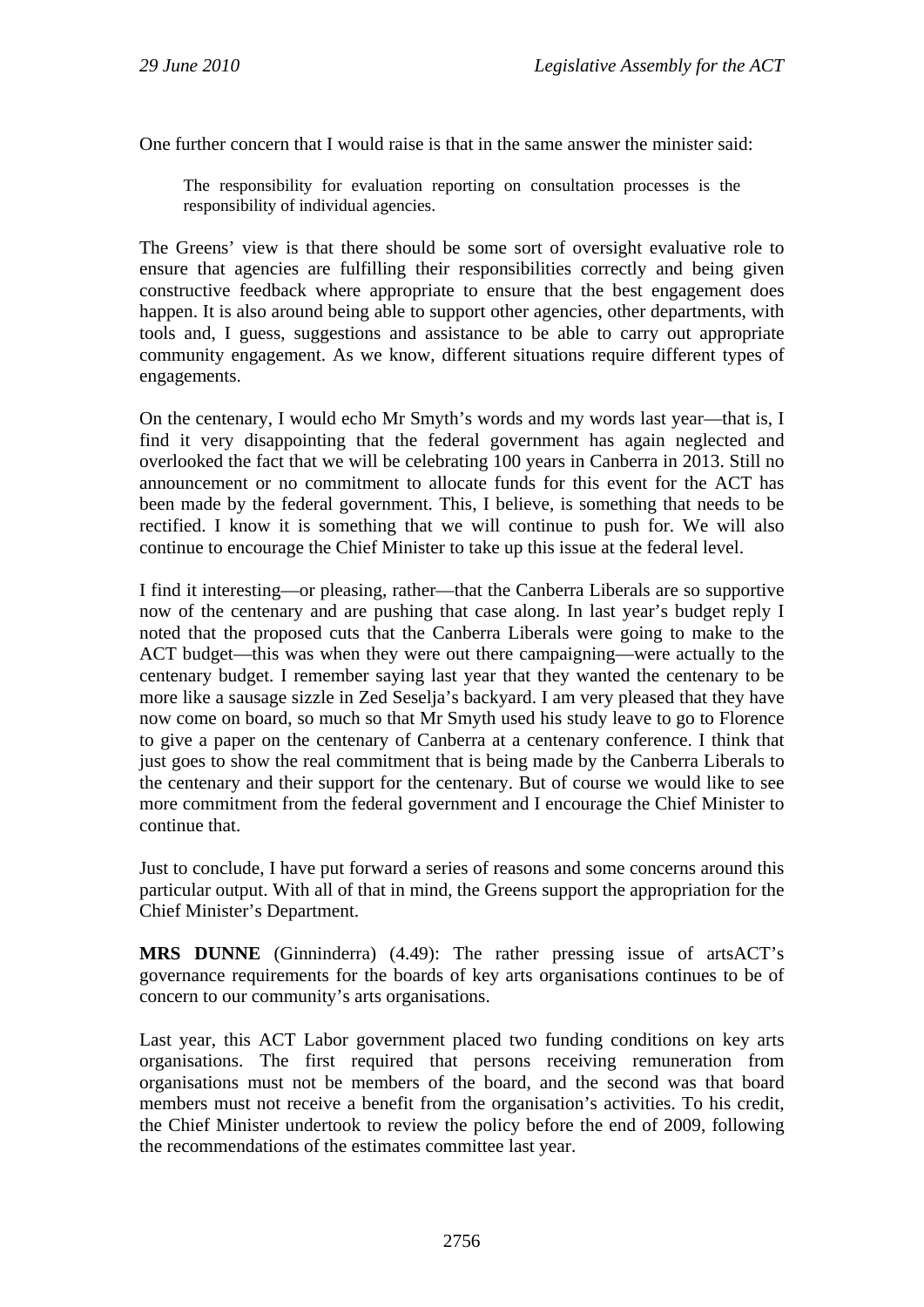He did so and he advised me by letter that the 2011 funding handbook would carry a revised condition, such that—and I quote from Mr Stanhope's letter:

Office bearers of boards should be independent of business management and/or artistic relationships with the organisation, and a majority of board members should also be independent.

His letter went on to say:

The onus of managing conflicts of interest should be placed onto Key Arts Organisations. However, board or staff members should limit actual or perceived conflicts of interest and ensure that any conflicts do not unfairly disadvantage members of the public.

I do not see any real departure from the current requirements that are in place this year. In other words, the ACT government will continue to govern the internal governance arrangements of our key arts organisations. It will continue to interfere with the internal management of those organisations. It will continue to impact on the human rights of members of the organisation to enjoy the benefits of that membership, one of which is the privilege of serving on their boards. It will continue to impact on the ability of those organisations to attract the kind of expertise their boards need. It will continue to divert the attention of boards away from the strategic development of their organisation, focusing instead on the autocracy of this ACT Labor government. Most important of all, it will continue to cast doubt on the ability of our key arts organisations to have policies and procedures in place to deal with any actual or perceived conflicts of interest that may arise on their boards.

I am not sure of any other funding programs of this ACT Labor government that have similar governance demands as those made on key arts organisations. So in that sense, this governance requirement placed on our key arts organisations is discriminatory. I will continue to pursue this matter until this government sees reason and pragmatism.

I turn to the Belconnen Arts Centre. This budget gives no certainty to the arts community and the people of Belconnen about stage 2 of the Belconnen Arts Centre. In 2008, we were told that the estimated cost of stage 2 of the Belconnen Arts Centre was \$15 million and it would provide—and I quote from *Hansard*—"an expansion of the workshop facilities, greater community access and workshop spaces for arts-related companies to set themselves up and also the building of a large theatre". Two years on, and any mention of stage 2 has disappeared from the budget.

So we look to the infamous infrastructure plan and find that, over the next five years, the government only expects to complete the feasibility study for stage 2 of the Belconnen Arts Centre and, over the next 10 years, the government will do no more than explore construction of a new community theatre at the centre. In the infrastructure report, there is no mention of the other aspects of stage 2 which were outlined in 2008—no mention of the estimated cost, just vague words. I also note from the infrastructure plan that it comes with a caveat—and I note "infrastructure" is correctly spelt here: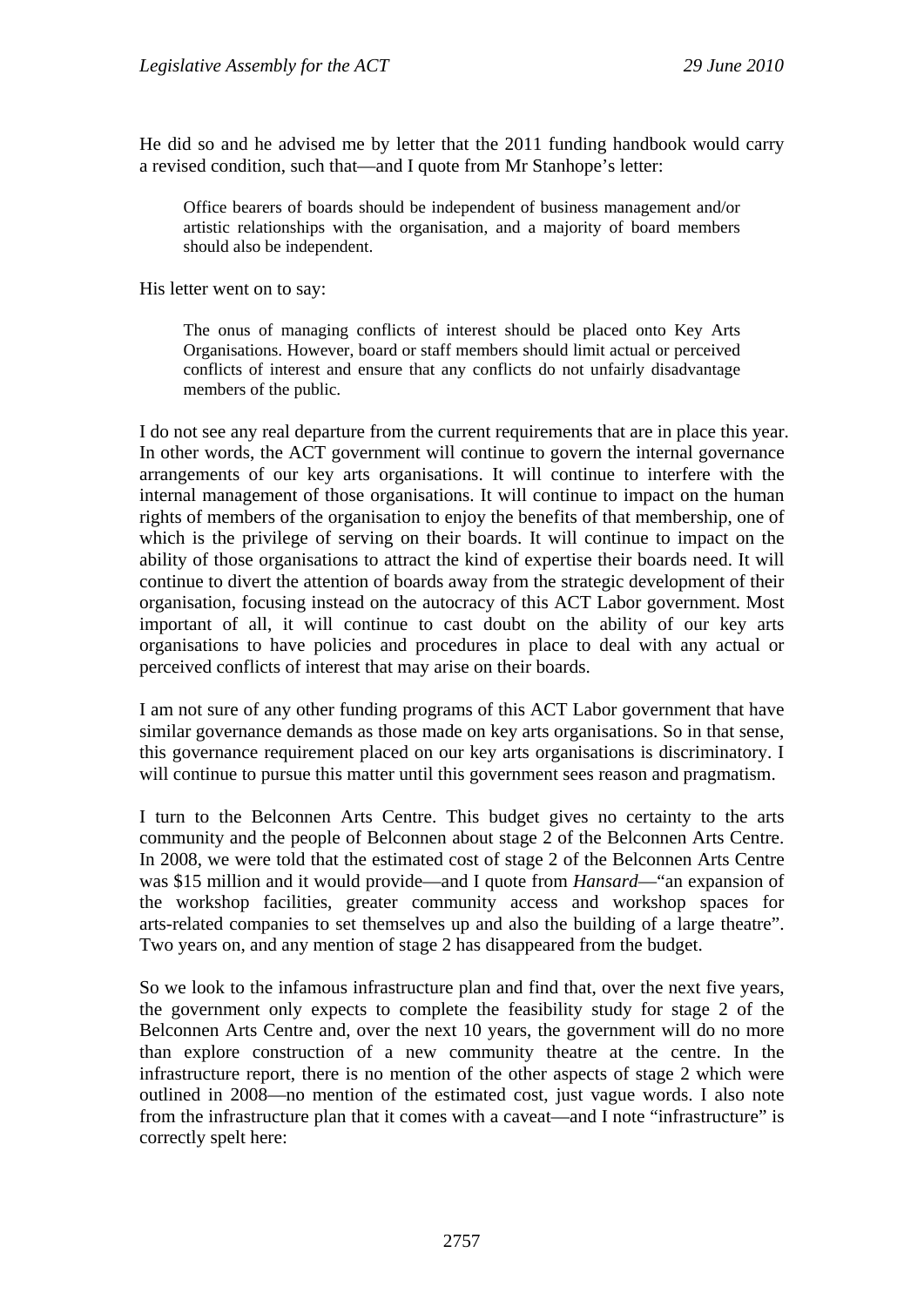Infrastructure priorities in the infrastructure plan do not represent a commitment to construction.

Mr Stanhope has put a caveat on it too, saying in the media that although long-term projects could be delivered with a high degree of certainty, we must accept that—and I quote:

… nothing in life is certain except death and taxes.

With the ACT government, taxes are very much certain.

So here we have got a plan that, on one hand, raises our hopes for stage 2 of the Belconnen Arts Centre but, on the other, throws us into the depths of uncertainty. I doubt it ever will happen under an ACT Labor government. It is just another example of the ACT Labor government's lack of courage and honesty. It is another insult to the people of Belconnen.

Finally, a word about portable long service leave for community organisations. This scheme has been surrounded in controversy and uncertainty from the word go. I was heartened at the estimates hearing to hear that the CEO of the Long Service Leave Authority had been able to identify and talk with most of the organisations that will be caught up in the scheme. What is of most concern, however, is the authority's admission—and I quote from the *Hansard*:

There is no doubt that organisations generally are aware that their costs are going to increase to some extent.

I will repeat that:

There is no doubt that organisations generally are aware that their costs are going to increase to some extent.

This has been the primary concern of the community sector right from the start. Until now, they had been making provision for long service leave for their employees, usually after four or five years of service. They have had to pay it only when an employee became entitled to it. If that employee left without becoming entitled, the employer would not have to pay out that money, and they do not necessarily sock it away. More often than not, any unpaid long service leave provisions are put back into the service provided to the community. Now, however, the employer must pay actual payments to the authority for all its employees, regardless of their length of service. Furthermore, there is no prospect of getting any of that money back if an employee leaves the sector before becoming entitled.

So this policy has both a cash flow and an expense impact on our community sector organisations. It impacts on their ability to provide services to the community, often where it is desperately needed. Almost all of the organisations caught up in the scheme rely almost 100 per cent on government funding. So I was heartened to hear from the Treasurer during estimates—and I quote from the *Hansard*: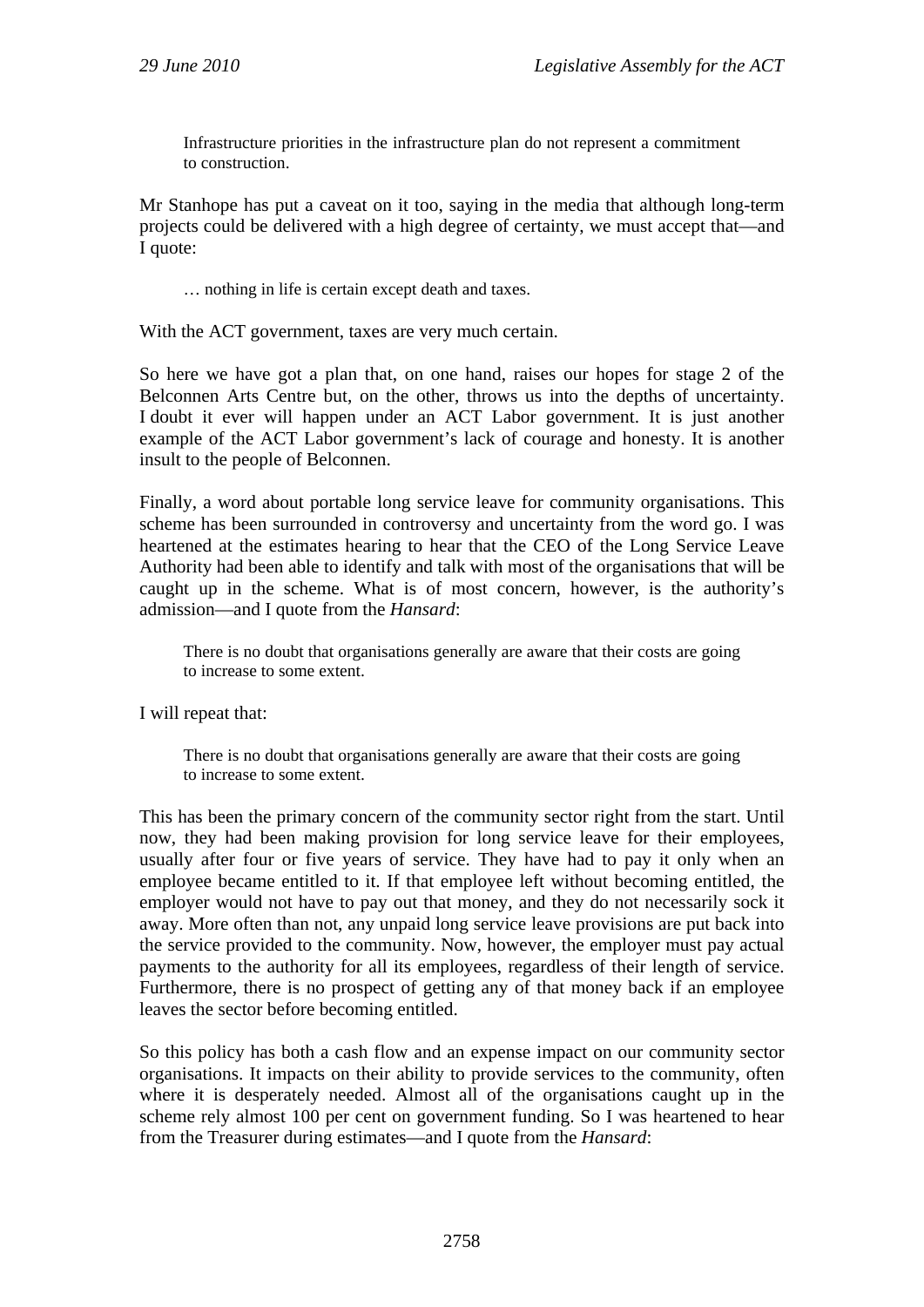If those organisations can demonstrate that they are under financial stress in the short term because of the long service leave scheme coming in, obviously we will have to work with those organisations. It is not as if we will allow an organisation to collapse because they are trying to implement the long service leave scheme.

All that remains to be explained is how the government will in fact work with affected community organisations. Does "work with" mean "provide additional funding for"? I call on the Treasurer and, if necessary, the Minister for Disability, Housing and Community Services to provide that explanation to the community.

**MS BRESNAN** (Brindabella) (4.57): I stand to briefly comment upon the industrial relations portfolio within the Chief Minister's Department. This portfolio, as it stands, is focusing on development of ACT government employment frameworks and developing federally harmonised occupational health and safety legislation. The ACT Greens have expressed our concerns regarding the national harmonisation process, particularly in relation to the analysis as to whether the harmonised legislation would actually increase safety standards in Canberra workplaces.

We recognise that the ACT government took part in a governmental agreement to harmonise OHS legislation. However, we would urge and hope that the implications of this agreement will not downgrade ACT OHS legislation, which is recognised as being very strong.

The harmonised legislation takes away some elements of the ACT Work Safety Act, such as the private prosecution provisions. While we recognise that this provision has not yet been used, we believe that it is a useful safeguard in the event of a failure of government regulators to act. Furthermore, given that, by the government's own figures, only 75 per cent of businesses comply with the relevant OHS legislation, including a provision which lessens deterrence is problematic.

Additionally, under output 1.3 for the Chief Minister's Department, the budget papers identify "providing advice to Government on developments in the national workplace safety agenda".

The ACT Greens suggest that the government examine workplace stress and mental health hazards as a matter of urgency. Both workplace safety legislation and workplace culture do not recognise mental health matters as a grave and urgent risk to the workplace. Indeed, the current state of affairs is such that workers are, for the most part, discouraged from identifying and reporting psychosocial risks in the workplace. We have a huge number of white-collar workers in Canberra, for whom workplace mental health hazards are the biggest danger in the workplace. The ACT Greens believe that facilitating both a change in legislation and a change in culture should be a focus of workplace safety legislation.

The ACT can and should be a leader in recognising that mental illnesses such as depression are often attributable to unhealthy work environments, in the same way as physical injuries stem from unsafe physical environments. We will encourage CMD to work together with WorkSafe and the Office of Regulatory Services, as well as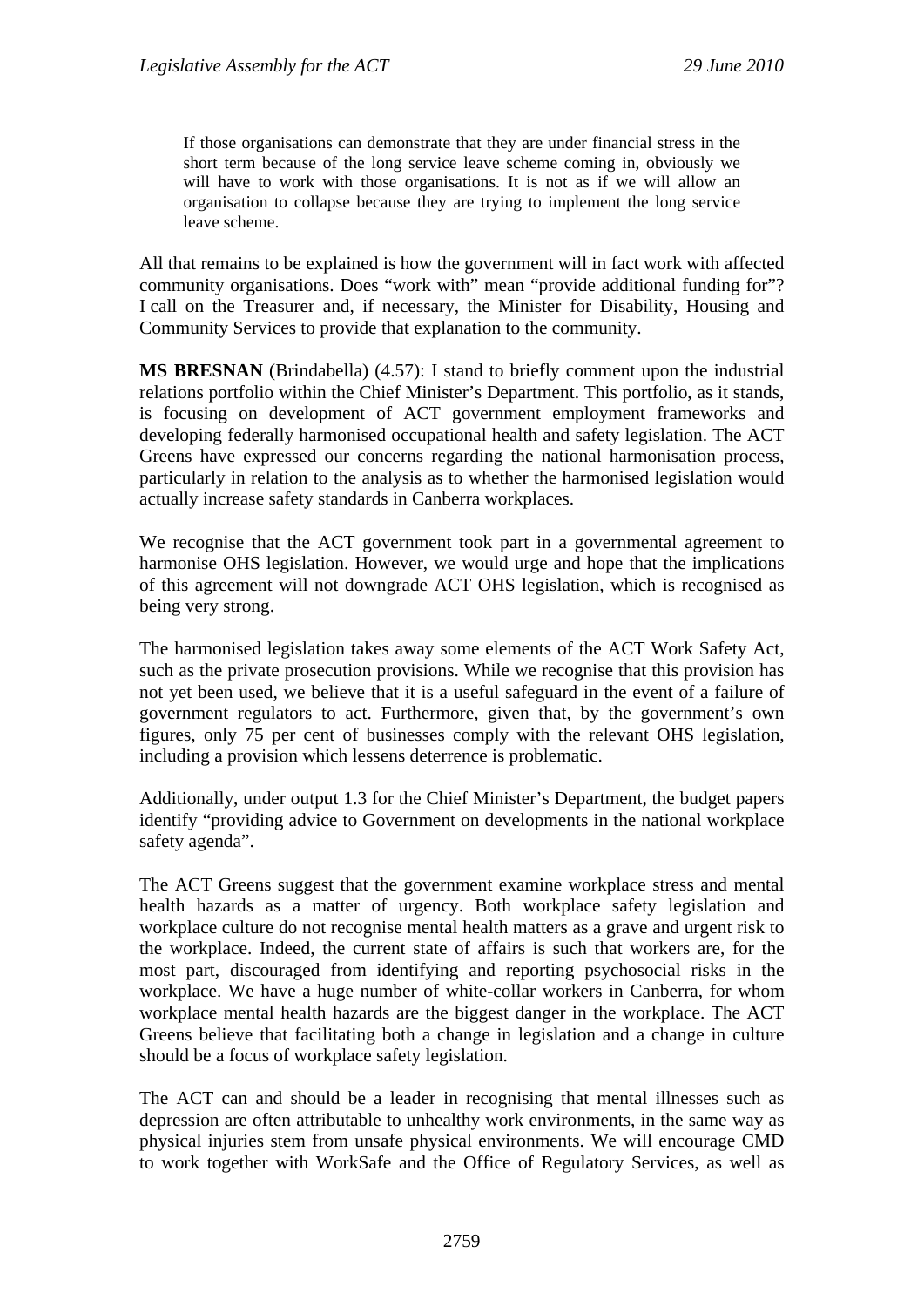mental health professionals in ACT Health, to better diagnose and address problems of mental health hazards in ACT workplaces, as a first step in developing strategies to combat this problem.

We recognise the role that CMD plays in developing employment frameworks for the ACT public service and welcome the prioritisation of the equity and diversity framework, as well as Aboriginal and Torres Strait Islander and disability employment strategies. The government should be a leader in best-practice employment, particularly in demonstrating the viability and productivity benefits of employing people from a diverse range of backgrounds, including those who are often marginalised in employment. The ACT Greens would encourage the government to increase employment of people with a disability, Aboriginal and Torres Strait Islander people and people from culturally and linguistically diverse backgrounds.

I would also like to take the opportunity to comment on the structural separation between the industrial relations policy unit within CMD and the OHS enforcement arm within ORS and the complicating factor of the department of housing and community services conducting an industrial relations survey. Acknowledging the government's claim that such splits are usual, it seems impractical to have one minister and department responsible for the development of policy and another for the implementation and enforcement of that policy. This can lead to a lack of clarity over who is ultimately responsible for problems within that policy area.

The ACT Greens believe that the industrial relations portfolio within CMD should be looking to ensure that our industrial relations policy and legislation represent best practice for the people of the ACT.

**MR RATTENBURY** (Molonglo) (5.02): I would like to speak briefly on behalf of the Greens on the issue of tourism as part of 1.4 under the Chief Minister's Department. I think there is an acknowledgement in this place, across all parties, of the importance of the tourism sector in the ACT as a vital part of our local economy.

The impact of the *Masterpieces from Paris* exhibition illustrated that point very well. I think, across the city, the economic benefits were felt and I think we all saw that in the occupation of the hotels, the crowds in the restaurants and cafes around town. But I think, across the city, people also felt the cultural benefits and, frankly, the joy the exhibition brought to so many people. And certainly I was one that went. Unfortunately I left it until the last minute and was in with the crowds. Nonetheless it was very enjoyable.

I think it is fair to acknowledge the role the government played in making a contribution to bringing that exhibition to Canberra. There are some good lessons in that. They are opportunities we should be looking for in the future. Of course, in saying that, it raises a discussion about which events the government should invest in. That is a difficult question.

It was interesting in the estimates process that Mr Barr acknowledged that events can be procured if you have got the money to pay for them. I thought it was a fascinating choice of words. I had never really thought about going out and procuring events such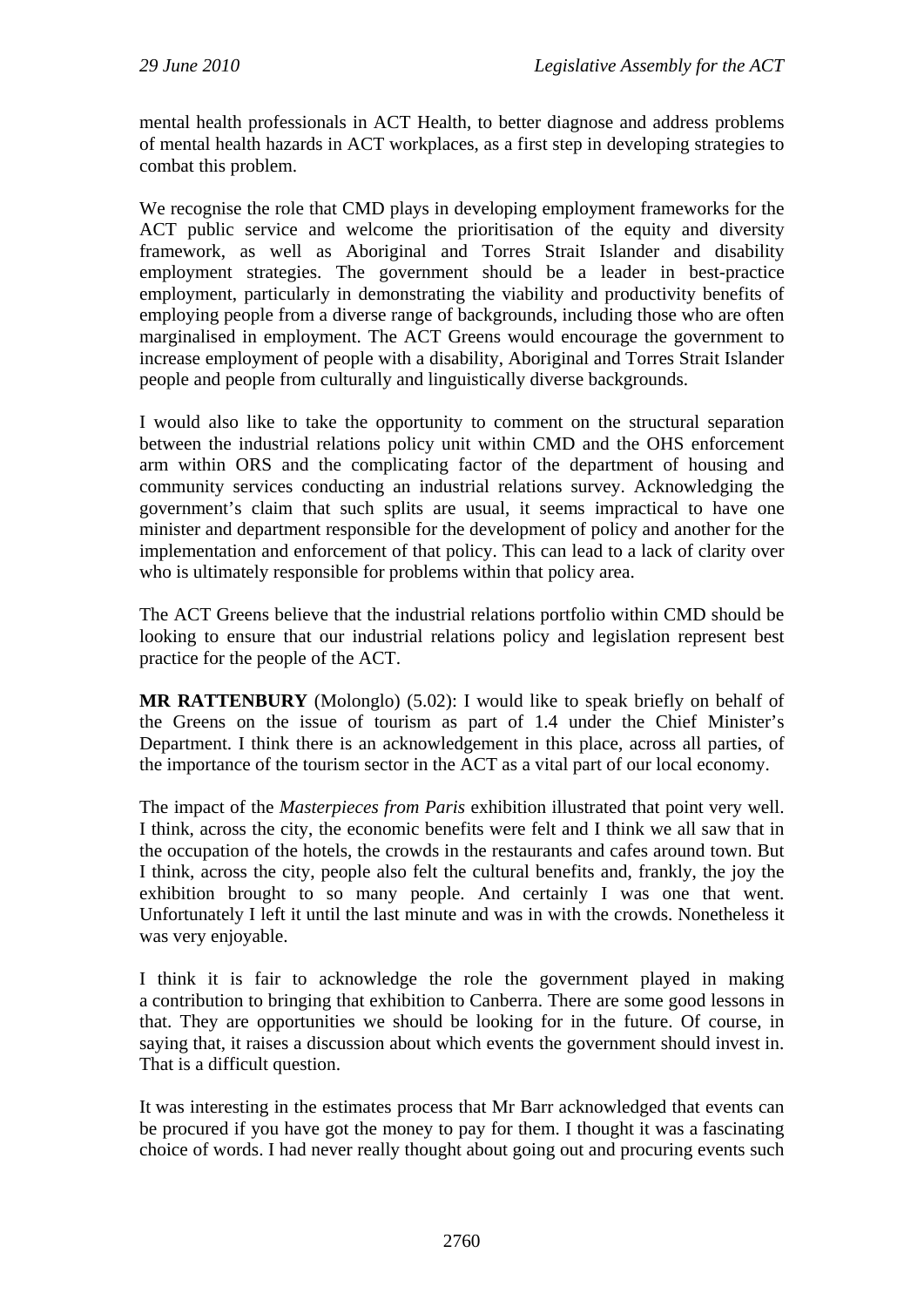as state of origin and the like. For the ACT, with a relatively small budget and relatively small population base compared to, say, Sydney or Melbourne, we need to be very strategic in making these choices. They are hard questions and government will sometimes perhaps make some wrong choices about what events to invest in and whether they end up being a success or not.

**Mr Barr**: The V8 supercar race.

**MR RATTENBURY**: Mr Barr suggested the V8 supercars. I am not going to go into specifics but the observation is a general one which—

**Mr Coe**: What have you got against major sporting events?

**Mr Barr:** That is right. It was such a success, that one.

## **MADAM DEPUTY SPEAKER**: Members!

**MR RATTENBURY**: Let us not test Ms Porter's voice. I think she is struggling in the chair.

## **MADAM DEPUTY SPEAKER**: Thank you.

**MR RATTENBURY**: My observation was not about particular events but was simply that I think it is difficult for the ACT government. That is not a reason not to go for it. I think we do need to make these choices. We need to be mindful of what niche it is that Canberra should be seeking to fill in bidding for such events and what areas of, I guess, speciality and expertise we have, as a city, as a destination, and, therefore, be very mindful of these factors in our budgetary limitations when we consider what events we should be bidding for.

Ms Hunter already spoke about it but I want to touch briefly on the centenary. With tourism now located in the Chief Minister's Department, there is a clear opportunity to exploit the synergies between centenary events and our tourism targets and the success we are trying to achieve there. It is very important that the centenary is not seen as a Canberra event but as a national event.

I think that you have to meet some of the tourists that come to Canberra. They feel a sense of pride and a sense of ownership in this city in a way which reflects very well on the city and reflects on what the city means to the nation. I think it is sad, in that context, that in recent times a range of federal governments have perhaps not been as enthusiastic in investing in this city as a national asset. I hope that the centenary of Canberra might be an opportunity where we move away from that perhaps national pastime of a bit of Canberra bashing and actually see the country, as a whole, embrace that major moment in Australia's political history and, in a sense, in the history of the nation.

That theme brings me to the issue of the federal government and the role of Canberra as the federal capital versus Canberra as the city of the ACT in the tourism context. Again, there were some discussions in the estimates hearings where it was very clear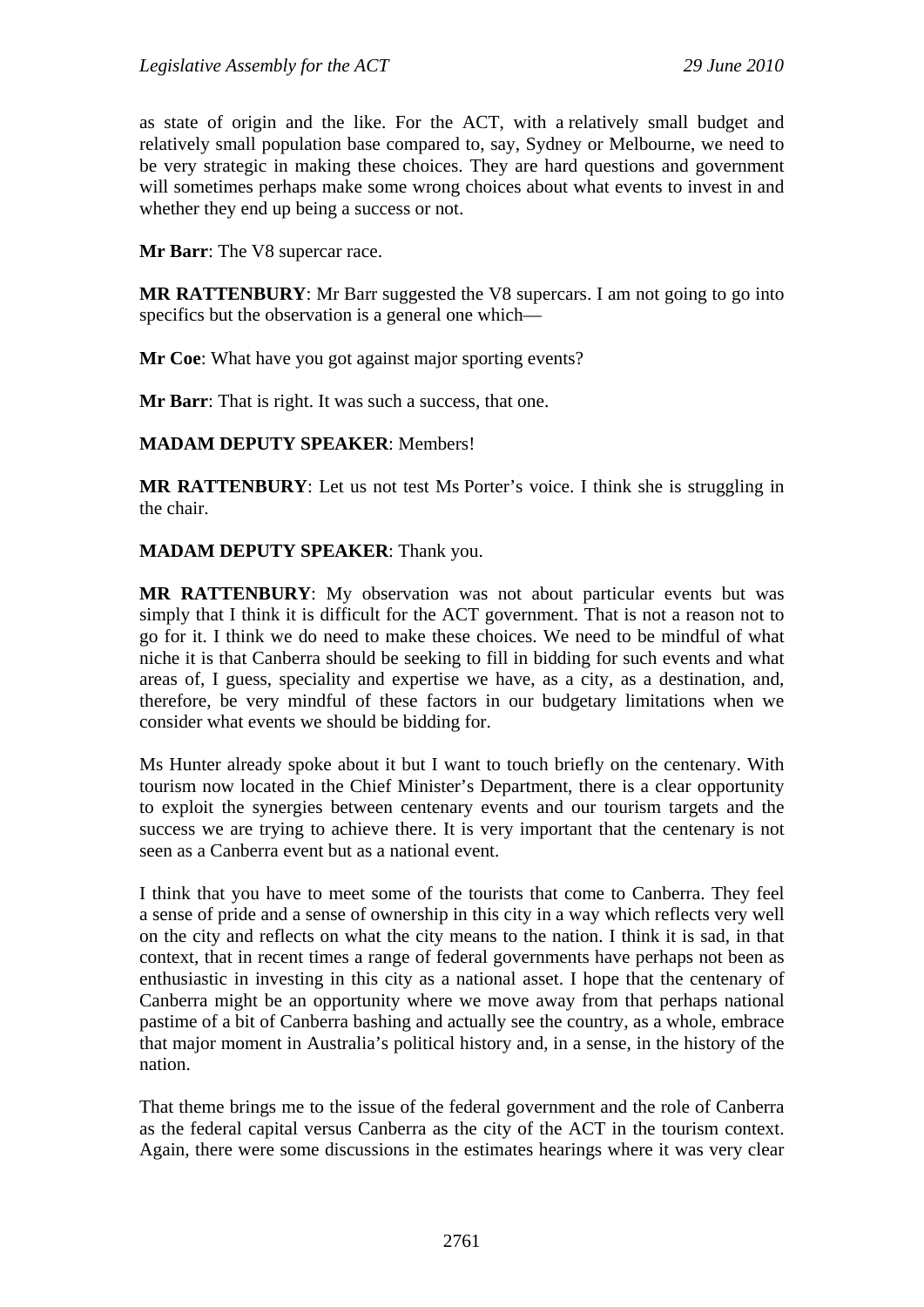and I think self-evident in some ways that the ACT does not stand alone from our place as the national capital and, when it comes to tourism, we need a clear and strong relationship between Tourism ACT's strategy and our national institutions. I think to some extent that does already happen.

Certainly, at some of the events I have been to with the Canberra Convention Bureau, working very closely with the national institutions as part of a package of bringing major business conferences to Canberra, those synergies are being developed. I think some of that is a little individual based, people working very well together—and that is to be welcomed—but it is also a pointer to needing not to be complacent and ensuring that we maintain those linkages in the future.

That brings me to the final point I want to touch on in tourism, the strategic relationship between tourism events and sport and recreation. This was touched on briefly in the estimates report. Again, we had an interesting discussion in the estimates process where one of the members of the committee, whose name escapes me now, asked about how Tourism ACT, the TVE section—

**Mr Barr**: Territory venues and events section.

**MR RATTENBURY**: The territory venues and events section of TAMS, thank you, Mr Barr, fitted together with—and this is where the coordination came from—the events section of the Chief Minister's Department. It became quite clear that events in Chief Minister's is much more about locally oriented events. So that moves out of the equation.

Again, the estimates discussion highlighted that quite a few of those arrangements operate on perhaps an individual's expertise, their knowledge, their relationships with each other across government. I think that is a positive that we do not want to lose. At the same time, it is one that we need to be mindful of in the future so that, with those perhaps more informal relationships, if somebody moves on, we do not lose that strategic coordination.

We talked about events such as the mountain biking world championships which clearly are not only a sporting event run by TVE at Stromlo forest park but are also a major tourism drawcard. We could name a whole lot of others. Certainly, I am a fan of those kinds of events being brought to Canberra as a way of providing a tourism focus that reflects well on the city, takes advantage of Canberra's natural assets as an open and healthy city and at the same time brings people to our city as tourists and brings money into the economy.

With those few comments, I think that overall tourism is going quite well in the ACT. It is clearly a vital part of our economy, although there are some challenges ahead. There are areas we need to be mindful of in the future and I look forward to continuing those discussions with various people involved in the industry.

**MR BARR** (Molonglo—Minister for Education and Training, Minister for Planning, Minister for Tourism, Sport and Recreation and Minister for Gaming and Racing) (5.09): I will be commenting, in part 1.4 relating to Chief Minister's, on the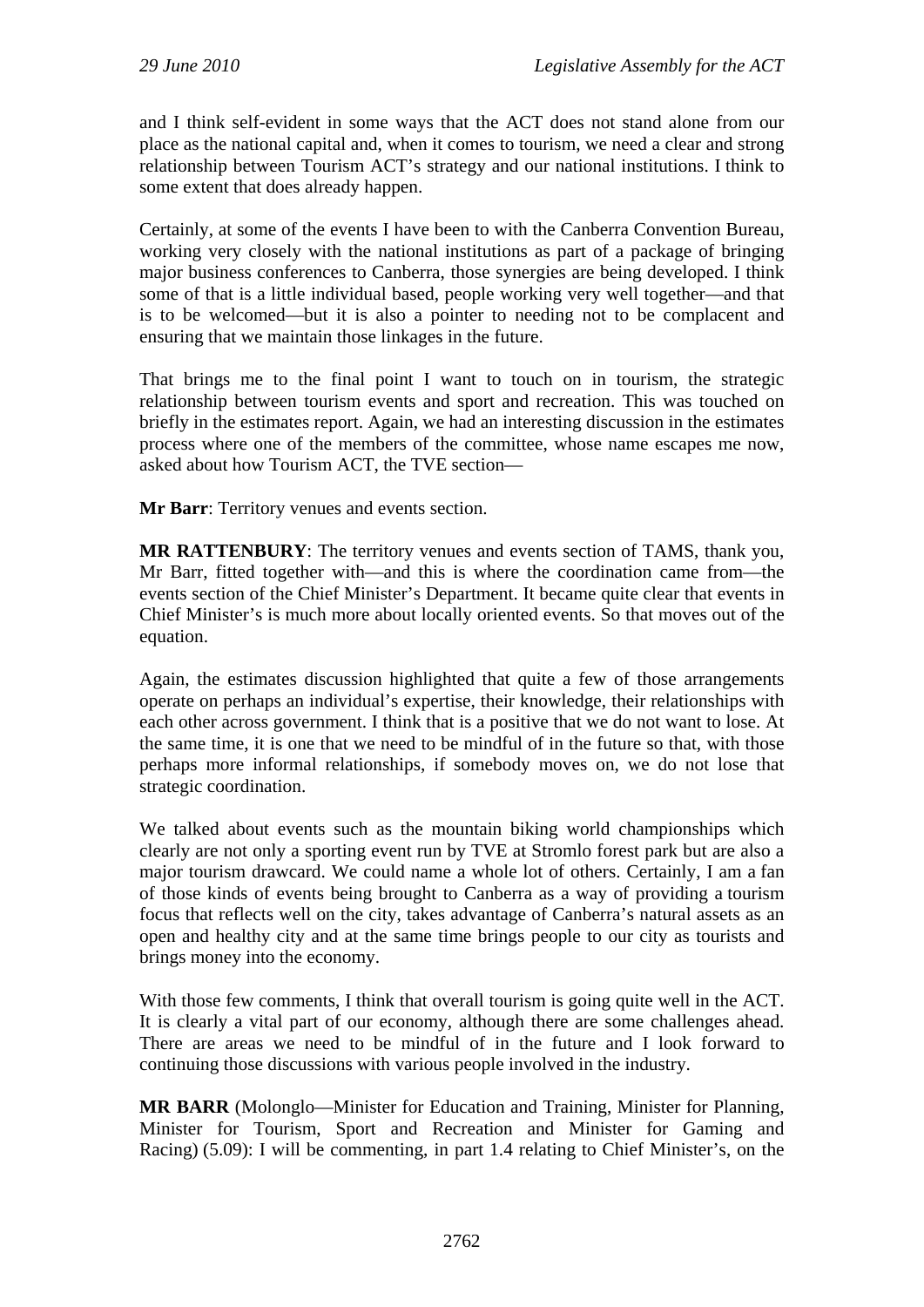tourism portfolio. The government is of course listening, investing and delivering in the tourism portfolio and, as I think a number of speakers have referred to in their contributions, all parties in this chamber recognise the importance of the tourism industry to the territory.

The government continues its engagement, listening to the tourism industry, listening to Canberra Convention Bureau and, most importantly, listening to the views of the thousands of visitors who come to Canberra and the region.

The government continues its investment—investment in marketing campaigns, in events and in new festivals. The government continues through this budget its investment in the city's tourism infrastructure and in new campaigns—everything from Wrapt in Winter to Culture Shock to our support of the *Masterpieces from Paris* exhibition—and our investment in events and festivals, from Floriade and Floriade NightFest to our new autumn event. We continue to invest in infrastructure such as Stromlo forest park, Exhibition Park and the arboretum, and to support new, low-cost accommodation in the territory.

The government continues its record of delivery. We have very strong support from the government for the tourism industry. We recognise its contribution of around \$1.3 billion to the territory economy and the fact that it employs over 13,000 Canberrans. It remains a growth industry for the territory, with almost 500 new jobs being created in the tourism industry in recent years. In this year's budget, the government is providing an extra \$2.1 million over four years for our city's premier tourist event, Floriade. This extra funding brings the total budget for Australian Capital Tourism to over \$18 million. Floriade continues to be the premier event in our tourism calendar and it is the key contributor in the tourism calendar to our local economy.

In 2009 Floriade contributed \$22.7 million to the territory economy, making it the second most successful Floriade ever, second only to the record-breaking \$25.3 million for the 2008 event. To put that in context, 2009 was set against the backdrop of the global financial crisis and what I think we would all agree was a pretty poor run of weather through that September—I think some of the coldest September days in 40 years—but the event still attracted an attendance of 362,684 people through the gates. That was down a little on the previous year, which was just over 400,000.

Floriade NightFest has now been running for two years and has attracted over 46,000 attendees in that time, and the government's view is that it is essential we continue to invest in this event for visitors and also for our local community. That is why this budget contains \$1.8 million over four years for the future delivery of Floriade and Floriade NightFest and a special allocation of \$300,000 for a concept design for the development and improvement of Commonwealth Park. We know that this investment will continue to maintain one of our city's most cherished local events and continue to bring more visitors to Canberra and the region.

2010 saw the first year of our autumn event, and it was undoubtedly a success, off the back of the *Masterpieces from Paris* exhibition. The National Gallery's results here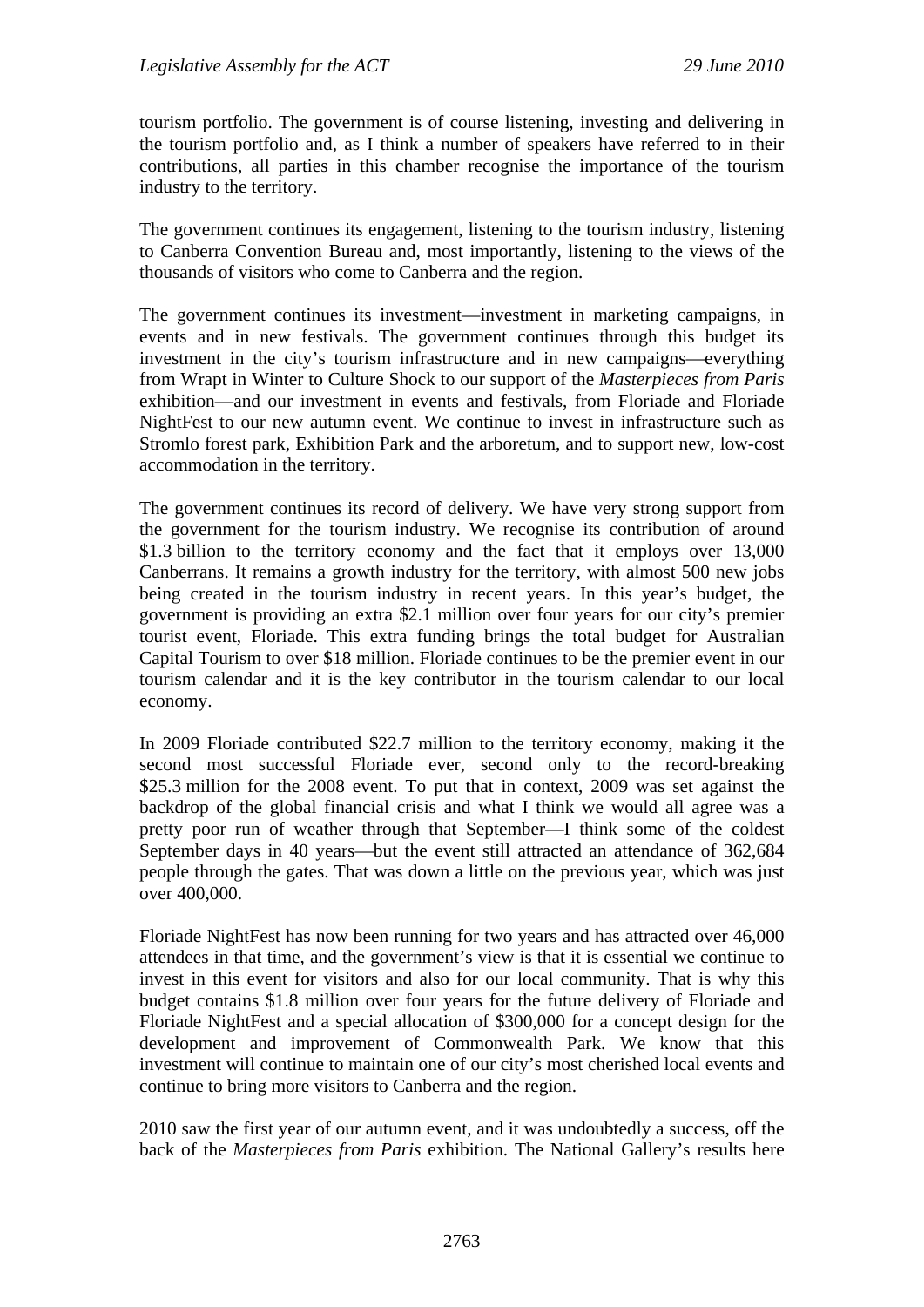show that the exhibition made an economic contribution of more than \$90 million to the territory and attracted an Australian record of around 460,000 visitors. Indeed, the exhibition was so popular that it had to be extended for two weeks, and for the first time a 24-hour opening was held to cater for the demand. That night-time opening and the special events that coincided with the *Masterpieces* exhibition indicate the direction and partnership that the government continues to want to progress with our national institutions.

We have now some data on the first quarter of 2010. The most recent national visitor survey released by Tourism Research Australia showed that in that March quarter the ACT received 612,000 domestic overnight visitors, and this was a 21.2 per cent increase when compared with the 2009 March quarter. It is a significant result when compared to the national scene. In that same quarter, domestic overnight visitation decreased by 0.5 per cent in the nation as a whole but was up by 21.2 per cent in the ACT.

Visitor nights in the territory increased by 32.4 per cent, up from 1.3 million to 1.7 million, and this compared with a flat result nationally for that corresponding period. The average length of stay increased from 2.6 to 2.8 nights and domestic overnight visitation to the ACT in the category of holiday or leisure increased by 63.6 per cent. The fact that so many visitors came to Canberra between January and March this year clearly showed that the *Masterpieces* exhibition had real pulling power.

I am, of course, pleased that all parties have acknowledged the ACT government's investment—that it was a good investment for the territory. Of course, there was some scepticism from some in the tourism industry when we first announced this investment, but it was pleasing to see that at the conclusion of the event everyone was in agreement that it was one of the best decisions that the government has made in the tourism portfolio in recent times.

As speakers have alluded to, the government promised a new autumn event for the city. We have invested in that autumn event. Last year's budget provided that allocation and it kicked off with the Starry Nights events as part of the *Masterpieces*  exhibition. This was the first step in developing this new autumn event partnership between the ACT government and national institutions, in this instance starting with the National Gallery, involving special night-time openings and events.

Starry Nights was held over two weekends, coinciding with the 2010 Canberra Festival. Patrons enjoyed special evening viewings of the exhibition, introductory art talks, music and shopping at the gallery. There was live entertainment and gourmet food and wine were available.

*Masterpieces from Paris* was the biggest blockbuster ever staged in the capital and Starry Nights was a terrific success off the back of that. We can build on that initial success and see a steady evolution in Canberra's autumn event, recognising that it will be a 20-year journey for it to rival Floriade in terms of our major anchor event for the autumn period. Floriade started off very small more than 20 years ago and has built up over time. That is what we intend with the autumn event.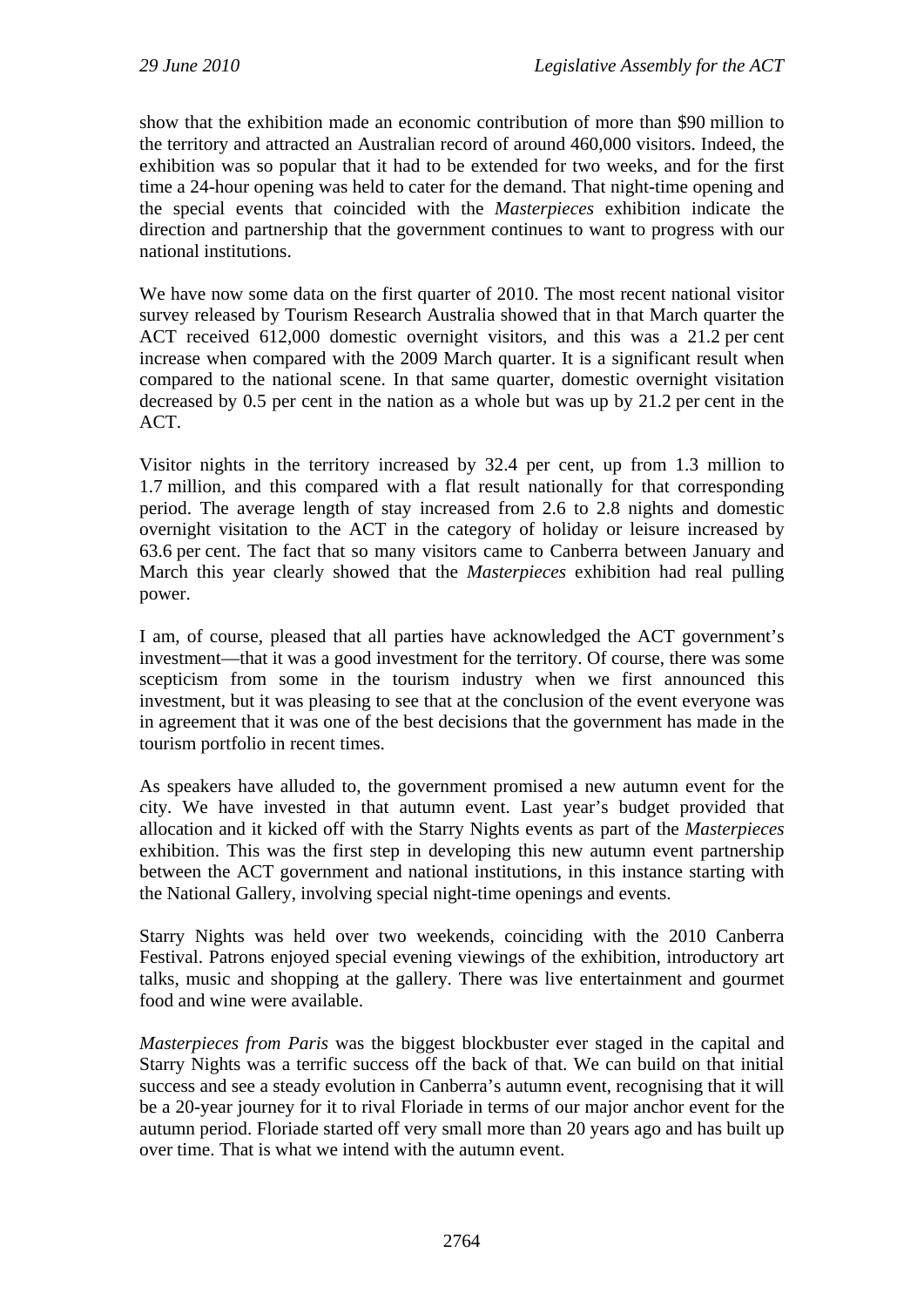In addition to Floriade and Starry Nights, the government continues its investment in tourism. There is over \$340,000 in this budget for the events assistance program, shared between a number of local tourism events. Some of those include the AFL Masters National Carnival, Summernats and the Foreshore Summer Music Festival. Each of these events has great potential to attract visitors to the region and again bring direct benefits to the local economy.

In 2009-10 support was provided for events such as the Australia Day celebrations, the Futsal national championships, the Australian Open squash championships, Canberra Challenge triathlon, the Canberra half ironman triathlon and the Canberra International Music Festival. The government will continue to support these events through the events assistance program, another key element of the tourism budget.

We will also continue to invest in our online presence, better linking visitors from around the globe to ACT tourism businesses. The government will continue its investment of more than \$1 million in the Canberra Convention Bureau to help target the highly lucrative business tourism market. It is expected that this market will inject more than \$23 million into our local economy in the next few years.

We will also continue to support the infrastructure needed to grow tourism in the city. We recently announced plans to release more land for accommodation, most particularly low-cost accommodation. Sites at Braybrook Street in Bruce and near Exhibition Park in Watson will provide for more low-cost accommodation into the future. The government is also planning to release land at Stromlo forest park and the Lyneham sports precinct in the years ahead.

I have taken an active role at a national level in working with other tourism ministers. *(Second speaking period taken.)* The government continue to be engaged in the national long-term tourism strategy. Tourism ministers met in Canberra about eight weeks ago to sign off on 41 practical actions to progress the national long-term tourism strategy. We have also agreed to allocate an additional \$2.2 million in funding to implement this strategy. It is worth noting that this funding is the first time tourism ministers across Australia have jointly funded projects to develop a broad range of supply issues. It complements the marketing and support initiatives in train for the tourism industry.

I thought I would just briefly run through some of those important national long-term tourism strategy priority actions, as they are particularly relevant to the ACT. In the area of labour and skills we are working to progress findings and data around regional needs for tourism labour and skills. We are working to establish a uniform national approach to the responsible service of alcohol. We are looking at impediments to the transferability or recognition of training qualifications across all Australian jurisdictions; looking at the area of investment and regulatory reform; looking at a review of regulatory barriers to tourism investment and identification of key priorities; looking at a review of depreciation schedules that apply to the tourism industry; a review of GST impacts on commercial accommodation versus serviced apartments; and, particularly important and a crossover in my portfolios, the development of tourism definitions for planning schemes to assist in tourism development approvals.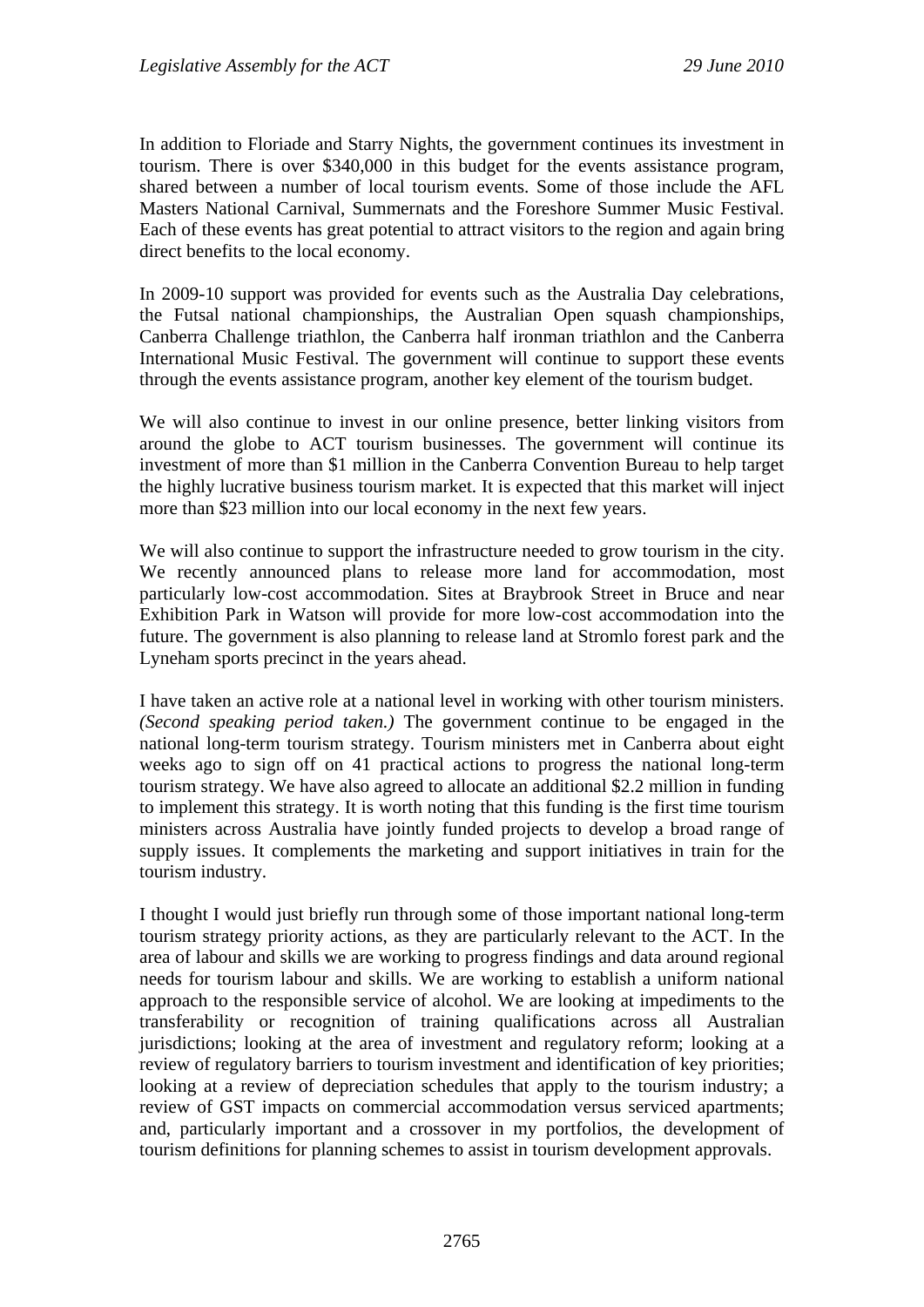In the destination management planning area, Australian Capital Tourism is involved in this national working group, looking particularly at the Sustainable Tourism Cooperative Research Council portal area on destination management, and looking at identifying gaps in research and dissemination that prevent key stakeholders from undertaking effective destination management planning. That work is vital for regional tourism areas such as the ACT. In the tourism access area, Canberra airport is involved as part of that national working group, looking particularly, obviously, at the national aviation strategy.

In the area of industry resilience, we are working to distribute a user-friendly web brochure to industry to provide a climate change current policy snapshot that can be easily updated as policy settings progress and change across the country, and working to identify programs to assist tourism small businesses to adapt to climate change.

Another important area of work is in quality assurance and accreditation. The Tourism Quality Council of Australia membership is to be finalised and we will launch the tourism quality TQUAL brand to industry shortly.

There is also work underway in the area of Indigenous tourism—obviously not a major component of the ACT's tourism strategy but nonetheless an important and developing one for the territory. We will be working with Indigenous representatives both locally and nationally on that strategy. An area that we are particularly focused on relates to digital distribution, the national online distribution action plan to enhance online product and distribution. The ACT has taken a leading role here with our e-strategy, and we will continue to develop a program and resources to improve the tourism industry's capability to become more proficient in digital marketing and distribution.

We have signed up as part of the research and development advisory process. We will be participating in the state of the industry outlook conference and reporting that commences, I understand, at a one-day launch conference later this year, in November.

Through our engagement with the national long-term tourism strategy, we are working on specific ACT areas of supply side need but also working with the Australian government and with other states and territories, and particularly New South Wales as we are part of the capital tourism region, to ensure that there is a consistency in tourism policy across those levels of government. That is important. We must work in a collaborative way with Tourism Australia, Tourism New South Wales and indeed Tourism Victoria as we are all within the one tourism region and it is important that we have that cooperative working relationship.

In conclusion, the government will continue our investment in the tourism industry, delivering more jobs, more low-cost accommodation, more events and more visitors to our city. We value the economic contribution of tourism. We value the jobs for more than 13,000 Canberrans that the industry employs and, therefore, I commend the investments in this budget to the Assembly.

Last year, the Canberra Liberals voted against funding measures for Canberra's tourism industry as part of their doctrine of opposition for opposition's sake. The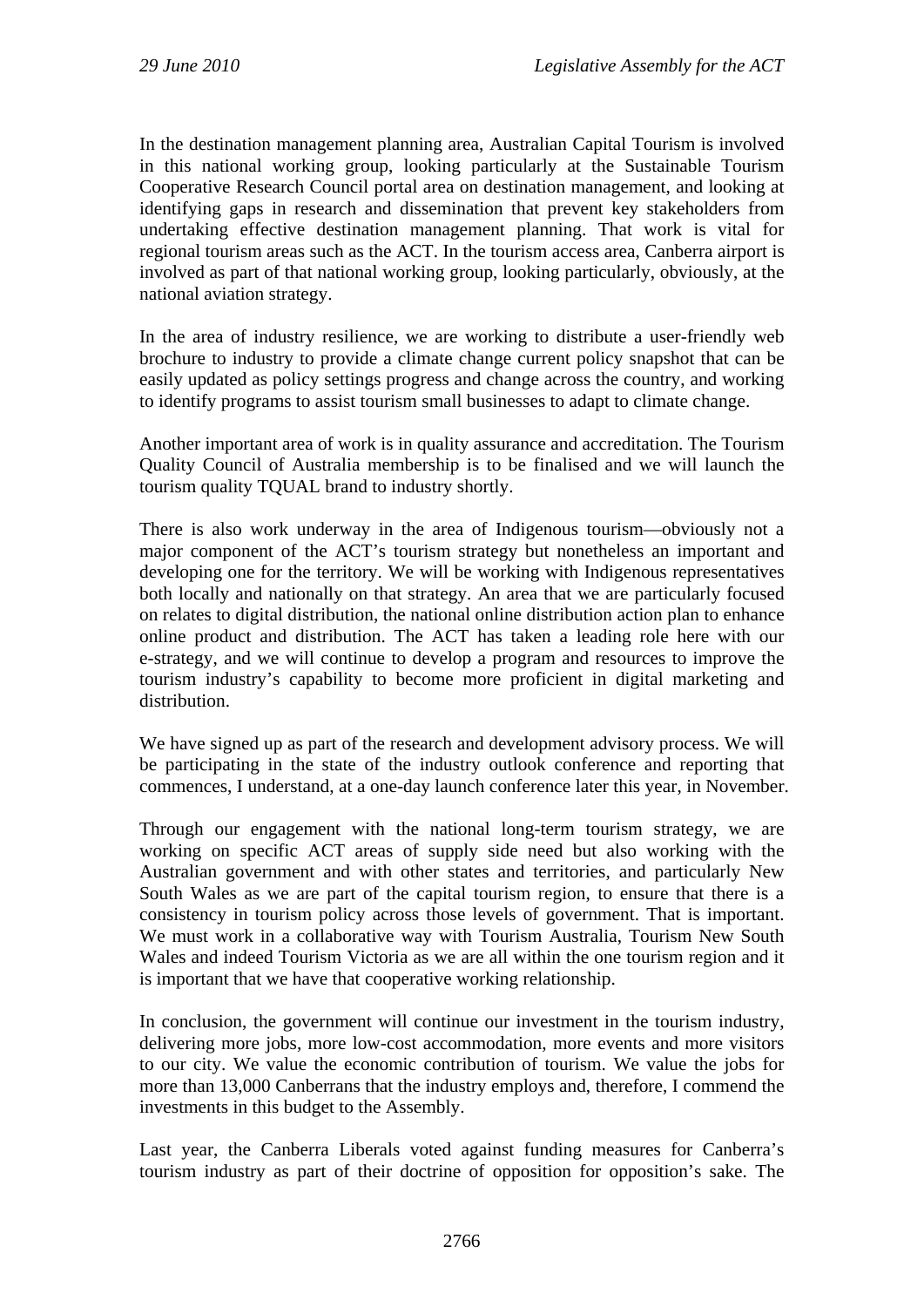industry and 13,000 Canberrans are now asking the Canberra Liberals and their shadow minister, "Where is your support for the tourism industry?" You can show that support this week. You can throw off that tired doctrine of opposition for opposition's sake. I, and everyone involved in the tourism sector, hope that all members in this place will vote in favour of these tourism investments and by doing so will show their support of the territory's tourism industry.

**MR SESELJA** (Molonglo—Leader of the Opposition) (5.25): It is worth responding to a couple of the things that have been said in the debate before I get on to some of the other aspects of the Chief Minister's portfolio. I think it is becoming a bit laughable now when Minister Barr says "opposition for opposition's sake" given how badly he was embarrassed last week when he used that term and had to come into this place and do a major backflip. In fact, we were putting forward something positive. In the end, the minister had to acknowledge and agree to it. So I think his sloganeering will be seen in that light in future.

Mr Rattenbury had something to say about the centenary of Canberra and the federal government's investment in Canberra. It is worth putting on the record that we do hear a lot of criticism particularly of the Liberal Party by those on the left in relation to their contribution to Canberra. But if you look at the last few decades in particular and at some of the major institutions that have been delivered by Liberal governments at a federal level, the record is a very strong one.

Just in the last Howard government, we saw finally the National Museum of Australia, which had been promised for so long and never delivered in 13 years of Labor government before that. We saw the National Portrait Gallery delivered. We saw the expansion and the major renovations in relation to the Australian War Memorial. We also saw things that are not national institutions but are major constructions for Canberra. I refer to things like the ASIO building which is now going up. Indeed, they promised and they budgeted for the duplication of Constitution Avenue, which has not been honoured by the Labor government.

I go back to things like Parliament House, which was started by Malcolm Fraser. I go back even further to Menzies. He really did in many ways build Canberra from a very small town and turned it into a true national capital. So I think it is worth getting those on the record, given that we do hear arguments without any backing to the contrary so often from those on the left. If you compare that record to that of the Hawke-Keating government, I think it stacks up very well.

I think one of the key things in the Chief Minister's portfolio that is worth spending a little time on is infrastructure. We know that the government's infrastructure plan has been widely condemned, with good reason. It has been widely condemned because it does not actually do what is needed. The work simply has not been done by this government in relation to the development of a comprehensive infrastructure plan on the back of a process of consultation with industry. What we need is a genuine infrastructure plan that does look forward and actually provides a vision for infrastructure into the future.

We had a debate in this place not long ago about all of the ways in which the government's infrastructure plan simply does not do that. It does not. It skates over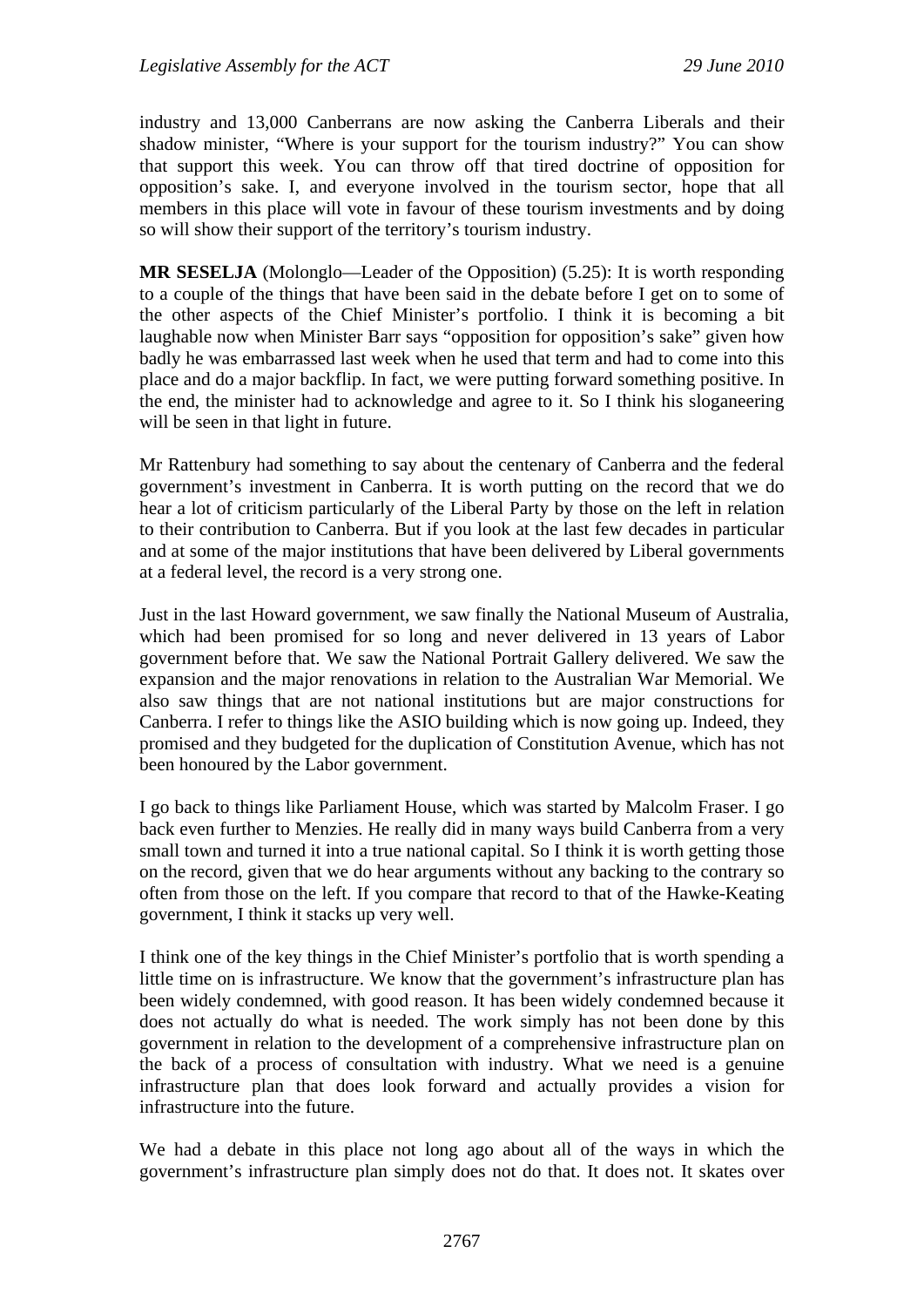issues. It gives a grab bag of projects that have been budgeted for. In the estimates hearing we asked about the infrastructure plan and the process. I asked how much direct consultation there had been. This is before it was released. Mr Cappie-Wood answered:

Each of the individual agencies in their own right has obviously been speaking with their stakeholder groups, which include industry in some circumstances. So I cannot speak exactly for them because this has been, as the Chief Minister pointed out, a collaborative process where the individual agencies are the ones who come forward with what their projections are in terms of the future infrastructure needs.

I think this goes to the heart of some of the concerns of industry in relation to the development of this plan. Effectively, the government went to each of the agencies and said, "What have you got on and what would you like to put in our infrastructure plan?" There does not appear to have been any genuine coordination and consultation with industry in a comprehensive way where the government was actually listening to industry and saying, "What do we need?"

They talk about some roundtables but when you see that industry is underwhelmed, as they were when this infrastructure plan was delivered, I think it is fair to say that they have not really been listened to. I think it is fair to say that what has been delivered is a substandard product. It is a substandard plan that rightly was widely canned. It is not just because it was error riddled. I think the fact that it had so many errors was simply indicative of the rushed nature, the fact that the work had not been done, the fact that it had not been a comprehensive process.

In the end what we get is a very disappointing document. It is one that does not address the serious infrastructure problems in the territory, the serious infrastructure bottlenecks. It is one that does not deal in any serious way with the infrastructure challenges and how we are going to meet them. How are we going to finance future infrastructure? How will maintenance be dealt with? That is skimmed over. What will be these key projects and how will we get there? What will the city look like? What is our end point? Where do we want to be in 10 years time? Where do we want to be in 20 years time? Where do we want to be in 50 years time? None of those questions are answered by that document.

It remains unclear how much money was spent on the development of that by the government. But what we do know is that what has been produced is something that is not going to be of any real guidance to industry. It is not going to give any real confidence to the community that the kind of infrastructure problems that they are faced with at the moment are going to be fixed. There is a whole range of them. The ones that we focus on, and rightly so because they affect people's lives, are things like the road bottlenecks.

There will be no confidence from the community that as the territory grows, and it will grow and the region will grow, that the infrastructure will be there to meet it. It is interesting even when you look at what was said in the press yesterday by ordinary members of the community. They were asked their views on population growth and the like. Many of them were not in any way hostile to population growth provided we had the infrastructure to meet it.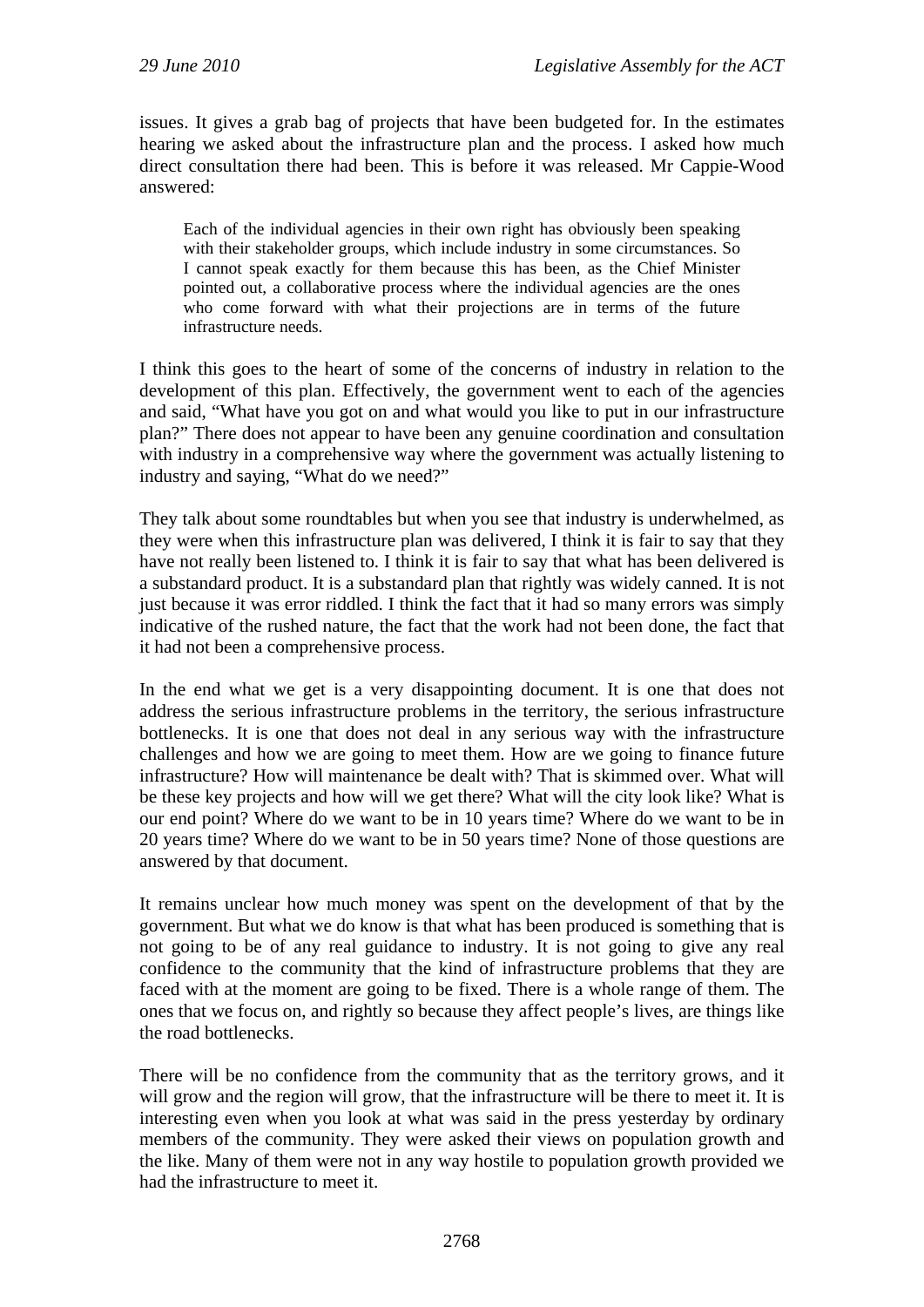I think that that is the critical thing. When we see people in western Sydney and other places saying, "Look, no more; no more growth," I think it is out of frustration with the fact that the growth has not been matched by those state and territory Labor governments with the infrastructure investment that is needed.

Many people have come to equate growth with a worse standard of living. That is unfortunate. It is a result of that lack of infrastructure investment. The real concern, the real missed opportunity here, has been that we do not have a genuine plan. What we have, as Ms Le Couteur so succinctly put it, is the budget with pictures. That is unfortunately what we got.

Let us look at what the Auditor-General has had to say. During this process we have seen the Auditor-General's report confirming that basic project management practices are not in place. Only half of capital works are delivered on time, with millions rolled over or wasted on long delays or cost overruns. That is not us saying it. It is the Auditor-General saying it. It is the Auditor-General saying that you need to do better. Of course, Jon Stanhope's response to that was to blame his public servants. He said that this is the report that he actually welcomes. He said that this is the report that he welcomes because he can bash his public servants over the head with it.

What does that say about the leadership that has been shown by this government and this minister when you need an Auditor-General's report after nine years that again highlights that you are not delivering for the community? The best he can do is turn around and say: "Thank you. I am now going to blame those people who work for me." He referred to particular projects that had not been delivered.

Why have they not been delivered? What lack of leadership has there been from this minister and from other ministers in not making sure these things happened? Surely, after nine years, you would be in a position where you would actually have shown the leadership, put in place the structural changes so that that infrastructure could be delivered—so that it could be delivered on time and delivered on budget. It is not being delivered and Jon Stanhope's response is to blame his public servants. *(Second speaking period taken.)* It appears that no-one else is speaking. I was expecting that the Chief Minister might contribute to this debate. I come back to the point I was making. It is not actually the opposition that are the only ones who are saying it. What we have here is an independent Auditor-General who has said that basic implementation plans are not being put in place.

Things as simple as an implementation plan for each project identifying the skills and expertise required to manage budget-funded projects are not in place. This is really simple, straightforward stuff. When the Auditor-General says that it is not happening in many cases, we have to ask the question: what are we actually getting for this expenditure? We are spending roughly \$4 billion a year as a territory. Much of this is spent in areas around capital works and a whole range of other programs.

The Auditor-General has commented on a number of things, but I will focus on infrastructure for now. The Auditor-General has said that really simple things like identifying the task and what skills are needed are not being done. The Chief Minister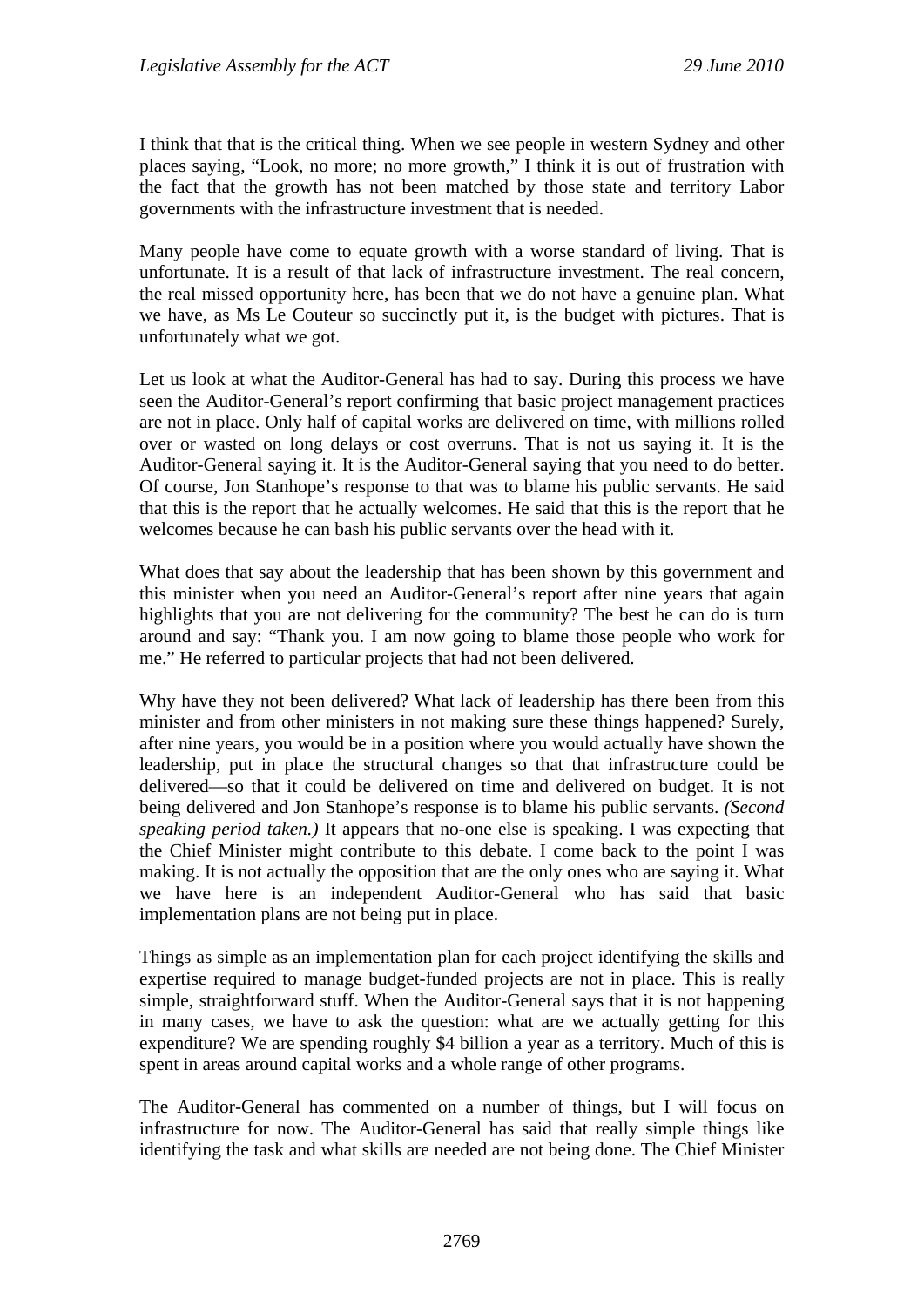and ministers across the board need to answer why that is the case. If the answer is that the public servants are not doing what they are told, that is a hard one to buy.

I think most public servants respond when their minister calls. I would say that the vast bulk of public servants in this territory are not only hard working but when their minister gives them a call or when ministers give direction about what they want, most public servants respond very quickly and often very effectively. If it is not happening, you have to go back to why the leadership is not being shown. Why is the leadership not being shown by the government on these issues?

We can only conclude that it is because ministers are not interested in showing the kind of leadership that we would expect and which the community deserves. The community does deserve this. The community does deserve better than what we are getting.

I will finish on infrastructure. In relation to infrastructure, what it requires is the will, the desire and the vision to make things better. It requires the will and desire to implement better the infrastructure, the will and desire to make the structural reforms that are needed. There are no structural reforms here. There is nothing that says how things are going to be done better. There are simply a few words on a few pages that were shoddily and hastily put together. It can only undermine confidence in terms of investment in our city.

We see the failure to sell blocks of land just recently. We can surmise. We can certainly hypothesise about what are some of the reasons why those investments have not been made and why those blocks were not sold. Part of it is the uncertainty because there is not the kind of leadership we would like to see.

I would pose a question to Mr Barr. Mr Barr mentioned in his earlier contribution about releasing blocks of land in terms of low-cost accommodation. How much rigour and analysis went into those announcements? Was that part of a broader plan? Was that part of a general broader plan which really set out some targets, which set out some milestones in terms of the release of that type of land? If you get that happening then you have more potential to get some investor certainty. We are not seeing that at the moment and I think that we do see the results of that.

I would like to make mention of the RSPCA. The committee heard from the RSPCA on the first day of hearings. Mr Michael Linke, the chief executive officer, noted:

In terms of our funding base, our need for funding and our operational expenditure have more than doubled in the last five years, and we have enjoyed some increased funding from the government. Our funding has increased from about \$200,000 a year to a peak last year of \$780,000, which included a \$100,000 emergency payment as a result of the global financial crisis.

We submitted a budget proposal to the ACT government seeking similar funding this year. We have been advised that our core funding will not increase but there will be other avenues to add additional funding to try and match that level of \$780,000 in the 2009-10 financial year. So we are hoping that that funding is matched in the coming year.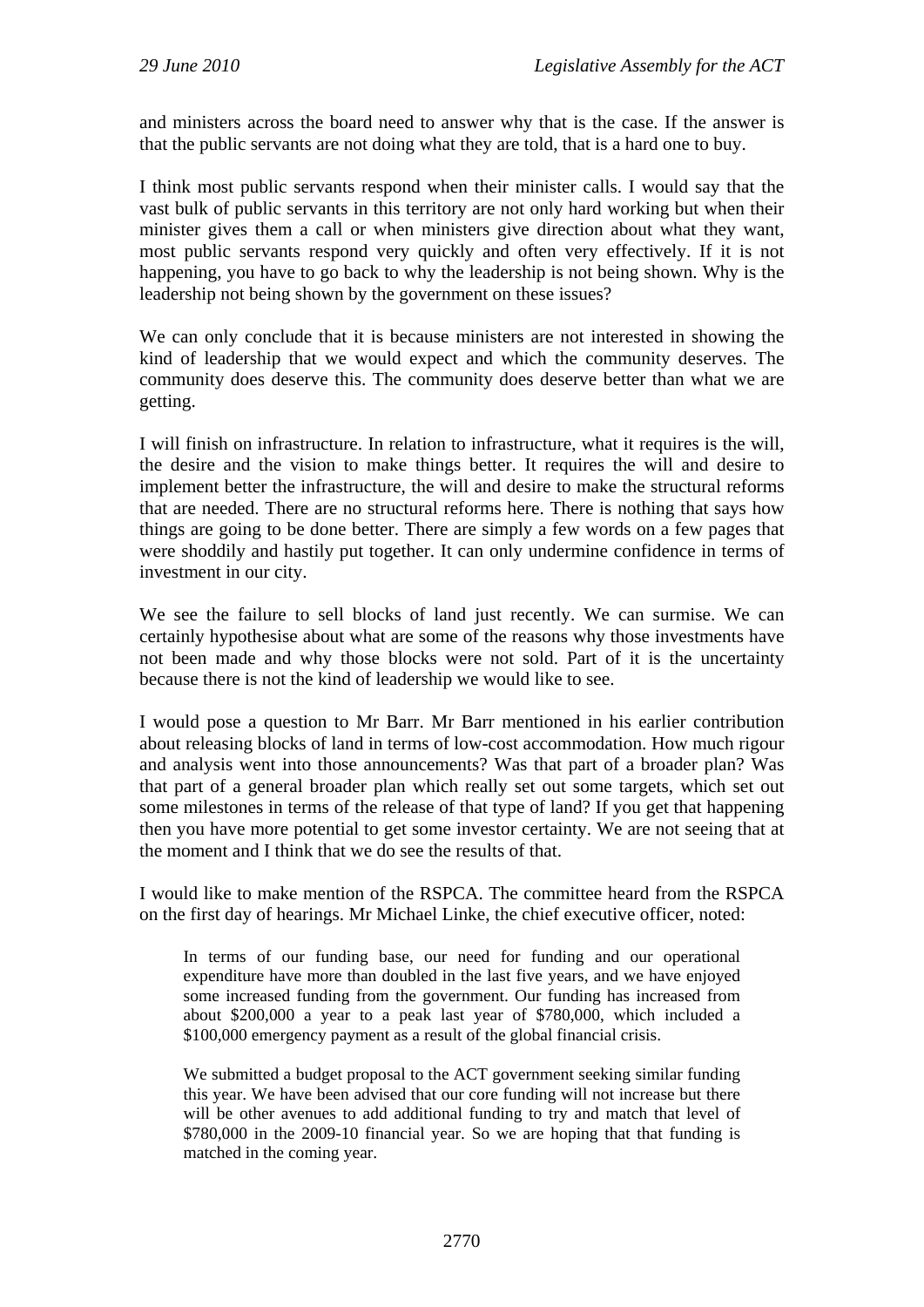Mr Linke further noted:

I would prefer to have core funding and have some certainty around the funding. It allows me then to put in place a strategic plan for our staff and gives my staff certainty.

I think that that is a legitimate call for an organisation like the RSPCA. I would like to put on record just how much respect we have for the RSPCA and the work that Michael Linke and his team do in the community. They sometimes cop criticism from others who claim to be interested in animal welfare. I think that no-one could question legitimately Mr Michael Linke and the RSPCA's commitment to looking after animals in the territory. Indeed, this is the case with the RSPCA right around Australia.

I would like to put on record our support for the work that they do. I think it is important that in an ongoing way we see some certainty there. That is a legitimate and a reasonable thing for Mr Linke to call for. It is certainly something that we would support. That is reflected in our dissenting report. I will just finish on that note in relation to the RSPCA. We look forward to seeing the RSPCA flourish and grow in the very important work that it does in years to come.

Proposed expenditure agreed to.

Proposed expenditure—Part 1.5—Department of Territory and Municipal Services— \$306,193,000 (net cost of outputs), \$261,101,000 (capital injection), and \$685,000 (payments on behalf of the territory), totalling \$567,979,000.

**MR COE** (Ginninderra) (5:43): As has already clearly been articulated by my colleagues, the Canberra Liberals will not be supporting this budget. We have questions about how fiscally responsible it is, about its accuracy, about its transparency, about the high levels of waste and about the high level of taxation. Of course, all these contribute to it being an anti-family budget and one that we in opposition cannot be supportive of. It is interesting that, in spite of all the reasons articulated by my colleagues, the Greens have blindly signed up to this budget, as they did on day one when they signed the agreement. It is bitterly disappointing that the people of Canberra are not getting the scrutiny they expect from their elected members of the Assembly when it comes to the budget process.

To put into context where we are at with the financial year that we are entering and the financial year that has just been, in August last year the government reluctantly tabled the Ernst & Young report which looked into the Department of Territory and Municipal Services in their strategic budget review. EY, it must be said, gave a scathing assessment of the Department of Territory and Municipal Services. The document I have here documents a lack of financial transparency, a lack of control by managers and an excess of political influence. The document reveals a lack of financial discipline. It says that management has "limited visibility of the activities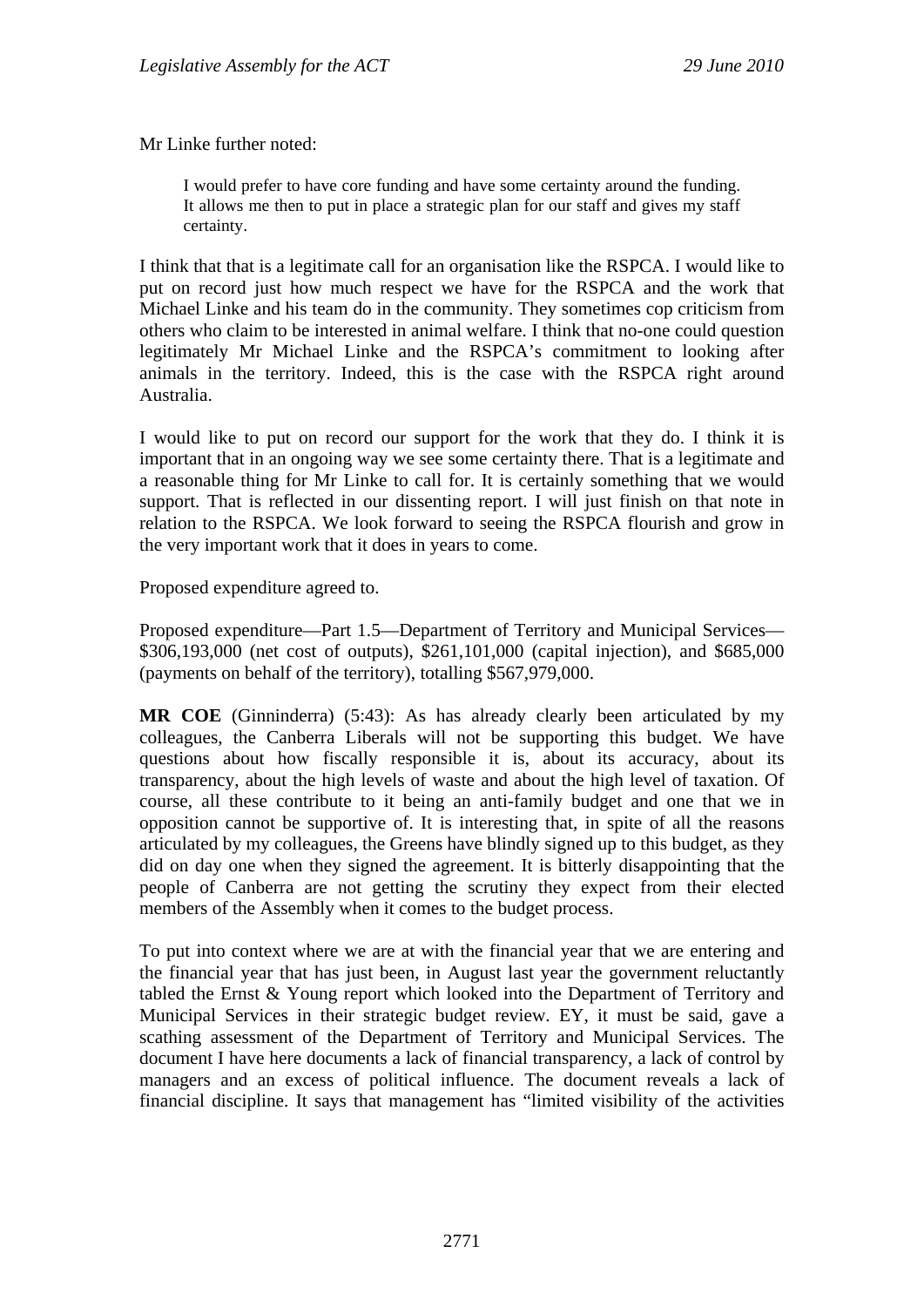performed within the department", the financial systems "appear not to rigorously adhere to core financial management requirements" and that cost allocation "is not transparent". Since the department was established in 2007, almost \$900 million has been spent up until the report was issued without a performance framework. It is absolutely amazing that Ernst  $&$  Young had to recommend the development of key performance indicators when that should have been done years ago.

This culture of underperformance was again highlighted just recently—in the last few days, in fact—with the Treasurer having to table the amount of rollover and the amount of Treasurer's advance that have had to be put forward. The rollover for the Department of Territory and Municipal Services includes \$633,000 for the net cost of outputs and a rollover of \$27.766 million for capital injection, in addition to the rollover of \$429,000 of expenses on behalf of the territory for heritage grants. This is not the sign of a minister in control. These are not the financials of a department which is performing well and adhering to the high standards that the people of Canberra expect from the custodians of our budget.

In addition to that, we saw a Treasurer's advance of \$3,168,000 being issued to the Department of Territory and Municipal Services because they could not meet their expenses. And where was it? It was in that great agency ACTION—the very agency that Jon Stanhope a few weeks ago put out a media release slamming, saying that it was out of control. Of that \$3.168 million, \$2.066 million was for general operating cost pressures. That is a minister and an agency with no control whatsoever. That lack of control is hurting the taxpayers of Canberra. It is for that reason that the ACT opposition will not be supporting the ACT government's budget.

Now, this budget and this particular part of the budget—the Territory and Municipal Services component—has some very important threshold questions that need to be asked, and the Greens in particular need to answer them. Zed Seselja spoke earlier, at about the time of the budget, of the need to prioritise street trees ahead of the arboretum. Jon Stanhope has cut \$10 million from the trees out the front of people's houses and poured it into trees at the national arboretum. We do not have \$10 million to replant trees that are dying in Canberra's suburbs, yet we do have \$26 million to pour into the arboretum, in spite of all the other budget pressures that this government continues to talk about.

This is a clear line in the sand and the Greens have to choose. Are they going to be with the government on a \$26 million arboretum push, which also takes \$10 million out of suburban trees, or are they going to join the opposition in campaigning and advocating for families in Canberra who want street trees out the front of their house? A vote for this budget and a vote for this component within the budget is indeed a clear proclamation that Jon Stanhope's approach of pouring money into the arboretum instead of street trees is the way to go. It is a clear opportunity for the Greens to show that they do not have a collectivist world view and that they are thinking about the individuals and the families of Canberra—that they are actually thinking about the urban amenity that Canberrans expect to be delivered by this government.

In addition to the cultural problems that were highlighted earlier when I spoke about the Ernst & Young report, just last week we had a good opportunity in the chamber to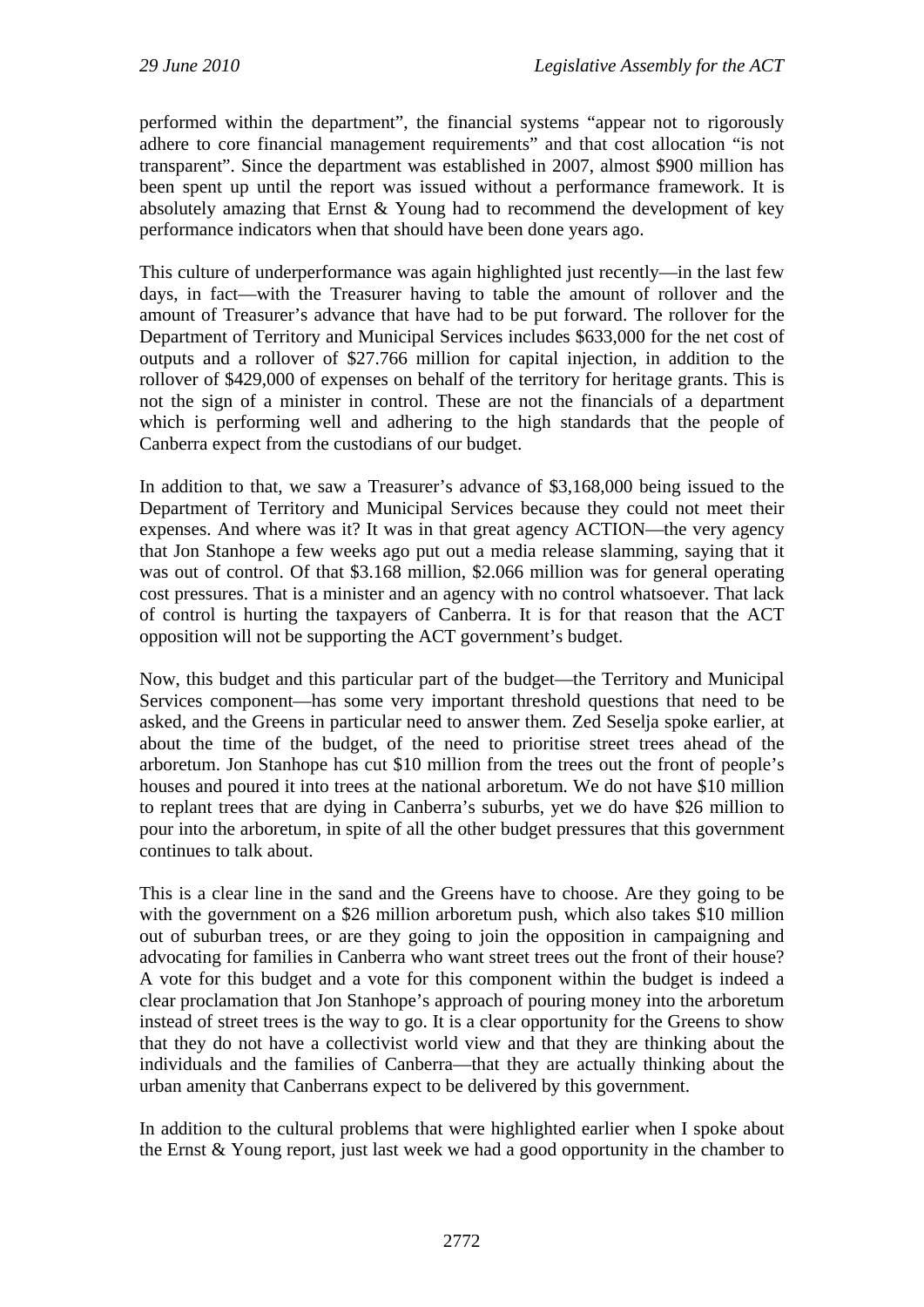talk about the government's infrastructure plan. This is an infrastructure plan that was riddled with errors. In addition, it was pretty much a rehash of budgets past and current and pie-in-the-sky ideas that this government will never be held to account for. Where was the genuine mid-term strategic planning? It simply was not there.

It was all too easy for this government to just rebadge existing projects—most of them are running late, I might add—and then put in some plans for 10 years down the track which Jon Stanhope will never have to be held accountable for. It is a disgraceful document and is a real letdown. I think many people in Canberra were expecting much better. Of course, like so many other state Labor governments around the place, there simply is not a vision. There simply is not a plan for Canberra's future for the taxpayers of Canberra.

There are many problems with this budget. I think Caroline Le Couteur spoke earlier about the lack of detail in this budget. That was clearly visible insofar as I put in a question on notice, question No 727, asking the Minister for Territory and Municipal Services to provide an operating statement and a balance sheet for the Capital Linen Service, the ACT Property Group and the Yarralumla Nursery. I also asked which ACT government agencies have contracts with the Capital Linen Service. I asked for the total revenue for each of the agencies and I also asked for a staff profile. They seemed like pretty reasonable things to request, I would have thought. Like with so many other questions that we put in, this is how the Chief Minister responded:

The ACT Government prepares its budgets on an outputs basis. Data at that level is published in the Budget Papers, along with budgeted financial statements for agencies. Similar information on actual performance is published in annual reports including audited financial statements. Certain figures you request are publicly available in the TAMS Annual Report or ACT Government Budget Papers. Data is not available in the form and at the level of disaggregation requested in other questions without diversion of significant resources from TAMS ongoing business that I am not prepared to authorize.

What this Chief Minister has said is that he does not want to provide the information; it is all too hard. What is this Chief Minister trying to hide? Is it really that unreasonable for the opposition to request an operating statement and a balance sheet for the Capital Linen Service? Is it really that unreasonable to ask for such documents from the ACT Property Group or the Yarralumla Nursery? Of course it is not. It just shows that this government is unwilling to be transparent and unwilling to cooperate with other legislators in this place.

Many times in this chamber I have spoken about the problems and the many opportunities that lie within ACTION for reform to ensure that the people of Canberra continue to get good value for money. The \$100 million operation, of which \$80 million or so comes from a subsidy, is simply not sustainable. That is not a viable way to run a government agency. The \$20 million that we get from fare revenue is probably from people that are reluctantly catching ACTION buses. I think there are very few people in Canberra that are voluntarily hopping on an ACTION bus. *(Second speaking period taken.)* That is not to say that everyone is disgruntled, but I think many people do so because they have to. That is why the increase in bus fares that we are going to see from 1 July is simply unreasonable when you take into account the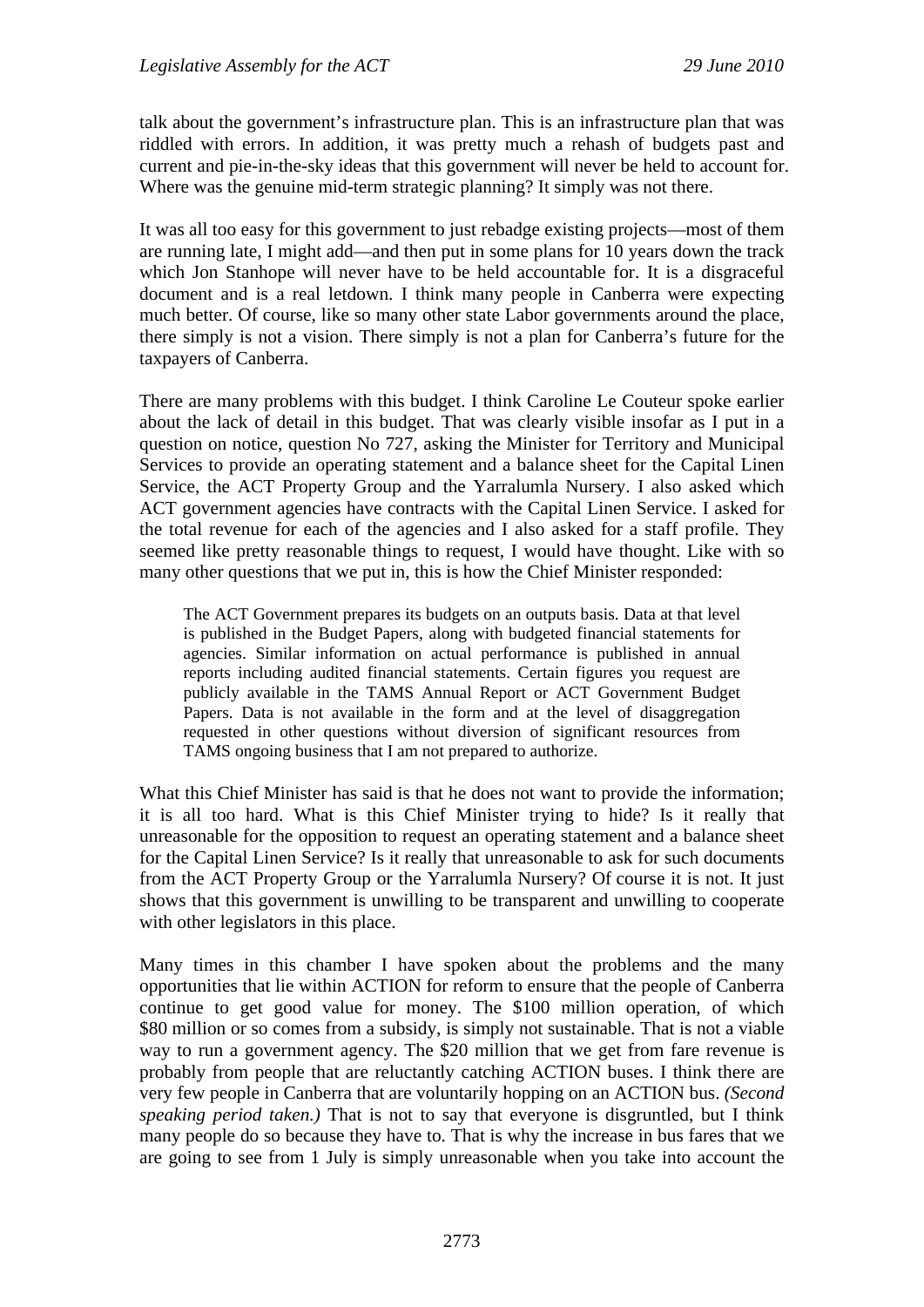service standards. If service standards are going to improve then I think people would expect to see an increase in the cost of catching a bus. But there is nothing reasonable about increasing service charges at the same time that services are obviously going backwards.

On 7 May the Chief Minister put out a press release saying, "Benchmarking shows room for bus efficiencies". This is the independent benchmarking assessment which the government refused to release last year. Simply because it was in their interests politically, they chose not to do so. In the Chief Minister's own words, the press release stated:

ACTION drivers are paid well above efficient benchmark—costing ACTION \$8.5 million more per annum; ACTION drivers spend 14 per cent of their time not driving … ACTION employs more mechanics … ACTION mechanical staff, including mechanics, cleaners and refuellers, are paid well above the efficient benchmark ... ACTION drivers take more leave than the efficient benchmark … ACTION's higher proportion of air-conditioned buses than the efficient benchmark costs ACTION \$1.1 million more per annum; ACTION has a higher level of minor bus accident repair … ACTION services operate longer hours than the efficient benchmark, with about 23.3 per cent of ACTION's bus hours delivered after 7 pm on weekdays and on weekends and public holidays, compared to the efficient benchmark of 17.7 per cent …

By the Chief Minister's own words, there are efficiencies to be made—\$30 million per year. If that \$30 million were extrapolated over his time in government it would be in excess of \$250 million, perhaps, of waste within ACTION. Yet Mr Stanhope has been unable or unwilling to take any action. At some point Mr Stanhope must show leadership. He must exercise some control, step up to the TWU and reform ACTION. There are many ways of doing that without cutting wages. I urge Mr Stanhope to consider those.

One of the many reasons why I think the government needs to reform ACTION is its own commitment to the sustainable transport plan which it published some years ago, I think when Simon Corbell was the minister. When you go through the different modes as listed in the back of the document, you see just how much this government has failed when it comes to ACTION. Goal No 2:

Shift the balance of travel from private vehicles towards greater use of walking, cycling and public transport.

How does that tie in with the fact that modal share has actually gone backwards and that fewer people are getting the bus as a proportion of overall transport than did so last year? Part of the government's goal No 3 was to complete the conversion of the ACTION bus fleet to CNG fuel. That got axed. That was another one of Mr Corbell's less than bright ideas. Goal No 4:

Ensure the transport system contributes positively to the ACT economy.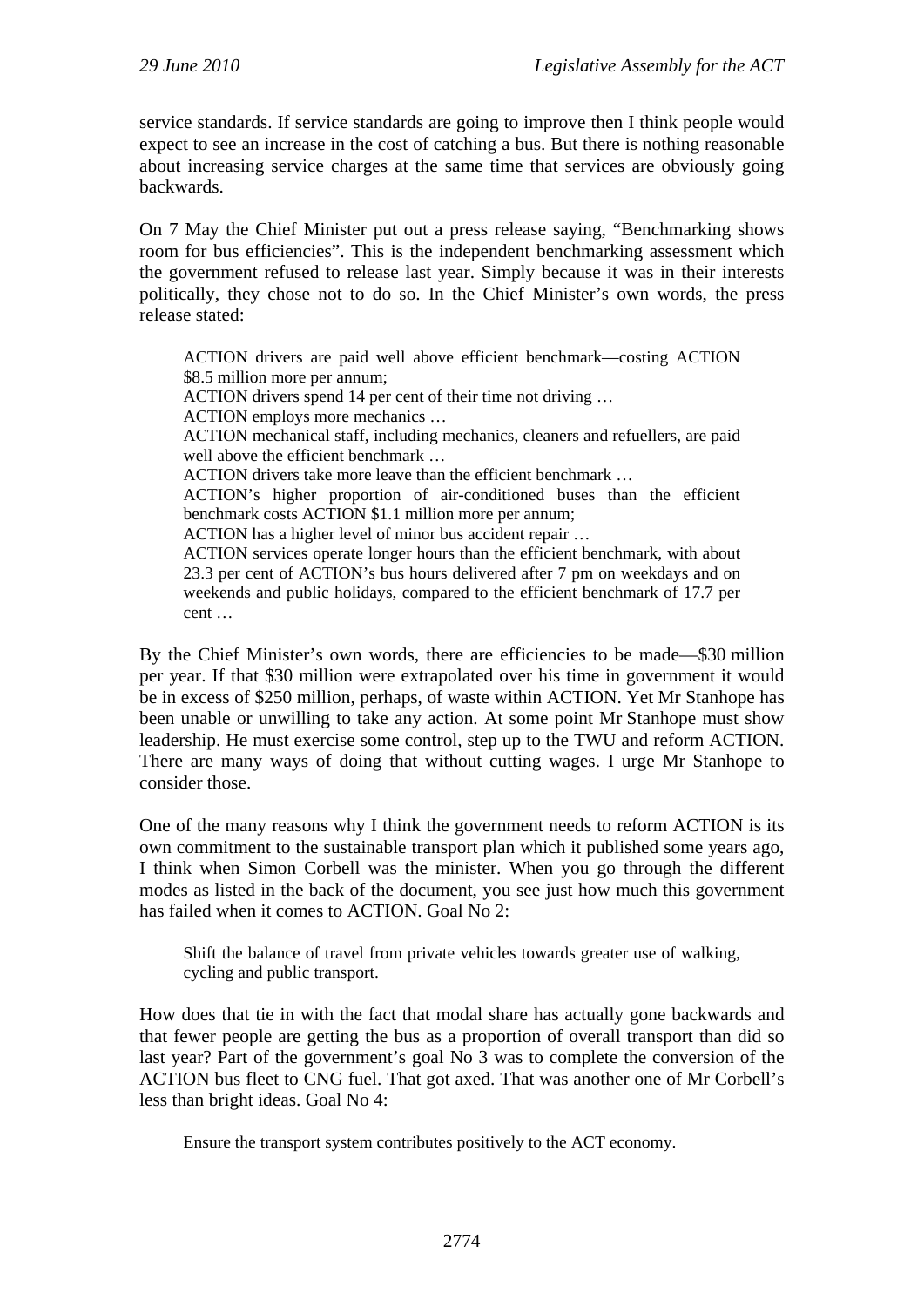Fewer people are getting on ACTION buses—1.33 million people fewer than expected. I do not know how that goal can possibly be met. Goal No 5:

Ensure the transport system helps make Canberra a more socially just city.

Tell me what is socially just about increasing the cost of parking and increasing the cost of a ride on a bus when services and parking spaces are getting worse. There is nothing strategic and there is nothing just about that way of running the show. Goal No 9:

Price transport use to make it efficient, equitable and transparent.

Again, this is a government that for the last two years has increased the cost of parking and has increased the cost of getting on a bus. There is absolutely nothing strategic about doing that. It is all very well for Jon Stanhope to say, "We're going to increase the cost of parking to try and get people onto buses." It is a two-edged sword because he also increases the cost of getting on a bus. Why? Because this government is unable to manage its expenditure; it is unable to curb its wasteful spending.

Finally, goal No 10:

Change community attitudes and behaviours to support sustainable transport throughout the city.

This government has failed. It has failed because 1.33 million people fewer than this government planned are getting on an ACTION bus. This all translates to fares representing only 20.1 per cent of the cost of ACTION and the cost per passenger being \$6.30 per passenger boarding.

In addition, just last week we saw a story that got exposed through a question on notice where three in 100 passengers are riding free of charge on an ACTION bus because of faulty ticket machines. That equates to \$547,000 per year, which is being lost because of faulty ticket machines. This problem did not happen overnight. Mr Stanhope may well say, "Well, we're getting a new ticketing system." But this ticketing system is running late. This ticketing system is overdue. It is a ticketing system that was called for years ago and, in fact, the Chief Minister said it would be delivered years ago. It still has not happened.

Also through a question on notice I requested information about dead running. We heard that each day an ACTION bus drives 12,665 kilometres empty, going from the depot to where it starts its route, and a further 3,500 on Saturday and 2,500 on Sunday, totalling 69,190 kilometres every week—more than 1½ times the world an empty bus goes around.

*At 6 pm, in accordance with standing order 34, the debate was interrupted. The motion for the adjournment of the Assembly having been put and negatived, the debate was resumed.*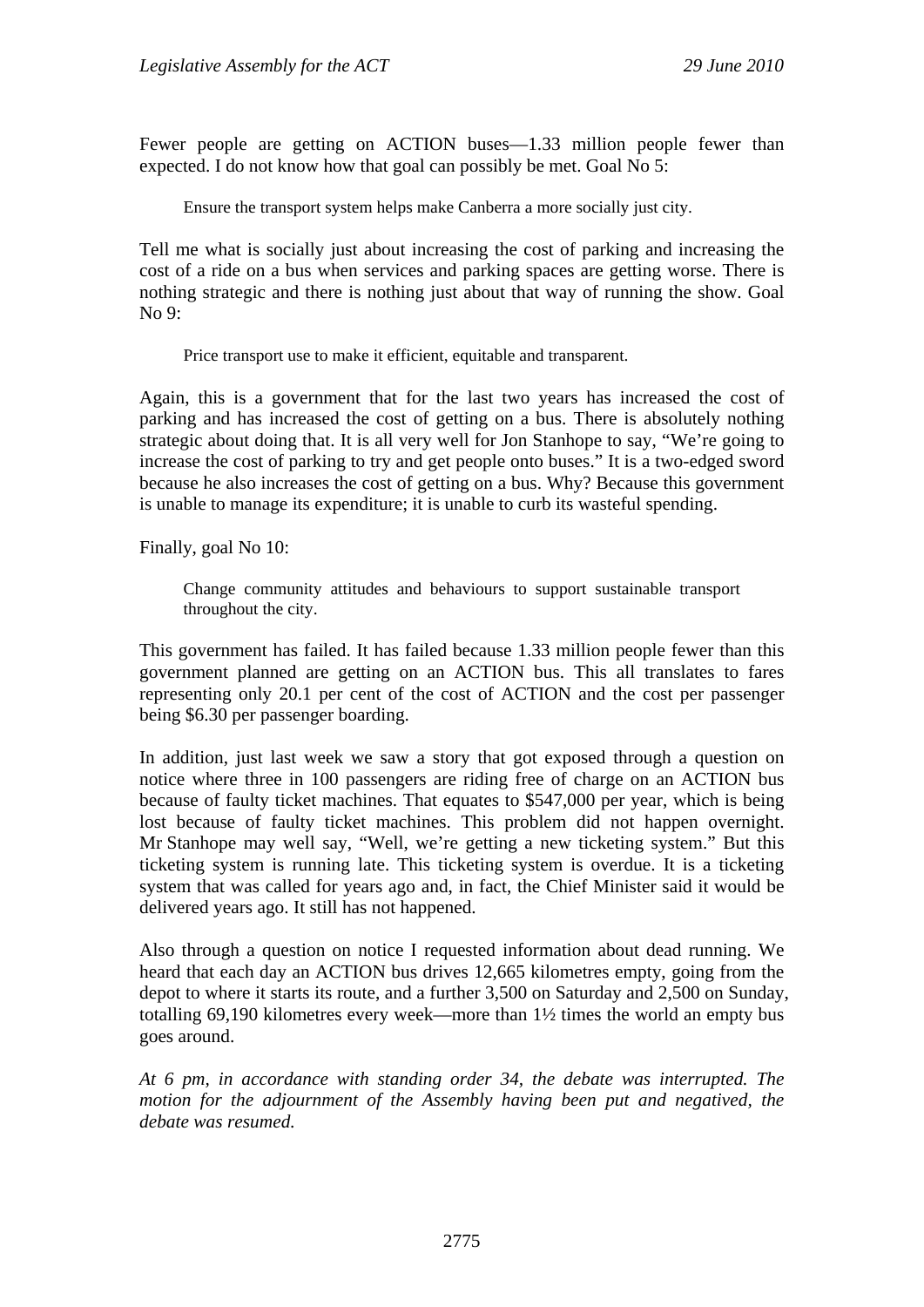**MR COE**: That equates to \$161,000 every single week. That is what it costs for an empty ACTION bus to start its route after travelling from the depot. The new ticketing machine means that there will be only five agents in the whole of Belconnen which will serve as a smartcard reload station—only five. At the moment there are well over a dozen places in Belconnen where you can buy a bus ticket. It will make it much harder to recharge your ticket or buy a ticket. Again, I do not think there is anything equitable about that arrangement. This budget is not fiscally responsible, it is not accurate and it is not transparent. It features wasteful spending, it includes higher taxation and it is anti family.

By the Greens supporting the TAMS component of this budget and by supporting the budget on the whole, they are quite explicitly supporting an increase in the cost of bus tickets and an increase in the cost of parking. They are supporting ACTION, which has more accidents and which has more dead running. It has an antiquated IR system and it has a modal share which is going backwards.

In addition to that, we have more waste going into landfill than last year. The government's cost of collecting rubbish from the kerbside is increasing. As has been said before, it is also prioritising the arboretum above street trees. It comes down to a core value set as to whether you want to support Canberra families with their urban amenity or whether you want to support Mr Stanhope's grandiose plans for the National Arboretum. The opposition will not be supporting those plans. The Canberra Liberals will be supporting families—supporting families in their urban amenity and in their local communities to make sure that they have street trees well into the future. I urge those present to vote against this measure.

## **Sitting suspended from 6.03 to 7.30 pm.**

**MS BRESNAN** (Brindabella) (7.30): I would like to talk about transport under this item. The ACT Greens have long campaigned on improving the ACT's public transport system. The reality of the situation is that we have one main mode of public transport and we need to provide a reliable, efficient service to encourage people to use it.

We believe that a world-class public transport system should be a goal of government, as transport should be a valid choice for all. A service that can provide commuters with a reliable and fast way of getting to work provides rich rewards socially, environmentally and economically. It is with this in mind that I acknowledge and commend the steps the ACT government has taken, in line with the parliamentary agreement, to build a better transport system for all Canberrans.

The transport for Canberra program builds upon the noted success of the Redex service that provided the first glimpse of a public transport network that represents a true rapid transit network. The ACT Greens believe that providing a genuine and effective transport alternative for everyone is a responsible investment and should be a priority for this and future governments.

Providing the infrastructure to facilitate frequent, limited-stop express routes that connect major stops at employment zones is a first step to a transit network that can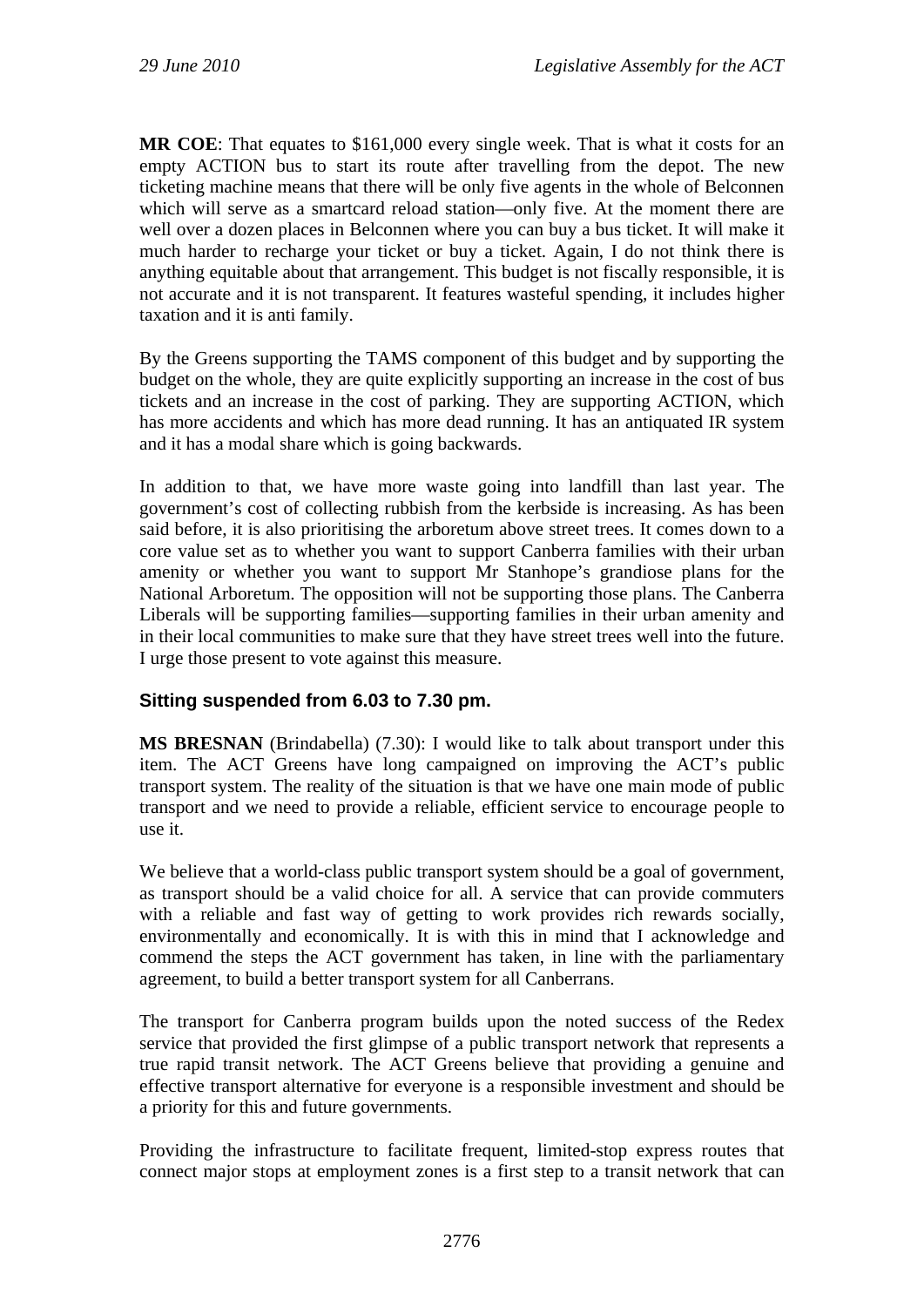realistically compete with or even beat private car transport in terms of gross travel time. Measures in the budget that facilitate bus priority, particularly those which potentially create dedicated separate busways, help us in the shift towards a rapid transit network and are a method proven to work in other cities.

The ACT Greens support increasing modal share of public and active transport and we believe the best means of doing so is improving the service. Where public transport services effectively provide for the transport requirements of families and individuals, people, out of economic self-interest, will use public transport.

Access to effective public transport is also a major determinant of social inclusion. The ability to access services in the community is dependent upon the ability to get to and from shops, schools, work and friends. If people are not provided with adequate public transport then the vulnerable in our community are often the most heavily hit. This is why we are concerned that there are areas in Canberra where public transport is insufficient.

A particular concern is not providing public transport services to new developments in Canberra. In addition to denying Canberrans who move to these areas public transport services that those living in a modern sustainable city would reasonably expect, it increases the chance that vulnerable Canberrans in these areas will be cut off from the services they need.

The provision to extend Redex is a welcome one. Whilst the ACT Greens are somewhat disappointed that the government has not taken the opportunity to replicate the success of a rapid express route for other areas of Canberra in need of public transport improvements, the retention and improvement of the route signals a positive move to address congestion throughout Canberra.

We note that the government has been in talks with the Mayor of Queanbeyan, presumably with an eye to extending the Redex service beyond our borders to service the thousands of commuters and students who travel on Canberra Avenue every day. Such a move would provide substantial relief to the congestion which this major road experiences.

On the topic of congestion, we believe that the government should strongly consider providing a service down the Gungahlin Drive extension. The level of congestion repeatedly seen during peak hour travelling down the GDE between Gungahlin and Woden indicates that there is substantial travel between those destinations which could provide sufficient demand to operate a public transport service. In addition, the operation of a service would go a long way to alleviating the congestion problems commuters are facing each morning.

The decision to invest in infrastructure around major stops is another positive step in improving the accessibility and functionality of the public transport system, particularly along major trunk routes. However, it should be noted that substantial work needs to be done to improve infrastructure at suburban stops as well; in particular, ensuring connectivity with the footpath network. Failure to connect along footpaths provides a major barrier for people who are dependent on wheelchairs, who are often some of the most dependent on the public transport system.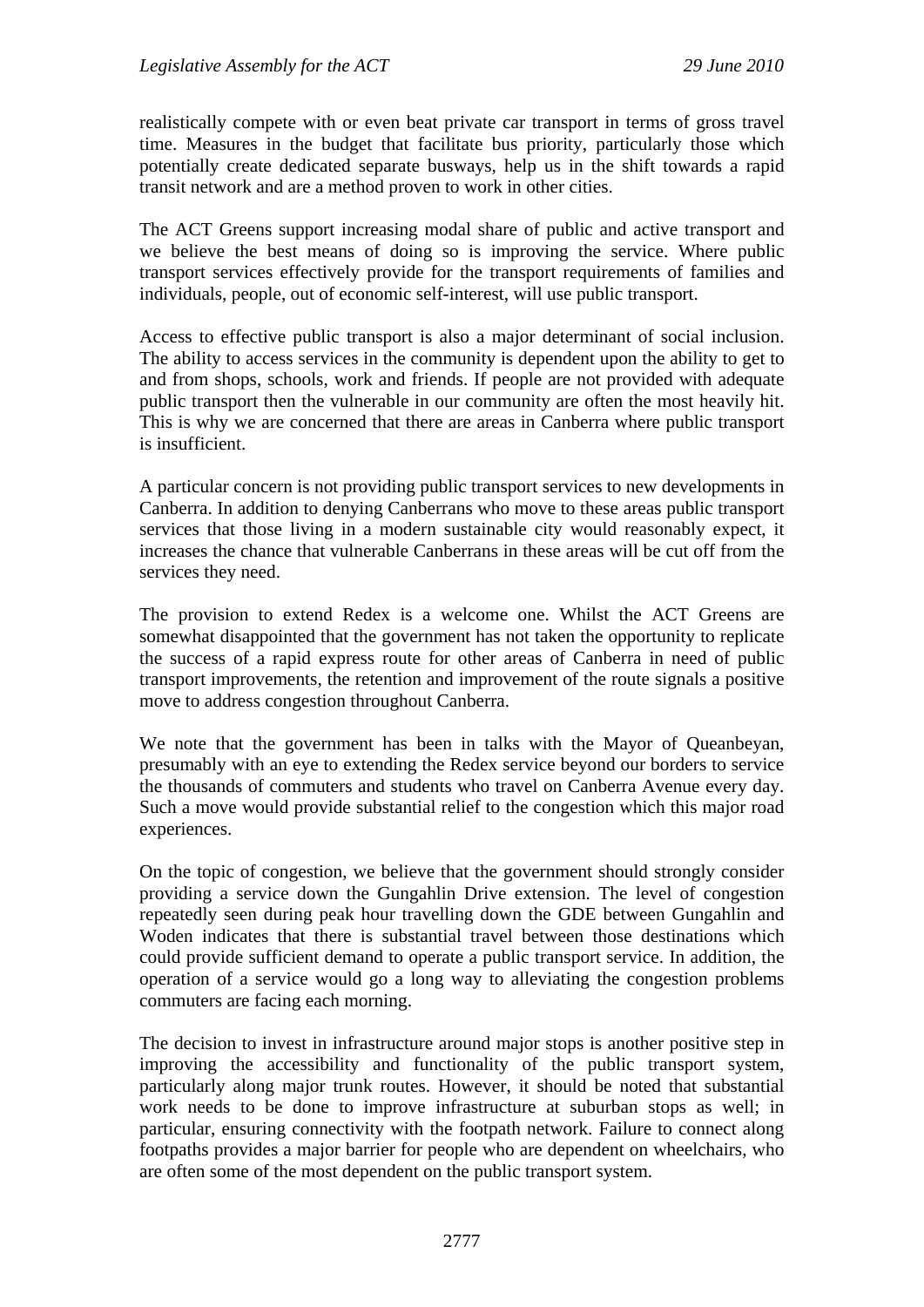This brings me to a point of significant concern in regard to the efficiency of ACTION services, particularly wheelchair accessible and bicycle rack equipped buses. The government needs to take steps to substantially improve the reliability of these services, as even occasional failure to provide service leads to a substantial disincentive to use that service. The ACT Greens recognise that, as the government gradually replaces the existing fleet with buses that are wheelchair accessible, this problem will diminish. However, during the transition period, the government needs to measure and improve the reliability of these specific services.

The government also made a commitment to have bicycle racks on all buses, and this commitment has not been met yet, which leaves the problem of unreliable bus services that I have just highlighted. The minister, in response to a question on notice, admitted that occasionally buses without racks service these routes. This all impacts on people's views on the reliability of the ACTION network and impacts their choice to use the service.

I would also like to briefly address the topic of the current and future ticketing system. We are concerned about the level of failure in the existing ticketing system. However, we look forward to the implementation of the MyWay card as the means to rectify the concern. The ACT Greens recognise the shortfalls in the current ticketing system, particularly the lack of data collected on usage patterns that is crucial to determining future route design decisions. We would also expect the number of ticketing system failures to drastically fall as a result of this new system.

We welcome the government's decision to construct park and rides at Erindale, Exhibition Park, Belconnen and Fyshwick. For commuters who work along major public transport routes, as many Canberrans do, this provides the opportunity to park for free while simultaneously combating congestion in our town centres and getting people onto our bus system. Along these areas we expect the throughput of bus users to provide not only transport benefits but a benefit to local businesses as patrons shop on their way to or from work.

We would note that consideration of the park-and-ride in Erindale will likely be a part of the Erindale master planning process that the Greens called for in a motion in this place and we would recommend that the government engage in similar consultative processes with businesses and communities in the vicinity of these new planned park and rides. We would also like to see more park and ride locations considered, in particular in Calwell and Weston Creek, to encourage public transport use in those areas and offer the same benefits to those local communities.

This and future governments face a choice when it comes to transport. We can choose to provide public transport alternatives that lower the weekly transport costs for thousands of families, reduce congestion on our roads and provide society with the ability to minimise the impact of projected rises in fuel costs, or we can choose to constantly widen roads, slow down traffic and in the long term ensure that only those who can afford ever increasing car costs have genuine and effective mobility.

While we have expressed some concerns with elements of ACTION's operations, on balance we believe that the decisions the government have made in this budget to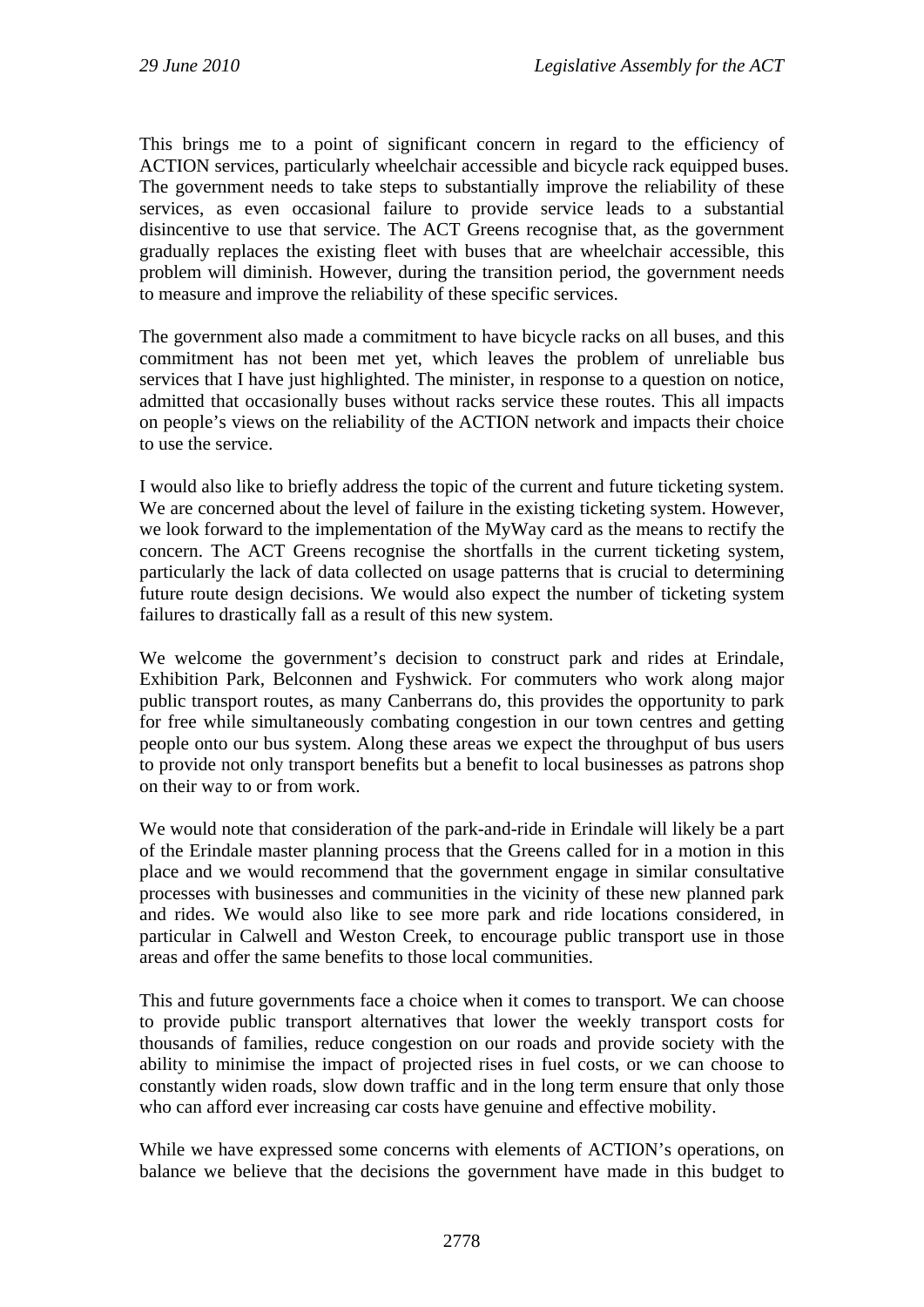invest in a better public transport system are the right ones. Improving the public transport system to the point it needs to be to secure a sustainable transport future is a long process, but there now have been steps taken in the right direction.

I would also like, just briefly in the time I have got, to mention one other issue in the TAMS portfolio in my electorate, the Tuggeranong Town Park outdoor stage. It is my understanding that in the current budget there may be insufficient funding to complete the actual stage and that at this point further funding has not been forecast. It is my understanding that the current funding would mainly complete earthworks and also some of the initial foundations for the stage but that to complete the stage some other substantial work needs to be undertaken.

I would note that the Chief Minister did announce in a media release of 11 May that the funding allocated in the budget would allow for the completion of all necessary works, and it is my understanding this may be the case. We do need to recognise that this is a very important part of, particularly, the Tuggeranong Festival for it to grow and also to increase availability of that area for future events. So I look forward to hearing further from the Chief Minister on when the stage will be completed, particularly for the certainty of the Tuggeranong Festival and all of the people in the area. This will be a very important addition to the area and I think they need some certainty around when that will be completed and when they can expect to see this funding.

**MRS DUNNE** (Ginninderra) (7.40): I will speak briefly now on areas covering planning and management of ACT parks, reserves and open spaces, and a little later in the debate I will concentrate on the issue of urban trees.

Output class 1.4 in the TAMS portfolio covers planning and management of Canberra's parks, reserves and open space system. It is the work of Parks, Conservation and Lands. The total budget for output class 1.4 in the 2009-10 budget was just over \$75 million. Its estimated outcome for 2009-10 is in fact \$87½ million, which is \$12<sup>1/2</sup> million or 17 per cent more than was budgeted.

On top of that overspend, it was announced in this place last week that Parks, Conservation and Lands will receive almost \$3 million from the Treasurer's advance during 2009-10. According to the Treasurer's tabling statement, it was to enable PCL to maintain its service levels. Going back a little further, I see that the total cost budget for 2008-09 was \$76.7 million, with an estimated outcome disclosed in the 2009-10 budget of \$84.2 million. So Parks, Conservation and Lands, in that period, had a budget overspend of  $\frac{7}{2}$  million or almost 10 per cent.

One thing, or a combination of three things, is happening in Parks, Conservation and Lands. One possibility is that Mr Stanhope, as the minister responsible, is incapable of understanding that PCL needs more money to be able to do what it has to do. Another is that Mr Stanhope, yet again, is so distracted by his personal legacy projects such as the arboretum and public art that he has taken his eye off the ball and allowed inefficiencies to perpetuate within this agency. The third possibility is that Mr Stanhope simply cannot do the numbers; so let me do them for him.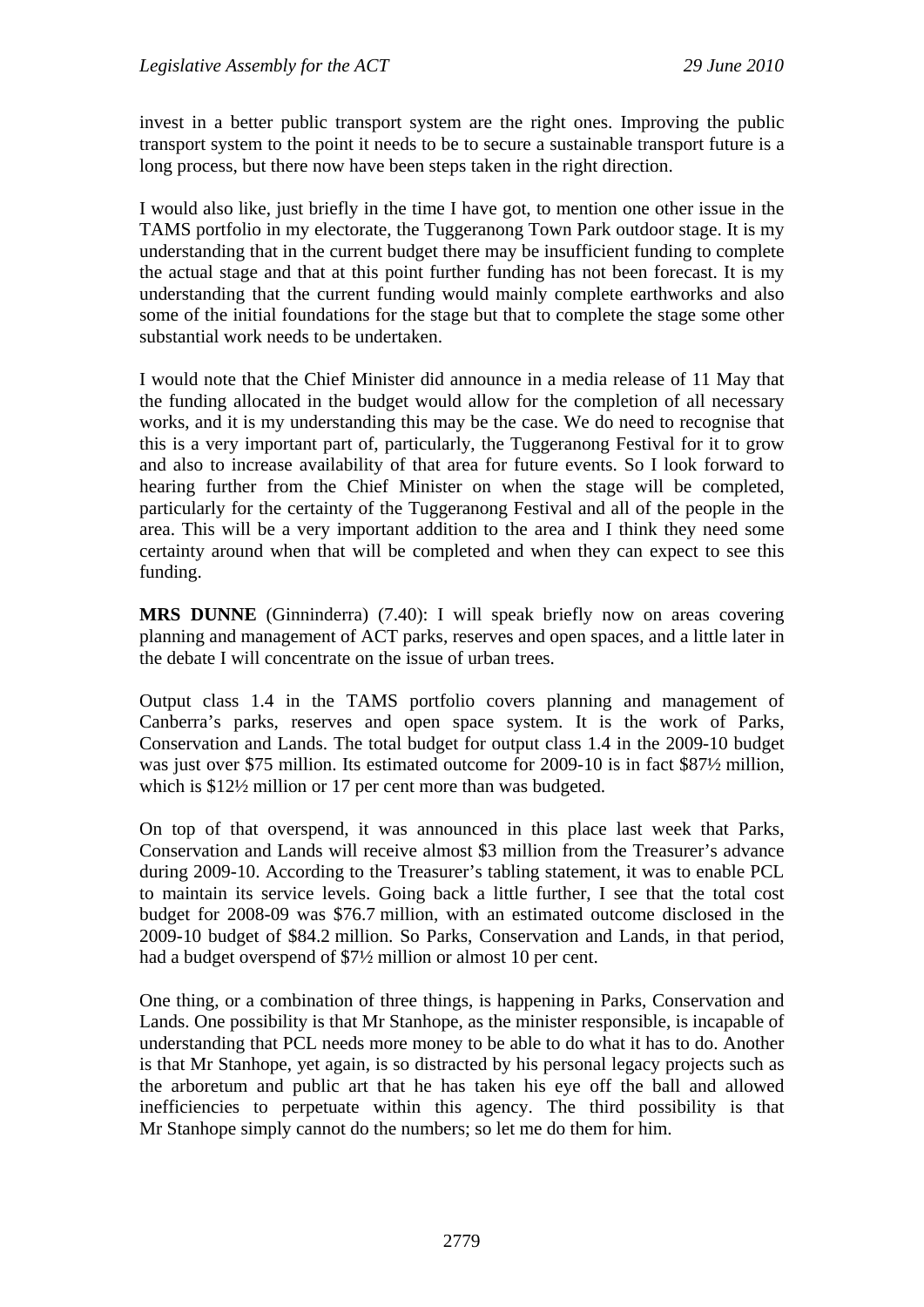For the last two years in a row, PCL has overspent its budget. Against a total cost budget of \$76.7 million for 2008-09, PCL disclosed an estimated outcome of \$84.2 million. But for the 2009-10 budget the minister was unable to convince his cabinet colleagues that PCL needed more money to be able to do its job. So they set the total budget at \$75 million. Not only was this less than the estimated outcome for 2008-09, it was actually less than the total cost budget for the previous year, \$1.7 million less.

So in 2009-10 the inevitable happened. Again, a total cost budget of \$75 million ended up being \$87½ million, with a further \$3 million on top of that from the Treasurer's advance, announced last week. We can only speculate on the reasons for this budget overrun. And why is it that we can only speculate? It is because this government, under the leadership of Jon Stanhope, have an aversion to accountability, openness and transparency. Question after question is returned either with a non-answer or with no answer at all because it is too hard for them to pull together.

Earlier in the day, Mr Seselja touched on the level of questioning in relation to how output classes work, what programs there are in each output class and how much money is allocated to them, and I noticed that Mr Rattenbury asked questions in this area in relation to PCL in the estimates. He got an answer, but he got an answer for the financial year which is about to conclude, not for what the government proposes to do in PCL in this coming financial year, which begins the day after tomorrow.

When we ask questions about the budget that starts the day after tomorrow, the government are either incapable or unwilling to tell other members of the Legislative Assembly, and through them the people of the ACT, what they propose to do. PCL is an important area. It is the area that does all the mowing. It is the area that looks after all of the reserves in the ACT. The ACT has as a proportion of land mass more reserves than any other jurisdiction in Australia. It is an extraordinarily important area. It is the area that is responsible for maintaining our biodiversity. As we spoke about last week, it is the area that is responsible when the awful inevitability comes of conducting culls of kangaroos. It is also the area that is responsible for culling and eradicating feral animals. All of this is designed to ensure the continuance of our biodiversity.

But this minister and this government are incapable of telling us with any degree of certainty what they do and what they propose to spend money on this year. And they are incapable of giving reliable answers with any degree of certainty about how effective the programs were for previous years. There is one exception: I did find quite fulsome answers from the Chief Minister, in his guise as the minister responsible for PCL, about the rabbit eradication program over the last few years at Mount Painter, Mount Majura and the Pinnacles. I have to congratulate the staff, through the minister, for the strong work that they have done in that area. But, generally speaking, I have found reluctance from the Chief Minister to answer questions about what is being done in this important area and, because of that, we are in a situation where we are not able to offer sufficient support to the people on the ground who are doing hard work.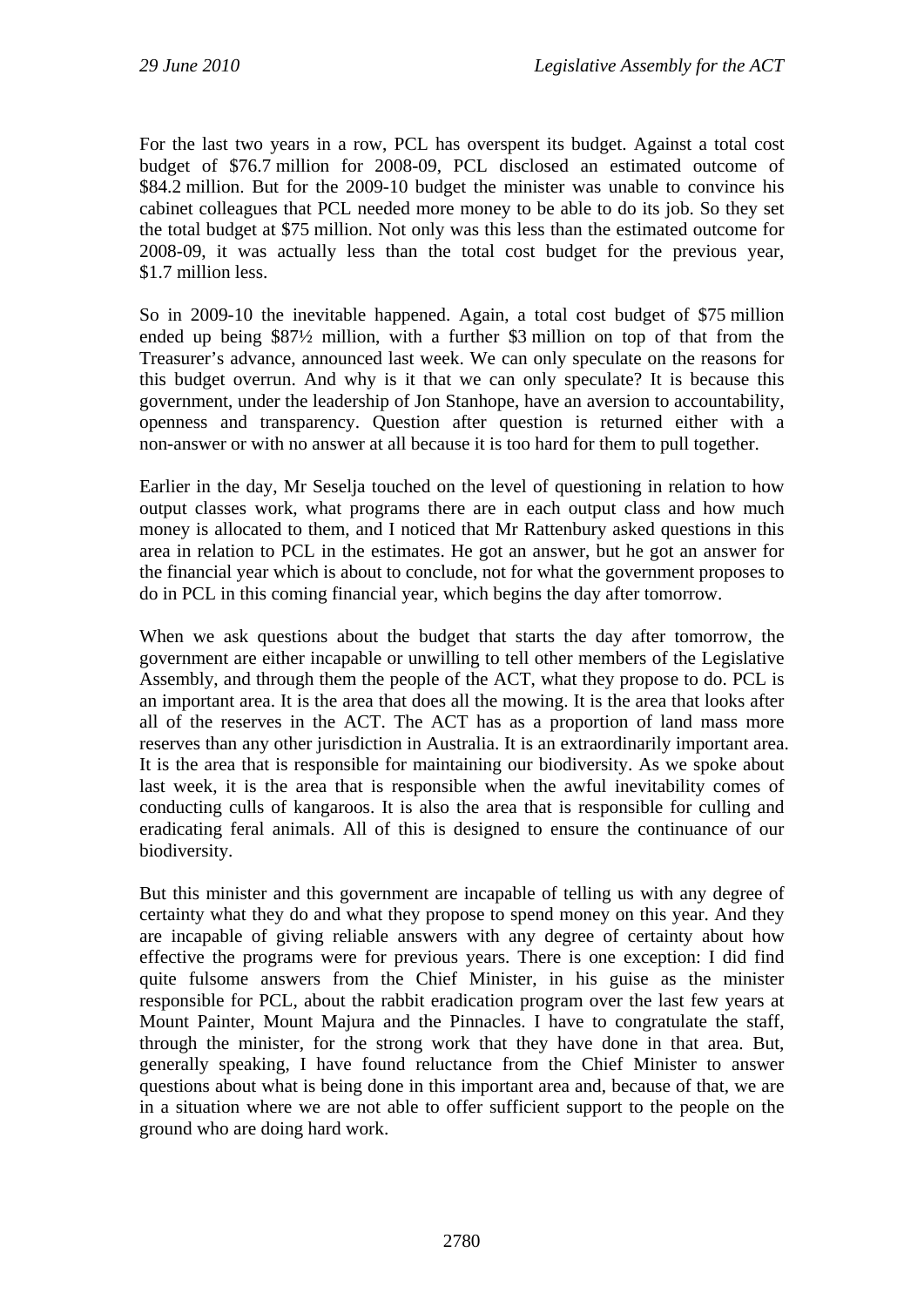This is an area of quite significant importance in relation to maintaining our biodiversity. But, because of the incapacity of the minister to communicate in this area, there is no way that people interested in the area can offer their assistance, critique or support for the work that is being done, and there is substantial important work that needs to be done in relation to the large number of action plans for endangered species and endangered communities.

All of this work comes within the \$75 million to \$85 million which is spent in this area every year. It is important work in the area of our land management. It is important for weed control, for biodiversity maintenance, for eradication of feral animals and for maintaining the balance of the large species that can get out of population balance because we do not have large predators very much in an urban area. These are issues that need attention and need support from this government.

But the minister, as usual, is not interested; he is madly texting away rather than listening to the critique of what is happening in his department and, therefore, not supporting the highly professional people who work in his department and the highly professional people in agencies and institutions across the ACT who want to participate in protecting our biodiversity across our reserve lands, in particular, but also in our urban parks and places.

There is a lot of work to be done; but I think the minister is not capable of concentrating on what needs to be done there—and we are the poorer for it.

**MR RATTENBURY** (Molonglo) (7.49): In August last year the Chief Minister came out and said that Canberrans would be asked to make a gold coin donation to help the upgrade of walking trails in the Canberra nature park network. I think this was an attempt to raise money to help with the upkeep of our parks, particularly Namadgi and Tidbinbilla, as the TAMS budget blew out.

At the time, the Chief Minister acknowledged that the city was growing, that the TAMS budget was under pressure, that 54 per cent of the ACT falls into the national park and reserve systems and that the management of these comes "at a very, very significant cost". The Chief Minister also said at the time that the collection of gold coins was part of a conversation with the Canberra community about what level of service they think is appropriate, how they think we should pay for it and the idea of engaging with the community about how precious national parks are and what their views on that were.

I want to reflect on these comments in discussing the TAMS budget for parks and conservation. Mrs Dunne has already spent some time on this and I think highlighted some of the problems. Firstly, let me say that we believe the Chief Minister when he says that management of parks and reserves costs money, although sometimes it is difficult to find out exactly how much money it really does cost.

I make this point because there is a very strong community of people out there who want to know exactly how we are resourcing the management of our parks. What are we spending our money on and where in the ACT is it being spent? And whether or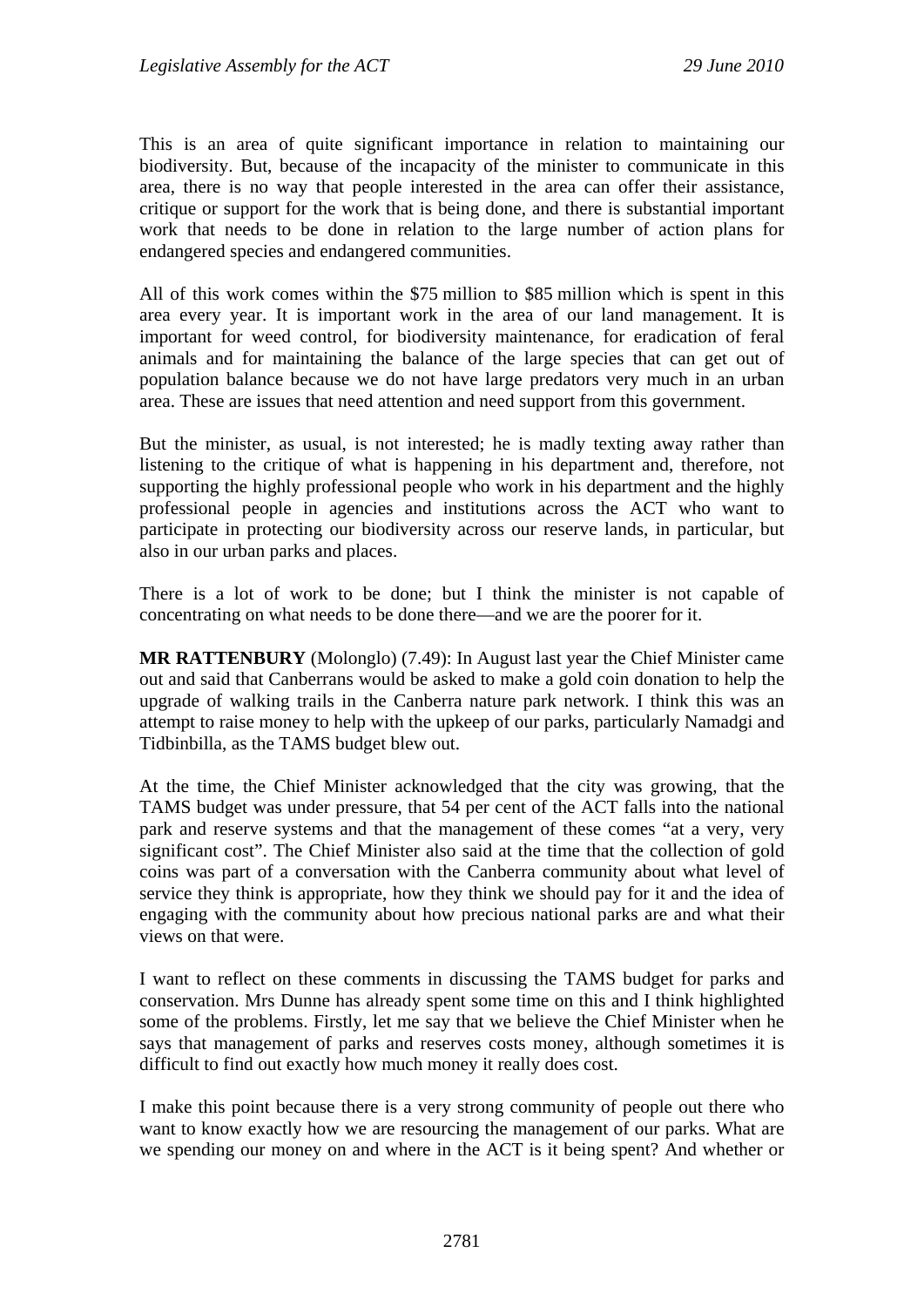not resources allocated are growing in response to identified needs and our expanding reserve system. The concerns of many who care about our parks and reserves is that resourcing is barely keeping up and that those who look after our parks, paid staff and the many park care volunteers around the ACT, are struggling to meet the challenges of feral animals and plants, erosion and habitat protection.

For me at least, this came through very strongly when I attended one of the public sessions of the commissioner for the environment's current inquiry into the state of Canberra nature parks. I think the theme that came through was—and there were a lot of people in the room who were very passionate about the nature parks—a real sense of frustration and a real sense of despair at the state of the parks and some of the gaps in resourcing.

I think in terms of the challenges that our parks face, the challenges are not going away. It is likely that we will add to our reserve areas, hopefully through additions such as the central Molonglo valley. But we know that the African lovegrass, the rabbits, the willows and the wasps do not take a holiday. Protecting our natural areas is an ongoing challenge from which we will not even really be able to rest. And as we add to our reserve system, we must continue to add the resources required to maintain them in good order, to protect biodiversity in habitats but also to make them places that we can enjoy. The truth is that parks do not look after themselves and, the closer they are to urban areas such as in Canberra, the more prone to threats they are. And many of those threats come from us human beings.

I would like to take this opportunity to pay homage to the work that is undertaken by park care groups in the ACT, particularly in light of this budget debate, because there is no doubt that park care groups have a great capacity to assist the government in their management of reserves. There are 17 active park care groups in the ACT— 12 in the Canberra nature park, four in the rural regions of the ACT and one at the Watson woodlands. In 2008 and 2009 they contributed upwards of 10,000 hours of time towards our parks and reserves. Considering the return, the government invests a very small amount into the park care groups, around \$65,000 per year, which includes salaries and operational costs such as tools and equipment and support from rangers.

In terms of this year's budget, the Greens welcome additional funding for the Jerrabomberra wetlands, Mount Taylor and Mulligans Flat, which we understand were prioritised for new funding as a result of internal discussions at PCL. There is no doubt that Jerrabomberra was in need of some care and, having been out there, I am all too aware of the willows and the blackberries clogging up the creek. I know that there is much to do at Jerrabomberra and, while it cannot all happen at the same time, it was well beyond time to get started. This is a welcome start. Hopefully the renewed focus on the wetland as a result of the East Lake development will drive its renewal over the next few years because the wetland is a precious natural asset right in the heart of our city.

It is hard sometimes to understand, aside from new measures, where funding in PCL is allocated on an annual basis. I now understand that the detailed prioritisation happens after the money is allocated inside the department and as a result of feedback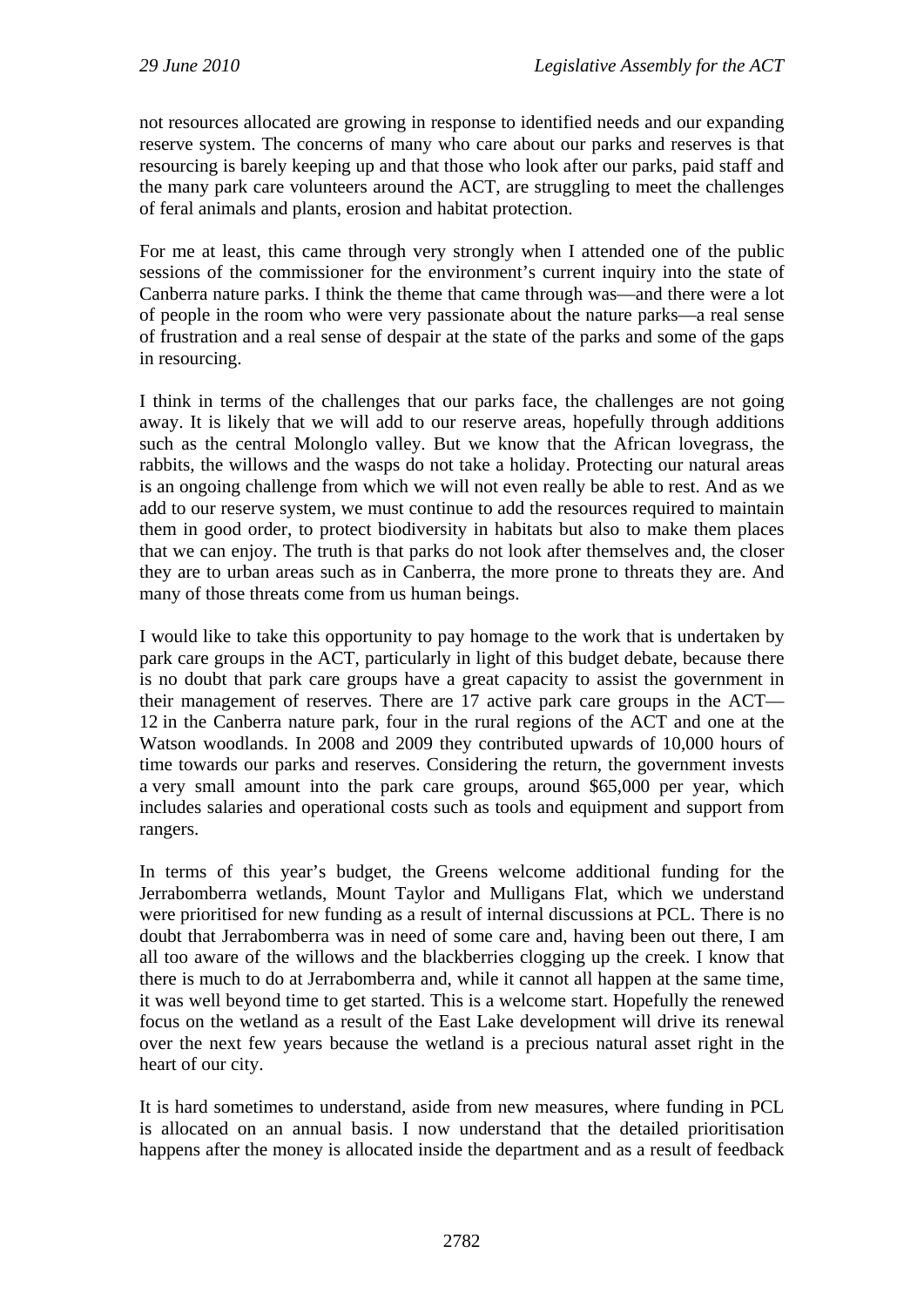from park care groups and rangers. So between now and the annual reports hearings we will be trying to piece together the puzzle that is our non-urban parks management to see whether we can get a clearer picture of the direction of our resourcing across the board, because through estimates hearings it is becoming increasingly obvious that we cannot get the detail that we seek in parameters that we think are useful and meaningful to those constituents who value our natural areas.

Indeed, we were told in estimates that TAMS has "deliberately integrated its land management activities" and that there is not a regularly distinct breakdown between urban and non-urban parks. This intrinsically makes it more difficult to determine the value that we put on our non-urban areas as opposed to our urban areas.

This takes me back to the comments made by the Chief Minister in his press release last August when he said he was keen to engage with the Canberra community about what level of service is appropriate and about how precious our parks are. Can I say to the Chief Minister that it is very hard to engage in that conversation when we do not actually have an easy understanding of how much is spent on our non-urban parks.

I turn to some specific issues that were not funded in this year's budget, at least as far as I can determine. Firstly, it was confirmed there is no funding in 2010-11 for a stateof-the-park report for Namadgi, which is a disappointment. I am not really sure how focused the government is on Namadgi. The management plan is still to be released. The revised draft management plan was debated publicly in mid 2008 in the Sixth Assembly, the previous Assembly, and yet we still have not seen the final version. So we are unclear whether a requirement for a state-of-the-park report will be included in that plan. But the signs are not looking too positive.

It has taken a long time for the government to get a management plan in place for Namadgi. I know the National Parks Association released a document in 2002—that is right, 2002—indicating what they thought should go into a new management plan. Nearly eight years later we still do not have the plan. I am sure that the National Parks Association awaits this publication with some anticipation.

One of the things that the NPA wanted to see in the management plan was a requirement for a state-of-the-park report. Such a report would come into its own as an indicator of the ecological values of the park. This would seem important to me, especially against the backdrop of a government that seems more concerned about the anthropocentric indicators for parks and reserves in their budget report. Indeed, while I can sense some frustration at using the report on the delivery of programs for pest plants and feral animals as a budget indicator, as has been used over the last couple of years, I am more perplexed at the new budget indicators that Parks, Conservation and Lands have set as targets for next year—that is, customer satisfaction with the management of nature parks.

From questioning in estimates, it appears that this is to be the only indicator of successful outcomes in our nature parks. While I too think it is not a bad thing to know whether people like the toilet blocks, the barbecues or even whether there are enough rubbish bins, what about the fundamental reason these places, in particular Namadgi, exist?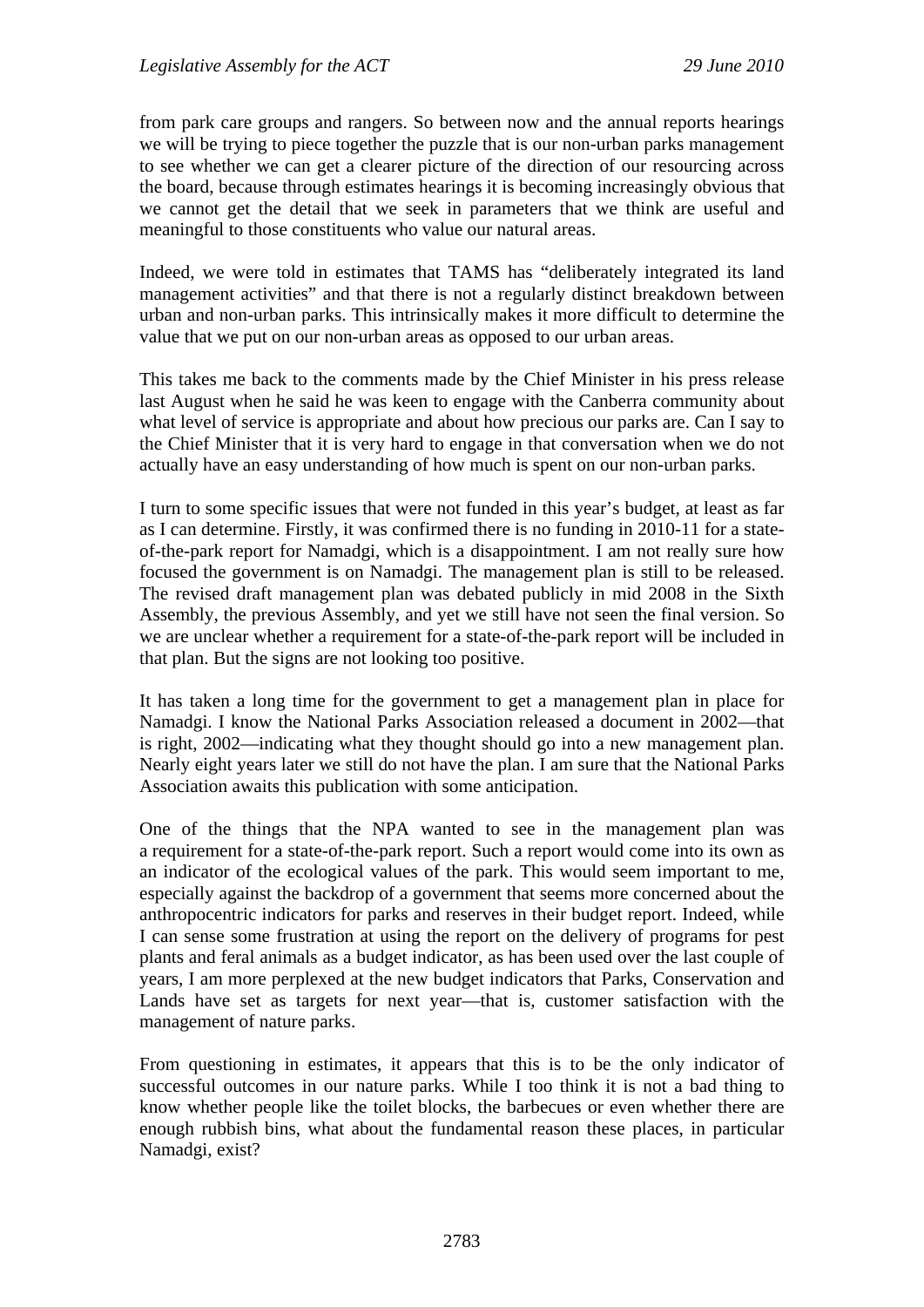It seems to me that the intrinsic value of our parks gets lost if we do not keep at the front of our minds what the objective of our national parks really are—to protect our flora and fauna, our natural environment and cultural heritage. While we, the community, might enjoy appropriate use of our parks—and indeed we should so that we are exposed to their value and their beauty—this is not their primary objective. I would urge the government to revisit these indicators and to seriously consider how they can make a valid assessment of the ecological state of our national parks in particular.

I know, as I touched on earlier, that the environment commissioner is conducting an investigation into the Canberra nature park. I welcome and look forward to that assessment but we must continue to monitor the state of reserves and park areas effectively; otherwise we cannot effectively advocate for the funding they need to be well managed.

I would like to speak about rangers for a moment. We welcome the government's assurances during estimates hearings that the number of rangers is not going to drop this year but remain concerned that rangers are under pressure. There is not going to be less work and, indeed, concerns in the sector are that parks and conservation staff remain stretched, are spending too much time on administration and that the demands on them will only increase. This is an issue that I look forward to pursuing with the government over the next few months.

I would also like to talk about weed and feral animal management. We know that this is a difficult area and that we can probably always throw more money at this issue. I did put a question on notice to the department about the projected spending on weeds and feral animals for the 2010-11 year and I must say that, while I can appreciate being told that it had not yet been determined and that it would be about the same as last year, it was not especially helpful not to be told what last year's spending actually was. *(Second speaking period taken.)*

It is my understanding that there are still some deficiencies in spending on weeds in particular, with the annual spend over the last few years gradually diminishing, and it is clear that we are not getting a hold on our weed problem in the ACT. Rather, it is getting a hold on us. It is not just in the reserves and park areas where this is a problem but it is also a problem in open-space road corridors that are adjacent to reserve areas and seem to just serve as a space for weeds to prosper. Yet information provided by the department to stakeholders has also indicated that the annual hours of ranger time spent on weed management has dropped since 2007.

I would like to spend a little time on one of those nasties, the wasps. In the middle of 2008, the National Parks Association raised concerns with the government that we are seeing an increase in the prevalence of wasps in the ACT, with movement occurring from the urban to the non-urban areas. This problem has not gone away, and wasps are now spreading through Namadgi and have been seen as far away as Gudgenby. Still we have seen no action.

This is a problem because, by the time we get around to funding any work on this, the problem will be a whole lot bigger. And it is not the way to manage pests. We need to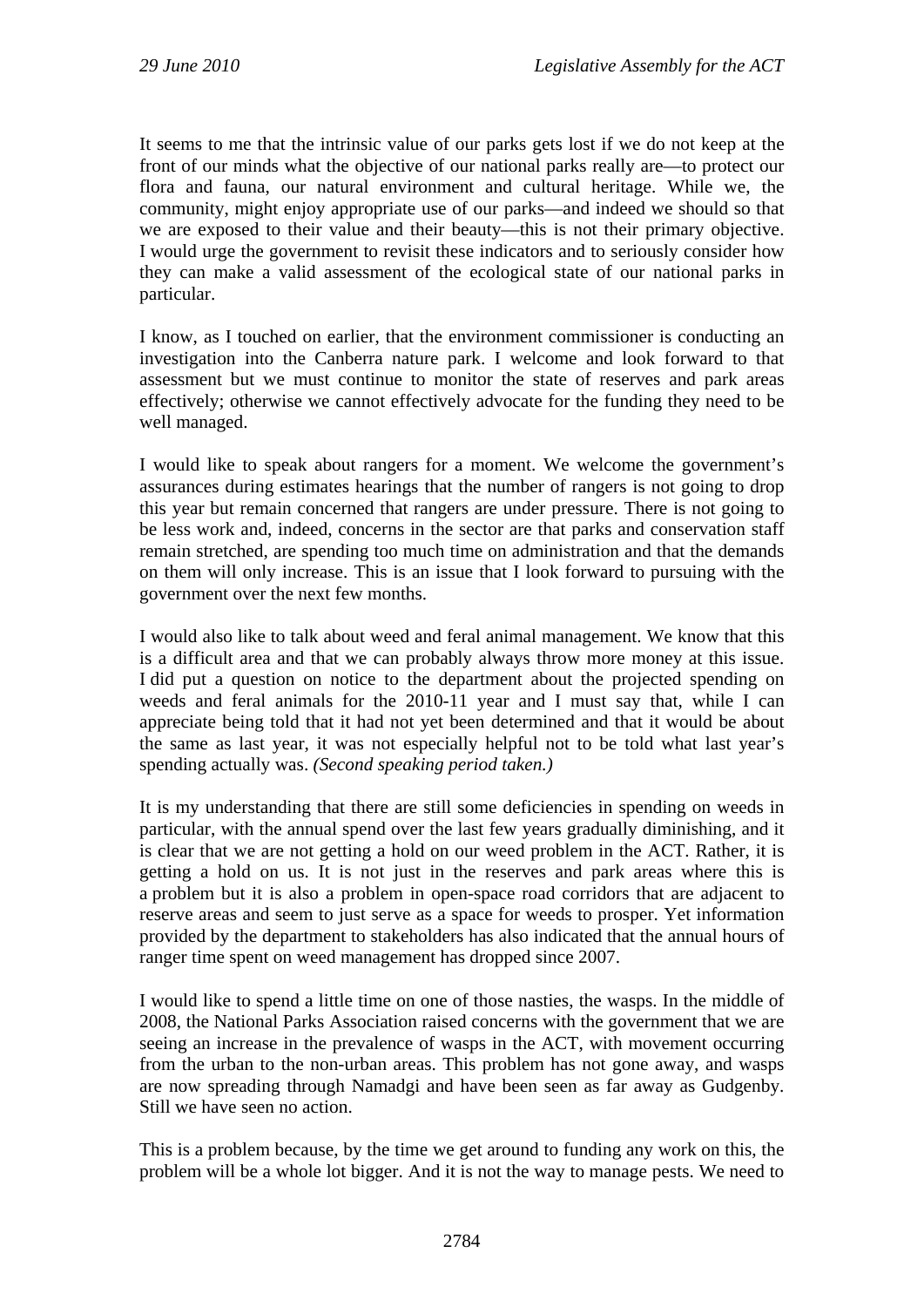take a much more proactive approach. Rather than just leaving the problem and hoping it will go away, we need to get on the front foot. I note that in 2008 the minister said he was happy to consider any requests for funding in the context of the next budget. We have had two budgets since then and still we have not seen this issue dealt with.

With regard to the recreational management plan, unfortunately I have also become aware that there is to be no funding for a recreational management plan for our parks and reserves. This is a real shame, because we know that there are competing uses for our parks and we absolutely do not want to see clashes between community members who are looking to use our parks for recreational purposes such as horse riding and trail biking.

We have already seen this year elevated levels of concern with the large-scale orienteering event that was held in Namadgi at Easter and concerns that the impact of the event on the park may be detrimental. It would not have cost the government much to have run a consultation with user groups to move forward on this sooner rather than later and we really think that the government needs to get moving on this.

In conclusion, I understand that there are many competing priorities in a budget and that in all portfolios there will be a case made for expenditure that the government chose this year not to fund. But I believe strongly that we must advocate for our natural environment, because it is repeatedly missing out, because it is so important for this city and because it cannot advocate for itself and is so easily forgotten. I hope that the visual created by the Chief Minister of Canberrans donating gold coins to help out with the funding of our parks is not the funding vision we will have to rely on, because in the end our parks deserve more, much more.

**MR DOSZPOT** (Brindabella) (8.01): The Canberra Liberals will not be supporting this unreliable, unbelievable, anti-family and distinctly poorly prioritised budget. Leading up to the budget announcement and estimates, the sports and recreation portfolio had a seemingly schizophrenic personality. On the one hand, community sports groups were alerting the government to an acute shortage in community sports fields and the subsequent impacts of that on many Canberrans' ability to participate.

This was no marginal community group dissatisfaction lashing out at the minister. On the contrary, according to the *Canberra Times*, this was the sentiment of clubs from sports associations such as football, AFL, rugby union, rugby league, hockey, basketball, tennis, and volleyball representing approximately 95,000 Canberrans. What they were highlighting made perfect, intuitive sense. Community sports facilities are running at capacity and are being stretched to meet demand.

This had several implications. Firstly, an increase in demand will lead to an increase in the cost of participation. Secondly, with limited facilities and increased costs, this will result in a decrease in community sports participation and will ultimately impact on social and physical health within our communities.

On the other hand, the minister's response was typical. Communicating through photo ops and media releases, the message and intent was clear: \$8.65 million for several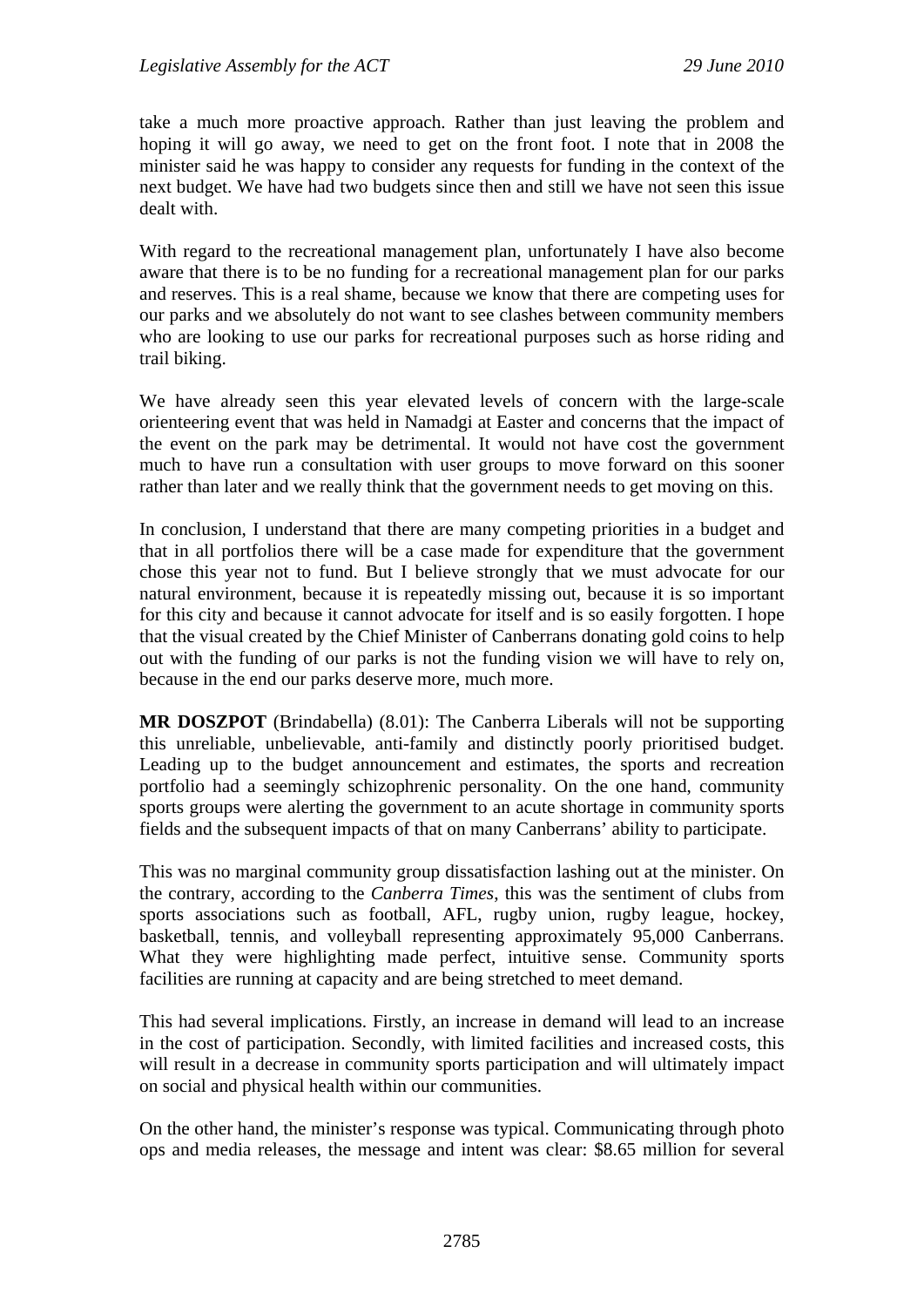large-scale sports and recreational projects; \$15.61 million in capital funding for a range of targeted investments in sports; \$13 million for upgrading and developing sports facilities.

It is incredible how the minister uses a few figures here and there, mixes and matches them, re-announces them, reuses projects, and comes up with a plethora of media releases. He hopes that the public oohs and ahs at these announcements. Of course, there is that other media release that proudly proclaimed the government was bringing on line six sporting fields.

The minister is fond of blaming the opposition for opposing for opposition's sake, but the only truth here is his consistent myopic usage of this phrase in a vain attempt to hide the fact that the Canberra Liberals are working hard at holding the minister and ACT Labor accountable.

Returning to the issue of community fields, sift through the minister's legacy construction projects and media buzz and we see that this is what he has to say:

I think there are some that, given that they have been out of circulation for so long, could have an alternative recreation usage. One of the things I am interested in looking at is the model that we are establishing in Crace … if this model works … an option to consider in the future is to look at what other sorts of sports and recreation could be supported rather than just rehabilitating grass if we do not need that.

Madam Assistant Speaker, that statement speaks for itself. It requires no further elaboration. Sporting clubs want their community fields back, and the minister is waxing on about half a tennis court and picnic facilities. As is slowly becoming apparent, the word "need" is a subjective one. Community sports organisations need their fields back. The minister needs his publicity fix. According to the government, since 2002, 41 fields have been taken offline due to stage 3 water restrictions and have not yet been fully brought back online.

I find it incredible that the ACT Labor government had since 2002 to address this issue and has yet to come up with nothing substantial in bringing these 41 fields back online. Upon inquiring about the government's \$8 million "where will we play" outdoor sports facilities water reduction strategies, the response was clear. The initiative has been moved to 2011-2013 due to project complexities and scale viability issues.

But according to another of the minister's media releases, this government has spent \$30 million on drought-proofing sportsgrounds to ensure that Canberrans have access to sporting facilities even in the face of ongoing drought. Well, Mr Barr, 95,000 Canberrans may not fully agree with you and six sports fields out of 41 since 2002 is just not good enough given the amount of taxpayer money already spent. I think your position on rehabilitating grass for community sports fields is moot. You already feel that the community does not need it.

2002 seems to have been a watershed year for ACT Labor government in the sports and recreation portfolio. In addition to taking 41 community fields offline, it was also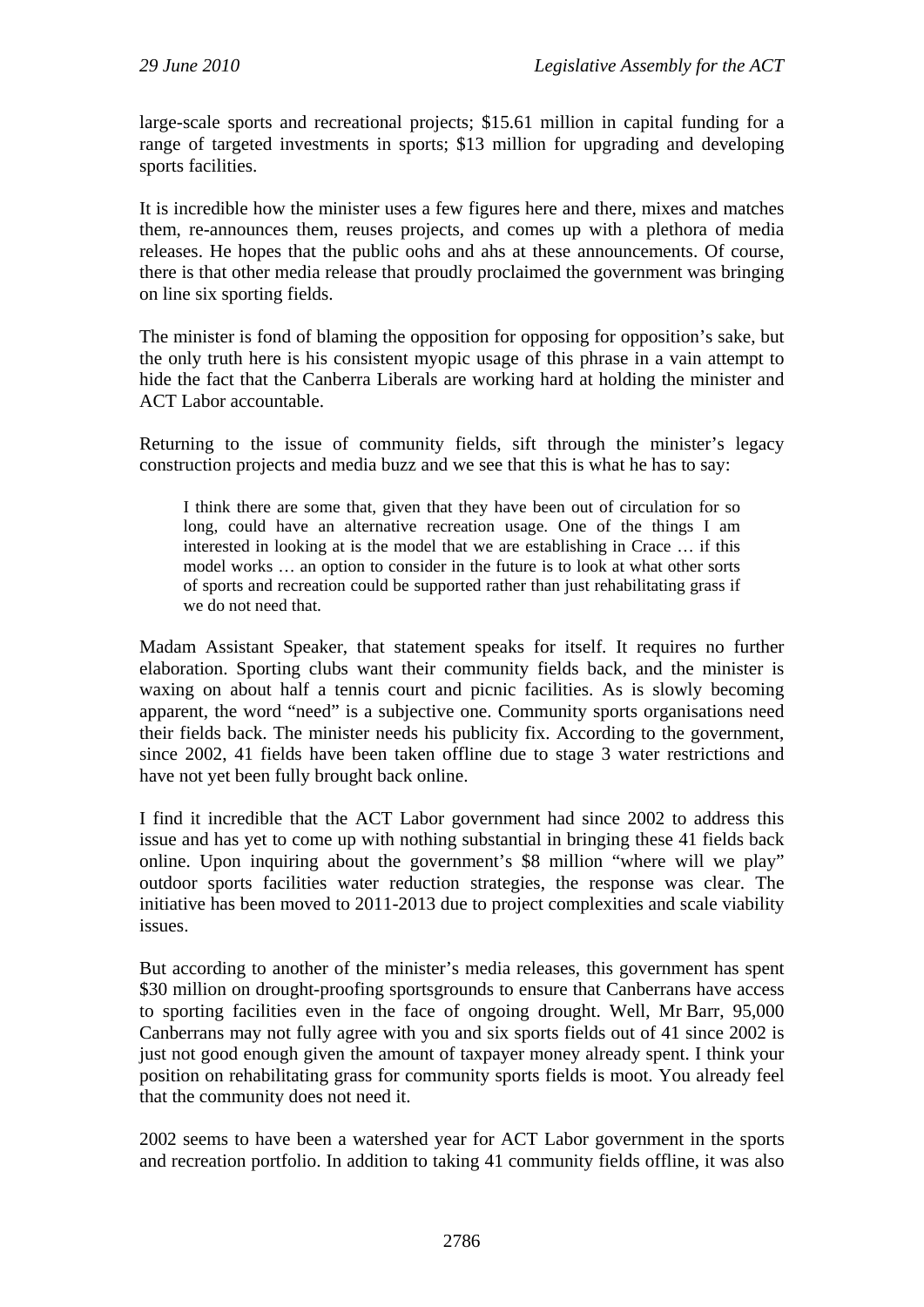the last year the government conducted any review on its triennial funding program. Through my questions and Ms Hunter's questions on the issue in estimates, the government conceded that hire fees increase every year by CPI. The reason why triennial funding did not match increases in CPI, Mr Barr conceded, is just a budget issue. Even as it was noted by the government that hire fees increased by CPI, Mr Barr was insistent on not having increased funding thresholds over the last eight years. In his words:

We have not indexed the operational assistance to CPI. Undoubtedly, there would be the argument: why pick CPI; why not pick some other form of indexation? Ultimately, it is a budget issue. It means your grants program would just spiral out and out, potentially out of control.

I suppose this would happen when the territory's revenues are channelled to fund the minister's legacy projects and not to community programs. It was, however, surprising to see that the minister came to his senses. In a June media release it was announced:

Local peak sporting groups will be able to apply for ACT Government funding of up to \$60,000 a year from 2011 to help them run and grow their sport, Minister for Tourism, Sport and Recreation Andrew Barr announced today.

The minister was quoted in saying:

We recognise that increases in salaries, insurance and facilities hiring costs are placing increased pressure on the ACT's community sporting organisations. In order to ensure the ACT remains the most active and healthy community in Australia we are increasing the amount of operational assistance peak local sporting groups can apply for through the Sport and Recreation Grants Program.

It only took eight years for that realisation to sink in with Mr Barr, and it is obviously only a coincidence that this Andrew Barr backflip occurred after this glaring anomaly was highlighted through estimates.

Instances like this do make being an elected member of this Assembly meaningful. We have enabled the minister to consider his position and to do the right thing by Canberrans. Yet at the same time we can say that Mr Barr has yet again done a backflip, a backflip that we are becoming more and more used to. That said, I do hope that the minister is genuinely increasing financial support for the triennial funding program and not merely shifting funds from other initiatives that will then be left short of funds themselves.

Lastly, I would like to express our interest in following developments on how the government would be assisting sports organisations in the ACT to generate their own revenue streams. The minister did not articulate whether the economic impact study would be used as a foundation to look into possible revenue generation models for sport in the ACT or as an initial basis for a more commercially focused sports industry plan. If this were not the case, this would seem like a wasted opportunity.

This is a budget that is not accurate. It has unrealistically pessimistic and incorrect economic indicators such as employment numbers, which forced the Treasury recall.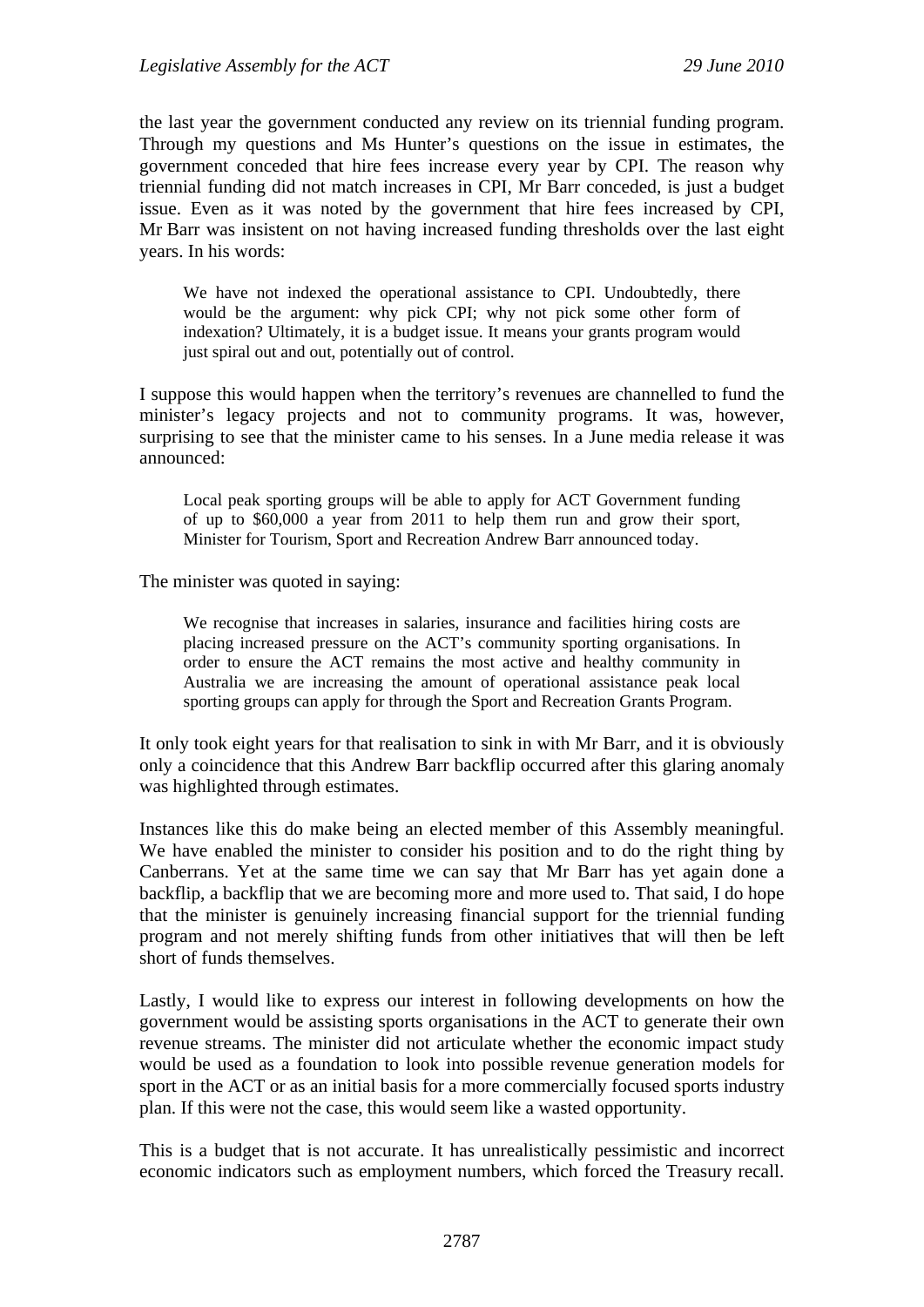It also contains precious little information about how much GST will be withheld by the commonwealth under its health reforms.

It is a budget that is not transparent, with ministers failing to inform the estimates committee of the most basic of information through the questions on notice process and refusing to detail their spending due to internal budgets having not yet been determined. Madam Assistant Speaker, the Canberra Liberals will not be supporting this budget.

**MR STANHOPE** (Ginninderra—Chief Minister, Minister for Transport, Minister for Territory and Municipal Services, Minister for Business and Economic Development, Minister for Land and Property Services, Minister for Aboriginal and Torres Strait Islander Affairs and Minister for the Arts and Heritage) (8.11): I will respond very briefly to the issues raised and thank members for their contribution. I think it is important in relation to any discussion around the TAMS budget and the role and function of TAMS to appreciate the particular pressures which we as a jurisdiction face in relation to supporting our city, our urban amenity, and our nature reserves and parks.

Of course, the ACT is blessed with the highest proportion of nature reserves—in excess of 50 per cent. It is interesting to reflect on that by comparing it with the level of nature reserves and parks in other jurisdictions and, of course, the relative level of effort required to support those parks and nature reserves to the extent that you would like or that you know people would expect.

The comparison is somewhere in the order of 52 to 54 per cent of the ACT is nature reserve. I am relying at one level here on my memory. But the next highest level, percentage-wise, for a jurisdiction in relation to nature reserves is Victoria where I believe it is 16 per cent. I could be corrected on that figure, but I believe it is in the order of 16 per cent.

Victoria, with its capacity, its size and its economy has the second largest area of nature reserve in Australia at about 16 per cent of its land mass. This compares with the ACT—certainly with a budget now approaching \$3.5 billion—with 54 per cent of the territory as nature reserve.

The position is similar with our urban area. The level of urban open space, with the number of trees and the relative effort and resource required here in the territory to manage this garden city, is far in excess of any other council, city or jurisdiction in Australia. I understand that the ACT has 17 times more open space on a pro rata basis than the city of Sydney, a city of four million people. We have 17 times as much open space to maintain.

I just use those two examples to explain some of the particular issues or pressures that an ACT government, any ACT government, faces in the management of this city. Members need to be aware of that and sensitive to it in any reflection on funding decisions that are made.

As far as TAMS is concerned, in this budget there was very little new money, additional discretionary funding. We need to remind ourselves of the parameters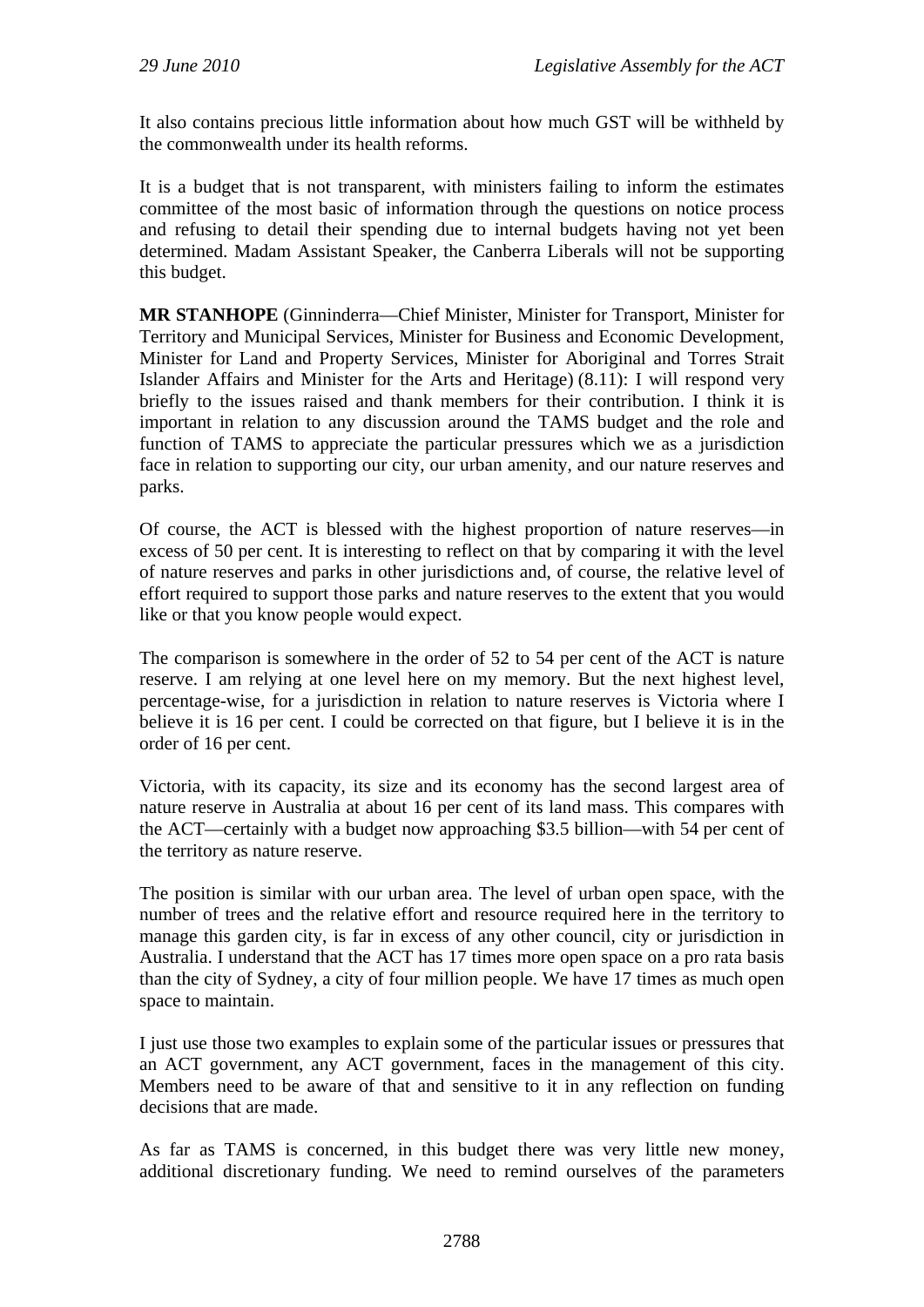within which this particular budget was drafted. It is a small budget in relation to the proportion of increase in operational expenditure reflected in it. It is tiny as a proportion of the overall budget.

The budget is devoted to maintaining core services, whether they be in health, education or territory and municipal services. The overall focus of the budget was to continue to maintain existing services. To the extent that it could expand those existing services, we have done our best. But it needs to be understood in an operational sense that the additional operational expenditure in this budget, mindful of the fact that we are still predicting deficits of somewhere in the order of \$200 million over the term, is in the order of about \$40 million spread across all departments. That is, of course, reflected in our capacity for extra expenditure in territory and municipal services.

Members have raised particular issues of particular concern to them. We have all got those issues. The government has attempted to be objective and clinical in identifying those areas where in this budget we felt we could invest additional funds. In that regard in this budget we focused particularly on public transport. There is reflected in this budget somewhere in the order of \$100 million in both operational and capital funding directed specifically at public transport.

It is a very significant part and parcel of the overall budget. It is a first payment on a new burst of investment in public transport. I have absolutely no doubt that it will be repeated in years to come as we roll out funding to pursue the design and feasibility of all of the projects that have been identified in this particular budget. I think it is tremendous for the government to find \$100 million in a single budget for public transport initiatives across the board. It is for additional bus services, expansion of Redex, bus priority lanes, park and ride, bike paths, lighting, footpaths and design studies.

We are attacking some of the big and intractable issues that this community faces. Most particularly, we are attacking some of the issues in relation to priority bus lanes on major routes—the north, south, east and west routes. I refer to Northbourne Avenue, the busiest road in the ACT. Canberra Avenue also has issues which we are determined to tackle through this budget.

I will conclude by actually thanking the estimates committee, most particularly those that worked cooperatively to produce the consensus majority report. The government has responded to all of the recommendations made in relation to Territory and Municipal Services. We are happy to agree to, or note those that really are not requiring specific action, all of the recommendations made. I thank the consensus majority-based committee for its work.

**MR BARR** (Molonglo—Minister for Education and Training, Minister for Planning, Minister for Tourism, Sport and Recreation and Minister for Gaming and Racing) (8.17): The 2010-11 ACT budget provides a significant increase in funding for the sport and recreation sector, most particularly \$15 million in capital funding for a range of targeted investments.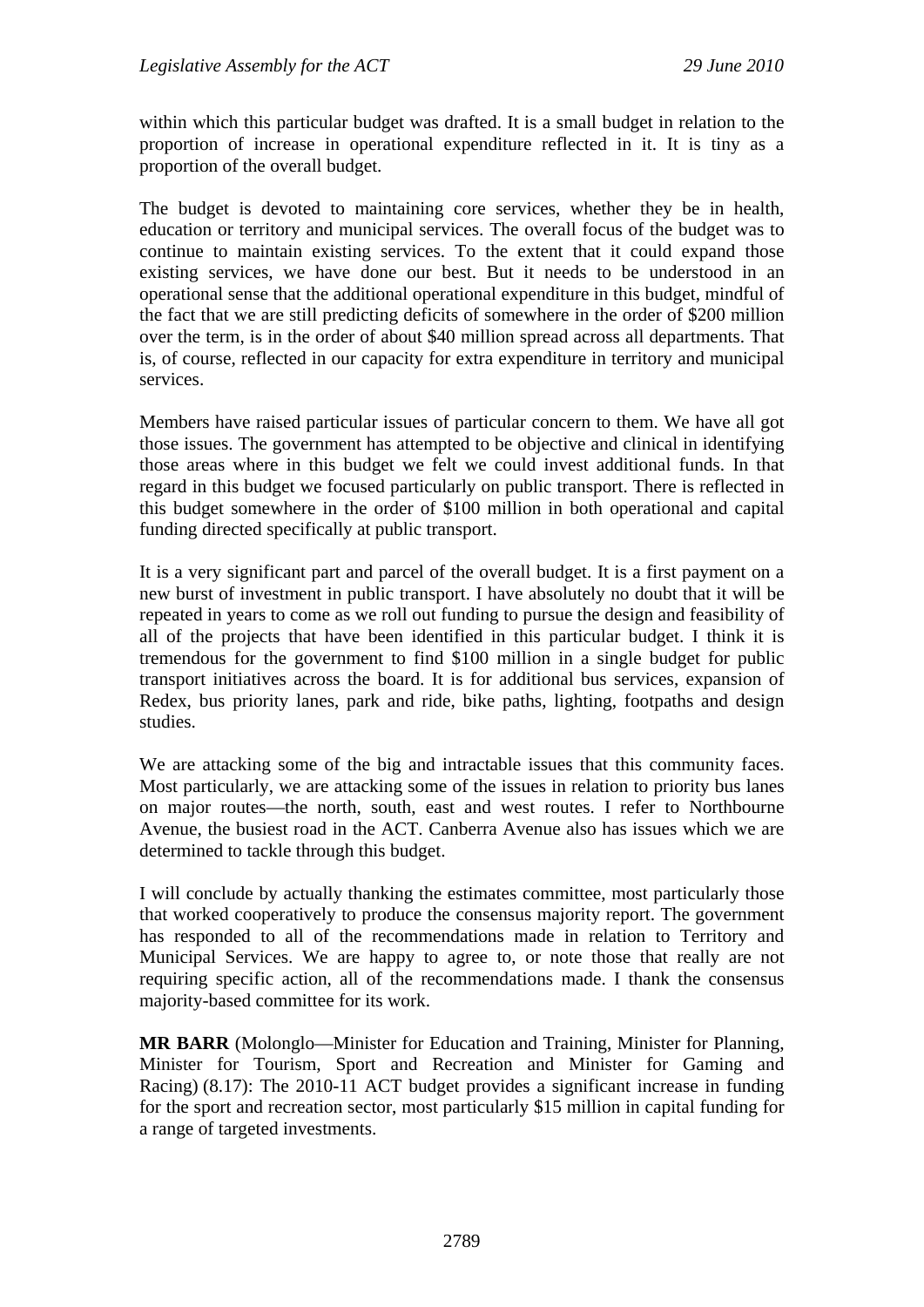This is because the government value the contribution that sport makes to the social and economic life of the territory. It is why we will continue to promote active and healthy lifestyles and to encourage community participation in sporting activities. In this year's budget a total of \$4.2 million has been provided to continue the significant redevelopment of the Lyneham precinct, in accordance with the master plan for the area. This funding will go towards significant landscaping work, a children's playground, an amenities kiosk, directional signage and establishing sealed car parking in the precinct.

The budget also includes a range of upgrades to Canberra stadium, Manuka oval and Narrabundah ball park. Just over \$2.5 million has been allocated to replace the old video screen and scoreboard at Canberra stadium. It will also upgrade the stadium's internal television distribution system to digital and undertake a range of other improvements.

Throughout the coming year, six sporting ovals, some new and some refurbished, will become open to the public. These new ovals will add to the more than 256 hectares of irrigated, fully maintained sportsgrounds that the territory government manages. The ovals to come online this year are the Harrison neighbourhood oval and the northern end of the Harrison district playing fields, Ngunnawal neighbourhood oval, the Nicholls synthetic oval, Phillip oval, including its new pavilion and, later, the southern end of the Harrison district playing fields, and the Bonner neighbourhood oval. This is a great outcome for community sport.

To address various safety and compliance issues, a range of works totalling \$407,000 will be undertaken to the Hawke stand and the Menzies stand and to the scoreboard at Manuka oval. This includes repairing cracking in stairs, replacing stairs, adding extra rails and installing a fire sprinkler system in the scoreboard structure.

Following the very exciting announcement that a Canberra team will be entering into the new Australian Baseball League this year, the government has provided over \$1 million to upgrade the Narrabundah ball park. This involves improving the playing surface, upgrading lighting towers, installing a new electric scoreboard and improving player amenities.

As informed members of the sporting and wider community know, the government have made massive investments in keeping sporting facilities online, even in the face of the ongoing drought. If there is one thing that we have learnt from the drought, it is that we need to invest and to innovate, to ensure Canberrans continue to have access to quality sporting facilities, and this year's budget continues our investment in this area, with allocations to a range of sensible water saving projects.

These projects include \$300,000 to help reduce reliance on our precious drinking water supply at the Murrumbidgee Country Club and Yowani Country Club. Funding will enable the Murrumbidgee Country Club to build a pipeline for the Murrumbidgee River and an associated pumping station. It will also allow Yowani to construct a pipe and dam to harvest stormwater from Sullivan's Creek, to help water their golf course and bowling greens.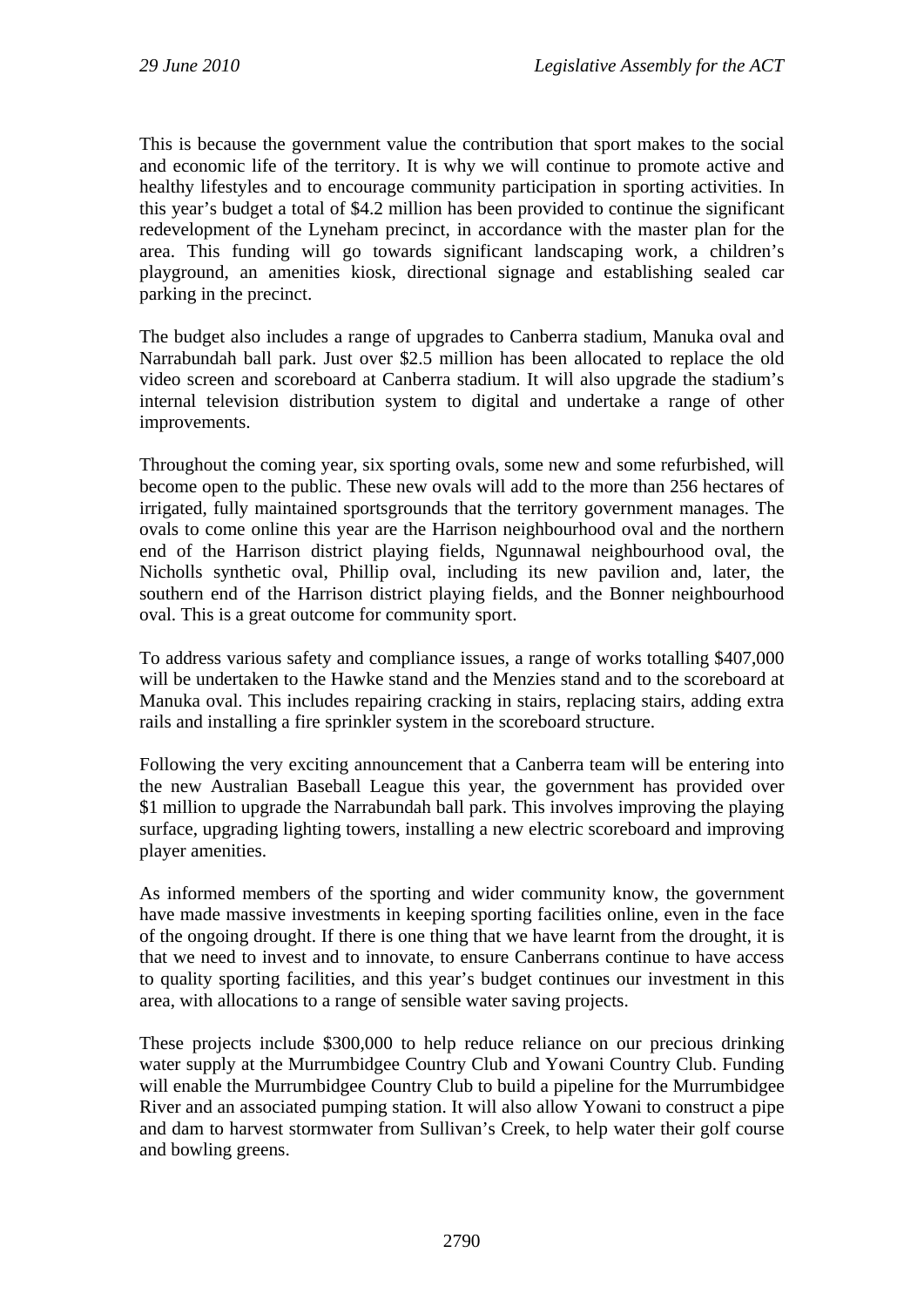This will complement other drought proofing initiatives funded through the "where will we play" initiative. This year's budget provides a further \$2.599 million to continue the program of community and major sports facility upgrades, ranging from upgrading pavilions to improving playing surfaces. As part of these upgrades, a total of \$1 million has been provided to deliver a range of water demand management initiatives at priority ACT government sportsgrounds.

This includes the replacement of old and inefficient irrigation systems and greater use of drought tolerant grass. Nearly all of our irrigation systems are over 20 years old, and some are 40 years old. Recent audits have recommended that systems older than 20 years should be replaced or renewed, and this will lead to water savings of up to 20 per cent.

It will ensure water is applied in a highly efficient manner, which will make for a more uniform and healthy turf cover. Where possible, we are converting sportsgrounds to couch grass, which provides water savings of up to 50 per cent. This follows on from similar couch conversion work that has recently been completed at the Hawker international softball centre and the Narrabundah ball park facilities.

The government makes sound investments, building facilities where they are most needed, in areas of increased demand and growth. It is the same whether it is in the schools or the sports portfolio. That is why I would like to draw particular attention to what this budget provides by way of sport and recreation facilities for the growing community in Gungahlin.

Gungahlin will benefit from more than \$8.6 million for several large-scale sport and recreation projects. Gungahlin is one of the fastest growing regions in the country and it is imperative that this community continues to be provided with sporting facilities and recreation opportunities to keep pace with that growth.

The budget provides a further \$6.5 million for the construction of infrastructure works to support the Gungahlin wellbeing precinct. This precinct includes an enclosed oval, recreation centre and town park. The oval, funded in last year's budget, will cater for all major football codes to a senior level. It will provide grandstand seating for 580 people and open seating for a further 850. There will be two official change rooms, public toilets, a first aid room, a kiosk, a function room and storage facilities. This new oval will provide a high quality competition venue and be comparable to similar facilities in other regions of the city. The budget also provides more than \$1.4 million towards the forward design of the Gungahlin leisure centre component of the precinct. It is envisaged that this centre will offer aquatic facilities, courts, a gymnasium, an aerobics room, meeting rooms, cafes, a creche, change rooms and toilets. This project will provide a significant boost to recreation opportunities in the Gungahlin region for both organised and non-organised sport.

To allow the government to continue to plan for the future expansion of Gungahlin, the budget provides \$500,000 to progress the design of the Throsby multi-sports complex. This complex will cater for numerous sports. It is proposed to feature irrigated sports fields with training lights, a pavilion, netball courts, tennis courts and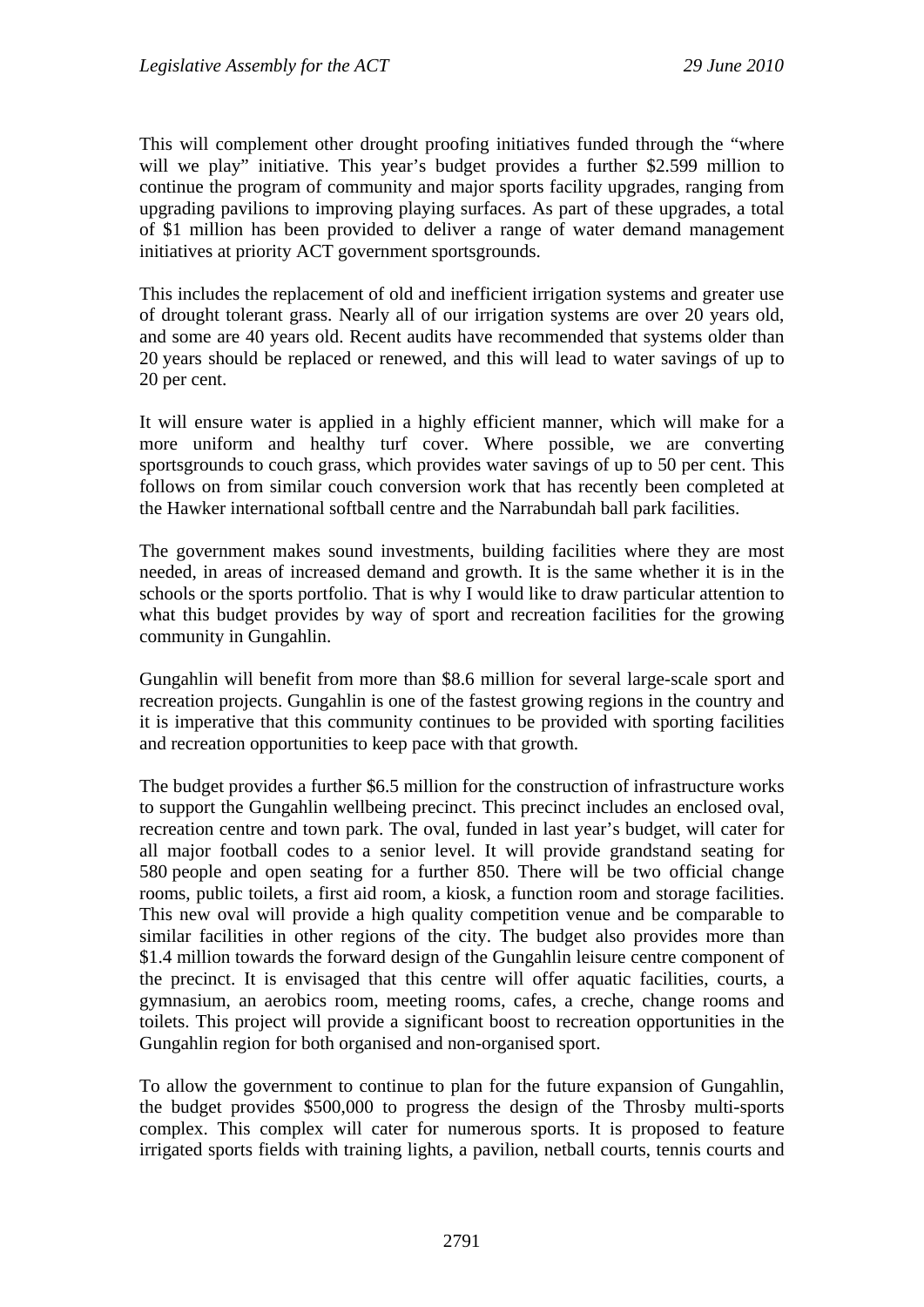a central amenities building with squash courts, change rooms, toilets, meeting and office space, a cafe and a child minding centre.

The government recognises that increases in salaries and in insurance, facilities and hiring costs, are placing pressure on the ACT's community sporting organisations. In January of this year, I undertook to review funding levels for the next triennial funding agreements. These agreements come up for three years at the next grants round. I was pleased to recently announce, following that review, improved funding arrangements for local sporting organisations, so in the next triennial funding round, under the sport and recreation grants program, local peak sporting groups will be able to apply for ACT government funding of up to \$60,000 a year from 2011 to help them run and grow their sport. This represents a possible increase of up to \$18,000 a year for some organisations. So, from 2011, the large category A organisations, such as Basketball ACT and Hockey ACT, will be able to apply for up to \$60,000 per year. Category B organisations will receive up to \$38,000, up \$12,000. Category C organisations can apply for up to \$22,000, an increase of \$8,000, and category D organisations can apply for up to \$14,000, an increase of \$5,000.

Our investments in sport and recreation are important, and they are well targeted. The government recognises that sporting groups provide opportunities to get fit, to stay healthy and to develop new skills as sportspeople, members of the community and administrators. The government recognises they provide opportunities for Canberrans of all ages to get involved in our community and to socialise. By encouraging Canberrans to be active and healthy, sport and recreation organisations are already helping to ensure our health system will cope into the future with our ageing population.

The continued high level support the government is providing is designed to help local sporting organisations hire more staff, provide a broader range of programs for Canberrans, and to further invest in their facilities. Ours is the most active and healthy community in the country. This fact was recently reinforced with national and local data. The government, through its sound financial management and targeted investment, aims to keep our city leading the nation.

I commend the sport and recreation investments in this budget to the Assembly. Last year the Canberra Liberals voted against funding measures for sport and recreation, as part of the doctrine of opposition for opposition's sake. This year, it appears, will be no different. That said, I welcome the support of other members of this place, who will vote in favour of these investments and, by doing so, will show their support for all those involved in sport and recreation.

**MR SMYTH** (Brindabella) (8.27): I am surprised the minister has got the nerve to use his old line of opposition for opposition's sake, given that he scurried in here very quickly on Thursday morning last week—and he scurries out of the chamber now, as he does so often—having lambasted the opposition for opposition for opposition's sake on the Wednesday over concerns about the Shepherd Centre and Noah's Ark and then coming in here and very quickly saying, "We have reversed the decision," and then bolting as he does so often. "Opposition for opposition's sake" is a line he uses often but that is what you would expect from one bereft of any originality in his thought or his actions.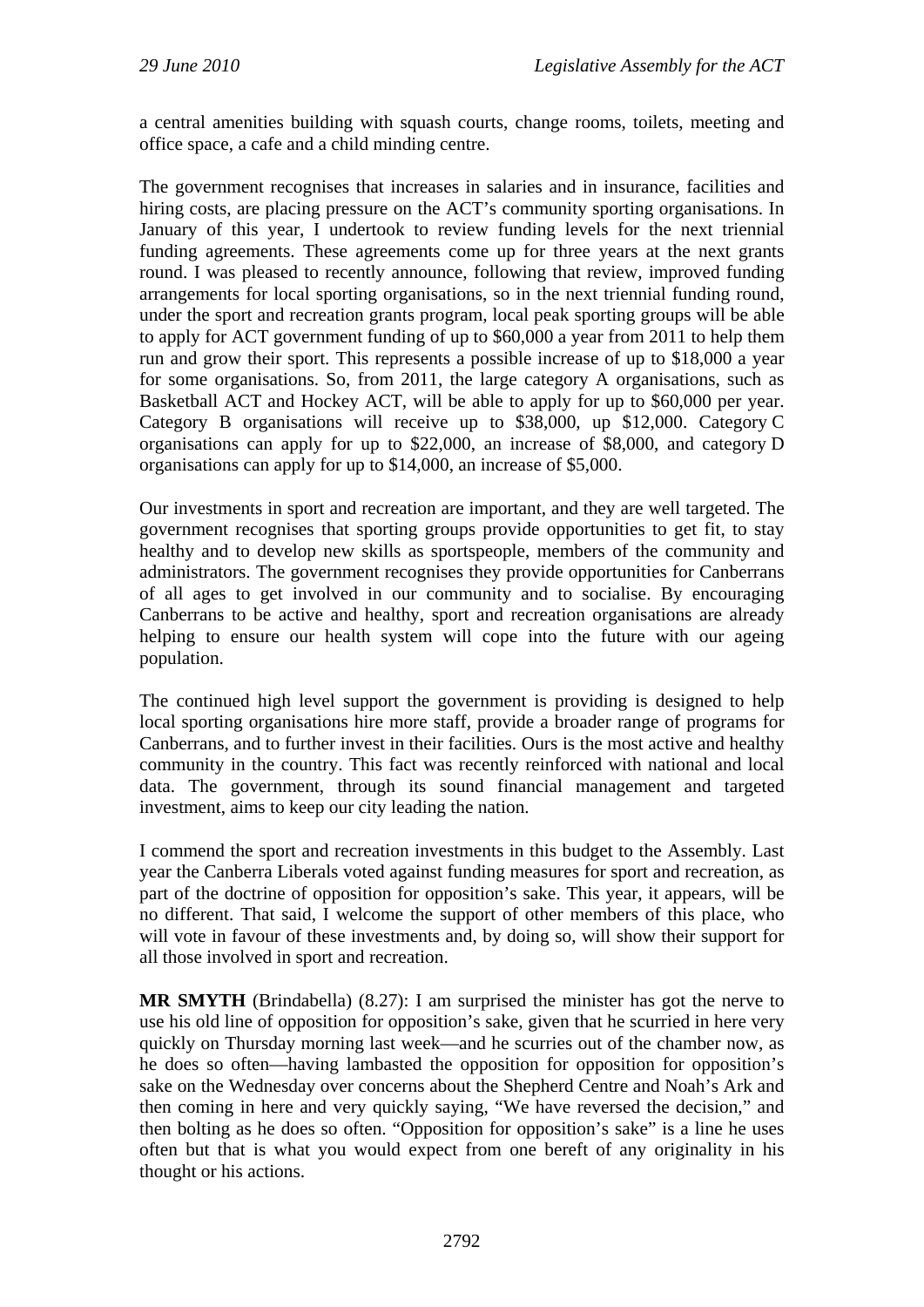TAMS is a very important part of the budget. All parts of the budget are important but this is municipal services. This is at the heart of how the city operates—a very important part of the budget. Of course one of the big issues across all portfolios was the savings and how the savings were to be achieved. If members go to page 98 of budget paper 3, a large percentage of the savings comes from the fact that the government is going to rip \$11.238 million out of street trees, deferral of tree planting. Of course that is in TAMS.

I did not hear the Chief Minister talk about it. I am not sure I have heard anybody from the Greens talk about it. Indeed, when you go to volume 1 of the report looking for recommendations perhaps for the deferral of this, there is nothing. There is no mention of street trees in territory and municipal services.

I thought that it must be in the environment. So I went to the environment section. There is absolutely no recommendation at all in the environment section of the budget for the Department of the Environment, Climate Change, Energy and Water. Mr Speaker, you, Ms Hunter, Ms Bresnan and Mr Hargreaves would be shocked.

I thought that it must be in LAPS. So I went looking for the recommendations in LAPS, LDA or ACTPLA. There are lots of dot points and there is a nice index to the budget and the estimates but unfortunately there is no recommendation.

So I am quite shocked that those that purport to represent the environment in this place and those that purport to love trees the most are actually not saying a word on the \$11.238 million that is being ripped out of this budget by the Chief Minister, a self-confessed lover of trees, without any objection—absolutely no objection. But the only saving, the only significant saving, that can be found is street trees.

This is the bush capital. We are extremely proud of the bush capital. We all talk about Canberra being the bush capital. But the bush capital is slowly being chopped down by the Chief Minister and not renewed. And I think that is a shame. That is an extreme shame and it really is a reflection of the shallow words of the Chief Minister when he says he loves trees. But we are not going to proceed with this program.

I think it is a flawed decision and it is a decision that in fact I would like the Chief Minister to stand up and change. He could reinstate that money. He could take that money out of the arboretum. It will slow down the process of the arboretum some. It would appear that this is a report more interested in vanity projects than looking after the community.

In the estimates response that the Treasurer tabled this morning—it is quite interesting—one of the paragraphs is:

The Government is concerned about the direct criticism of the Chair, who the Government believes conducted the hearings in an efficient and professional manner.

Yet when you look, the efficient and professional manner has not managed to find a single fault or flaw in the environment department or, indeed, in LAPS, LDA or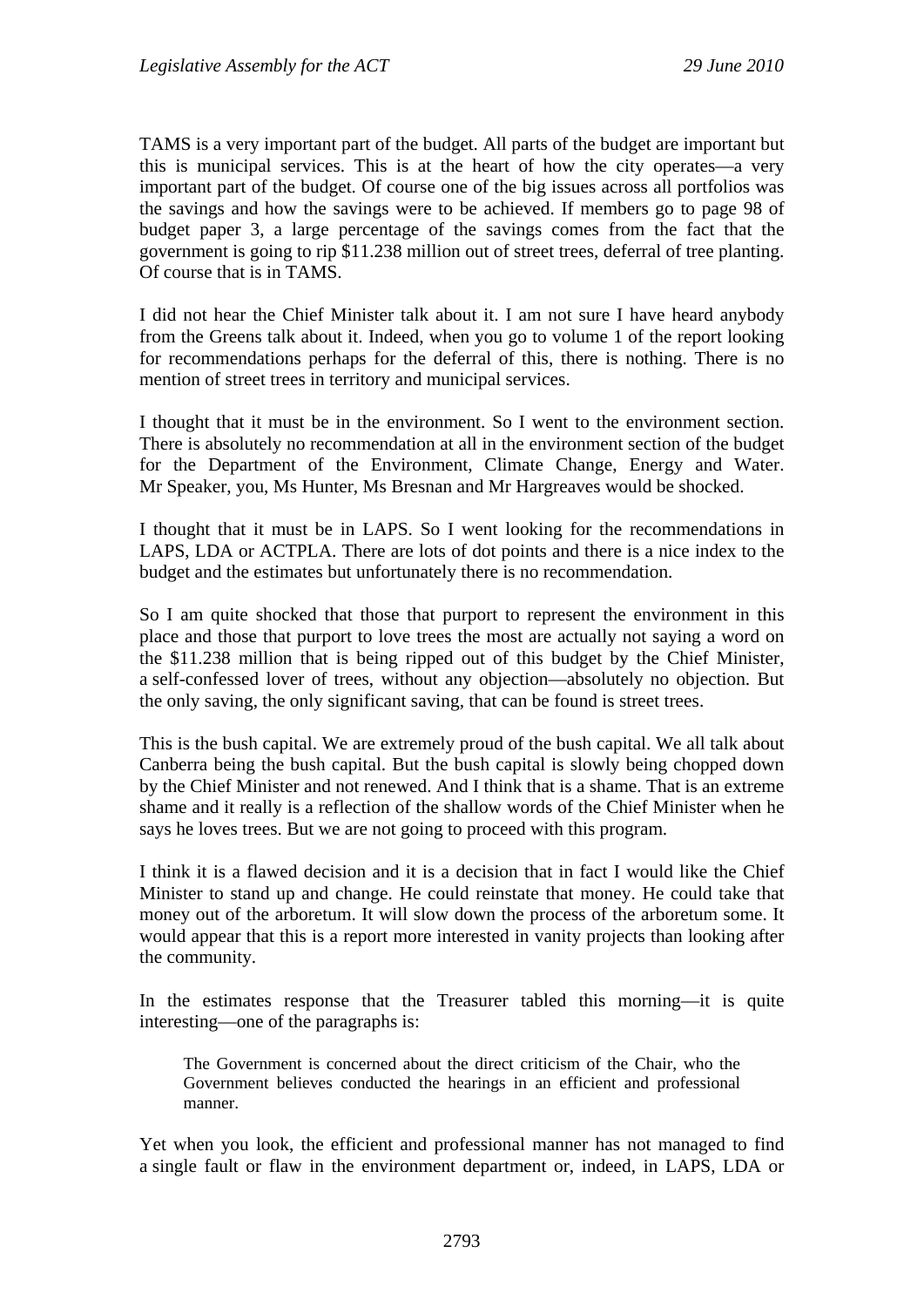ACTPLA—a fairly significant proportion of the budget, fairly significant portfolios in the budget. But of course the professional manner has given us a dot point summary of what happened in the hearings but has not given us any recommendation—no work, no recommendations, no consideration, no thought, nothing in the report really, except a useful guide to the *Hansard* of the estimates process. And I am sure people will note that.

Oddly enough, in the dissenting report, recommendation 1 is:

… before committing to discretionary spending on projects such as the Arboretum, the ACT Government should ensure that all the basic needs of the community are being met.

That is a reasonable recommendation. Recommendation 2 is:

… given their importance to the Community, the Government should divert funding from the Arboretum to the replacement of street trees to maintain the unique look and feel of Canberra's suburbs.

So people may well question who in this place actually stands up for the suburbs and who stands up for the trees. It is clearly the Canberra Liberals who do. It is clearly not the Labor Party and, surprisingly, not the Greens in this case. That is most disappointing. Then again, we are used to third party insurance fraud, are we not?

It is interesting that the Chief Minister has chosen to rip out this \$11 million from the budget, rip it out root and branch no doubt, to cover the other mismanagement that is so chronic in this budget. There is no budget plan. It will be interesting to see what savings are achieved, given the \$18 million or \$19 million splurge last week in the Treasurer's advance where a number of the departments were unable to control their budgets, including TAMS and ACTION, that yet again had to be bailed out because the government cannot control its spending. It is the attention to detail from the minister and from the government about how they deal with the TAMS budget that really needs to be questioned.

The Chief Minister, when he spoke, said it is a transport budget but you really do not see a plan in this budget for a considered delivery of all elements of a transport network, whether it be roads, whether it be public transport, whether it be things like cycling, whether it be walking paths. When you have got a minister who just seems to have to spend money, without any concerted plan or any considered plan—and certainly one of the criticism around the city at the moment is that there is so much going on in such a higgledy-piggledy fashion—people are querying what is going on.

You have got enormous roadworks on Gungahlin Drive because of the ineffective management of the budget to deliver that project. A lot of traffic really is coming down Northbourne Avenue. What do we do? We start a project on Northbourne Avenue and London Circuit at the same time.

To compound that, there is still no action on the Majura parkway. The poor relationship that the Chief Minister has with the federal government, his federal Labor colleagues, is not doing the people of the ACT any service. It is a national road. It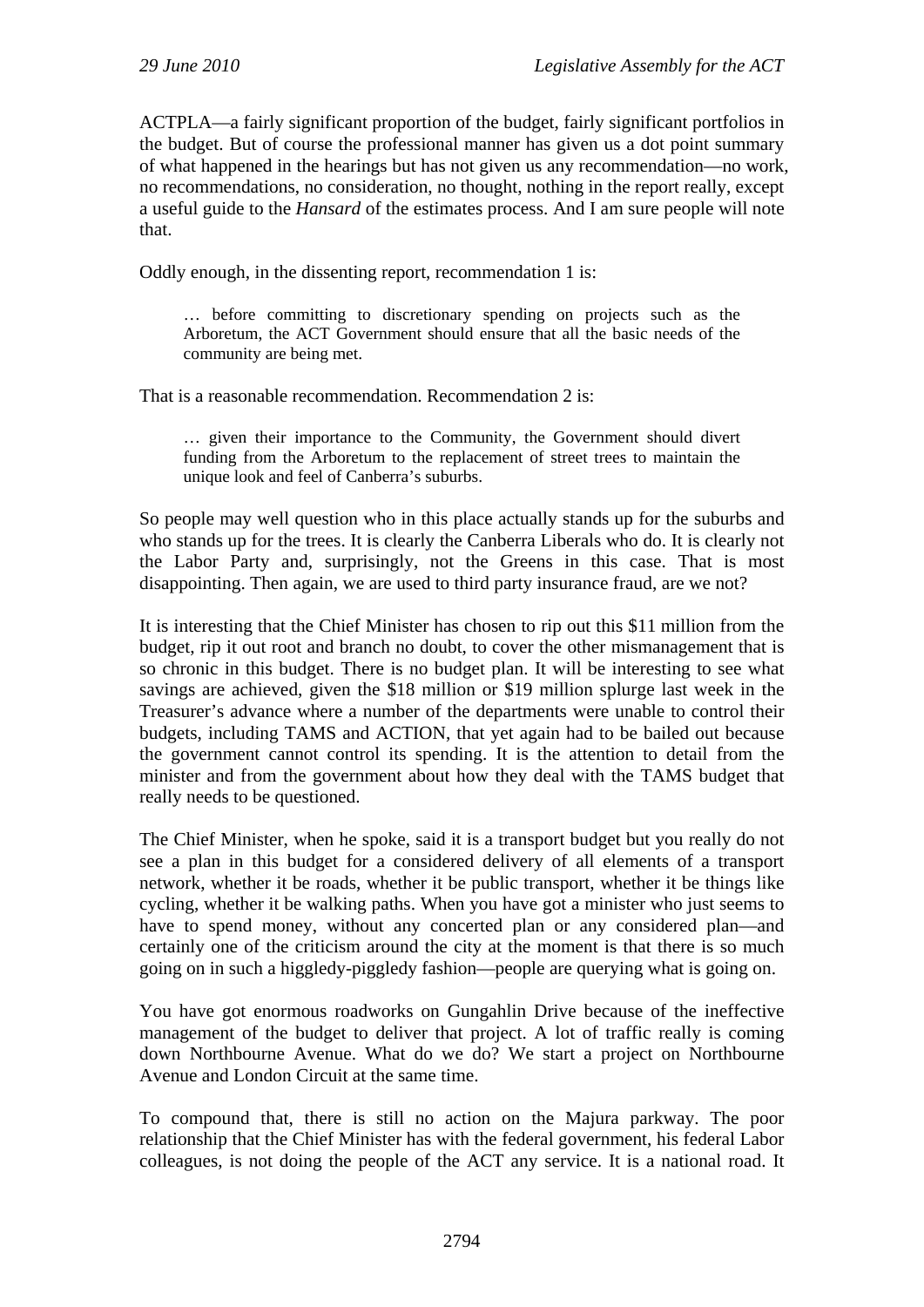should be funded. They have been there for nine years. The government is not getting anywhere with it. They really have to deliver a plan some time soon on how they will deliver this key road.

For years, they neglected the roads around the airport—absolutely years. And we see the road network there coming together now, largely through the effort of the Canberra Airport Group who have managed that program quite well and have done very well with the delivery of that project. Perhaps we should outsource all the road management in the ACT to the Canberra Airport Group. They seem to be better at it than the Chief Minister is. But we do have to have some answers, particularly about Majura parkway, as the population of Gungahlin grows. The needs and requirements will be there. The Chief Minister really does have to answer that question.

It is also interesting, of course, that the fifth budget paper disappeared. The initiatives are in budget paper 3.

**Mrs Dunne**: It is because they could not spell it.

**MR SMYTH**: As Mrs Dunne points out, they could not spell "infrastructure". They had "infastucture". In the index I think it is spelt differently again. It is quite interesting that you can misspell "infrastructure" two or three ways in the space of two or three pages in a document. The lack of attention to detail really is evident in the way that the Chief Minister is not across his portfolio.

It brings me to the next area that I would like to speak about, which is the Pialligo quarry. There are two quarries at Pialligo. This is a matter that has been ongoing over a number of years. One of the quarries is quite active. I am not sure of the status of the other one. But it is the site for all of that honeysuckle stone, the honey-coloured stone that we see around Canberra in so many retaining walls and buildings, that is the Canberra stone. This is the site for it. If you want to do earthworks, if you want to do retaining walls, if you want to do bridges and anything else that you need with this sort of stone, this is where it comes from.

There has been an ongoing issue over a number of years and it is clear that the Chief Minister, as Minister for Territory and Municipal Services, had no idea of the history of the matter, given his answer in estimates this year. There are concerns about the delay in dealing with the issue relating to these commercial activities, particularly concerns about the inability of at least one of the quarry operators to get any sense out of his dealings with the ACT government departments and agencies. I know Mr Coe has written to the government on this matter and I have raised it with the Chief Minister's office.

In particular, I am very concerned with the Chief Minister's comment that the government could proceed unilaterally with this matter if no responses were received. And it is not really a correct representation of the situation for at least one of the quarries involved.

I noted a response to me from the office of the Chief Minister of 14 April this year in relation to one of the quarries. *(Second speaking period taken.)* That response was quite clear. I read from the Chief Minister's chief of staff: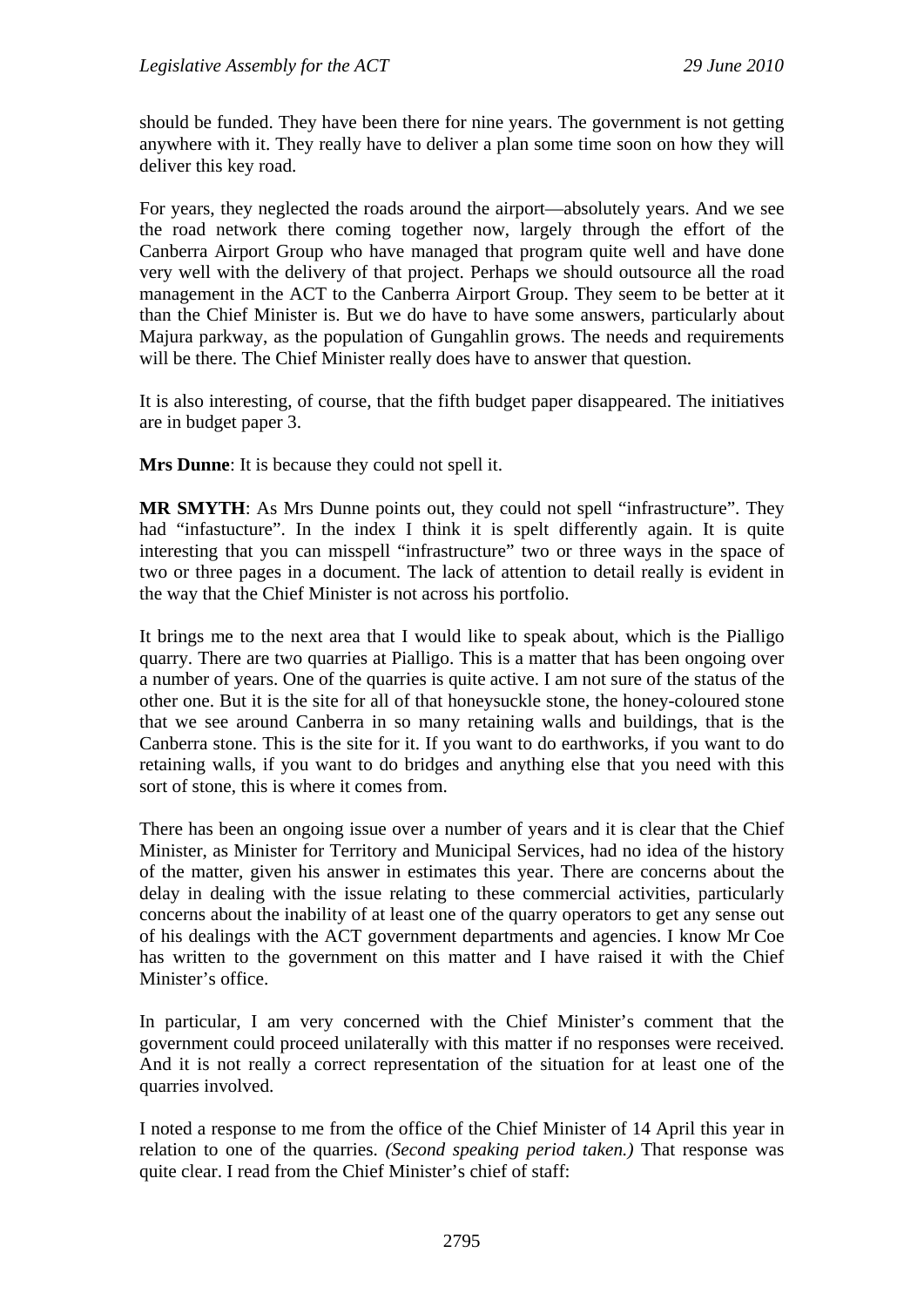Dear Mr Smyth,

I am responding to your query regarding the Pialligo Quarry. I apologise for the delay in getting back to you.

As you are aware TaMS has been seeking a solution on this matter with Mr Barac for some time. A 2009 offer of licence over two blocks for a ten-year term initially received in-principle support. However, Mr Barac subsequently rejected the offer. It was not until September 2009 that Mr Barac indicated that he would be willing to accept the two-block proposal.

That was in September 2009. This is now May 2010. The letter continues:

Senior managers have since been working to identify the legislative and logistical requirements that will be applied to the new licence, which they will shortly provide as a draft to the quarry operators. This will include advice of an appropriate licence fee, determined by the Australian Valuation Office.

Correspondence to Mr Barac confirming this offer and associated conditions is currently being prepared and will be forwarded to him with advice from the AVO when it is received.

That was on 14 April. I speak to Mr Stanhope. We ask him some questions. I say:

What does "proceed unilaterally" mean?

This was on 20 May. He replied:

We need to resolve it. The lease management or governance arrangements around the quarry have always been clouded in some confusion and we are seeking to regularise it. We are seeking to take it forward. We are seeking to protect the public position in relation to it. We have had some difficulty engaging with the proponents. We have set time lines for responses to correspondence or proposals.

And it just goes on. Some of what Mr Stanhope said, I think, is contradicted by what a departmental witness said:

I think we are still waiting for final responses from both of the operators.

Yet the operators were actually waiting for a response from the government. I said:

The Chief Minister said you are awaiting a response. How was the question posed?

Mr Stanhope replied:

How are we dealing with him? In person, by email or by letter?

And it just goes on. The lack of clarity in this is quite sad. But in the interim, a business has been put at great risk. I did get a response from the Chief Minister: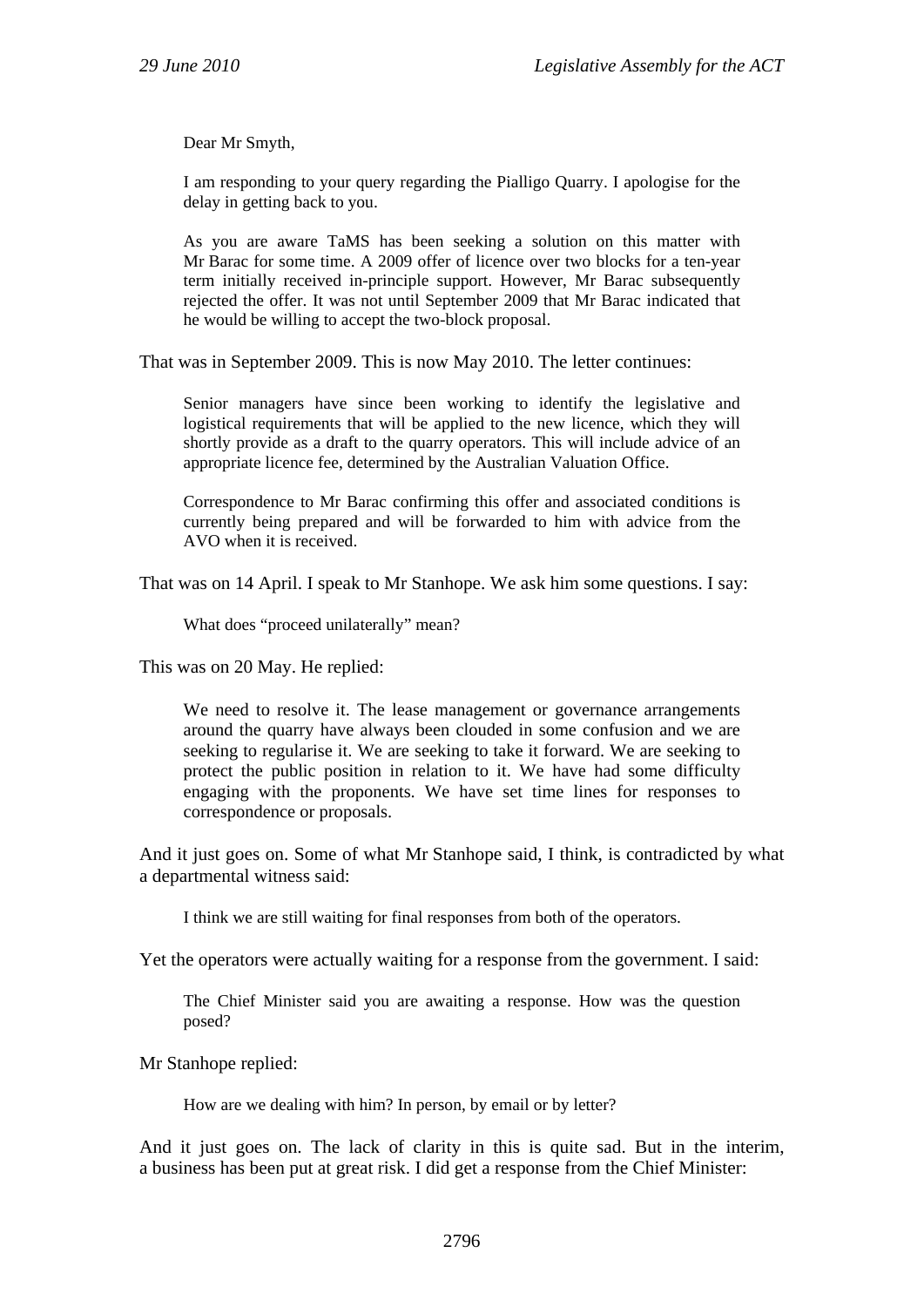I have recently written to Mr Barac advising that a licence, inclusive of clean fill, for a 10 year period will be offered to him.

This was on 18 June. They were about to proceed unilaterally, but suddenly the minister is writing to him on 18 June. He goes on to say:

I have requested that Mr Barac provide a response to this offer in writing by 30 June 2010.

So there is confusion here and it really is symptomatic of how badly this government treats business and how this Chief Minister treats his Territory and Municipal Services portfolio. This matter needs to be handled expeditiously. Mr Barac has been given until 30 June. I understand the operator will come back to the government and I trust that there will be a speedy and satisfactory conclusion to this imbroglio. It certainly has been a particularly poor mess that we have been landed with.

Mr Speaker, there are other areas in TAMS that do require attention. You certainly raised some of them. The Chief Minister does make some interesting points about the size of the area that we have to look after. We are all well aware of that, Chief Minister. It is a big area. But it has always been a big area. Before self-government, since self-government, whether it has been a Labor or a Liberal government, that area has been the area that we have had to look after. But it is really about getting your priorities right. There is a real question, Chief Minister, as to whether or not you do have your priorities right.

To take \$11 million out of street trees is unfortunate. There is an answer; that is, to move some of the money from Treasury. You should read the dissenting report and you might be able to take that up.

**MS LE COUTEUR** (Molonglo) (8.41): I would like to start by acknowledging that the TAMS budget is one of the biggest areas of spending. To use the Chief Minister's words, which he has pretty much repeated this evening:

It behoves all members of this place … to understand just how massive in a proportionate sense is the task which we have here in the ACT.

The Chief Minister, as the minister for TAMS, did go through some of that earlier. It is impossible for TAMS to manage everything in the ACT—its nature reserves, its urban landscape et cetera to the level that everybody would like, and certainly to the level that this Assembly would like. I am sure that the staff members of TAMS have a challenging job, often dealing with an unhappy public and having to manage with a limited budget and limited staff. So it is critical that the government allocates its limited funding wisely and that these limited funds are managed well and used strategically to achieve the best delivery of services.

I am pleased to note that 15 recommendations from the 2008 strategic budget review of TAMS have now been implemented by the department. It will be a challenge for the government and other parties to establish exactly how TAMS and its service delivery have been affected by the strategic budget review and by the 2010 staffing freeze.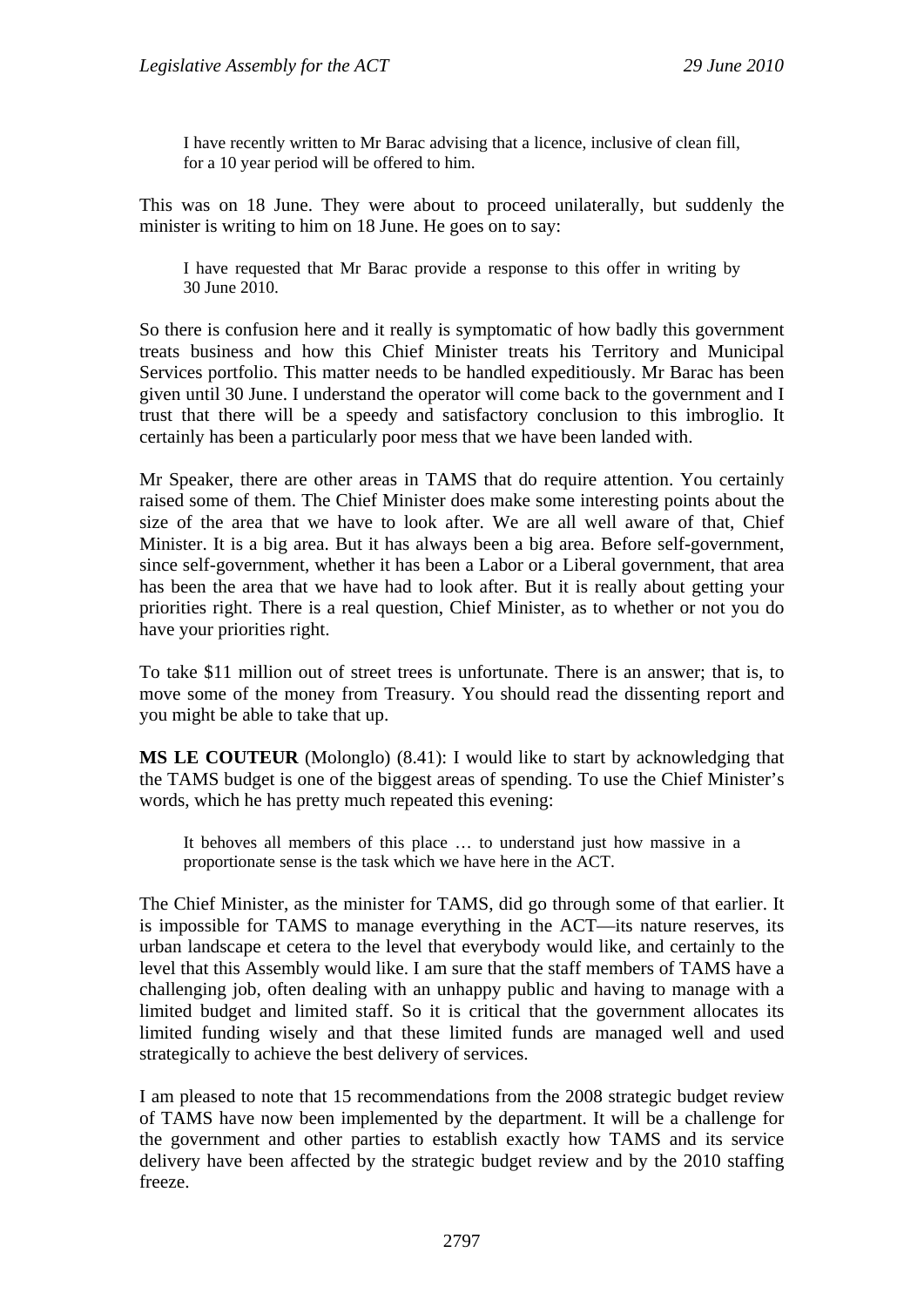I note that in the estimates hearings TAMS officials referred to the continuing high levels of public satisfaction with TAMS's service delivery. They were commonly around 80, 90 or 95 per cent, as quoted in the budget. These are good results, but like Mr Rattenbury I have some questions about them. They only cover a few areas of TAMS's operations. Where do they actually get their responses from? One of them, for instance, was an 80 per cent satisfaction with maintenance and pruning of street trees. Where do they find the people who said that, because there is certainly quite a different feeling from the emails I have been getting in my office?

Another example, which I am sure is actually more accurate, was that 95 per cent of saleable stray and abandoned dogs were re-homed. That is a very good result. It is going to be very interesting for the Assembly and the public to keep on with these new areas of monitoring, find out how TAMS is improving and find out the impact that the funding management issues have had on TAMS's service delivery.

Another key issue, of course, is what the government chooses to prioritise within its limited funding for TAMS. The Greens are not confident here that the government is making the right strategic decisions through the budget to position Canberra for the future. Business as usual is not going to provide us with long-term prosperity. In fact, all it will do is create more problems for future generations and future governments to deal with. We can see this in the TAMS budget. I want to pick up on Mr Stanhope's comments from the estimates hearings. He said:

In an ideal world, of course, we would have loved to provide significant additional funding to enhance our capacity to divert waste from landfill.

This is what the government says every year. I would contend that providing this extra funding is a matter of prioritisation. It should be a priority. Diverting waste from landfill is a priority that continually falls too low on the government's list. Since I have been in the Assembly I have seen the government answer every waste question in the same way. It boasts that the ACT has the best resource recovery rates in the country. But we must be close to losing this record. The budget papers now paint a picture of how the government has continually de-prioritised waste over the last five years or so.

Our peak of resource recovery occurred in the 2005-06 financial year. It has dipped since. Even the Greens' cost-efficient budget initiatives in the area of waste were ignored in this budget. For example, we could have started the organic waste recycling residential trial with a mere half a million dollars. Battery or compact fluorescent light globe recycling drop-off points could have been implemented for about \$12,000 and this would have kept toxic materials out of landfill. They are cheap, effective measures to keep mercury and other highly toxic materials out of our environment.

As Ms Bresnan pointed out in the estimates hearings, the government's lack of attention to waste funding comes despite the warning of the 2008 independent review of the no waste strategy. It said:

Faced with growing total quantities of waste, it is an unacceptable expectation that the ACT Government can consider reducing, or even containing at current levels, the current budget.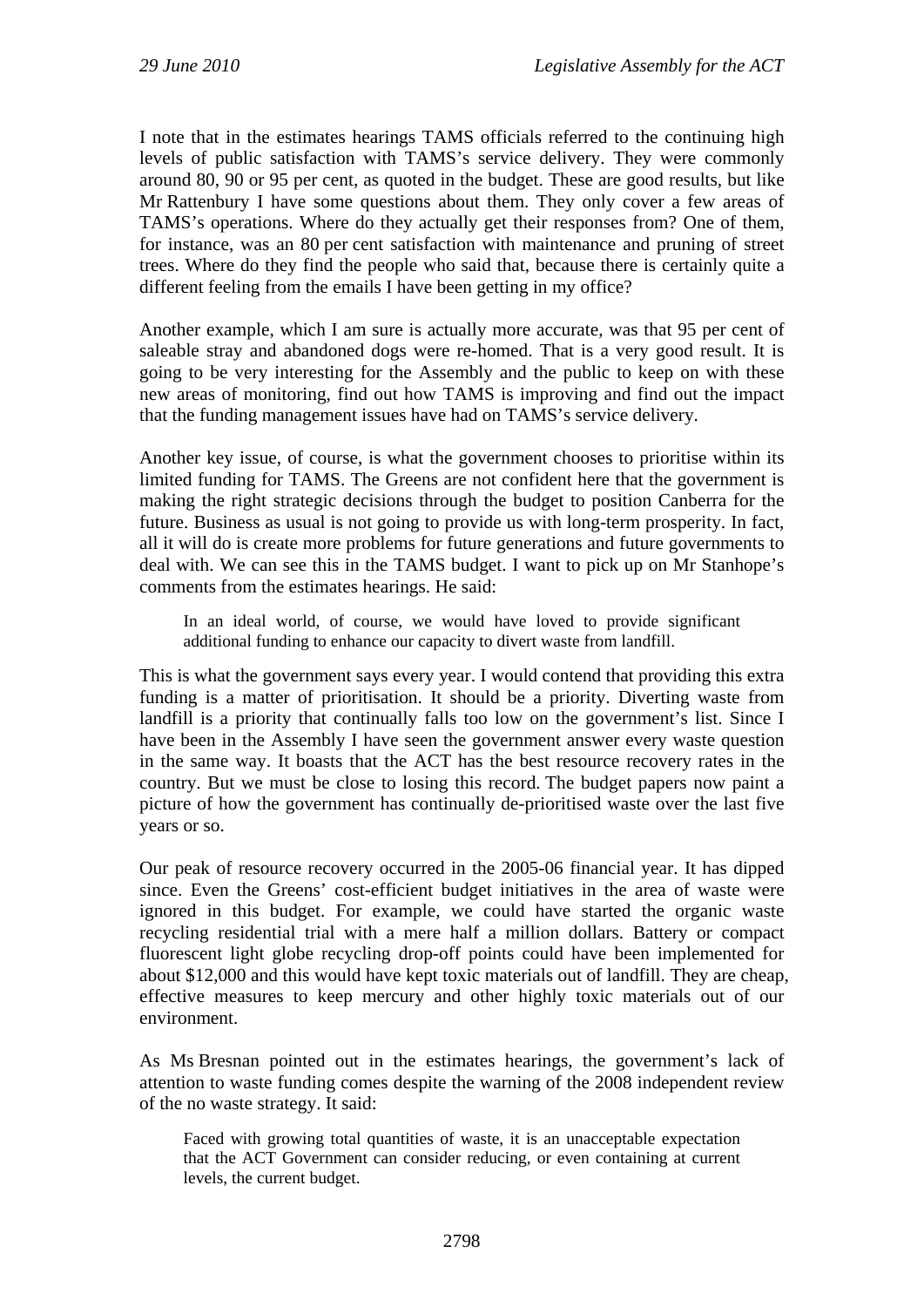It is referring, of course, to the waste budget here. The review also said that government budget data had considerably under-forecast the demand for forward capital expenditure in waste management. I fear that this is still the case. I would suggest that with our historically high residential diversion rate, the government is not prioritising waste because it can still say that our diversion rate remains comparatively high compared to other states.

But really what we are talking about in the budget is not what we have done in the past; it is what we are going to do in the future. A cost-benefit analysis of our approach to waste, as was done in that 2008 review, shows that by aiming for 90 per cent or greater of waste diverted from landfill will bring the greatest net benefits into the future. It is all detailed in this independent review.

The government's target, however, has been 75 per cent for many years. However positively this budget flags it, it will increase to 80 per cent by 2014-15 when the new waste strategy comes into place. This is a positive, although modest, increase. But I guess the concern that we have, having not yet been able to see the waste strategy, is what is going to happen to this document.

Among many things, what will happen to the diverted waste? Is it going to be reused? Is it going to be recycled? Will it be burnt to produce energy? Even more worryingly, we are seeing an increase of the total quantity of waste generated in the ACT every year. The question I ask the government is this: what are you doing to reduce that total quantity of waste being generated in the ACT? What are we doing to stop that increasing every year?

While Mr Stanhope said he would have loved to provide additional significant funding for waste, he did provide additional significant funding in other areas. During our discussions about the budget, Mr Stanhope revealed that there is currently \$186 million in new road contracts. So the question we should ask, I guess, is: are all these roads necessary? Could any of them have been postponed, even for a short period of time, so that we can set up some of the initiatives that I have been talking about with waste that will carry us into a prosperous, sustainable future, and more environmentally and economically sound future?

If we look again at the \$186 million currently out in new road contracts and we calculate the costs of transport initiatives in this year's budget, this provides some interesting figures. Initiatives that could loosely be termed as sustainable, such as bus infrastructure, pedestrian initiatives, transit ways, lighting and cycling total about \$40 million. On the other hand, the funding for road upgrades, intersection upgrades, road extensions, widening roads and new roads comes in at \$74 million, which is almost double. What that is really saying is that we are spending about twice as much money on roads as we are spending on sustainable transport infrastructure.

This is not good for the future. We know that there are a lot of problems with locking in reliance on roads and car travel. Last week's *Sunday Herald* even had a paper which documented new research. It shows that living within half a kilometre from a major road is bad for your health because of the connections to asthma, lung and heart-related disease.

Also, we are well aware of the issues related to active transport and health. We know that while Canberra may be a comparatively well-exercising part of Australia, we do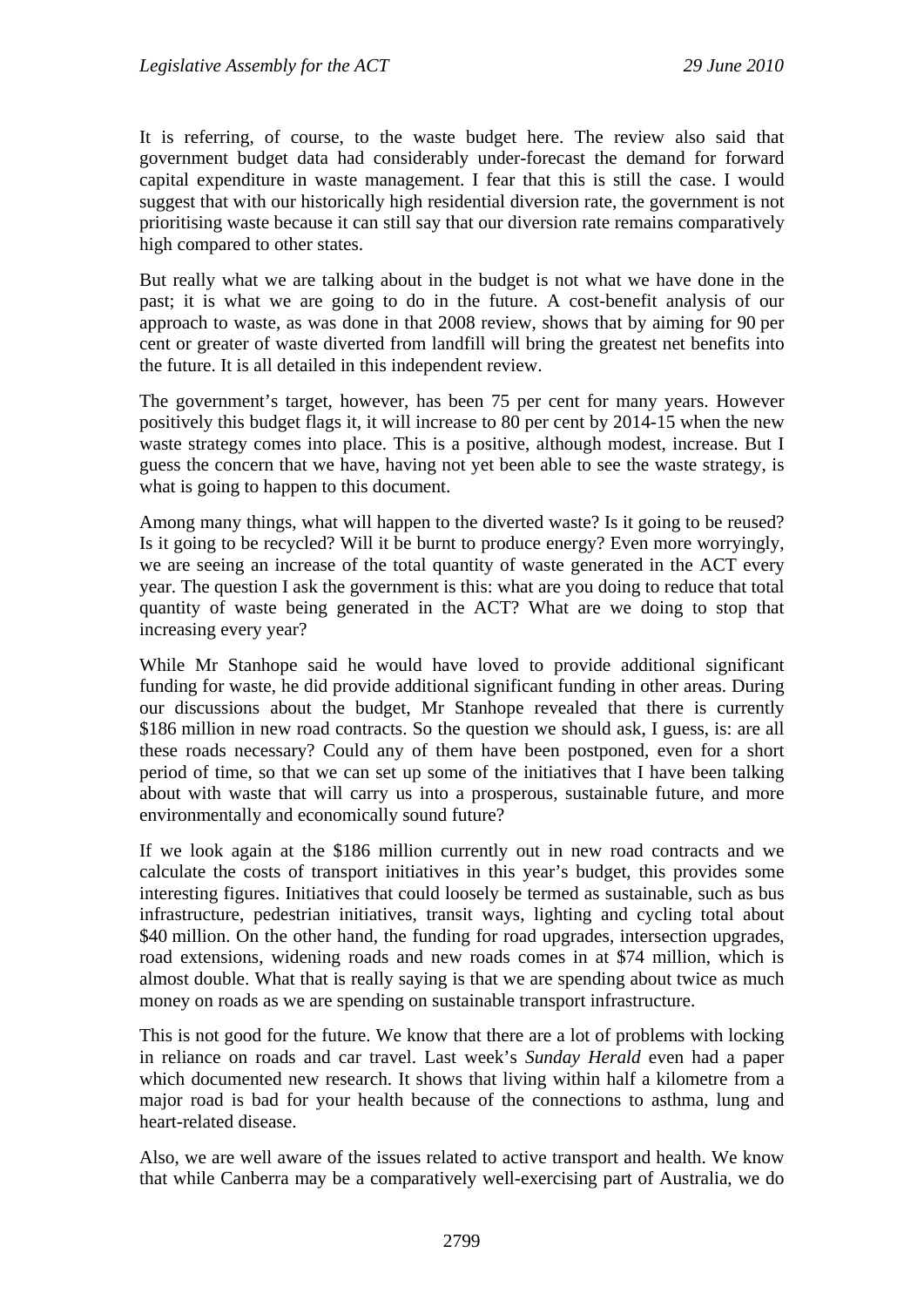not have enough exercise. Our health would be better if we had more exercise. Active transport is a way that we can improve the health of the inhabitants of Canberra.

At the same time, we can save money for both the individual and for the government because active transport infrastructure is a lot cheaper than roads and we can create a better environment. Spending money on active transport—that is cycling, pedestrians, and the buses that interface into that—is a much better investment in our transport future than spending more and more money on roads.

I would like at this point to disagree with some of the comments that Mr Coe made in his speech. There are people who do voluntarily go on buses. Many people find them convenient. *(Second speaking period taken.)* I catch buses frequently, especially going to Woden. They are much more relaxing and obviously more convenient than driving a car.

Peak oil is also something that this government and, in fact, all of Canberra need to be aware of. If it has not already happened, it surely will happen in the fairly near future. It is something that we need to be planning for. We need to be planning for a transport future which is less petrol dependent. Another fact is clear: if we have a key objective of decreasing carbon emissions from our transport system then building more roads is not a sustainable approach.

This was in fact pointed out by the government's own light rail submission. It perceptively analysed different solutions for Canberra's sustainability and congestion problems. Building more roads came out, in fact, as the worst option. It was assessed as having a negative impact against criteria such as reducing carbon emissions, reducing accidents and improving equity.

The only criteria against which building more roads scored positively was consumer preference and, I guess given the current context I should also say, political preference.

**Mr Rattenbury**: It was a nationwide poll.

**MS LE COUTEUR**: Yes. It tells us about the government's short-term approach to transport and environmental problems. Those people who attended the recent transport forum held in the Assembly by the Greens and the Conservation Council would have heard Dr Paul Mees, a well-known Australian transport expert and author of *Canberra at the Crossroads*. He lamented the continued unjustifiable focus of the ACT government on roads, a practice that will lock us into an unsustainable future.

Ms Bresnan also spoke at great length about transport, so I will wind up on transport. But I do say this: I do acknowledge that the government has made some shifts in focus in the recent budget so that sustainable transport has more priority than in previous budgets. In particular, I would like to mention the Canberra Avenue transit lane. But there is still a long way to go.

I would like now to move on to another area which has been de-prioritised and where the Greens are very disappointed. The government has removed almost all the funding for the urban forest renewal project in this budget. Canberra's urban forest plays a key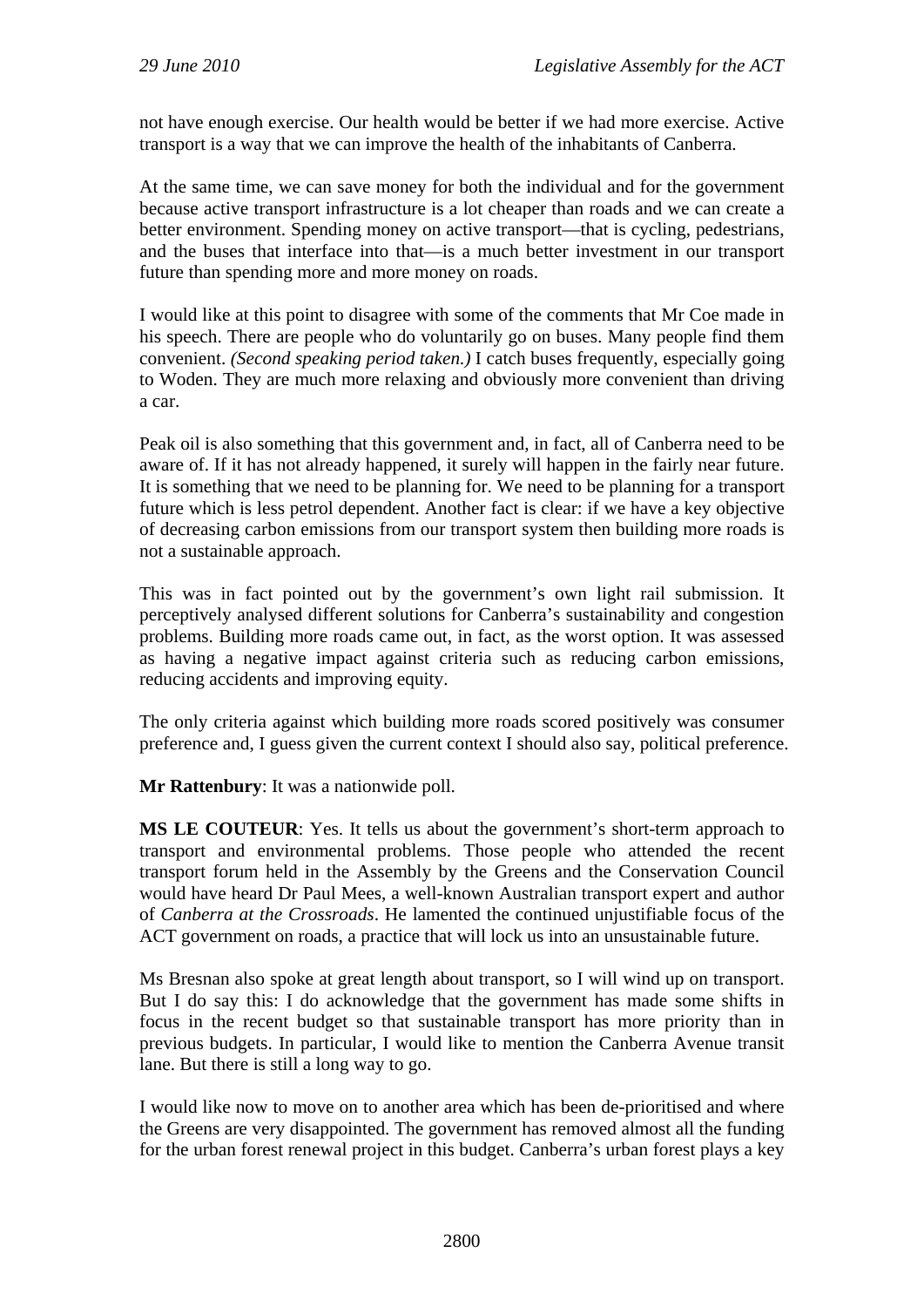role in the carbon cycle. It provides habitat for wildlife species, it improves landscape amenity and it improves the liveability of our city. Yet the government de-funded the future program to manage this forest almost completely. We have \$1 million a year instead of \$4 million a year. The urban forest renewal program is intended to ensure that a quality urban forest remains for Canberrans in the future.

The government acknowledged in the past how important it is. It has said:

There is a pressing need to commence replacement of Canberra's urban forest.

Mr Stanhope has also described the problems facing Canberra's urban forest by saying:

On the basis of expert advice from the ANU and the CSIRO … we face, with our urban forest, something of a tsunami of decline.

Faced with these acknowledged pressing needs and the tsunami of decline, there is no excuse for delaying this program unnecessarily. In addition to tree replacement, this is a program which requires significant planning, education, public education and public consultation. We are very concerned that the momentum that has already started on the program will be lost if it is delayed for a few years.

Momentum could also be lost if the program is delayed beyond the next election. The environment commissioner's report on this was initially due in July. We now understand it is going to be September this year. As soon as that report is out we do not believe there will be any reason to delay the program. I guess that we do need to read the commissioner's report but my expectation would be there would be no reason to delay the program.

Mr Stanhope in fact even acknowledged in the estimates hearing that the funding left for this crucial program is not adequate. I said to him:

Do you really think that \$1 million is all that we are going to require going forward?

Mr Stanhope answered, "No." He said that it would not be enough. I would like to now move on to Gungahlin and make a few comments on the initiatives for Gungahlin which are coming through the TAMS budget. We are pleased to see that there is \$100,000 for a feasibility study for a Gungahlin shopfront. However, I must say that we do have some doubts about its necessity, given that the correspondence we have received from Mr Stanhope last year suggests that the government had already examined options for the shopfront. We would like to see the shopfront get underway sooner rather than later.

The estimates process established that these studies should be completed by early 2011; so we would expect action shortly after that. Initiatives such as the new leisure centre for Gungahlin are also good and will help Gungahlin develop into a self-sufficient, enjoyable place to live, to recreate and enjoy yourself. I am also curious while I am talking about Gungahlin to see how the government will progress the dirt jumps project in Gungahlin for young people. It is an issue which I and other people wrote about to the Chief Minister earlier this year.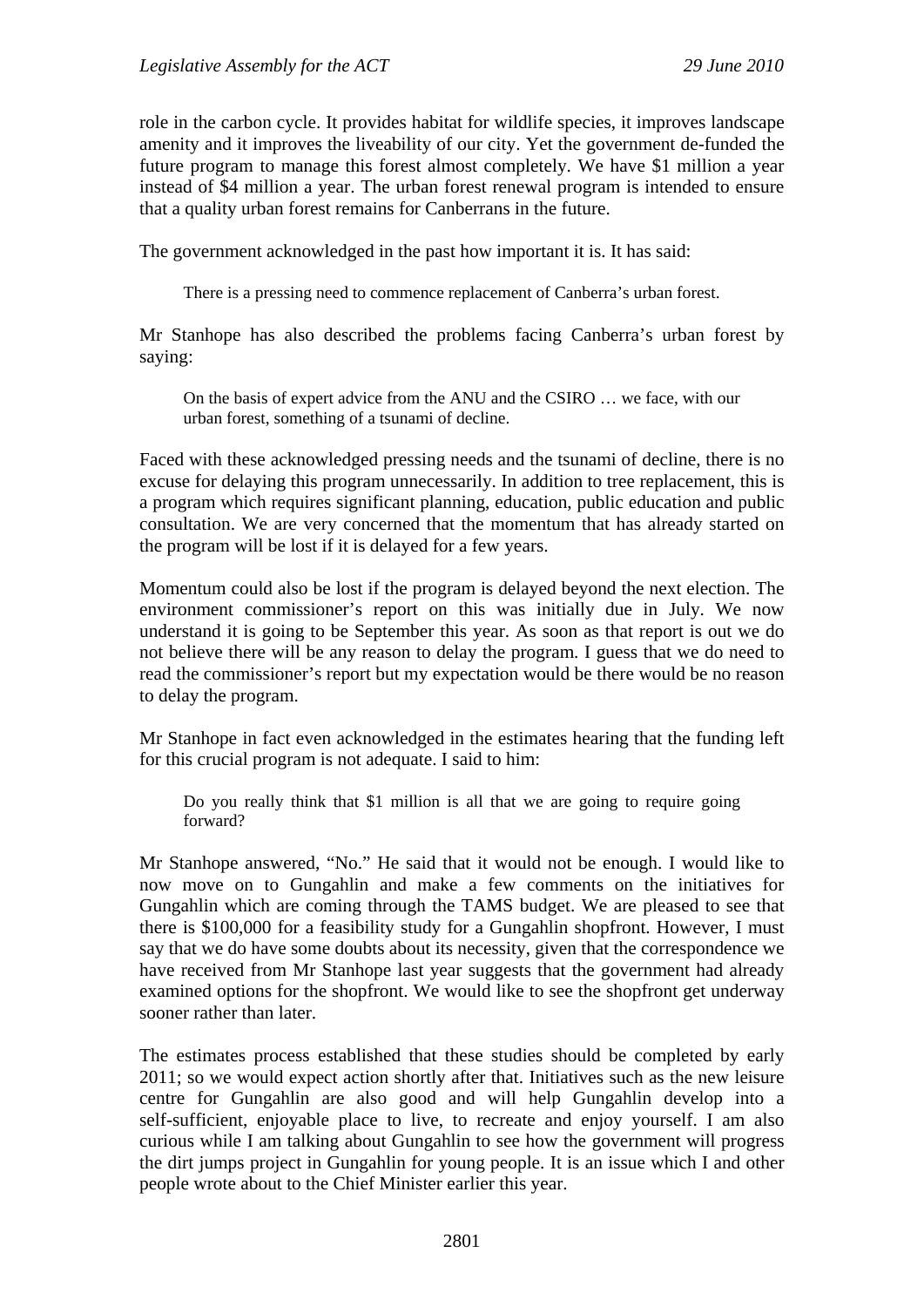Just briefly on heritage, I do need to mention that the Heritage Council has not been given any additional funds in this budget. This is a problem because there is a 10-year backlog of heritage applications to clear. I will in passing, as I am getting close to the end of time, mention one particular heritage building, the Yarralumla brickworks.

I understand that the LDA is still developing the management plan for this site and that public consultation is ongoing for this. We are very hopeful that there will be a good result here. We want one that takes into account the heritage value of the site and that is responsive to the needs of the community. I understand that there have been some problems with the initial consultation and this has resulted in the government returning the plan to its drawing board.

I would like to mention briefly the Public Cemeteries Authority, which I understand from a budgetary point of view comes under TAMS. We could not find it anywhere else. We are very anxious to see that the moves for the southern cemetery are well thought out. The government seems to be going full speed ahead on the idea of a crematorium, although the existing crematorium in Mitchell is not operating at full capacity. In fact, as a result of what we learnt at the estimates hearings, I understand it is barely operating at 50 per cent capacity. There really does not seem any reason why we would want to build another crematorium when we have two in Mitchell which are under-utilised.

There was a suggestion that another chapel could be built in Mitchell, because that, I understand, is the limiting feature of capacity for the crematorium in Mitchell, rather than the actual crematorium space itself. It presumably would be a lot cheaper and cost-effective to build a chapel rather than a whole crematorium.

The Greens, as is well known, strongly support the concept of a natural burial facility in Tuggeranong. We think that this would be a way of preserving some of the landscape values of the existing site while utilising it for burial purposes. As well as people being concerned about the environment, there are people who would like to see their final resting place be a place which preserves the environment. There are also some religious traditions for which natural burials are the most appropriate.

In conclusion, I would like to say that there are some good things in this TAMS budget, especially in the area of transport. There are also some bad things. I guess that trees and waste are ones that come to mind. The bits that are missing in transport come to mind.

In general, the budget is just a bit too business as usual. It is not really looking towards the future. It is looking to business as usual. I would be looking forward in the next budget to seeing more improvements, more looking to the future.

**MR SESELJA** (Molonglo—Leader of the Opposition) (9.01): I will take up where Ms Le Couteur left off, I think—on street trees—and I will say to Ms Le Couteur and the Greens: it does not have to be this way. There are enough numbers in this Assembly to say: "We do not want to see the street tree program slashed. We actually believe this is a bad idea, a bad use of resources and there can be savings found in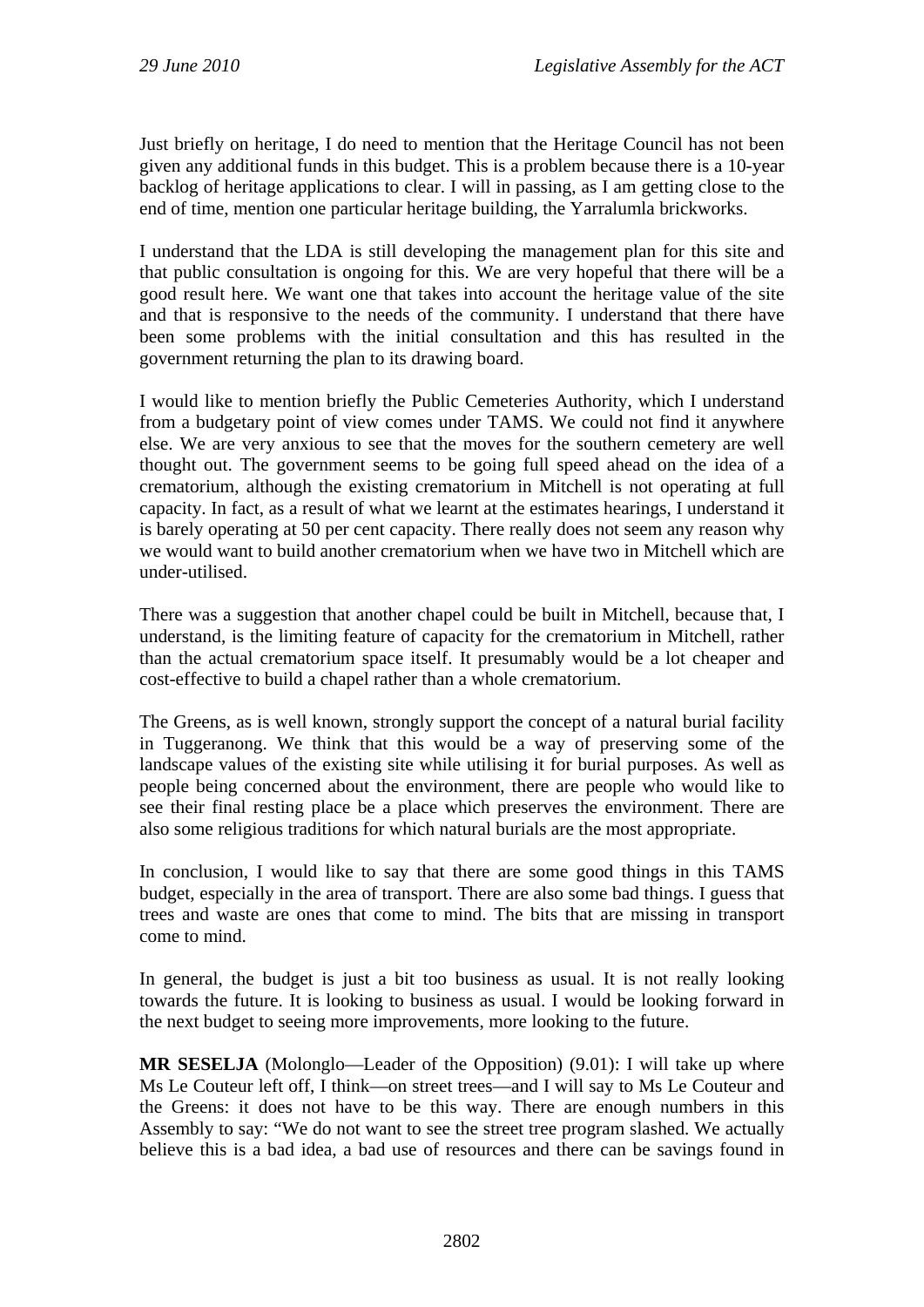other areas that would more than offset the money that is being ripped out of the street trees program." So I say to the Greens: if you are serious about it, come and talk to us. We should be able to actually negotiate to get this money back into the budget, because there is more than a majority in the Assembly who, at least on the record, are now saying they do not support this. But I suspect that the Greens will end up supporting this ripping out of money for street trees.

So there is a decision to be made. We believe that it should not be this way. We believe that the money—for instance, the extra \$26 million that is being put into the arboretum—would be far better utilised on street trees so that people get the kind of services and amenity that they expect and deserve. Luxury items like the arboretum are one thing. Some people support it; some people do not. But there are very few who would argue against having street trees, having the renewal of their street trees and the amenity, the aesthetics and all of the benefits that come from that program.

So there is a choice here for the Greens. Will they support this ripping out of \$10 million on street trees? I suspect that in the end they will. We believe that money should be diverted. We believe there are a number of things that Canberrans value about our city—many wonderful things. We value the open space. We value, up until recently, the lack of congestion relative to other cities. Whilst we are still better off than many big cities, things, unfortunately, in that area have gone backwards over the last several years and are nowhere near as good as they were just three or four years ago.

We value our street trees, our street amenity and our streetscapes. That is something that is wonderful about Canberra, whether you go to the older suburbs with very old established trees in places like Braddon, Griffith, Forrest and Deakin, or indeed to the newer suburbs, particularly the suburbs of Tuggeranong, and see a lot of the eucalypts in places like Wanniassa and Kambah. You see casuarinas in parts. You can go to places like Fadden and Calwell, in Belconnen you can go to places like Aranda and Evatt, and in all of these suburbs, I think across the board, regardless of the shape of those suburbs, regardless of whether they are inner suburbs or outer suburbs, people value their street trees.

What we are seeing from this government and what we will see from this budget that will be voted for by the Labor Party and the Greens is a clear lack of priorities. They are saying that the money for the arboretum is more important than money for street trees. They are saying that they will rip \$11 million out of our street tree program to put around \$26 million extra over the next few years into the arboretum.

It is worth looking at what the ACT government says about the value of renewing Canberra's urban forest. The ACT government, on its website, talks about renewing Canberra's urban forest. It goes on to talk about open space being part of people's daily lives in Canberra and about how wonderful it is:

The ACT Government is committed to ensuring Canberra's urban forest is maintained and further enhanced through the Urban Forest Renewal Program.

It goes on: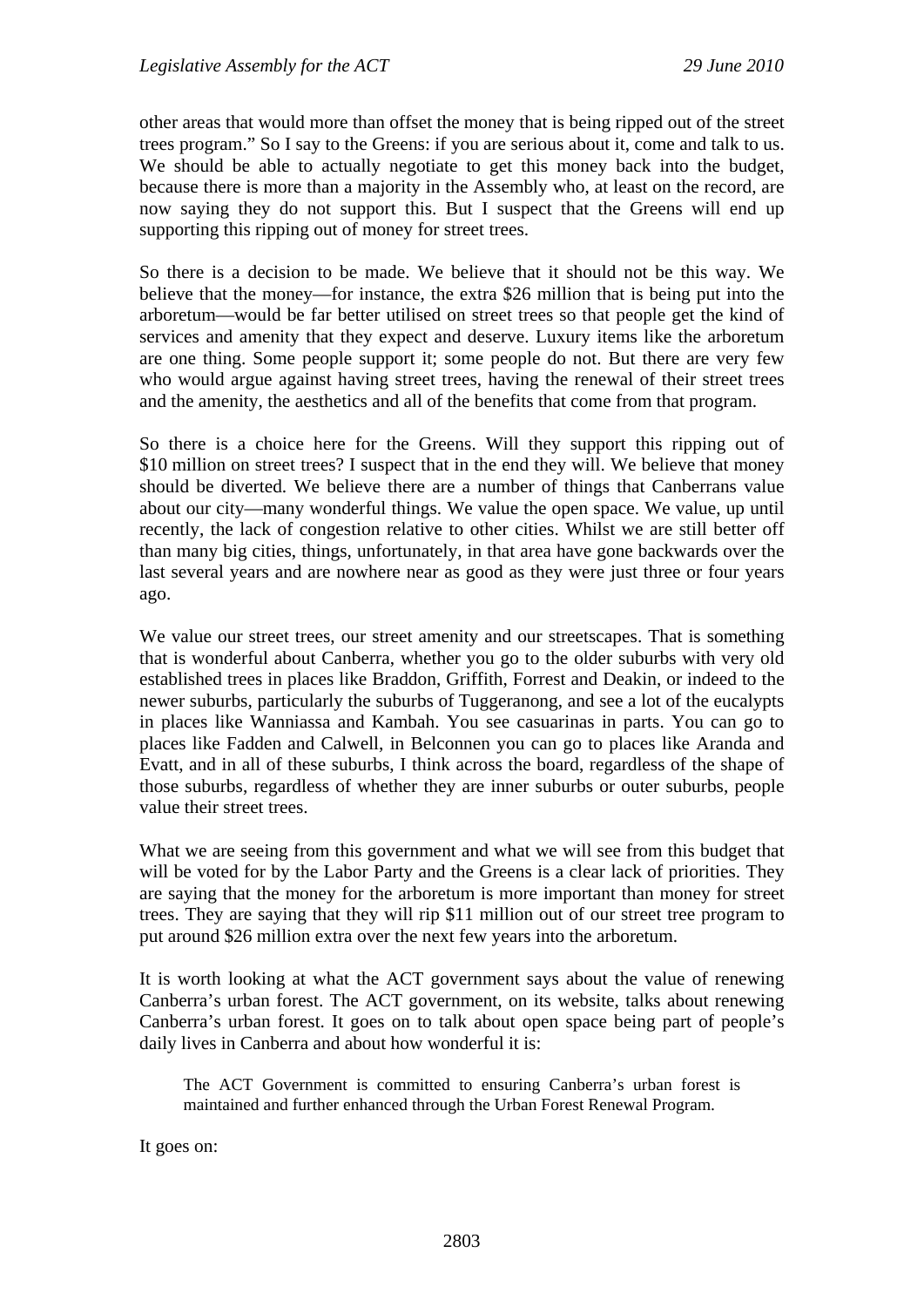Mature trees from over 300 different species fill Canberra. They significantly contribute to the aesthetics, and have direct economic value and environmental benefits.

Hear, hear! We agree with that. We agree with that indeed.

The Australian National University has calculated this value at more than \$15 million annually—

So there is actually an economic benefit.

**Mr Coe**: So you can put a price on it.

**MR SESELJA**: We can actually put a price on it. But of course there are other aspects of it that are priceless. The economists can always find a way to put a price on these things, and they have. They have put a price on it. It states:

The ANU has calculated this value at more than \$15 million annually, including \$3.9 million annually in energy reduction, that is cooling and heating; \$7.9 million annually for pollution mitigation; and \$3.5 million annually for stormwater mitigation.

Those are just the tangibles.

**Mr Smyth**: What about the intangibles?

**MR SESELJA**: What about the intangibles of sitting under a tree?

**Mr Smyth**: Personal amenity.

**Mr Coe**: It means you are a free man.

**MR SESELJA**: Indeed. There are the intangibles which we could dwell on but we will not, except to say that Canberrans do value it and they do put a value far beyond the economic that the economists may be able to assign to it. So we have got this recognition of the importance of it. It goes on to say:

Trees have also contributed to the reduction in Canberra's wind speeds by up to 50% from the once open and windy plains and provide a buffer for extreme temperatures.

So, again, that is amenity, which you cannot put a price on. This government wants to slash \$11 million out of this program. It goes on:

Climate change and associated drought is having on-going ill-effects on the health of Canberra's trees. Mature trees are dying faster than expected and younger trees take longer and cost more to establish. Over the next 25 years substantial numbers of trees will need to be replaced. There is a pressing need to commence replacement of Canberra's urban forest. As urban growth continues the principles behind the urban forest must be redefined to ensure the landscape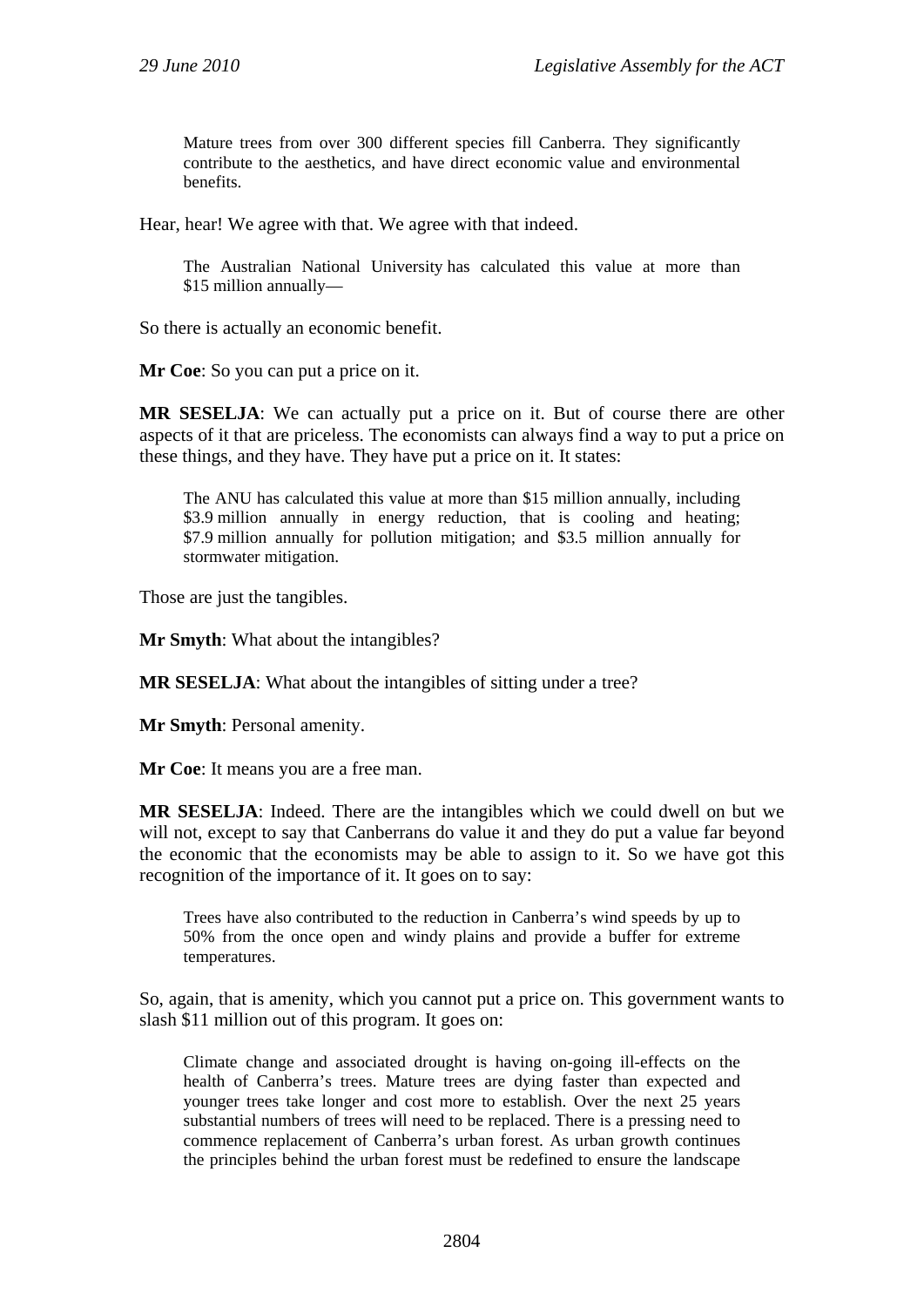remains cohesive. Past experiences provide valuable lessons when planning the treescape in Canberra's new suburbs.

There is one other aspect that I neglected from the ACT government's own website on this issue:

These trees are aging and reaching the end of their life simultaneously. They also need greater levels of maintenance to minimise risk to community and property.

That is the other aspect of this, of not going ahead and replacing these trees, of not investing in the renewal of this great community asset. There are all sorts of other flow-ons in relation to that lack of maintenance.

So we have here a stark example of priorities. Government is about making choices. It is about prioritising a limited pool of public funds for the maximum public good. And what this government has said in this budget is that there is more public good in spending \$26 million extra on the arboretum than there is maintaining our street trees.

We have been canvassing widely in the community on this issue, and that is not the view of Canberrans. There are mixed views on the arboretum. Some people are dead against it; some people think it is not a bad thing; some people think it is a very good thing. We do not believe it is a priority. This has been canvassed through various online polls, through various vox pops and through our own consultation—and very, very few people say, "Yes, I would value the money going to the arboretum more than I would value the money going to my street trees."

Lest we say, "Well, let's just have both," let us remember that this government are delivering massive deficits. Maybe if they were delivering massive surpluses in the next few years there might be the opportunity to have both. In a perfect world, there would be all sorts of wonderful things we would like to spend money on. But they are delivering deficits. So we should be looking for savings and we should be looking to put the dollar where it is most valued, where it is most important and where the community wants it. I am happy if people want to get up in this place and say that they have had an overwhelming community opinion that says: "Yes, this is a good use of taxpayers' money. We should be stripping money from the street tree program and putting it into the arboretum." But I have not heard that. I have not heard that, and we certainly do not buy that. We do not believe it and we do not support it. That is why we do not support this. That is why we will call on the government. We will be calling on the government tomorrow.

But there is the opportunity for the government to amend this line in the budget. It is up to the government to deliver this budget responsibly. They could do it right now, and I call on them to do it. I call on the Greens to insist that they do it—to insist that they renew our street tree program, ensure we have the streetscapes we deserve, at the expense of the arboretum, so we can be fiscally responsible and we can maintain the amenity that Canberrans deserve.

**MRS DUNNE** (Ginninderra) (9:11): *(Second speaking period taken.)* I want to congratulate Mr Seselja on the stand that he has taken in relation to street trees because it is sound policy that meets the needs of the people of the ACT.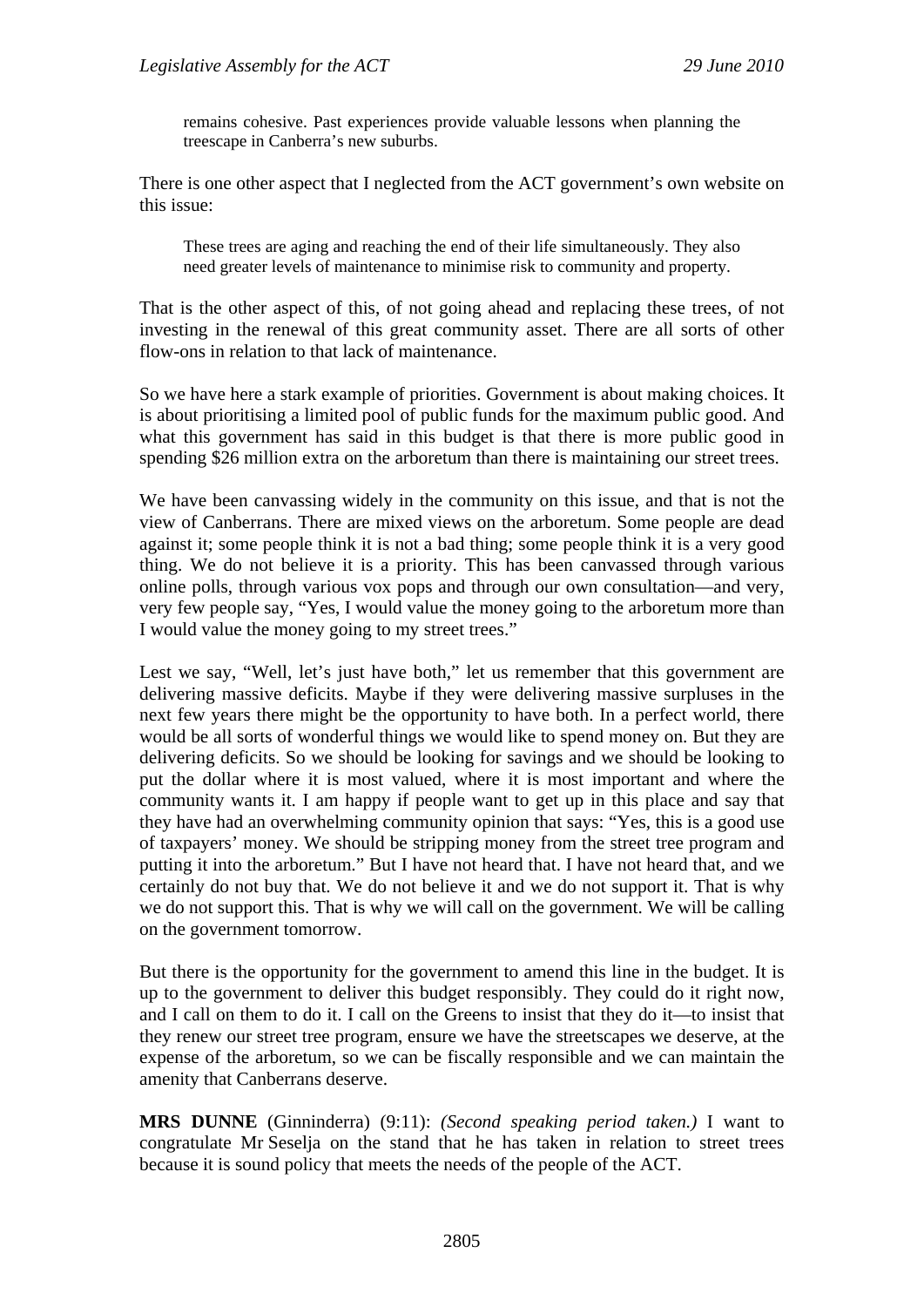One of the things that everyone values about Canberra is its treescape, its urban forest. It is the thing that we all marvel about. When we have visitors coming to the ACT they say, "I can't believe that we are in the middle of a large city and there is so much green space; there are so many trees." If you live where I do, it is a great joy to drive down Ginninderra Drive and come over the hill, with North Lyneham on your left and Lyneham on your right and look at the vista of north Canberra.

**Mr Coe**: Shame it goes to two lanes, though.

**MRS DUNNE**: Yes, shame about the road. But look at the vista of north Canberra and think that you are looking out across suburb after suburb, with thousands of houses—most of which you cannot see because of the investment, the time and the care that has been put in by previous governments and previous administrations before self-government; the vision to make Canberra an urban forest.

There are differences in application, the way we have dealt with street trees in particular places. Some of the suburbs of Belconnen I think have been not so well served by previous administrations that took away the order of the street tree policy and had a bit of a hotchpotch approach. There are some problems there.

But it does not matter where you live, as Mr Seselja says, whether it is in the inner north or the inner south with majestic deciduous exotic trees, or in the suburbs of Belconnen where you have mainly eucalypts, especially suburbs like Aranda, which is quite well planted with eucalypts, people value their street trees. People value them and have tried to work hard over the years to maintain them. They also augment them by plantings on their own property.

One of the most common issues raised with me by people in the ACT is a bemoaning of the fact that their street trees are dying. Yes, we are in a drought, and we have been in a prolonged drought. I suppose one of the hardy perennial themes of my time in this Assembly is that there was never planning; there was never work done to say, "What can we do to maintain the trees?" At various times we are taking out a large number of dead and dying trees every year, or we have been, and then there has to be the prudential judgement, if we are deep in drought, as to whether we replant now or wait for better times.

But what we have seen with Mr Stanhope in this place over the last few years is a complete mismanagement of the issue of the replacement of the urban trees. This is brought to its logical conclusion because it has just all become too hard for Mr Stanhope and he said: "Blow this for a lark. I am just not going to worry about it anymore and I will take the money and I will put it into my own personal tree farm, the tree farm that I am interested in, and I don't care about the rest of the people."

The people of the ACT do put a higher value on the trees that are in their yard or at the front of their house than the ones that are up on Dairy Farmers Hill. And Mr Stanhope always asks the question when he gets agitated about these issues: "Well, which one would you choose? Which one would you choose, Mrs Dunne? Would you prefer that we did this or that?"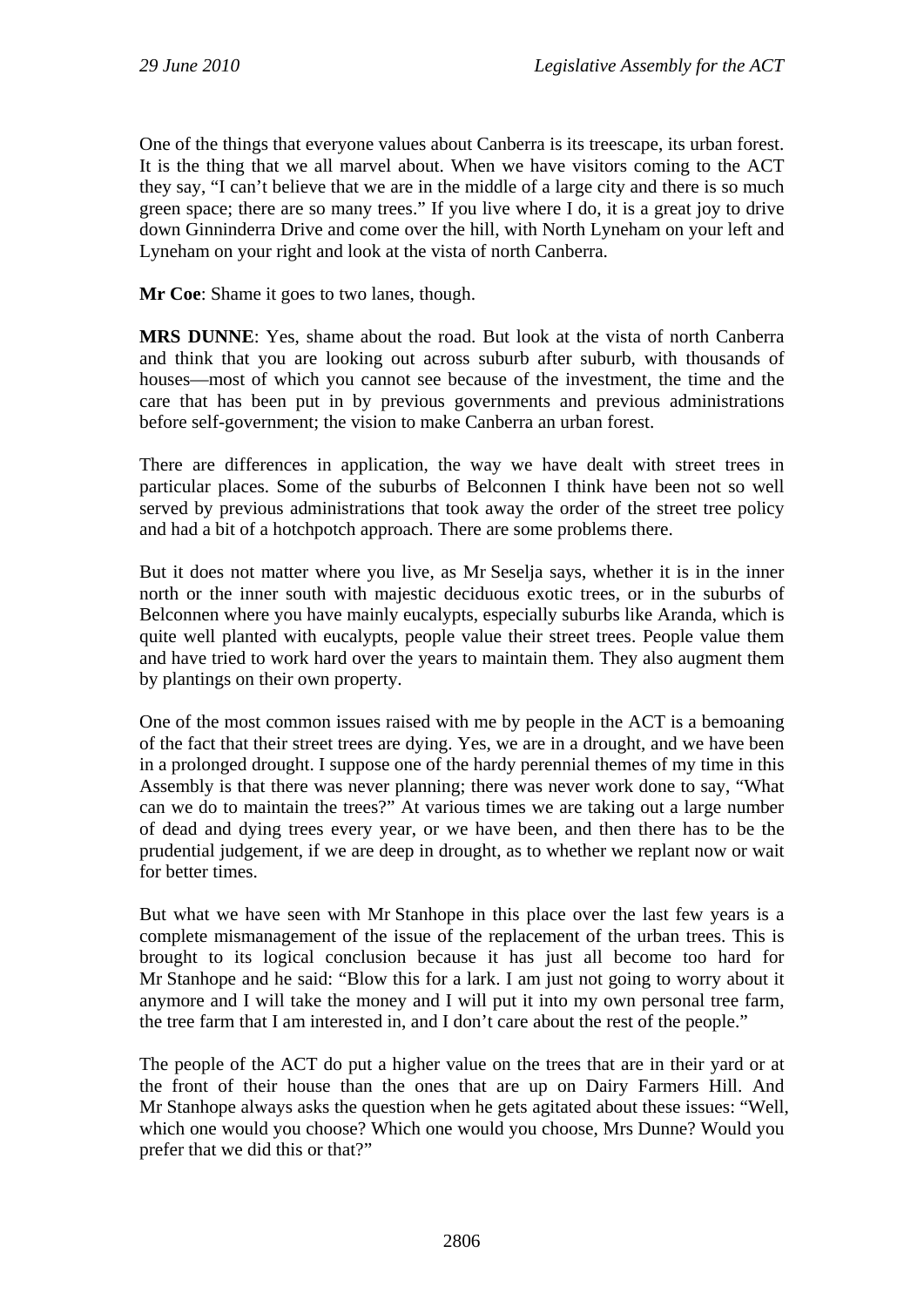I will actually tell you, Chief Minister, through the Speaker, that the people of the ACT, without a doubt, would choose the trees in their suburb. The residents of perhaps my favourite street in all of Canberra, Blacket Street—a modest street, but made majestic by the trees there—will choose the trees in their street over the trees that the Chief Minister wants to plant on Dairy Farmers Hill. The people in street after street in north Canberra, in south Canberra, in Aranda, will choose the street tree in their area—perhaps the one that is under stress, perhaps the one that is dying, perhaps one that needs something doing to it—over the wanton misspending of money at the International Arboretum and Gardens.

The quantum of money that has been thrown away on Jon Stanhope's vanity project is a disgrace when we cannot have all that we would like to have in this budget and the previous budget.

*Members interjecting—*

**MRS DUNNE**: If we go back to the very first time that the arboretum appeared in the budget—

*Members interjecting—*

**MR SPEAKER**: Order!

**MRS DUNNE**: I think it was the 2004-05 budget. The government committed then to spend \$10 million to develop the arboretum.

*Opposition members interjecting*—

**MR SPEAKER**: Order! Mrs Dunne is trying to be heard.

**MRS DUNNE**: The government committed to spend \$10 million and on top of that over the years there has been \$6 million here and \$7 million there and now in the outyears there is \$26 million—

*Members interjecting—* 

MRS DUNNE: So we are now up to well over \$40 million on Mr Stanhope's personal tree—

*Members interjecting*—

**MR SPEAKER**: Sorry, Mrs Dunne, one minute. The clocks, thank you. Gentlemen, let us hear Mrs Dunne, please. She has been waiting a long time.

*Mr Stanhope interjecting—*

**MR SPEAKER**: Mr Stanhope, thank you.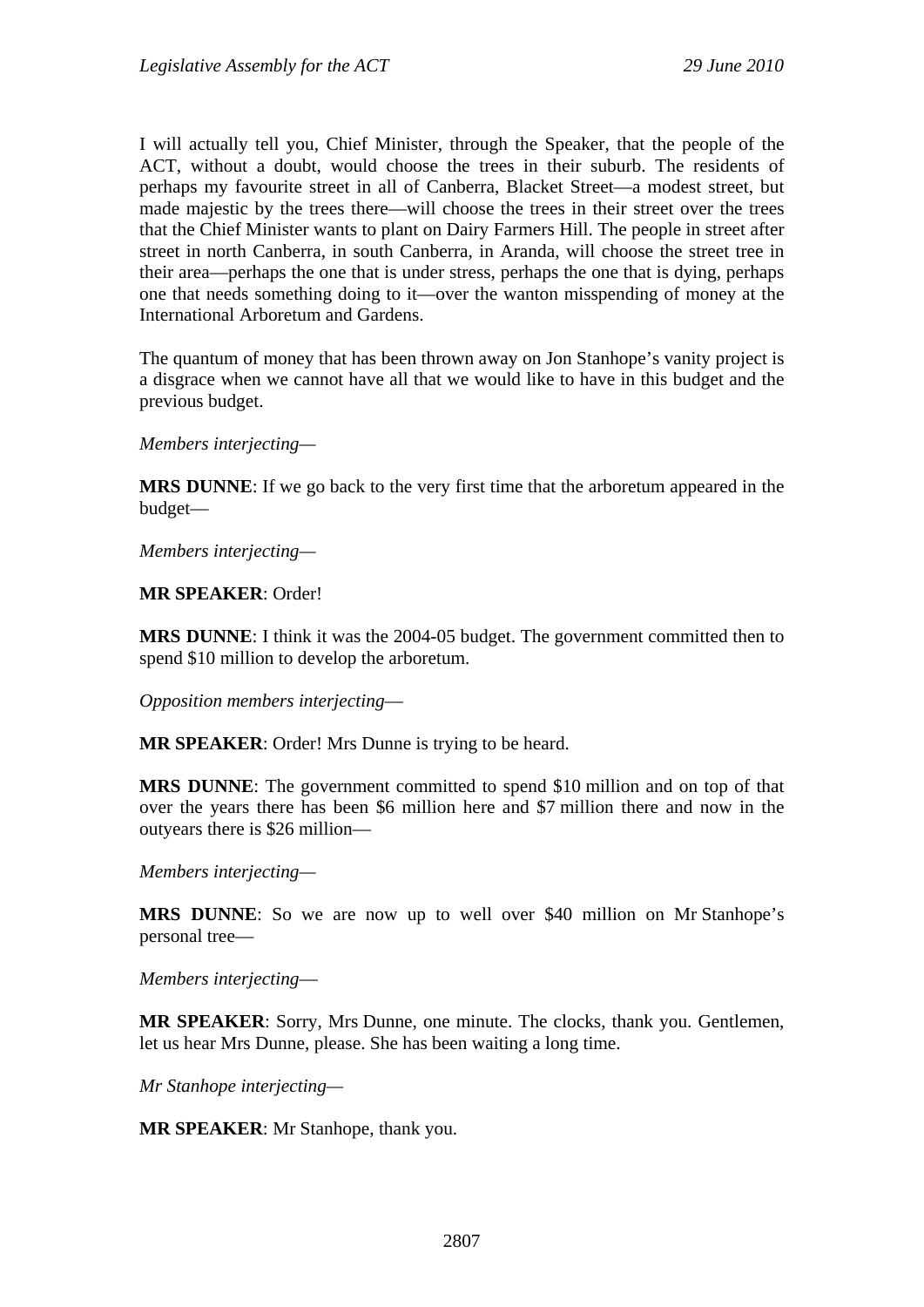**MRS DUNNE**: Fair crack of the whip, boys.

**Mr Hanson**: We are hanging on every word, Mrs Dunne.

**MRS DUNNE**: Yes, I know.

**MR SPEAKER**: Thank you. Mrs Dunne.

**MRS DUNNE**: Thank you. Over the years we have seen in the vicinity of \$40 million spent on Mr Stanhope's personal tree farm, his own personal jolly, to the detriment of the urban amenity that people in the ACT hope to enjoy, would want to enjoy. We are now at a point where the Canberra Liberals say enough is enough. We are actually making a choice. And we are encouraging the Greens to do the same. We are saying that if we have got to choose between trees do we choose Mr Stanhope's jolly on the hill or do we choose the trees in Blacket Street, in Pigot Street—in all of those streets in north Canberra—

## *Mr Seselja interjecting—*

**MRS DUNNE**: That is a bit personal. The point is that we have made the decision that we will stand up for the people of the ACT and their street trees. And the real question here today is whether the Greens are prepared—although they make sympathetic noises—to tell the Chief Minister that enough is enough and to take the money out of the arboretum and put it back in the street tree program, because the people of the ACT deserve the amenity and the benefits that trees in their streets give them.

Mr Seselja has touched on this. Trees make a better microclimate. We all hear about the urban heat island effect and the most important antidote to that is the planting of trees. We have heard how it improves not just the amenity but the climate. Something that I have always talked about is that it actually improves the value of people's property. There is an intangible—most people think it is intangible—and when we first started looking at this issue back in 2004 I actually went to property valuers and said, "What do you think it is worth?" And back in 2004 the senior property valuers around this town were saying that, if you went to value a house and it did not have good street trees and the garden was dead or dying, before you did anything else you took \$10,000 off the value of the property. That was six years ago. That will have increased significantly because the value of land has increased significantly. So every time we fail to spend taxpayers' money maintaining the public domain in relation to street trees we are devaluing the property values of everybody in the ACT.

Some people may not think that is important, but the people who are paying the taxes need the property values to be maintained; otherwise they will not be able to pay the taxes. This is why the Canberra Liberals have taken this stand and said enough is enough. This is the time we draw a line in the sand and say, "Take the money out of the arboretum, put it back in the street trees and start providing some amenity to the people of the ACT."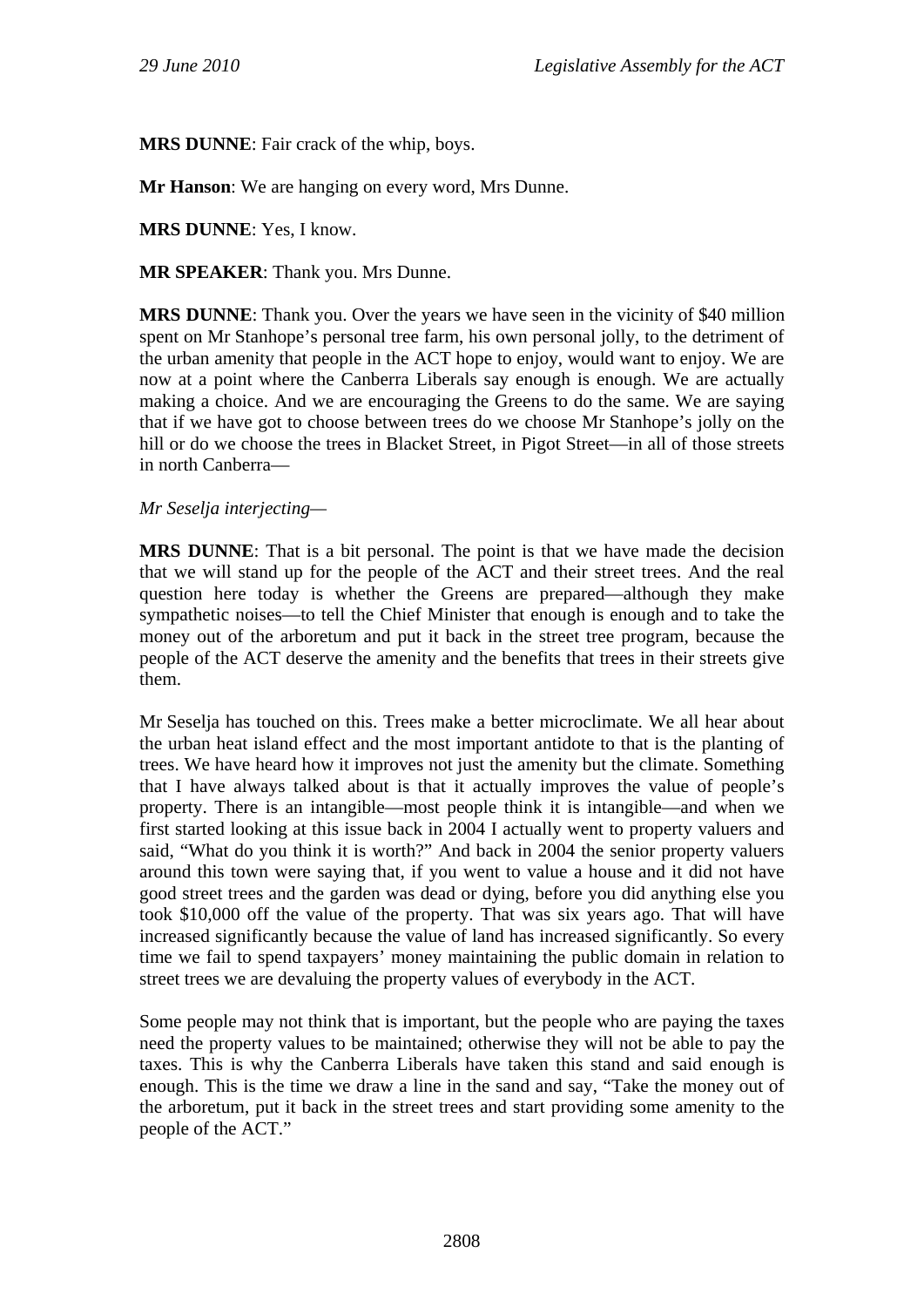**MR STANHOPE** (Ginninderra—Chief Minister, Minister for Transport, Minister for Territory and Municipal Services, Minister for Business and Economic Development, Minister for Land and Property Services, Minister for Aboriginal and Torres Strait Islander Affairs and Minister for the Arts and Heritage) (9:21): Mr Speaker, just to bust a few of the myths that have been perpetrated here—a bit of myth busting—it is important, as it always is in a debate, to provide just a touch of context and a bit of a brush with reality. We need it here in relation to issues around trees—street trees, urban trees and tree planting in the ACT.

As they researched their motion for tomorrow in relation to this issue, I am sure the Liberal Party would have looked at their record in government on tree planting. The Leader of the Opposition, essentially, I think, summarised his understanding of the issue of trees by basically advising the Assembly that trees did not die when the Liberals were in government so they did not need to be replaced. That perhaps explains why in their period in government the Liberals averaged somewhere in the order of \$150,000 a year in urban tree planting and planted somewhere, we think, in the order of 1,000 trees a year.

I have the numbers here. I think that in the context of a reasonable, educated debate around trees, the urban tree renewal program and what the government is seeking to achieve you need to look at the numbers in relation to urban tree planting in the ACT over the last 10 years. In 2001, 1,400 urban trees were planted in the ACT; in 2002, 969; in 2003, 1,600; in 2004, 2,700; in 2005, 3,900; and, in 2006, 3,300. In 2007-08 and this is a significant change in government attention to this particular issue, investment in and understanding of the importance of street trees in our urban amenity—we planted 7,181 urban trees. In 2008-09, we planted 11,162 urban trees. In this last financial year—just to provide the absolute context here—we removed 1,700 dead trees in the urban area and we planted 12,146 trees in the urban area. We removed 1,700 and we planted 12,000. That was just urban trees. As part of the major commitment which I have to trees, and not just urban renewal, in the last three years—and it is interesting going back through the Liberal years in relation to non-urban tree plantings—

**Mr Hargreaves**: How many in 2001?

**MR STANHOPE**: There was none. Indeed, in the first five years of this government there was none either. Three years ago, I decided to change that. In 2007-08, after a decade of no non-pine, non-urban tree planting—three years ago—in a major reforestation, we planted 252,000. In 2008-09, we planted 177,000 and, in 2009-10, we planted 270,000—a total of 699,000 non-urban tree plantings in the Cotter catchment over three years by contract and in partnership with Greening Australia, whom we funded.

Just to go to the numbers—in other words, the dollars—in relation to this, under the Liberals we averaged, as I said, somewhere in the order of \$150,000 a year for tree maintenance. In 2002, this government spent \$173,000. In 2003, we were spending \$130,000 a year. In 2004, we jumped to \$500,000. In 2005, we spent \$668,000 and, in 2006, \$860,000. Then in 2007, when we began to invest, as I indicated, in relation to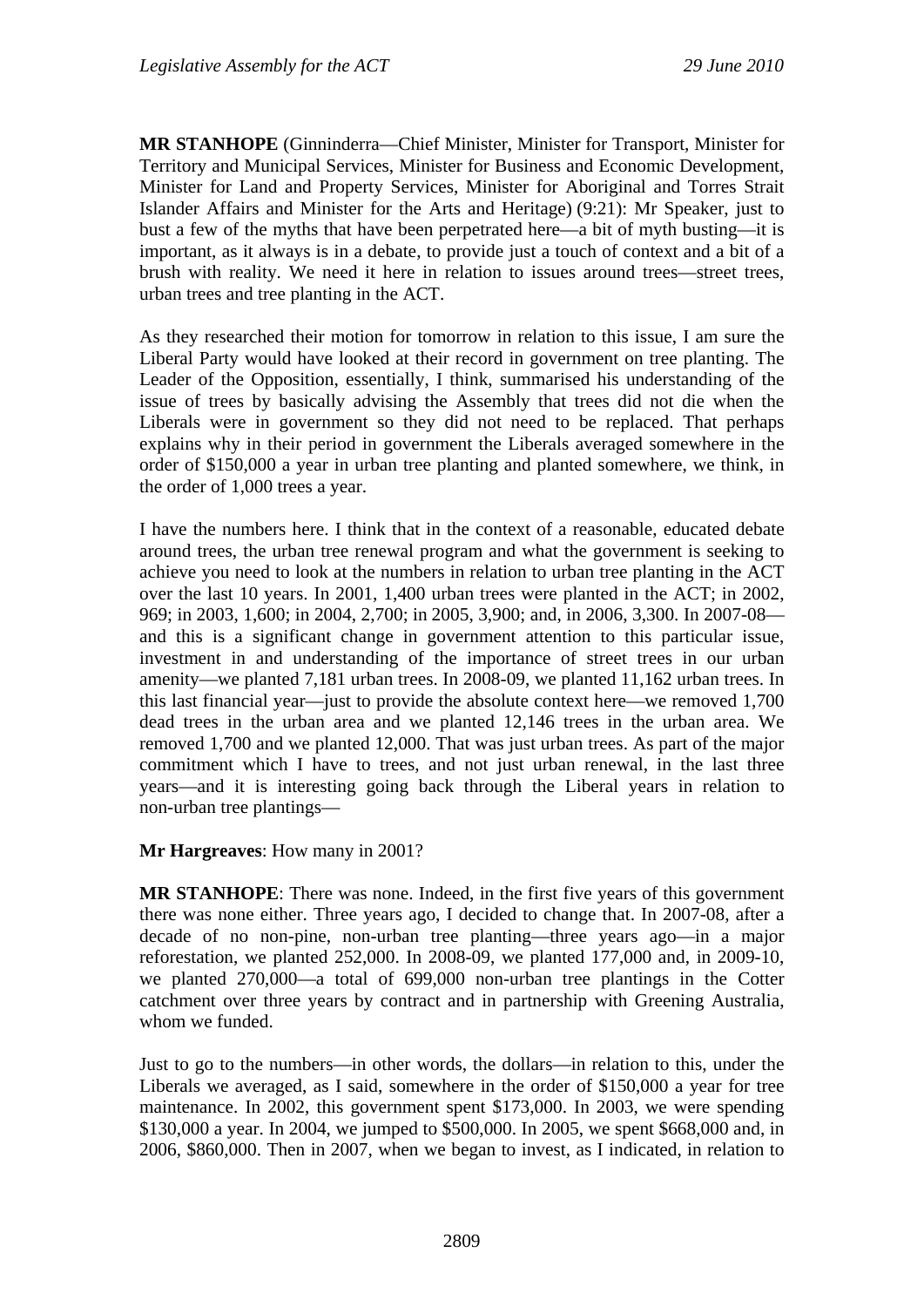the number of trees planted, when we jumped to—what was it, 7,000 or 8,000?—we invested \$2.2 million in urban trees. In 2008, we spent \$1.6 million. In 2009, the year just completed, we expended \$2.3 million to plant 12,000 trees. Over that three-year period—when I referred to trees in the non-urban area—in 2007, we invested \$684,000; in 2008, \$660,000; and, in 2009, \$1 million.

This year, as we strive to determine an appropriate process to maintain this enhanced level of investment in trees, most particularly urban trees, through a dedicated urban renewal forest program, we referred the issue, with the encouragement of the Greens, I have to say, to the Commissioner for Sustainability and the Environment. She will be producing a detailed report which she regrets will not be available till September. It is my intention that that report be referred to a standing committee of the Assembly for inquiry and report. I hope to receive the same level of support that we hear tonight from the Greens and the Liberals for an urban forest renewal program going forward.

There remains in the budget sufficient funds to replace all trees that die next year and the year after. The government's intention in delaying the major funding of the urban tree renewal program was to actually ensure that we embraced a program endorsed by the Commissioner for Sustainability and the Environment and a standing committee of this place so that we could agree on the process. As I have said—and Ms Le Couteur, to her credit, mentioned this in her presentation—I have acknowledged the \$1 million that remains specifically for the urban tree renewal program in the budget and it is there year on year. It is there. It was retained to ensure that there was no question that we could not continue to replace every dead tree that we remove. There is sufficient funding in this budget. As for this nonsense about not maintaining our streets, we intend to replace every single tree that is removed in this financial year. Then we will have—

**Mr Smyth**: But it was urgent.

**MR STANHOPE**: It remains urgent. That is why we are acting. That is why we planted 12,000 trees in this last financial year from an average of 1,000 under you. That is why we planted 12,000 trees—because we are committed to this issue of our urban forest and we show it through our actions. We planted twice as many trees last year as the Liberal Party planted in six years in government. We planted double the number of trees in the urban area last year that you planted in six years.

**Mr Coe**: Do you sleep well at night because of that?

**MR STANHOPE**: I sleep extremely well.

**Mr Coe**: Mr Assistant Speaker—

*Members interjecting—*

**MR ASSISTANT SPEAKER** (Mr Hargreaves): Excuse me, Leader of the Opposition. Mr Coe, you have a question?

**Mr Coe**: Mr Assistant Speaker, under standing order 213, I seek that Mr Stanhope table the document he was quoting from.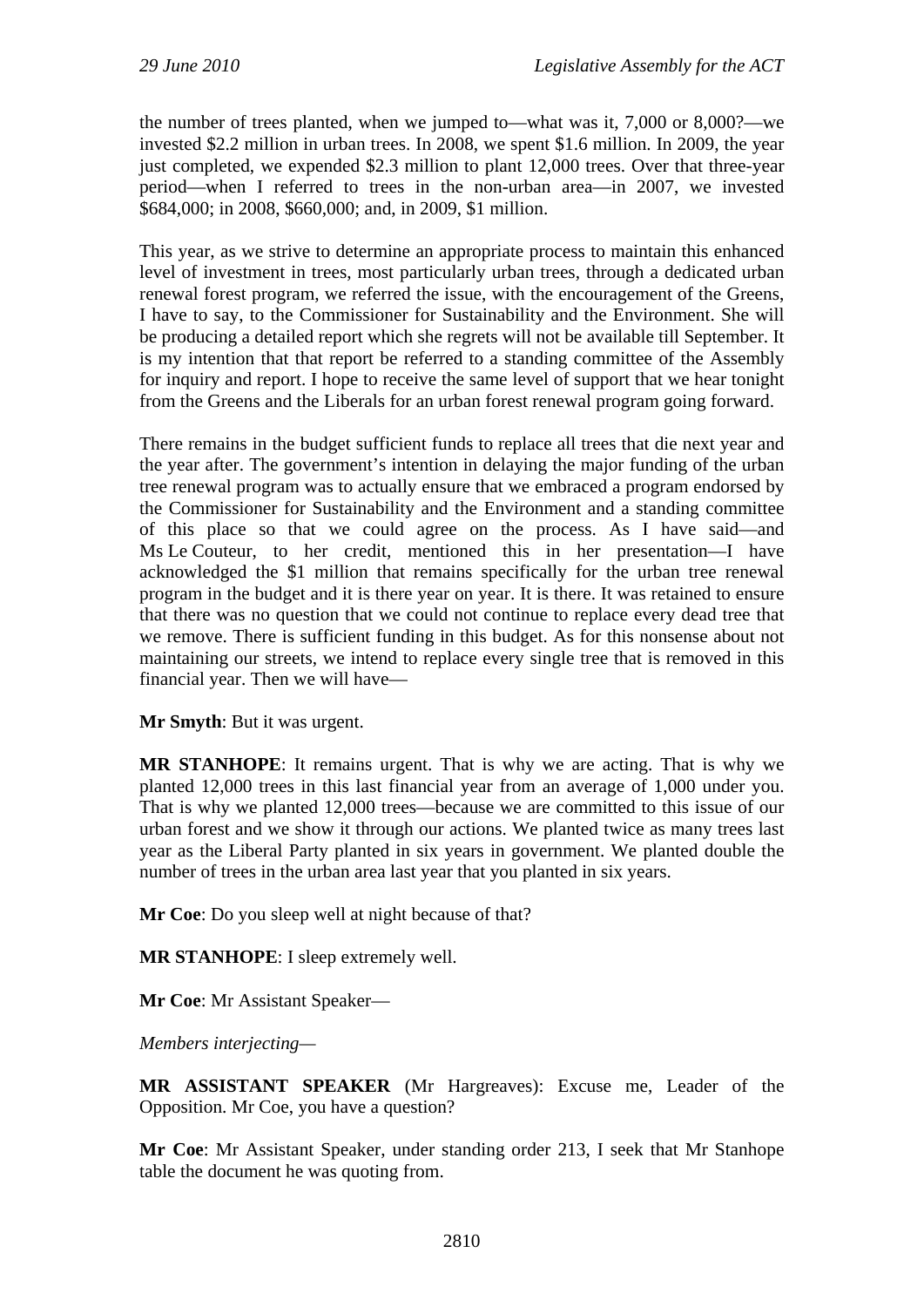**MR ASSISTANT SPEAKER**: The question is whether or not the Chief Minister wishes to table those documents.

**MR STANHOPE**: It is a private paper and I do not intend to table it.

**Mr Seselja**: Well, he's moving the motion, I think, under standing order 213.

**Mrs Dunne**: He is moving the motion.

**MR STANHOPE**: Well, move it then.

**Mr Seselja**: He's moved it.

**MR ASSISTANT SPEAKER**: No. Excuse me, members, I am just taking some advice from the—

**Mr Smyth**: You do that, Mr Assistant Speaker.

**Mr Seselja**: Thank you, Mr Assistant Speaker.

**MR ASSISTANT SPEAKER**: Members, I am advised that the member requesting the tabling, once a minister has indicated he is not prepared to do so, needs to move a substantive motion to get the minister to do that and the Assembly has to then agree. If the Assembly does agree then we will see what happens after that. Mr Coe.

**Mr Coe**: I am happy to move that substantive motion.

**MR ASSISTANT SPEAKER**: What was that exactly?

**Mr Coe**: That the document regarding the tree plantings and the inputs over the last 10 or 15 years or so be tabled.

**MR STANHOPE**: I have the attachment that I referred to. I am more than happy to table the attachment if it would satisfy the Liberals. I am not prepared to table all the documents, which were private, and private to me, but I will table the numbers that I quoted.

**Mr Hanson**: It doesn't matter whether they're private or not. He's got to table them.

*Mrs Dunne interjecting—*

**MR ASSISTANT SPEAKER**: Members, excuse me. Would you like to keep your opinions to yourself for a second? Mr Coe, Mr Stanhope has offered to table certain documents. Is that sufficient for you or do you wish to proceed with the substantive motion?

**MR COE** (Ginninderra) (9.30): I would like to proceed with the motion. I move: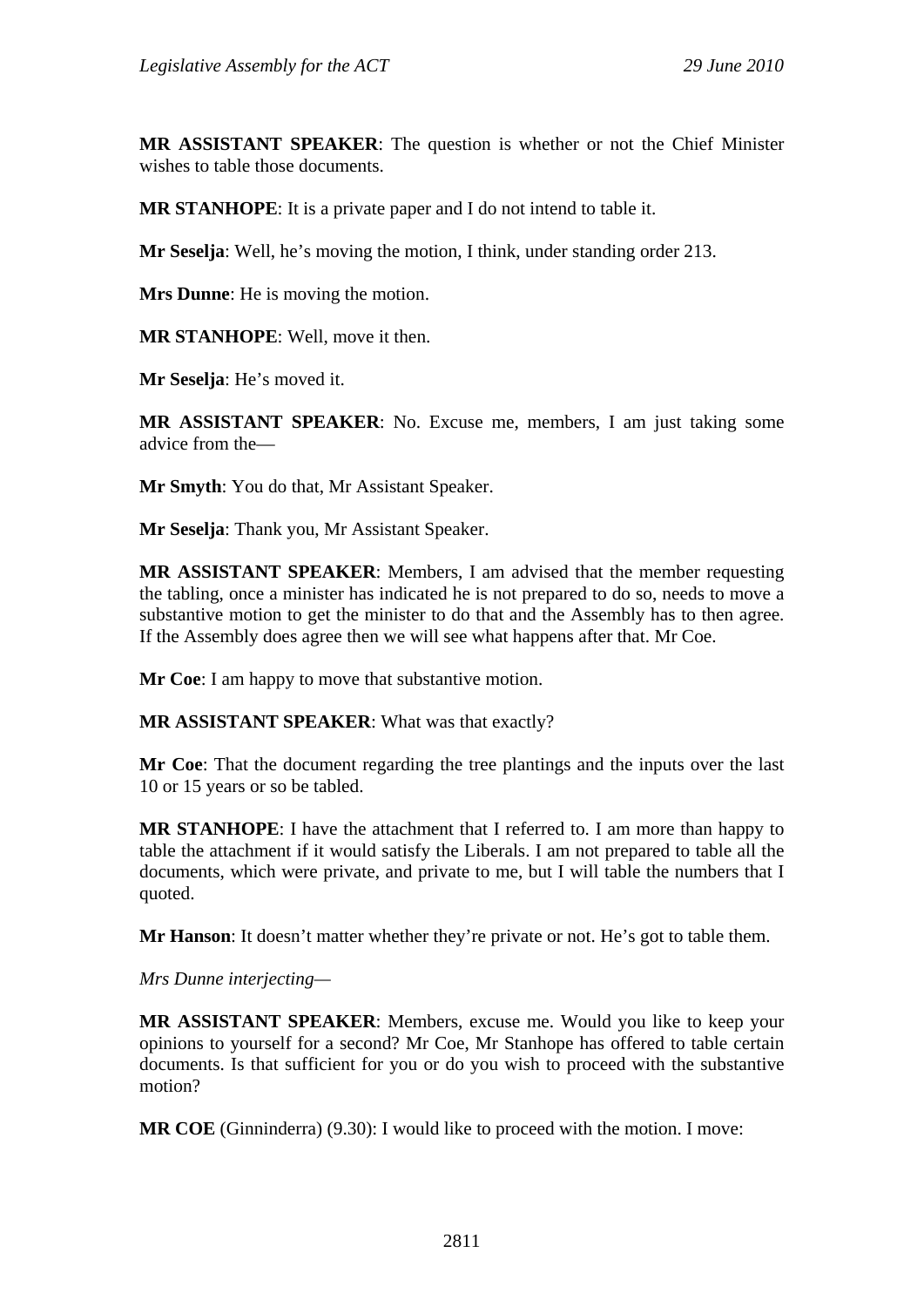That the documents quoted from by Mr Stanhope (Minister for Territory and Municipal Services) in his speech be presented to the Assembly.

Question put:

That **Mr Coe's** motion be agreed to.

The Assembly voted—

| Ayes 9     |               | Noes $6$      |             |
|------------|---------------|---------------|-------------|
| Ms Bresnan | Ms Le Couteur | Mr Barr       | Mr Stanhope |
| Mr Coe     | Mr Rattenbury | Ms Burch      |             |
| Mrs Dunne  | Mr Seselja    | Mr Corbell    |             |
| Mr Hanson  | Mr Smyth      | Ms Gallagher  |             |
| Ms Hunter  |               | Mr Hargreaves |             |

Question so resolved in the affirmative.

**Mr Seselja**: Mr Assistant Speaker, I am just seeking your ruling. Is the document now to be tabled?

**MR ASSISTANT SPEAKER**: It is my understanding, Mr Seselja, that the motion that has just been passed by the Assembly asked the Chief Minister to table those documents, but no time frame was put on that motion. There would need to be another one. I am sorry if I appear to be pedantic. I am just trying to get it absolutely straight.

**Mr Seselja**: Do we need another substantive motion?

**MR ASSISTANT SPEAKER**: At this stage of the game there is nothing before the Assembly for me to rule on, Mr Seselja.

**Mr Seselja**: We will come back to that.

**MR ASSISTANT SPEAKER**: Mr Seselja, are you speaking on this particular item? This is your second 10 minutes.

**MR SESELJA** (Molonglo—Leader of the Opposition) (9:36): Yes, Mr Assistant Speaker, this is my second 10 minutes. We have seen the sensitivity of the Chief Minister on this issue. He fears that he is going to be remembered as the great tree killer of Canberra, who was all in favour of trees at the arboretum on Dairy Farmers Hill but was very happy for the other trees in Canberra to die. He will be remembered as the man who killed the trees in Canberra's suburbs.

We saw the embarrassment of Mr Stanhope as he responded—as it dawned upon him just how poor this choice was. We have given him the opportunity to actually fix this and take money from the appropriation for the arboretum and put it into our street trees. He is ripping millions of dollars out of our street tree program, in order to pursue his personal legacy project. So his legacy in relation to trees will be that he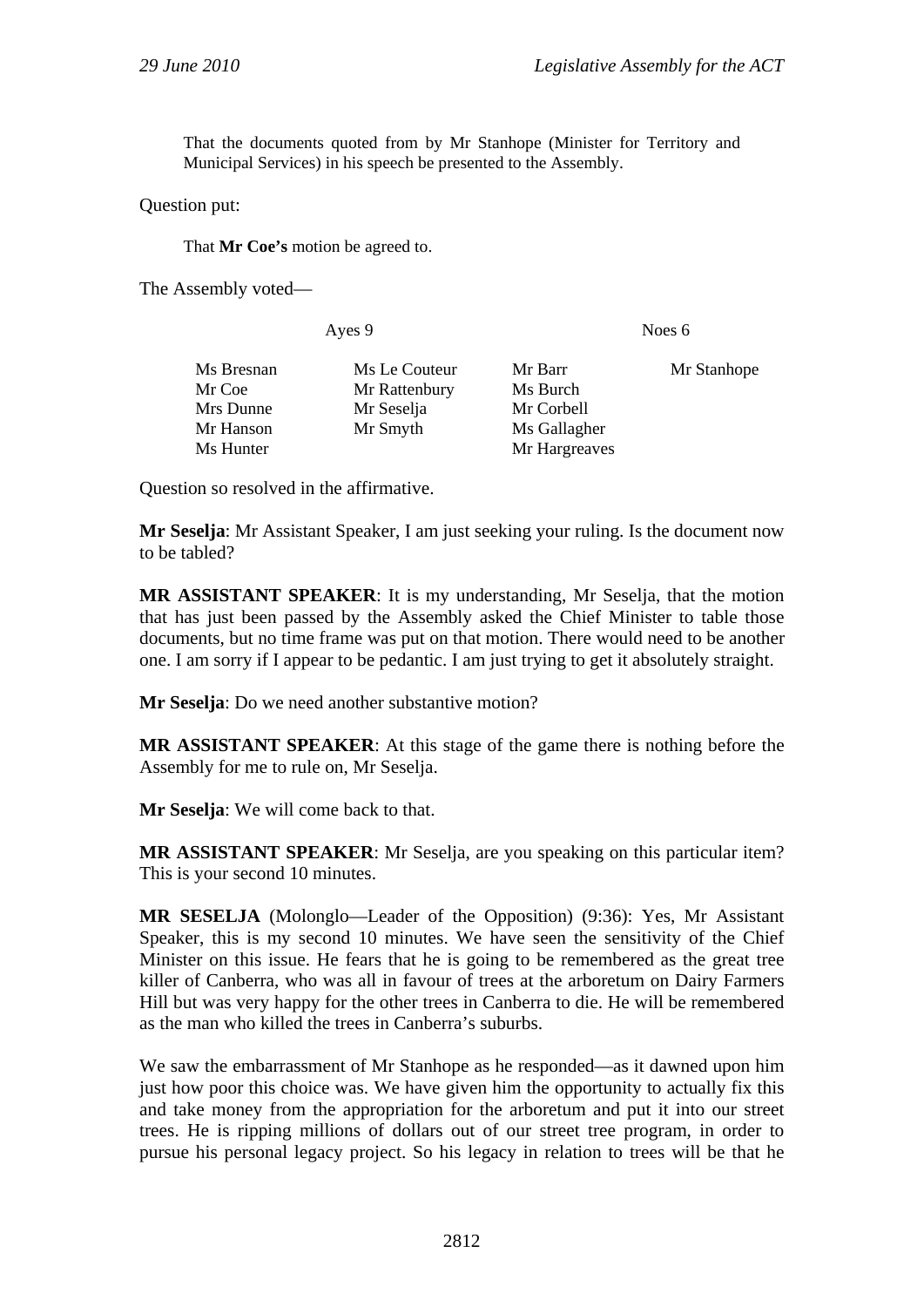allowed the trees to die. He will be the great tree killer of Canberra. He will allow them to die, and Canberrans will suffer the lack of amenity as a result of not having the street trees that we have come to enjoy—not having them properly replaced and not having them properly maintained.

Of course, that is despite what the government says in relation to the urgency of this program. Apparently it is not as urgent as the arboretum; according to this government, according to the Chief Minister, according to the Labor Party in the ACT.

I did want to speak about some other issues in the TAMS portfolio, and it is worth looking at the issues around waste and our public transport system. I would just make the point again that we heard in relation to this budget—I think it was the Treasurer who said it—that, in relation to public transport, they were taking "a bit of a carrot and stick approach". I think that was the term that was used—a carrot and stick approach. It is not clear to us what the carrot is, but clearly we know what the stick is. The stick is higher parking fees—to try and force people out of their cars.

The message to people in the outer suburbs is to catch the bus. Of course, for the vast bulk of people living in the outer suburbs, working in Civic, working in Woden, working in the parliamentary triangle, working in Belconnen, working in any of the major employment centres, the reality is public transport will simply not serve the needs of the community. So the carrot has not been taken care of—not even close. In fact, we see bus fares actually going up as part of this carrot and stick approach. It is the stick and stick approach, where the government is actually increasing bus fares, increasing parking fees, slugging families and saying, "Well, it is so that we can get more people on the bus."

Is it working? No; we are seeing fewer people get on the bus. But the message is loud and clear, and it is saying to people in Tuggeranong and to mothers in Banks, Amaroo, Evatt, Holder and right around the territory, "You should catch the bus." It is interesting that it is those who do not catch the bus who are often preaching to others that they should be catching the bus.

So we see this approach, which is, "What we will do is make it harder for people to park and maybe that will get them on the bus." But for the mother who is living in Calwell, who has to drop the kids off at childcare or preschool or school—and the father who has to do the same—and go to work in Civic or in Belconnen, the reality is it is simply not an option. So what we see from this government is that they are not giving real solutions to people. What they are doing is simply saying, "We will slug you more." The main reason, of course, they want to slug them more is that they have not been able to manage the budget.

We get to the issue of waste. We have seen over time the Ernst & Young report, which actually dealt with the issue of waste within territory and municipal services and the significant cost overruns that were not dealt with. Now we see the government acknowledging the significant waste in ACTION—the millions of dollars, which Mr Coe touched on, including half a million dollars from just not collecting the fares.

**Mr Coe**: That is a lot of trees.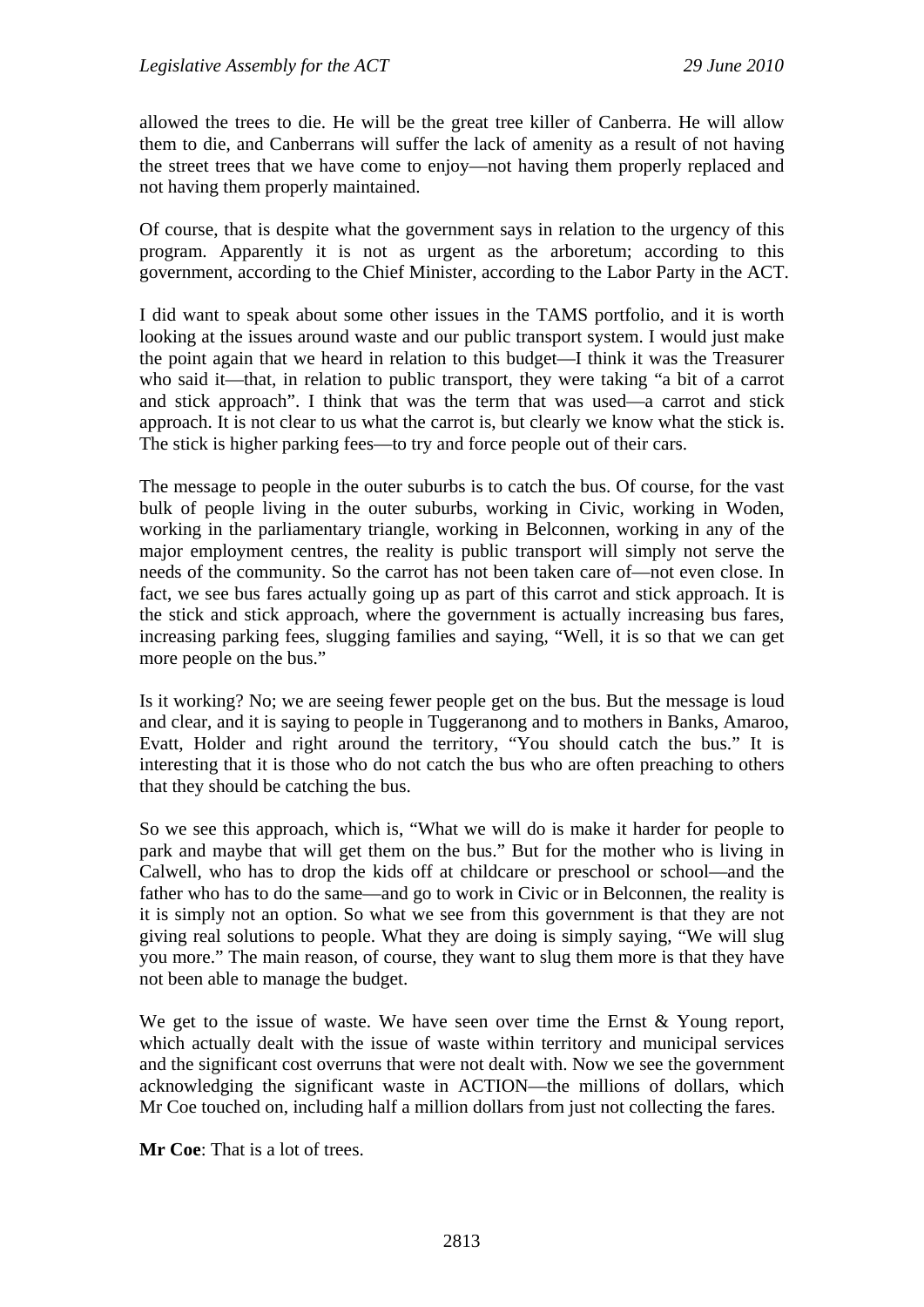**MR SESELJA**: It is a lot of trees—and it is a lot of other important services to the community as well. Several million dollars a year from dead running: are they fixing that? What are they doing to fix dead running, so that the several millions of dollars that we see empty buses costing us—that is apart from all the empty buses on routes that we see from time to time; these are the empty buses when the route's service is finished—are reduced. Millions of dollars are wasted. We see the grip that the TWU has on this government and the inability to actually find real savings and make real reforms. We see that, in fact, this government has no interest in actually finding savings. It makes noises from time to time about finding these savings, but it has done nothing to actually bring that about.

I want to touch on the issue of shopping centres and the maintenance of our local shops. We have seen in recent months a number of communities saying to us whether it be shopkeepers, whether it be shoppers, whether it be local residents—that in so many cases their local shops are not up to scratch and that the government has not committed the maintenance to them that they need.

We have corresponded in relation to Hughes shops and Deakin shops and Manuka shops. We have heard in relation to Evatt and Spence. There are issues at Giralang and Weetangera. When we highlighted the issues that have not been addressed at Manuka, the Chief Minister, in fact, said, "That may well be true in relation to Manuka, but look at all the other shops that we have not maintained properly. What about all the other shops that are run down?"

**Mrs Dunne**: They are awful too.

**MR SESELJA**: Indeed—and we are highlighting the lot. We agree with the Chief Minister that it is not just one, it is not two; it is so many. We have seen in relation to Manuka that it is important to locals and it is also important for tourism. It is somewhere that tourists tend to congregate. It is a very nice part of Canberra, and we would like to keep it that way. At Deakin shops, of course, there has been a refurbishment, but it was handled so poorly that it put the shop owners out significantly, time and time again. It was not done in genuine consultation and it seemed to cause maximum disruption to some of the businesses.

We have seen recently in relation to Hughes shops several basic maintenance issues around lighting at the back. I draw that to the attention of the Chief Minister—and I already have through correspondence. That is an urgent priority. There are many elderly residents living in and around Hughes, and the lack of lighting at the back of the shops is an important and significant safety issue. It is an issue of real concern, and it should be pushed up the priority chain.

We take an old-fashioned view that an ACT local government should actually first and foremost focus on local issues. First and foremost, it should look at things like replacing street trees, maintaining our local shops, delivering an efficient public transport system—and it should not do this by slugging families. It should not do this by applying this "do as we say, not as we do" approach to public transport, where they tell the families in the suburbs, "You have to get on the bus." It is fine for those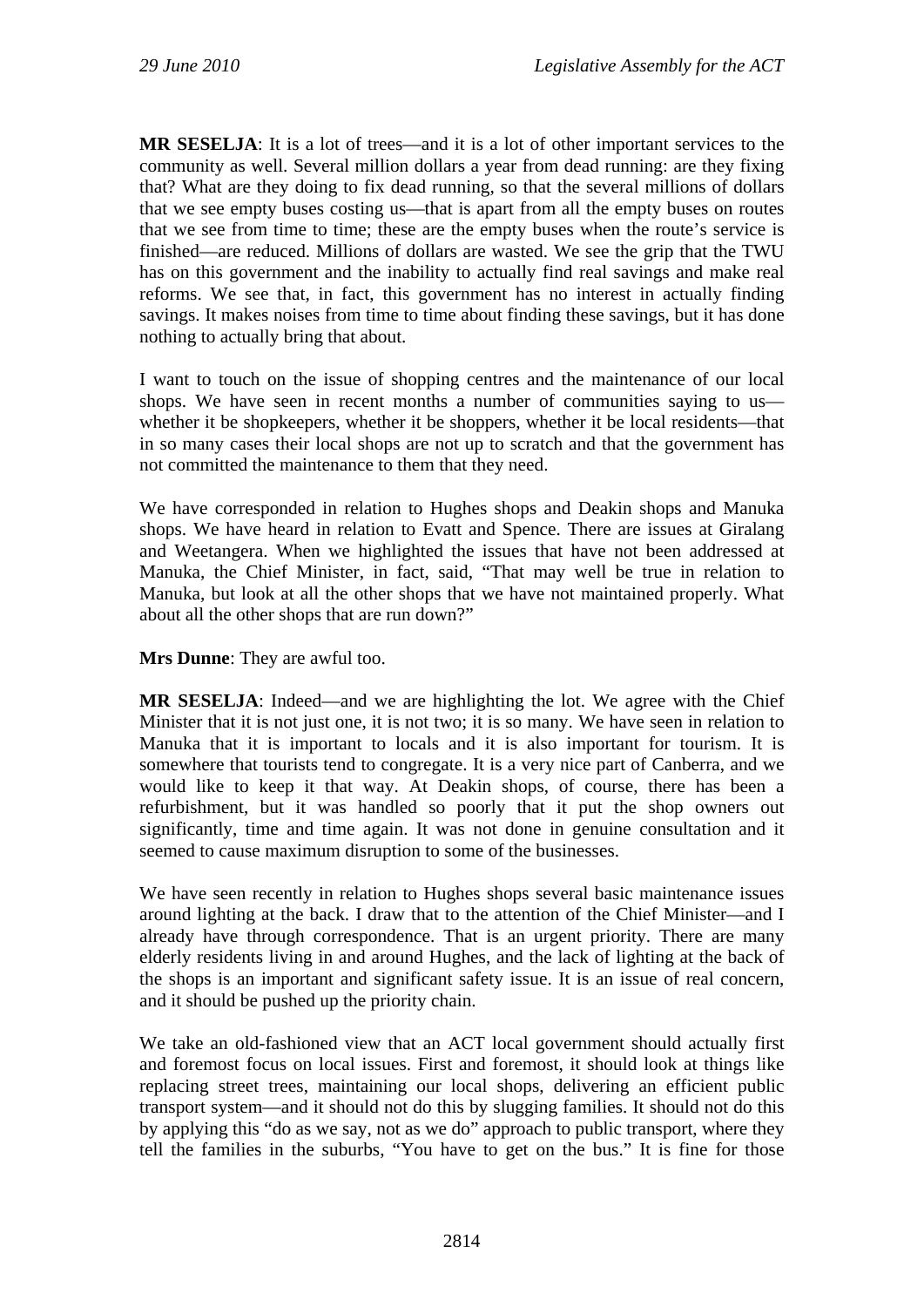of us who have access to a car park. But this government and this Labor Party are saying to them , "Get on the bus, regardless of what we do."

The government needs to refocus on delivering local services, on fiscal responsibility, and on ensuring that the important things are taken care of, before the legacy items and before the luxury items that we see funded in this budget and funded by the ACT Labor Party.

**MR STANHOPE** (Ginninderra—Chief Minister, Minister for Transport, Minister for Territory and Municipal Services, Minister for Business and Economic Development, Minister for Land and Property Services, Minister for Aboriginal and Torres Strait Islander Affairs and Minister for the Arts and Heritage): Consistent with the motion that was passed, I table the following papers from which I quoted:

Tree planting—

Urban and catchment areas in the ACT.

Budget—Urban and catchment 2001-2010.

**MR ASSISTANT SPEAKER** (Mr Hargreaves): Before we proceed, members please resume your seat, Mr Coe; I appreciate your youthful exuberance and eagerness—I would like to advise members of the *Companion to the Standing Orders of the Legislative Assembly*. I am sure Mr Smyth can you tell the page number and Mrs Dunne can tell you the quote. I will quote to you from the compendium, because it shows a precedent. It says, on page 260, paragraph 13.19:

There has been an informal agreement in this place—

and "this place" refers to the Legislative Assembly of the ACT; it is not talking about the House of Representatives—

that members are entitled to read from briefs or speaking notes without having to table those notes. Where a member reads from, say, a letter or a document, that is another matter. Members would certainly expect to have to table that document if they use it on the floor of the house. This is a speaking note prepared for Mr Stefaniak in his office and he has read it in full.

That is the precedent that was quoted—in other words, that ministers, for example, need not necessarily table those pages. However, the Chief Minister has tabled the papers to which he was referring in his speech, and it is my understanding that he may have satisfied the content of the motion. Mr Coe?

**Mr Coe**: Mr Assistant Speaker, firstly, I find it interesting that the Chief Minister is quite free to leak documents regarding the AFP Chief Police Officer, yet here we have—

**MR ASSISTANT SPEAKER**: Excuse me, Mr Coe, can you come to the point of order a bit more quickly.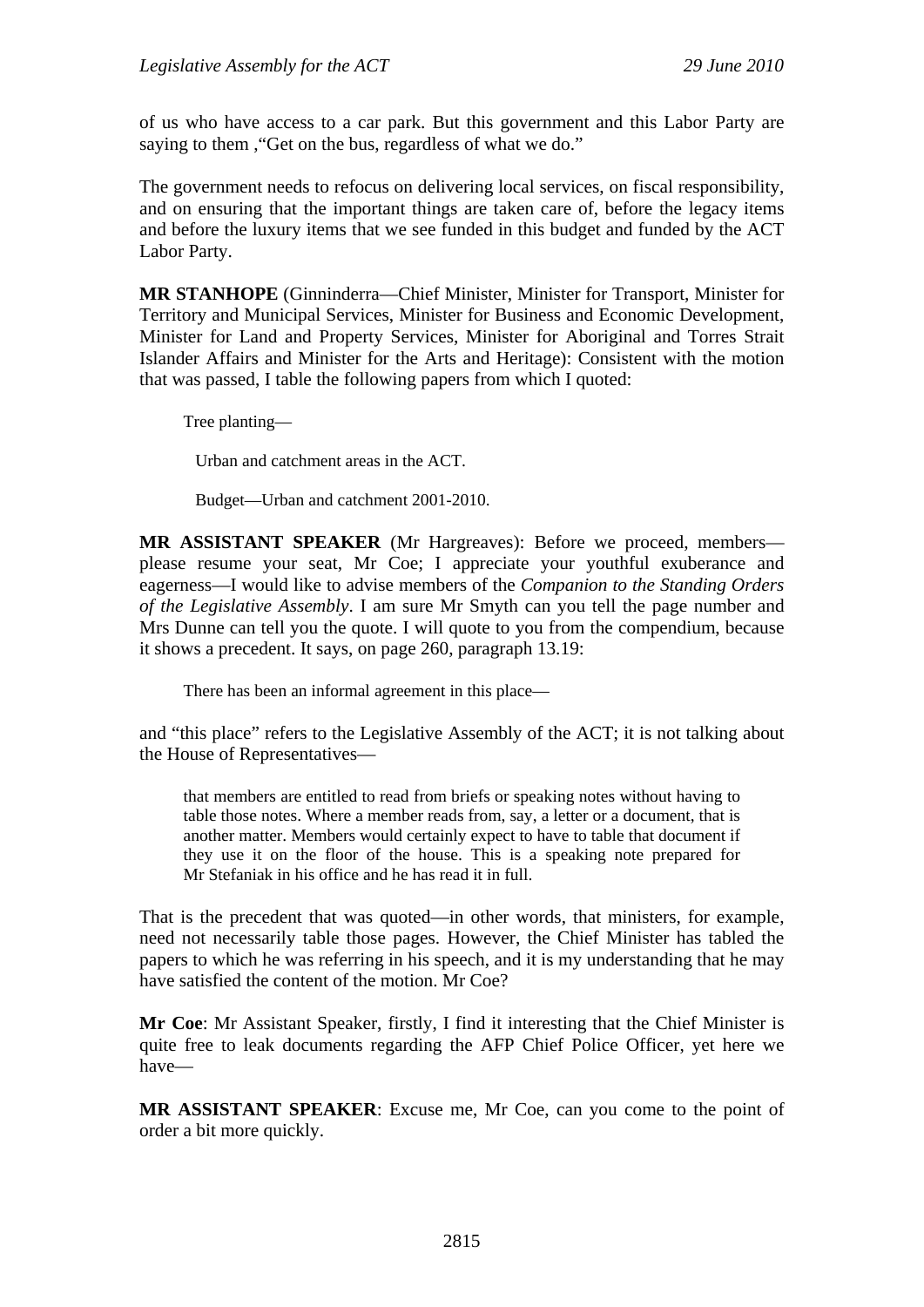**Mr Coe**: We have a situation where he is clearly quoting something which is relevant, prepared by public servants, with taxpayers' money, but he will not table it. The—

**MR ASSISTANT SPEAKER**: I am sorry, Mr Coe; I have to pull you up there. I am still not getting it. Mr Stanhope has tabled the document.

**Mr Coe**: The Assembly has resolved, through a motion, that he table the full document. That was what we resolved.

**Mr Stanhope**: No, you did not.

**Mrs Dunne**: Yes, we did.

**Mr Seselja**: The document you were reading from when you tabled the attachment.

**Mr Stanhope**: I tabled the document that I—

**Mrs Dunne**: It is the full document; it is not your edited version.

**Mr Coe**: With that in mind, he has only tabled—

**Mr Rattenbury**: A point of order, Mr Speaker.

**MR ASSISTANT SPEAKER**: Excuse me, Mr Coe; on the point of order, Mr Rattenbury?

**Mr Rattenbury**: We may want to spend a little bit of time thinking about this. It is entirely unclear what the motion was—the exact wording of the motion that Mr Coe put forward.

**Mrs Dunne**: On the point of order, Mr Speaker, Mr Coe's motion—

**MR ASSISTANT SPEAKER**: Wait a second, Mrs Dunne; you may not speak until you get the call. Resume your seat. I want to take some advice from the Clerk as to the motion. My advice is that the motion referred to the document that Mr Stanhope was quoting from. My understanding is that Mr Stanhope, to satisfy the motion before the house, has stood up and tabled the documents from which he was quoting.

**Mrs Dunne**: The whole document?

**Mr Seselja**: He tabled the attachment.

**MR ASSISTANT SPEAKER**: That is the ruling. If you want to dissent from the ruling, feel free.

**Mrs Dunne**: I actually want to seek your advice, Mr Assistant Speaker.

**MR ASSISTANT SPEAKER**: Can I ask you two to work out which one of you wants to stand first?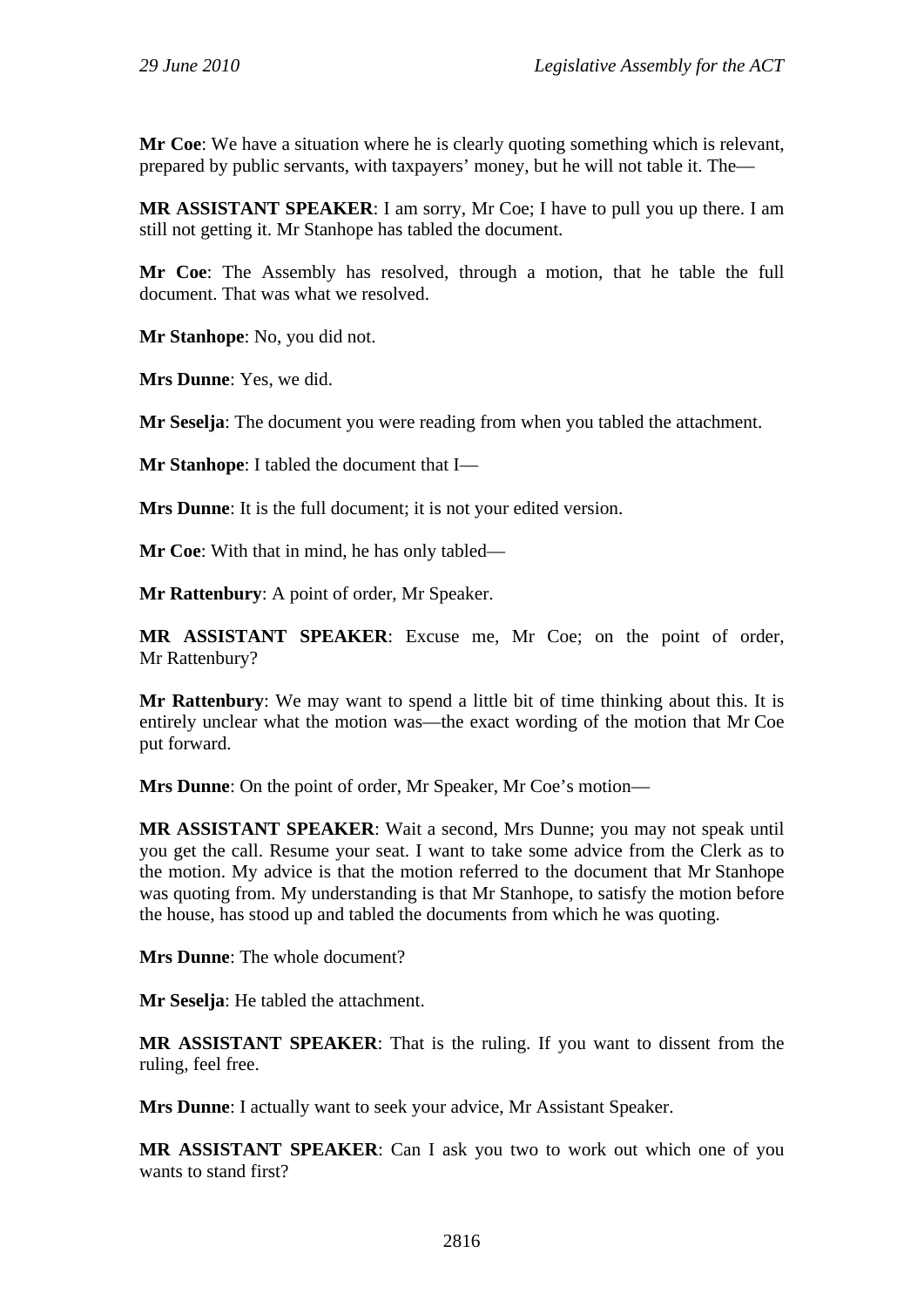**Mr Smyth**: No; she can go first.

**MR ASSISTANT SPEAKER**: Because you are the same height and I cannot work it out.

**Mrs Dunne**: Can I seek your advice, Mr Assistant Speaker?

**MR ASSISTANT SPEAKER**: Yes, certainly, Mrs Dunne.

**Mrs Dunne**: Was the thing that Mr Stanhope tabled the whole document?

**Mr Stanhope**: The whole document I quoted.

**MR ASSISTANT SPEAKER**: My understanding, Mrs Dunne, is that it was in satisfaction of the motion that was put before. It was the truth, the whole truth and nothing but. Please resume your seat. Mr Smyth?

**Mr Smyth**: Going to your ruling, Mr Assistant Speaker, could you read paragraph 13.20—which, of course, modifies the interpretation of paragraph 13.19—and give us your wisdom?

**MR ASSISTANT SPEAKER**: The short answer to your question is no, I have not got it in front of me. I will, though, get it and read it to you, since you are having trouble reading it.

**Mr Smyth**: No, I have read it.

**MR ASSISTANT SPEAKER**: You have got it? Mr Smyth, I invite you to stand up and share it with us and save us a little bit of time.

**Mr Smyth**: No, I have read it.

**MR ASSISTANT SPEAKER**: Just save us a bit of time.

**Mr Smyth**: I am seeking your interpretation, Mr Assistant Speaker. It is a perfectly reasonable request. I notice the parody in the tone in your voice, but perhaps you might read 13.20 and give us your wisdom.

**Mr Stanhope**: On the point of order, just so that we get some context in this, I noticed Mr Smyth reading from his computer. Could I move, consistent with that, that Mr Smyth table his computer? If so, I will—

**Mr Smyth**: On the point of order, note that I do not touch the screen, Mr Stanhope my computer is blank. It has just come back; it is locked out. I did not read from my computer.

## **MR ASSISTANT SPEAKER**: Members, order!

**Mr Smyth**: In fact, I read from paragraph 13.20 of the *Companion*.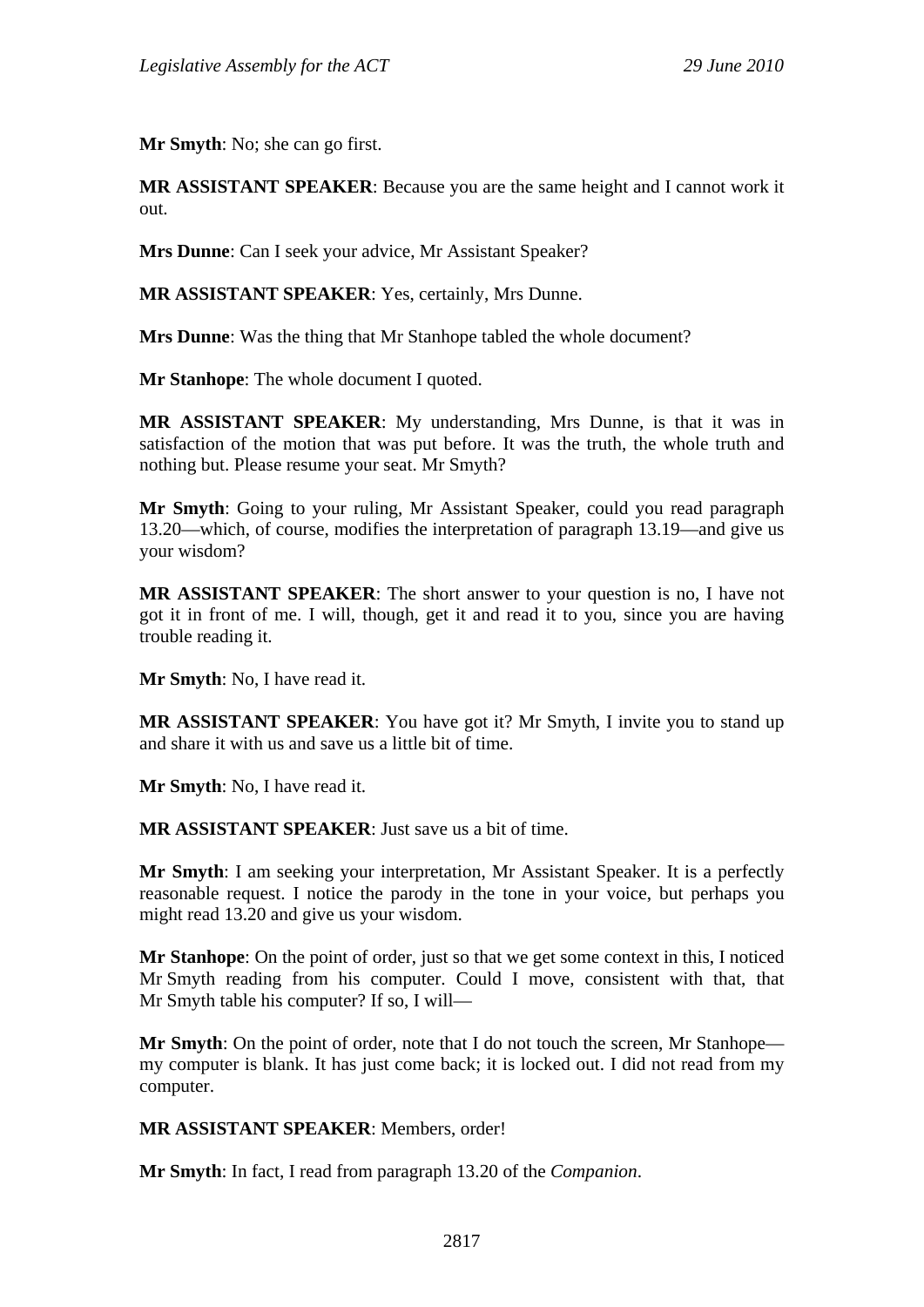## **MR ASSISTANT SPEAKER**: Mr Smyth!

**Mr Smyth**: Mr Assistant Speaker—

## **MR ASSISTANT SPEAKER**: Order!

**Mr Smyth**: I seek leave—

**MR ASSISTANT SPEAKER**: That is enough. Sit down, Mr Smyth; resume your seat. We have a point of order before us, and we will decide on it, then we can move on. If you want to move on to that, we will. Right now, we do not. You have asked me to give you an interpretation of 13.20. It talks about Mr Stefaniak reading from a document, which was a ministerial statement. However, it says not "speaking notes". However, the ruling that I have given you is that the document to which Mr Stanhope was referring was neither a ministerial statement nor a document. He was quoting from a paper, which he duly tabled. The matter, unless you want to pursue it further, in my view is closed.

**Mr Coe**: Mr Assistant Speaker, on your ruling, have you sighted the document? Have you made that call yourself?

**MR ASSISTANT SPEAKER**: Resume your seat. There is no point of order.

**Mrs Dunne**: No, there is a point of order.

**MR ASSISTANT SPEAKER**: Mrs Dunne, I will not hear comments like that from the floor. If you want to pursue it, stand on your feet and take a point of order; otherwise we will warn you about it.

**Mrs Dunne**: On the point of order, Mr Assistant Speaker—

**MR ASSISTANT SPEAKER**: No, you had not made one.

**Mrs Dunne**: I am on Mr Coe's point of order.

**MR ASSISTANT SPEAKER**: All right; go on.

**Mrs Dunne**: Mr Coe asked you a question: have you sighted the document?

**Mr Corbell**: That is not a relevant consideration.

**MR ASSISTANT SPEAKER**: Mr Corbell, on a point of order?

**Mr Corbell**: Yes, Mr Assistant Speaker—

**Mrs Dunne**: No, Mr Corbell was not on his feet.

**MR ASSISTANT SPEAKER**: Excuse me, Mr Corbell is on his feet. Resume your seat, thank you, Mrs Dunne; otherwise I shall warn you.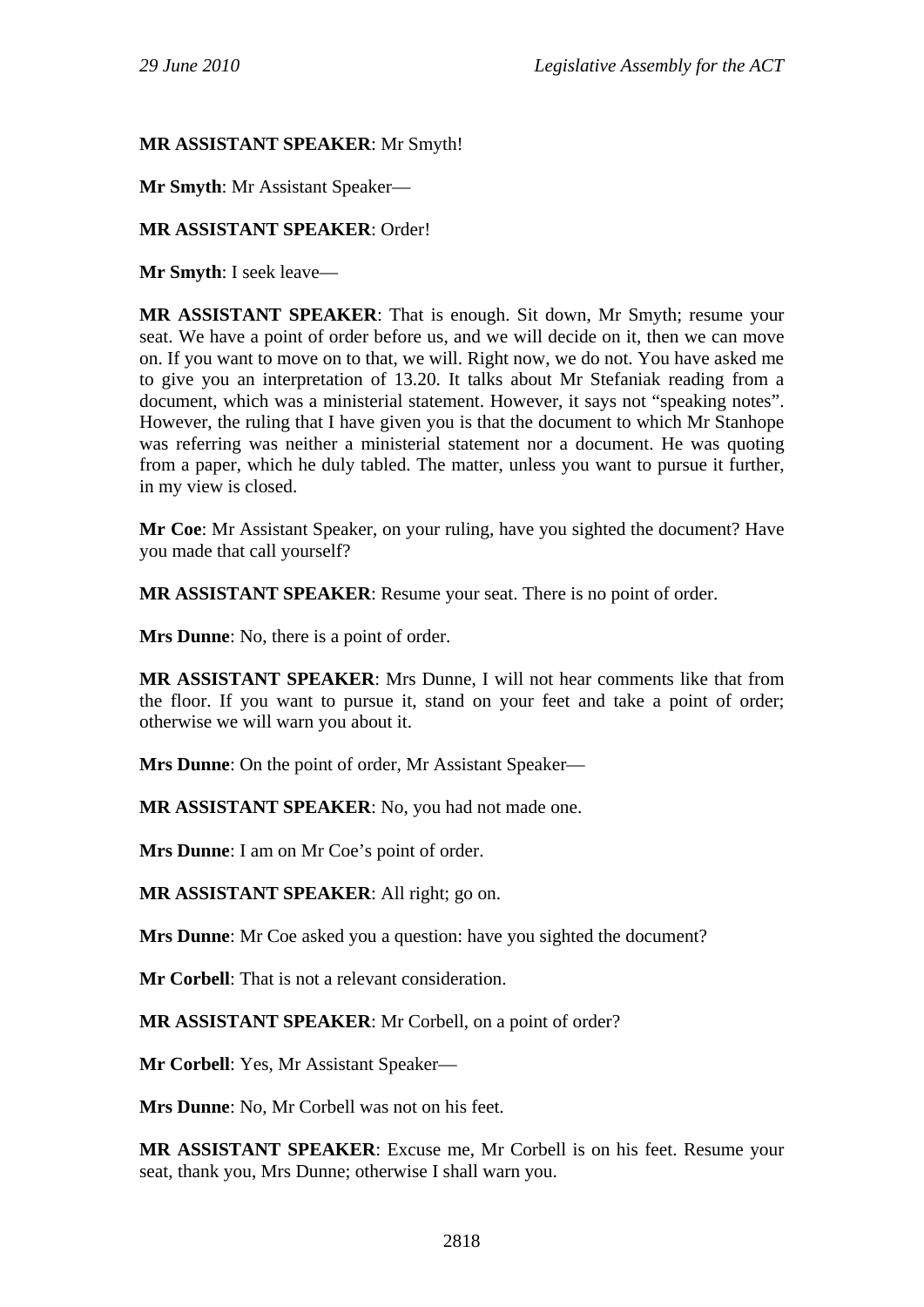**Mr Corbell**: Mr Assistant Speaker, you have made a ruling. If the opposition are dissatisfied with your ruling, they can move dissent from your ruling and follow the appropriate norms of this place. But it is not open to the opposition to question you further in relation to the matter. You have made it quite clear what your position is, and members of the opposition either need to accept that or they need to move a substantive motion because they disagree with your ruling.

**MR ASSISTANT SPEAKER**: Thank you very much, Mr Corbell. My final response is this: I have taken advice from the Clerk as to the content of the document that the Chief Minister has tabled, and I have made the ruling. Unless somebody wants to jump to their feet and dissent from the ruling, we will now move on to the next speaker on part 1.5, the Department of Territory and Municipal Services, \$306,193,000 as the net cost of outputs, \$261,101,000 as capital injection, and \$685,000 as payments on behalf of the territory, totalling \$567,979,000. The question is that the proposed expenditure be agreed to.

Proposed expenditure agreed to.

Proposed expenditure—Part 1.6–Shared Services Centre—\$6,182,000 (net cost of outputs) and \$7,674,000 (capital injection), totalling \$13,856,000.

**MS LE COUTEUR** (Molonglo) (9.55): Shared Services is the corporate housekeeping section for the ACT government and, as such, they are absolutely essential. But sometimes people do not really think of them as that exciting. The Shared Services Centre provides information and communication technology, procurement, publishing and records services, as well as transactional human resource and financial services to ACT government departments and agencies.

I will first start with output 1.1, InTACT. In March this year I asked whether InTACT had an IT strategic plan and I was shocked, truly shocked, when the response came back to my QON that it did not in fact have an IT strategy. IT is essential to the ACT government; so it is essential that we have an IT strategic plan. With a good IT strategic plan and current technology directions, as well as being a more efficient government, we could also be a more cost-effective government.

It was also revealed in the estimates hearings that InTACT in fact does not even measure the power use of its computers. Based on other jurisdictions, we would assume that energy usage financially is probably around 10 per cent of the ACT government's IT costs. An IT strategy, including a program for virtualisation, would almost certainly provide significant power reduction and cost savings.

I also note in this context, talking about IT strategies or otherwise, that the government in estimates and the question on notice earlier revealed that it is not even committed to finalising the IT strategy by the end of the 2010-11 financial year. If the government does not measure its energy use, it is hard to imagine that it is actually managing it effectively. And even if you were not a Green and concerned about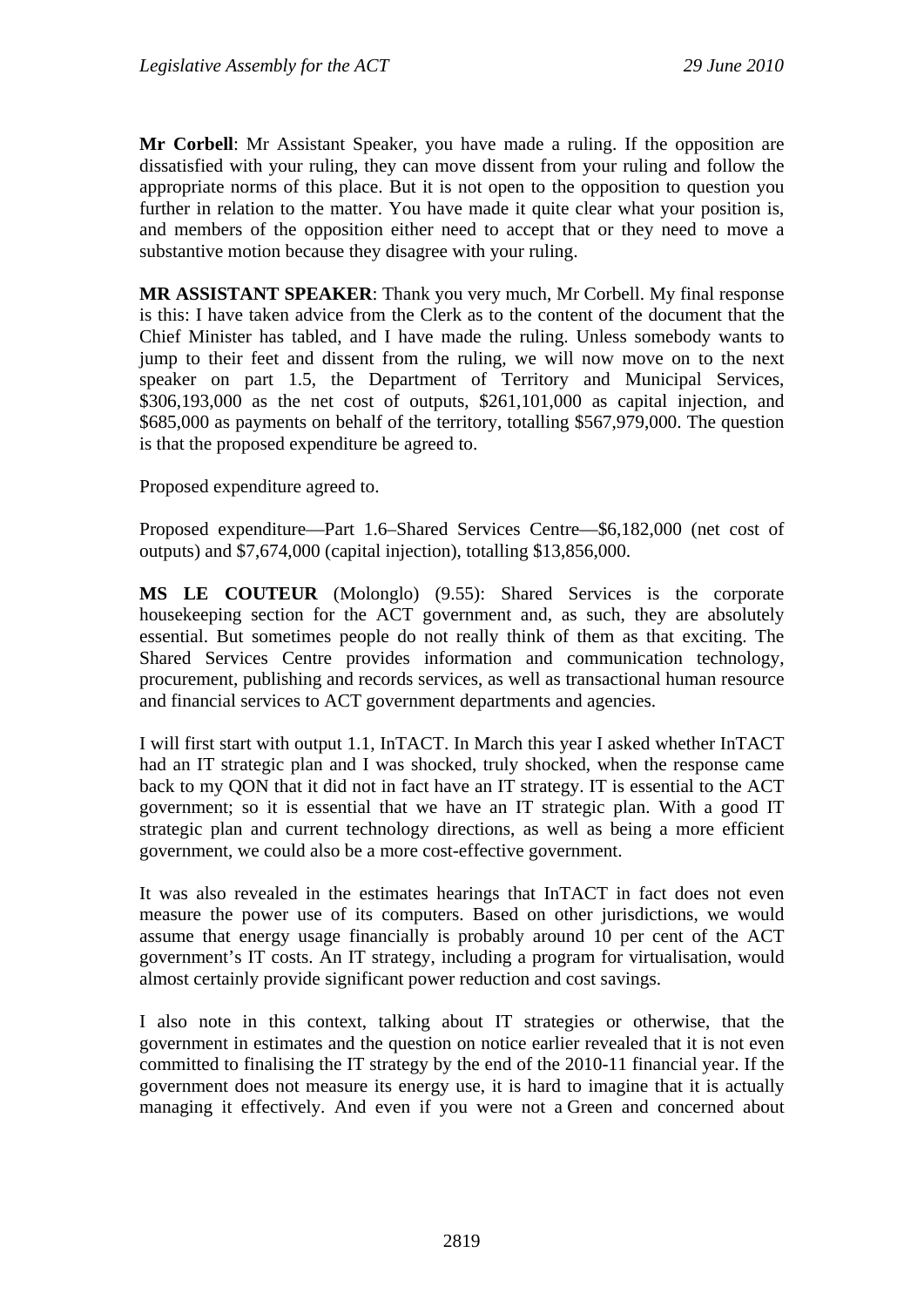environmental considerations, why, I ask, would the government want to pay more for IT services than it has to? If the government started looking strategically at IT, it would find it is as much about saving money as it is about being green. It is about not needlessly spending money on power when some vision, not even any significant investment, is all it takes to reduce power use in IT.

The commonwealth government Australian national audit report on sustainability in ICT practices reported that zero or thin client trials had indicated power savings of up to 83 per cent. Zero/thin clients are where, on your desk, there is just a screen and a keyboard and all the computing is done centrally in a server. That is what we used to have 20 years ago. We called them dumb terminals but now the servers are much more powerful than that and it works just the same as the desktop that we currently have on our desks.

The report found that the added benefits of zero or thin client technology were that refreshment of the desktop computers was not required as often and, of course, because you are using less power to run those desktops, you do not need to use as much power to cool the office. You do not need to use as much air-conditioning.

Sadly, however, in the estimates hearings, InTACT admitted that they had not done any modelling of the impact of thin clients. They were concerned, they did say, about possible impacts on the network but they did admit they had not actually done any modelling on this.

Reducing energy use in IT is an easy win for the ACT government. It is an easy win financially, it is an easy win from an IT security point of view and it is an easy win from an environmental point of view. And it should look to the federal government, who is working on this, to start saving power and to save money. In this context I would like to point out that the Greens support estimates committee recommendation No 26:

The Committee recommends that the ACT Government investigate the potential energy and financial savings of moving the ACT Government ICT system to 'thin client' and 'virtualisation' technologies.

I would also like to point out the most important green IT decision is the purchasing or procurement decision. What is important with IT is that you purchase the right equipment and the equipment is designed to last. Most of the energy use in IT and certainly all of the production of toxic materials and toxic waste and rare elements et cetera is in the production of the equipment and then its eventual disposal.

Given that, I am concerned that the government do not appear to be concerned about the environment credentials of the products they are buying. And I was very sorry to hear that they do not use EPEAT, the electronic product environmental assessment tool. EPAT is an American system which the American government has introduced for all its purchases, in the same way as it introduced energy stars many years ago. That drove energy efficiency in Australia. EPAT is a system to help purchasers evaluate, compare and select electronic products based on their environmental attributes. The system currently covers desktop and laptop computers, workstations and computer monitors.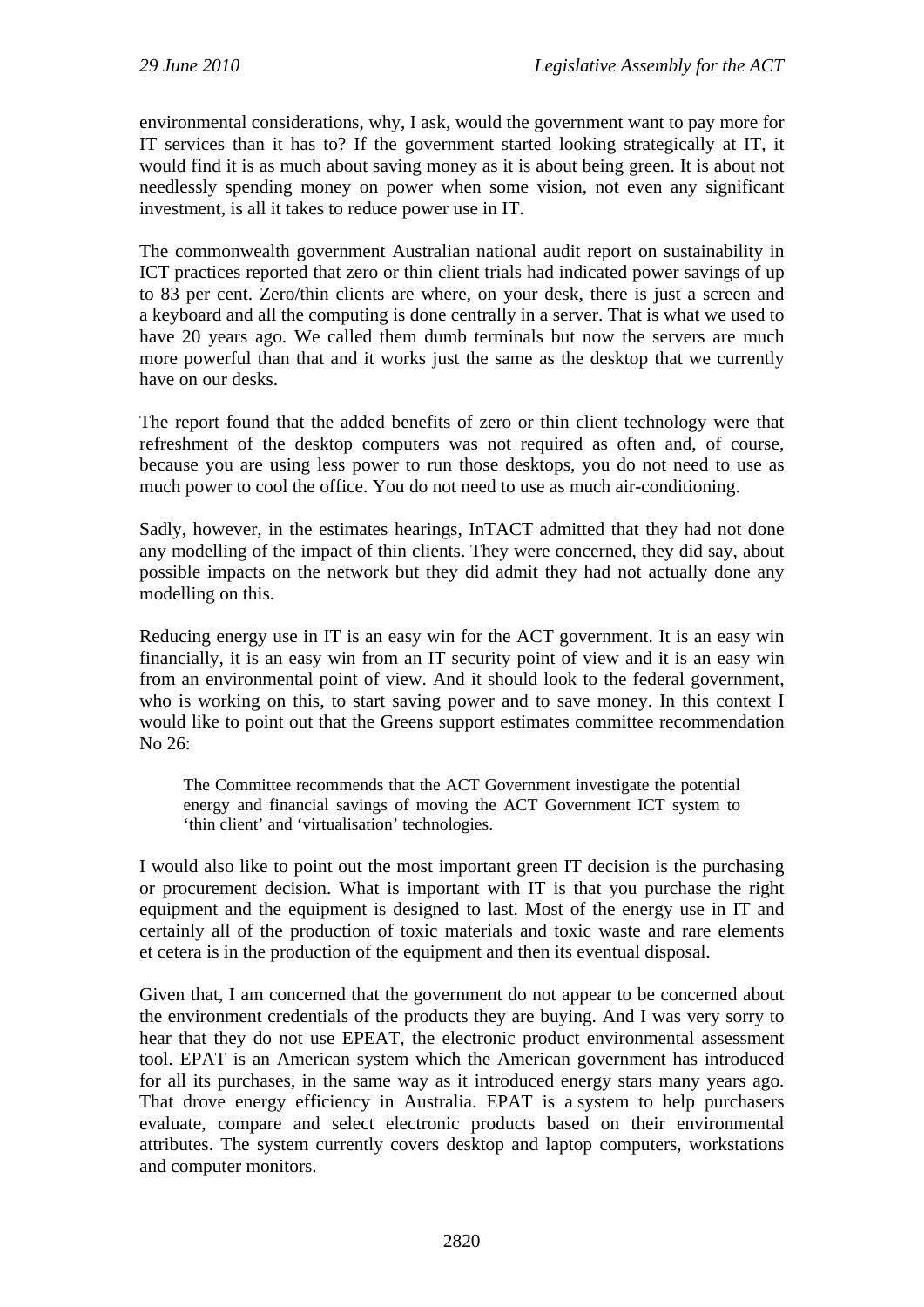I would also point out, though, that there is one positive thing that InTACT have done in the last year or so. Whereas they were previously leasing the computers that we use and the lease had a three-year turnaround cycle—it meant every three years computers had to be disposed of and purchases made again—they are now buying rather than leasing. I understand that they are aiming at least a four-year life of desktop machines and they are aiming at a proper disposal method, a more environmentally sound disposal. So that is very positive.

InTACT as whole, though, I would have to say, has been somewhat slow to adopt new technologies. Interestingly, in the last week, the government has been very proud of its new fix my street form. And while that is good—it actually uses Google maps it is not as sophisticated as other jurisdictions who, for instance, use iPhone applications to report faults. They have the geographic information and the picture uploaded directly from an iPhone.

Another Google-related aid, Google transit, which is a version of Google maps, can display bus timetables and routes, and it does not cost anything to use that. All you would have to do to use it would be to provide our information to Google in the format that they want. This would make it a lot easier for people in Canberra who are trying to plan bus travel. They could go to the map, they could see where they were wanting to go, and they could see the timetable. It would all be simple for them.

The other option, if they do not want to use that, I am sure, is that we could work out some friendly relationship with the people in Melbourne and use their bus route planner, which is a really brilliant little planner. They have multi modes. They have buses and trams. It enables you to put in a start and end address and it will tell you where you have to walk, where you catch the bus, what time it is going to be there. It will give you a whole timetable like that for a day. We could do something like that. At present, in Canberra, if you want to catch a bus, which is not your normal bus, if you are going out of your way, you could easily spend 10 or 15 minutes on the ACTION bus site trying to work out when and where you are going to find your bus.

Another issue that InTACT is not looking at is open source. This is government policy but it is policy that InTACT is not implementing. Again, this is an area where we could make significant financial savings. I quote, as an example of InTACT's lack of interest, Firefox. After the estimates hearings I managed to get Firefox on my computer. But this morning my staff and I found that it had gone again. So it lasted maybe two weeks.

InTACT, it seems, does not really have the energy to lead the ACT government into the things that it could improve. As I have mentioned, power and even issues around open source are being very patchily addressed. Is the issue relentless work pressures, having to do more with less, staff shortages, lack of training, IT no longer being a very attractive employment niche? Is this what is the problem?

IT, I think even in the ACT government, does have a seat at the senior management table but it is not managing to sell a vision effectively. The pressure does seem to be just to get along with minimum budget and not have any embarrassing system failures.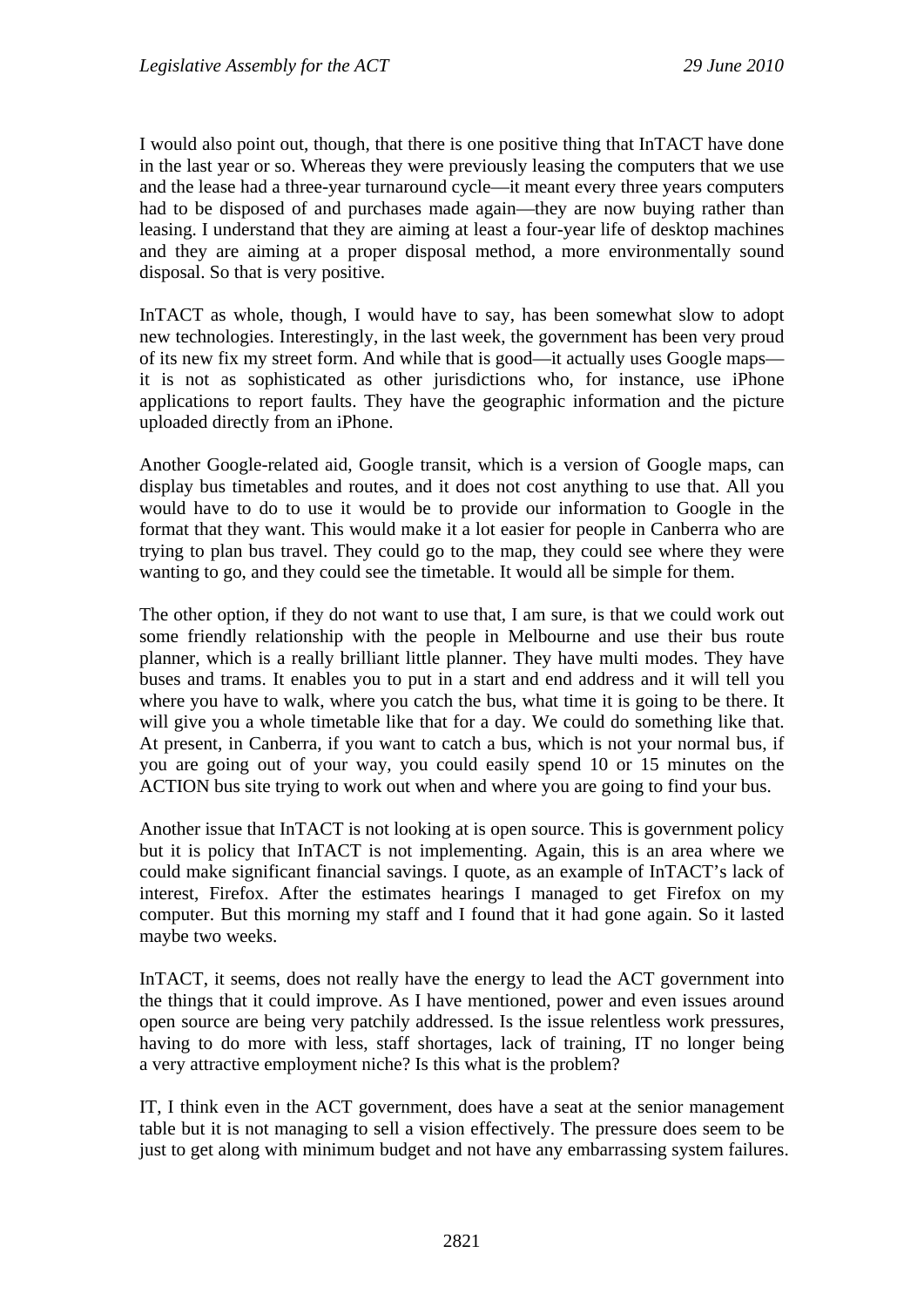This could be the reason why we did not buy an integrated document management system in the past. *(Second speaking period taken.)* As I said, these pressures could be possibly why we have the embarrassment of the W drive security issues, which I will not rehash at length because they already have been significantly rehashed.

But on a more positive note, it is good to see that InTACT is reducing storage costs and introducing different layers of storage and different tiers of storage. This should lead to significant agency savings, and I note that ACTPLA seemed to think that it was going to save it several hundred thousand dollars a year.

I know that mobile phone cost is an area that is of concern to some members and it is not clear how InTACT is actually managing its pricing.

I will now move on to Procurement Solutions. This is an area where it seems, much to my surprise, the government is not in fact pushing its positive innovations. To my knowledge, there have been two. On 10 June, Ms Bresnan and I attended the launch of Woden's Cafe Ink. Cafe Ink is a wonderful new initiative of Woden Community Services. It is a great cafe in the Woden Valley which provides employment for people who are struggling to enter the workforce. Cafe Ink is an example of how social inclusion can be achieved in the workplace. I think it is going to be a great success. I have eaten its food twice and it has been very nice each time. At that launch the Chief Minister announced:

The ACT government is changing its tender process to favour organisations that employ people with disabilities and the long-term unemployed.

He said:

This ACT Government initiative aims to break down some of the barriers faced by people with disabilities wanting to enter the workforce by making it easier for organisations that employ people with disabilities to win Government contracts. These changes will mean that ACT Government departments and agencies must consider the social benefits of awarding contracts to such organisations alongside some of the more competitive requirements.

This is an outcome that the Greens have been pushing for for years. The Greens see the government's announcement as only the first step. The Greens would now like to see the government commit to a set percentage of contracts being awarded to social ventures. We would like to see Housing ACT and Spotless start a venture to employ public housing tenants in undertaking cleaning and maintenance of Housing ACT properties. This has been done successfully in New South Wales and Victoria, so we believe it could be done in the ACT.

We can no longer accept the argument the ACT is too small, so it could not really take on a social barrier. The Greens see the ACT's comparative small size as a plus. It is a way that we can innovate more easily. It is not a barrier. We are pleased that procurement is looking at social tendering but we are also concerned that procurement does not appear to be taking environmental issues into account.

Another small area of improvement in procurement is in employing smaller local architectural firms. Last Saturday I had the pleasure of attending the ACT architecture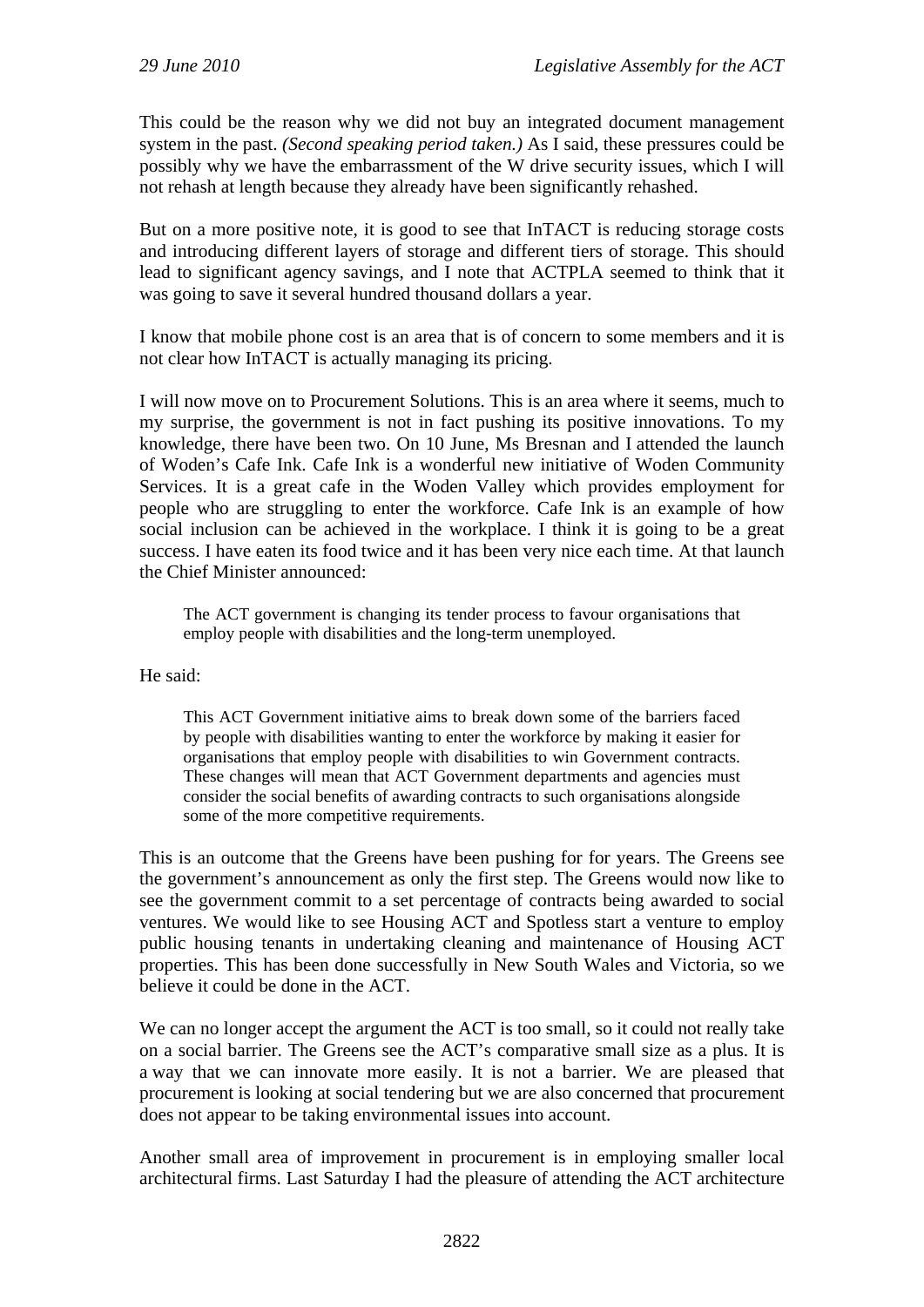awards. One of the things the president cited as a success was that ACT procurement was establishing a way to allow smaller local firms to tender for work. I guess my concern is just that both of these two positive changes actually take place and are not really window-dressing. I also note that procurement ACT's website has steadily improved and I hope that it will continue to improve in the future, especially in terms of its search functionality.

I will briefly mention some of the other areas in Shared Services. While human resources clearly have been impacted by the recruitment freeze, it does appear that they are able to manage that change in their operations without too many problems. In regard to finance services, again it is pleasing to see the Oracle system is now fully implemented, with only one instance across the ACT government. This is another example of the savings that are possible with good IT—getting back to my earlier theme.

In conclusion, I would just like to say Shared Services is a very important area that keeps the government going. I do think it needs more attention, specifically, of course, in IT and procurement.

**MR COE** (Ginninderra) (10.10): The Shared Services area is an area of the government which performs some very important roles, including HR, finance, procurement and others. It is interesting that when you go back to the Ernst & Young strategic budget review, tabled by the Chief Minister last year, it talks about Shared Services being an important part of the strategic future of the government. The review compiled by Ernst & Young discusses the aim when setting up TAMS, by bringing all these different functions under one umbrella, and that it has not necessarily delivered all the benefits and efficiencies that it was intended to deliver. However, it does state that perhaps more services could be incorporated within Shared Services.

**Ms Gallagher**: I'm listening, Alistair.

**MR COE**: Very good. I am glad—

**Ms Gallagher**: Let's just wrap it all up, shall we?

**MR ASSISTANT SPEAKER** (Mr Hargreaves): Are you drawing my attention to the state of the house?

**Ms Gallagher**: No, I'm not. Everyone has just gone for a cup of tea.

**MR COE**: I am glad the Treasurer is listening, as are the many tens of thousands of people listening to the webstream, I am sure, Mr Assistant Speaker.

**MR ASSISTANT SPEAKER**: Well, hello to Alistair Coe's mother in that case.

**MR COE**: A big cheerio.

**MR ASSISTANT SPEAKER**: Cheerio to Mrs Coe.

**MR COE**: It is interesting that the Ernst & Young report states: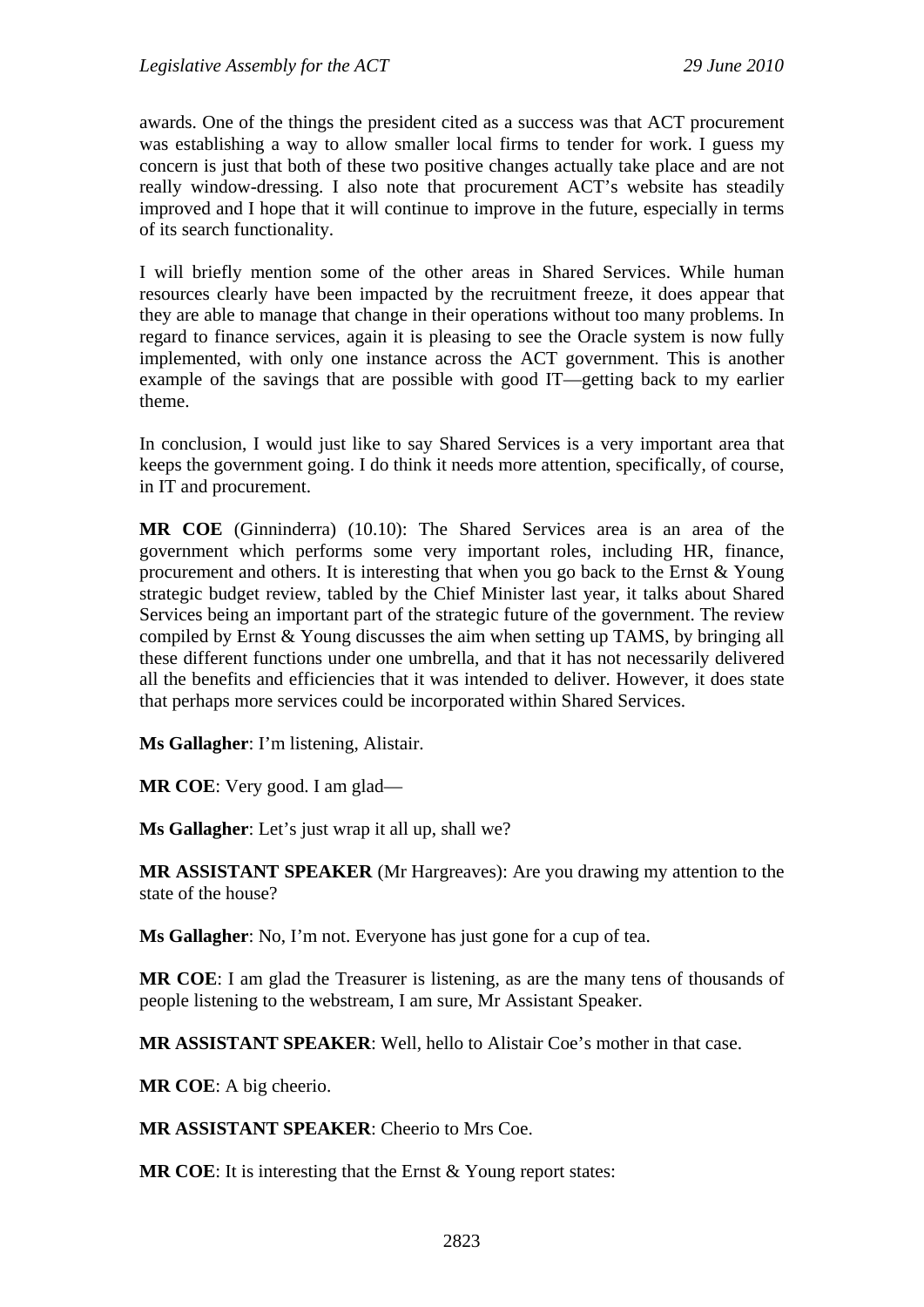Longer term cost effectiveness and efficiency initiatives should include:

continued consolidation of administration practices, facilitating an integrated business model across TAMS

a parallel of procurement strategies, including bundling of outsourced services, and Asset Management Plans to determine if there are alternative methods to packaging and supporting requirements which will promote increased savings for TAMS

It also states:

Review of services provided which can be delivered through alternative business models, including

shared services

outsourcing

related services

The role that Shared Services plays is very important. When you have an area of government which has the reach, the tentacles, that Shared Services has, it means that when things go wrong they have potential to go very badly wrong. An example of that is, of course, the W drive saga which happened last month. As has been mentioned in estimates and was played out in the *Canberra Times*, six or so weeks ago I alerted the Chief Minister to a problem, or a perceived problem, with the common drive of the ACT government computer system. I said that about four files were not intended to be there. I alerted the Chief Minister to it and there was very little action. It appeared that these documents were not meant to be there. In fact, it appeared that they might even be cabinet-in-confidence documents. They also appeared to have information about personnel in the public service, including their names, their employee numbers and even their salary.

When I alerted the Chief Minister to this tremendous breach of security, you would have thought that he would have moved heaven and earth to make sure that this breach was fixed. But instead there was very little action from the Chief Minister, in spite of the obvious security risk. That was on Wednesday, 12 May. By Thursday, 13 May nothing had happened until the afternoon, I believe, when the government set up a new folder within the W drive, the shared drive, called "security". The irony of having a security folder that was not secure is not lost on me, nor on my colleagues, but it does highlight just how amateur this Chief Minister really is.

I alerted the appropriate authorities that there were these files and they were available. It was not until late on Friday afternoon—that is, Friday the 14th, I believe—that these files were removed. One of those files contained the names, ID numbers and salary information of 15,000 ACT public servants. It is not known how many people accessed it and it is not known exactly how long it has been on that common drive. But one thing is for sure: it was a clear breach of trust. The ACT government, in particular the Chief Minister and Minister for Territory and Municipal Services,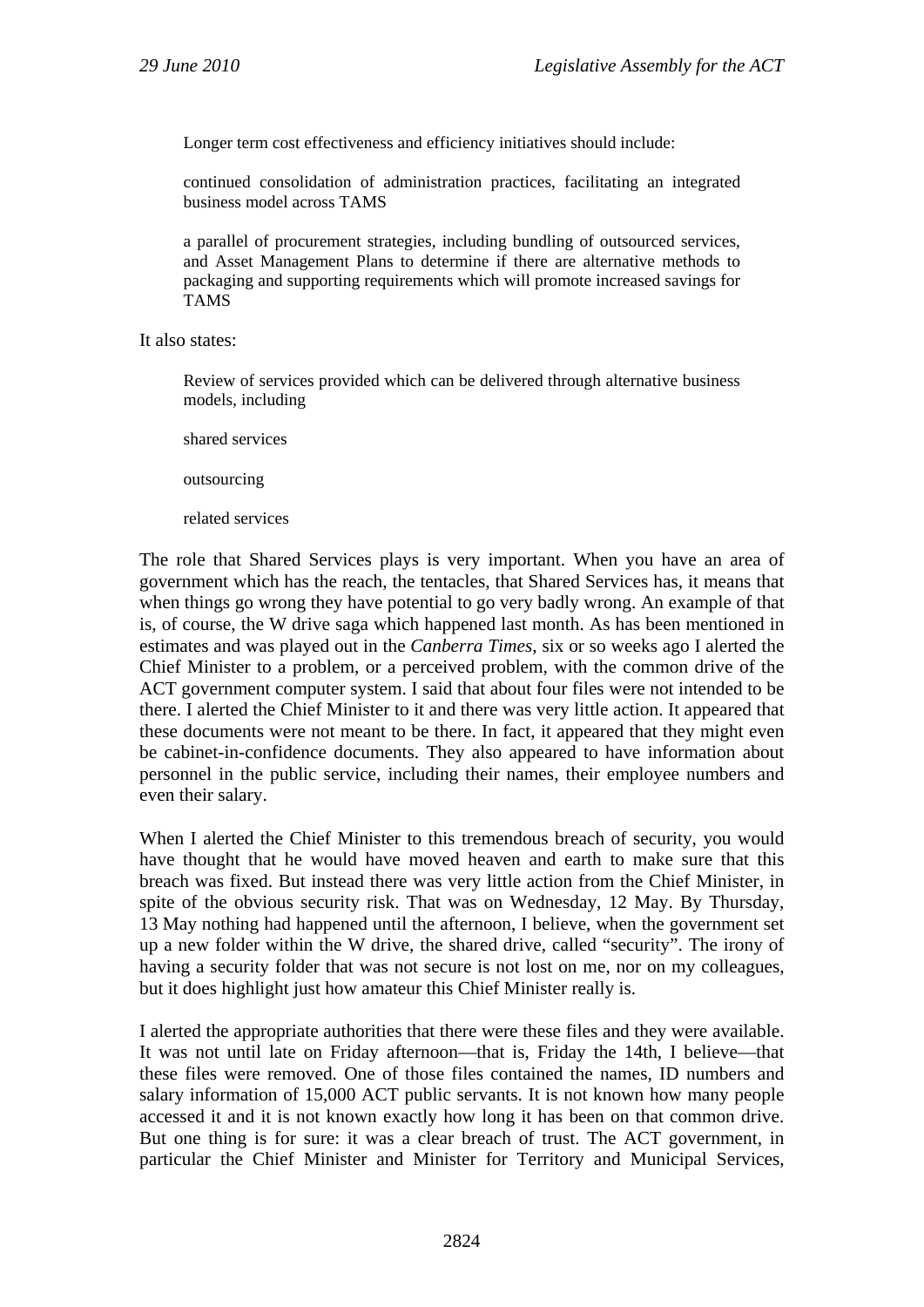should apologise to all those who had their security compromised. It is for that reason that the dissenting report put together by Mr Smyth and Mr Seselja included a recommendation that the ACT government apologise in writing to the ACT public servants who had their privacy breached by the security breach of the W drive.

As a result of this and as a result of the public pressure—I fear it was only because of the media attention—the Chief Minister requested a security audit to be undertaken. On 28 May, the Chief Minister took on notice the following question:

In relation to: The external and internal reviews currently being undertaken on the security of the "W" drive. Can the committee be provided with the terms of reference for both the external and internal review.

The Chief Minister has provided the terms of reference for this review. It is an extremely broad inquiry that will be undertaken. I understand, based on estimates, that it will cost \$50,000 or thereabouts to undertake this review. I will be very interested to see the results of this review and to see whether, in fact, it leads to any substantial changes in the ACT government's security policy. Quite frankly, if 15,000 people have been compromised by this government's amateur attitude towards privacy then I think it is very much up to the government to take it extremely seriously and, as I said earlier, to apologise to those affected.

On the broad issue of procurement, finances and HR within Shared Services and also within IT, as I said, it is important that we get it right. If we do not get it right then the effect of the situation is magnified because it affects the entire public service. I think the state of the internet in this building and the appalling speeds that we all have to endure are testimony to the problems that can go wrong when you have a central agency looking after IT services. I think we have to be ever vigilant in ensuring that the ACT government, including the ACT Legislative Assembly building, are not losing considerable productivity as a result of the poor arrangements.

It comes down to governance and it comes down to making sure that we are managing the contracts properly. Obviously, when there are 15,000 to 20,000 people on the ACT government network that are being adversely affected by very average internet speeds, it is going to be to the detriment of the entire public service and, of course, the taxpayers who are subsidising this. I urge the government to look into what efficiencies they can provide within Shared Services and what improvements they can provide to ensure that all services across the ACT government are delivered in a much more efficient and effective way.

Proposed expenditure agreed to.

Proposed expenditure—Part 1.7—Department of Land and Property Services— \$8,610,000 (net cost of outputs) and \$24,708,000 (capital injection), totalling \$33,318,000.

**MR SESELJA** (Molonglo—Leader of the Opposition) (10:20): The first thing to say about this line item is that it brings us back to where we were in TAMS. This is the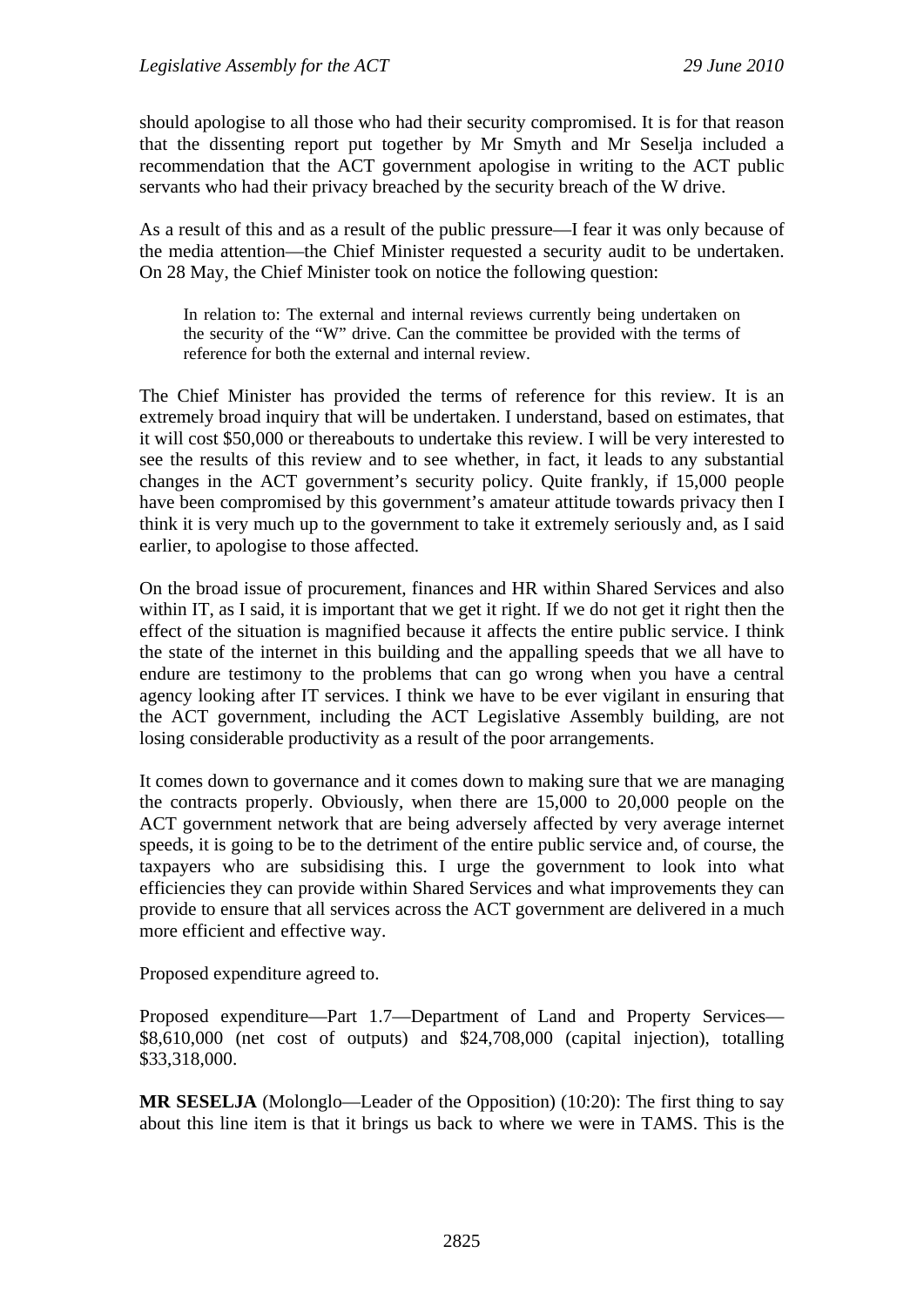completion of the great legacy item of Jon Stanhope, which is the arboretum. So we have in this line \$26 million of funding for the arboretum so that Jon Stanhope can become the great tree killer of Canberra by not spending—in fact, by ripping \$11 million out of street tree replacement programs. An amount of \$11.2 million for people's street tree amenity is being ripped out so that Jon Stanhope can put more money into the arboretum.

This will be his legacy, a legacy where he does not listen to the community. It is a legacy of wasted opportunities. In this case, it is a legacy of barren streetscapes when we do not see the money that is needed put into this street tree replacement program. We have seen this in an ongoing way over many years in relation to the arboretum but it has become stark this year as this government are delivering large deficits. They are delivering a slashing of the street tree program and at the same time finding \$26 million to spend on the arboretum.

It is used as an example when you speak to people about the priorities. I think Mr Hanson quoted today from the carer of an individual who was waiting more than a year for elective surgery.

**Mr Hanson**: Allan McFarlane.

MR SESELJA: Yes, Allan McFarlane. She said that they seem to have a lot of money to spend on other things. I think she said that they spend a lot of money on artwork but they cannot get these basic things done. We see so many examples of that, don't we? I will read what was said in the newspaper:

Miss Arrold is at a loss to understand why Mr McFarlane, who moved into aged-care accommodation last year, is still waiting for surgery. "I just thought, you know, we've got lots of money to spend on bicycle paths and bits of art and things like that, but we can't get him in to have an operation."

We see that everywhere. We see this money that is in this line item being spent on the arboretum at a time when maintenance in so many other areas is not happening, when we see basic services not being delivered. In this very stark example we see a deliberate decision to rip money out of the street tree program at the same time as spending \$26 million on the arboretum.

I would like to move on to the issue of land release. The government have said that they are going to release 17,000 blocks over the next four years. There are real concerns about their ability to do it and their ability to get it to market quickly. We have received answers to some questions on notice on this issue. We see massive delays between when they announce blocks and when they actually get to market.

The recent sales of land in Molonglo that were reported are interesting. We saw that even those who did get through the process and eventually ended up buying—they did not know what the price was going to be and they did not know what they were going to buy—were not going to be building for a couple of years. They were not actually going to be getting the land until 2012.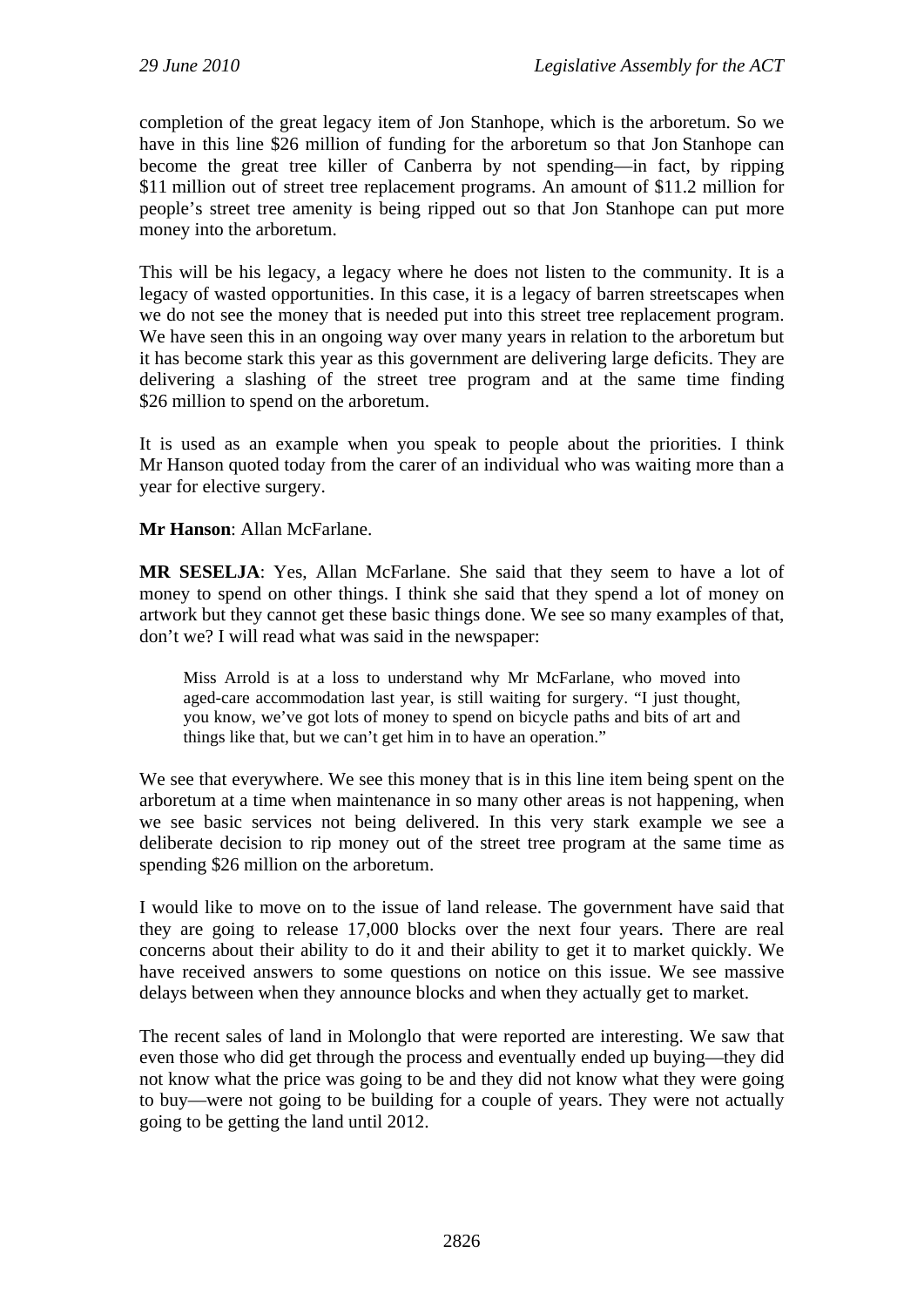We need to take it with a grain of salt when the government says that it is releasing land because it seems to have an amazing incapacity to actually get it out. We can ask, "Why is this?" There are a number of reasons, it seems to me. Firstly, it insists on doing far too much of the development itself through the Land Development Agency. It does not encourage competition. Secondly, we see issues with our planning system. Thirdly, there is not the investment in infrastructure and infrastructure planning to actually get out in front.

We have known about the position for many years. In fact, all the time I have been in the Assembly I think we have been talking about Molonglo valley and when it will come online. For at least the last six years and well before that we have been talking about this in a serious way, not as some pipedream or something that is offered in the future.

Yet we get to the point now where we are finally selling blocks. They are trickling out. They are trickling out, Mr Assistant Speaker, a couple of hundred at a time. They are coming out at an extraordinary price. That is not surprising given how much pent-up demand there is and given how little land has been coming on the market. Of course, particularly on the south side there has been nothing. There has been virtually nothing in terms of greenfields over the last few years.

We see a situation where in some cases blocks are costing almost \$1,000 a square metre; \$1,000 per square metre! We asked the Chief Minister today how many were affordable. The answer was: none so far. Of course, they will say that some things are affordable. But when you look at even some of those so-called affordable blocks, you have got to look at what they are getting for the price. The cost per square metre is still exorbitant. It is an exorbitant per square metre price.

When they say "affordable", they just mean tiny. We simply did not have blocks this small before. We did not have houses generally this small for many years. So when they say "affordable", they mean a very, very, very small block. In some cases, they are 200 to 250 square metres and a very, very small house. But what is happening at the moment in Molonglo must call into question the ability of this government to get these blocks out when they can barely get a few out. Even when they do, not only are they very highly priced; they are also facing a significant delay before they even get access to that block to build on.

We have talked about the fact that this budget is not open. The government is not giving us the information in order to know everything that is in this budget. We see it even with LAPS. This is a new department. You would think that they would be able to give us answers to some of these basic questions. Yet we got the same answer in relation to LAPS that we got from a number of other agencies. We were told today it was implied—that this is a process where it is about new initiatives and the like.

But this is a new department. We asked them the simple question: please provide a list of initiatives or programs that are run under each output. We got nothing. We got an answer that said: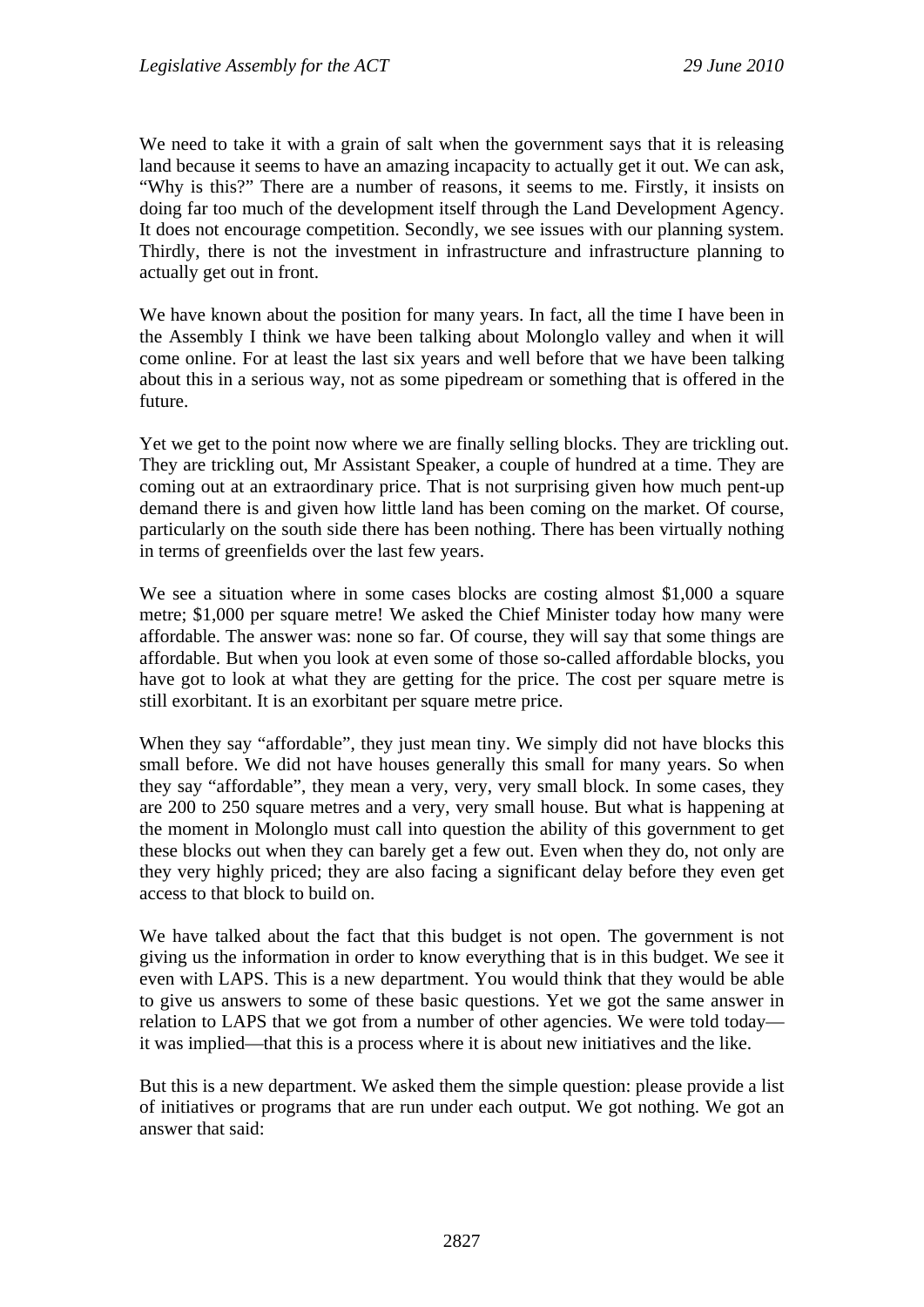The ACT Government prepares its budget on an outputs basis. Data at that level is published in the Budget Papers …

Well, no, it is not.

**Mr Smyth**: It is not.

**MR SESELJA**: It is actually not. That is the point. A list of initiatives or programs that are run under each output is not published in the budget papers. In response to a simple question, we got the response:

Certain figures you request will be publicly available … Data is not available in the form in other questions and at the level of disaggregation requested in other questions without diversion of significant resources …

What a load of rubbish! What a load of absolute rubbish! Again, we are hearing from this government that they cannot tell us what is in this budget. They are saying again in relation to LAPS: "Pass this budget and trust us—trust us that the way we spend this money will be prudent and reasonable and that we will spend it on good things. But we cannot tell you what we are actually going to spend it on. We can only tell you in the broadest possible terms. We will fill it with hollow logs. We will have a situation where it is a discretionary decision of individual ministers and individual agencies as to how they are going to spend this money without any recourse to this Assembly." They will not tell us.

They will not tell us what is in this budget and we fundamentally believe that this is basic information that should be provided to the Assembly prior to the passage of this budget. If the Greens genuinely believed in openness and accountability, they would be asking for exactly the same thing before they voted for this appropriation. But they do not have the guts. They do not stand up to the Labor Party. As it is, we will not get the kind of information that the community deserves so we know how our taxpayer dollars are being spent. *(Time expired.)*

**MS LE COUTEUR** (Molonglo) (10:30): I will start with talking about the property services arm of LAPS. First off, I will talk about the energy efficiency targets set by the property group, I am very pleased to see that property services are working on implementing their green leasing schedule and on achieving accommodation of 4.5 NABERS energy efficiency ratings for existing buildings and five star minimum for all newly built ones in the future.

This is vital if we are to reduce the government's greenhouse gas emissions, and, of course, this will soon be a COAG requirement, through the national framework for energy efficiency, so it was going to happen anyway. My understanding is that this is one of the key drivers in the ACT government wanting to consolidate its department and agency buildings into one brand-new, hopefully efficient, building here in Civic, next to the Assembly.

I also note, in the context of energy, that the government's renewable energy purchase is a fixed amount purchase, rather than a percentage of its use purchase. As a result,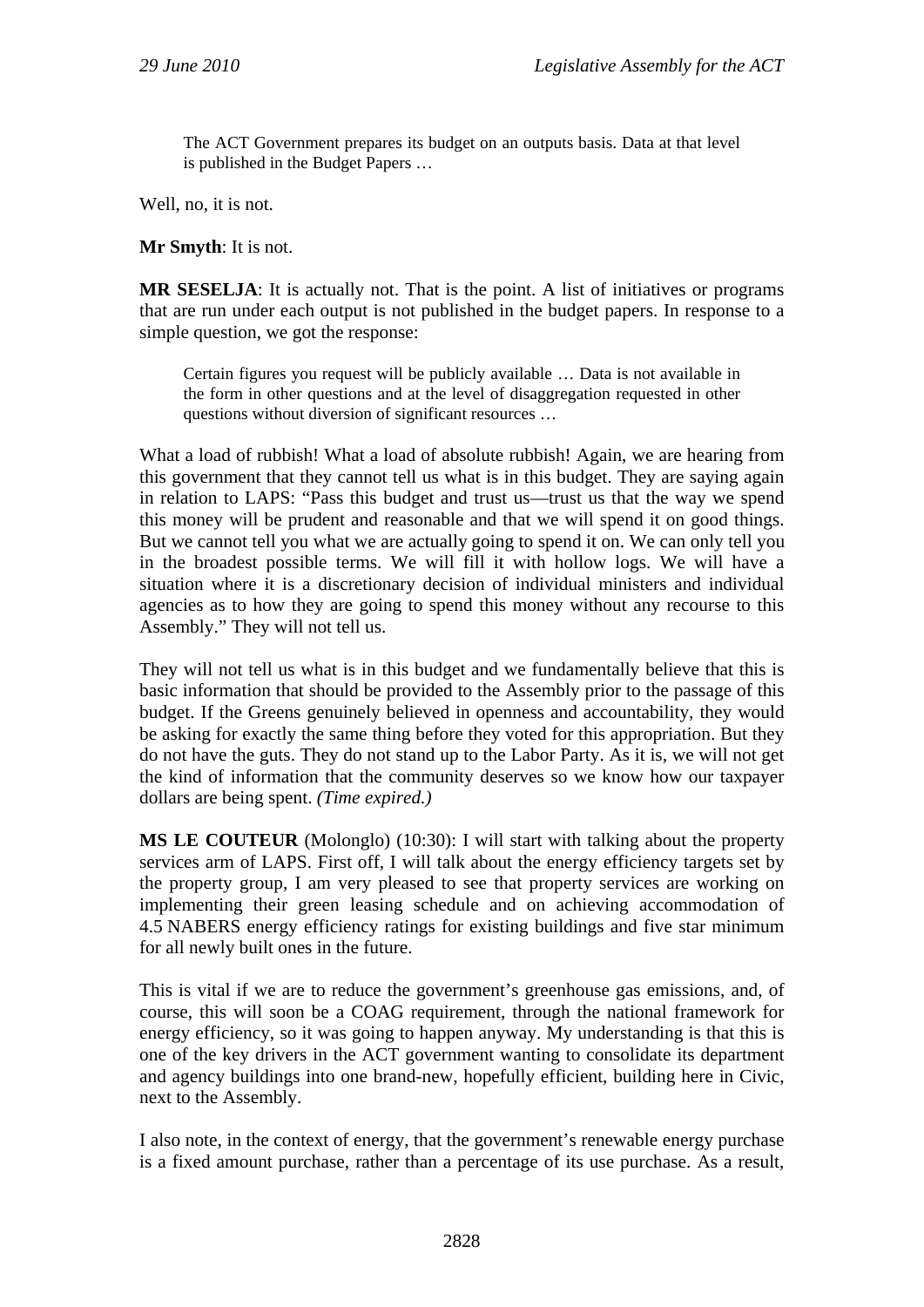and given that the government has failed to meet its agreed renewable energy purchase this year—due to, it has said, budget constraints—the government has a duel cost incentive to reduce its energy use: firstly, to save energy and reduce greenhouse gas emissions generally; and, secondly, to increase the proportion of renewable energy the government uses, which will mean meeting the renewable energy purchase targets in the Labor-Greens parliamentary agreement and thus saving funds in subsequent budgets.

I am glad to hear that, as part of the retrofitting of its office buildings, the government is installing smart meters. Hopefully, when the government has actually had experience of them, which will be shortly, it will start to understand just how useful they can be for people and agencies to better monitor their energy use. Then, for instance, it might be keen to install them in public housing tenancies, which would help low income households reduce their energy use. I am also hopeful this monitoring will enable individual agencies to improve—or rather reduce—their tenancy energy use.

One of the most interesting things that the government is doing in the LAPS department is the move towards an ACT government office building. I have some mixed feelings about this, but it certainly sounds like there are some positives in it, and I can understand the benefits to the ACT government of centralising its workforce, reducing its building and property leasing and management paperwork—and, of course, it will make it easier for ACT public servants to communicate with each other without travelling. I certainly look forward to improvements in intra-government communications, as those do seem to be a lot more complicated than they should be, judging from some of the responses that we get from various ministers and departments. I also recognise the benefit to the business sector, who may need to liaise with a multitude of ACT government agencies. Once this is established, they will know where to find them. It will be more of a one-stop shop for them.

In the context, however, of the new office building, I would think that the government need to look quite seriously at the capital improvement they do to their existing buildings. Two come to mind: data centres. In the InTACT budget they revealed that they were planning to upgrade the air conditioning in their data centres in Macarthur House and the Callum building. If we are going to no longer use those in a few years time, as is predicted with the ACT government office building, this would seem to possibly be a foolish investment—as would, possibly, the rainwater tanks at the Dickson Motor Vehicle Registry. I understand from the *Canberra Times* that there was well over \$100,000—I think closer to \$200,000—expended on this and, again, if the planned government office building eventuates, this will soon no longer be an ACT government building, and it is almost certain that any new owner would make significant changes, such that the rainwater tanks are unlikely to be in the most efficient place.

It does seem that the construction of the centralised ACT government building will just be the beginning of a whole heap of changes for ACT Property Group. If we move out of all of the current buildings that our agencies occupy, this is going to leave a huge amount of vacant office space across the city. Of course, the government appears to see this as providing huge redevelopment opportunities. If we think about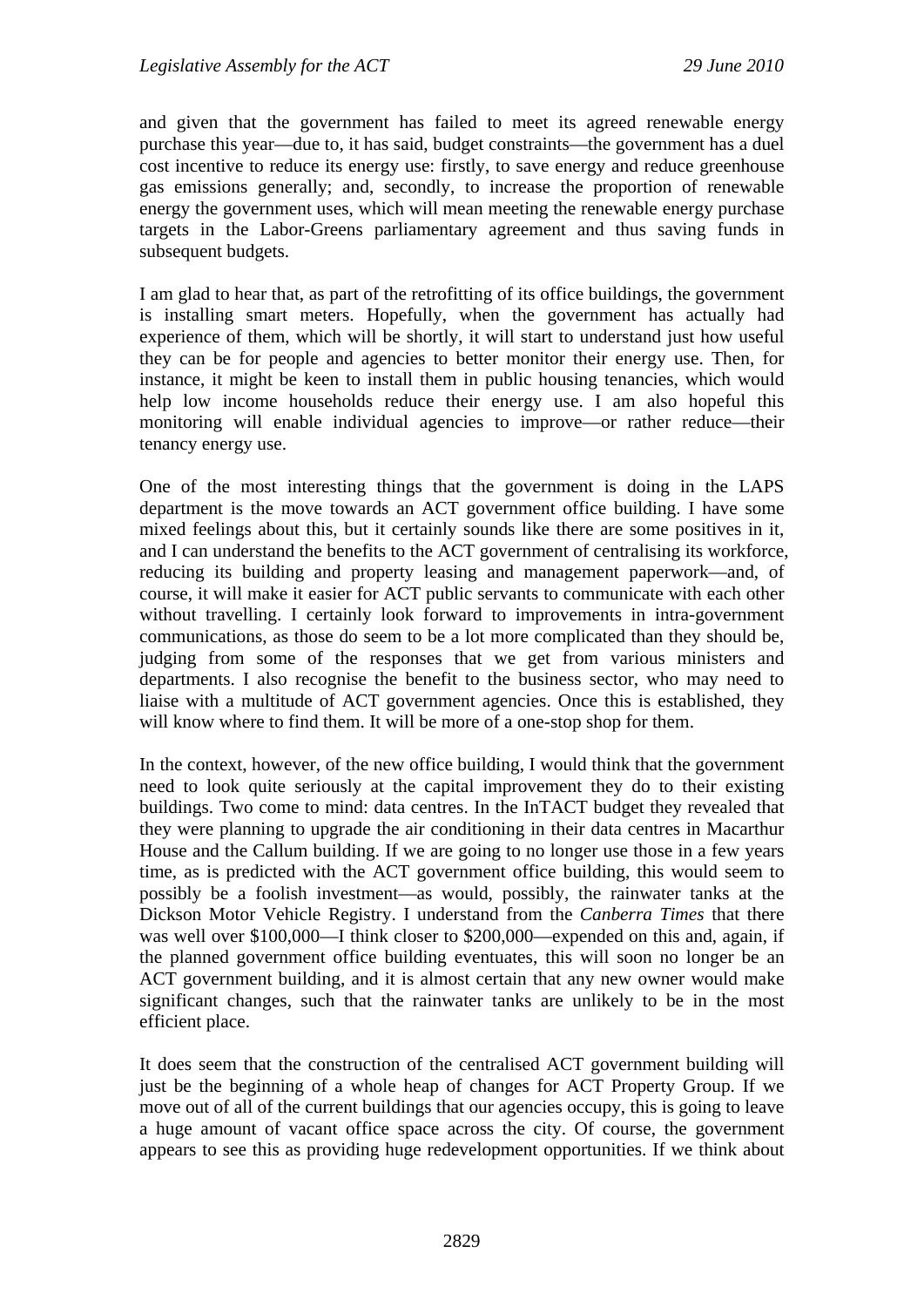where the government buildings currently are, they are on Northbourne Avenue, they are in Dickson, they are in Woden, they are in Belconnen and they are mainly on what could only be described as good sites. I can hear the excitement at the concept of the redevelopments already.

One of the things that I am concerned about with the potential new government office building is that the government does not seem to have a strategy to increase local employment in town centres. In this, I point particularly to Gungahlin. When I asked about it at estimates, LAPS did not even seem to think that a government priority should in fact be to strengthen the Gungahlin economy and workforce. It is also disappointing to hear that the government has not considered that the reduction of transport pressure into the city involves increasing employment in Gungahlin town centre in the context of this new office building proposal, although in this context it is pleasing to see that a large parcel of land in the Gungahlin town centre, enough to fit two sites, has been set aside for commercial purposes. However, on the same note but on a different side of town, Molonglo appears to be being planned to have the same problem—that it will have little or no local employment.

Moving on with urban infill opportunities, it is pleasing to see that the government are actually giving a little bit of thought to that. I am particularly glad to see that they have been thinking about how they are going to manage some of the community consultation aspects of this. As we in this place are all aware, while many people support urban infill in principle, when it comes to actually developing a block near their house, it just becomes a bit more difficult, and the objections come. So I am very pleased to see that there is a plan to give people a year's notice when the government are planning to infill certain areas, which should help.

But there is more to the urban density challenge than just consultation. I believe there is also a strong need for large-scale community fora, as well as public education, to discuss the future of Canberra's residential growth and its implications. I guess that consultation and education need to happen within the ACT government as well, because I note that the government is planning 17,000 greenfield sites to be released over the next four years, and the government is supposedly committed to fifty-fifty greenfield and infill development. Currently we are having at least 90 per cent greenfield development. I really would like to see LAPS—LAPS, plus the LDA, in particular—looking at how are we actually going to achieve this, because there does not seem to be a plan to do it at this stage.

In fact, you could argue we are even planning not to do it. I refer here to change of use charges. This is something that makes me wonder whether the government considers the impact of its policies in one area on its policies in other areas. With change of use there does not appear so far to have been any analysis or modelling of the impact of the change of use charge, which admittedly has been part of our planned legislation for a number of years but, we have been told, has not been applied properly.

Has there been any modelling done by the government of the impacts of rectification—of applying it properly? Has there been any modelling of the impact on urban infill of the proposed codification program? It appears at this stage, having asked these questions in estimates, that there has not. While I appreciate, with this,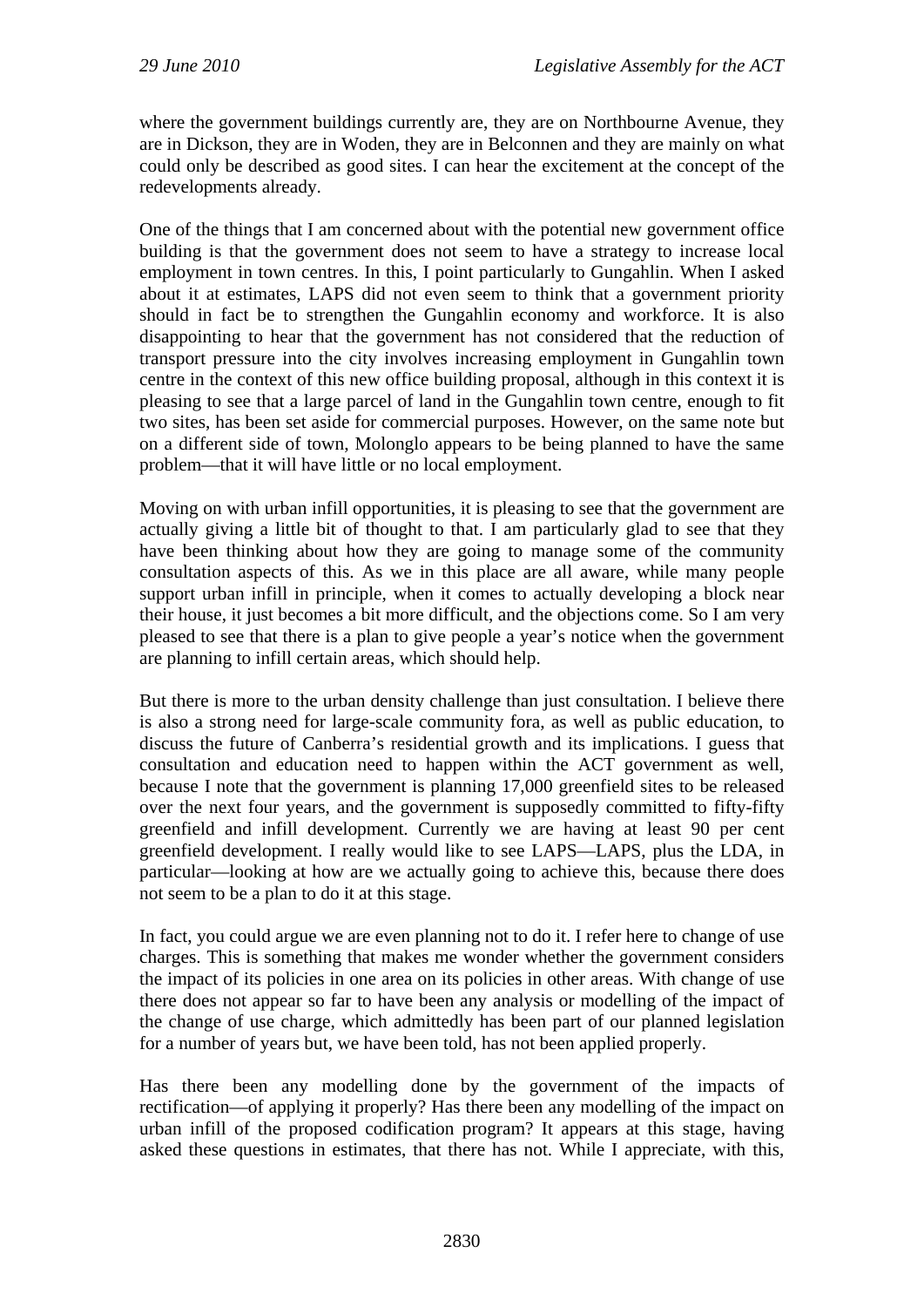that there are two public policy objectives here—there is revenue and there is urban densification—both parts of these need to be considered, and it does not appear at this stage that the government is doing that.

I will move now to affordable housing. I note with pleasure the increased target from 15 to 20 per cent of affordable housing now required in new greenfield suburbs. This is commendable. But I also need to note that for many people \$320,000 is completely unaffordable. It is completely unaffordable for many renters. *(Second speaking period taken.)* For the money, these houses tend to be on very small blocks and to be very small houses.

Another issue around affordability, which at this stage the government seems to have just not got, is that housing needs to be affordable not just at the time of purchase; it needs to be affordable to run, it needs to be affordable to live in. This means we need to make sure that houses are energy efficient, which will reduce the heating and cooling bills and reduce the energy impact. We need to ensure that residents have good access to reliable and frequent public transport, which reduces the cost of fuel and car maintenance. In the TAMS portfolio we talked about that at some greater length. In the issue of energy efficiency, the Greens are calling for the government to adopt seven star energy efficiency ratings in Molonglo. We believe this would be a very positive step forward. The cost of it is minimal, the capital cost is minimal and the savings continue on into the future.

I note also the discussion in the estimates hearings about the growing number of homeless people in the ACT and the need for us to address the gap in delivery and in need. Another issue relating to housing affordability is the number of people who fall into the low income category but who are not eligible for public housing. These people often end up renting privately for years or decades, in houses which have slightly cheaper rates but tend to have very high running costs as they are uninsulated, zero energy rated and have not been renovated for decades, if ever. For these people purchasing their own home is completely unattainable, so they get stuck in the private rental market, with high living expenses, in a totally inescapable cycle.

I understand that the land rent scheme is designed to address the needs of these people, and I do believe that its pick-up is growing. I look forward to hearing more about its uptake in the future. I do believe there is far more to be done in this area, as well as in the community housing sector.

Community housing has done quite well out of the federal government's stimulus packaging funding, but I hope that the level of investment in community housing in the ACT will continue in years to come, even without a stimulus package. My colleague Ms Bresnan will address some of the issues related to public housing when we get to that output.

Just briefly, I will mention some issues with the Land Development Agency. On the solar hot water rebates, we are very pleased that the LDA considers that solar hot water is a good initiative for housing in new suburbs. It has been running a solar hot water rebate scheme in Bonner, which makes the purchase of these systems cost free. We are pleased that the LDA understands the long-term savings involved in installing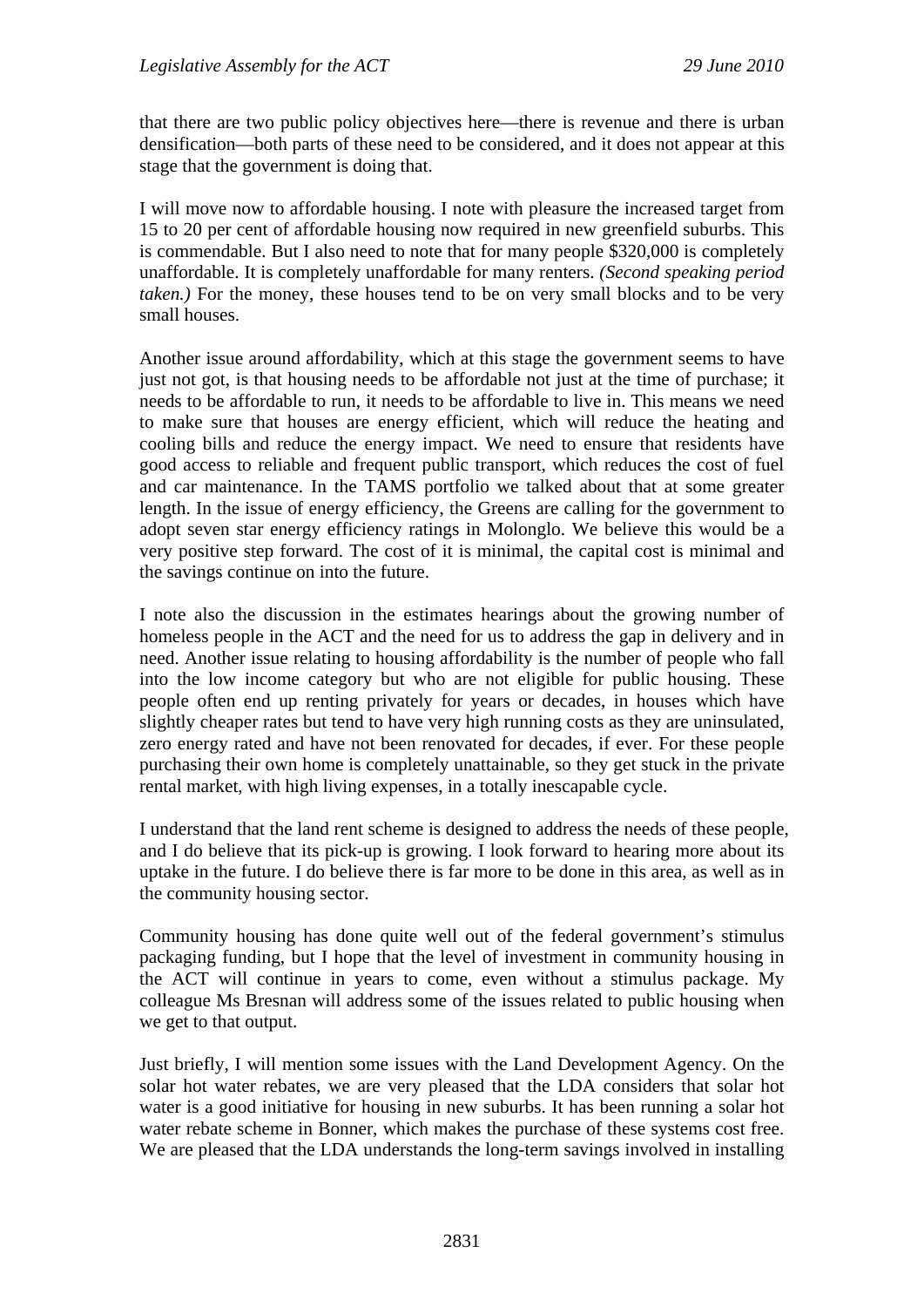energy efficient hot-water services and that it is doing its bit to drive best practice. However, now that installing an energy efficient hot-water service is mandatory, I do suggest this rebate should probably be adapted, maybe to some other part of sustainability.

On the LDA, one of the biggest changes in the land release program in Molonglo so far has been the fact that the LDA seem to have decided to go it alone on delivering land to the market directly, rather than being part of a joint venture, as in Forde, or selling off sections englobo to developers, as in west Macgregor. We understand that one of the reasons for doing this is to increase the revenue to government, as well as, they believe, speeding up the land release process, due to only needing one estate development plan. However, I do understand that some parts of the development industry have been very disappointed with the move, which has precluded developers who have been waiting for some time for this opportunity. Some of these developers may well have been prepared to develop Molonglo more sustainably—something closer to the Greens' proposal for Molonglo, something closer to excellence in sustainable design, which is what the government committed to for Molonglo and what the Greens really want to see delivered.

Also I can say that over the last couple of weeks releasing this amount of residential land directly clearly has been a learning process for the LDA, judging from the issues with the sales process so far. Hopefully, they will be able to do it better. I think it is quite an interesting, exciting concept, selling land in Wright and Coombs this financial year, despite the fact the estate development plan has not yet been approved. The debacle over the last couple of weeks where people flocked to be part of the land ballot only to find the government has not got an actual list of blocks and does not know exactly how much each block will be, but is still trying to sell them, is making life very difficult for the unfortunate people who are simply trying to purchase a block of land to build a home on.

I guess I am concerned that there must have been pressure to balance this year's financial budget, or possibly someone had a key performance indicator which said "has to sell land in Molonglo this year", because it does seem that there was a big pressure to get the land sold this year. If the LDA had waited a few more weeks, I suspect that the land release and sales could have been a lot more smooth.

One thing I had to laugh about at the estimates hearing was that Mr Stanhope claimed that the increase in revenue from selling land directly through the LDA would give the government more funds for public housing. Yet we have been unable to get an assurance from the government that they will provide 10 per cent public housing in Wright and Coombs, or in fact any indication of how much public housing there will be in Molonglo.

The Greens will continue to pursue higher sustainability goals than those currently being offered for these new suburbs in Molonglo. As I mentioned earlier, we will be pursuing a seven star energy efficiency rating for buildings. Another thing we will be pursuing is solar access for the buildings and good solar orientation for the blocks. This again was something that was part of the Green-Labor agreement. We are pleased to see that the draft territory plan variation has come out on this. It is nearly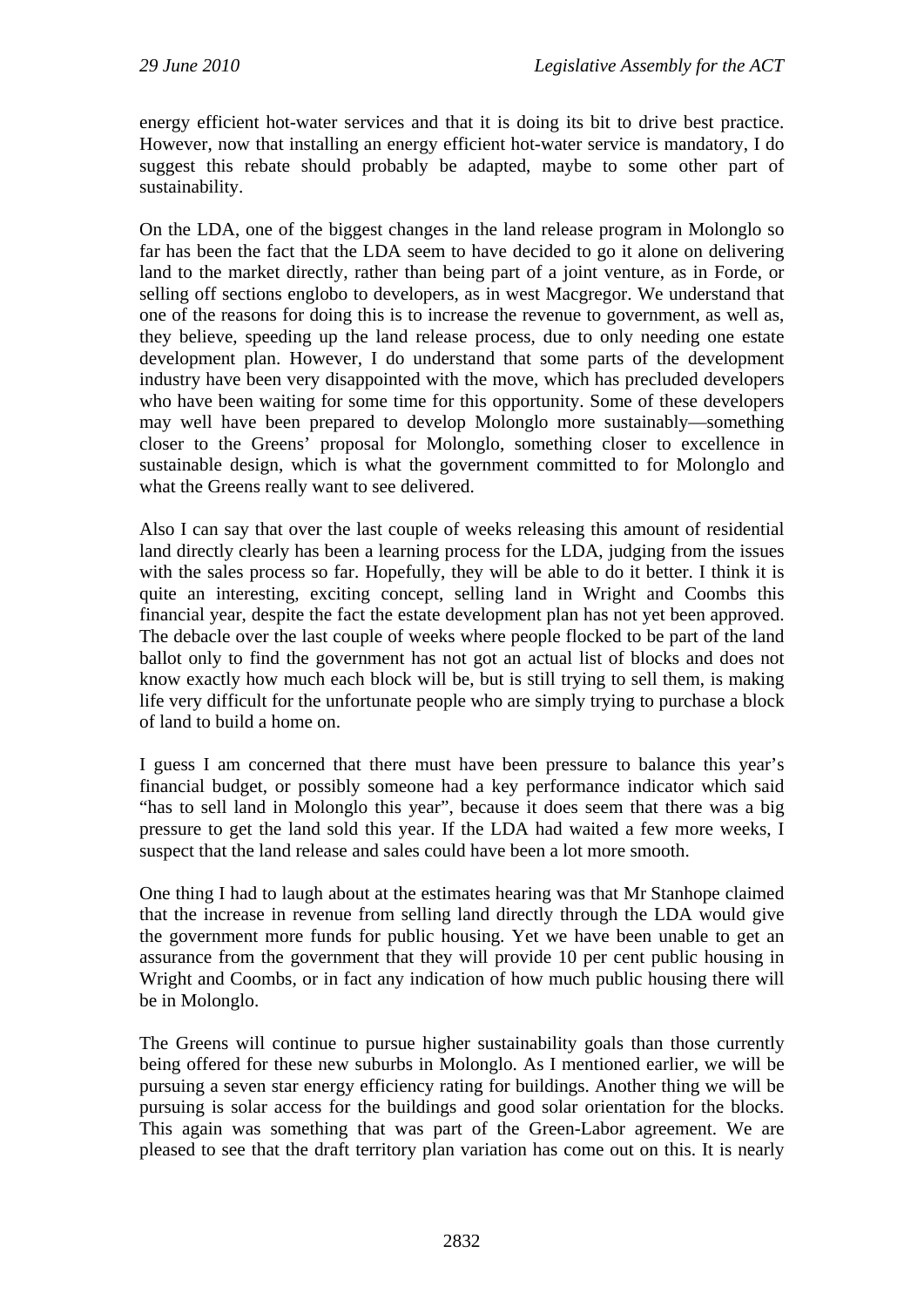two years since that agreement, and we want to see change. We want to see solar access for everybody, and I look forward to seeing sustainability and riparian strategies for Wright and Coombs. I imagine that my Greens colleagues and I will have further commentary on that when they are released.

So, in summary, LAPS is a very important part of the government, and we are concerned to see that it moves in the most sustainable direction possible.

**MR SMYTH** (Brindabella) (10.47): I went to the majority committee report on the estimates to see what they had said about the Department of Land and Property Services, the Land Development Agency and ACTPLA. You would imagine my surprise, Mr Speaker, when all I found was a list, on pages 107, 108, 109, 110 and 111, and not a single recommendation in sight, as to these three very important areas of the budget. I am then reminded to go to what the Treasurer said about the dissenting report:

The Government is concerned about the direct criticism of the Chair, who the Government believes conducted the hearings in an efficient and professional manner.

It is interesting that we had Ms Hunter in the committee running interference for the Treasurer, then we had the Treasurer running interference for Ms Hunter. It is an incredibly professional report that manages not to find one recommendation for the Department of Land and Property Services, the Land Development Agency and ACTPLA. As Ms Hunter said, it is a very useful guide to the budget. It is a fabulous index to the estimates hearings. There are all the issues and page references, but no analysis and no recommendations. And that is the problem with the majority report.

It is a problem because there are a number of very serious issues in this area, some of which have been covered by Ms Le Couteur as well as by Mr Seselja, in this area things like the whole-of-government office building, which, of course, we got very few answers on, and the arboretum. Right up front in the dissenting report, there are two recommendations about the arboretum—I read them before and I think I will read them again—which go straight to the heart of what this government is doing. Recommendation 1:

… before committing to discretionary spending on projects such as the Arboretum, the ACT Government should ensure that all the basic needs of the community are being met.

Recommendation 2:

… given their importance to the Community, the Government should divert funding from the Arboretum to the replacement of street trees to maintain the unique look and feel of Canberra's suburbs.

I do not see how the Treasurer in her commentary on the dissenting report can claim that this is unsubstantiated. She says a whole lot of things:

The Government is concerned about the incorrect and unfair conclusion drawn by the dissenting Members that it has sought to avoid scrutiny.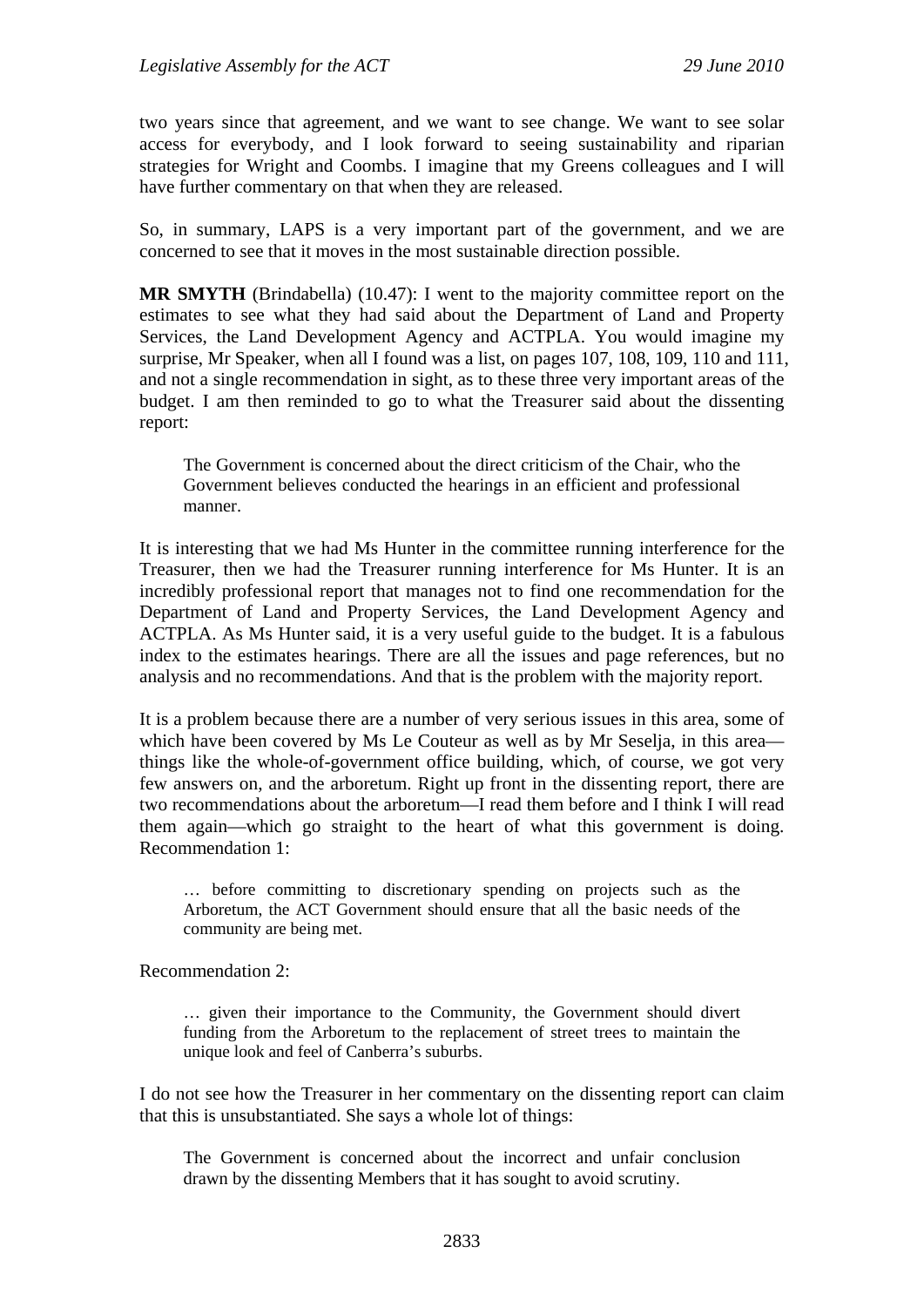What is incorrect and unfair about that? There is a list. She says:

The Dissenting Report demonstrates the authors have little comprehension of the ACT economy and the drivers of key budget outcomes. Further, it chooses to ignore expert advice … in an effort to undermine the Budget's …

It goes on and on, and it really is just a load of drivel, quite frankly, that the Treasurer has presented here, in her efforts to cover the failings of the chair, Ms Hunter, to do her job—a job which she was paid for. Of course, the chair of the estimates committee is paid and her job is to provide guidance—not to give an index to the estimates. That is the problem.

But there are recommendations in the dissenting report. For instance, when you go to the ACT government whole-of-government office building, the recommendation is that the minister present to the Assembly a detailed business case for the whole-of-government office project. I looked at the two-page summation of what the Treasurer has said about the dissenting report:

The Government considers the report from Mr Seselja and Mr Smyth lacks balance, objectivity, evidence, research, accuracy and relevance to the issues concerning an Estimates Committee.

We asked for the business case on this, but, of course, we have not got it. We have not got a business case for the whole-of-government building. We have not got any of the work that backs it up. Perhaps, Madam Treasurer, you might like to provide some objectivity, evidence, research, accuracy and relevance in regard to the whole-of-government office building, because we could not get it from the Chief Minister. The Chief Minister did not like answering questions on this at all.

It really is important. Indeed, Ms Le Couteur gets it, because she raised the issues about the departments that are located up and around Dickson and what will occur on Northbourne Avenue and asked where the 3,475 public servants who will be housed in the whole-of-government office building will park. Will they park? Will they not? Will there be bus services to cater for them? Will there not? What will happen to the empty buildings?

There are 442 coming from ACT Health, so that is just across Civic, and 307 from ACTPLA, so they are coming down Northbourne Avenue from Dickson. The Chief Minister's Department is just across the road. DECCEW is coming down from Macarthur House. Education and Training, I assume, are coming from Tuggeranong, so there will be some more on the Monaro Highway and more on the parkway. Then there are justice and community services, 65 from the Land Development Agency, 76 from Land and Property Services and 568 from TAMS—they are all up at Mac House. Treasury is probably just coming across the road. But what we do not have is a business case and what we know is that the two scenarios that the government has looked at show that they are so very close in terms of their effect that you could go either way without any trouble.

**Mr Seselja**: They can't tell you.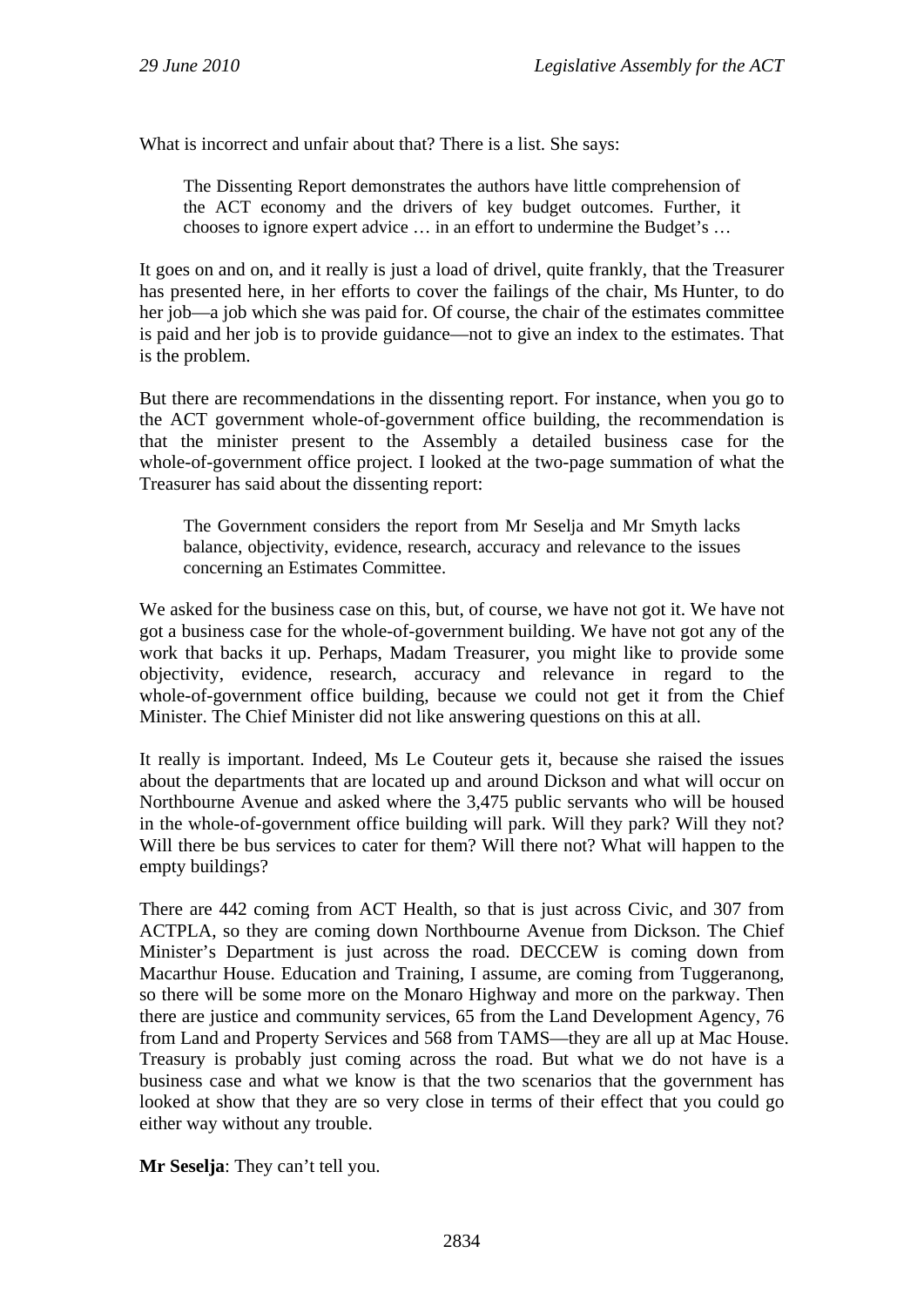**MR SMYTH**: But they cannot tell us. So, Mr Seselja, we are accused of lacking balance, objectivity, evidence, research, accuracy and relevance—but we get none of that from the Treasurer, and we certainly get none of it from the Chief Minister, who cannot make the case.

**Mr Seselja**: You couldn't back it up.

**MR SMYTH**: You cannot back it up.

**Mr Seselja**: You didn't bother to do the work.

**MR SMYTH**: We have actually done the work. The dissenting report states:

Question E10-627 taken on notice also reveals that the difference in annual rent, operating refurbishment, refit, procurement and finance costs of an ACT Government Office and a "business as usual" scenario that included *"relocation/upgrading to current Government environmental standards"*…

It further states that the cost of these two scenarios would be \$47 million annually, while open market leasing of a single office building would cost \$49 million annually.

Whilst it is clear from figures presented by the Government that the financial case of the new building is marginal, it is unclear which other benefits would flow to the ACT Government and ACT taxpayers.

The Project appears to have little merit other than the co-location of staff.

When we ask the questions, all we get is vitriol from the Treasurer, instead of getting answers from the Chief Minister. You only have to look at the lack of answers on this project to know that the government have not done the work. If they had done the work, they would be able to table it.

Then, of course, also included in the Department of Land and Property Services is the arboretum. Given that the Treasurer has not done the work—and we will get to this in Treasury, about what really has been done to the budget plan—

**Mr Seselja**: Do you think Jon Stanhope is a tree killer?

**MR SMYTH**: A tree killer? He is about to kill \$11,238,000 worth of trees. They will be stillborn in this case, because they simply will not be planted. \$11,238,000 is being ripped out of the tree planting budget. It is interesting that we are funding a legacy program so that the Chief Minister can go off on his cycling holiday in Spain when he quits the Assembly later in the year. But it is interesting that he does not have an answer to this.

We had the disgraceful exhibition earlier this evening of the Chief Minister purporting to be quoting from certain documents that proved he planted more trees than everybody else. But he only tabled half of them. Apparently, he was provided with a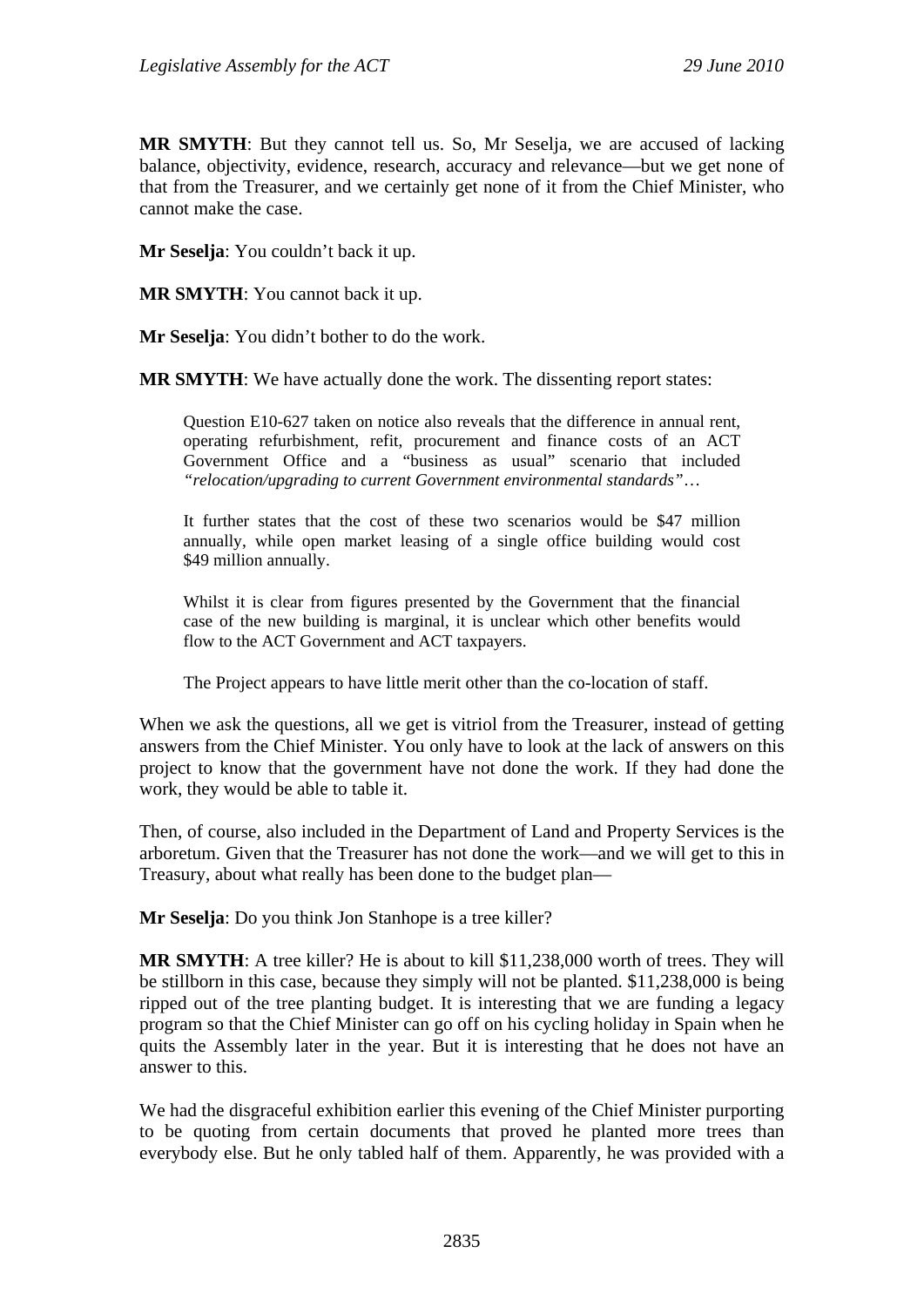document from his department that only had attachment B and attachment D to it. That is really interesting. I am surprised that TAMS would supply only half the attachments and I wonder if the Chief Minister would love to come down here and give us attachments A and C.

It would be really quite interesting to go back and compare—and I will look at the *Hansard* when it comes out tomorrow—exactly what the Chief Minister said against what is in these tables, because I suspect, as always with this Chief Minister, that it is more about spin than substance. We have only got half of the attachments, or at most half. We know we have got B and D; I do not know if there is an E, F, G, H, I, J, K or whatever, but A and C are missing, and it would be nice if the Chief Minister would come down and table attachments A and C, to give us the full picture of tree plantings in the ACT.

We know \$11,238,000 worth of trees are not going to be planted in the next three years as a result of this budget. Jon Stanhope will become known as the great tree killer, rather than the tree lover that he professes to be. But it is interesting that he has gone to such lengths to hide the other two attachments.

The Assembly did pass a resolution calling for the documents he was quoting from to be tabled. I cannot believe that the professional officers that work in the Department of Territory and Municipal Services would send the Chief Minister down with only two attachments out of four. We all know what the Chief Minister is like when he gets going. We all know about the spin. But, if we are going to have an informed argument about the future of street trees in this city and an informed argument about the cut of \$11,238,000, which the Assembly will support because the Greens have said they will be supporting the budget—they are supporting the withdrawal of almost \$12 million—

Debate (on motion by **Mr Corbell**) adjourned to the next sitting.

# **Adjournment**

Motion (by **Mr Corbell**) proposed:

That the Assembly do now adjourn.

# **Canberra Knights**

**MR COE** (Ginninderra) (11.00): I rise tonight to pay tribute to one of Canberra's sporting teams—one of Canberra's sporting teams that do not always get all the recognition they deserve and all the media attention that they deserve but, nonetheless, a fantastic team.

The Canberra Knights play in the Australian Ice Hockey League and do a great job. Ice hockey is a growing sport in the ACT, and indeed across Australia, and one that is very entertaining and exciting to watch and one that I very much enjoyed watching on 5 June when I saw the Knights play the Penrith Bears. It is a sport I am not overly familiar with but one that I hope to become more familiar with as I get to more of the games and get more involved in the ACT ice hockey community.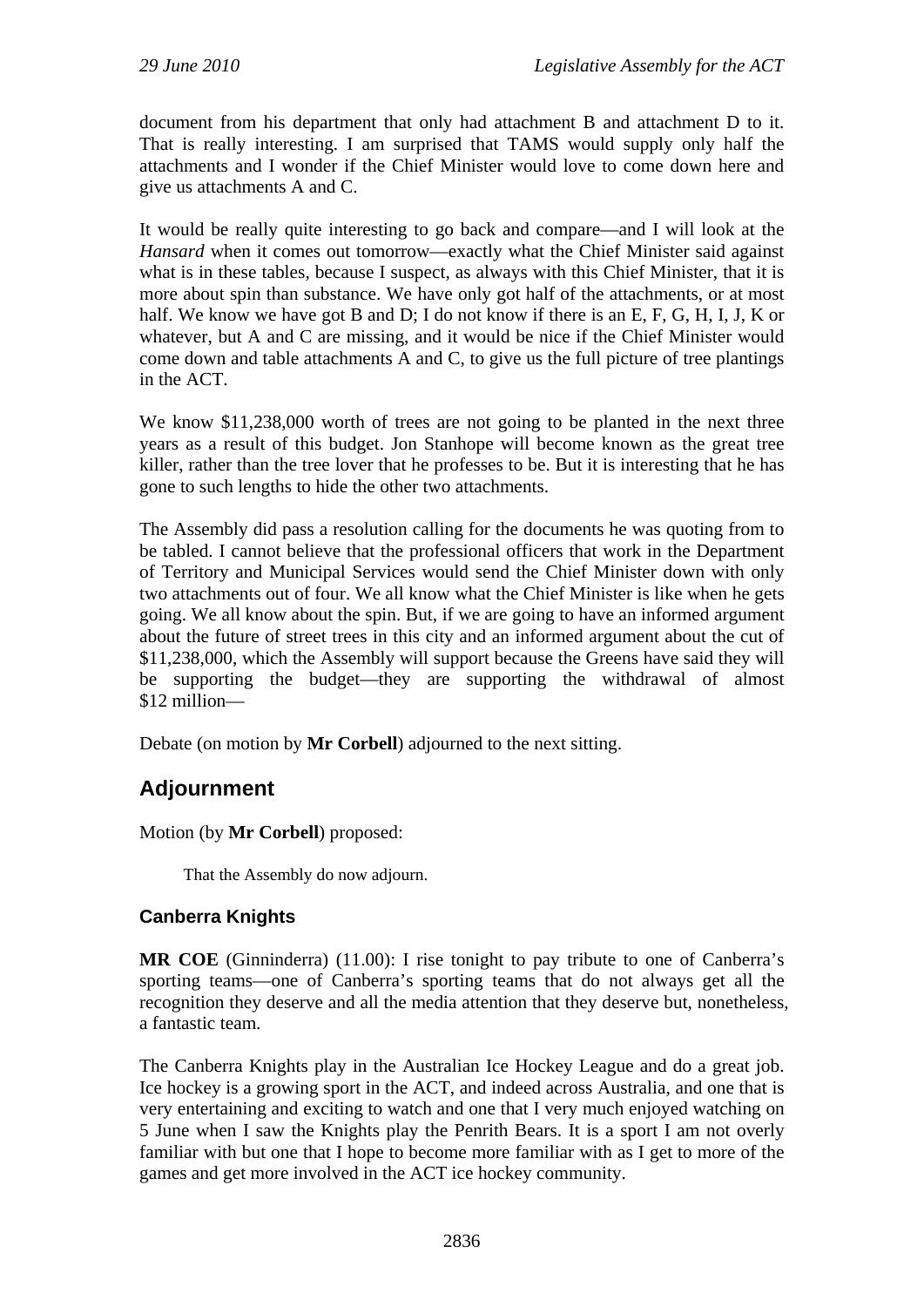I would like to pay credit to those involved with the Canberra Knights—the players, the managers and also the sponsors. In particular, of the managers, I would like to commend the general manager, John Raut; the head coach, Dave Rogina; the assistant coach, Matthew Luoma; the manager, Andrew Deans; the photographer, Guido Rozdarz; the media liaison person, Kevin Teo; the sports medicine person, Melissa Rogina; the soft tissue therapist, Danielle Hobbs; and the merchandise person, Judy Deans.

I would like to commend those on the roster for the 2010 season: the forwards, Steven Deans, Garrett Delaquis, Jordan Gavin, Mike Johnston, Matti Luoma, Luke Philps, Stuart Philps, Alain Reisin, Ollie Rozdarz, Sean Scarbrough and Vadim Vrjassov; the defence; Alistair Band, Aaron Clayworth, Chris McPhail, Mark Rummukainen and Peter Taylor; and the goal tenders, Nickolas Eckhardt, Ryan Lowe, Justin Mendham and Stuart Woodall. Also in the squad are Blake Cameron, Daniel Ferrett, Sean McNeil, Bernard MacNamarra, Thomas O'Malley and Eric Bobbyn.

I commend the many Canberra businesses that are getting behind the Canberra Knights this season, in addition to the players and the crowd that go along to each of their home games. The 2010 sponsors are 104.7, Canberra Tourism, ActewAGL, the *National Indigenous Times*, Capital Signs, Chopperworks, Cinco Electrical Services, Climate Master, Coca-Cola, Diverse Data Communications, Full Boar, House of Cars, IGA, Jax Quickfit Tyres, Kitchen Connection, Lenobel, LJ Hooker, Ocean Fresh Seafoods, Paddywack Promotional Products, Popes Electrical and Data Supplies, Prime Canberra, Risetop, Canberra Indoor Rock Climbing, Southern Cross Health Club, Sport & Recreation ACT, Stuart Philps, Supreme Dry Cleaners, the *Canberra Times*, Tony Farrugia Bodyworks, Vili's Pies, VIP, and Win Television.

I commend all those involved in the team and I wish them all the best for their remaining games for the season.

**MR SPEAKER**: Thank you, Mr Coe. You will be disappointed to hear that the Canberra Knights went down 6-2 on Saturday night.

## **Childcare—places**

**MS BURCH** (Brindabella—Minister for Disability, Housing and Community Services, Minister for Children and Young People, Minister for Ageing, Minister for Multicultural Affairs and Minister for Women) 11.03): I would like to take this opportunity to provide some clarification regarding childcare numbers at the Flynn site.

Since the budget, I have said that the redevelopment of Flynn would allow for approximately 110 childcare places on site. Today, Mrs Dunne referred to an answer I had provided on 5 May and further asked if the number I had stated was for actual new places.

On the same matter, Mr Coe referred to the ministerial code of conduct which asks that ministers correct any inadvertent error at the earliest convenience.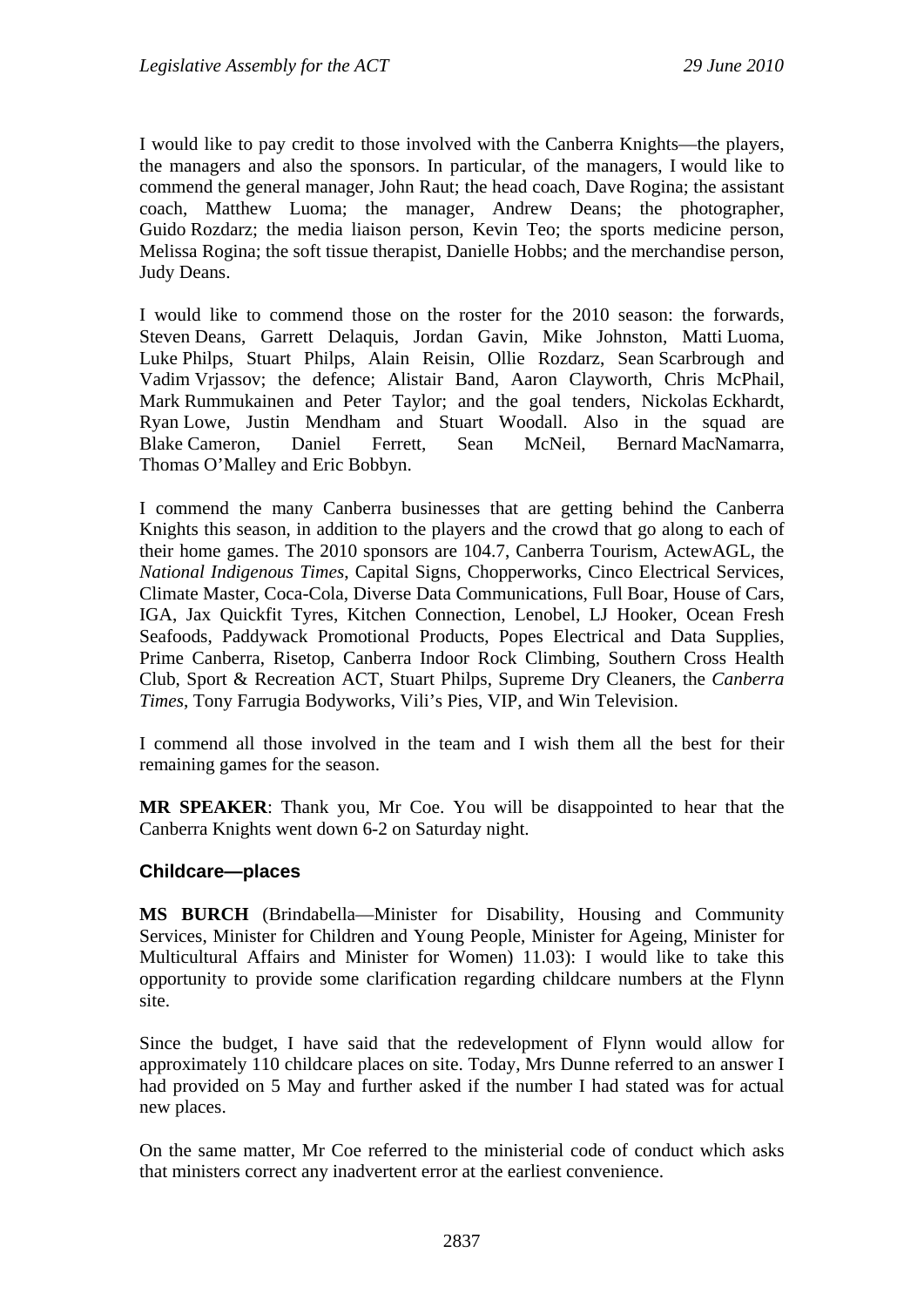This afternoon, I have reviewed *Hansard* and I make the following comments. In May, it was still undetermined which provider would operate from the Flynn site. The decision had not been made whether Flynn would have a community or a commercial provider, whether the provider would be relocating, an expansion to an existing service or be a new provider for the ACT. At that point in time, it was my understanding that the most likely outcome was that this would result in new places, which was reflected in the language that I used at the time.

Now the negotiations are complete and Gumnut and Alkira are confirmed to move into the site. Gumnut and Alkira, combined, are licensed for 97 places. The budget papers refer to Flynn as a childcare centre of up to 120 places. Once the final planning and design of the centre is complete, we will know the growth numbers available for those services. I also note that the 450 new childcare places earmarked for this year do not include and are quite separate from any new or growth numbers delivered at Flynn.

Mr Speaker, I do regret if I have created any inadvertent confusion or misunderstanding in regard to the numbers of new places that will now be available at Flynn. Finally, I do note Mrs Dunne's continuing strong interest in the provision of childcare, particularly on the north side, and would also like to take this opportunity to offer a detailed briefing to Mrs Dunne, or indeed any member, as to the government's actions in providing childcare for ACT families.

Question resolved in the affirmative.

# **The Assembly adjourned at 11.05 pm.**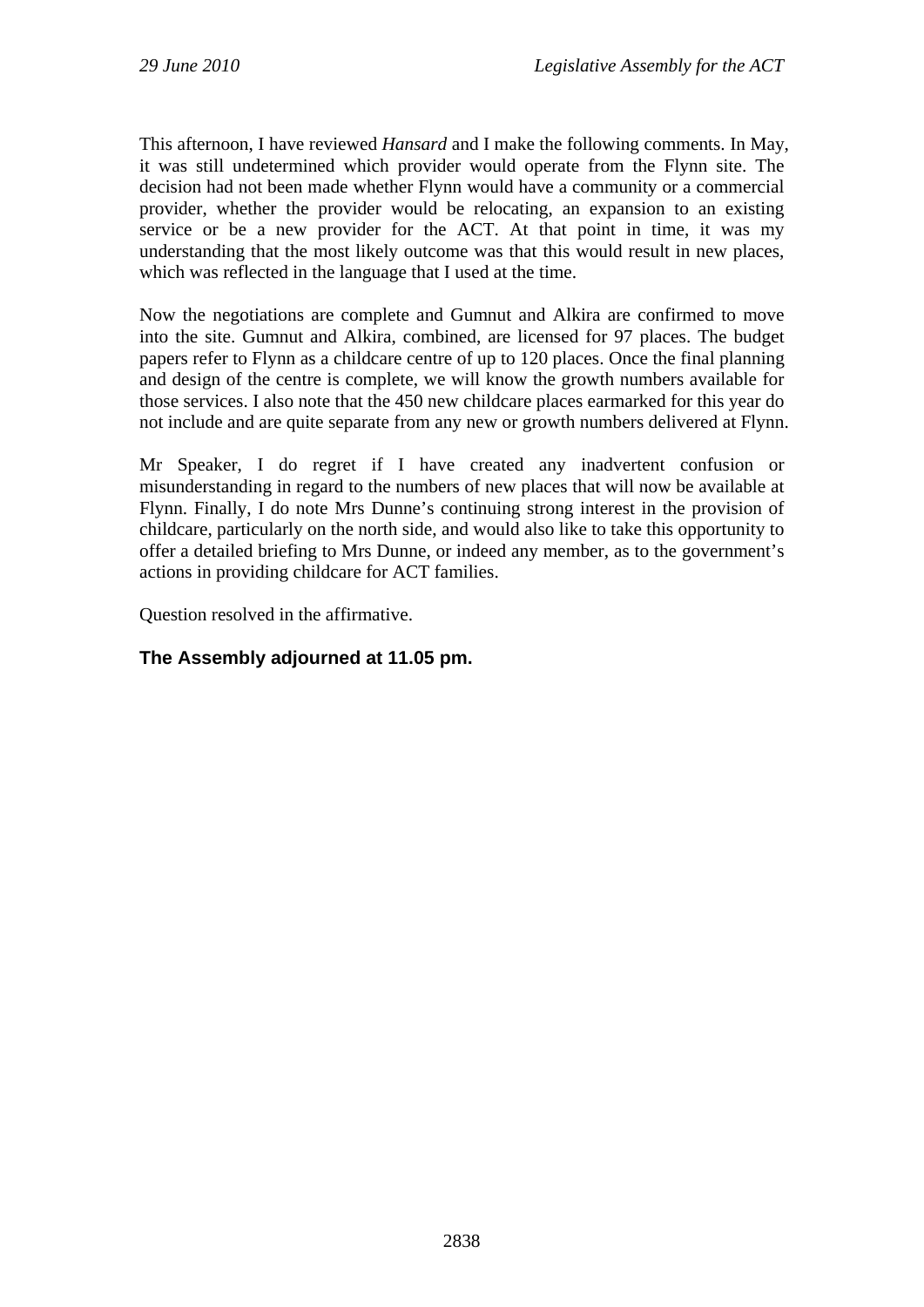# **Attachment 1 Document incorporated by the Chief Minister**

Mr Speaker, it gives me great pleasure to provide the members of the Assembly with an update on the Government's progress in achieving the goals of *The Canberra Plan: Towards our Second Century*. This is the second update since we released the Plan in 2008, and once again the news is good for our community.

*"The Canberra Plan – Towards Our Second Century"* revolves around seven key themes and I'd like to take the opportunity to outline some of the milestones against each of the key themes.

## **Quality Health Care**

Mr Speaker, the delivery of quality health care is important to the people of Canberra, and the ACT Government strives to constantly improve health care for all Canberrans.

I mentioned in my 2009 report that community demand for health services is projected to increase rapidly over the next 15 years, and beyond. By 2022, the ACT's public hospital admissions are projected to increase by 77 percent and overnight hospital admissions will increase by 49 percent. The ACT can not effectively manage this increased level of demand alone.

At the April 2010 COAG meeting, with the ACT agreed to a new National Health and Hospitals Network Agreement. Over the next four years, the ACT health system will be enhanced through Commonwealth investment of around \$90 million. From 2014-15 to 2019-20, the reforms are estimated to provide at least \$248 million in benefits to the ACT.

The ACT Government committed \$300 million over 4 years in the 2008-09 budget, a further \$148 million in the 2009-2010 budget and an additional \$33.1 million in the 2010-11 Budget for the implementation of the ACT Health Capital Asset Development Plan. We also received a further \$27.9 million from the Commonwealth for phase 1 of the ACT's Capital Region Cancer Centre.

The Capital Asset Development Plan provides the blueprint to respond to the pressures of an ageing population and continued growth in demand for health services. Some notable achievements in implementing the plan include:

Two additional operating theatres at the Canberra Hospital;

43 additional beds at the Canberra Hospital Campus;

A Mental Health Assessment Unit;

The Walk-In-Centre at the Canberra Hospital;

Construction commencement of the neurosurgery suite at Canberra Hospital and a new 16 bed high intensity care facilities at Calvary Hospital.

*access health,* released in August 2007, states that the Government's top priority is timely access to care, based on clinical priority. Performance against *access health*'s key performance indicators has again been strong in the last year. Of particular note:

The occupancy rate of overnight hospital beds in the ACT has decreased from 97 percent in 2005/06 to 85 percent for the first nine months of the 2009-10 financial year; and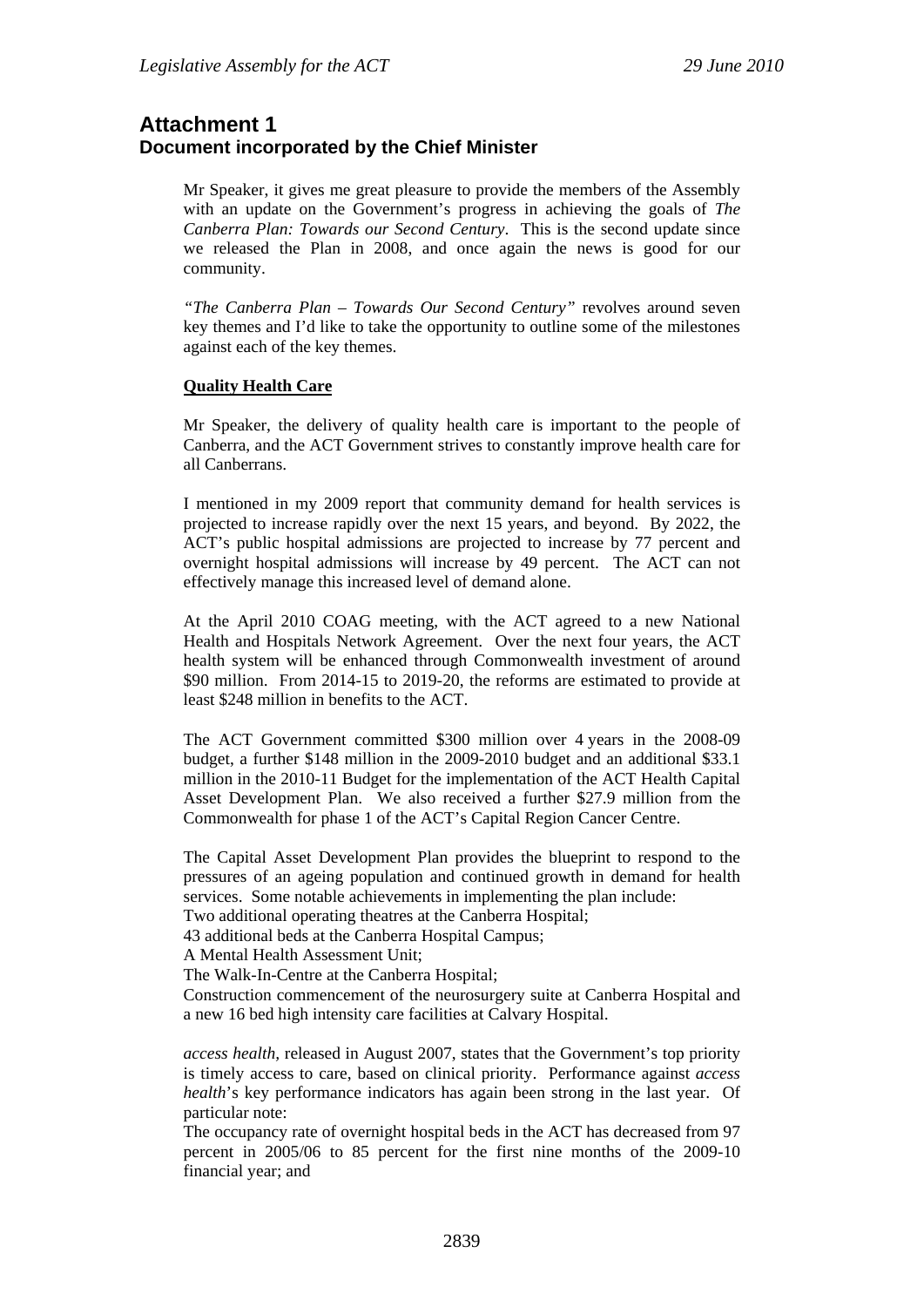For the first nine months of 2009-10, 96 percent of the most urgent elective surgery patients were admitted for surgery within the standard 30 day maximum waiting time.

Mr Speaker, the ACT Mental Health Services plan, launched in 2009, commits to establishing several new services including a new access and information service, mental health assessment services at the Emergency Departments of the Canberra Hospital and Calvary Hospital and the building of new acute inpatient facilities for young persons and adults, including a secure care unit. In addition, the range of step-up, step-down services in the community will be enhanced under the Plan. Crisis services will be more flexible with home based and day treatment options available. These are just some of the commitments under the Plan.

## **A Fair and Safe Community**

The objective of the Fair and Safe Community theme, Mr Speaker, is to ensure that all Canberrans enjoy the benefits of living in a community that is safe, socially inclusive and respectful of human rights, that all Canberrans are able to fully participate in community life and that the most vulnerable in our community are respected and supported.

The ACT Human Rights Act was reviewed after five years of operation. The review indicated that implementation of the Act has generally advanced the Act's objectives and states that 'One of the clearest effects of the Human Rights Act has been to improve the quality of law-making in the Territory to ensure that human rights concerns are given due consideration in the framing of new legislation and policy.'

The ACT's Child and Family Centres continue to provide a one-stop shop for families in the Gungahlin and Tuggeranong Communities. The Australian Government via the Indigenous Early Childhood Development National Partnership is providing just over \$8 million over five years to the ACT for a Child and Family Centre targeting Aboriginal and Torres Strait Islander families which is to be built in west Belconnen.

The 2010-11 budget provides \$379,000 for staffing to implement the ACT's commitments to the Indigenous Early Childhood Development National Partnership and the National Quality Agenda Partnership Agreement.

The Government recently launched a refresh of the ACT Children's Plan which includes a focus on consulting with children to enhance Canberra as a child friendly city.

The important work of Canberra's carers has been recognised with the establishment of the Carers Advocacy Service. Carers will now be able to get financial and legal assistance, information from one central point about respite care.

Our emergency services have also been boosted in the last year, Mr Speaker, with an additional six Community Fire Units in the 2009-10 financial year. It is anticipated a further six Community Fire Units will be established in the 2010-11 financial year.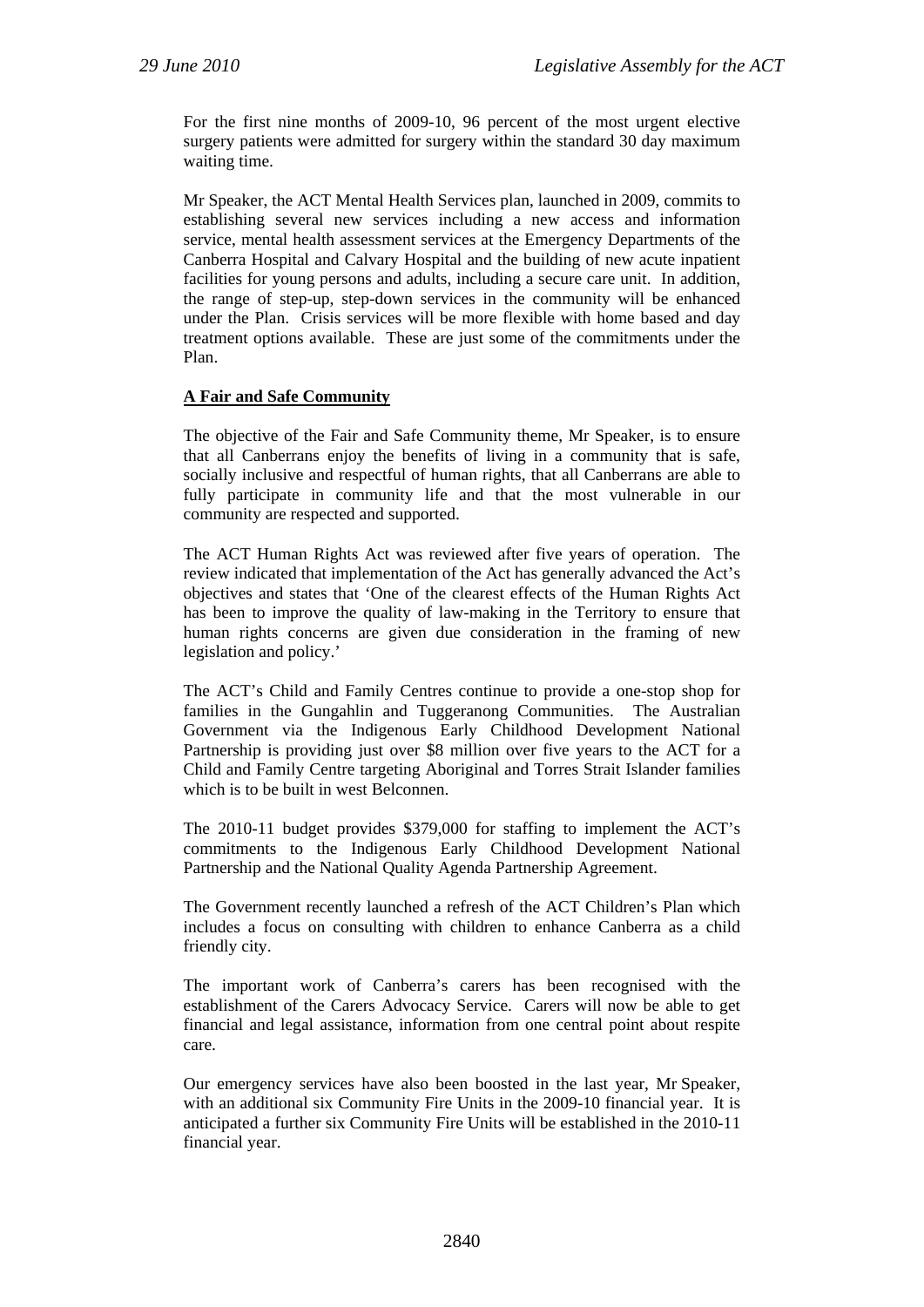The 2010-11 budget provided for the establishment of 11 further positions in the ACT Ambulance Service. In a further investment in our emergency services, Mr Speaker, the 2010-11 budget provided over \$4.0 million over four years to ACT Policing for the introduction of the Recognition and Analysis of Plates Identified system.

## **Excellent Education, Quality Teaching and Skills Development**

Mr Speaker, we are providing for the education needs of our residents through a number of capital works programs. Three new schools are currently under construction. These are:

Gungahlin College which is due to open at the start of the 2011 school year;

Kambah P-10 School where Stage 1, being Pre-school to Year 8, is to open at the start of the 2011 school year and Stage 2, the remaining Year 9 to Year 10 facilities to open in mid 2011; and

Harrison Secondary School which is scheduled to open at the start of the 2012 school year.

In addition, upgrades of both Red Hill and Torrens Primary Schools are scheduled for 2010-11, and additional classrooms at Ngunnawal Primary School will be provided. Funding has also been allocated in the 2010-11 Budget to prepare the design documentation for Bonner Primary School, Franklin Early Childhood School and Molonglo Primary School.

Mr Speaker, in 2009 the ACT implemented 15 hours of preschool education in five early childhood schools, including at the new Early Childhood Schools at Narrabundah, Isabella Plains, Lyons and Southern Cross. In 2010, an additional eight schools are offering 15 hours of preschool education. The Hall Preschool also commenced the implementation of 15 hours of preschool education in 2010.

The Government has put in place several new initiatives to support students in school including the Australian School Based Apprenticeships initiative with \$350,000 provided in 2009-10 to employ 100 young Canberrans. I am pleased to advise the Assembly that in 2010 we have an overwhelming success rate, with 56 ACT public schools hosting all 100 apprentices.

#### **Strong and Dynamic Economy**

Mr Speaker, the ACT Government is committed to ensuring that the ACT has a strong and dynamic economy. Importantly, the Territory developed a seven year plan to return to surplus. The plan was updated in the 2010-11 Budget and the return to surplus target date has been advanced by two years to 2013-14.

The ACT economy has continued growing despite the global economic downturn. The fiscal stimulus measures of the Commonwealth Government and local initiatives by the ACT Government helped sustain economic growth and minimise job losses in the Territory during the global economic downturn.

The trend unemployment rate for the ACT in May 2010 declined to 3.3 percent the second lowest of all Australian jurisdictions. The adult average weekly ordinary time earnings in the ACT in the February 2010 quarter was \$1,443 – which is more than 16 percent higher than the national average. In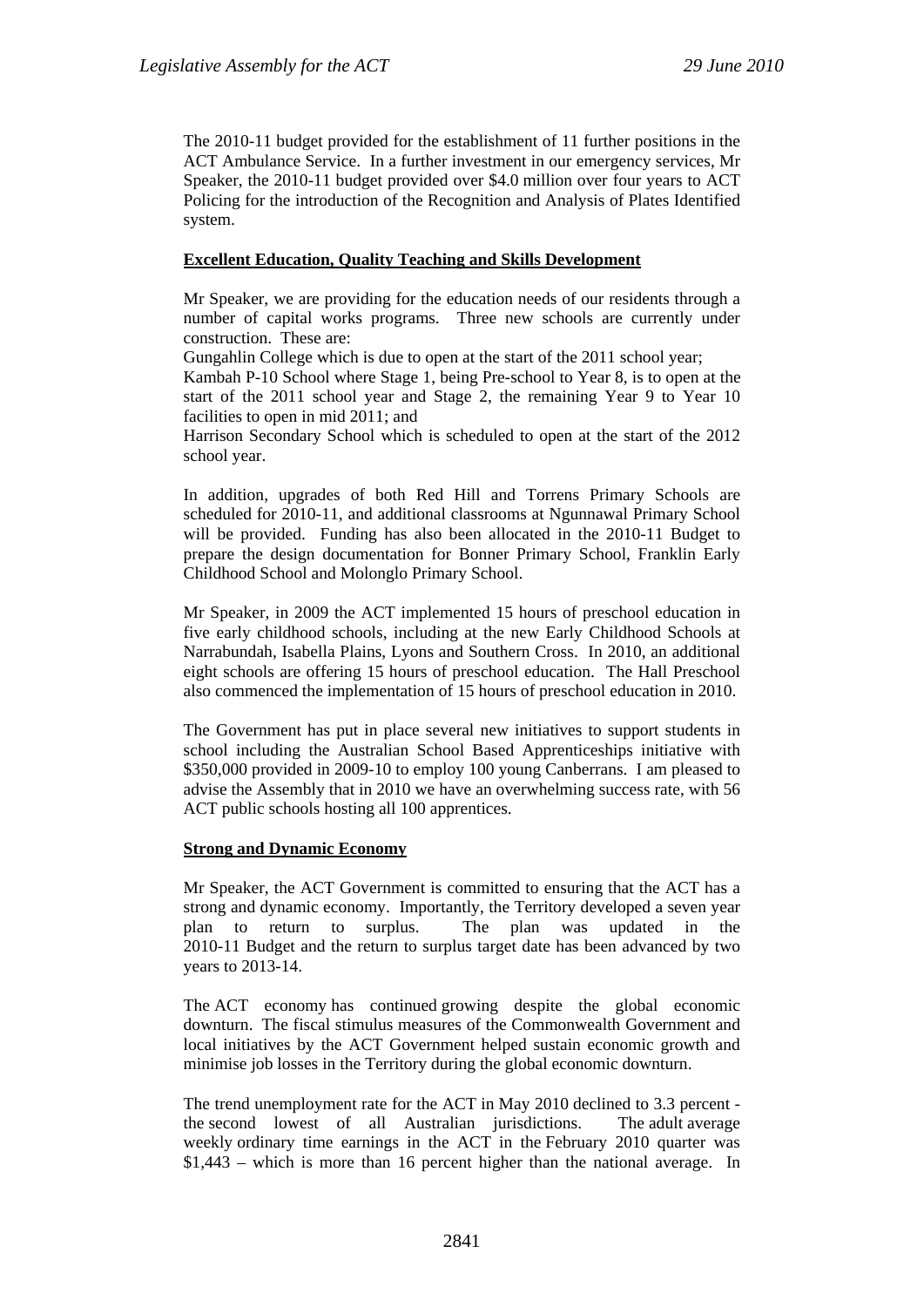the year to the September quarter 2009, the ACT experienced strong population growth of 1.9 per cent.

Tourism plays a major part in the ACT economy and the past year has been a busy one for our tourism industry. The ACT's greatest success story in tourism for 2009-10 was the hosting of the landmark post-impressionism Masterpieces from Paris exhibition from the Musée D'Orsay from 3 December 2009 to 18 April 2010. The ACT Government committed \$500,000 to the National Gallery of Australia (NGA) to host the exhibition, and in return the ACT had a total visitation of 473,201 with 80 percent of them being from interstate, and an estimated economic benefit to the ACT of \$95.2m.

#### **A Vibrant City and Great Neighbourhoods**

Mr Speaker, the ACT Government considers that investment in the arts in the ACT is an important part of ensuring a vibrant city and great neighbourhoods. The 2010 Canberra Festival saw the pilot test of a new city based arts event; Flipart. This three-day event brought street and physical theatre to Canberra's city streets.

We continue to develop a program of activities to celebrate our Centenary, including allocating \$100,000 in the 2010-2011 budget to commission an Australian composer to write a symphony for performance by the Canberra Symphony Orchestra in 2013.

Improvements to the Look and Feel of the City centre continued with active support from Canberra CBD Limited. The West Row Park upgrade was completed in 2009-10 for \$700,000 with majority partnership funding from Canberra CBD Ltd and \$100,000 from the ACT Government towards the project. The new draft Greater Canberra City Area Co-ordinated Action Plan 2010-2016 will guide the upgrading of the City centre over the next four years.

Beyond the City centre other investments have been made in shopping centres at a cost of between \$1.6 and \$1.1 million each, including the Garran, Deakin and Ainslie shops upgrades and forward designs for the Waramanga, Farrer, and Lyons, Red Hill and Scullin centres. Centres already refurbished include Holder, Griffith, Mawson, Higgins and Holt.

#### **A Sustainable Future**

Mr Speaker, this Government is ensuring that developments in the ACT incorporate a range of sustainability initiatives. The LDA estates of Coombs and Wright in Molonglo will feature a range of sustainability initiatives, including the use of Water Sensitive Urban Design principles. Non-potable water will be used to irrigate public open space. In addition, new homes will be required to save water through the use of rainwater tanks or grey-water recycling, consistent with the Territory Plan. Higher density developments will also occur close to major transport routes, which include dedicated public transport and cycle lanes.

On 17 November 2009, the Government announced a target of carbon neutrality by 2060, with a peak in per capita greenhouse gas emissions by 2013 as part of the Government's response to the ACT Legislative Assembly Inquiry's interim report into Greenhouse Gas Reduction Targets for the Territory.

A new action plan, *Transport for Canberra,* is currently in development. This plan will draw together transport policies and programs, including the *Transport Infrastructure Plan*, the next stage of the *Sustainable Transport Plan*. The 2010-